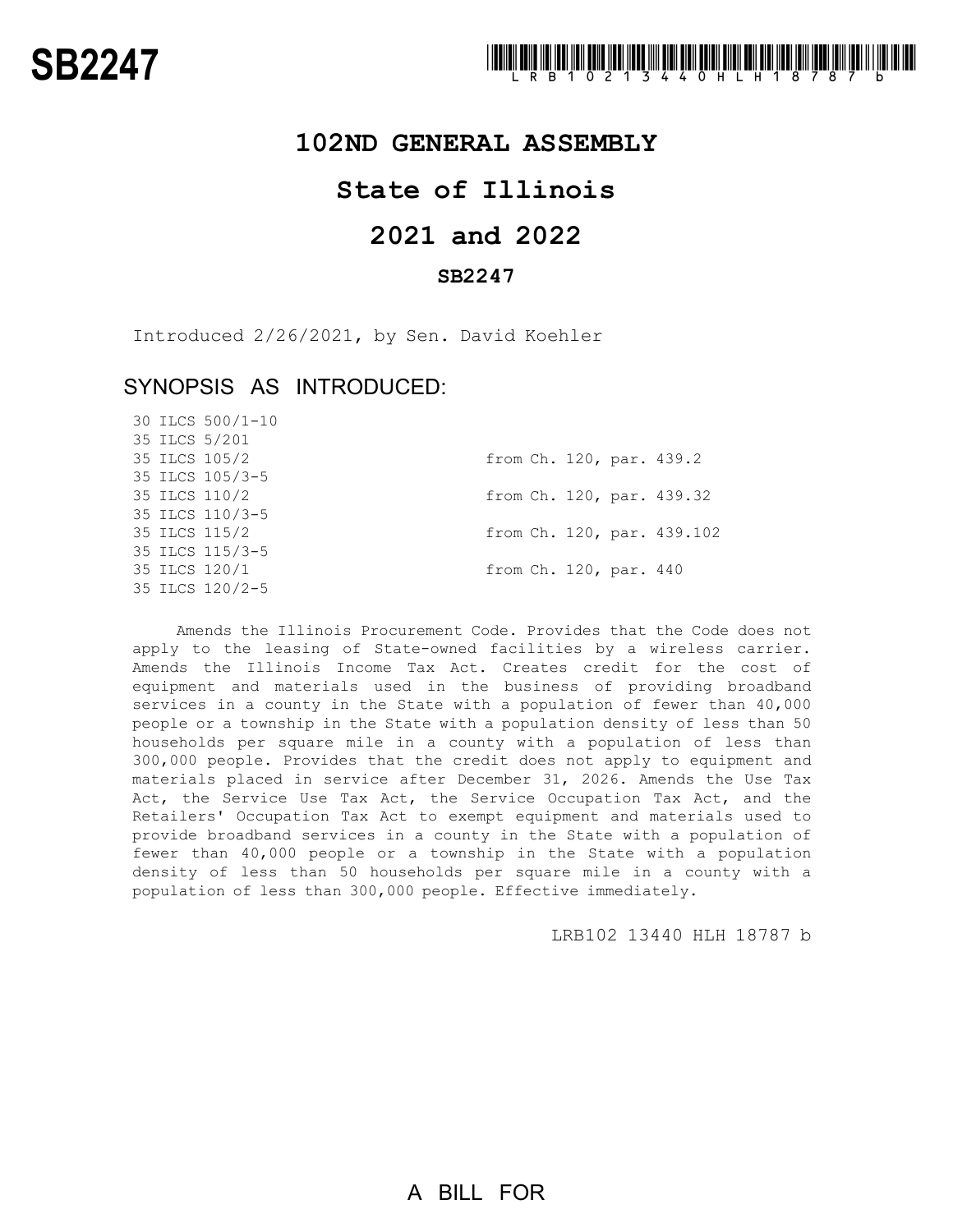AN ACT concerning revenue. 1

#### **Be it enacted by the People of the State of Illinois, represented in the General Assembly:** 2 3

Section 1. Short title. This Act may be cited as the Illinois Broadband Investment Act. 4 5

Section 3. The Illinois Procurement Code is amended by changing Section 1-10 as follows: 6 7

(30 ILCS 500/1-10) 8

Sec. 1-10. Application. 9

(a) This Code applies only to procurements for which bidders, offerors, potential contractors, or contractors were first solicited on or after July 1, 1998. This Code shall not be construed to affect or impair any contract, or any provision of a contract, entered into based on a solicitation prior to the implementation date of this Code as described in Article 99, including, but not limited to, any covenant entered into with respect to any revenue bonds or similar instruments. All procurements for which contracts are solicited between the effective date of Articles 50 and 99 and July 1, 1998 shall be substantially in accordance with this Code and its intent. 10 11 12 13 14 15 16 17 18 19 20 21

22

(b) This Code shall apply regardless of the source of the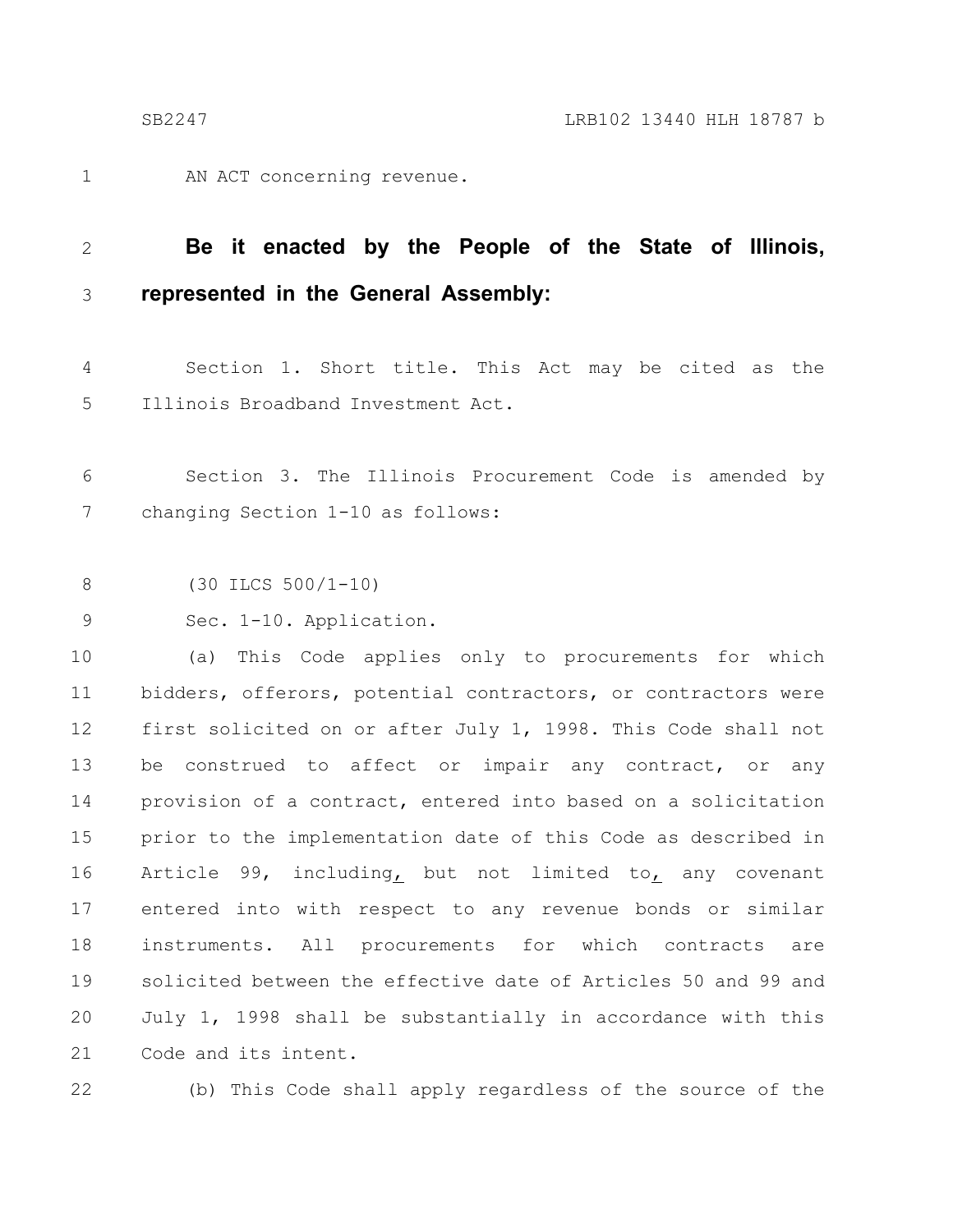SB2247 - 2 - LRB102 13440 HLH 18787 b

funds with which the contracts are paid, including federal assistance moneys. This Code shall not apply to: 1 2

(1) Contracts between the State and its political subdivisions or other governments, or between State governmental bodies, except as specifically provided in this Code. 3 4 5 6

(2) Grants, except for the filing requirements of Section 20-80. 7 8

(3) Purchase of care, except as provided in Section 5-30.6 of the Illinois Public Aid Code and this Section.

(4) Hiring of an individual as employee and not as an independent contractor, whether pursuant to an employment code or policy or by contract directly with that individual. 11 12 13 14

15

9

10

(5) Collective bargaining contracts.

(6) Purchase of real estate, except that notice of this type of contract with a value of more than \$25,000 must be published in the Procurement Bulletin within 10 calendar days after the deed is recorded in the county of jurisdiction. The notice shall identify the real estate purchased, the names of all parties to the contract, the value of the contract, and the effective date of the contract. 16 17 18 19 20 21 22 23

(7) Contracts necessary to prepare for anticipated litigation, enforcement actions, or investigations, provided that the chief legal counsel to the Governor 24 25 26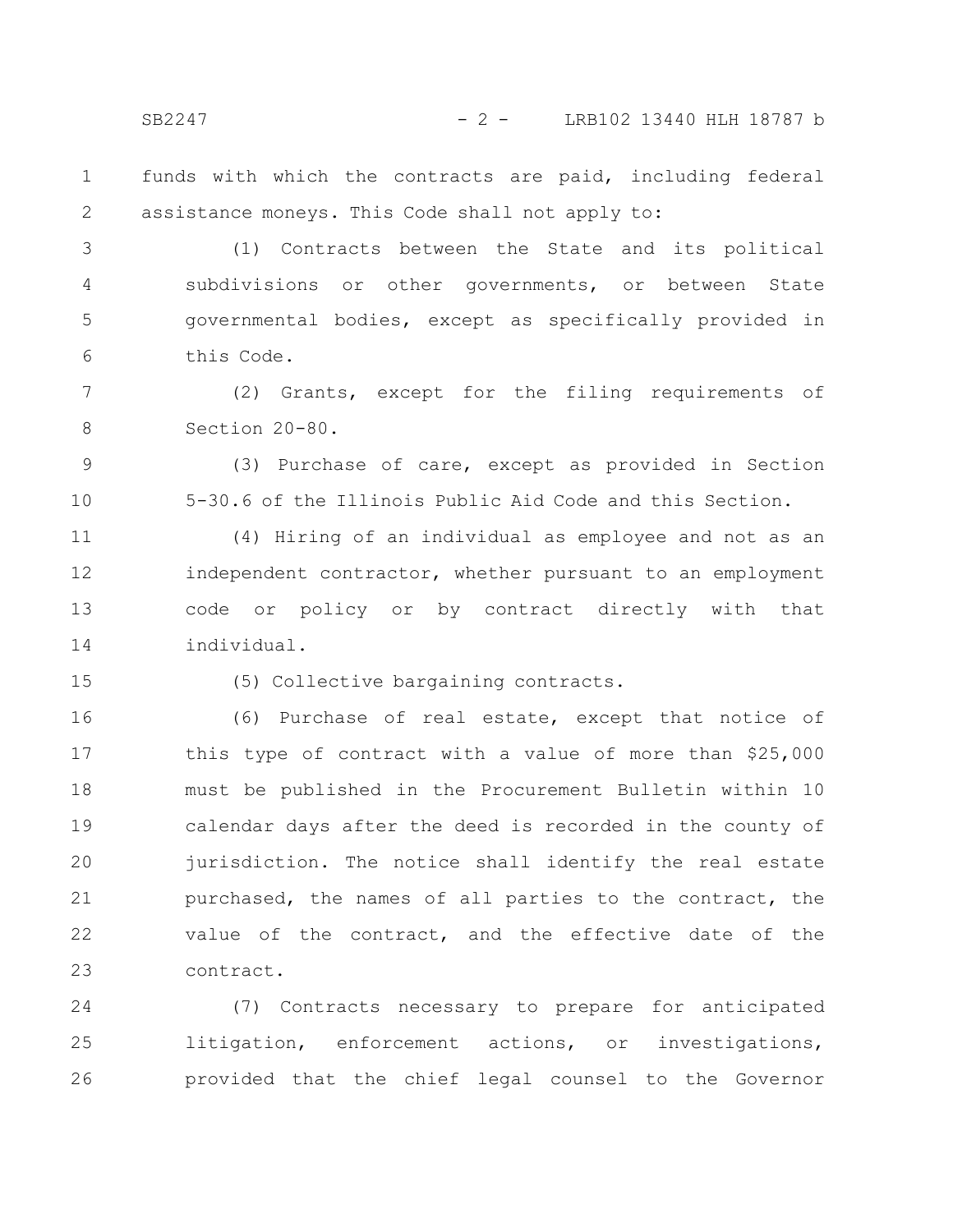SB2247 - 3 - LRB102 13440 HLH 18787 b

shall give his or her prior approval when the procuring agency is one subject to the jurisdiction of the Governor, and provided that the chief legal counsel of any other procuring entity subject to this Code shall give his or her prior approval when the procuring entity is not one subject to the jurisdiction of the Governor. 1 2 3 4 5 6

(8) (Blank).

(9) Procurement expenditures by the Illinois Conservation Foundation when only private funds are used. 8 9

10

7

(10) (Blank).

(11) Public-private agreements entered into according to the procurement requirements of Section 20 of the Public-Private Partnerships for Transportation Act and design-build agreements entered into according to the procurement requirements of Section 25 of the Public-Private Partnerships for Transportation Act. 11 12 13 14 15 16

(12) Contracts for legal, financial, and other professional and artistic services entered into on or before December 31, 2018 by the Illinois Finance Authority in which the State of Illinois is not obligated. Such contracts shall be awarded through a competitive process authorized by the Board of the Illinois Finance Authority and are subject to Sections 5-30, 20-160, 50-13, 50-20, 50-35, and 50-37 of this Code, as well as the final approval by the Board of the Illinois Finance Authority of the terms of the contract. 17 18 19 20 21 22 23 24 25 26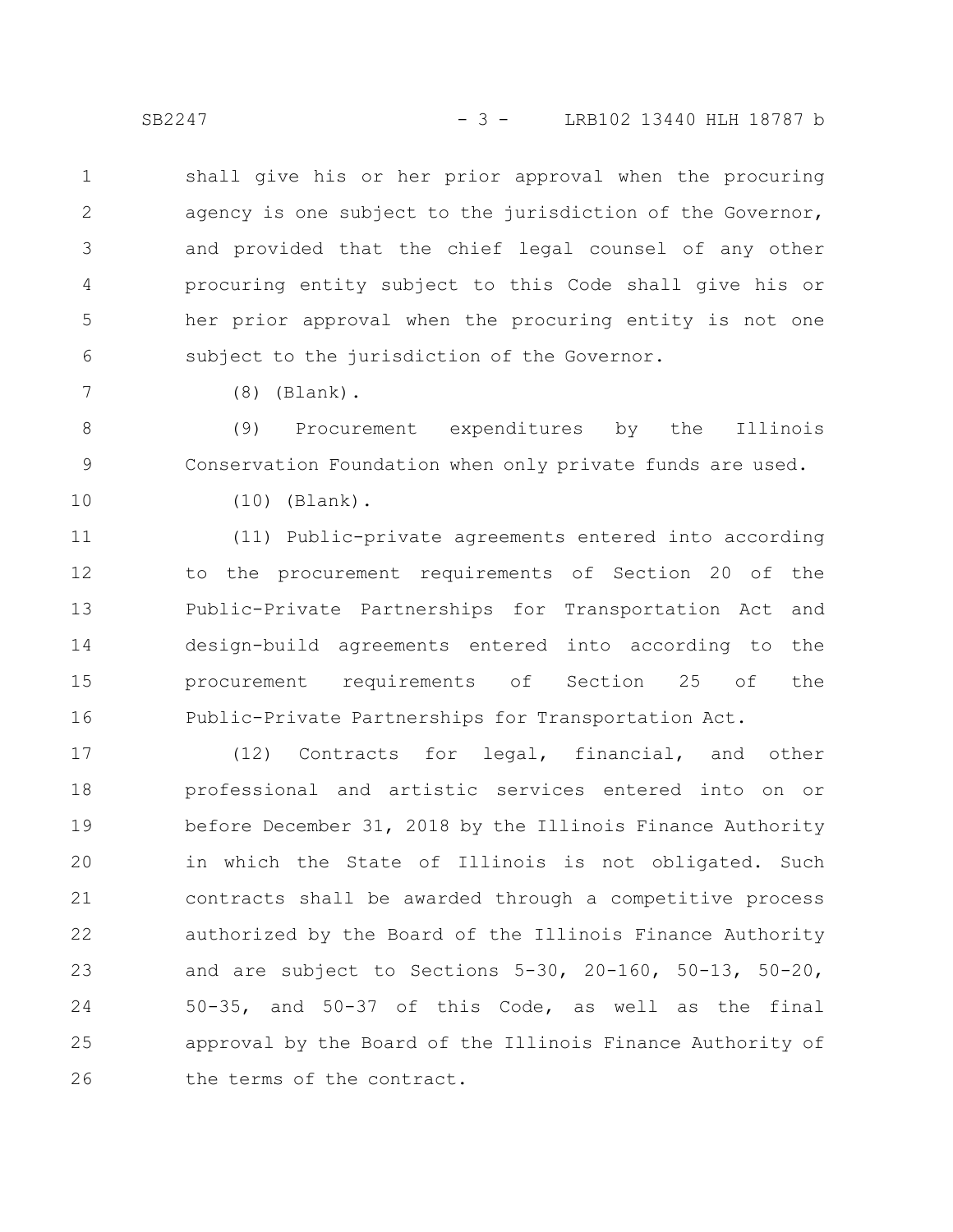(13) Contracts for services, commodities, and equipment to support the delivery of timely forensic science services in consultation with and subject to the approval of the Chief Procurement Officer as provided in subsection (d) of Section 5-4-3a of the Unified Code of Corrections, except for the requirements of Sections 20-60, 20-65, 20-70, and 20-160 and Article 50 of this Code; however, the Chief Procurement Officer may, in writing with justification, waive any certification required under Article 50 of this Code. For any contracts for services which are currently provided by members of a collective bargaining agreement, the applicable terms of the collective bargaining agreement concerning subcontracting shall be followed. 1 2 3 4 5 6 7 8 9 10 11 12 13 14

On and after January 1, 2019, this paragraph (13), except for this sentence, is inoperative. 15 16

(14) Contracts for participation expenditures required by a domestic or international trade show or exhibition of an exhibitor, member, or sponsor. 17 18 19

(15) Contracts with a railroad or utility that requires the State to reimburse the railroad or utilities for the relocation of utilities for construction or other public purpose. Contracts included within this paragraph (15) shall include, but not be limited to, those associated with: relocations, crossings, installations, and maintenance. For the purposes of this paragraph (15), 20 21 22 23 24 25 26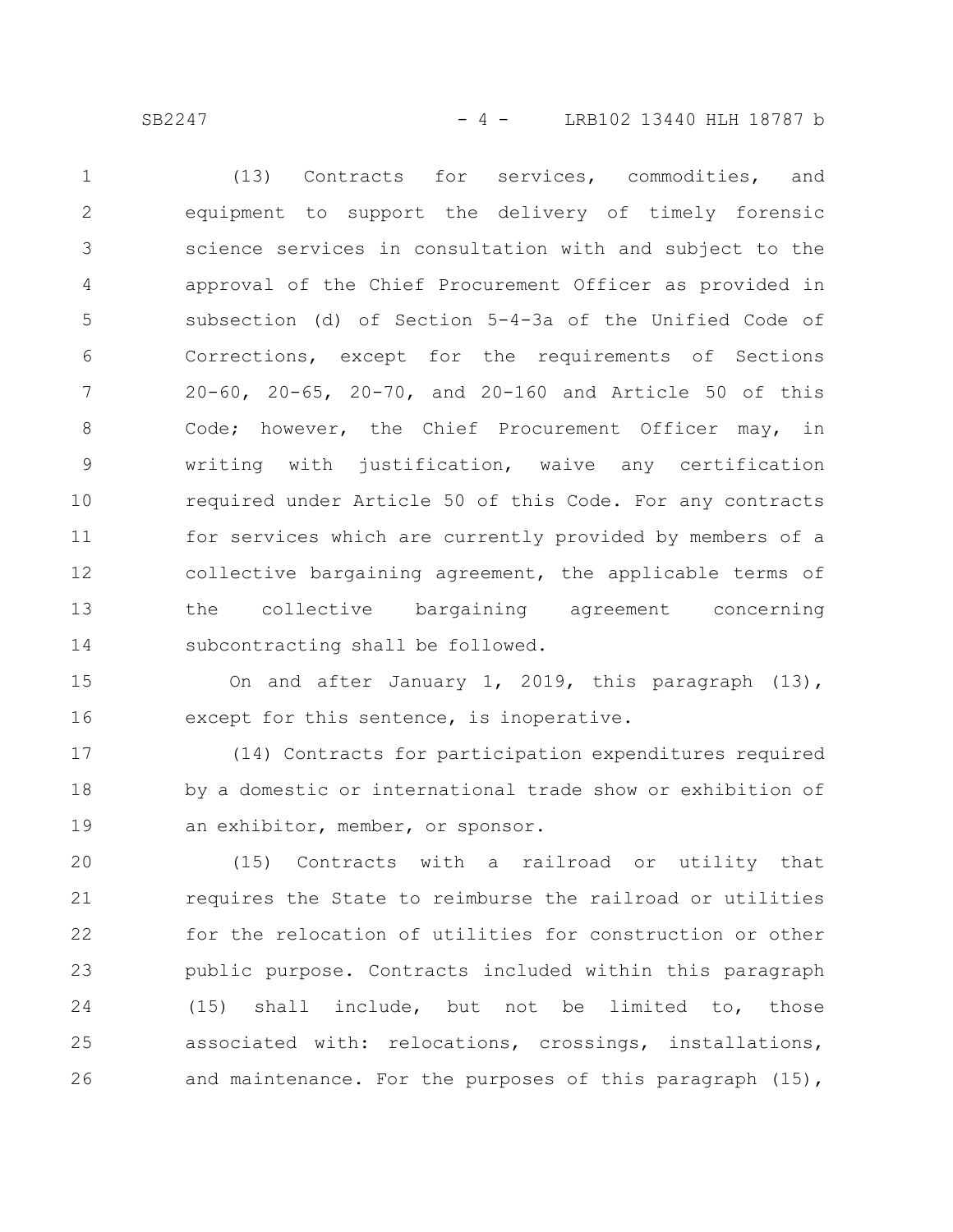SB2247 - 5 - LRB102 13440 HLH 18787 b

"railroad" means any form of non-highway ground transportation that runs on rails or electromagnetic guideways and "utility" means: (1) public utilities as defined in Section 3-105 of the Public Utilities Act, (2) telecommunications carriers as defined in Section 13-202 of the Public Utilities Act, (3) electric cooperatives as defined in Section 3.4 of the Electric Supplier Act, (4) telephone or telecommunications cooperatives as defined in Section 13-212 of the Public Utilities Act, (5) rural water or waste water systems with 10,000 connections or less, (6) a holder as defined in Section 21-201 of the Public Utilities Act, and (7) municipalities owning or operating utility systems consisting of public utilities as that term is defined in Section 11-117-2 of the Illinois Municipal Code. 1 2 3 4 5 6 7 8 9 10 11 12 13 14 15

(16) Procurement expenditures necessary for the Department of Public Health to provide the delivery of timely newborn screening services in accordance with the Newborn Metabolic Screening Act. 16 17 18 19

(17) Procurement expenditures necessary for the Department of Agriculture, the Department of Financial and Professional Regulation, the Department of Human Services, and the Department of Public Health to implement the Compassionate Use of Medical Cannabis Program and Opioid Alternative Pilot Program requirements and ensure access to medical cannabis for patients with debilitating medical 20 21 22 23 24 25 26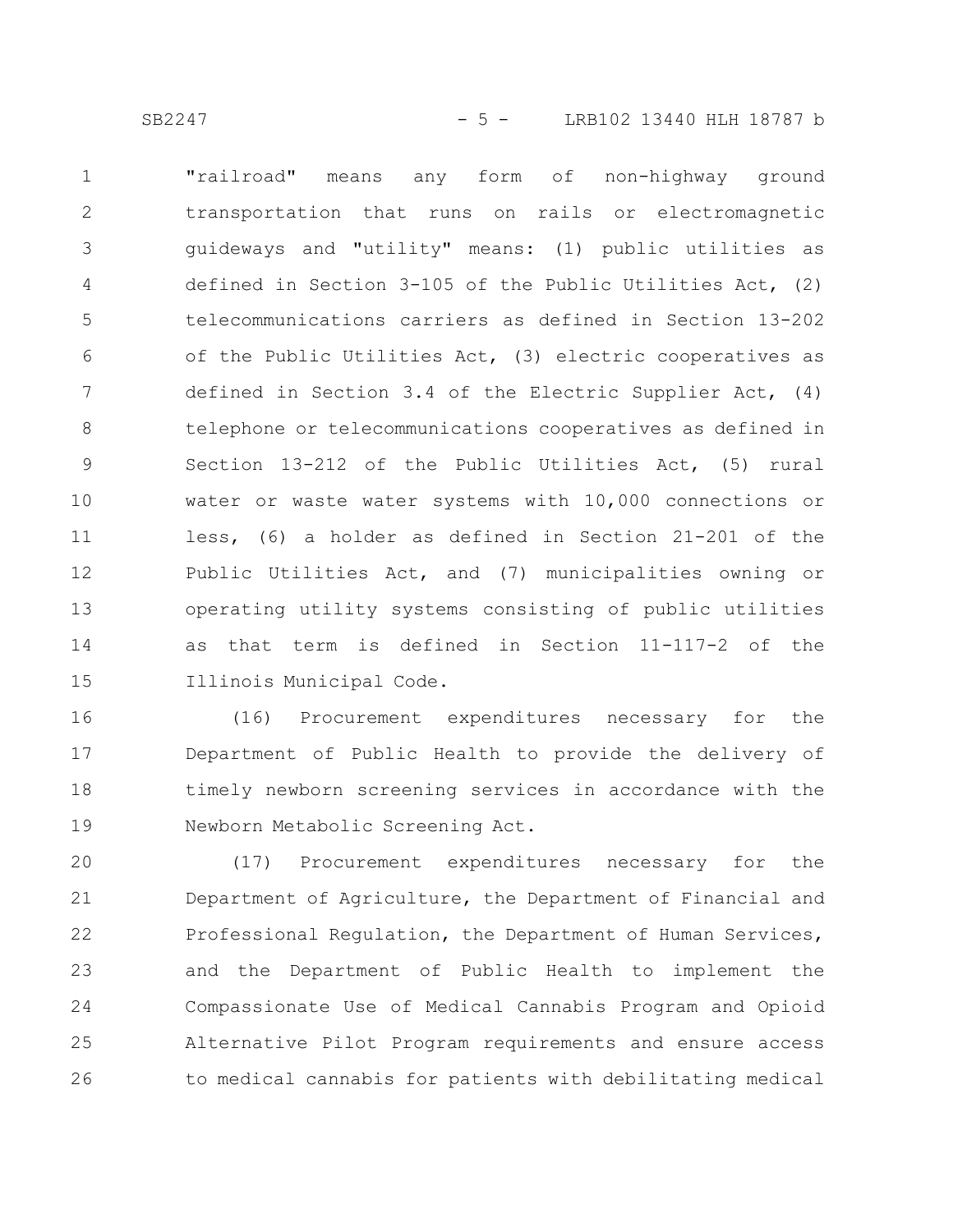- 
- 1 2

conditions in accordance with the Compassionate Use of Medical Cannabis Program Act.

(18) This Code does not apply to any procurements necessary for the Department of Agriculture, the Department of Financial and Professional Regulation, the Department of Human Services, the Department of Commerce and Economic Opportunity, and the Department of Public Health to implement the Cannabis Regulation and Tax Act if the applicable agency has made a good faith determination that it is necessary and appropriate for the expenditure to fall within this exemption and if the process is conducted in a manner substantially in accordance with the requirements of Sections 20-160, 25-60, 30-22, 50-5, 50-10, 50-10.5, 50-12, 50-13, 50-15, 50-20, 50-21, 50-35, 50-36, 50-37, 50-38, and 50-50 of this Code; however, for Section 50-35, compliance applies only to contracts or subcontracts over \$100,000. Notice of each contract entered into under this paragraph (18) that is related to the procurement of goods and services identified in paragraph (1) through (9) of this subsection shall be published in the Procurement Bulletin within 14 calendar days after contract execution. The Chief Procurement Officer shall prescribe the form and content of the notice. Each agency shall provide the Chief Procurement Officer, on a monthly basis, in the form and content prescribed by the Chief Procurement Officer, a report of 3 4 5 6 7 8 9 10 11 12 13 14 15 16 17 18 19 20 21 22 23 24 25 26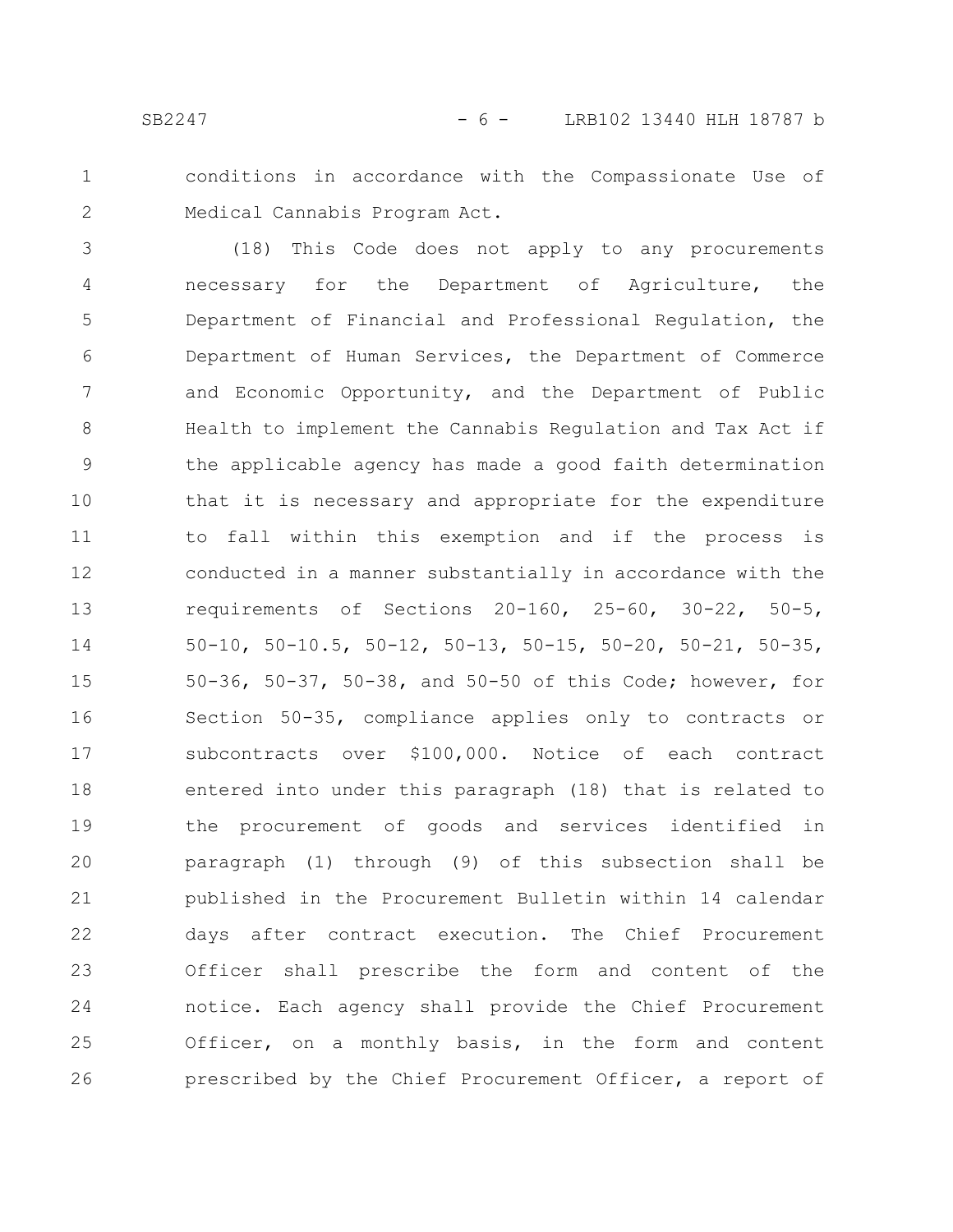contracts that are related to the procurement of goods and services identified in this subsection. At a minimum, this report shall include the name of the contractor, a description of the supply or service provided, the total amount of the contract, the term of the contract, and the exception to this Code utilized. A copy of any or all of these contracts shall be made available to the Chief Procurement Officer immediately upon request. The Chief Procurement Officer shall submit a report to the Governor and General Assembly no later than November 1 of each year that includes, at a minimum, an annual summary of the monthly information reported to the Chief Procurement Officer. This exemption becomes inoperative 5 years after June 25, 2019 (the effective date of Public Act 101-27) this amendatory Act of the 101st General Assembly. 1 2 3 4 5 6 7 8 9 10 11 12 13 14 15

Notwithstanding any other provision of law, for contracts entered into on or after October 1, 2017 under an exemption provided in any paragraph of this subsection (b), except paragraph  $(1)$ ,  $(2)$ , or  $(5)$ , each State agency shall post to the appropriate procurement bulletin the name of the contractor, a description of the supply or service provided, the total amount of the contract, the term of the contract, and the exception to the Code utilized. The chief procurement officer shall submit a report to the Governor and General Assembly no later than November 1 of each year that shall include, at a minimum, an annual summary of the monthly information reported 16 17 18 19 20 21 22 23 24 25 26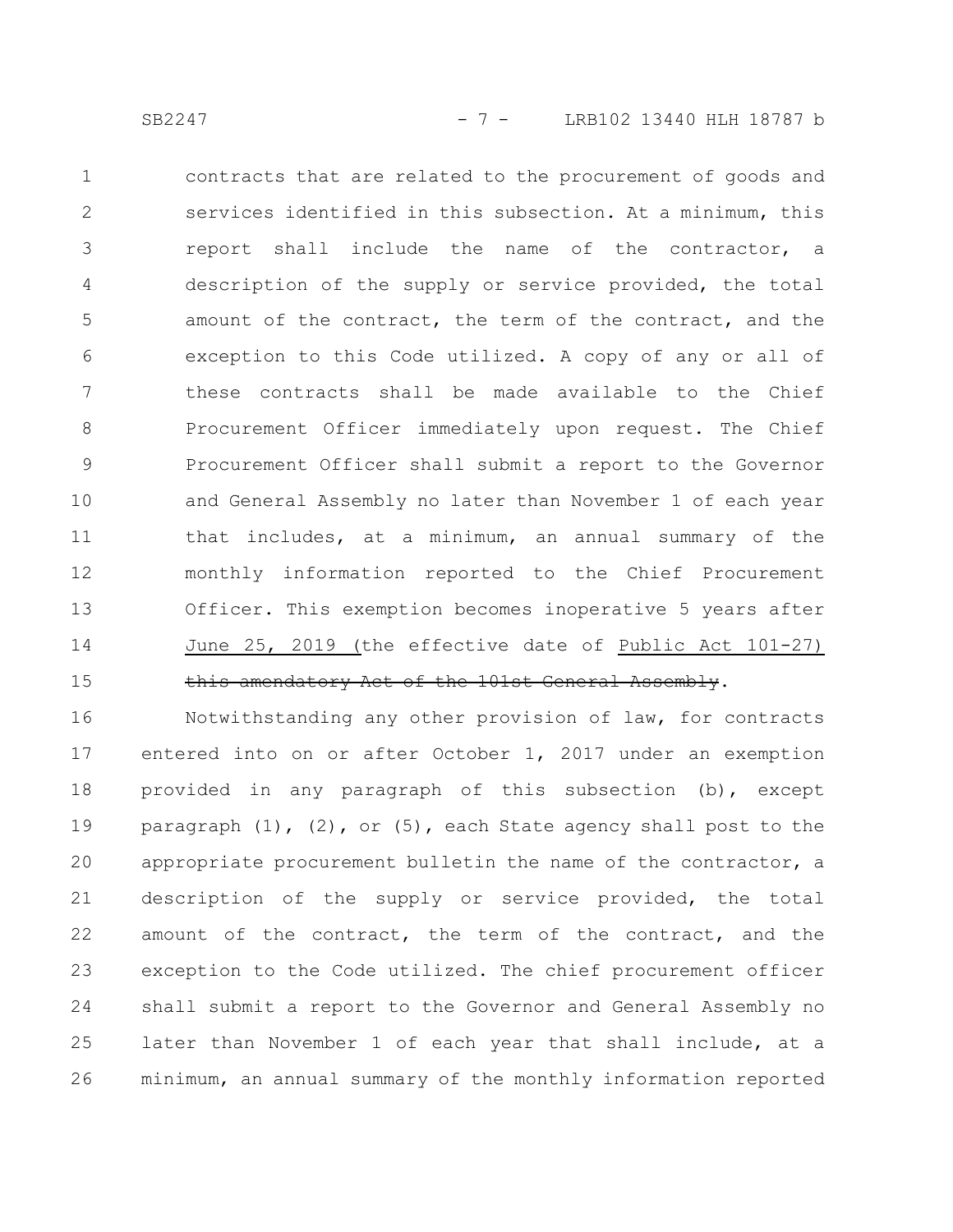SB2247 - 8 - LRB102 13440 HLH 18787 b

to the chief procurement officer. 1

(c) This Code does not apply to the electric power procurement process provided for under Section 1-75 of the Illinois Power Agency Act and Section 16-111.5 of the Public Utilities Act. 2 3 4 5

(d) Except for Section 20-160 and Article 50 of this Code, and as expressly required by Section 9.1 of the Illinois Lottery Law, the provisions of this Code do not apply to the procurement process provided for under Section 9.1 of the Illinois Lottery Law. 6 7 8 9 10

(e) This Code does not apply to the process used by the Capital Development Board to retain a person or entity to assist the Capital Development Board with its duties related to the determination of costs of a clean coal SNG brownfield facility, as defined by Section 1-10 of the Illinois Power Agency Act, as required in subsection (h-3) of Section 9-220 of the Public Utilities Act, including calculating the range of capital costs, the range of operating and maintenance costs, or the sequestration costs or monitoring the construction of clean coal SNG brownfield facility for the full duration of construction. 11 12 13 14 15 16 17 18 19 20 21

(f) (Blank). 22

(g) (Blank). 23

(g-5) This Code does not apply to the leasing of State-owned facilities by a wireless carrier, as defined in Section 2 of the Emergency Telephone System Act. 24 25 26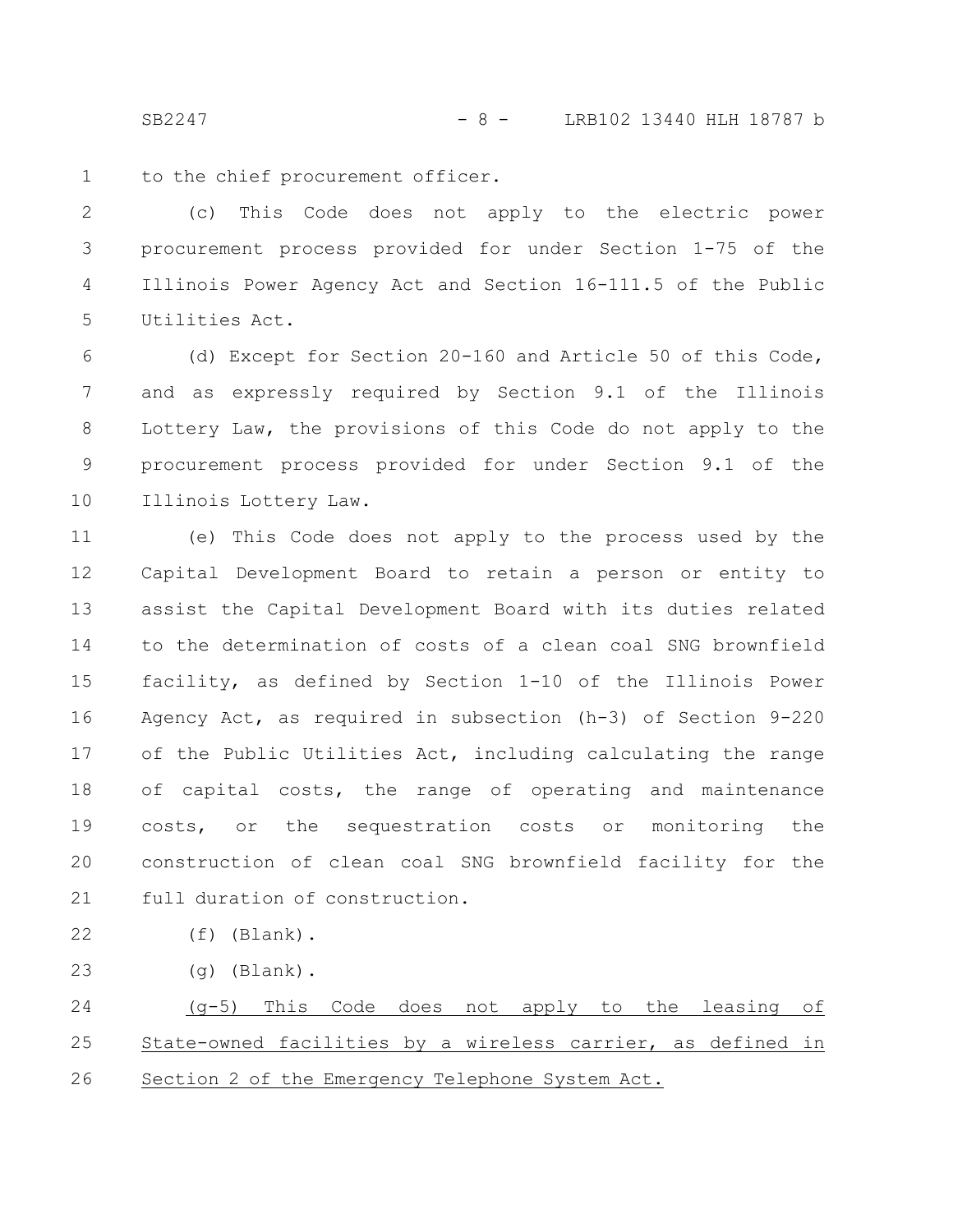(h) This Code does not apply to the process to procure or contracts entered into in accordance with Sections 11-5.2 and 11-5.3 of the Illinois Public Aid Code. 1 2 3

(i) Each chief procurement officer may access records necessary to review whether a contract, purchase, or other expenditure is or is not subject to the provisions of this Code, unless such records would be subject to attorney-client privilege. 4 5 6 7 8

(j) This Code does not apply to the process used by the Capital Development Board to retain an artist or work or works of art as required in Section 14 of the Capital Development Board Act. 9 10 11 12

(k) This Code does not apply to the process to procure contracts, or contracts entered into, by the State Board of Elections or the State Electoral Board for hearing officers appointed pursuant to the Election Code. 13 14 15 16

(l) This Code does not apply to the processes used by the Illinois Student Assistance Commission to procure supplies and services paid for from the private funds of the Illinois Prepaid Tuition Fund. As used in this subsection (l), "private funds" means funds derived from deposits paid into the Illinois Prepaid Tuition Trust Fund and the earnings thereon. (Source: P.A. 100-43, eff. 8-9-17; 100-580, eff. 3-12-18; 100-757, eff. 8-10-18; 100-1114, eff. 8-28-18; 101-27, eff. 6-25-19; 101-81, eff. 7-12-19; 101-363, eff. 8-9-19; revised  $9-17-19.$ 17 18 19 20 21 22 23 24 25 26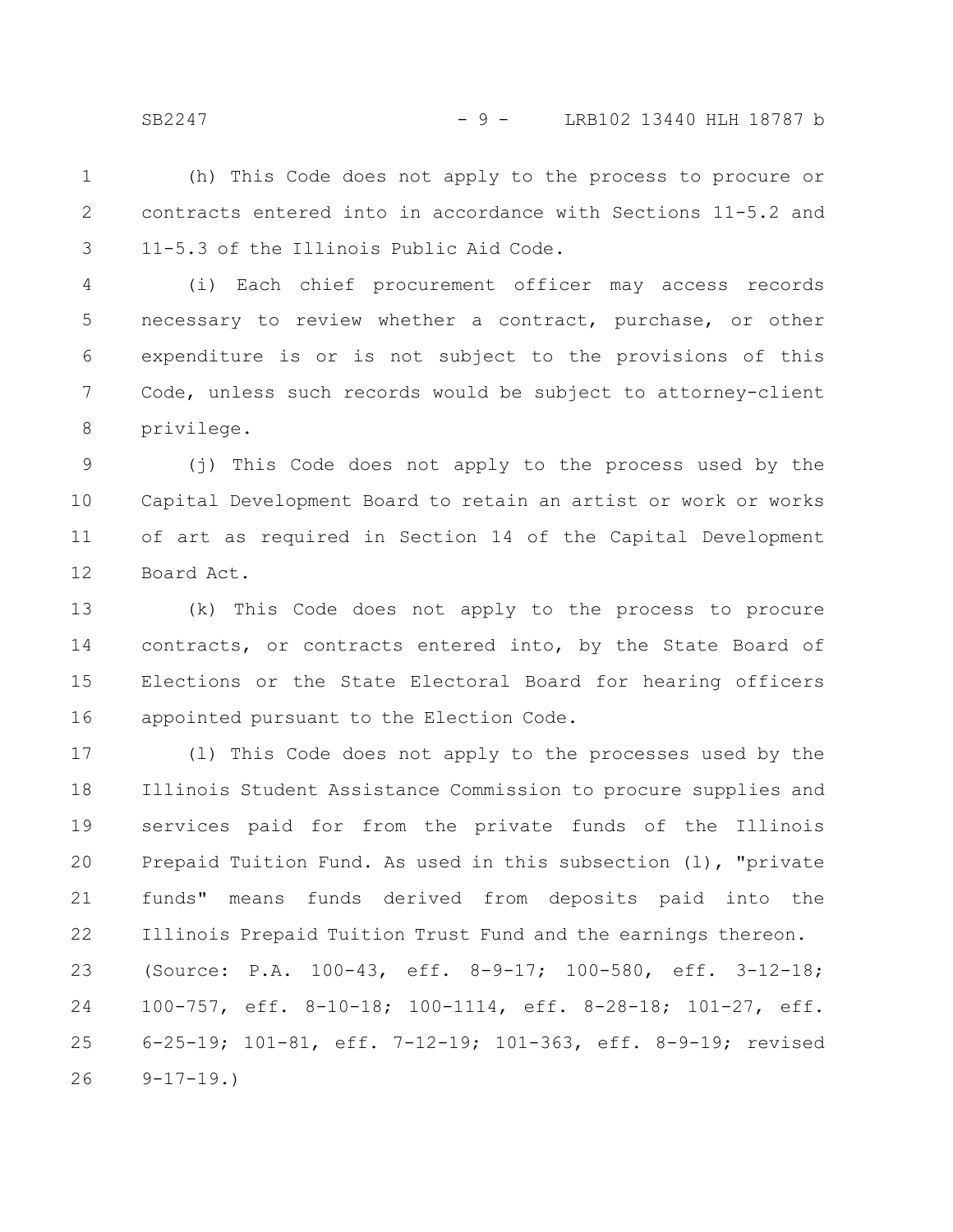Section 5. The Illinois Income Tax Act is amended by changing Section 201 as follows: 1 2

(35 ILCS 5/201) 3

(Text of Section without the changes made by P.A. 101-8, which did not take effect (see Section 99 of P.A. 101-8)) 4 5

Sec. 201. Tax imposed. 6

(a) In general. A tax measured by net income is hereby imposed on every individual, corporation, trust and estate for each taxable year ending after July 31, 1969 on the privilege of earning or receiving income in or as a resident of this State. Such tax shall be in addition to all other occupation or privilege taxes imposed by this State or by any municipal corporation or political subdivision thereof. 7 8 9 10 11 12 13

(b) Rates. The tax imposed by subsection (a) of this Section shall be determined as follows, except as adjusted by subsection (d-1): 14 15 16

(1) In the case of an individual, trust or estate, for taxable years ending prior to July 1, 1989, an amount equal to 2 1/2% of the taxpayer's net income for the taxable year. 17 18 19 20

(2) In the case of an individual, trust or estate, for taxable years beginning prior to July 1, 1989 and ending after June 30, 1989, an amount equal to the sum of (i) 2 1/2% of the taxpayer's net income for the period prior to 21 22 23 24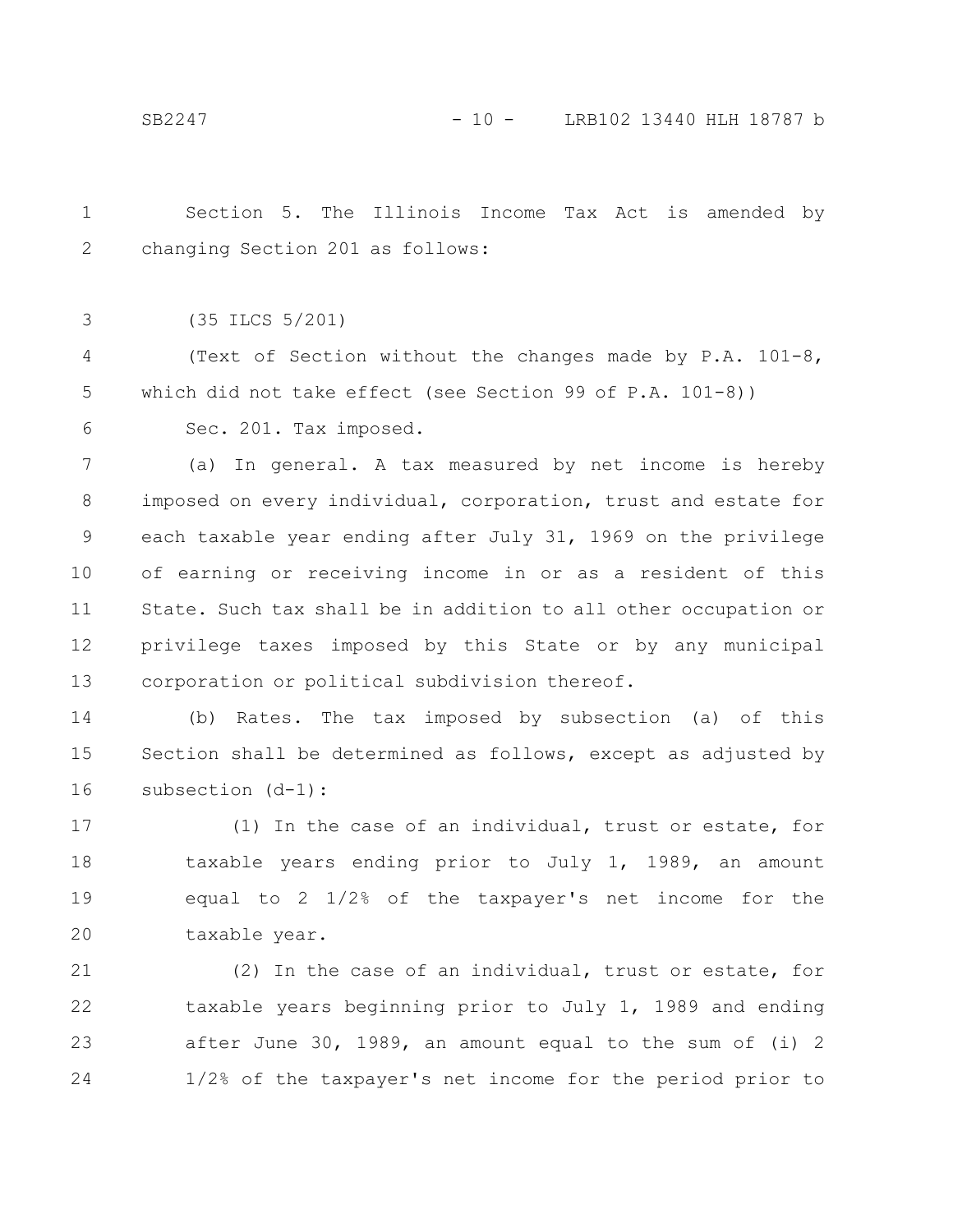July 1, 1989, as calculated under Section 202.3, and (ii) 3% of the taxpayer's net income for the period after June 30, 1989, as calculated under Section 202.3. 1 2 3

(3) In the case of an individual, trust or estate, for taxable years beginning after June 30, 1989, and ending prior to January 1, 2011, an amount equal to 3% of the taxpayer's net income for the taxable year. 4 5 6 7

(4) In the case of an individual, trust, or estate, for taxable years beginning prior to January 1, 2011, and ending after December 31, 2010, an amount equal to the sum of (i) 3% of the taxpayer's net income for the period prior to January 1, 2011, as calculated under Section 202.5, and (ii) 5% of the taxpayer's net income for the period after December 31, 2010, as calculated under Section 202.5. 8 9 10 11 12 13 14

(5) In the case of an individual, trust, or estate, for taxable years beginning on or after January 1, 2011, and ending prior to January 1, 2015, an amount equal to 5% of the taxpayer's net income for the taxable year. 15 16 17 18

(5.1) In the case of an individual, trust, or estate, for taxable years beginning prior to January 1, 2015, and ending after December 31, 2014, an amount equal to the sum of (i) 5% of the taxpayer's net income for the period prior to January 1, 2015, as calculated under Section 202.5, and (ii) 3.75% of the taxpayer's net income for the period after December 31, 2014, as calculated under Section 202.5. 19 20 21 22 23 24 25 26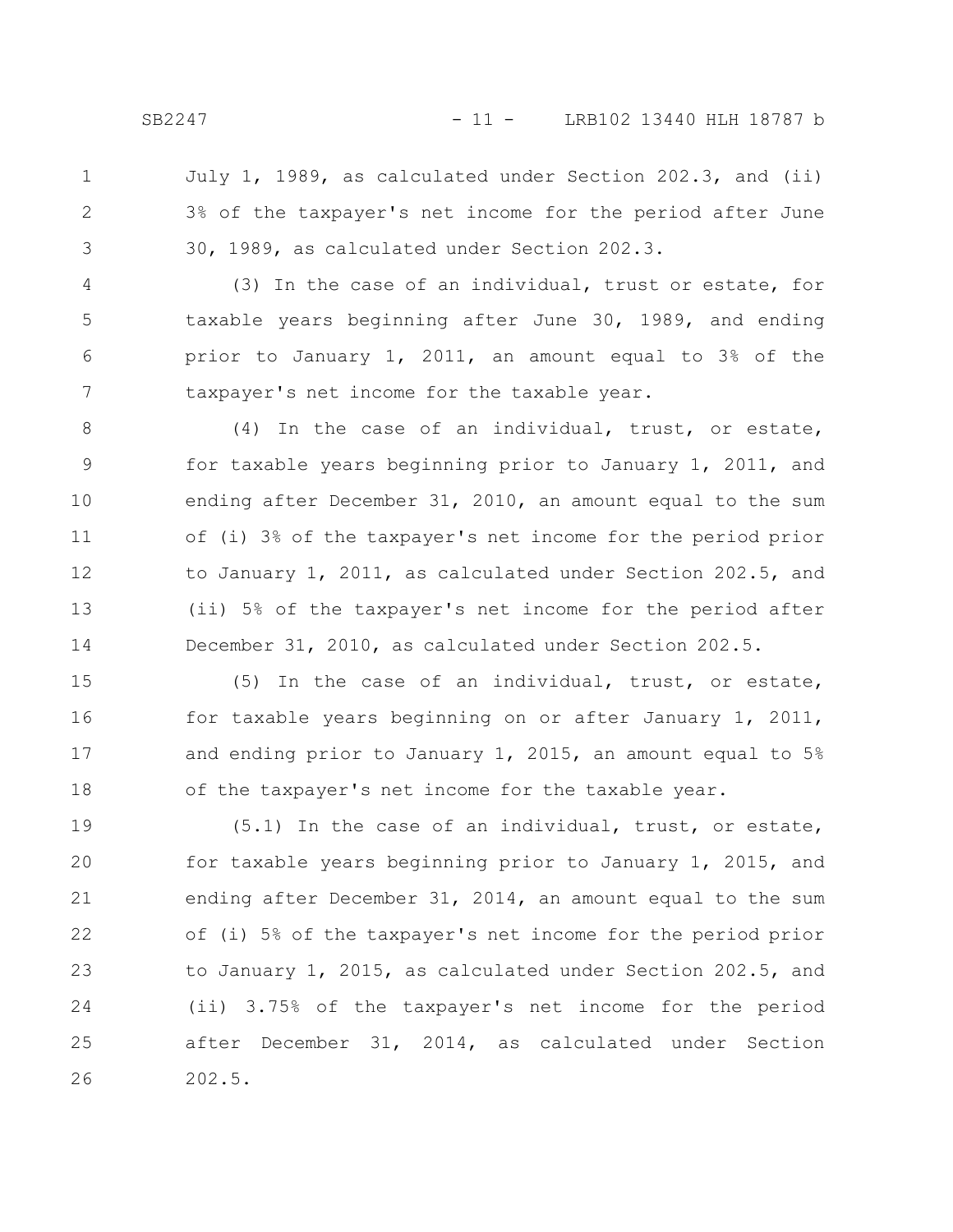(5.2) In the case of an individual, trust, or estate, for taxable years beginning on or after January 1, 2015, and ending prior to July 1, 2017, an amount equal to 3.75% of the taxpayer's net income for the taxable year. 1 2 3 4

(5.3) In the case of an individual, trust, or estate, for taxable years beginning prior to July 1, 2017, and ending after June 30, 2017, an amount equal to the sum of (i) 3.75% of the taxpayer's net income for the period prior to July 1, 2017, as calculated under Section 202.5, and (ii) 4.95% of the taxpayer's net income for the period after June 30, 2017, as calculated under Section 202.5. 5 6 7 8 9 10 11

(5.4) In the case of an individual, trust, or estate, for taxable years beginning on or after July 1, 2017, an amount equal to 4.95% of the taxpayer's net income for the taxable year. 12 13 14 15

(6) In the case of a corporation, for taxable years ending prior to July 1, 1989, an amount equal to 4% of the taxpayer's net income for the taxable year. 16 17 18

(7) In the case of a corporation, for taxable years beginning prior to July 1, 1989 and ending after June 30, 1989, an amount equal to the sum of (i) 4% of the taxpayer's net income for the period prior to July 1, 1989, as calculated under Section 202.3, and (ii) 4.8% of the taxpayer's net income for the period after June 30, 1989, as calculated under Section 202.3. 19 20 21 22 23 24 25

26

(8) In the case of a corporation, for taxable years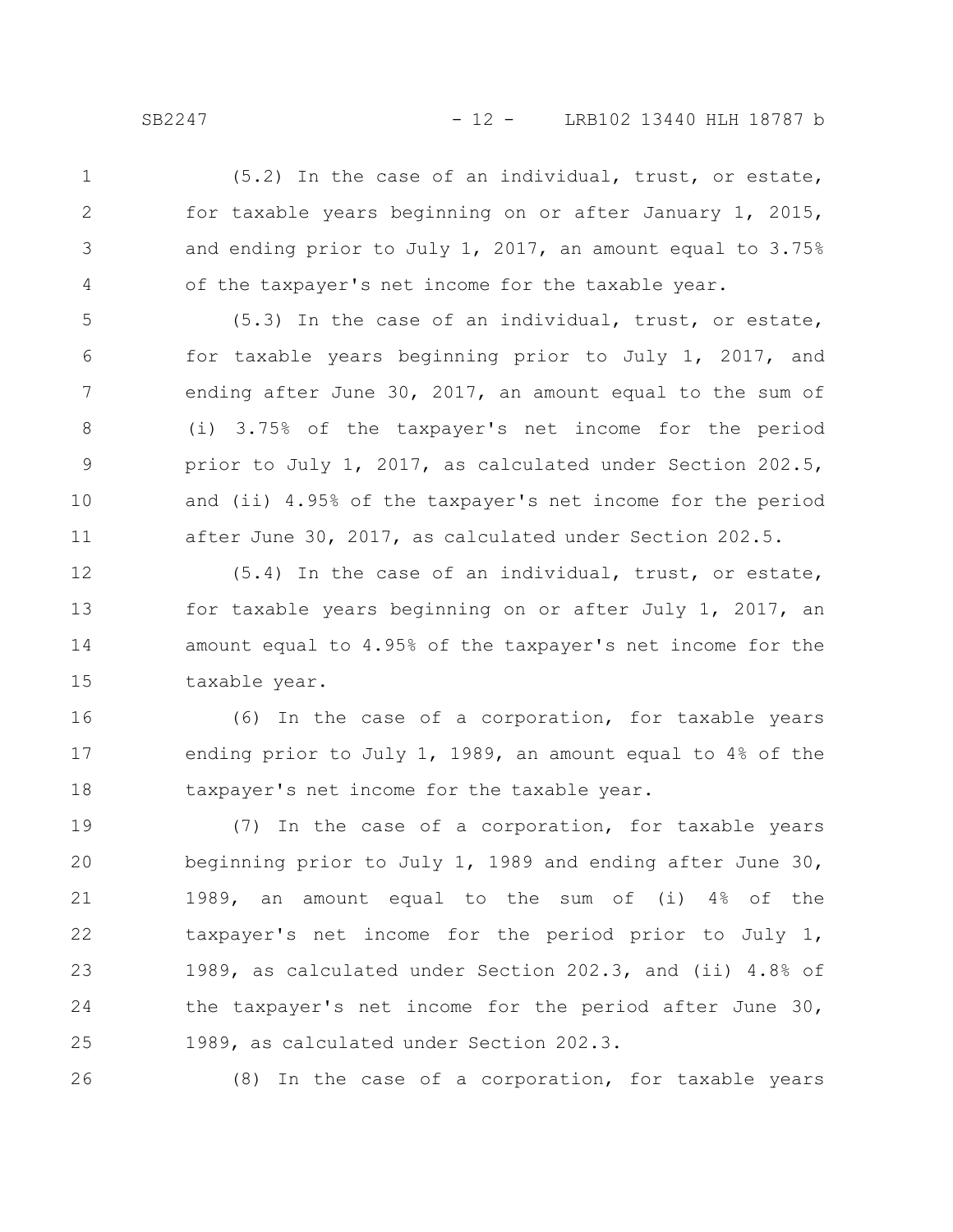beginning after June 30, 1989, and ending prior to January 1, 2011, an amount equal to 4.8% of the taxpayer's net income for the taxable year. 1 2 3

(9) In the case of a corporation, for taxable years beginning prior to January 1, 2011, and ending after December 31, 2010, an amount equal to the sum of (i) 4.8% of the taxpayer's net income for the period prior to January 1, 2011, as calculated under Section 202.5, and (ii) 7% of the taxpayer's net income for the period after December 31, 2010, as calculated under Section 202.5. 4 5 6 7 8 9 10

(10) In the case of a corporation, for taxable years beginning on or after January 1, 2011, and ending prior to January 1, 2015, an amount equal to 7% of the taxpayer's net income for the taxable year. 11 12 13 14

(11) In the case of a corporation, for taxable years beginning prior to January 1, 2015, and ending after December 31, 2014, an amount equal to the sum of (i) 7% of the taxpayer's net income for the period prior to January 1, 2015, as calculated under Section 202.5, and (ii) 5.25% of the taxpayer's net income for the period after December 31, 2014, as calculated under Section 202.5. 15 16 17 18 19 20 21

(12) In the case of a corporation, for taxable years beginning on or after January 1, 2015, and ending prior to July 1, 2017, an amount equal to 5.25% of the taxpayer's net income for the taxable year. 22 23 24 25

26

(13) In the case of a corporation, for taxable years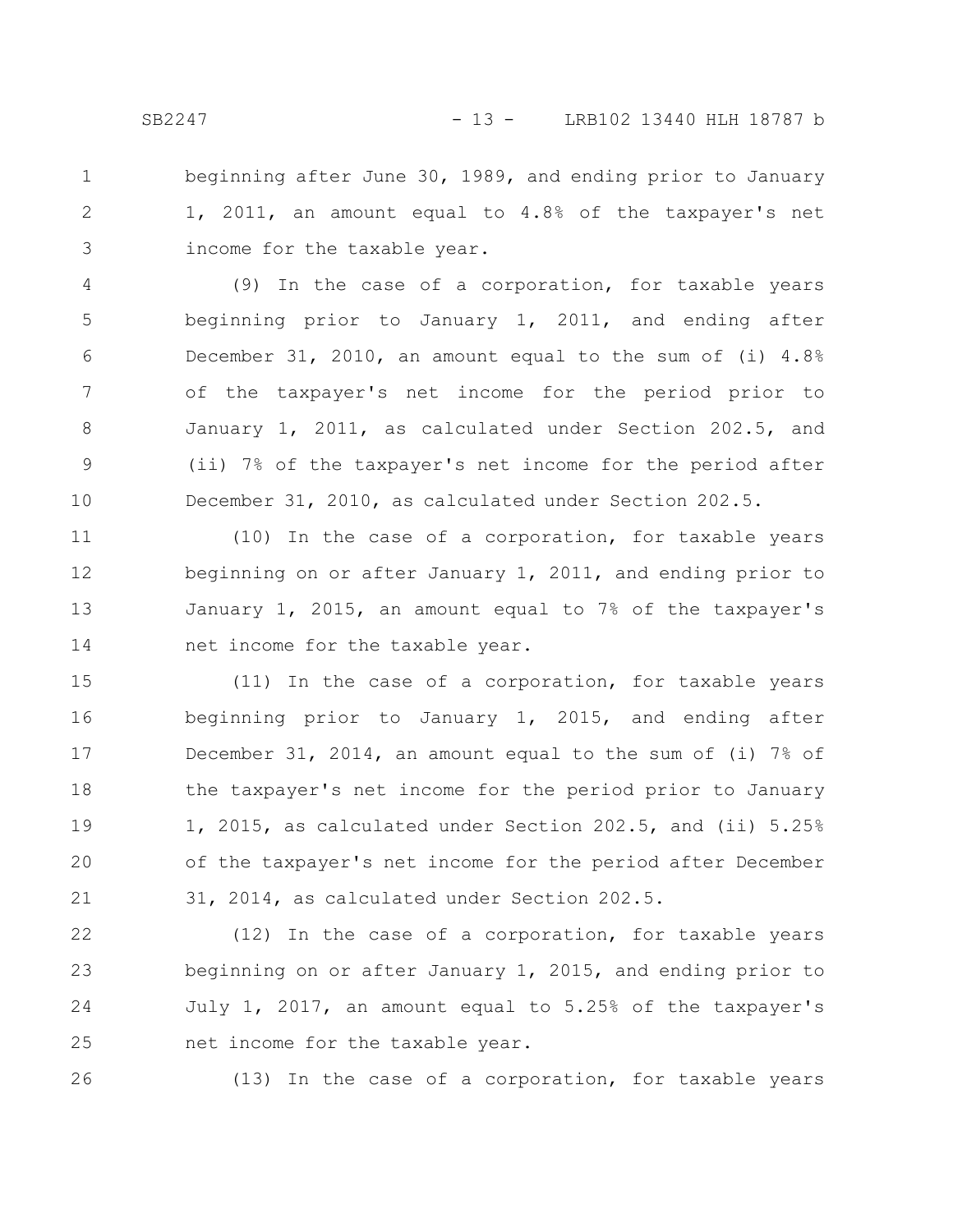beginning prior to July 1, 2017, and ending after June 30, 2017, an amount equal to the sum of (i) 5.25% of the taxpayer's net income for the period prior to July 1, 2017, as calculated under Section 202.5, and (ii) 7% of the taxpayer's net income for the period after June 30, 2017, as calculated under Section 202.5. 1 2 3 4 5 6

(14) In the case of a corporation, for taxable years beginning on or after July 1, 2017, an amount equal to 7% of the taxpayer's net income for the taxable year. 7 8 9

The rates under this subsection (b) are subject to the provisions of Section 201.5. 10 11

(b-5) Surcharge; sale or exchange of assets, properties, and intangibles of organization gaming licensees. For each of taxable years 2019 through 2027, a surcharge is imposed on all taxpayers on income arising from the sale or exchange of capital assets, depreciable business property, real property used in the trade or business, and Section 197 intangibles (i) of an organization licensee under the Illinois Horse Racing Act of 1975 and (ii) of an organization gaming licensee under the Illinois Gambling Act. The amount of the surcharge is equal to the amount of federal income tax liability for the taxable year attributable to those sales and exchanges. The surcharge imposed shall not apply if: 12 13 14 15 16 17 18 19 20 21 22 23

(1) the organization gaming license, organization license, or racetrack property is transferred as a result of any of the following: 24 25 26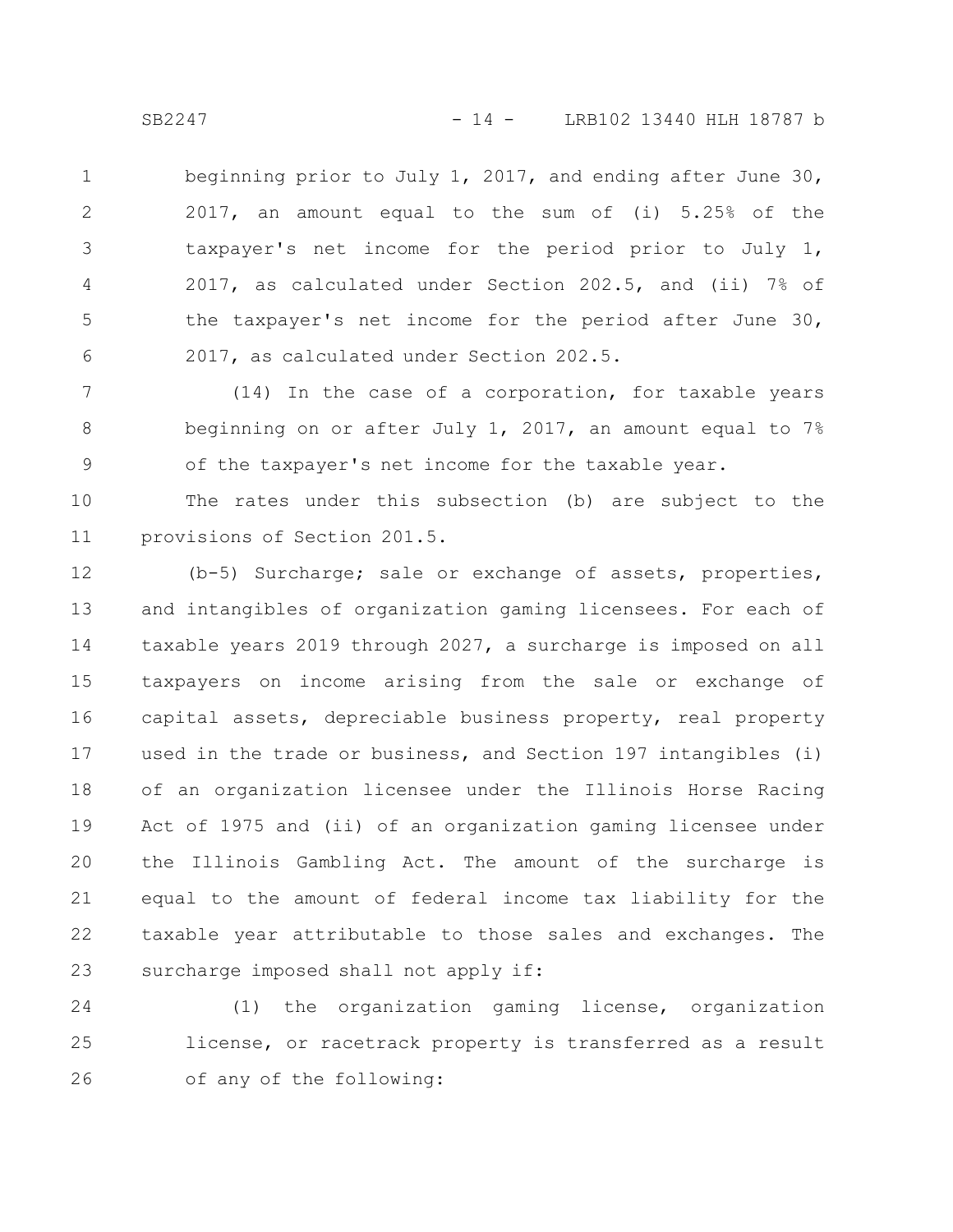| $\mathbf{1}$ | (A) bankruptcy, a receivership, or a debt                  |
|--------------|------------------------------------------------------------|
| 2            | adjustment initiated by or against the initial             |
| 3            | licensee or the substantial owners of the initial          |
| 4            | licensee;                                                  |
| 5            | (B) cancellation, revocation, or termination of            |
| 6            | any such license by the Illinois Gaming Board or the       |
| 7            | Illinois Racing Board;                                     |
| $8\,$        | (C) a determination by the Illinois Gaming Board           |
| $\mathsf 9$  | that transfer of the license is in the best interests      |
| 10           | of Illinois gaming;                                        |
| 11           | (D) the death of an owner of the equity interest in        |
| 12           | a licensee;                                                |
| 13           | (E) the acquisition of a controlling interest in           |
| 14           | the stock or substantially all of the assets of a          |
| 15           | publicly traded company;                                   |
| 16           | (F) a transfer by a parent company to a wholly             |
| 17           | owned subsidiary; or                                       |
| 18           | (G) the transfer or sale to or by one person to            |
| 19           | another person where both persons were initial owners      |
| 20           | of the license when the license was issued; or             |
| 21           | (2) the controlling interest in the organization           |
| 22           | gaming license, organization license, or racetrack         |
| 23           | property is transferred in a transaction to lineal         |
| 24           | descendants in which no gain or loss is recognized or as a |
| 25           | result of a transaction in accordance with Section 351 of  |
| 26           | the Internal Revenue Code in which no gain or loss is      |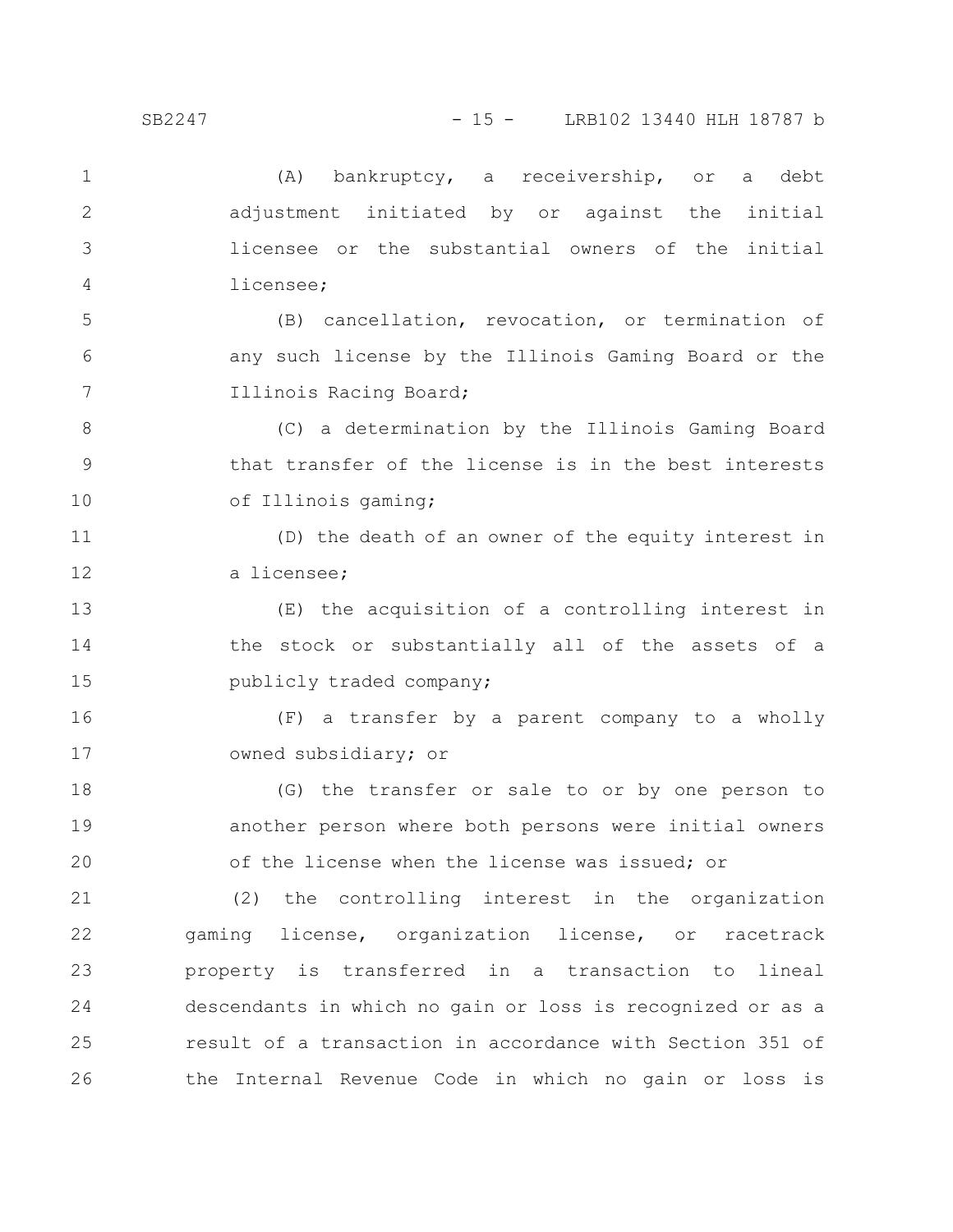recognized; or 1

(3) live horse racing was not conducted in 2010 at a racetrack located within 3 miles of the Mississippi River under a license issued pursuant to the Illinois Horse Racing Act of 1975. 2 3 4 5

The transfer of an organization gaming license, organization license, or racetrack property by a person other than the initial licensee to receive the organization gaming license is not subject to a surcharge. The Department shall adopt rules necessary to implement and administer this subsection. 6 7 8 9 10 11

(c) Personal Property Tax Replacement Income Tax. Beginning on July 1, 1979 and thereafter, in addition to such income tax, there is also hereby imposed the Personal Property Tax Replacement Income Tax measured by net income on every corporation (including Subchapter S corporations), partnership and trust, for each taxable year ending after June 30, 1979. Such taxes are imposed on the privilege of earning or receiving income in or as a resident of this State. The Personal Property Tax Replacement Income Tax shall be in addition to the income tax imposed by subsections (a) and (b) of this Section and in addition to all other occupation or privilege taxes imposed by this State or by any municipal corporation or political subdivision thereof. 12 13 14 15 16 17 18 19 20 21 22 23 24

(d) Additional Personal Property Tax Replacement Income Tax Rates. The personal property tax replacement income tax 25 26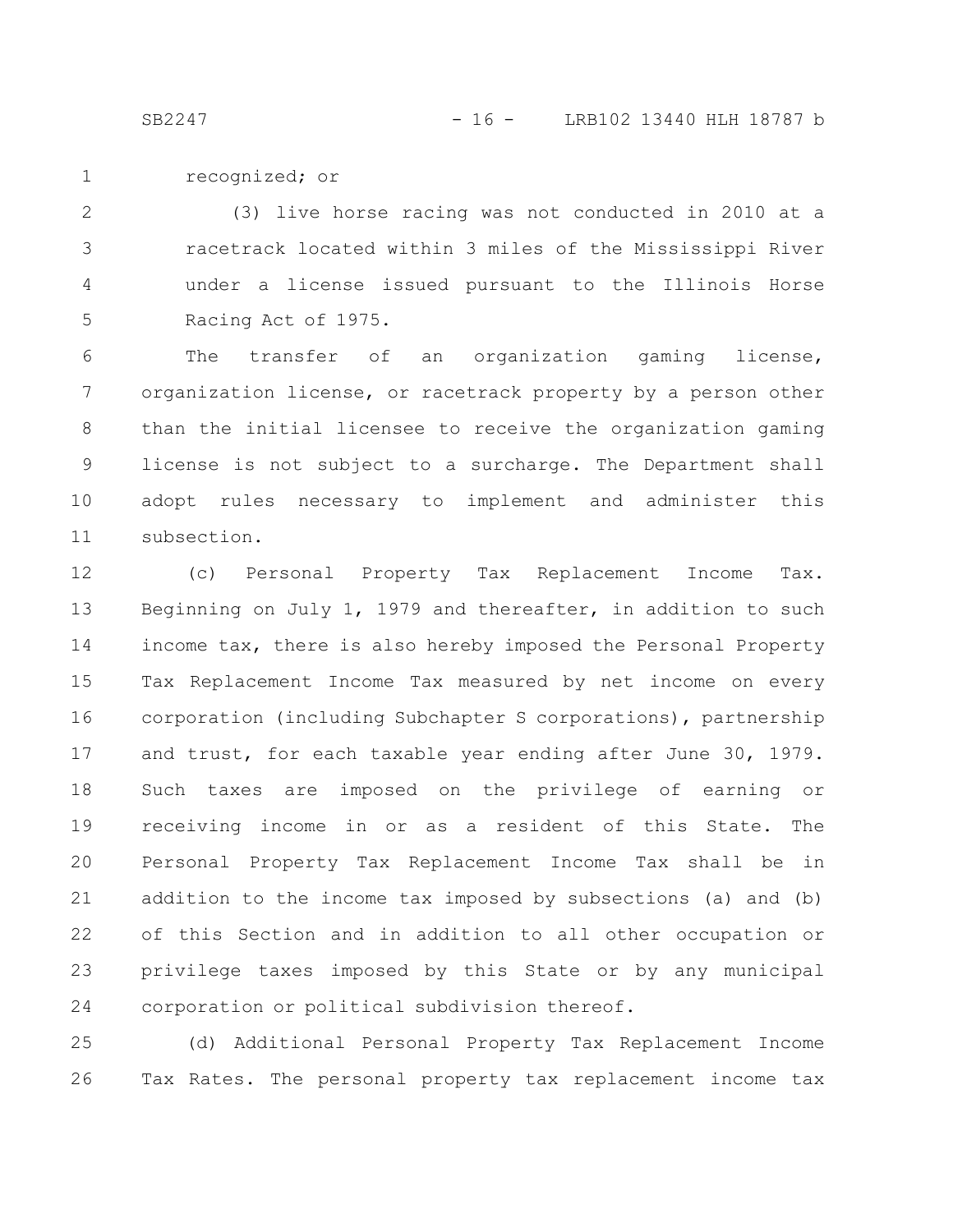SB2247 - 17 - LRB102 13440 HLH 18787 b

imposed by this subsection and subsection (c) of this Section in the case of a corporation, other than a Subchapter S corporation and except as adjusted by subsection (d-1), shall be an additional amount equal to 2.85% of such taxpayer's net income for the taxable year, except that beginning on January 1, 1981, and thereafter, the rate of 2.85% specified in this subsection shall be reduced to 2.5%, and in the case of a partnership, trust or a Subchapter S corporation shall be an additional amount equal to 1.5% of such taxpayer's net income for the taxable year. 1 2 3 4 5 6 7 8 9 10

(d-1) Rate reduction for certain foreign insurers. In the case of a foreign insurer, as defined by Section 35A-5 of the Illinois Insurance Code, whose state or country of domicile imposes on insurers domiciled in Illinois a retaliatory tax (excluding any insurer whose premiums from reinsurance assumed are 50% or more of its total insurance premiums as determined under paragraph (2) of subsection (b) of Section 304, except that for purposes of this determination premiums from reinsurance do not include premiums from inter-affiliate reinsurance arrangements), beginning with taxable years ending on or after December 31, 1999, the sum of the rates of tax imposed by subsections (b) and (d) shall be reduced (but not increased) to the rate at which the total amount of tax imposed under this Act, net of all credits allowed under this Act, shall equal (i) the total amount of tax that would be imposed on the foreign insurer's net income allocable to Illinois for 11 12 13 14 15 16 17 18 19 20 21 22 23 24 25 26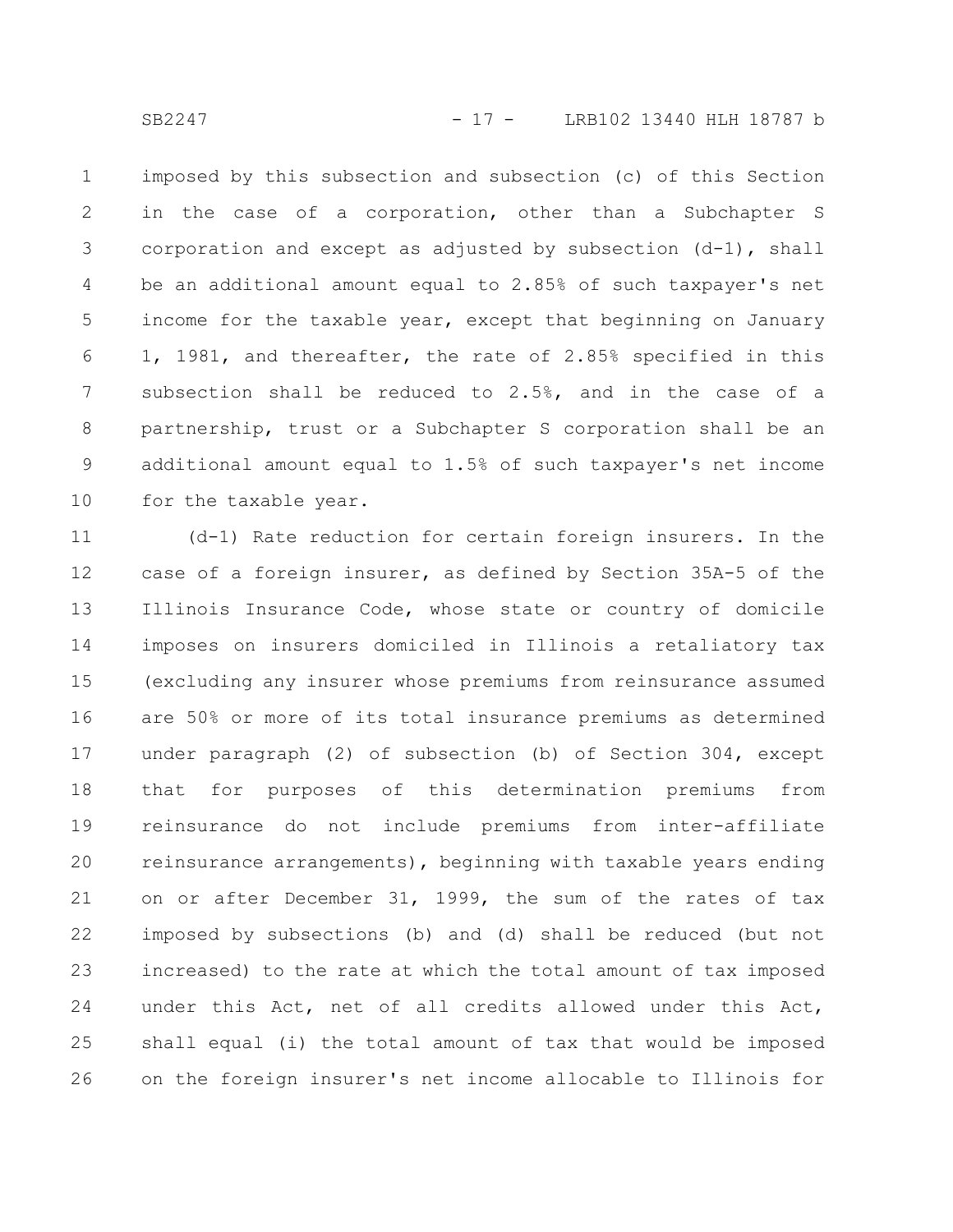the taxable year by such foreign insurer's state or country of domicile if that net income were subject to all income taxes and taxes measured by net income imposed by such foreign insurer's state or country of domicile, net of all credits allowed or (ii) a rate of zero if no such tax is imposed on such income by the foreign insurer's state of domicile. For the purposes of this subsection  $(d-1)$ , an inter-affiliate includes a mutual insurer under common management. 1 2 3 4 5 6 7 8

(1) For the purposes of subsection  $(d-1)$ , in no event shall the sum of the rates of tax imposed by subsections (b) and (d) be reduced below the rate at which the sum of: 9 10 11

(A) the total amount of tax imposed on such foreign insurer under this Act for a taxable year, net of all credits allowed under this Act, plus 12 13 14

(B) the privilege tax imposed by Section 409 of the Illinois Insurance Code, the fire insurance company tax imposed by Section 12 of the Fire Investigation Act, and the fire department taxes imposed under Section 11-10-1 of the Illinois Municipal Code, 15 16 17 18 19 20

equals 1.25% for taxable years ending prior to December 31, 2003, or 1.75% for taxable years ending on or after December 31, 2003, of the net taxable premiums written for the taxable year, as described by subsection (1) of Section 409 of the Illinois Insurance Code. This paragraph will in no event increase the rates imposed under 21 22 23 24 25 26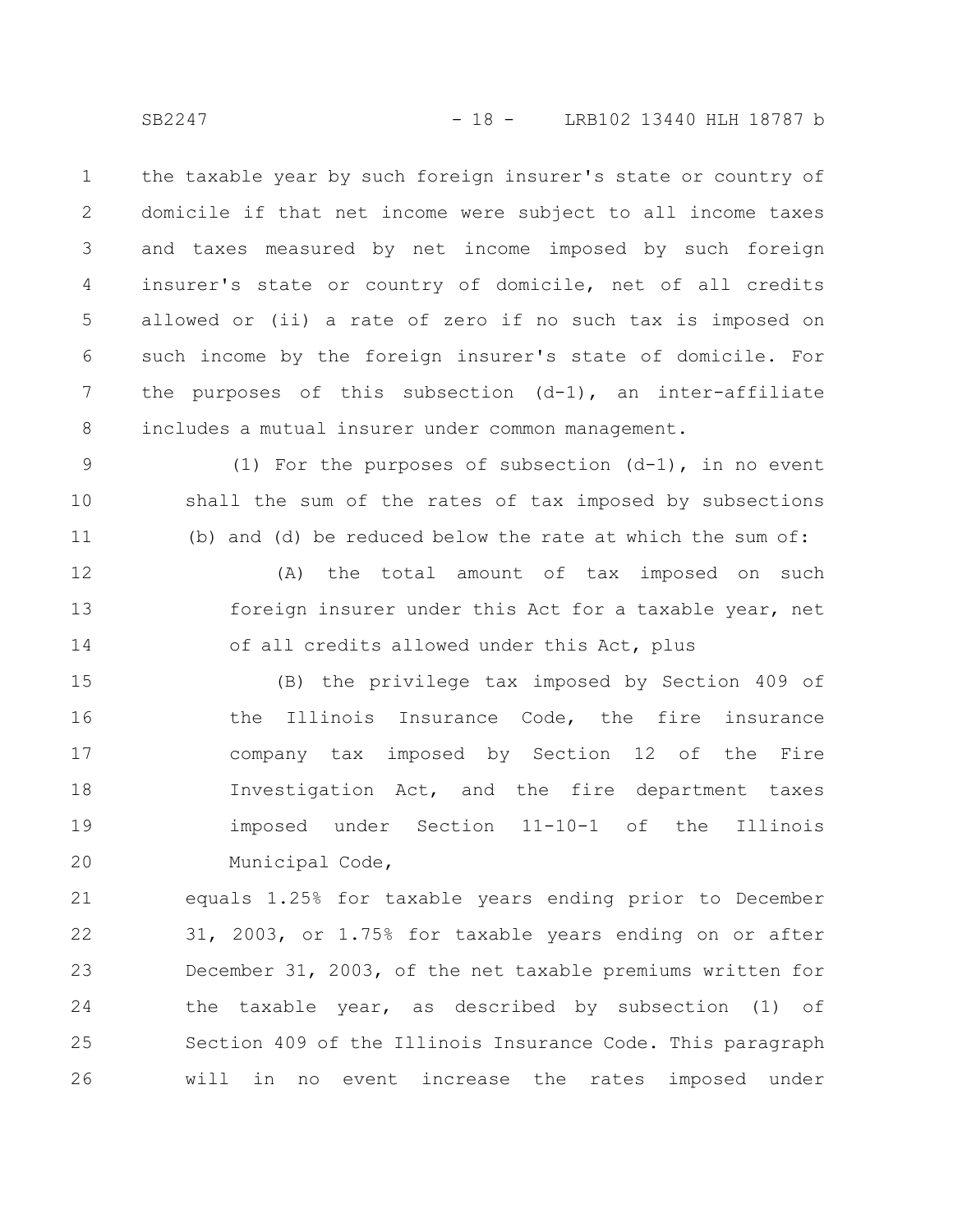subsections (b) and (d). 1

(2) Any reduction in the rates of tax imposed by this subsection shall be applied first against the rates imposed by subsection (b) and only after the tax imposed by subsection (a) net of all credits allowed under this Section other than the credit allowed under subsection (i) has been reduced to zero, against the rates imposed by subsection (d). 2 3 4 5 6 7 8

This subsection (d-1) is exempt from the provisions of Section 250. 9 10

(e) Investment credit. A taxpayer shall be allowed a credit against the Personal Property Tax Replacement Income Tax for investment in qualified property. 11 12 13

(1) A taxpayer shall be allowed a credit equal to .5% of the basis of qualified property placed in service during the taxable year, provided such property is placed in service on or after July 1, 1984. There shall be allowed an additional credit equal to .5% of the basis of qualified property placed in service during the taxable year, provided such property is placed in service on or after July 1, 1986, and the taxpayer's base employment within Illinois has increased by 1% or more over the preceding year as determined by the taxpayer's employment records filed with the Illinois Department of Employment Security. Taxpayers who are new to Illinois shall be deemed to have met the 1% growth in base employment for the 14 15 16 17 18 19 20 21 22 23 24 25 26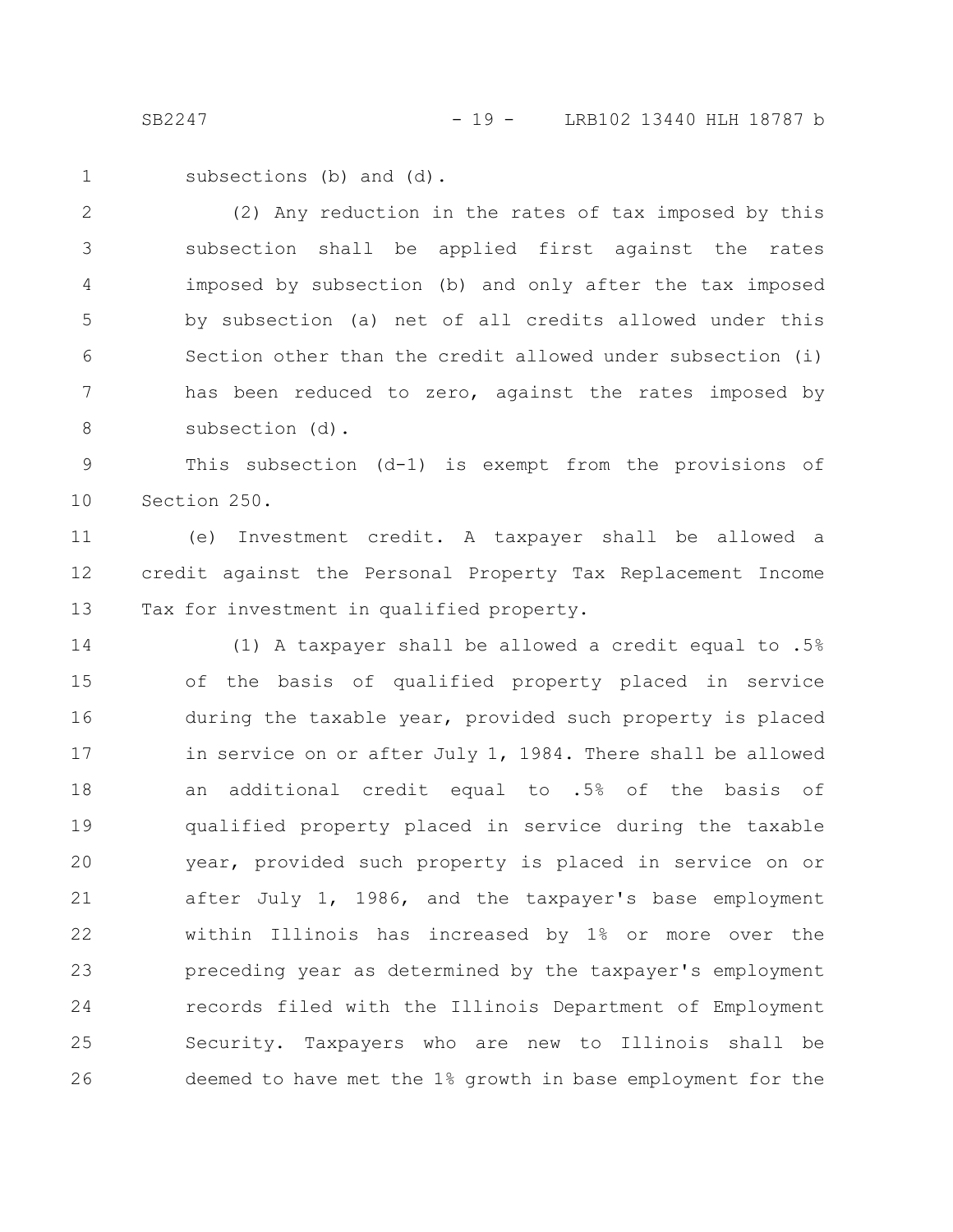first year in which they file employment records with the Illinois Department of Employment Security. The provisions added to this Section by Public Act 85-1200 (and restored by Public Act 87-895) shall be construed as declaratory of existing law and not as a new enactment. If, in any year, the increase in base employment within Illinois over the preceding year is less than 1%, the additional credit shall be limited to that percentage times a fraction, the numerator of which is .5% and the denominator of which is 1%, but shall not exceed .5%. The investment credit shall not be allowed to the extent that it would reduce a taxpayer's liability in any tax year below zero, nor may any credit for qualified property be allowed for any year other than the year in which the property was placed in service in Illinois. For tax years ending on or after December 31, 1987, and on or before December 31, 1988, the credit shall be allowed for the tax year in which the property is placed in service, or, if the amount of the credit exceeds the tax liability for that year, whether it exceeds the original liability or the liability as later amended, such excess may be carried forward and applied to the tax liability of the 5 taxable years following the excess credit years if the taxpayer (i) makes investments which cause the creation of a minimum of 2,000 full-time equivalent jobs in Illinois, (ii) is located in an enterprise zone established pursuant to the Illinois 1 2 3 4 5 6 7 8 9 10 11 12 13 14 15 16 17 18 19 20 21 22 23 24 25 26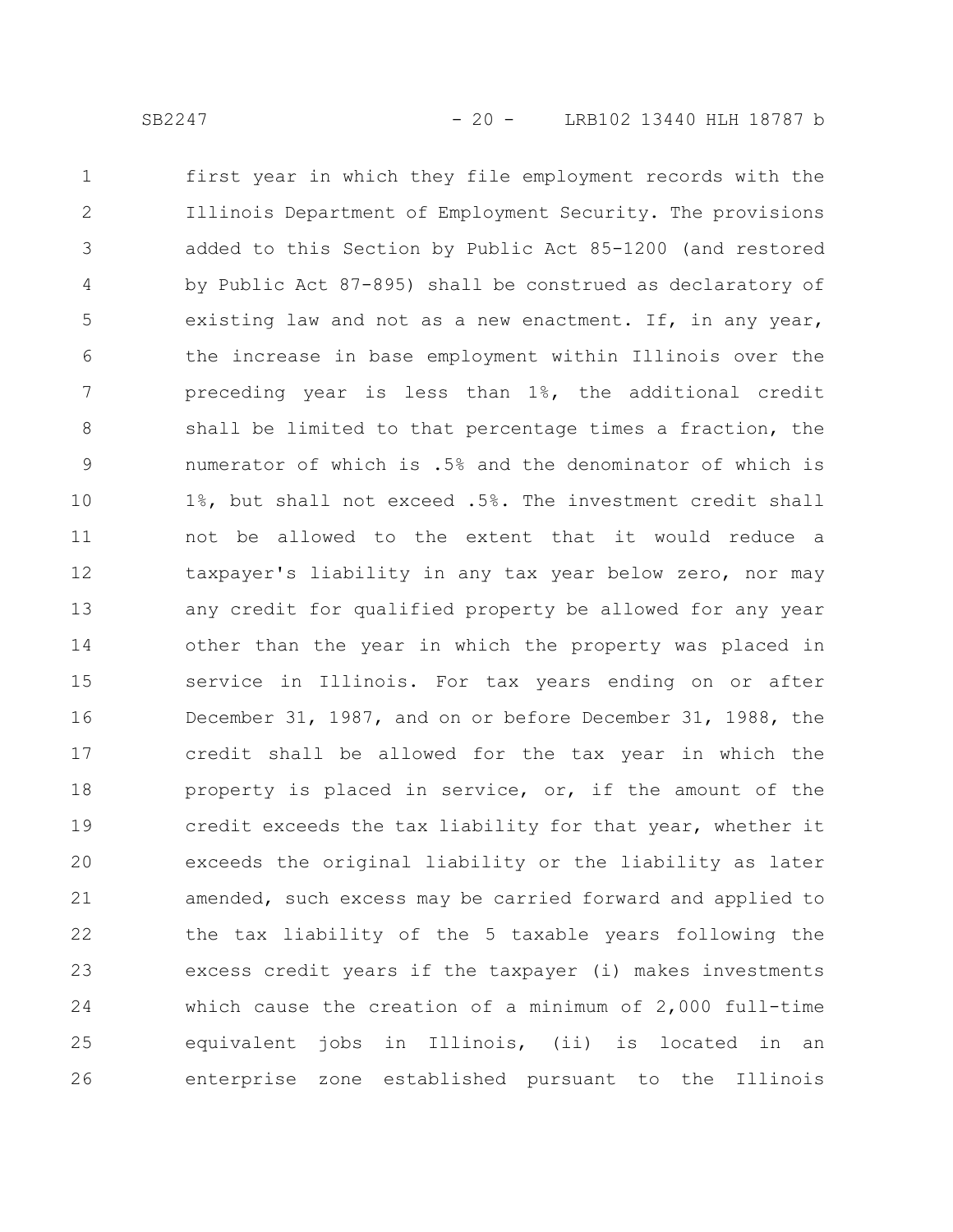Enterprise Zone Act and (iii) is certified by the Department of Commerce and Community Affairs (now Department of Commerce and Economic Opportunity) as complying with the requirements specified in clause (i) and (ii) by July 1, 1986. The Department of Commerce and Community Affairs (now Department of Commerce and Economic Opportunity) shall notify the Department of Revenue of all such certifications immediately. For tax years ending after December 31, 1988, the credit shall be allowed for the tax year in which the property is placed in service, or, if the amount of the credit exceeds the tax liability for that year, whether it exceeds the original liability or the liability as later amended, such excess may be carried forward and applied to the tax liability of the 5 taxable years following the excess credit years. The credit shall be applied to the earliest year for which there is a liability. If there is credit from more than one tax year that is available to offset a liability, earlier credit shall be applied first. 1 2 3 4 5 6 7 8 9 10 11 12 13 14 15 16 17 18 19

(2) The term "qualified property" means property which: 20 21

(A) is tangible, whether new or used, including buildings and structural components of buildings and signs that are real property, but not including land or improvements to real property that are not a structural component of a building such as 22 23 24 25 26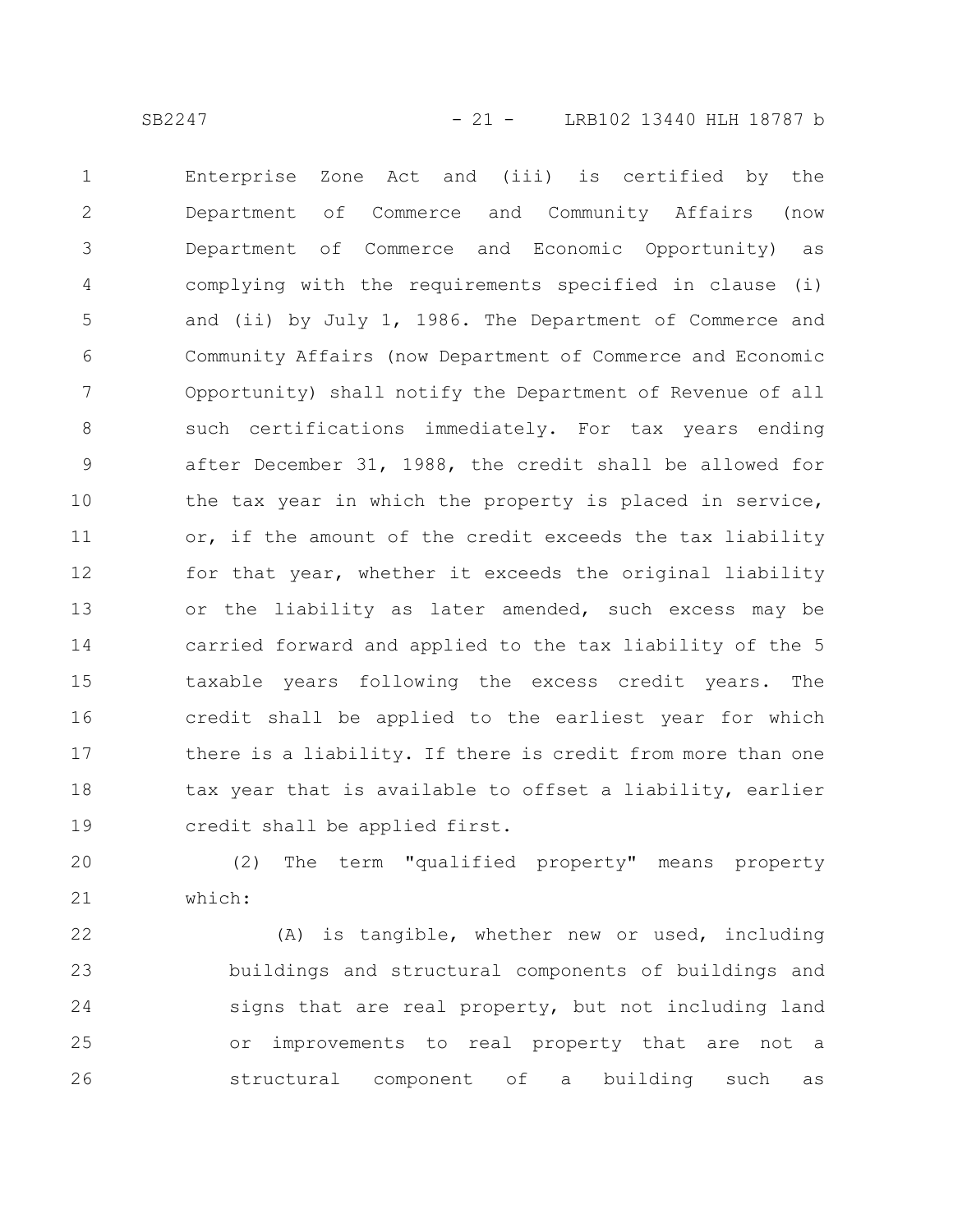1 2

4

landscaping, sewer lines, local access roads, fencing, parking lots, and other appurtenances;

(B) is depreciable pursuant to Section 167 of the Internal Revenue Code, except that "3-year property" as defined in Section 168(c)(2)(A) of that Code is not eligible for the credit provided by this subsection  $(e)$ : 3 5 6 7

(C) is acquired by purchase as defined in Section 179(d) of the Internal Revenue Code; 8 9

(D) is used in Illinois by a taxpayer who is primarily engaged in manufacturing, or in mining coal or fluorite, or in retailing, or was placed in service on or after July 1, 2006 in a River Edge Redevelopment Zone established pursuant to the River Edge Redevelopment Zone Act; and 10 11 12 13 14 15

(E) has not previously been used in Illinois in such a manner and by such a person as would qualify for the credit provided by this subsection (e) or subsection (f). 16 17 18 19

(3) For purposes of this subsection (e), "manufacturing" means the material staging and production of tangible personal property by procedures commonly regarded as manufacturing, processing, fabrication, or assembling which changes some existing material into new shapes, new qualities, or new combinations. For purposes of this subsection (e) the term "mining" shall have the 20 21 22 23 24 25 26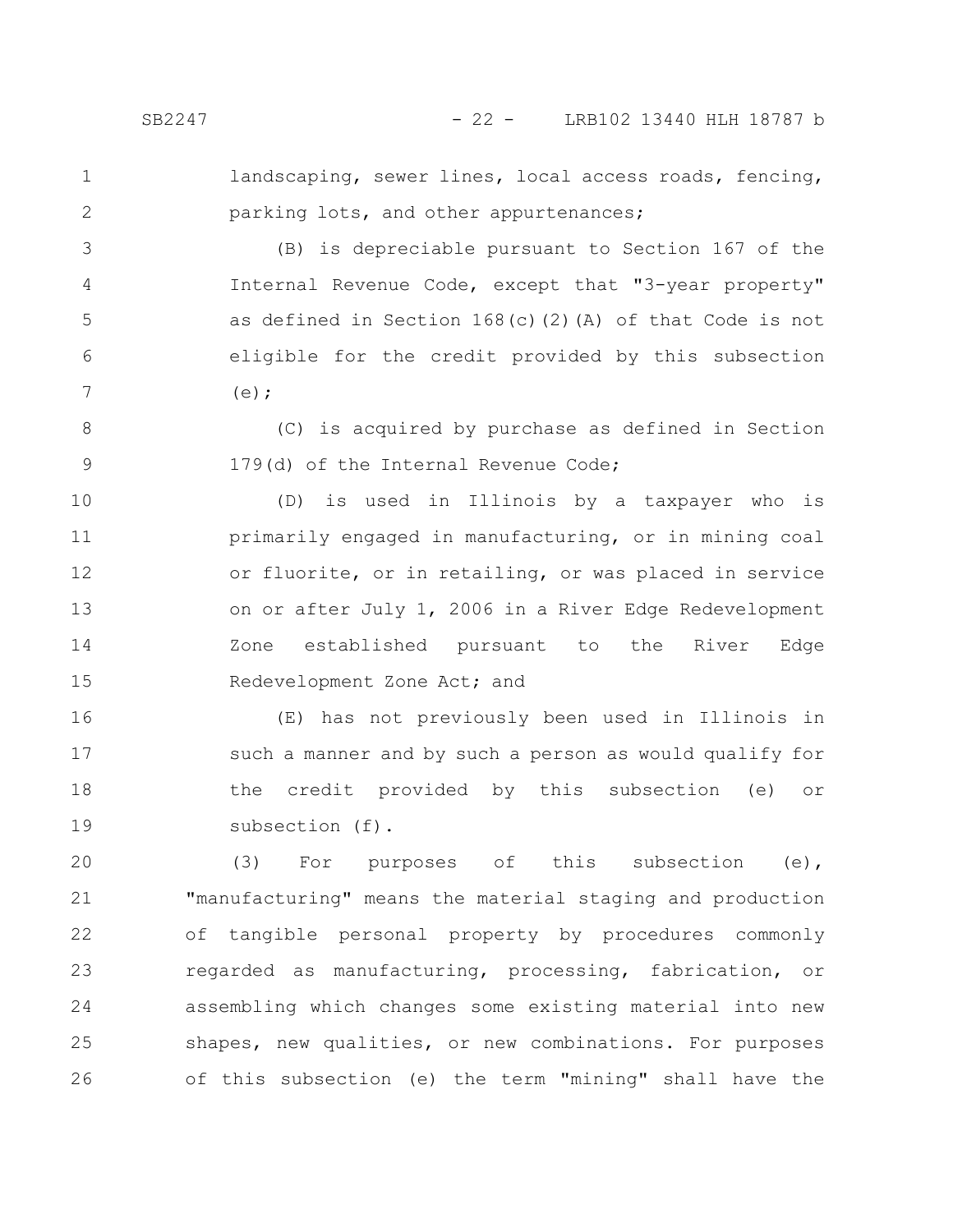same meaning as the term "mining" in Section 613(c) of the Internal Revenue Code. For purposes of this subsection (e), the term "retailing" means the sale of tangible personal property for use or consumption and not for resale, or services rendered in conjunction with the sale of tangible personal property for use or consumption and not for resale. For purposes of this subsection (e), "tangible personal property" has the same meaning as when that term is used in the Retailers' Occupation Tax Act, and, for taxable years ending after December 31, 2008, does not include the generation, transmission, or distribution of electricity. 1 2 3 4 5 6 7 8 9 10 11 12

(4) The basis of qualified property shall be the basis used to compute the depreciation deduction for federal income tax purposes. 13 14 15

(5) If the basis of the property for federal income tax depreciation purposes is increased after it has been placed in service in Illinois by the taxpayer, the amount of such increase shall be deemed property placed in service on the date of such increase in basis. 16 17 18 19 20

(6) The term "placed in service" shall have the same meaning as under Section 46 of the Internal Revenue Code. 21 22

(7) If during any taxable year, any property ceases to be qualified property in the hands of the taxpayer within 48 months after being placed in service, or the situs of any qualified property is moved outside Illinois within 48 23 24 25 26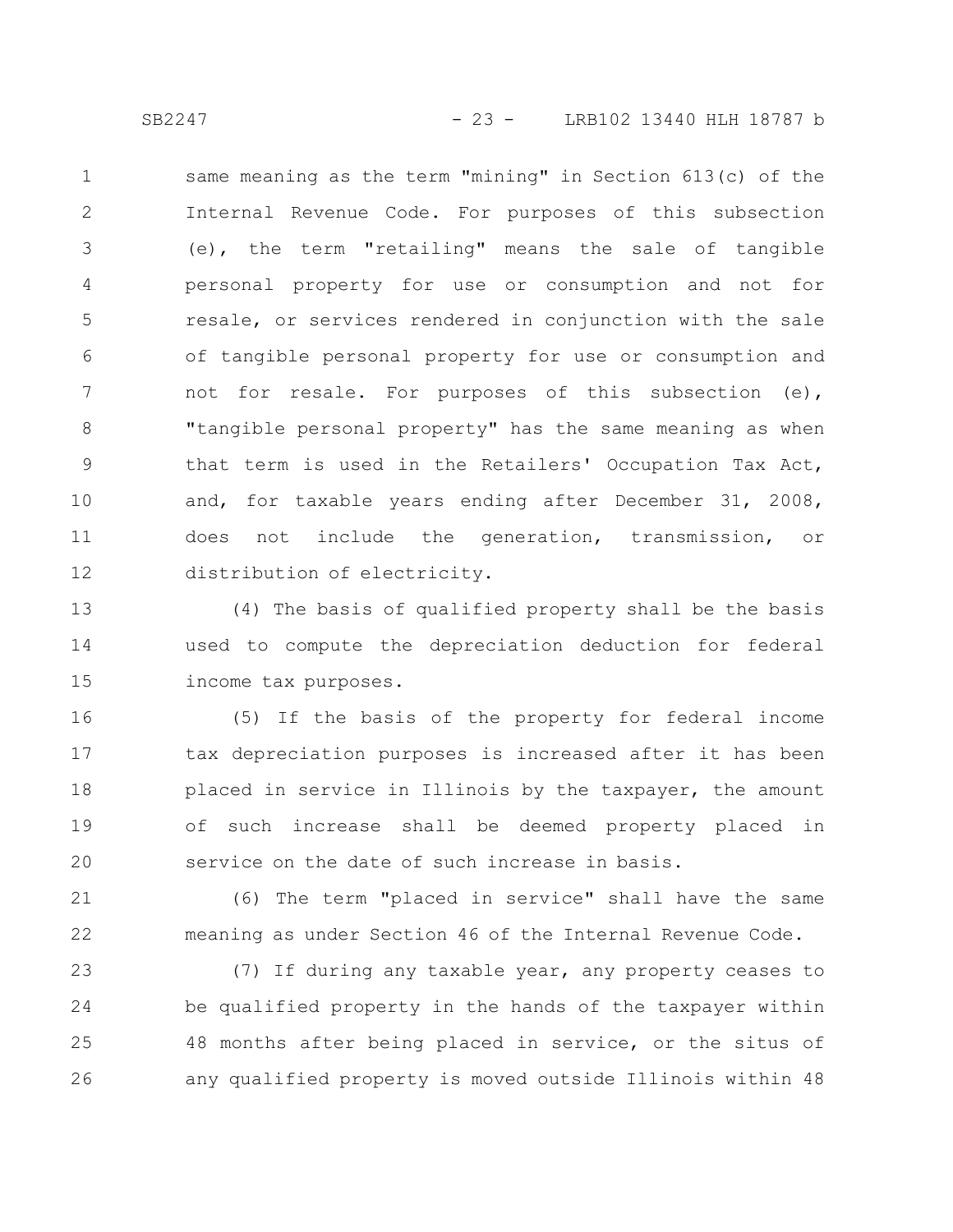months after being placed in service, the Personal Property Tax Replacement Income Tax for such taxable year shall be increased. Such increase shall be determined by (i) recomputing the investment credit which would have been allowed for the year in which credit for such property was originally allowed by eliminating such property from such computation and, (ii) subtracting such recomputed credit from the amount of credit previously allowed. For the purposes of this paragraph (7), a reduction of the basis of qualified property resulting from a redetermination of the purchase price shall be deemed a disposition of qualified property to the extent of such reduction. 1 2 3 4 5 6 7 8 9 10 11 12 13

(8) Unless the investment credit is extended by law, the basis of qualified property shall not include costs incurred after December 31, 2018, except for costs incurred pursuant to a binding contract entered into on or before December 31, 2018. 14 15 16 17 18

(9) Each taxable year ending before December 31, 2000, a partnership may elect to pass through to its partners the credits to which the partnership is entitled under this subsection (e) for the taxable year. A partner may use the credit allocated to him or her under this paragraph only against the tax imposed in subsections (c) and (d) of this Section. If the partnership makes that election, those credits shall be allocated among the 19 20 21 22 23 24 25 26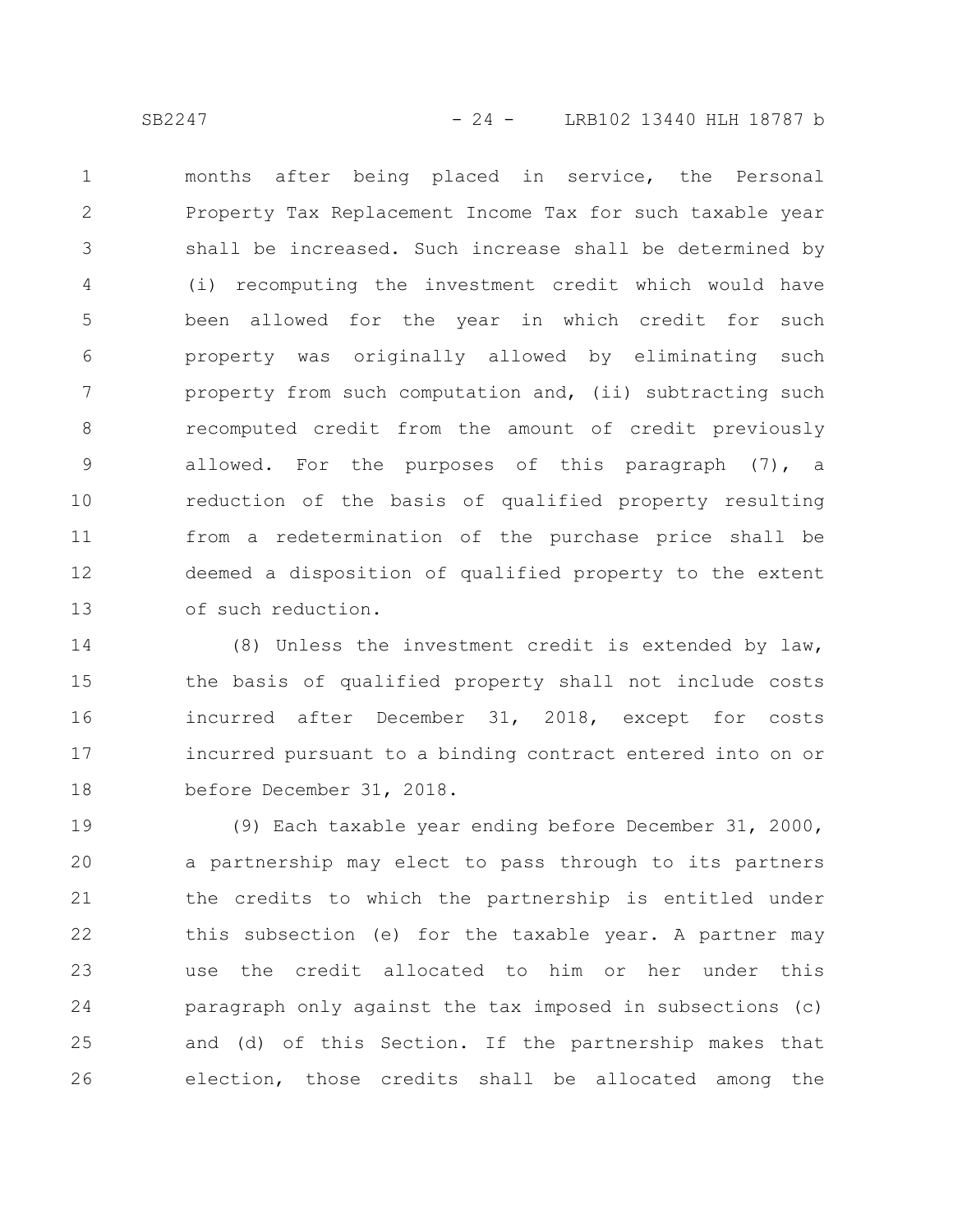partners in the partnership in accordance with the rules set forth in Section 704(b) of the Internal Revenue Code, and the rules promulgated under that Section, and the allocated amount of the credits shall be allowed to the partners for that taxable year. The partnership shall make this election on its Personal Property Tax Replacement Income Tax return for that taxable year. The election to pass through the credits shall be irrevocable. 1 2 3 4 5 6 7 8

For taxable years ending on or after December 31, 2000, a partner that qualifies its partnership for a subtraction under subparagraph (I) of paragraph (2) of subsection (d) of Section 203 or a shareholder that qualifies a Subchapter S corporation for a subtraction under subparagraph (S) of paragraph (2) of subsection (b) of Section 203 shall be allowed a credit under this subsection (e) equal to its share of the credit earned under this subsection (e) during the taxable year by the partnership or Subchapter S corporation, determined in accordance with the determination of income and distributive share of income under Sections 702 and 704 and Subchapter S of the Internal Revenue Code. This paragraph is exempt from the provisions of Section 250. 9 10 11 12 13 14 15 16 17 18 19 20 21 22

(f) Investment credit; Enterprise Zone; River Edge Redevelopment Zone. 23 24

(1) A taxpayer shall be allowed a credit against the tax imposed by subsections (a) and (b) of this Section for 25 26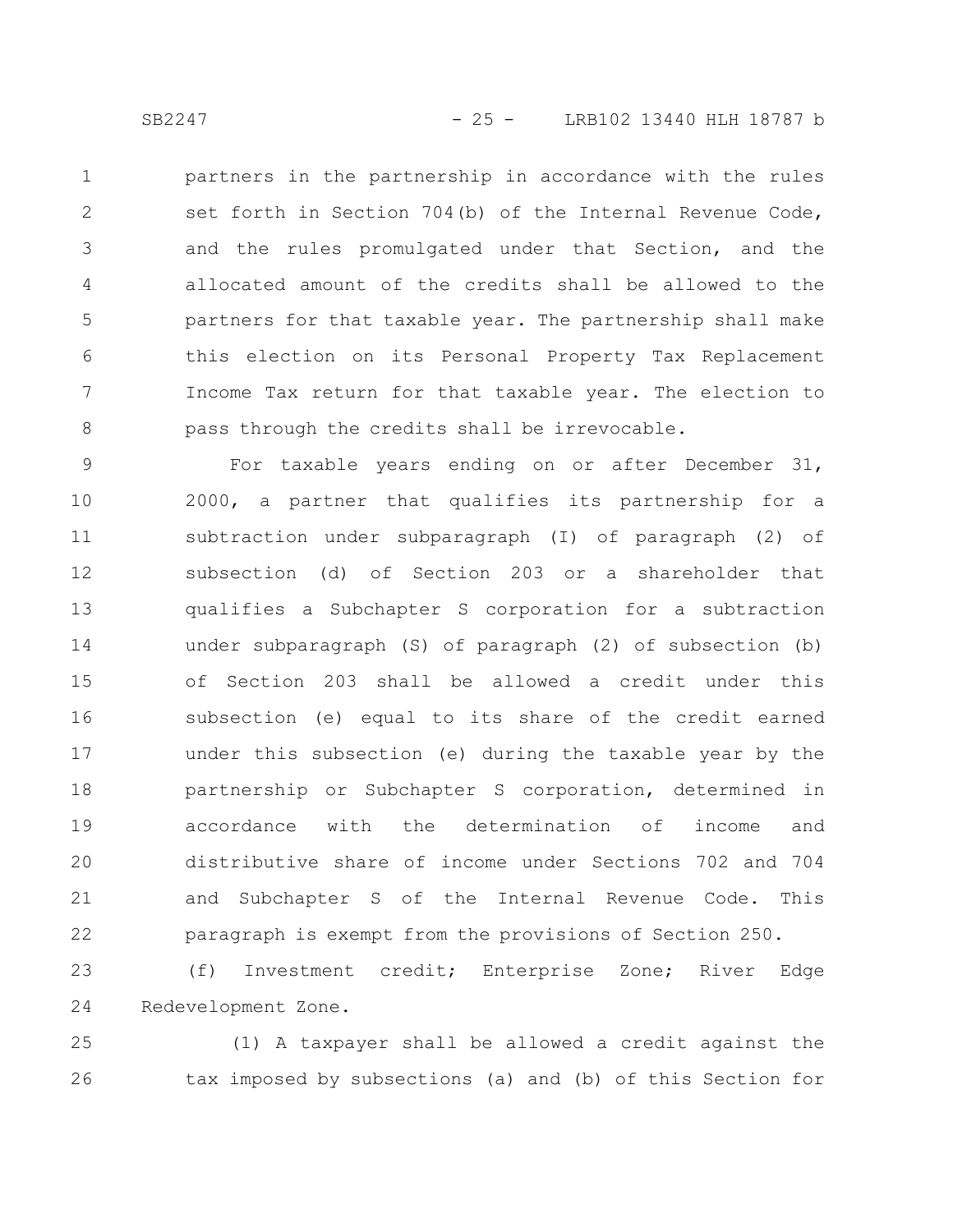investment in qualified property which is placed in service in an Enterprise Zone created pursuant to the Illinois Enterprise Zone Act or, for property placed in service on or after July 1, 2006, a River Edge Redevelopment Zone established pursuant to the River Edge Redevelopment Zone Act. For partners, shareholders of Subchapter S corporations, and owners of limited liability companies, if the liability company is treated as a partnership for purposes of federal and State income taxation, there shall be allowed a credit under this subsection (f) to be determined in accordance with the determination of income and distributive share of income under Sections 702 and 704 and Subchapter S of the Internal Revenue Code. The credit shall be .5% of the basis for such property. The credit shall be available only in the taxable year in which the property is placed in service in the Enterprise Zone or River Edge Redevelopment Zone and shall not be allowed to the extent that it would reduce a taxpayer's liability for the tax imposed by subsections (a) and (b) of this Section to below zero. For tax years ending on or after December 31, 1985, the credit shall be allowed for the tax year in which the property is placed in service, or, if the amount of the credit exceeds the tax liability for that year, whether it exceeds the original liability or the liability as later amended, such excess may be carried forward and applied to the tax 1 2 3 4 5 6 7 8 9 10 11 12 13 14 15 16 17 18 19 20 21 22 23 24 25 26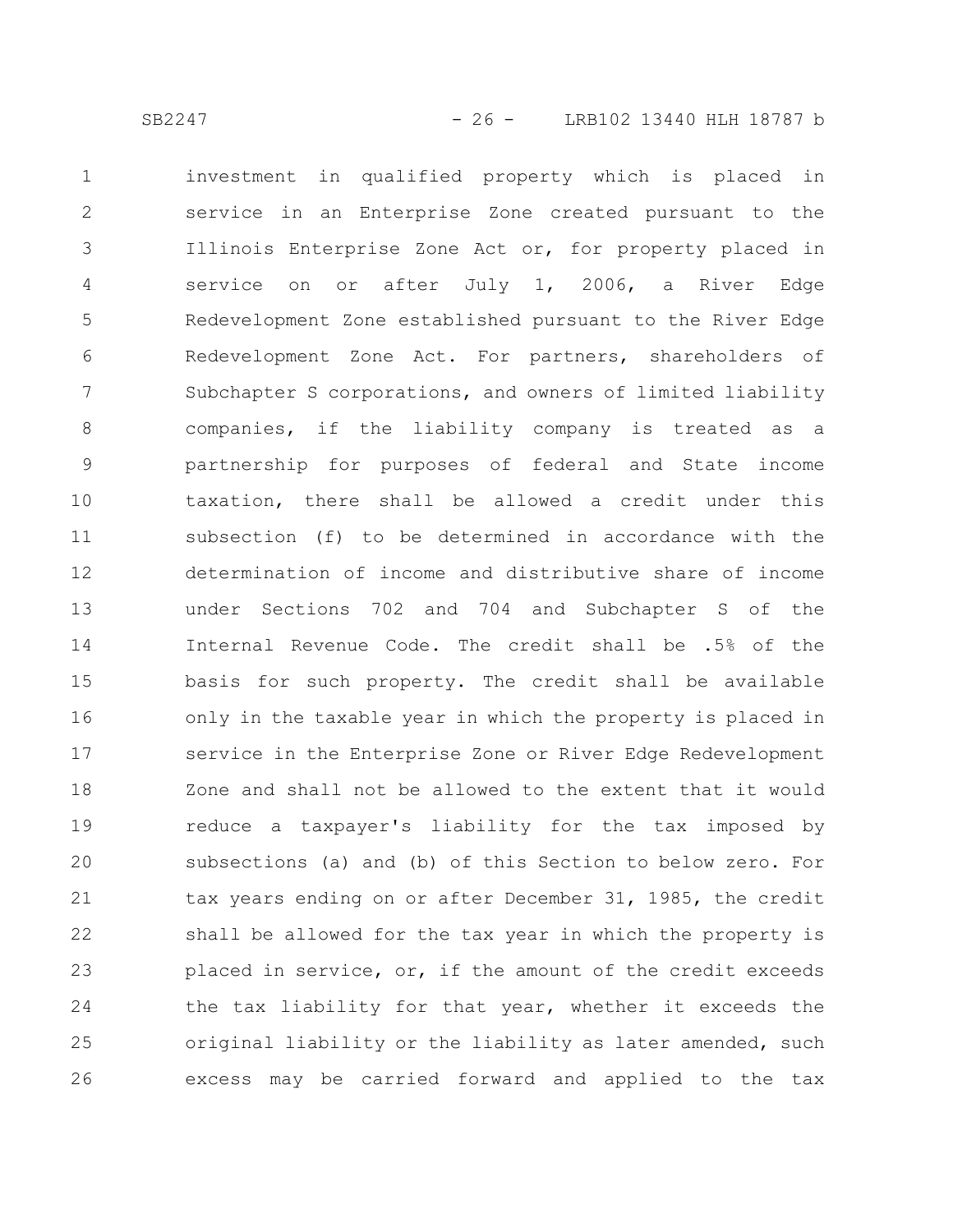liability of the 5 taxable years following the excess credit year. The credit shall be applied to the earliest year for which there is a liability. If there is credit from more than one tax year that is available to offset a liability, the credit accruing first in time shall be applied first. 1 2 3 4 5 6

7

8

9

(2) The term qualified property means property which:

(A) is tangible, whether new or used, including buildings and structural components of buildings;

(B) is depreciable pursuant to Section 167 of the Internal Revenue Code, except that "3-year property" as defined in Section 168(c)(2)(A) of that Code is not eligible for the credit provided by this subsection  $(f)$ ; 10 11 12 13 14

(C) is acquired by purchase as defined in Section 179(d) of the Internal Revenue Code; 15 16

(D) is used in the Enterprise Zone or River Edge Redevelopment Zone by the taxpayer; and 17 18

(E) has not been previously used in Illinois in such a manner and by such a person as would qualify for the credit provided by this subsection (f) or subsection (e). 19 20 21 22

(3) The basis of qualified property shall be the basis used to compute the depreciation deduction for federal income tax purposes. 23 24 25

26

(4) If the basis of the property for federal income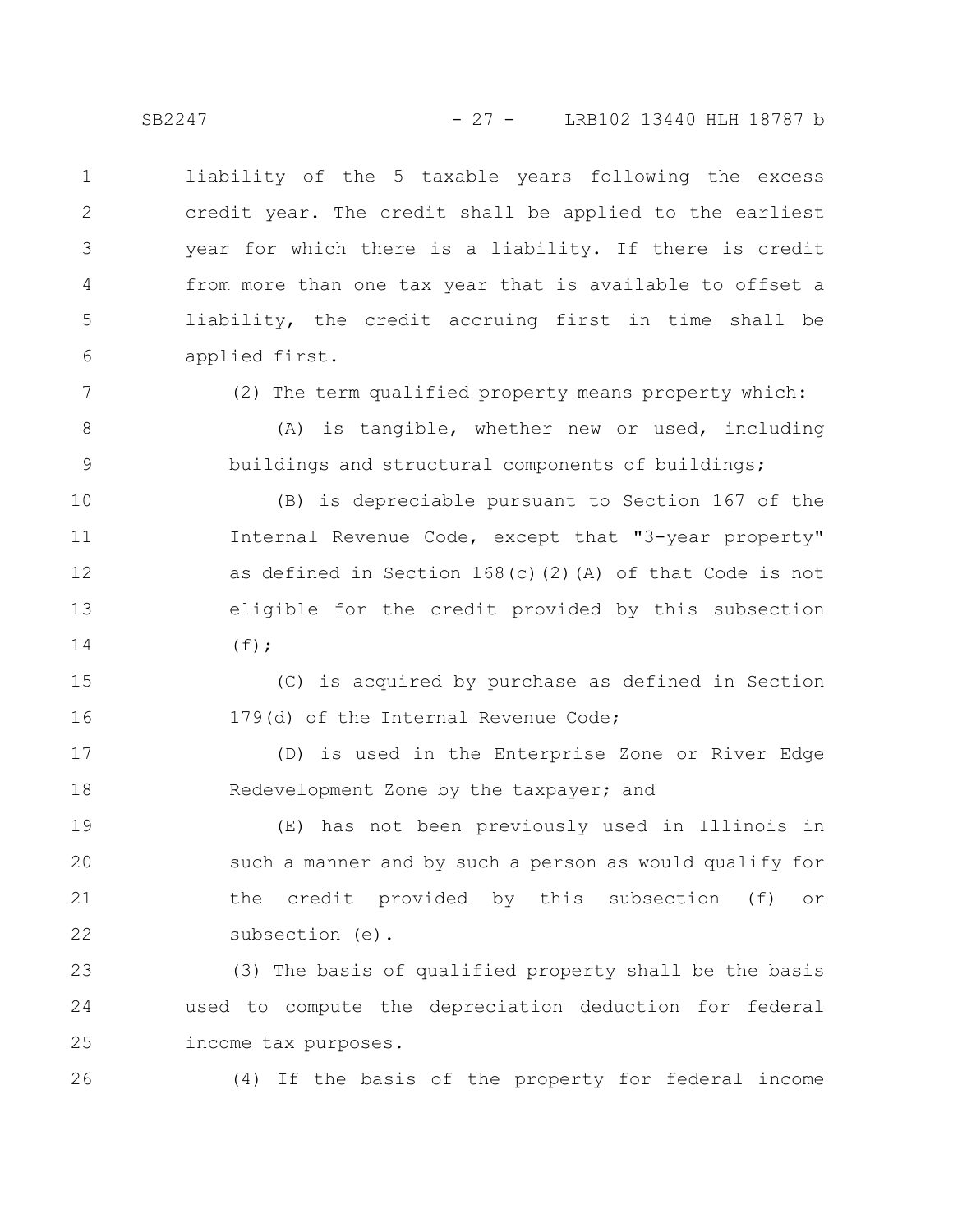tax depreciation purposes is increased after it has been placed in service in the Enterprise Zone or River Edge Redevelopment Zone by the taxpayer, the amount of such increase shall be deemed property placed in service on the date of such increase in basis. 1 2 3 4 5

(5) The term "placed in service" shall have the same meaning as under Section 46 of the Internal Revenue Code.

(6) If during any taxable year, any property ceases to be qualified property in the hands of the taxpayer within 48 months after being placed in service, or the situs of any qualified property is moved outside the Enterprise Zone or River Edge Redevelopment Zone within 48 months after being placed in service, the tax imposed under subsections (a) and (b) of this Section for such taxable year shall be increased. Such increase shall be determined by (i) recomputing the investment credit which would have been allowed for the year in which credit for such property was originally allowed by eliminating such property from such computation, and (ii) subtracting such recomputed credit from the amount of credit previously allowed. For the purposes of this paragraph (6), a reduction of the basis of qualified property resulting from a redetermination of the purchase price shall be deemed a disposition of qualified property to the extent of such reduction. 8 9 10 11 12 13 14 15 16 17 18 19 20 21 22 23 24 25

26

(7) There shall be allowed an additional credit equal

6

7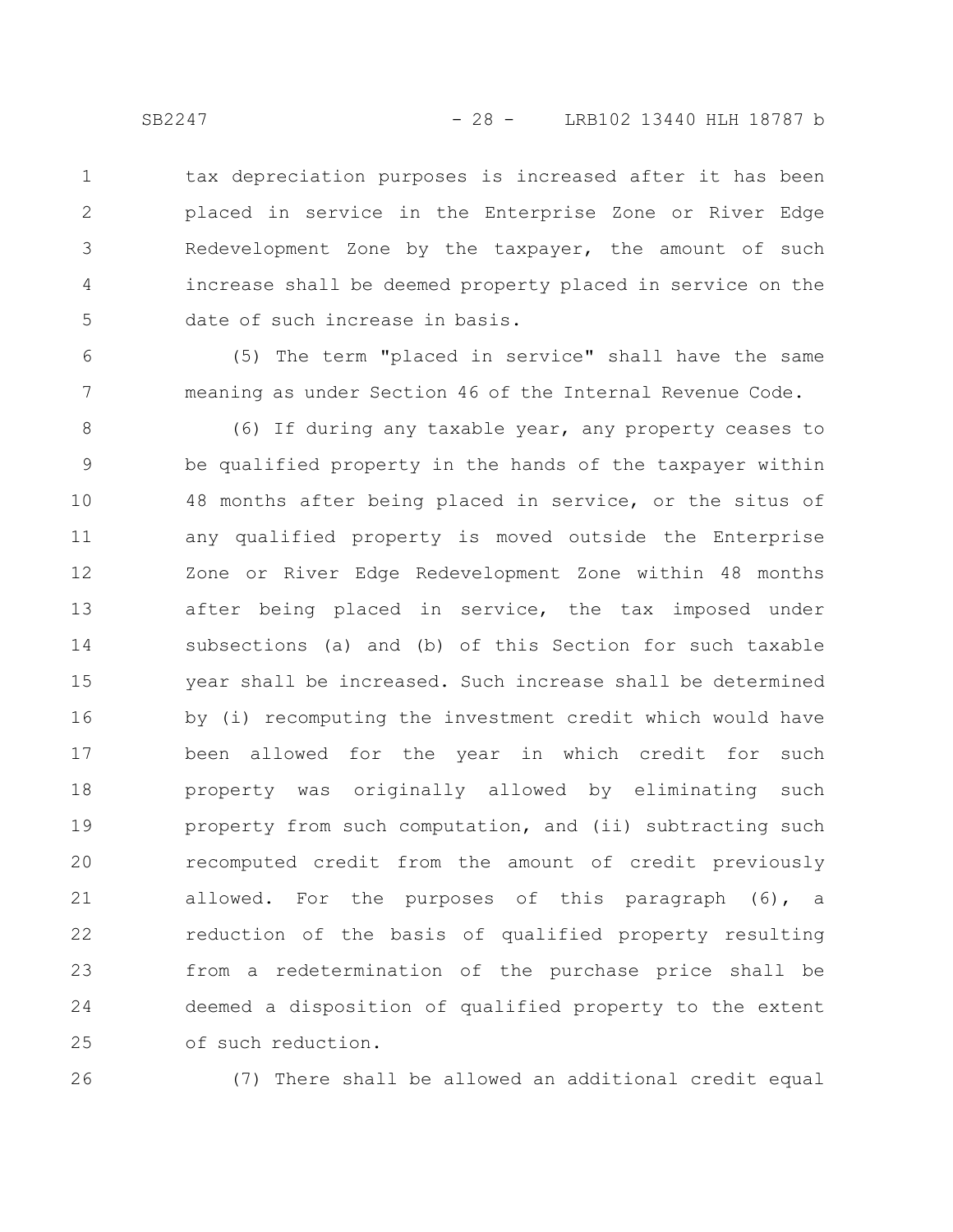to 0.5% of the basis of qualified property placed in service during the taxable year in a River Edge Redevelopment Zone, provided such property is placed in service on or after July 1, 2006, and the taxpayer's base employment within Illinois has increased by 1% or more over the preceding year as determined by the taxpayer's employment records filed with the Illinois Department of Employment Security. Taxpayers who are new to Illinois shall be deemed to have met the 1% growth in base employment for the first year in which they file employment records with the Illinois Department of Employment Security. If, in any year, the increase in base employment within Illinois over the preceding year is less than 1%, the additional credit shall be limited to that percentage times a fraction, the numerator of which is 0.5% and the denominator of which is 1%, but shall not exceed 0.5%. 1 2 3 4 5 6 7 8 9 10 11 12 13 14 15 16 17

(8) For taxable years beginning on or after January 1, 2021, there shall be allowed an Enterprise Zone construction jobs credit against the taxes imposed under subsections (a) and (b) of this Section as provided in Section 13 of the Illinois Enterprise Zone Act. 18 19 20 21 22

The credit or credits may not reduce the taxpayer's liability to less than zero. If the amount of the credit or credits exceeds the taxpayer's liability, the excess may be carried forward and applied against the taxpayer's 23 24 25 26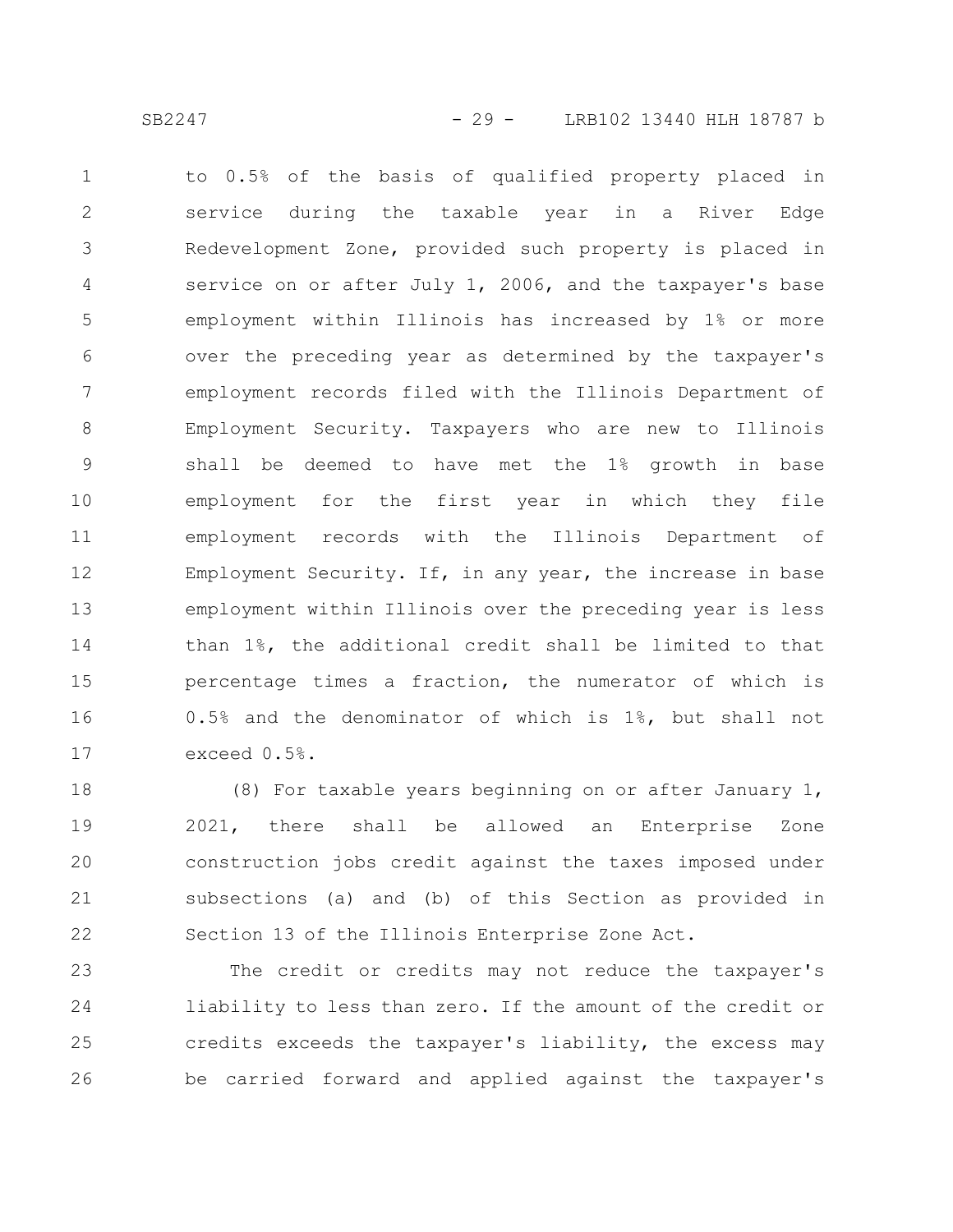liability in succeeding calendar years in the same manner provided under paragraph (4) of Section 211 of this Act. The credit or credits shall be applied to the earliest year for which there is a tax liability. If there are credits from more than one taxable year that are available to offset a liability, the earlier credit shall be applied first. 1 2 3 4 5 6 7

For partners, shareholders of Subchapter S corporations, and owners of limited liability companies, if the liability company is treated as a partnership for the purposes of federal and State income taxation, there shall be allowed a credit under this Section to be determined in accordance with the determination of income and distributive share of income under Sections 702 and 704 and Subchapter S of the Internal Revenue Code. 8 9 10 11 12 13 14 15

The total aggregate amount of credits awarded under the Blue Collar Jobs Act (Article 20 of Public Act 101-9 this amendatory Act of the 101st General Assembly) shall not exceed \$20,000,000 in any State fiscal year. 16 17 18 19

This paragraph (8) is exempt from the provisions of Section 250. 20 21

(g) (Blank). 22

(h) Investment credit; High Impact Business. 23

(1) Subject to subsections (b) and (b-5) of Section 5.5 of the Illinois Enterprise Zone Act, a taxpayer shall be allowed a credit against the tax imposed by subsections 24 25 26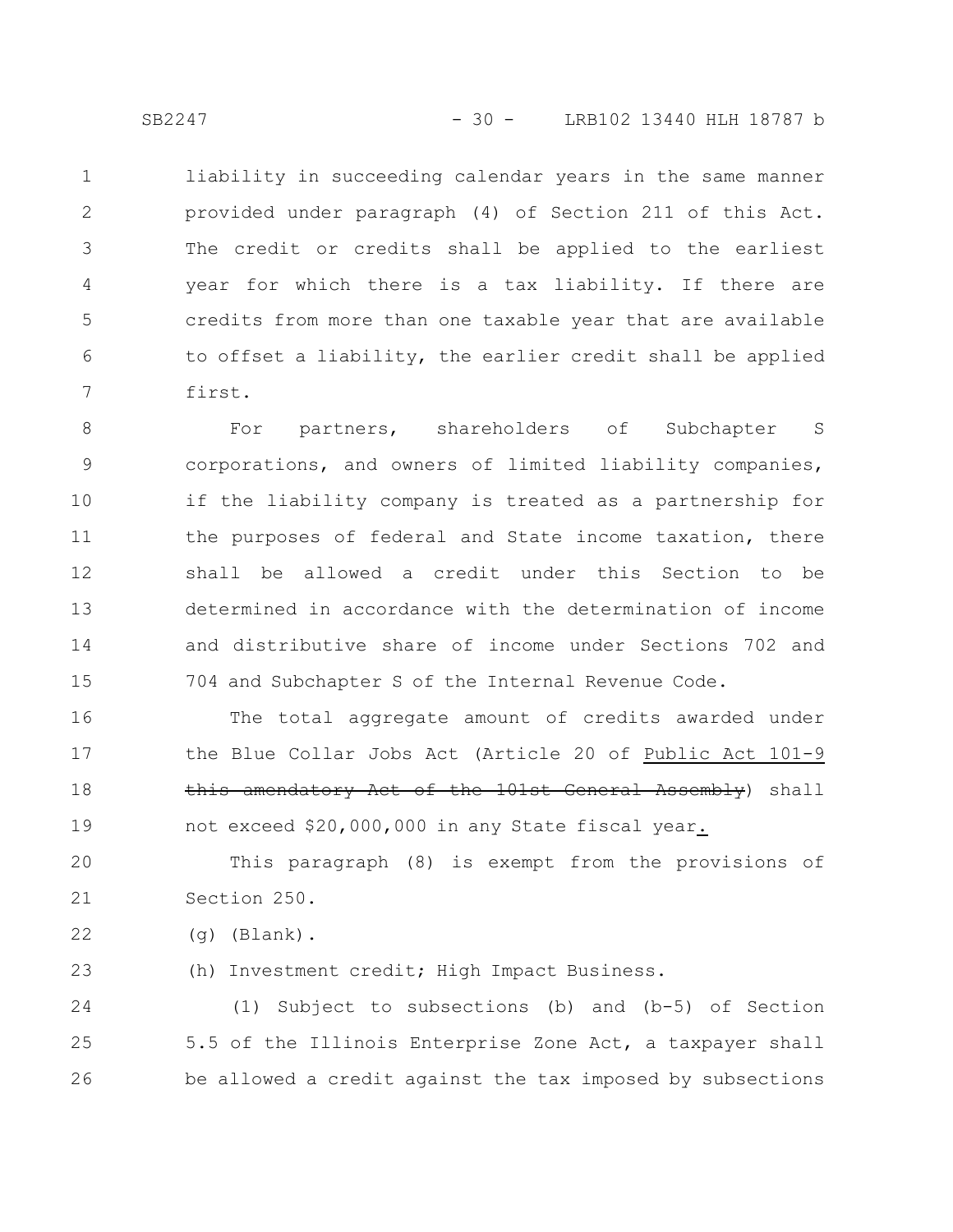(a) and (b) of this Section for investment in qualified property which is placed in service by a Department of Commerce and Economic Opportunity designated High Impact Business. The credit shall be .5% of the basis for such property. The credit shall not be available (i) until the minimum investments in qualified property set forth in subdivision (a)(3)(A) of Section 5.5 of the Illinois Enterprise Zone Act have been satisfied or (ii) until the time authorized in subsection (b-5) of the Illinois Enterprise Zone Act for entities designated as High Impact Businesses under subdivisions (a)(3)(B), (a)(3)(C), and (a)(3)(D) of Section 5.5 of the Illinois Enterprise Zone Act, and shall not be allowed to the extent that it would reduce a taxpayer's liability for the tax imposed by subsections (a) and (b) of this Section to below zero. The credit applicable to such investments shall be taken in the taxable year in which such investments have been completed. The credit for additional investments beyond the minimum investment by a designated high impact business authorized under subdivision (a)(3)(A) of Section 5.5 of the Illinois Enterprise Zone Act shall be available only in the taxable year in which the property is placed in service and shall not be allowed to the extent that it would reduce a taxpayer's liability for the tax imposed by subsections (a) and (b) of this Section to below zero. For tax years ending on or after December 31, 1987, the credit 1 2 3 4 5 6 7 8 9 10 11 12 13 14 15 16 17 18 19 20 21 22 23 24 25 26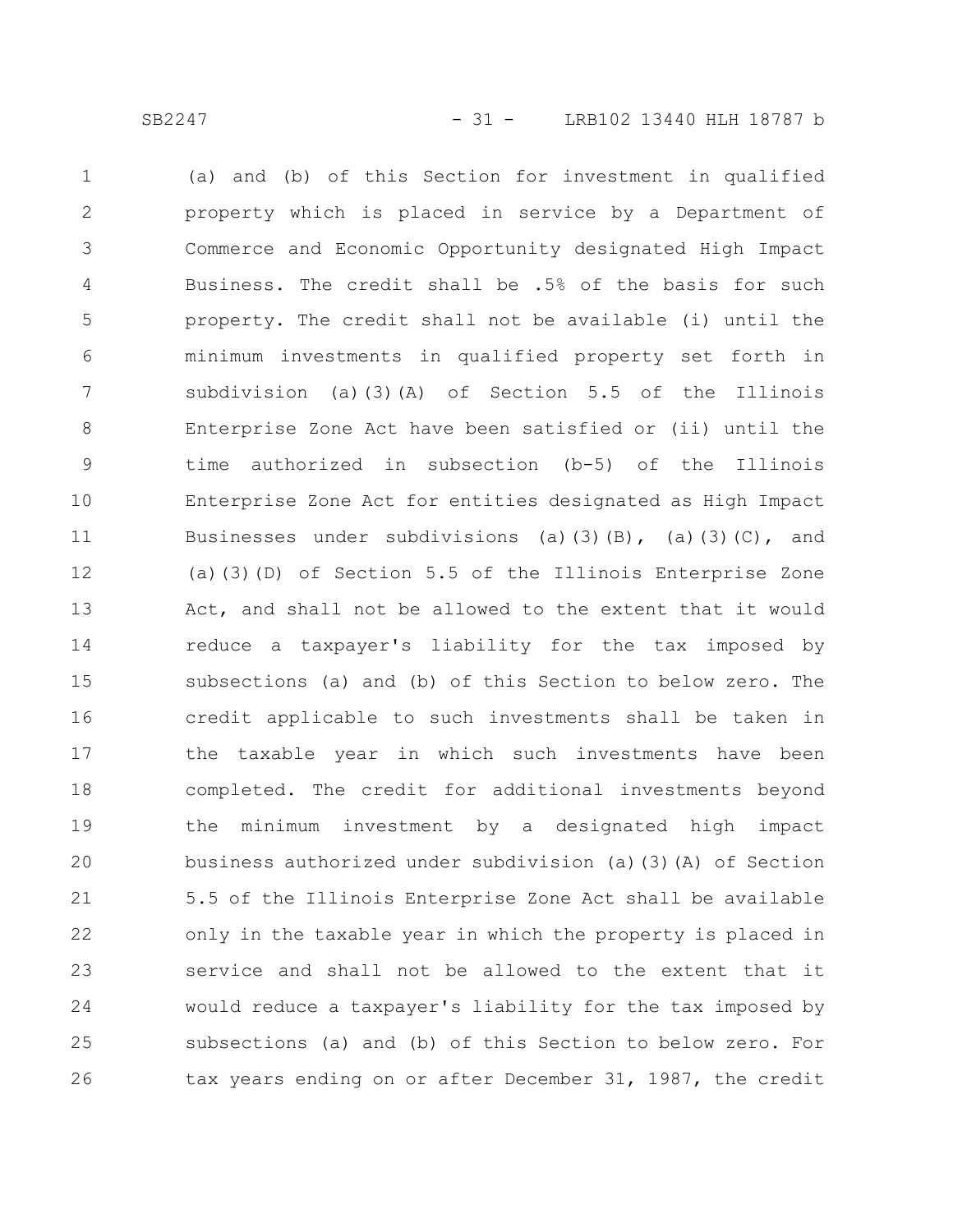SB2247 - 32 - LRB102 13440 HLH 18787 b

shall be allowed for the tax year in which the property is placed in service, or, if the amount of the credit exceeds the tax liability for that year, whether it exceeds the original liability or the liability as later amended, such excess may be carried forward and applied to the tax liability of the 5 taxable years following the excess credit year. The credit shall be applied to the earliest year for which there is a liability. If there is credit from more than one tax year that is available to offset a liability, the credit accruing first in time shall be applied first. 1 2 3 4 5 6 7 8 9 10 11

Changes made in this subdivision (h)(1) by Public Act 88-670 restore changes made by Public Act 85-1182 and reflect existing law. 12 13 14

(2) The term qualified property means property which:

(A) is tangible, whether new or used, including buildings and structural components of buildings;

(B) is depreciable pursuant to Section 167 of the Internal Revenue Code, except that "3-year property" as defined in Section 168(c)(2)(A) of that Code is not eligible for the credit provided by this subsection  $(h);$ 18 19 20 21 22

(C) is acquired by purchase as defined in Section 179(d) of the Internal Revenue Code; and 23 24

(D) is not eligible for the Enterprise Zone Investment Credit provided by subsection (f) of this 25 26

15

16

17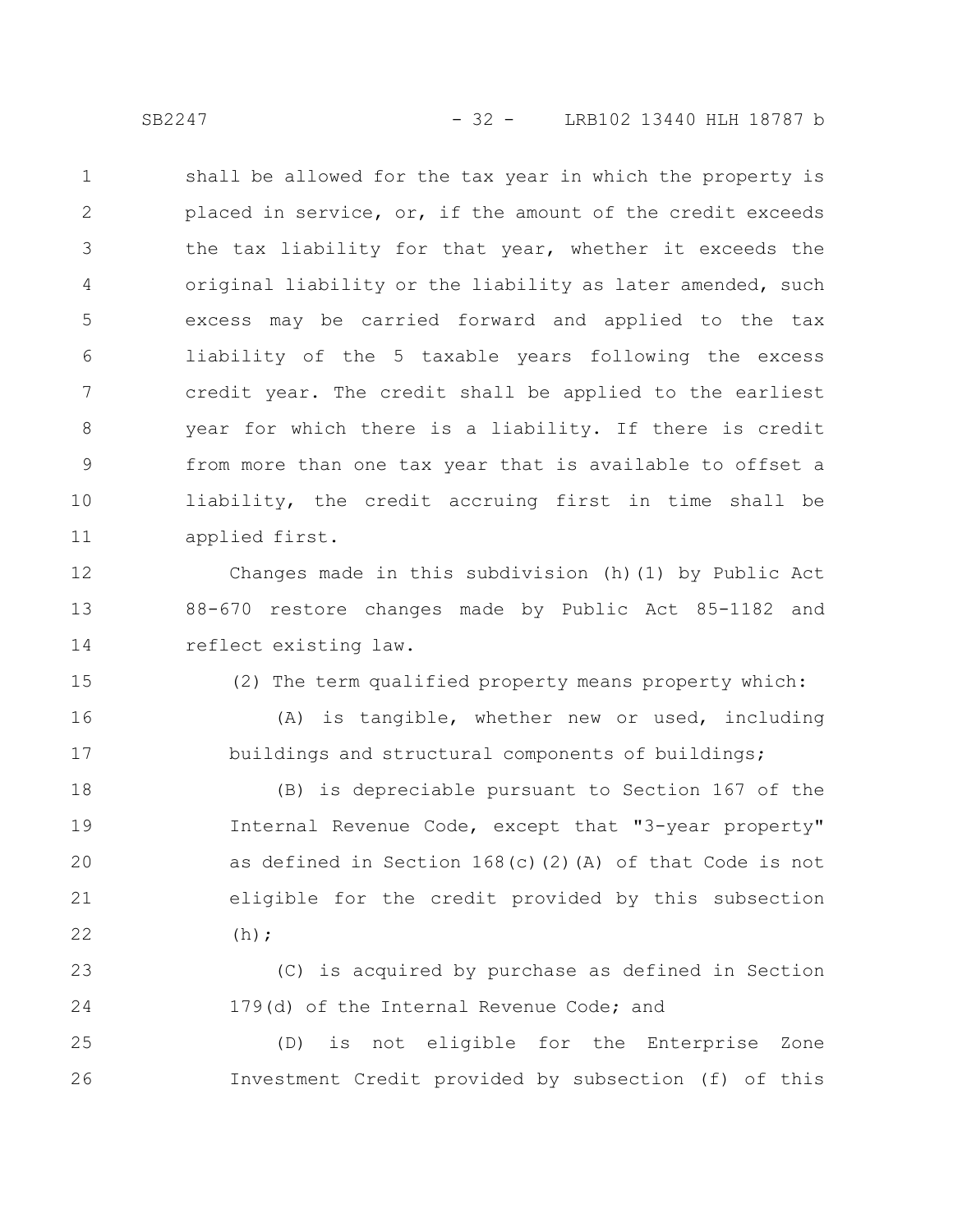11

12

Section. 1

(3) The basis of qualified property shall be the basis used to compute the depreciation deduction for federal income tax purposes. 2 3 4

(4) If the basis of the property for federal income tax depreciation purposes is increased after it has been placed in service in a federally designated Foreign Trade Zone or Sub-Zone located in Illinois by the taxpayer, the amount of such increase shall be deemed property placed in service on the date of such increase in basis. 5 6 7 8 9 10

(5) The term "placed in service" shall have the same meaning as under Section 46 of the Internal Revenue Code.

(6) If during any taxable year ending on or before December 31, 1996, any property ceases to be qualified property in the hands of the taxpayer within 48 months after being placed in service, or the situs of any qualified property is moved outside Illinois within 48 months after being placed in service, the tax imposed under subsections (a) and (b) of this Section for such taxable year shall be increased. Such increase shall be determined by (i) recomputing the investment credit which would have been allowed for the year in which credit for such property was originally allowed by eliminating such property from such computation, and (ii) subtracting such recomputed credit from the amount of credit previously allowed. For the purposes of this paragraph (6), a 13 14 15 16 17 18 19 20 21 22 23 24 25 26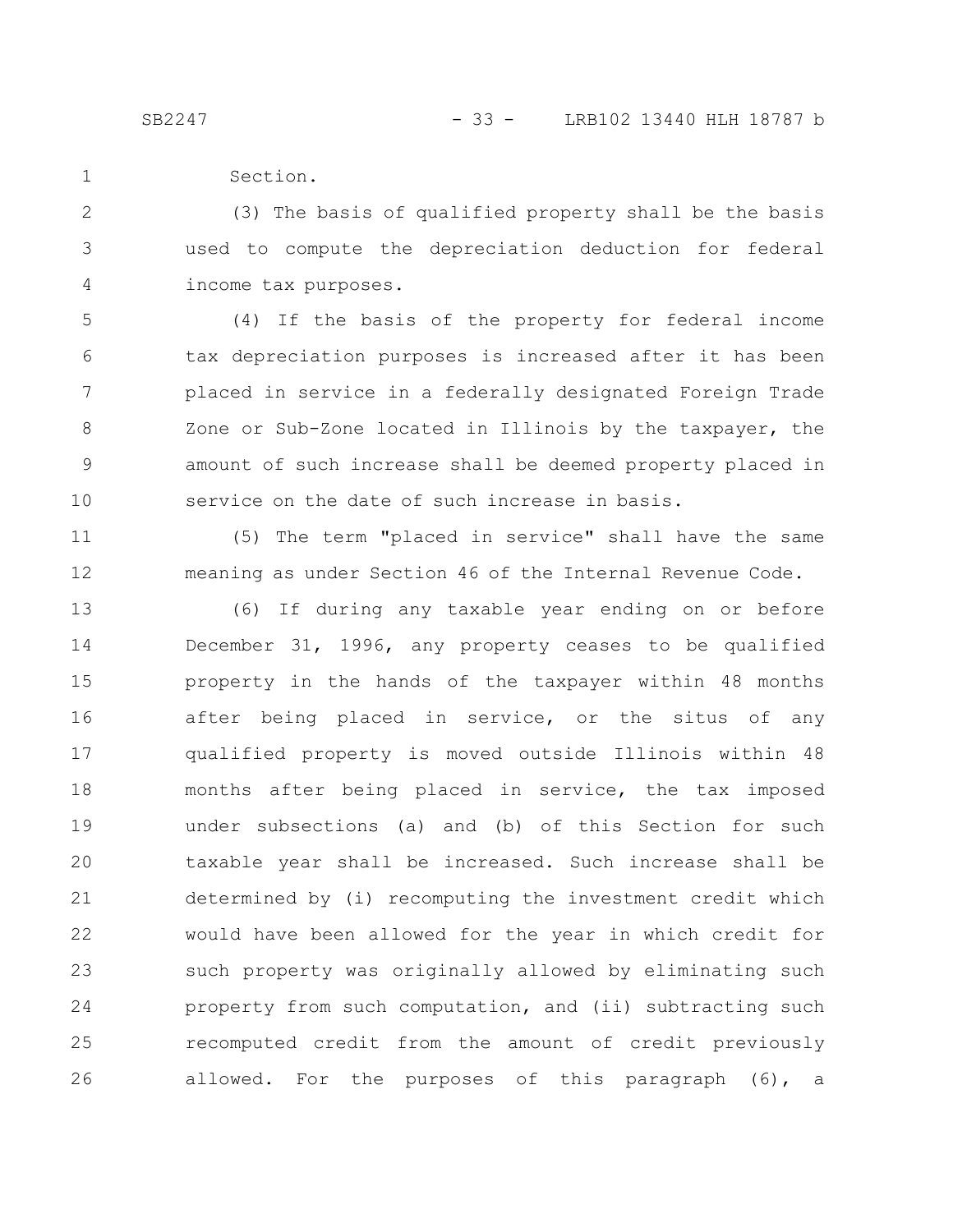reduction of the basis of qualified property resulting from a redetermination of the purchase price shall be deemed a disposition of qualified property to the extent of such reduction. 1 2 3 4

(7) Beginning with tax years ending after December 31, 1996, if a taxpayer qualifies for the credit under this subsection (h) and thereby is granted a tax abatement and the taxpayer relocates its entire facility in violation of the explicit terms and length of the contract under Section 18-183 of the Property Tax Code, the tax imposed under subsections (a) and (b) of this Section shall be increased for the taxable year in which the taxpayer relocated its facility by an amount equal to the amount of credit received by the taxpayer under this subsection (h). 5 6 7 8 9 10 11 12 13 14

(h-5) High Impact Business construction constructions jobs credit. For taxable years beginning on or after January 1, 2021, there shall also be allowed a High Impact Business construction jobs credit against the tax imposed under subsections (a) and (b) of this Section as provided in subsections (i) and (j) of Section 5.5 of the Illinois Enterprise Zone Act. 15 16 17 18 19 20 21

The credit or credits may not reduce the taxpayer's liability to less than zero. If the amount of the credit or credits exceeds the taxpayer's liability, the excess may be carried forward and applied against the taxpayer's liability in succeeding calendar years in the manner provided under 22 23 24 25 26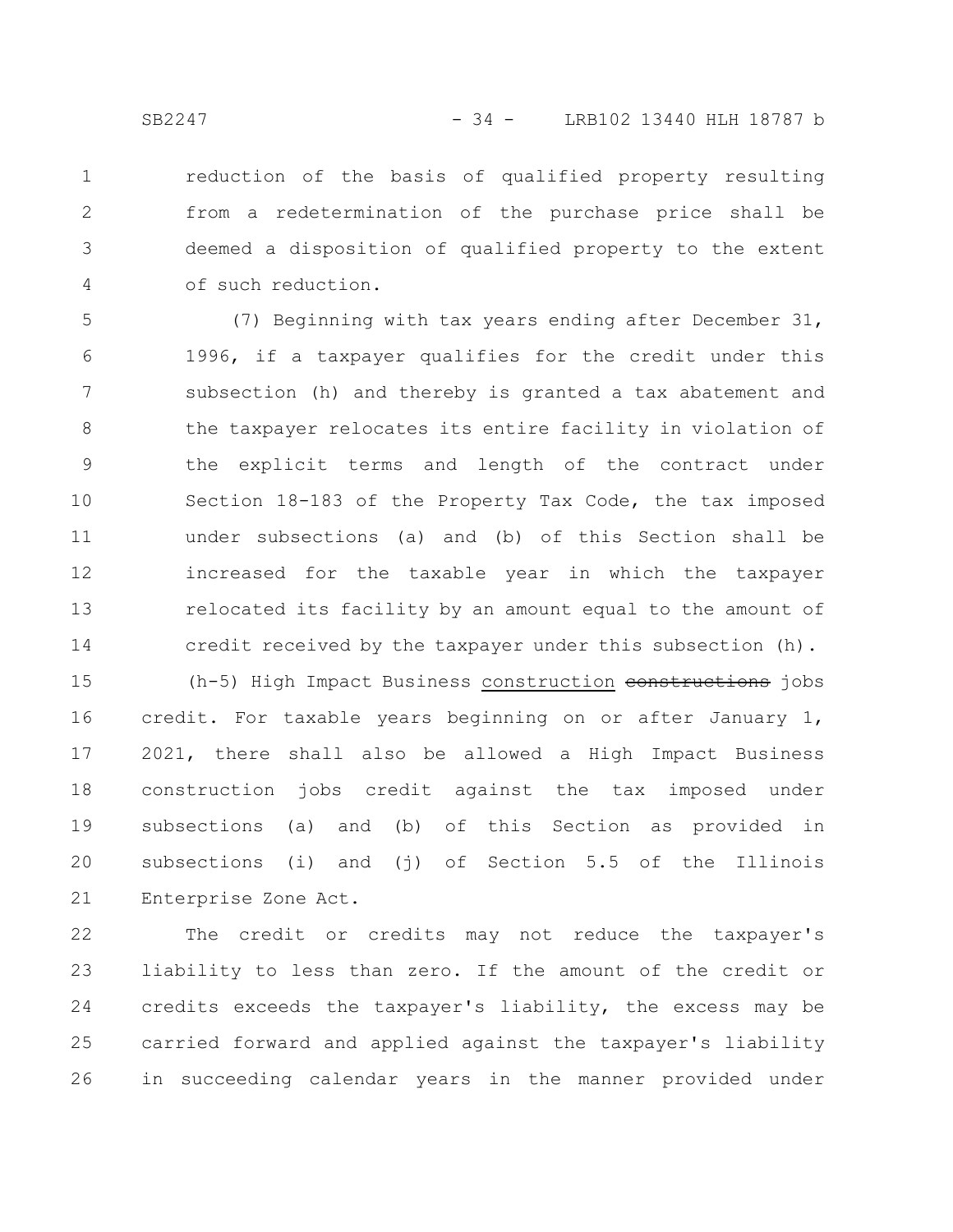paragraph (4) of Section 211 of this Act. The credit or credits shall be applied to the earliest year for which there is a tax liability. If there are credits from more than one taxable year that are available to offset a liability, the earlier credit shall be applied first. 1 2 3 4 5

For partners, shareholders of Subchapter S corporations, and owners of limited liability companies, if the liability company is treated as a partnership for the purposes of federal and State income taxation, there shall be allowed a credit under this Section to be determined in accordance with the determination of income and distributive share of income under Sections 702 and 704 and Subchapter S of the Internal Revenue Code. 6 7 8 9 10 11 12 13

The total aggregate amount of credits awarded under the Blue Collar Jobs Act (Article 20 of Public Act 101-9 this amendatory Act of the 101st General Assembly) shall not exceed \$20,000,000 in any State fiscal year. 14 15 16 17

This subsection (h-5) is exempt from the provisions of Section 250. 18 19

(i) Credit for Personal Property Tax Replacement Income Tax. For tax years ending prior to December 31, 2003, a credit shall be allowed against the tax imposed by subsections (a) and (b) of this Section for the tax imposed by subsections (c) and (d) of this Section. This credit shall be computed by multiplying the tax imposed by subsections (c) and (d) of this Section by a fraction, the numerator of which is base income 20 21 22 23 24 25 26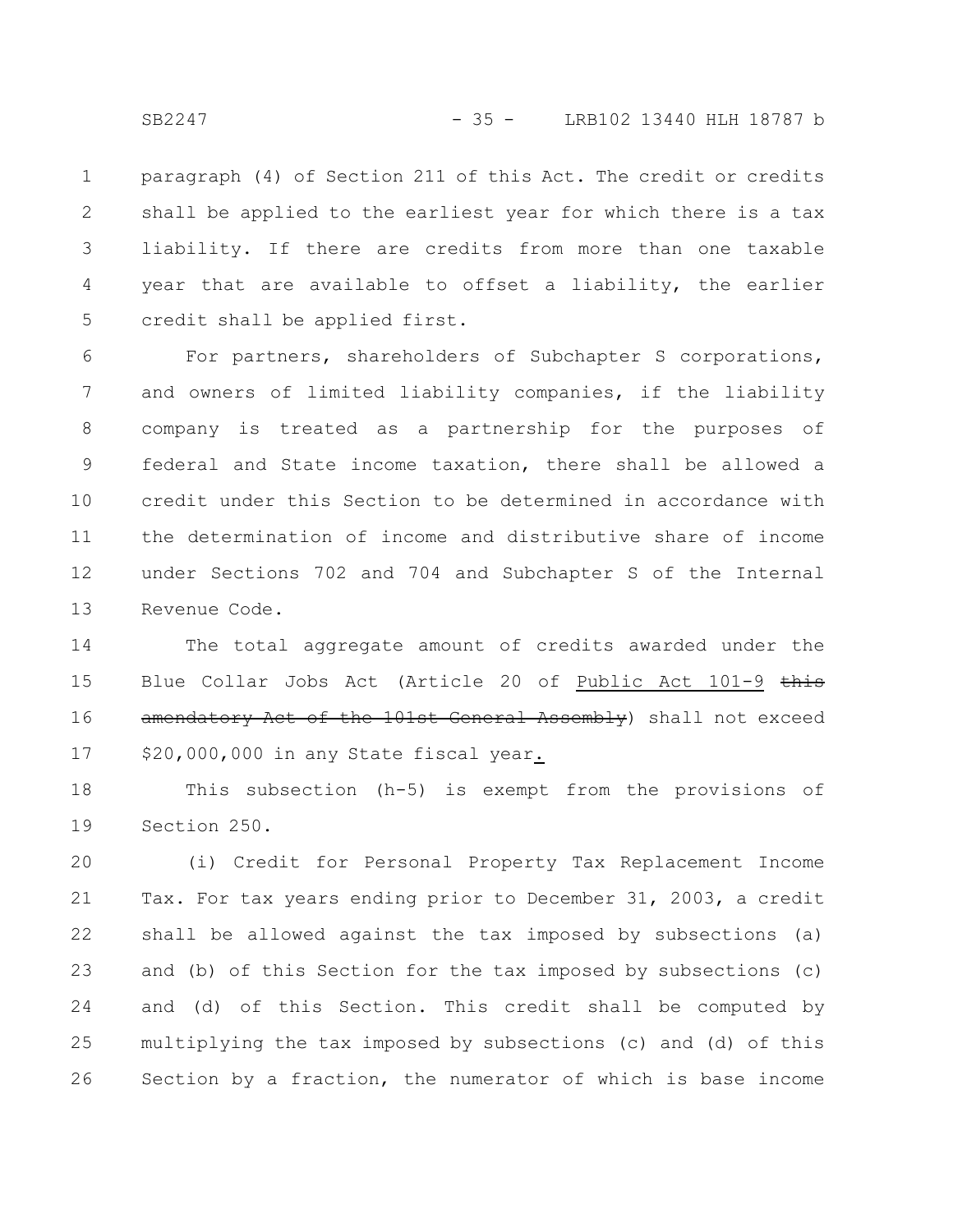allocable to Illinois and the denominator of which is Illinois base income, and further multiplying the product by the tax rate imposed by subsections (a) and (b) of this Section. 1 2 3

Any credit earned on or after December 31, 1986 under this subsection which is unused in the year the credit is computed because it exceeds the tax liability imposed by subsections (a) and (b) for that year (whether it exceeds the original liability or the liability as later amended) may be carried forward and applied to the tax liability imposed by subsections (a) and (b) of the 5 taxable years following the excess credit year, provided that no credit may be carried forward to any year ending on or after December 31, 2003. This credit shall be applied first to the earliest year for which there is a liability. If there is a credit under this subsection from more than one tax year that is available to offset a liability the earliest credit arising under this subsection shall be applied first. 4 5 6 7 8 9 10 11 12 13 14 15 16 17

If, during any taxable year ending on or after December 31, 1986, the tax imposed by subsections (c) and (d) of this Section for which a taxpayer has claimed a credit under this subsection (i) is reduced, the amount of credit for such tax shall also be reduced. Such reduction shall be determined by recomputing the credit to take into account the reduced tax imposed by subsections (c) and (d). If any portion of the reduced amount of credit has been carried to a different taxable year, an amended return shall be filed for such 18 19 20 21 22 23 24 25 26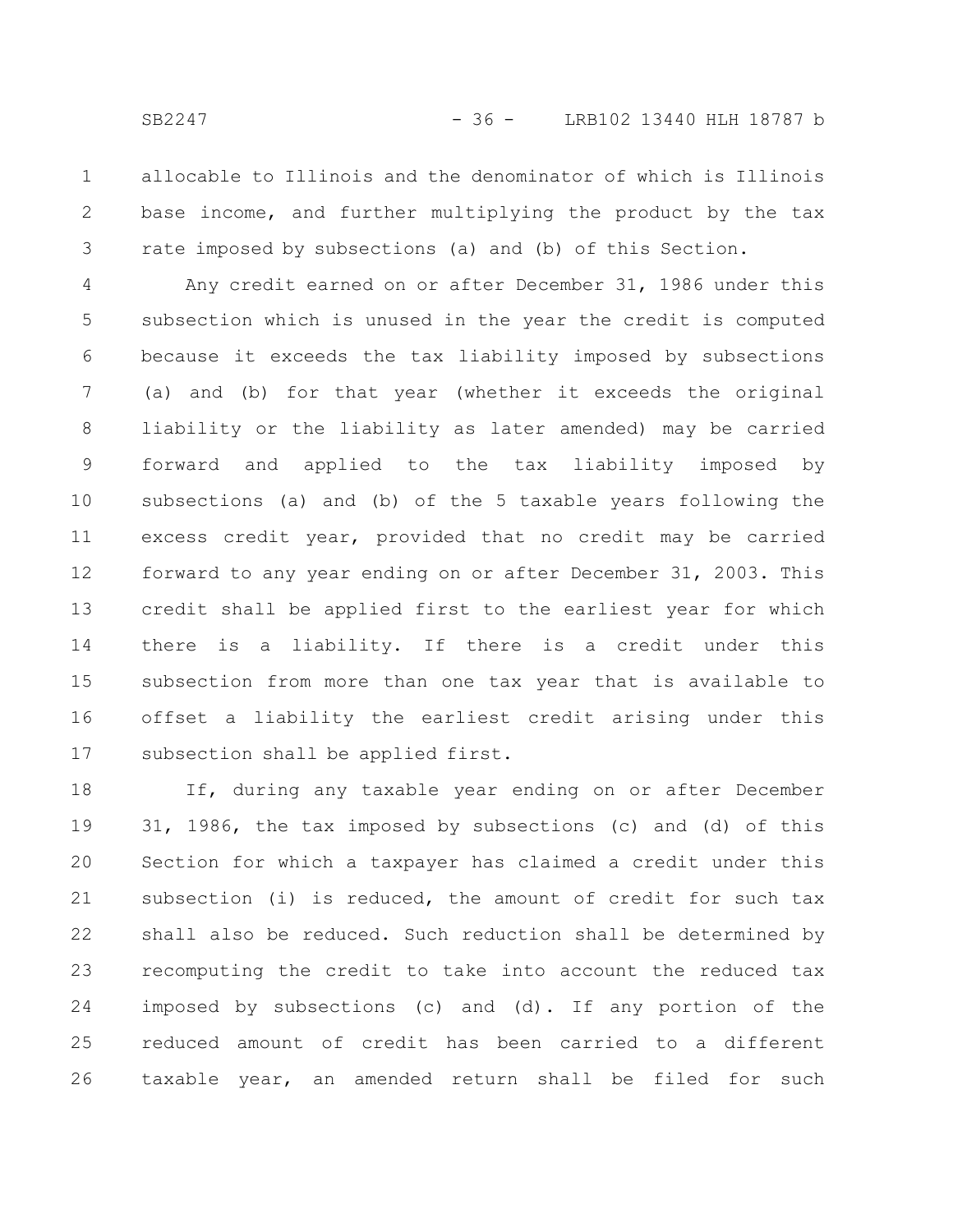SB2247 - 37 - LRB102 13440 HLH 18787 b

1

taxable year to reduce the amount of credit claimed.

(j) Training expense credit. Beginning with tax years ending on or after December 31, 1986 and prior to December 31, 2003, a taxpayer shall be allowed a credit against the tax imposed by subsections (a) and (b) under this Section for all amounts paid or accrued, on behalf of all persons employed by the taxpayer in Illinois or Illinois residents employed outside of Illinois by a taxpayer, for educational or vocational training in semi-technical or technical fields or semi-skilled or skilled fields, which were deducted from gross income in the computation of taxable income. The credit against the tax imposed by subsections (a) and (b) shall be 1.6% of such training expenses. For partners, shareholders of subchapter S corporations, and owners of limited liability companies, if the liability company is treated as a partnership for purposes of federal and State income taxation, there shall be allowed a credit under this subsection (j) to be determined in accordance with the determination of income and distributive share of income under Sections 702 and 704 and subchapter S of the Internal Revenue Code. 2 3 4 5 6 7 8 9 10 11 12 13 14 15 16 17 18 19 20

Any credit allowed under this subsection which is unused in the year the credit is earned may be carried forward to each of the 5 taxable years following the year for which the credit is first computed until it is used. This credit shall be applied first to the earliest year for which there is a liability. If there is a credit under this subsection from 21 22 23 24 25 26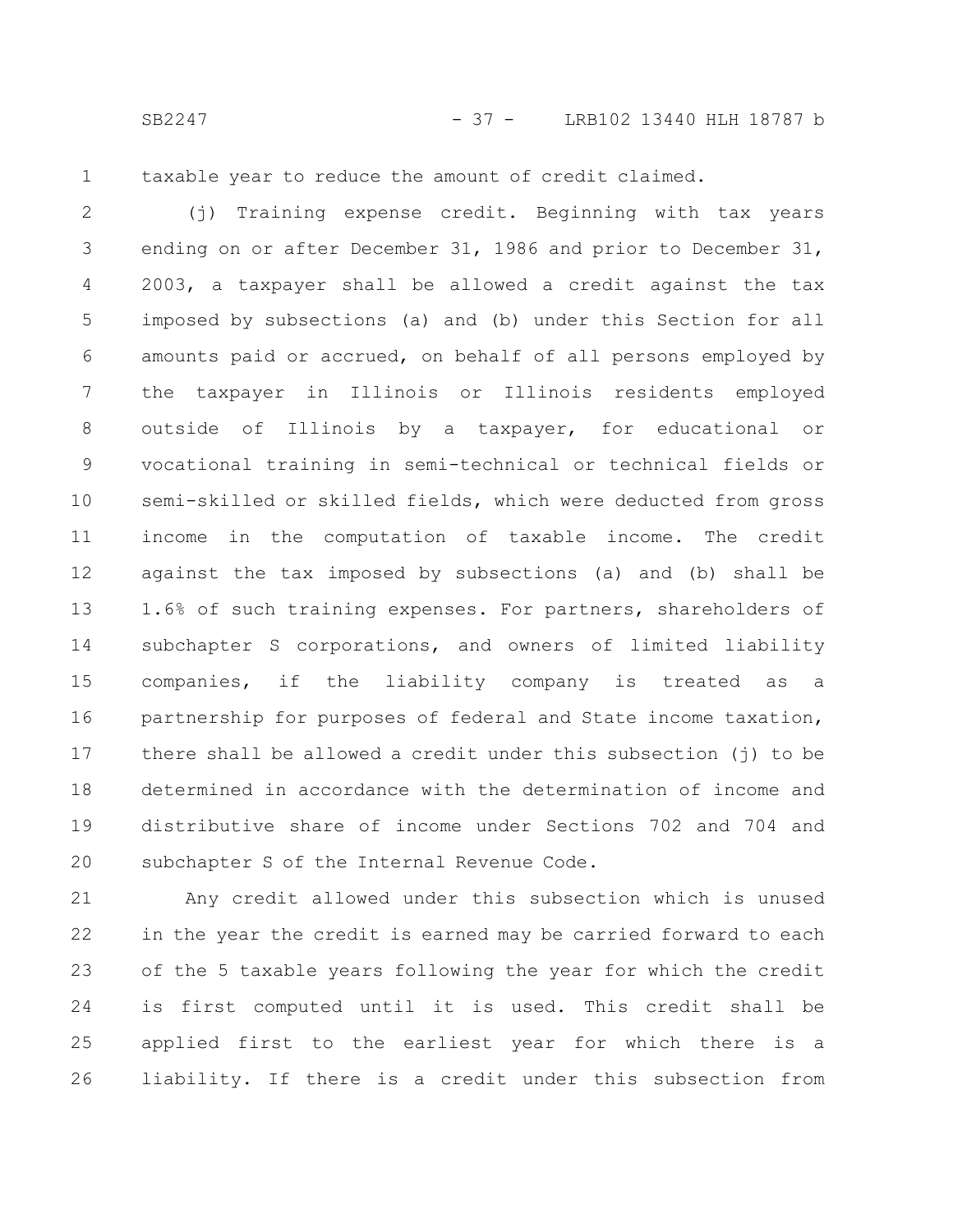more than one tax year that is available to offset a liability, the earliest credit arising under this subsection shall be applied first. No carryforward credit may be claimed in any tax year ending on or after December 31, 2003. 1 2 3 4

(k) Research and development credit. For tax years ending after July 1, 1990 and prior to December 31, 2003, and beginning again for tax years ending on or after December 31, 2004, and ending prior to January 1, 2027, a taxpayer shall be allowed a credit against the tax imposed by subsections (a) and (b) of this Section for increasing research activities in this State. The credit allowed against the tax imposed by subsections (a) and (b) shall be equal to 6 1/2% of the qualifying expenditures for increasing research activities in this State. For partners, shareholders of subchapter S corporations, and owners of limited liability companies, if the liability company is treated as a partnership for purposes of federal and State income taxation, there shall be allowed a credit under this subsection to be determined in accordance with the determination of income and distributive share of income under Sections 702 and 704 and subchapter S of the Internal Revenue Code. 5 6 7 8 9 10 11 12 13 14 15 16 17 18 19 20 21

For purposes of this subsection, "qualifying expenditures" means the qualifying expenditures as defined for the federal credit for increasing research activities which would be allowable under Section 41 of the Internal Revenue Code and which are conducted in this State, "qualifying expenditures 22 23 24 25 26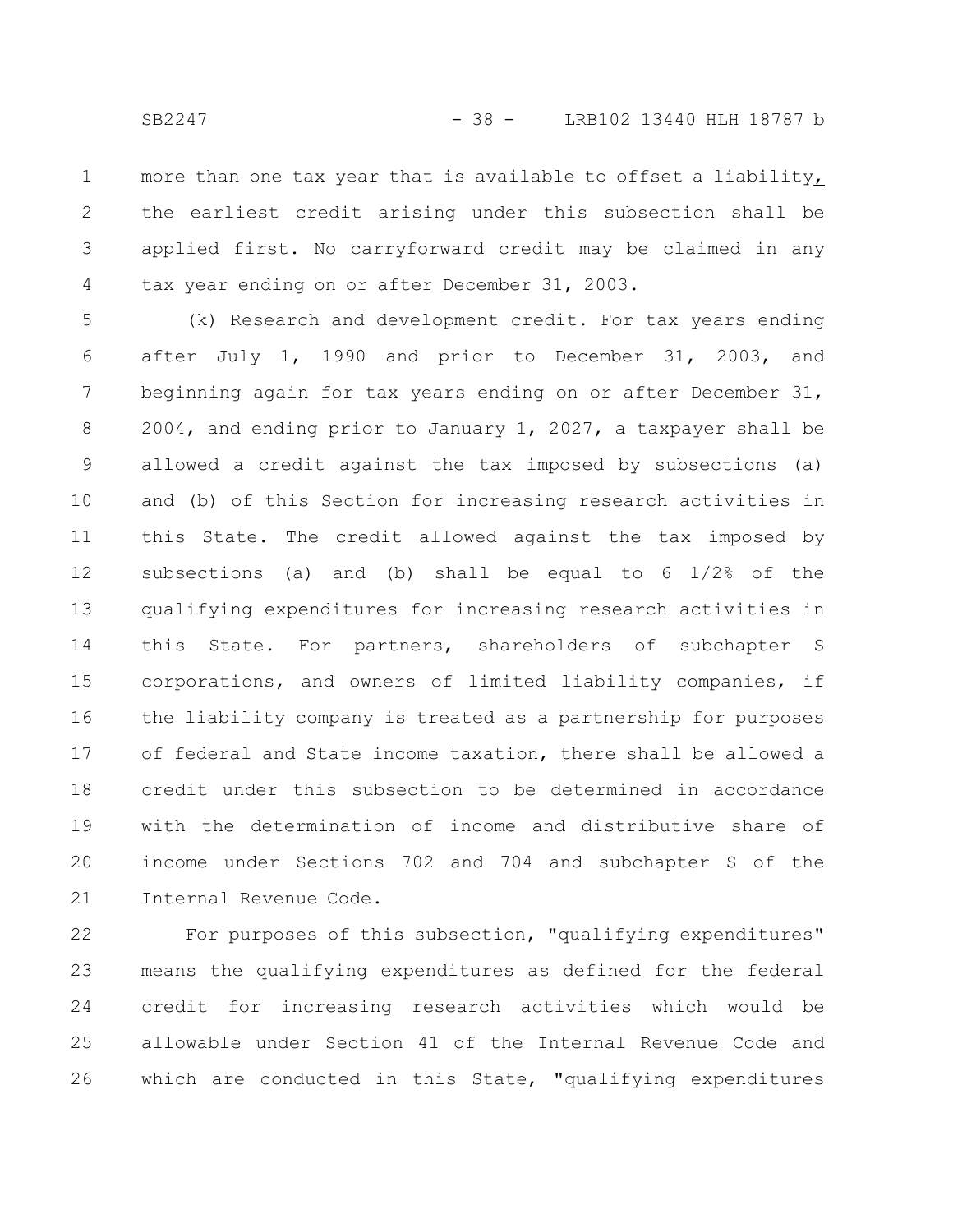for increasing research activities in this State" means the excess of qualifying expenditures for the taxable year in which incurred over qualifying expenditures for the base period, "qualifying expenditures for the base period" means the average of the qualifying expenditures for each year in the base period, and "base period" means the 3 taxable years immediately preceding the taxable year for which the determination is being made. 1 2 3 4 5 6 7 8

Any credit in excess of the tax liability for the taxable year may be carried forward. A taxpayer may elect to have the unused credit shown on its final completed return carried over as a credit against the tax liability for the following 5 taxable years or until it has been fully used, whichever occurs first; provided that no credit earned in a tax year ending prior to December 31, 2003 may be carried forward to any year ending on or after December 31, 2003. 9 10 11 12 13 14 15 16

If an unused credit is carried forward to a given year from 2 or more earlier years, that credit arising in the earliest year will be applied first against the tax liability for the given year. If a tax liability for the given year still remains, the credit from the next earliest year will then be applied, and so on, until all credits have been used or no tax liability for the given year remains. Any remaining unused credit or credits then will be carried forward to the next following year in which a tax liability is incurred, except that no credit can be carried forward to a year which is more 17 18 19 20 21 22 23 24 25 26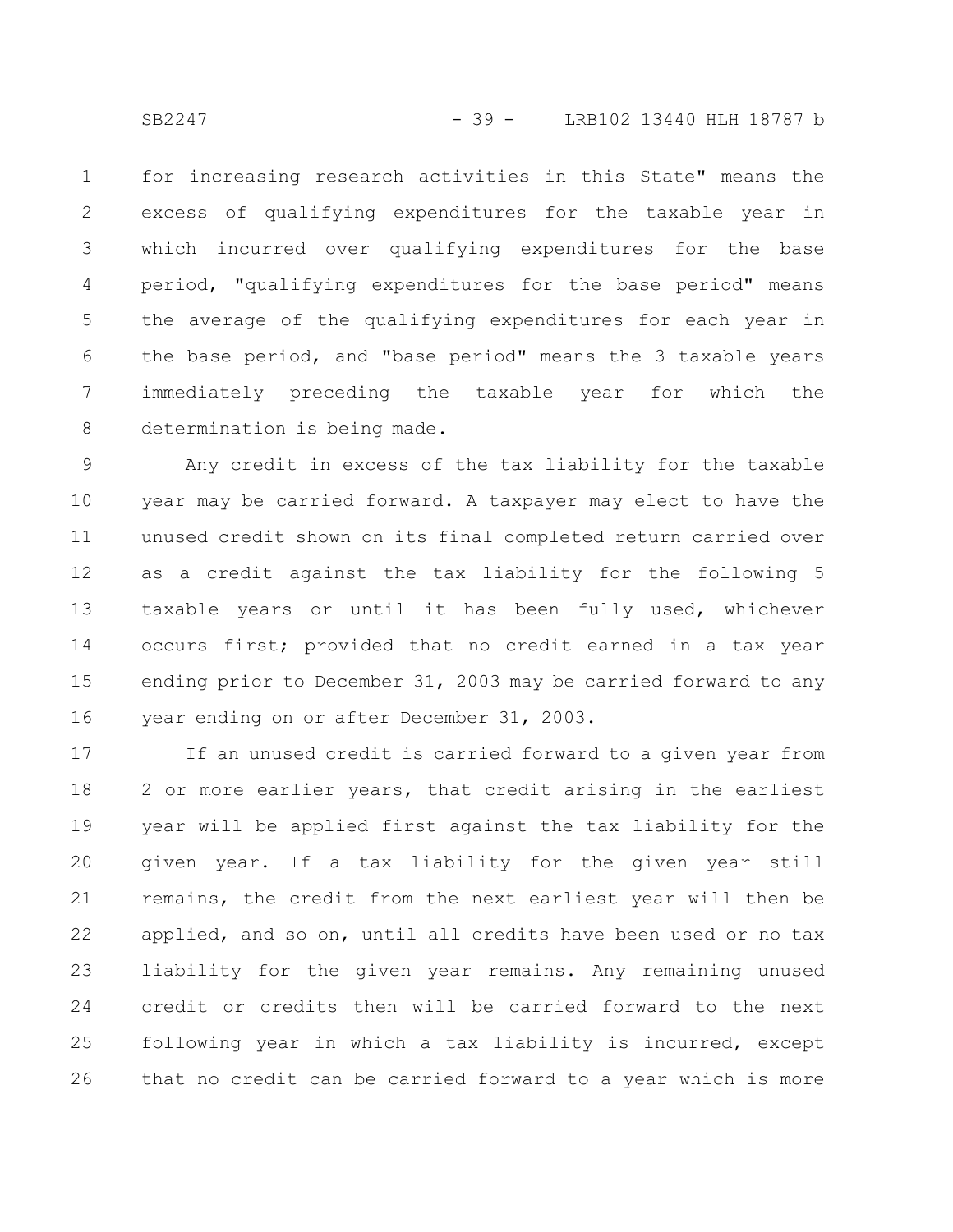than 5 years after the year in which the expense for which the credit is given was incurred. 1 2

No inference shall be drawn from Public Act 91-644 this amendatory Act of the 91st General Assembly in construing this Section for taxable years beginning before January 1, 1999. 3 4 5

It is the intent of the General Assembly that the research and development credit under this subsection (k) shall apply continuously for all tax years ending on or after December 31, 2004 and ending prior to January 1, 2027, including, but not limited to, the period beginning on January 1, 2016 and ending on July 6, 2017 (the effective date of Public Act  $100-22$ ) this amendatory Act of the 100th General Assembly. All actions taken in reliance on the continuation of the credit under this subsection (k) by any taxpayer are hereby validated. 6 7 8 9 10 11 12 13 14

15

(l) Environmental Remediation Tax Credit.

(i) For tax years ending after December 31, 1997 and on or before December 31, 2001, a taxpayer shall be allowed a credit against the tax imposed by subsections (a) and (b) of this Section for certain amounts paid for unreimbursed eligible remediation costs, as specified in this subsection. For purposes of this Section, "unreimbursed eligible remediation costs" means costs approved by the Illinois Environmental Protection Agency ("Agency") under Section 58.14 of the Environmental Protection Act that were paid in performing environmental remediation at a site for which a No Further Remediation 16 17 18 19 20 21 22 23 24 25 26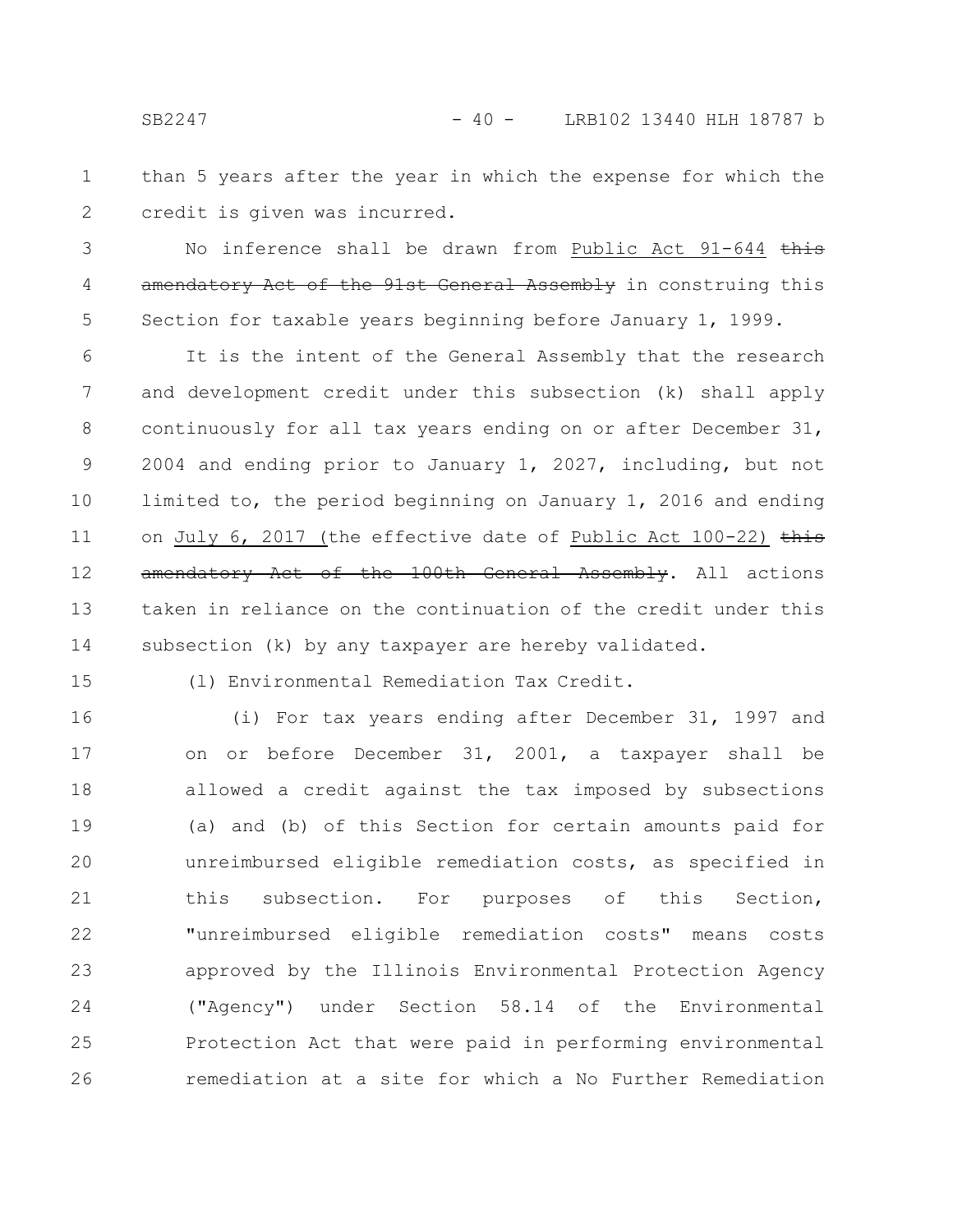Letter was issued by the Agency and recorded under Section 58.10 of the Environmental Protection Act. The credit must be claimed for the taxable year in which Agency approval of the eligible remediation costs is granted. The credit is not available to any taxpayer if the taxpayer or any related party caused or contributed to, in any material respect, a release of regulated substances on, in, or under the site that was identified and addressed by the remedial action pursuant to the Site Remediation Program of the Environmental Protection Act. After the Pollution Control Board rules are adopted pursuant to the Illinois Administrative Procedure Act for the administration and enforcement of Section 58.9 of the Environmental Protection Act, determinations as to credit availability for purposes of this Section shall be made consistent with those rules. For purposes of this Section, "taxpayer" includes a person whose tax attributes the taxpayer has succeeded to under Section 381 of the Internal Revenue Code and "related party" includes the persons disallowed a deduction for losses by paragraphs (b), (c), and (f)(1) of Section 267 of the Internal Revenue Code by virtue of being a related taxpayer, as well as any of its partners. The credit allowed against the tax imposed by subsections (a) and (b) shall be equal to 25% of the unreimbursed eligible remediation costs in excess of \$100,000 per site, except that the \$100,000 threshold shall not apply to any 1 2 3 4 5 6 7 8 9 10 11 12 13 14 15 16 17 18 19 20 21 22 23 24 25 26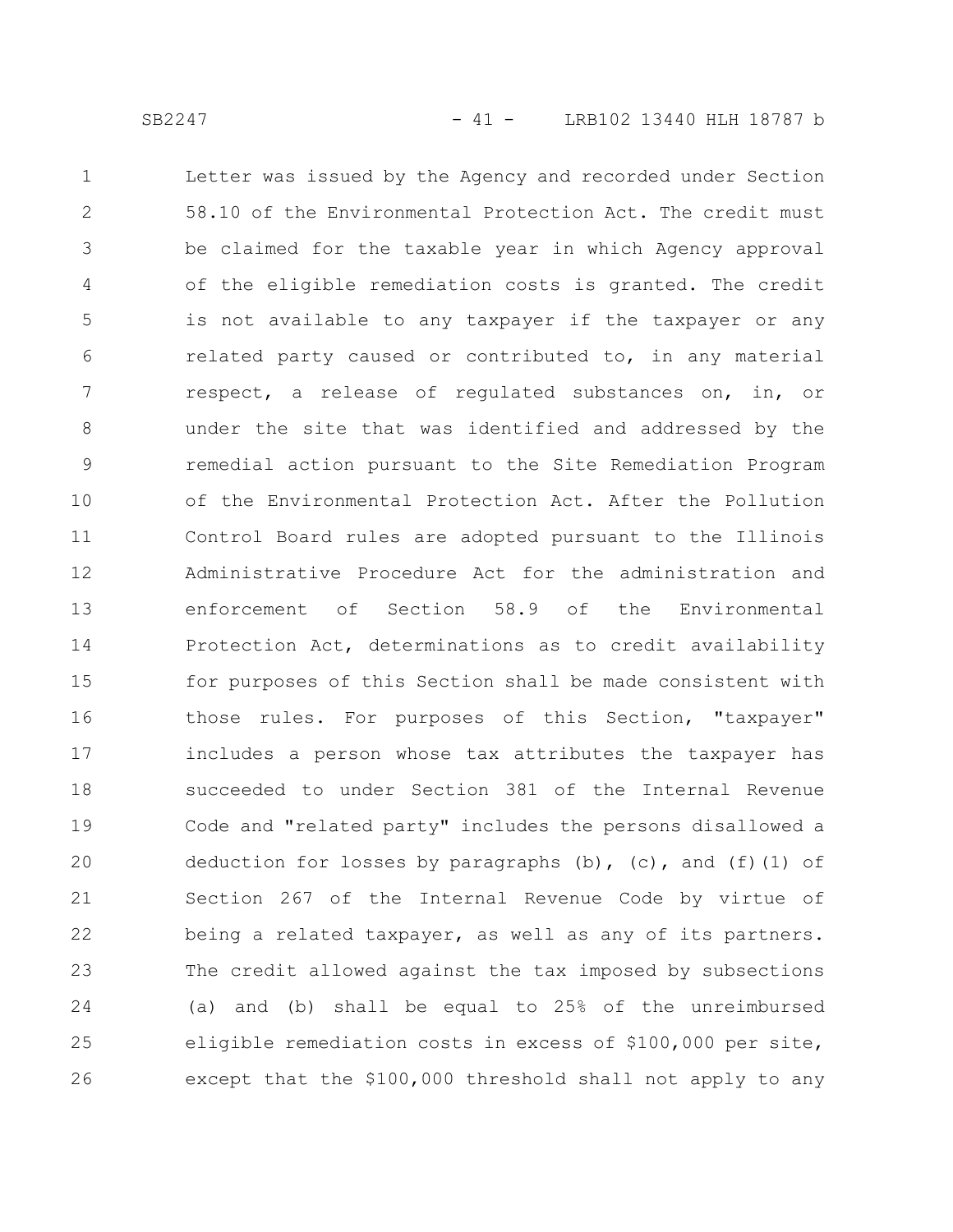site contained in an enterprise zone as determined by the Department of Commerce and Community Affairs (now Department of Commerce and Economic Opportunity). The total credit allowed shall not exceed \$40,000 per year with a maximum total of \$150,000 per site. For partners and shareholders of subchapter S corporations, there shall be allowed a credit under this subsection to be determined in accordance with the determination of income and distributive share of income under Sections 702 and 704 and subchapter S of the Internal Revenue Code. 1 2 3 4 5 6 7 8 9 10

(ii) A credit allowed under this subsection that is unused in the year the credit is earned may be carried forward to each of the 5 taxable years following the year for which the credit is first earned until it is used. The term "unused credit" does not include any amounts of unreimbursed eligible remediation costs in excess of the maximum credit per site authorized under paragraph (i). This credit shall be applied first to the earliest year for which there is a liability. If there is a credit under this subsection from more than one tax year that is available to offset a liability, the earliest credit arising under this subsection shall be applied first. A credit allowed under this subsection may be sold to a buyer as part of a sale of all or part of the remediation site for which the credit was granted. The purchaser of a remediation site and the tax credit shall succeed to the 11 12 13 14 15 16 17 18 19 20 21 22 23 24 25 26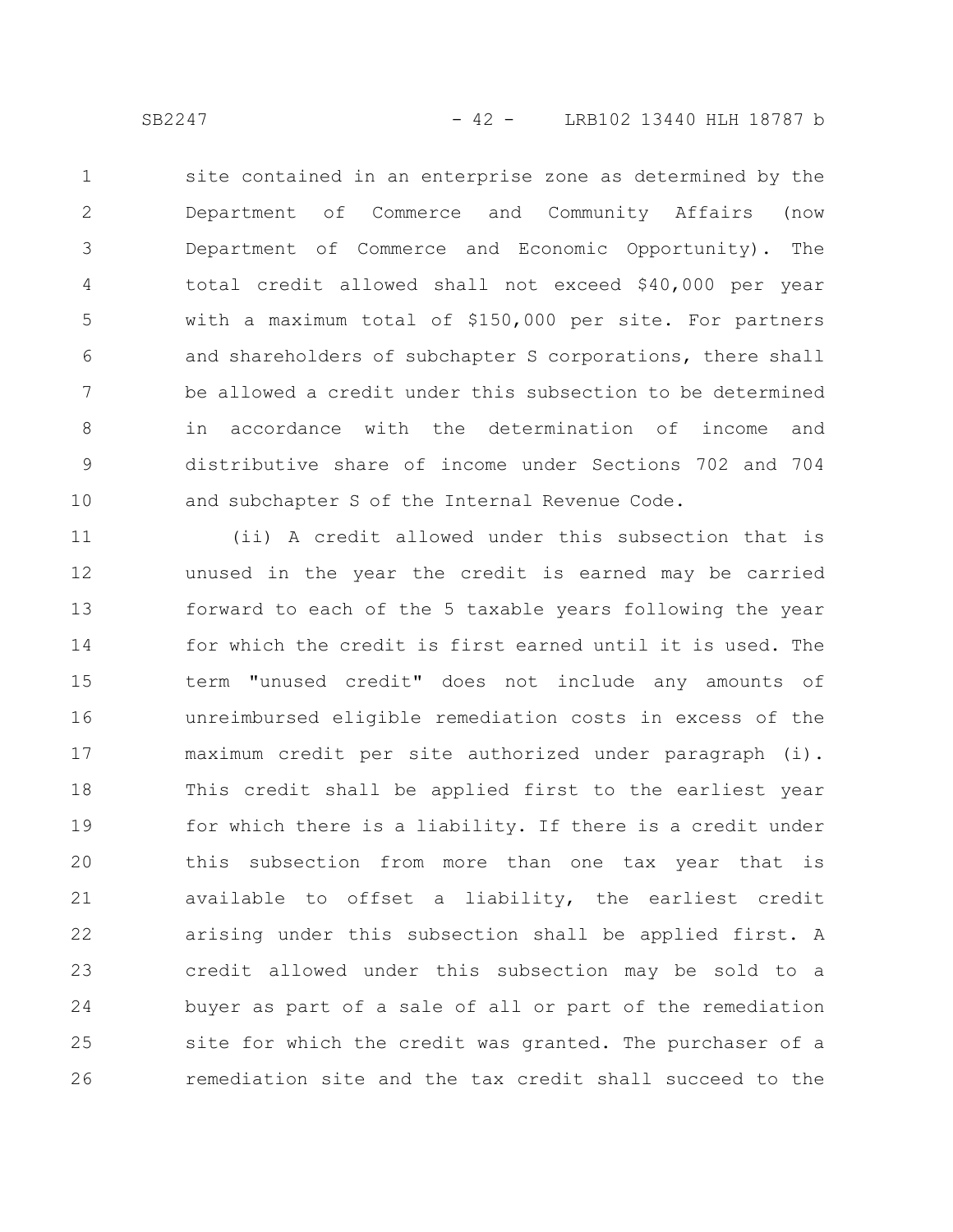unused credit and remaining carry-forward period of the seller. To perfect the transfer, the assignor shall record the transfer in the chain of title for the site and provide written notice to the Director of the Illinois Department of Revenue of the assignor's intent to sell the remediation site and the amount of the tax credit to be transferred as a portion of the sale. In no event may a credit be transferred to any taxpayer if the taxpayer or a related party would not be eligible under the provisions of subsection (i). 1 2 3 4 5 6 7 8 9 10

(iii) For purposes of this Section, the term "site" shall have the same meaning as under Section 58.2 of the Environmental Protection Act. 11 12 13

(m) Education expense credit. Beginning with tax years ending after December 31, 1999, a taxpayer who is the custodian of one or more qualifying pupils shall be allowed a credit against the tax imposed by subsections (a) and (b) of this Section for qualified education expenses incurred on behalf of the qualifying pupils. The credit shall be equal to 25% of qualified education expenses, but in no event may the total credit under this subsection claimed by a family that is the custodian of qualifying pupils exceed (i) \$500 for tax years ending prior to December 31, 2017, and (ii) \$750 for tax years ending on or after December 31, 2017. In no event shall a credit under this subsection reduce the taxpayer's liability under this Act to less than zero. Notwithstanding any other 14 15 16 17 18 19 20 21 22 23 24 25 26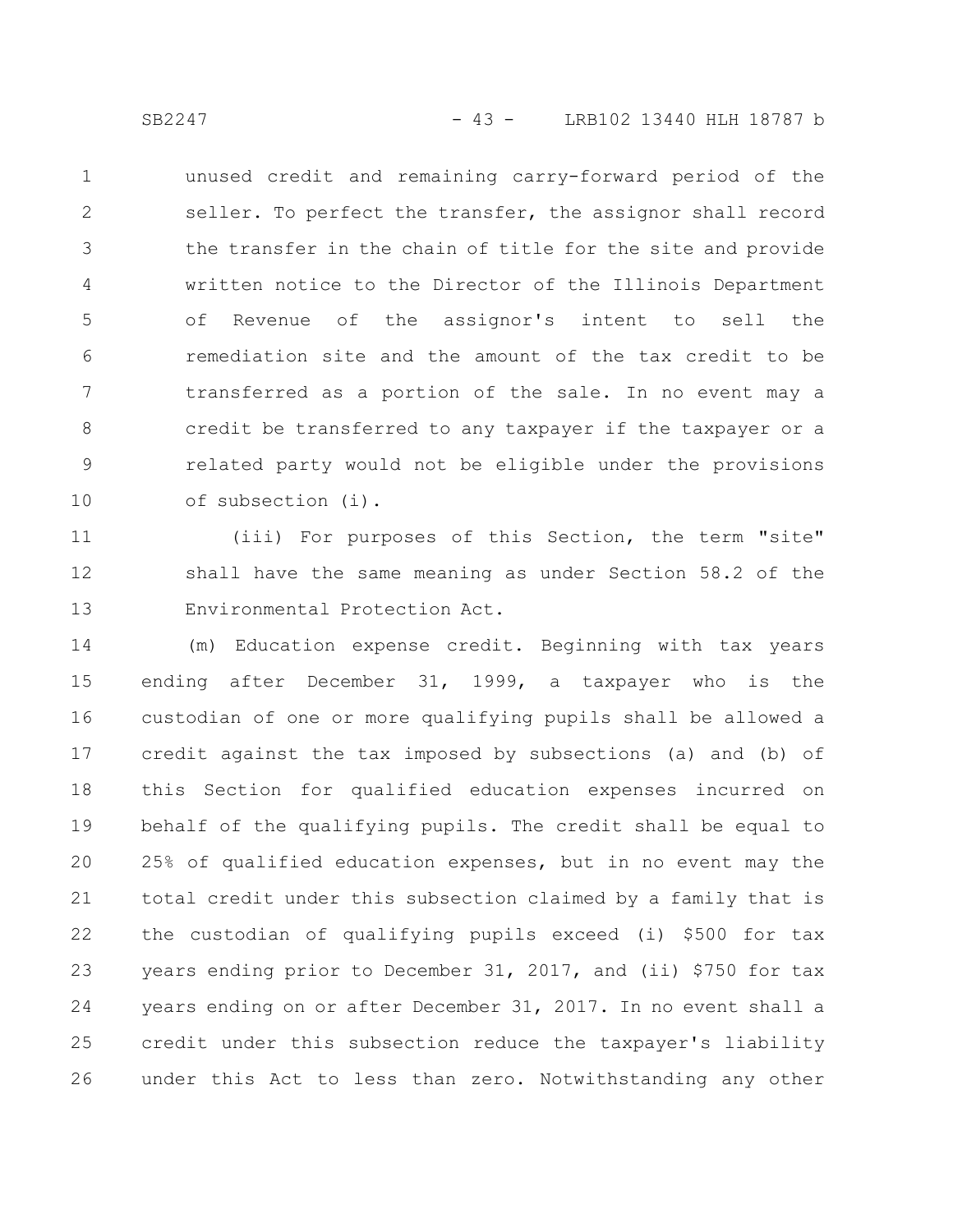provision of law, for taxable years beginning on or after January 1, 2017, no taxpayer may claim a credit under this subsection (m) if the taxpayer's adjusted gross income for the taxable year exceeds (i) \$500,000, in the case of spouses filing a joint federal tax return or (ii) \$250,000, in the case of all other taxpayers. This subsection is exempt from the provisions of Section 250 of this Act. 1 2 3 4 5 6 7

8

## For purposes of this subsection:

"Qualifying pupils" means individuals who (i) are residents of the State of Illinois, (ii) are under the age of 21 at the close of the school year for which a credit is sought, and (iii) during the school year for which a credit is sought were full-time pupils enrolled in a kindergarten through twelfth grade education program at any school, as defined in this subsection. 9 10 11 12 13 14 15

"Qualified education expense" means the amount incurred on behalf of a qualifying pupil in excess of \$250 for tuition, book fees, and lab fees at the school in which the pupil is enrolled during the regular school year. 16 17 18 19

"School" means any public or nonpublic elementary or secondary school in Illinois that is in compliance with Title VI of the Civil Rights Act of 1964 and attendance at which satisfies the requirements of Section 26-1 of the School Code, except that nothing shall be construed to require a child to attend any particular public or nonpublic school to qualify for the credit under this Section. 20 21 22 23 24 25 26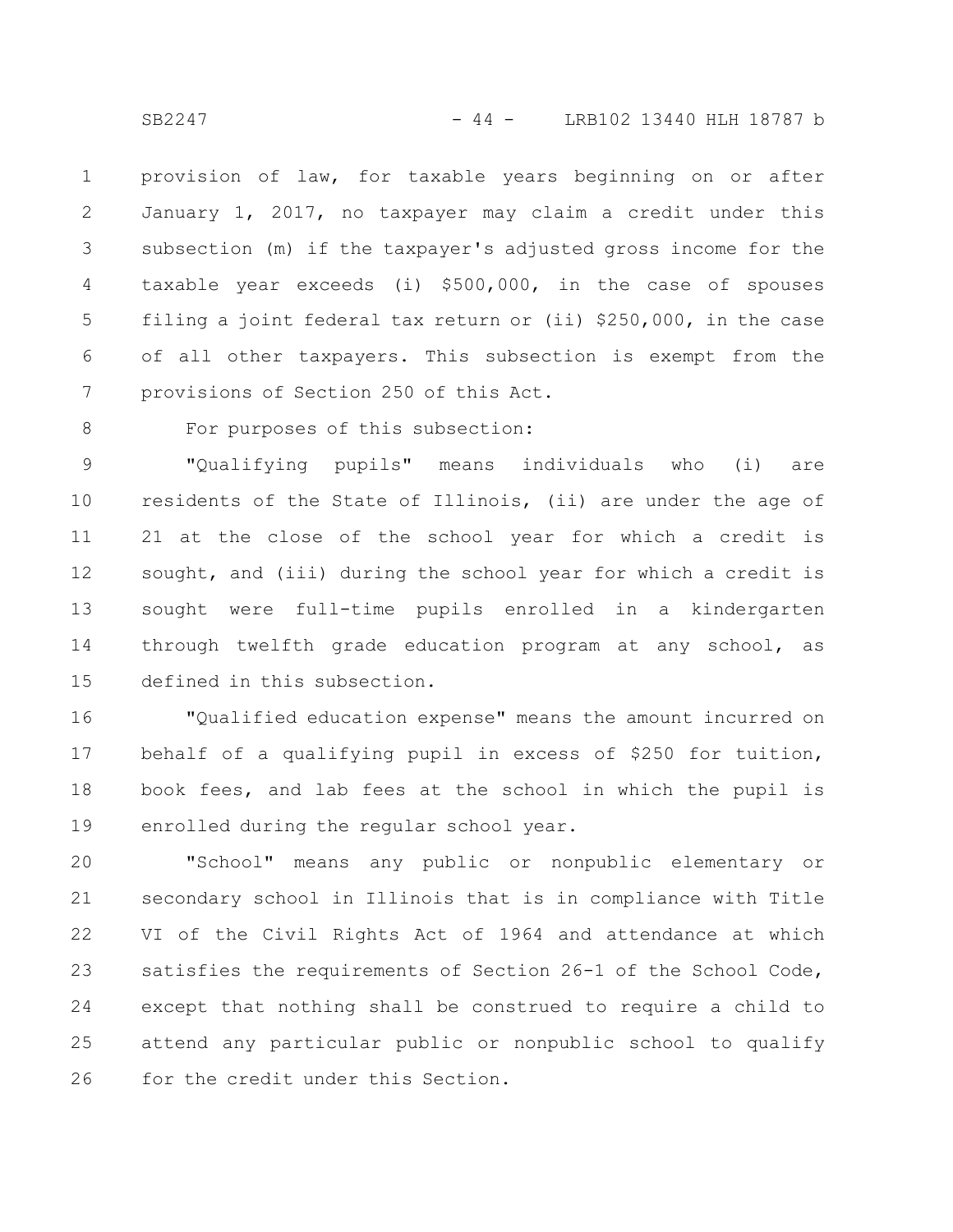"Custodian" means, with respect to qualifying pupils, an Illinois resident who is a parent, the parents, a legal guardian, or the legal guardians of the qualifying pupils. 1 2 3

(n) River Edge Redevelopment Zone site remediation tax credit. 4 5

(i) For tax years ending on or after December 31, 2006, a taxpayer shall be allowed a credit against the tax imposed by subsections (a) and (b) of this Section for certain amounts paid for unreimbursed eligible remediation costs, as specified in this subsection. For purposes of this Section, "unreimbursed eligible remediation costs" means costs approved by the Illinois Environmental Protection Agency ("Agency") under Section 58.14a of the Environmental Protection Act that were paid in performing environmental remediation at a site within a River Edge Redevelopment Zone for which a No Further Remediation Letter was issued by the Agency and recorded under Section 58.10 of the Environmental Protection Act. The credit must be claimed for the taxable year in which Agency approval of the eligible remediation costs is granted. The credit is not available to any taxpayer if the taxpayer or any related party caused or contributed to, in any material respect, a release of regulated substances on, in, or under the site that was identified and addressed by the remedial action pursuant to the Site Remediation Program of the Environmental Protection Act. Determinations as to 6 7 8 9 10 11 12 13 14 15 16 17 18 19 20 21 22 23 24 25 26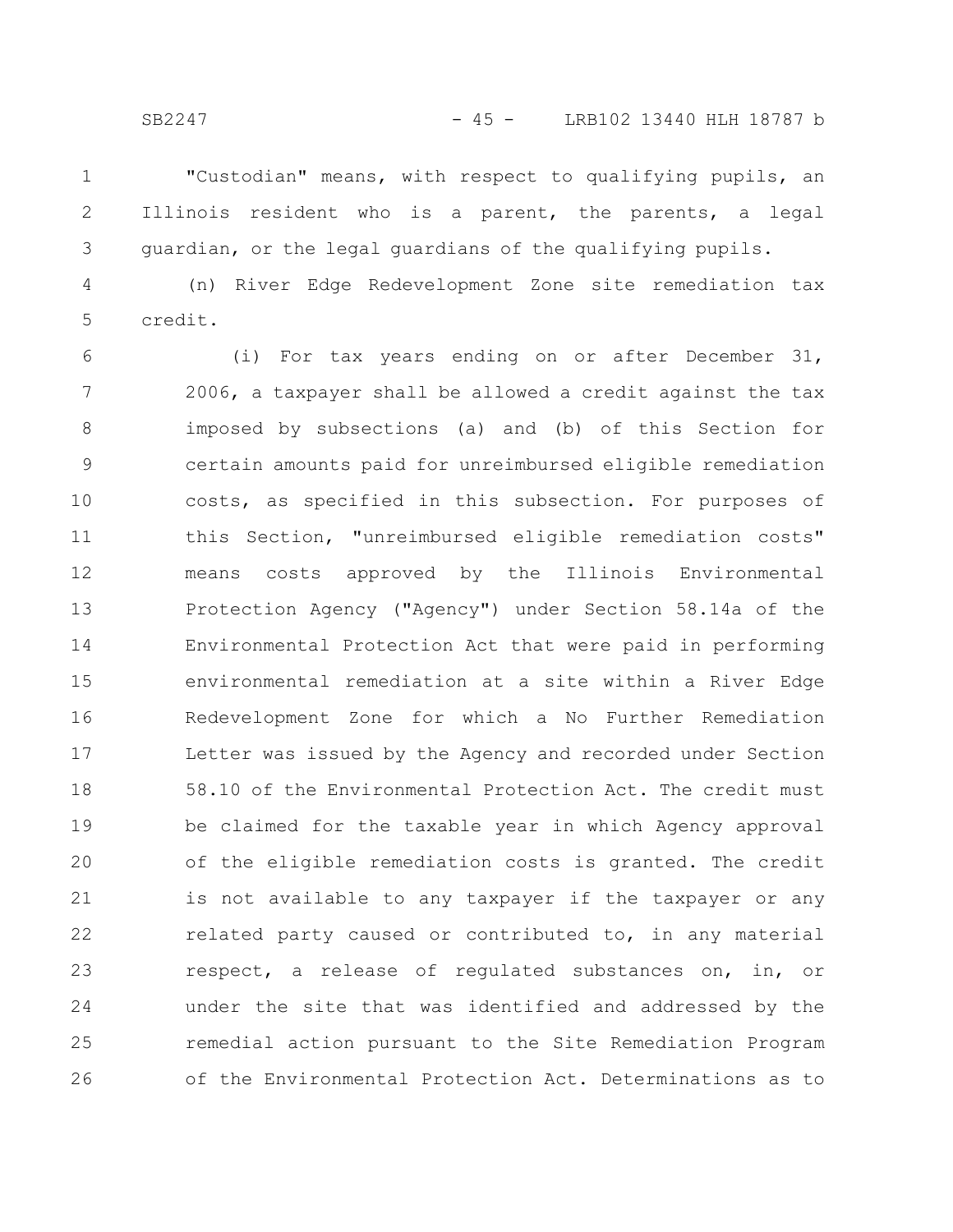credit availability for purposes of this Section shall be made consistent with rules adopted by the Pollution Control Board pursuant to the Illinois Administrative Procedure Act for the administration and enforcement of Section 58.9 of the Environmental Protection Act. For purposes of this Section, "taxpayer" includes a person whose tax attributes the taxpayer has succeeded to under Section 381 of the Internal Revenue Code and "related party" includes the persons disallowed a deduction for losses by paragraphs  $(b)$ ,  $(c)$ , and  $(f)(1)$  of Section 267 of the Internal Revenue Code by virtue of being a related taxpayer, as well as any of its partners. The credit allowed against the tax imposed by subsections (a) and (b) shall be equal to 25% of the unreimbursed eligible remediation costs in excess of \$100,000 per site. 1 2 3 4 5 6 7 8 9 10 11 12 13 14 15

(ii) A credit allowed under this subsection that is unused in the year the credit is earned may be carried forward to each of the 5 taxable years following the year for which the credit is first earned until it is used. This credit shall be applied first to the earliest year for which there is a liability. If there is a credit under this subsection from more than one tax year that is available to offset a liability, the earliest credit arising under this subsection shall be applied first. A credit allowed under this subsection may be sold to a buyer as part of a sale of all or part of the remediation site for which the 16 17 18 19 20 21 22 23 24 25 26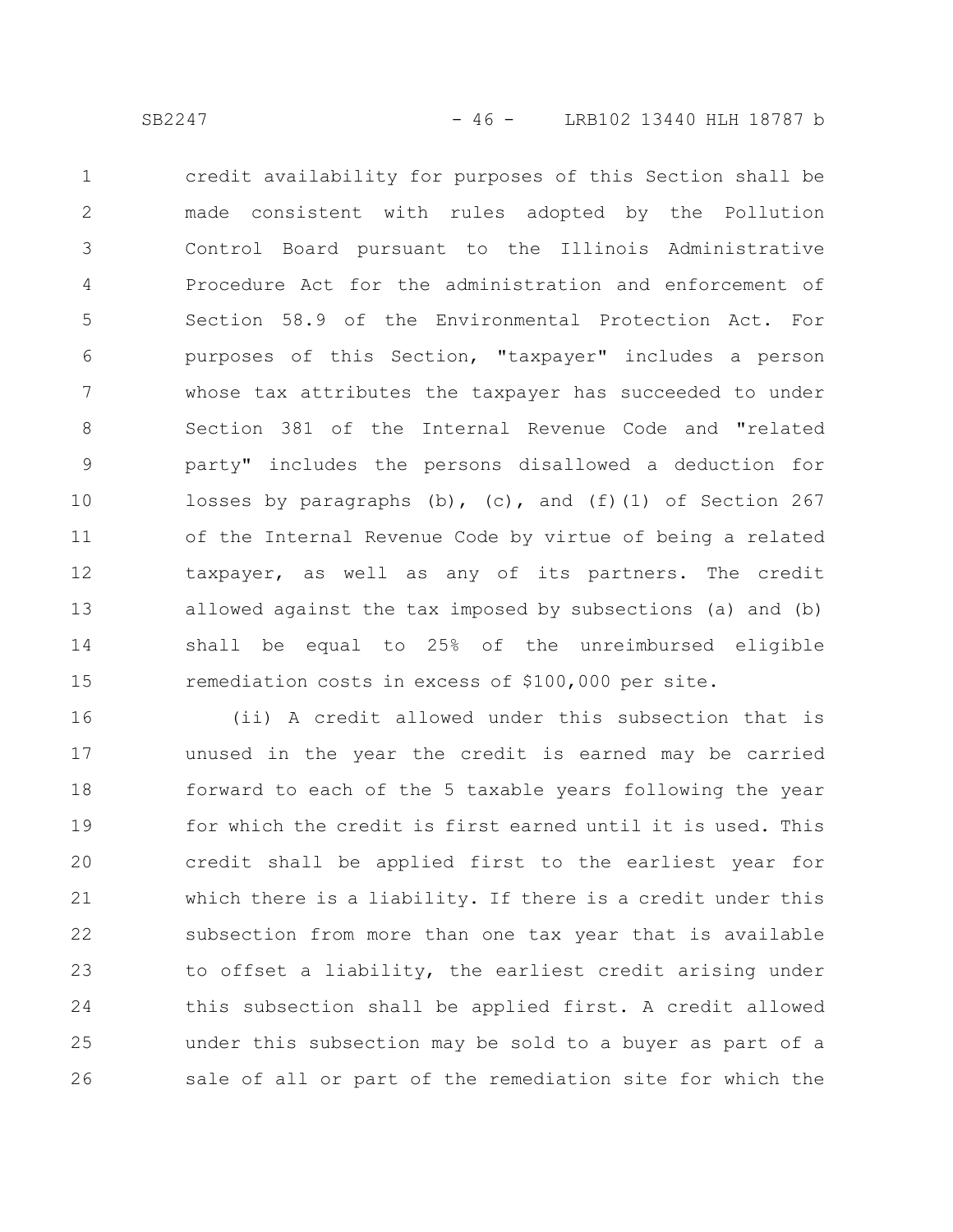SB2247 - 47 - LRB102 13440 HLH 18787 b

credit was granted. The purchaser of a remediation site and the tax credit shall succeed to the unused credit and remaining carry-forward period of the seller. To perfect the transfer, the assignor shall record the transfer in the chain of title for the site and provide written notice to the Director of the Illinois Department of Revenue of the assignor's intent to sell the remediation site and the amount of the tax credit to be transferred as a portion of the sale. In no event may a credit be transferred to any taxpayer if the taxpayer or a related party would not be eligible under the provisions of subsection (i). 1 2 3 4 5 6 7 8 9 10 11

(iii) For purposes of this Section, the term "site" shall have the same meaning as under Section 58.2 of the Environmental Protection Act. 12 13 14

(o) For each of taxable years during the Compassionate Use of Medical Cannabis Program, a surcharge is imposed on all taxpayers on income arising from the sale or exchange of capital assets, depreciable business property, real property used in the trade or business, and Section 197 intangibles of an organization registrant under the Compassionate Use of Medical Cannabis Program Act. The amount of the surcharge is equal to the amount of federal income tax liability for the taxable year attributable to those sales and exchanges. The surcharge imposed does not apply if: 15 16 17 18 19 20 21 22 23 24

(1) the medical cannabis cultivation center registration, medical cannabis dispensary registration, or 25 26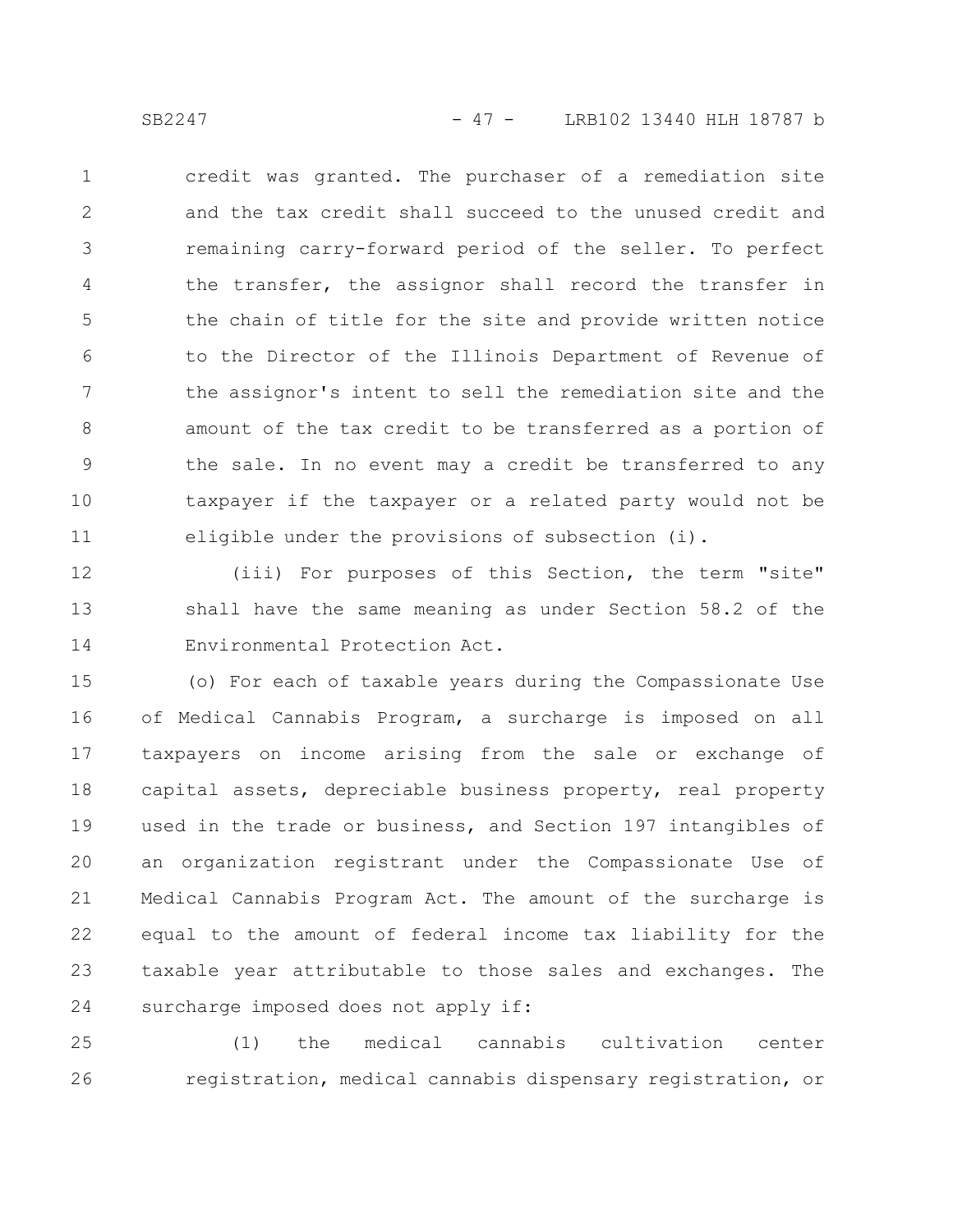the property of a registration is transferred as a result of any of the following: 1 2

(A) bankruptcy, a receivership, or a debt adjustment initiated by or against the initial registration or the substantial owners of the initial registration; 3 4 5 6

(B) cancellation, revocation, or termination of any registration by the Illinois Department of Public Health; 7 8 9

(C) a determination by the Illinois Department of Public Health that transfer of the registration is in the best interests of Illinois qualifying patients as defined by the Compassionate Use of Medical Cannabis Program Act; 10 11 12 13 14

(D) the death of an owner of the equity interest in a registrant; 15 16

(E) the acquisition of a controlling interest in the stock or substantially all of the assets of a publicly traded company; 17 18 19

(F) a transfer by a parent company to a wholly owned subsidiary; or 20 21

(G) the transfer or sale to or by one person to another person where both persons were initial owners of the registration when the registration was issued; or 22 23 24 25

(2) the cannabis cultivation center registration,

26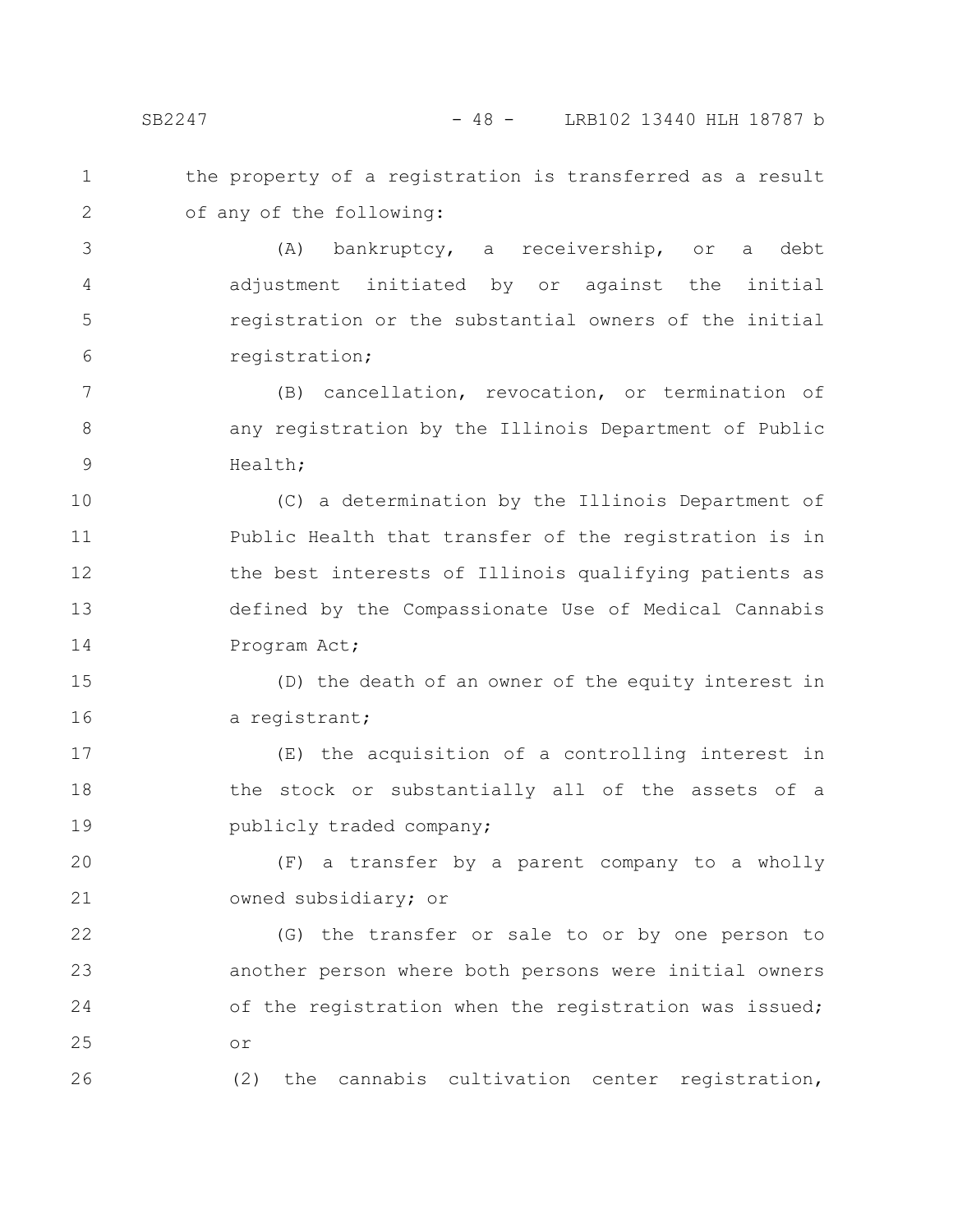medical cannabis dispensary registration, or the controlling interest in a registrant's property is transferred in a transaction to lineal descendants in which no gain or loss is recognized or as a result of a transaction in accordance with Section 351 of the Internal Revenue Code in which no gain or loss is recognized. 1 2 3 4 5 6

(p) A taxpayer shall be allowed an annual credit against the tax imposed by subsections (a) and (b) of this Section of an amount equal to 15% of the cost of equipment and materials incorporated into or used in the business of providing broadband services in a county in the State with a population of fewer than 40,000 people or a township in the State with a population density of less than 50 households per square mile in a county with a population of less than 300,000 people during that year. For partners, shareholders of Subchapter S corporations, and owners of limited liability companies, if the liability company is treated as a partnership for purposes of federal and State income taxation, there shall be allowed a credit under this subsection (f) to be determined in accordance with the determination of income and distributive share of income under Sections 702 and 704 and Subchapter S of the Internal Revenue Code. Such annual credits shall be allowed commencing with the taxable year in which such property is placed in service and continue for 9 consecutive years thereafter. The aggregate credit established by the subsection taken in any one tax year shall not reduce 7 8 9 10 11 12 13 14 15 16 17 18 19 20 21 22 23 24 25 26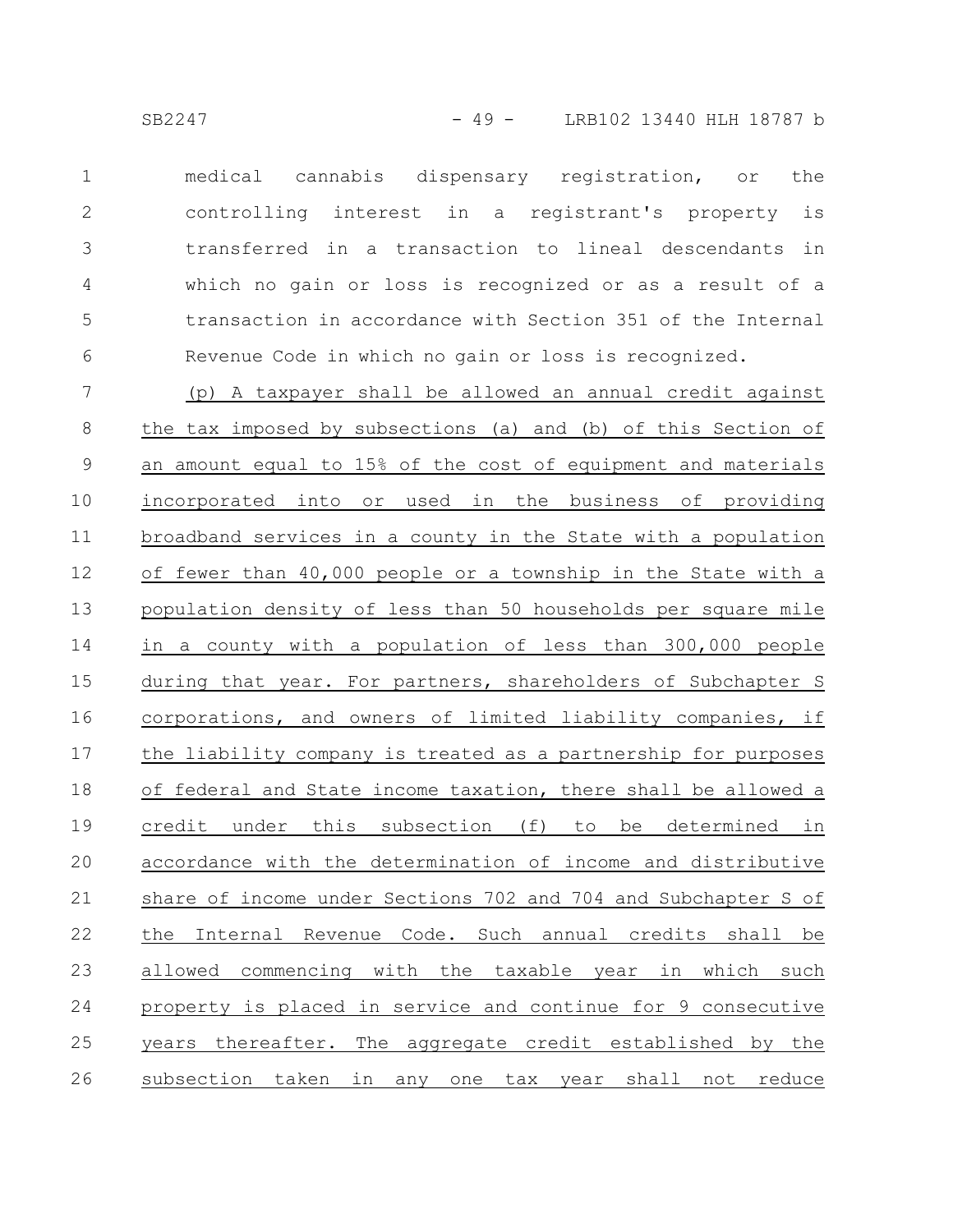| $\mathbf 1$      | taxpayer's tax liability under subsections (a) and (b) of this |
|------------------|----------------------------------------------------------------|
| $\mathbf{2}$     | Subsection by more than 50%; provided, however, that any tax   |
| $\mathcal{S}$    | credit claimed under this subsection but not used in any       |
| $\overline{4}$   | taxable year may be carried forward for 10 consecutive years   |
| 5                | from the close of the tax year in which the credits were       |
| 6                | earned. The maximum aggregate amount of credits that may be    |
| $\boldsymbol{7}$ | claimed under this subsection shall not exceed the original    |
| $\,8\,$          | investment made by the taxpayer in the qualifying equipment.   |
| $\mathsf 9$      | For purposes this subsection: (i) "broadband service"          |
| 10               | means a service provided by wireline or wireless means capable |
| 11               | of delivering high-speed internet access at speeds of at least |
| 12               | 25 megabits per second of download speed and 3 megabits per    |
| 13               | second of upload speed; and (ii) "equipment, and materials     |
| 14               | incorporated into or used in the business of providing         |
| 15               | broadband services", means all equipment and materials         |
| 16               | machinery, software, or other tangible personal property       |
| 17               | deployed in Illinois on or after January 1, 2022 that is used  |
| 18               | in whole or in part in producing, broadcasting, distributing,  |
| 19               | sending, receiving, storing, transmitting, retransmitting,     |
| 20               | amplifying, switching, or routing broadband services,          |
| 21               | including the monitoring, testing, maintaining, enabling, or   |
| 22               | facilitating of such equipment, machinery, software, or other  |
| 23               | infrastructure. Such property includes, but is not limited to, |
| 24               | wires, cables including fiber optic cables, antennas, poles,   |
| 25               | switches, routers, amplifiers, rectifiers, repeaters,          |
| 26               | receivers, multiplexers, duplexers, transmitters, power        |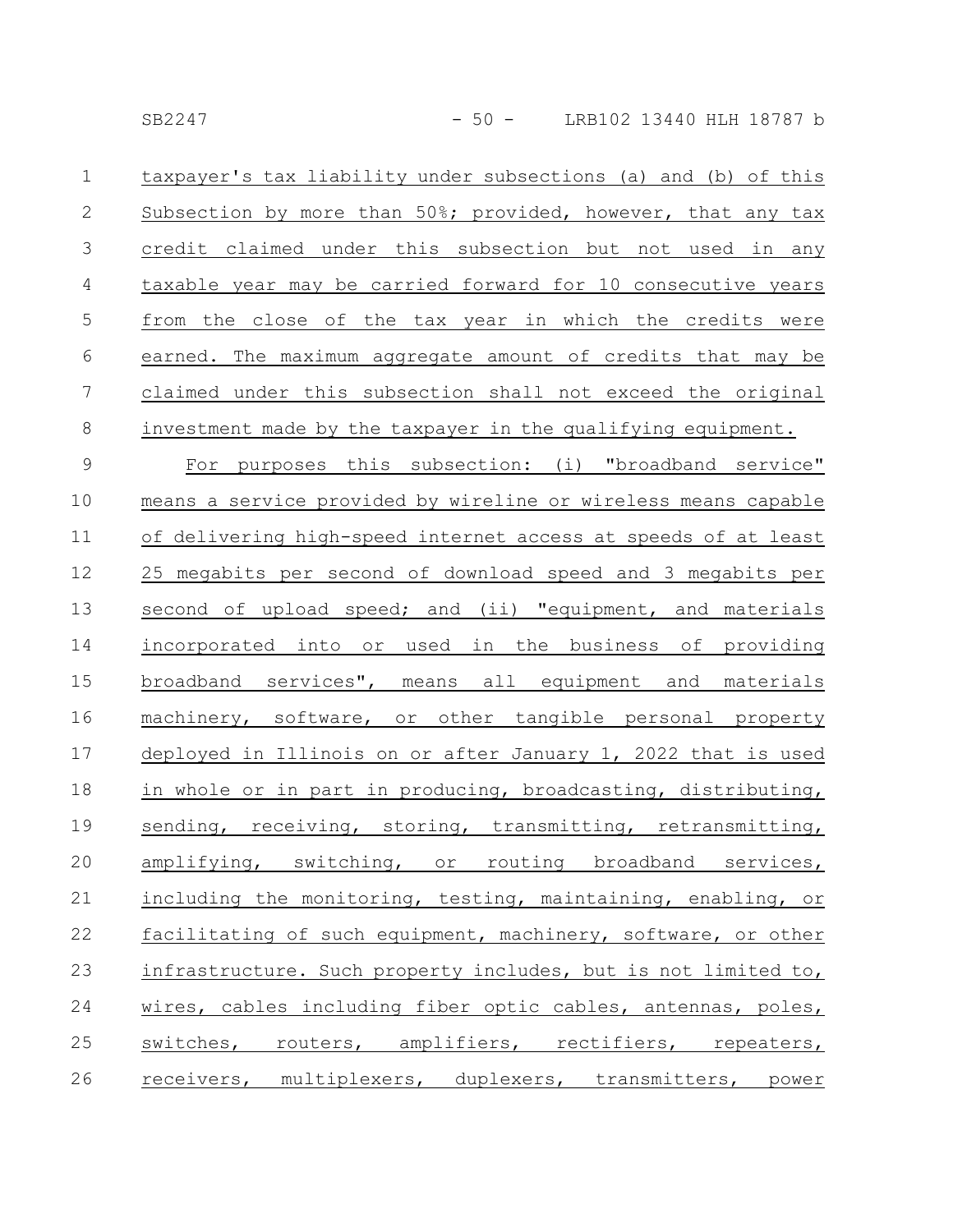SB2247 - 51 - LRB102 13440 HLH 18787 b

equipment, backup power equipment, diagnostic equipment, storage devices, modems, and other general central office equipment, such as channel cards, frames, and cabinets. The credit under this subsection (p) does not apply for property placed in service after December 31, 2026. (Source: P.A. 100-22, eff. 7-6-17; 101-9, eff. 6-5-19; 101-31, 1 2 3 4 5 6

eff. 6-28-19; 101-207, eff. 8-2-19; 101-363, eff. 8-9-19; revised 11-18-20.) 7 8

(Text of Section with the changes made by P.A. 101-8, which did not take effect (see Section 99 of P.A. 101-8)) 9 10

Sec. 201. Tax imposed. 11

(a) In general. A tax measured by net income is hereby imposed on every individual, corporation, trust and estate for each taxable year ending after July 31, 1969 on the privilege of earning or receiving income in or as a resident of this State. Such tax shall be in addition to all other occupation or privilege taxes imposed by this State or by any municipal corporation or political subdivision thereof. 12 13 14 15 16 17 18

(b) Rates. The tax imposed by subsection (a) of this Section shall be determined as follows, except as adjusted by subsection (d-1): 19 20 21

(1) In the case of an individual, trust or estate, for taxable years ending prior to July 1, 1989, an amount equal to 2 1/2% of the taxpayer's net income for the taxable year. 22 23 24 25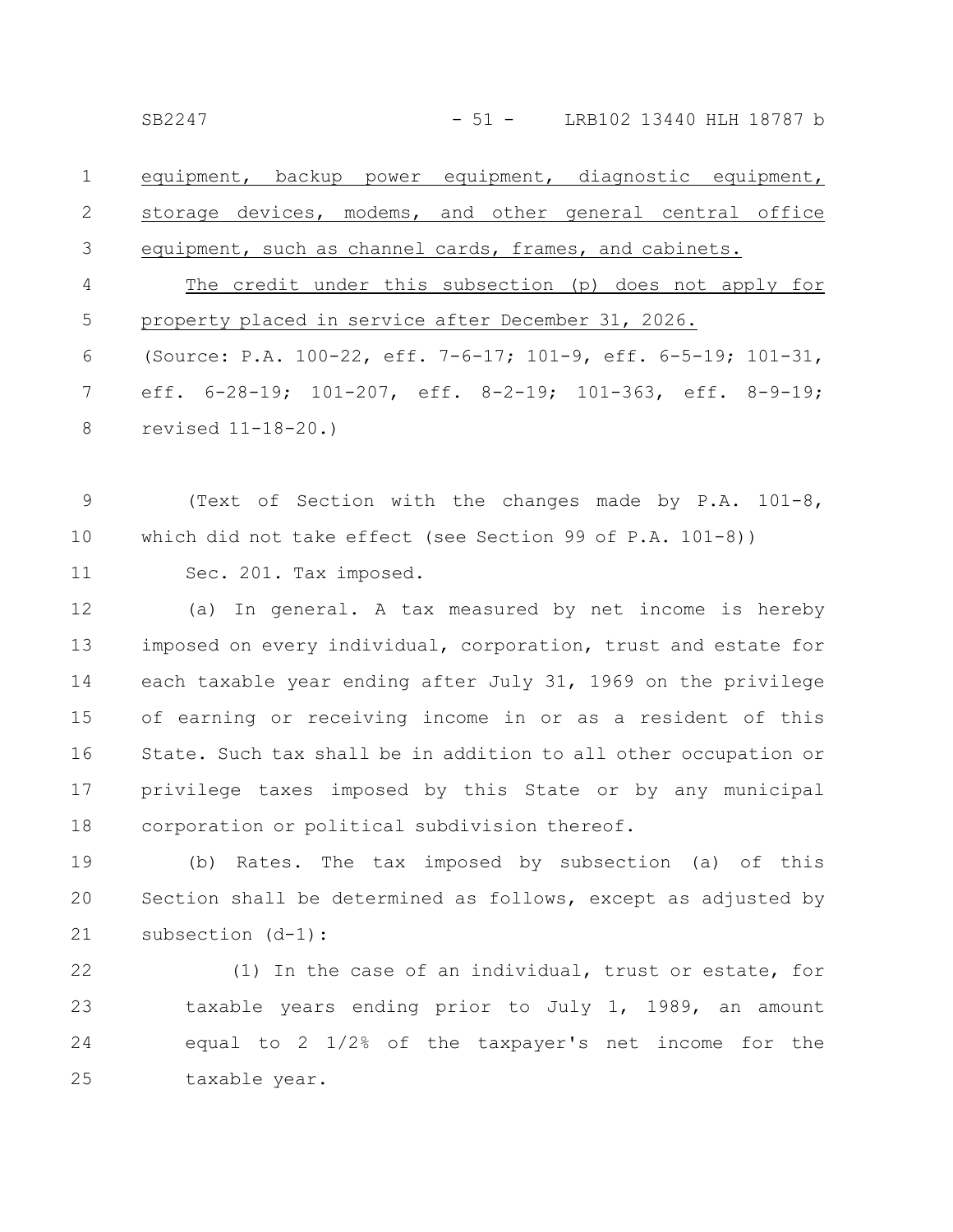SB2247 - 52 - LRB102 13440 HLH 18787 b

(2) In the case of an individual, trust or estate, for taxable years beginning prior to July 1, 1989 and ending after June 30, 1989, an amount equal to the sum of (i) 2 1/2% of the taxpayer's net income for the period prior to July 1, 1989, as calculated under Section 202.3, and (ii) 3% of the taxpayer's net income for the period after June 30, 1989, as calculated under Section 202.3. 1 2 3 4 5 6 7

(3) In the case of an individual, trust or estate, for taxable years beginning after June 30, 1989, and ending prior to January 1, 2011, an amount equal to 3% of the taxpayer's net income for the taxable year. 8 9 10 11

(4) In the case of an individual, trust, or estate, for taxable years beginning prior to January 1, 2011, and ending after December 31, 2010, an amount equal to the sum of (i) 3% of the taxpayer's net income for the period prior to January 1, 2011, as calculated under Section 202.5, and (ii) 5% of the taxpayer's net income for the period after December 31, 2010, as calculated under Section 202.5. 12 13 14 15 16 17 18

(5) In the case of an individual, trust, or estate, for taxable years beginning on or after January 1, 2011, and ending prior to January 1, 2015, an amount equal to 5% of the taxpayer's net income for the taxable year. 19 20 21 22

(5.1) In the case of an individual, trust, or estate, for taxable years beginning prior to January 1, 2015, and ending after December 31, 2014, an amount equal to the sum of (i) 5% of the taxpayer's net income for the period prior 23 24 25 26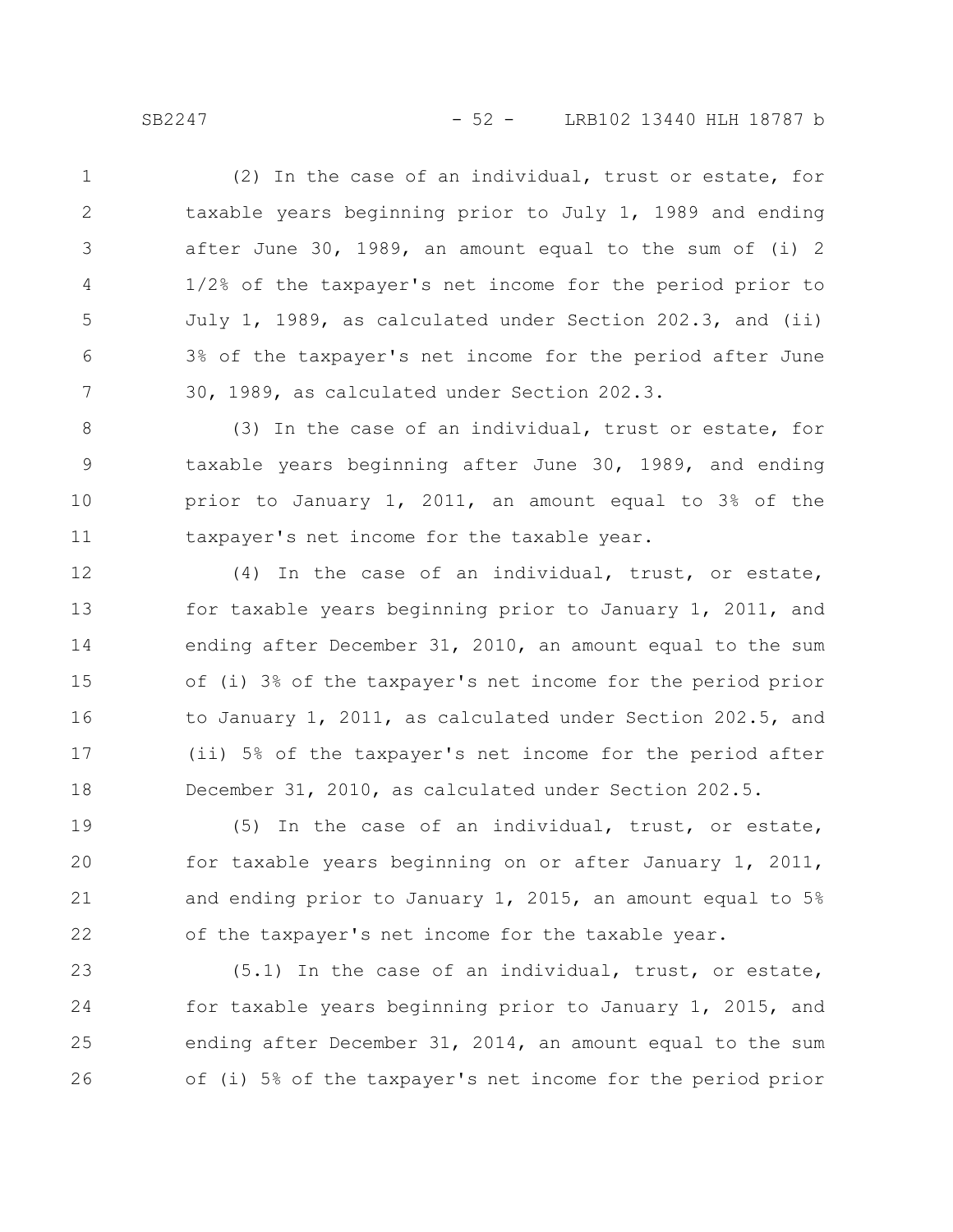to January 1, 2015, as calculated under Section 202.5, and (ii) 3.75% of the taxpayer's net income for the period after December 31, 2014, as calculated under Section 202.5. 1 2 3 4

(5.2) In the case of an individual, trust, or estate, for taxable years beginning on or after January 1, 2015, and ending prior to July 1, 2017, an amount equal to 3.75% of the taxpayer's net income for the taxable year.

(5.3) In the case of an individual, trust, or estate, for taxable years beginning prior to July 1, 2017, and ending after June 30, 2017, an amount equal to the sum of (i) 3.75% of the taxpayer's net income for the period prior to July 1, 2017, as calculated under Section 202.5, and (ii) 4.95% of the taxpayer's net income for the period after June 30, 2017, as calculated under Section 202.5. 9 10 11 12 13 14 15

(5.4) In the case of an individual, trust, or estate, for taxable years beginning on or after July 1, 2017 and beginning prior to January 1, 2021, an amount equal to 4.95% of the taxpayer's net income for the taxable year. 16 17 18 19

(5.5) In the case of an individual, trust, or estate, <del>years beginning on or after</del> an amount calculated under the rate structure set forth in Section 201.1. 20 21 22 23

(6) In the case of a corporation, for taxable years ending prior to July 1, 1989, an amount equal to 4% of the taxpayer's net income for the taxable year. 24 25 26

5

6

7

8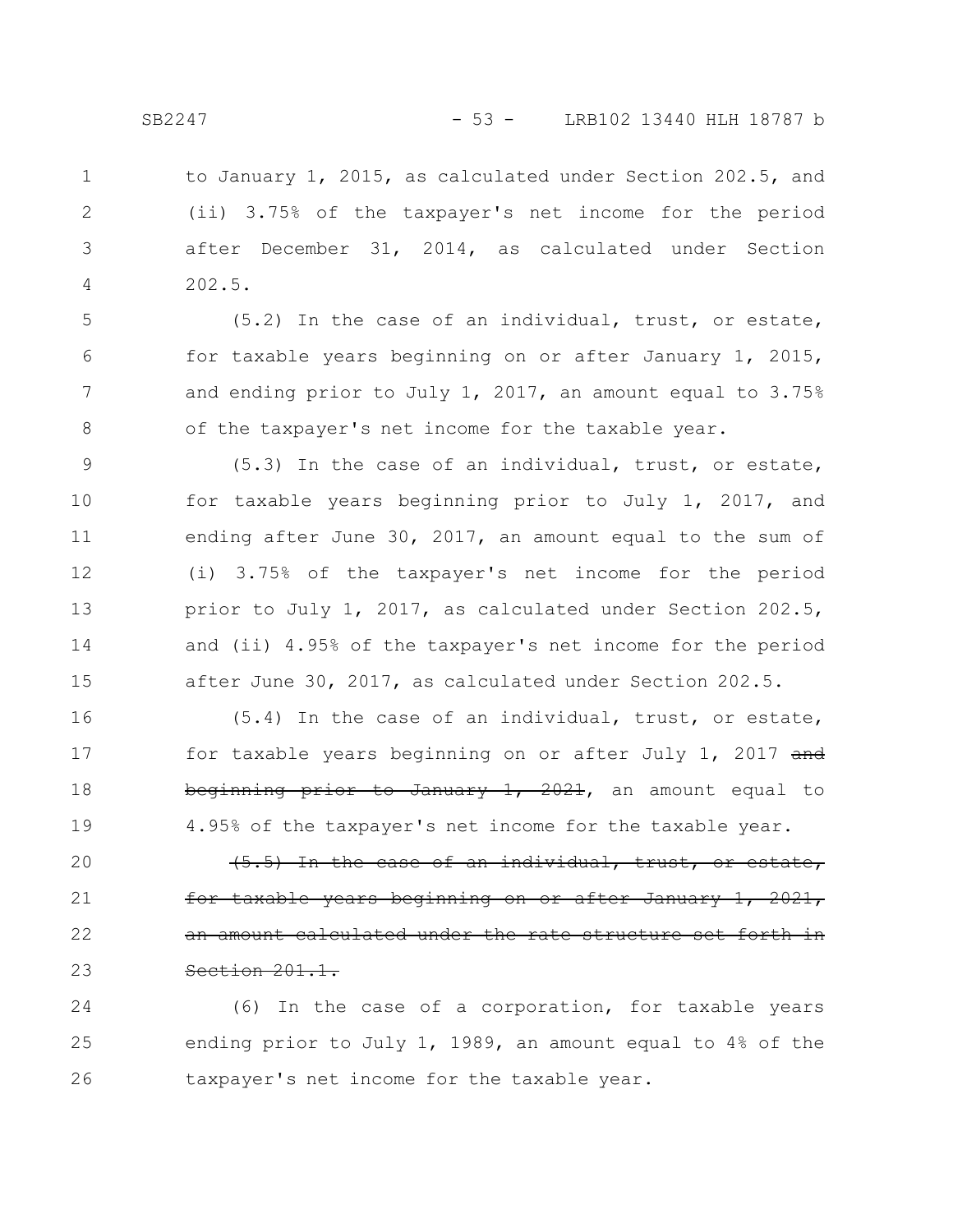SB2247 - 54 - LRB102 13440 HLH 18787 b

(7) In the case of a corporation, for taxable years beginning prior to July 1, 1989 and ending after June 30, 1989, an amount equal to the sum of (i) 4% of the taxpayer's net income for the period prior to July 1, 1989, as calculated under Section 202.3, and (ii) 4.8% of the taxpayer's net income for the period after June 30, 1989, as calculated under Section 202.3. 1 2 3 4 5 6 7

(8) In the case of a corporation, for taxable years beginning after June 30, 1989, and ending prior to January 1, 2011, an amount equal to 4.8% of the taxpayer's net income for the taxable year. 8 9 10 11

(9) In the case of a corporation, for taxable years beginning prior to January 1, 2011, and ending after December 31, 2010, an amount equal to the sum of (i) 4.8% of the taxpayer's net income for the period prior to January 1, 2011, as calculated under Section 202.5, and (ii) 7% of the taxpayer's net income for the period after December 31, 2010, as calculated under Section 202.5. 12 13 14 15 16 17 18

(10) In the case of a corporation, for taxable years beginning on or after January 1, 2011, and ending prior to January 1, 2015, an amount equal to 7% of the taxpayer's net income for the taxable year. 19 20 21 22

(11) In the case of a corporation, for taxable years beginning prior to January 1, 2015, and ending after December 31, 2014, an amount equal to the sum of (i) 7% of the taxpayer's net income for the period prior to January 23 24 25 26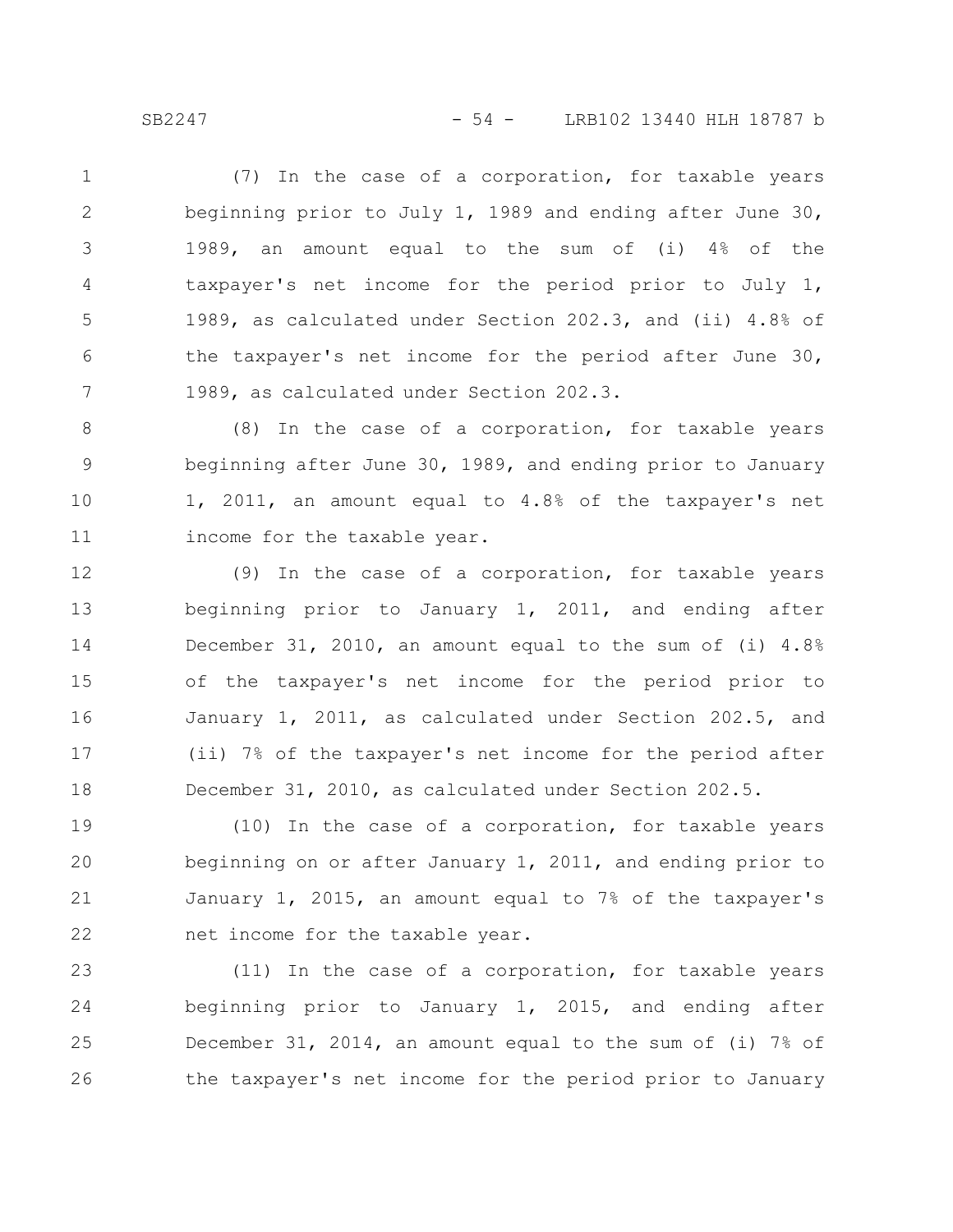1, 2015, as calculated under Section 202.5, and (ii) 5.25% of the taxpayer's net income for the period after December 31, 2014, as calculated under Section 202.5. 1 2 3

(12) In the case of a corporation, for taxable years beginning on or after January 1, 2015, and ending prior to July 1, 2017, an amount equal to 5.25% of the taxpayer's net income for the taxable year. 4 5 6 7

(13) In the case of a corporation, for taxable years beginning prior to July 1, 2017, and ending after June 30, 2017, an amount equal to the sum of (i) 5.25% of the taxpayer's net income for the period prior to July 1, 2017, as calculated under Section 202.5, and (ii) 7% of the taxpayer's net income for the period after June 30, 2017, as calculated under Section 202.5. 8 9 10 11 12 13 14

(14) In the case of a corporation, for taxable years beginning on or after July 1, 2017 and beginning prior to  $\frac{1}{200}$   $\frac{2021}{1}$ , an amount equal to 7% of the taxpayer's net income for the taxable year. 15 16 17 18

(15) In the case of a corporation, for taxable years beginning on or after January 1, 2021, an amount equal to 7.99% of the taxpayer's net income for the taxable 19 20 21

The rates under this subsection (b) are subject to the provisions of Section 201.5. 22 23

(b-5) Surcharge; sale or exchange of assets, properties, and intangibles of organization gaming licensees. For each of taxable years 2019 through 2027, a surcharge is imposed on all 24 25 26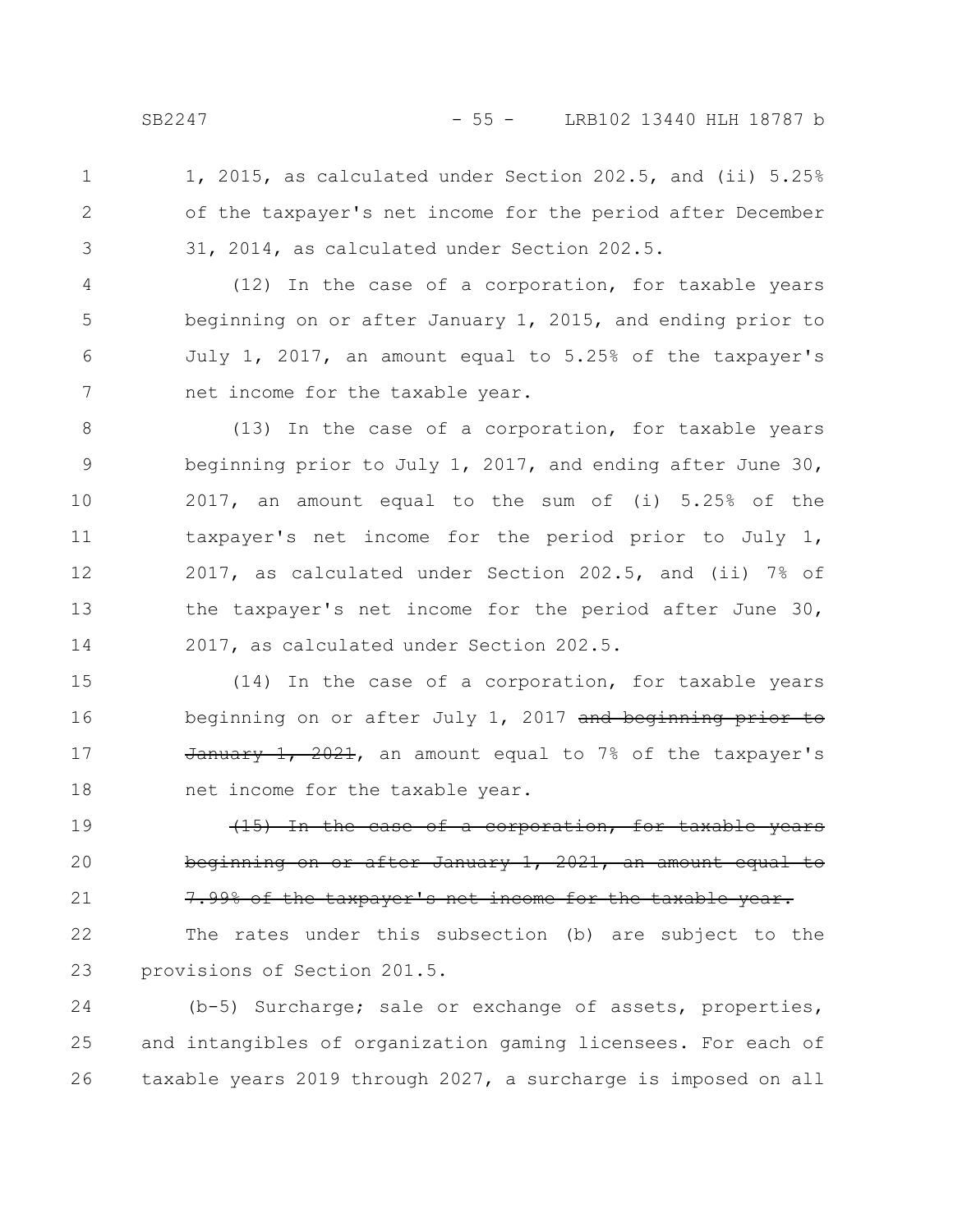taxpayers on income arising from the sale or exchange of capital assets, depreciable business property, real property used in the trade or business, and Section 197 intangibles (i) of an organization licensee under the Illinois Horse Racing Act of 1975 and (ii) of an organization gaming licensee under the Illinois Gambling Act. The amount of the surcharge is equal to the amount of federal income tax liability for the taxable year attributable to those sales and exchanges. The surcharge imposed shall not apply if: 1 2 3 4 5 6 7 8 9

(1) the organization gaming license, organization license, or racetrack property is transferred as a result of any of the following: 10 11 12

(A) bankruptcy, a receivership, or a debt adjustment initiated by or against the initial licensee or the substantial owners of the initial licensee; 13 14 15 16

(B) cancellation, revocation, or termination of any such license by the Illinois Gaming Board or the Illinois Racing Board; 17 18 19

(C) a determination by the Illinois Gaming Board that transfer of the license is in the best interests of Illinois gaming; 20 21 22

(D) the death of an owner of the equity interest in a licensee; 23 24

(E) the acquisition of a controlling interest in the stock or substantially all of the assets of a 25 26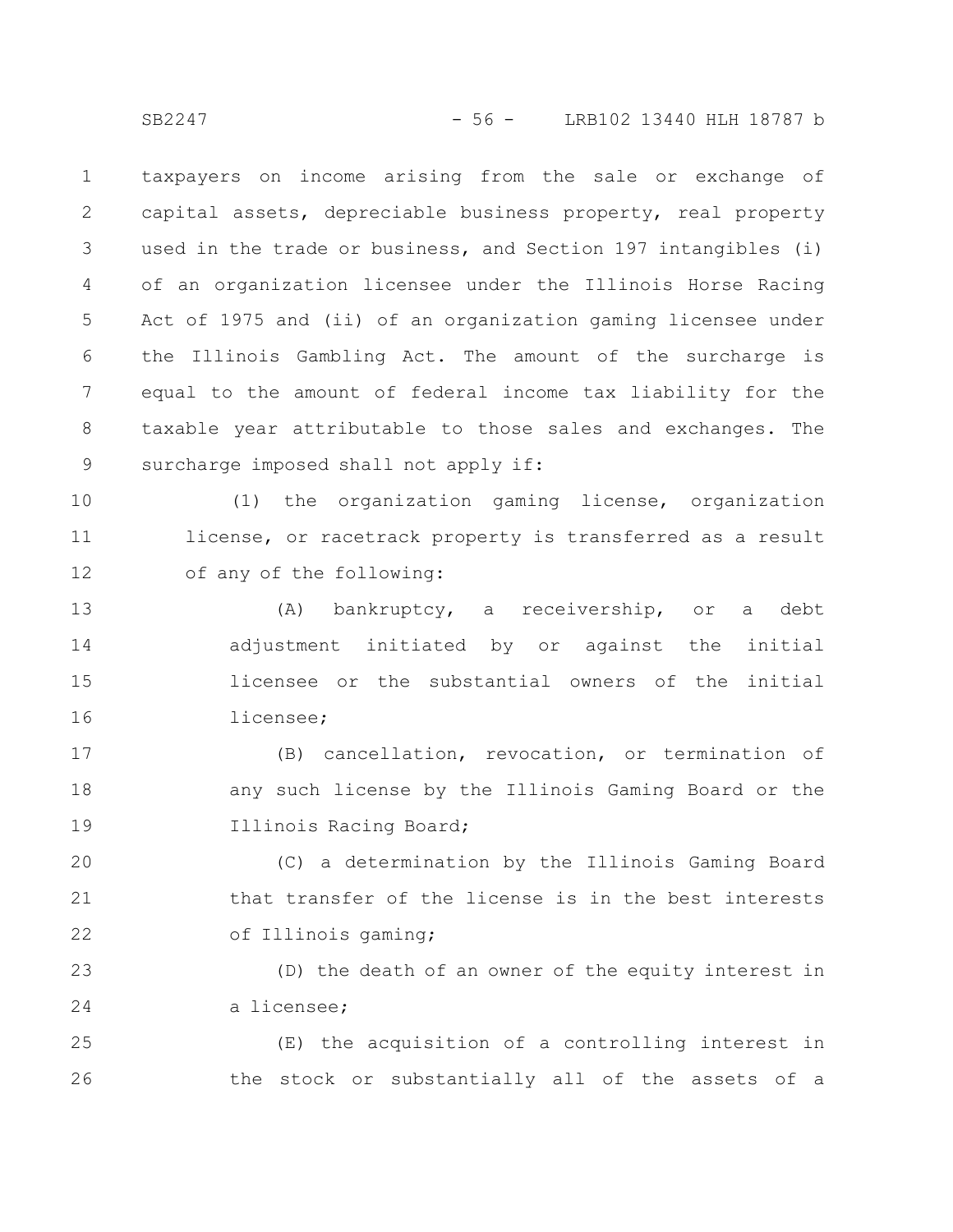1

publicly traded company;

(F) a transfer by a parent company to a wholly owned subsidiary; or 2 3

(G) the transfer or sale to or by one person to another person where both persons were initial owners of the license when the license was issued; or 4 5 6

(2) the controlling interest in the organization gaming license, organization license, or racetrack property is transferred in a transaction to lineal descendants in which no gain or loss is recognized or as a result of a transaction in accordance with Section 351 of the Internal Revenue Code in which no gain or loss is recognized; or 7 8 9 10 11 12 13

(3) live horse racing was not conducted in 2010 at a racetrack located within 3 miles of the Mississippi River under a license issued pursuant to the Illinois Horse Racing Act of 1975. 14 15 16 17

The transfer of an organization gaming license, organization license, or racetrack property by a person other than the initial licensee to receive the organization gaming license is not subject to a surcharge. The Department shall adopt rules necessary to implement and administer this subsection. 18 19 20 21 22 23

(c) Personal Property Tax Replacement Income Tax. Beginning on July 1, 1979 and thereafter, in addition to such income tax, there is also hereby imposed the Personal Property 24 25 26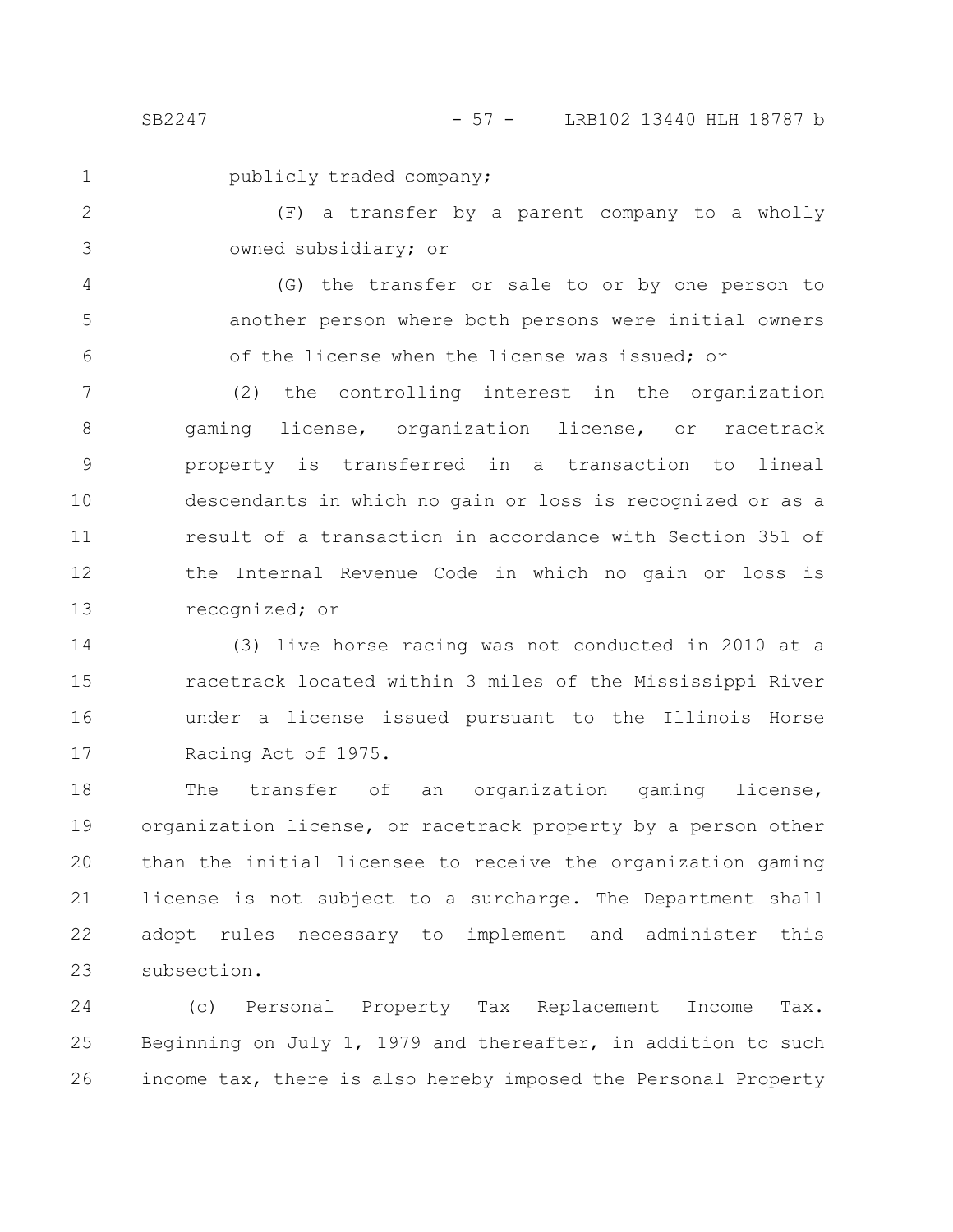Tax Replacement Income Tax measured by net income on every corporation (including Subchapter S corporations), partnership and trust, for each taxable year ending after June 30, 1979. Such taxes are imposed on the privilege of earning or receiving income in or as a resident of this State. The Personal Property Tax Replacement Income Tax shall be in addition to the income tax imposed by subsections (a) and (b) of this Section and in addition to all other occupation or privilege taxes imposed by this State or by any municipal corporation or political subdivision thereof. 1 2 3 4 5 6 7 8 9 10

(d) Additional Personal Property Tax Replacement Income Tax Rates. The personal property tax replacement income tax imposed by this subsection and subsection (c) of this Section in the case of a corporation, other than a Subchapter S corporation and except as adjusted by subsection  $(d-1)$ , shall be an additional amount equal to 2.85% of such taxpayer's net income for the taxable year, except that beginning on January 1, 1981, and thereafter, the rate of 2.85% specified in this subsection shall be reduced to 2.5%, and in the case of a partnership, trust or a Subchapter S corporation shall be an additional amount equal to 1.5% of such taxpayer's net income for the taxable year. 11 12 13 14 15 16 17 18 19 20 21 22

(d-1) Rate reduction for certain foreign insurers. In the case of a foreign insurer, as defined by Section 35A-5 of the Illinois Insurance Code, whose state or country of domicile imposes on insurers domiciled in Illinois a retaliatory tax 23 24 25 26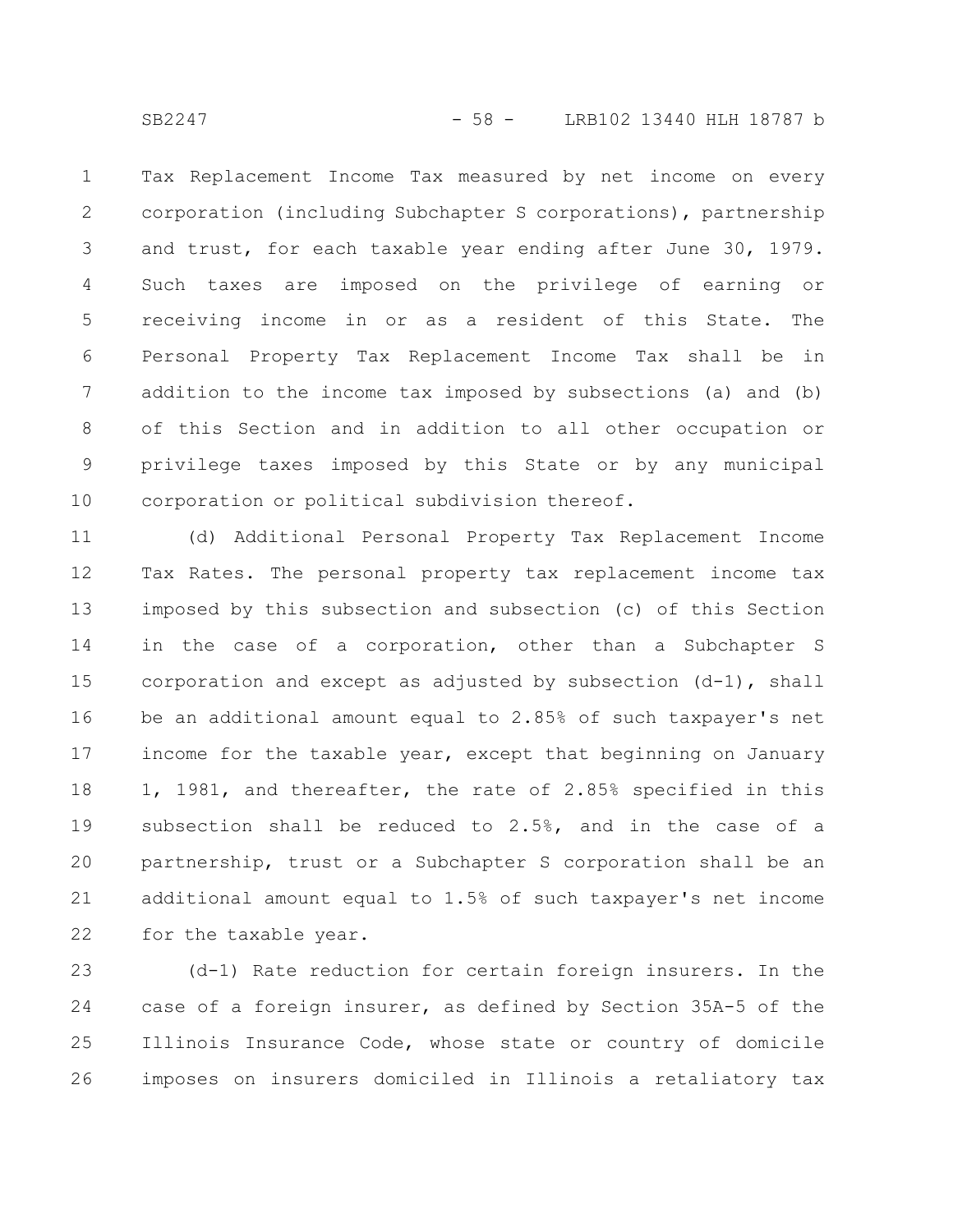(excluding any insurer whose premiums from reinsurance assumed are 50% or more of its total insurance premiums as determined under paragraph (2) of subsection (b) of Section 304, except that for purposes of this determination premiums from reinsurance do not include premiums from inter-affiliate reinsurance arrangements), beginning with taxable years ending on or after December 31, 1999, the sum of the rates of tax imposed by subsections (b) and (d) shall be reduced (but not increased) to the rate at which the total amount of tax imposed under this Act, net of all credits allowed under this Act, shall equal (i) the total amount of tax that would be imposed on the foreign insurer's net income allocable to Illinois for the taxable year by such foreign insurer's state or country of domicile if that net income were subject to all income taxes and taxes measured by net income imposed by such foreign insurer's state or country of domicile, net of all credits allowed or (ii) a rate of zero if no such tax is imposed on such income by the foreign insurer's state of domicile. For the purposes of this subsection (d-1), an inter-affiliate includes a mutual insurer under common management. 1 2 3 4 5 6 7 8 9 10 11 12 13 14 15 16 17 18 19 20

(1) For the purposes of subsection (d-1), in no event shall the sum of the rates of tax imposed by subsections (b) and (d) be reduced below the rate at which the sum of: 21 22 23

(A) the total amount of tax imposed on such foreign insurer under this Act for a taxable year, net of all credits allowed under this Act, plus 24 25 26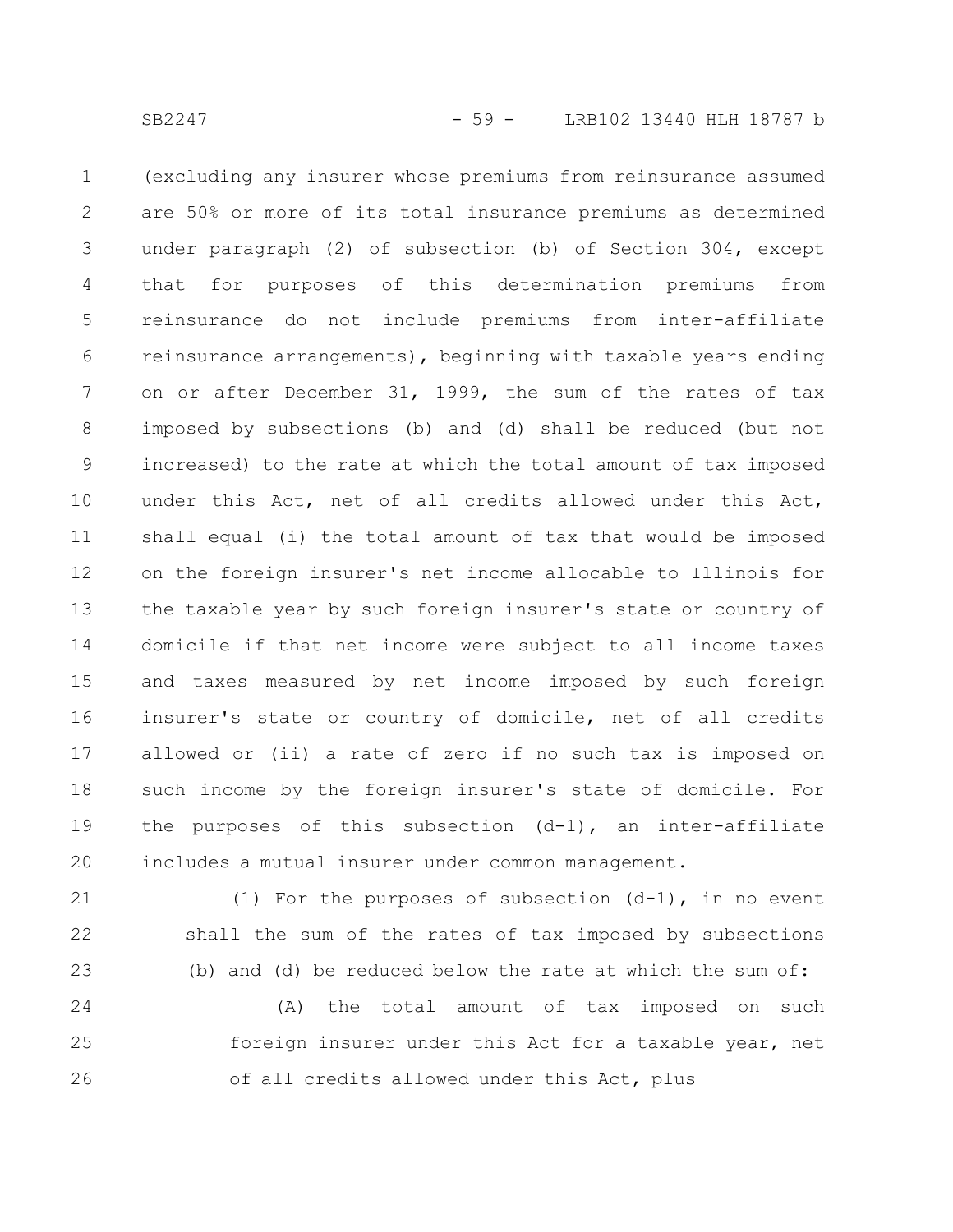(B) the privilege tax imposed by Section 409 of the Illinois Insurance Code, the fire insurance company tax imposed by Section 12 of the Fire Investigation Act, and the fire department taxes imposed under Section 11-10-1 of the Illinois Municipal Code, 1 2 3 4 5 6

equals 1.25% for taxable years ending prior to December 31, 2003, or 1.75% for taxable years ending on or after December 31, 2003, of the net taxable premiums written for the taxable year, as described by subsection (1) of Section 409 of the Illinois Insurance Code. This paragraph will in no event increase the rates imposed under subsections (b) and (d). 7 8 9 10 11 12 13

(2) Any reduction in the rates of tax imposed by this subsection shall be applied first against the rates imposed by subsection (b) and only after the tax imposed by subsection (a) net of all credits allowed under this Section other than the credit allowed under subsection (i) has been reduced to zero, against the rates imposed by subsection (d). 14 15 16 17 18 19 20

This subsection (d-1) is exempt from the provisions of Section 250. 21 22

(e) Investment credit. A taxpayer shall be allowed a credit against the Personal Property Tax Replacement Income Tax for investment in qualified property. 23 24 25

26

(1) A taxpayer shall be allowed a credit equal to .5%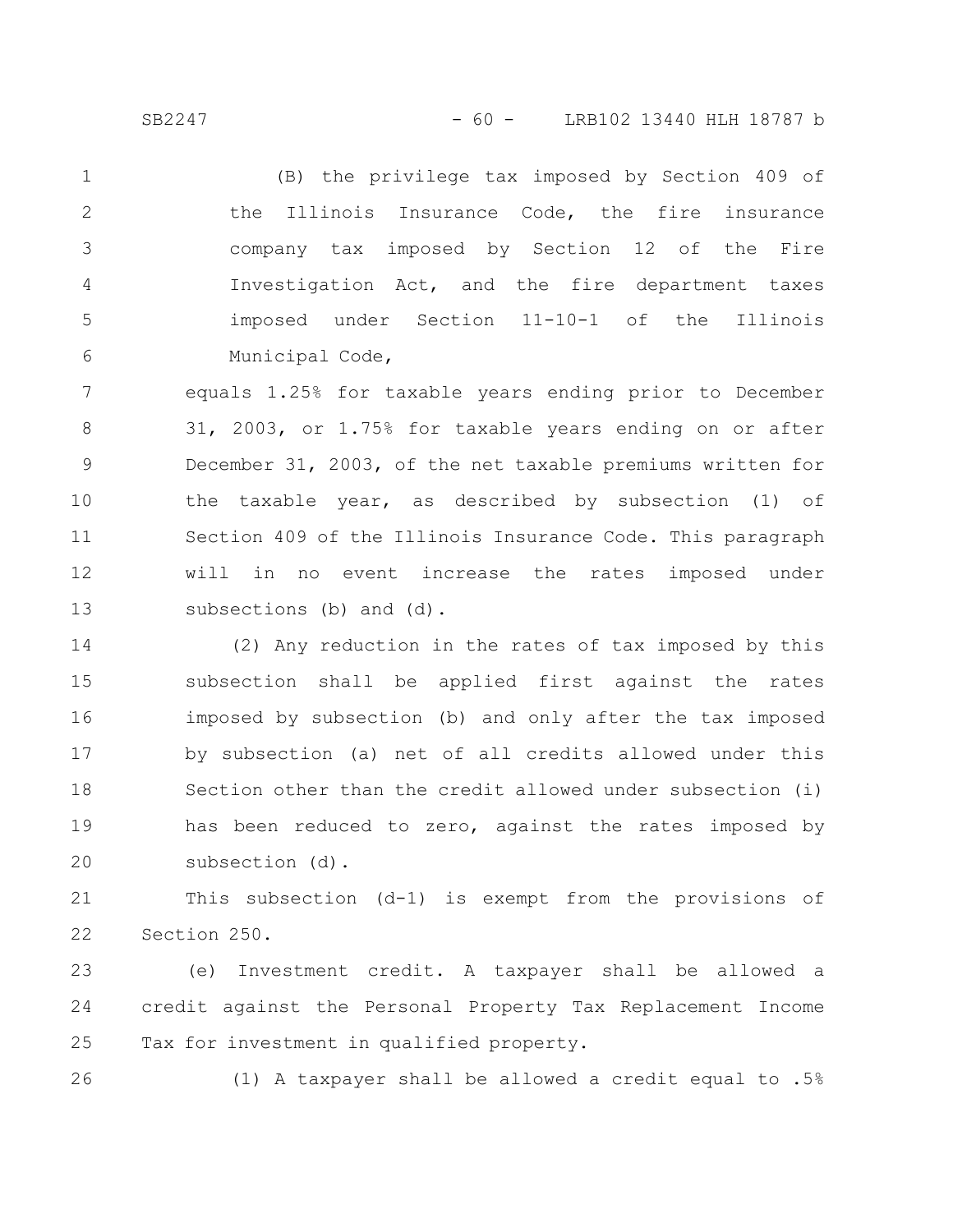of the basis of qualified property placed in service during the taxable year, provided such property is placed in service on or after July 1, 1984. There shall be allowed an additional credit equal to .5% of the basis of qualified property placed in service during the taxable year, provided such property is placed in service on or after July 1, 1986, and the taxpayer's base employment within Illinois has increased by 1% or more over the preceding year as determined by the taxpayer's employment records filed with the Illinois Department of Employment Security. Taxpayers who are new to Illinois shall be deemed to have met the 1% growth in base employment for the first year in which they file employment records with the Illinois Department of Employment Security. The provisions added to this Section by Public Act 85-1200 (and restored by Public Act 87-895) shall be construed as declaratory of existing law and not as a new enactment. If, in any year, the increase in base employment within Illinois over the preceding year is less than 1%, the additional credit shall be limited to that percentage times a fraction, the numerator of which is .5% and the denominator of which is 1%, but shall not exceed .5%. The investment credit shall not be allowed to the extent that it would reduce a taxpayer's liability in any tax year below zero, nor may any credit for qualified property be allowed for any year other than the year in which the property was placed in 1 2 3 4 5 6 7 8 9 10 11 12 13 14 15 16 17 18 19 20 21 22 23 24 25 26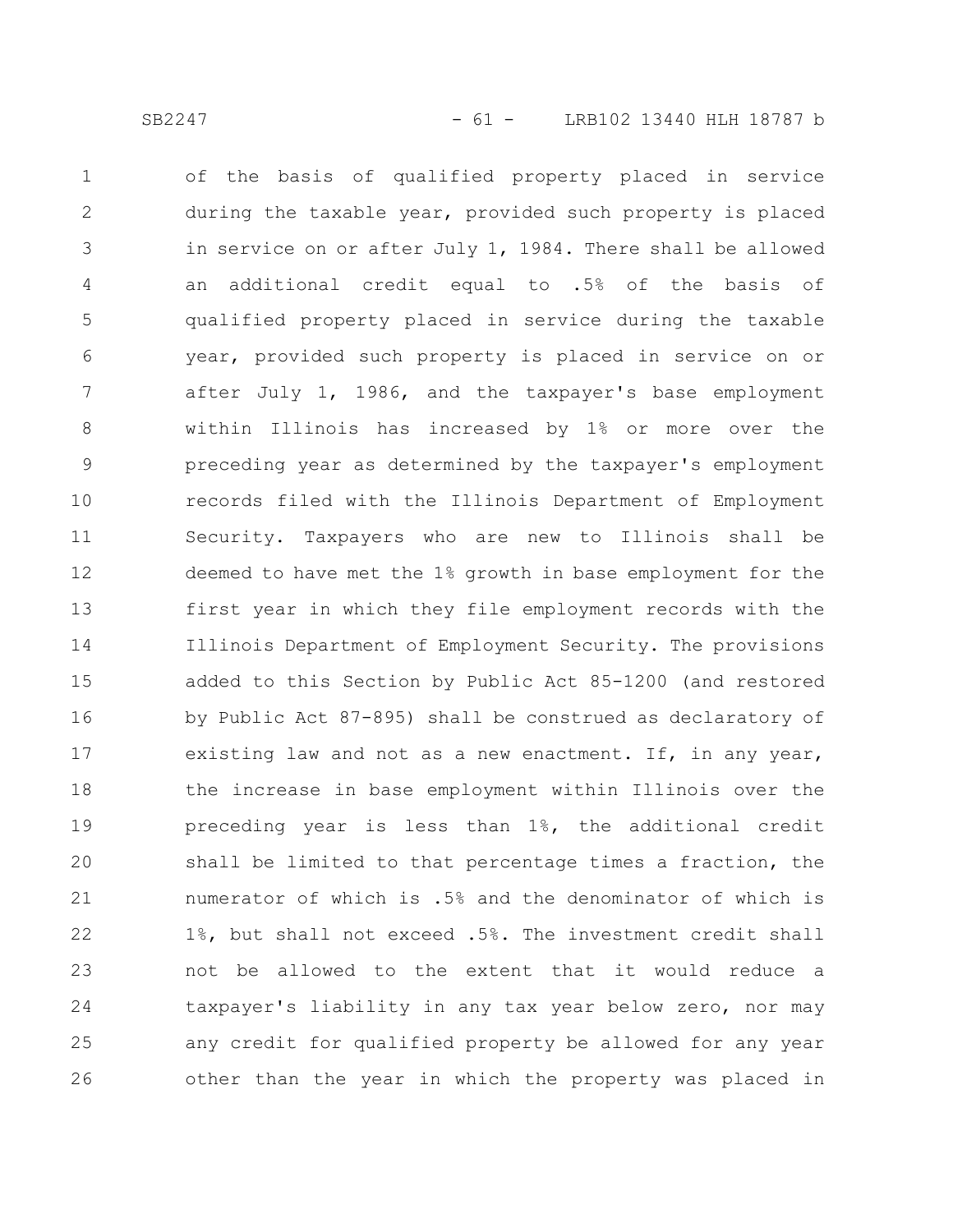service in Illinois. For tax years ending on or after December 31, 1987, and on or before December 31, 1988, the credit shall be allowed for the tax year in which the property is placed in service, or, if the amount of the credit exceeds the tax liability for that year, whether it exceeds the original liability or the liability as later amended, such excess may be carried forward and applied to the tax liability of the 5 taxable years following the excess credit years if the taxpayer (i) makes investments which cause the creation of a minimum of 2,000 full-time equivalent jobs in Illinois, (ii) is located in an enterprise zone established pursuant to the Illinois Enterprise Zone Act and (iii) is certified by the Department of Commerce and Community Affairs (now Department of Commerce and Economic Opportunity) as complying with the requirements specified in clause (i) and (ii) by July 1, 1986. The Department of Commerce and Community Affairs (now Department of Commerce and Economic Opportunity) shall notify the Department of Revenue of all such certifications immediately. For tax years ending after December 31, 1988, the credit shall be allowed for the tax year in which the property is placed in service, or, if the amount of the credit exceeds the tax liability for that year, whether it exceeds the original liability or the liability as later amended, such excess may be carried forward and applied to the tax liability of the 5 1 2 3 4 5 6 7 8 9 10 11 12 13 14 15 16 17 18 19 20 21 22 23 24 25 26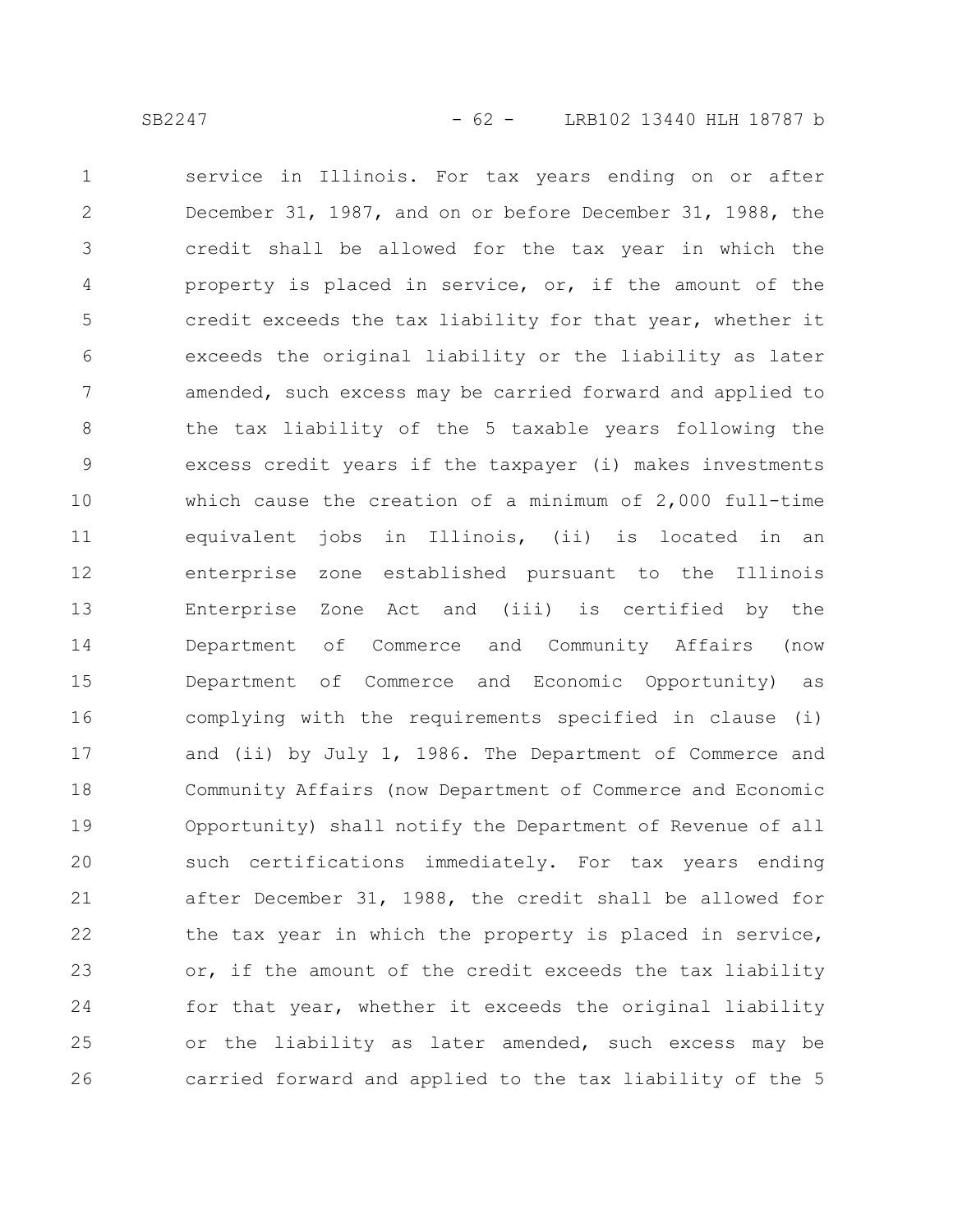taxable years following the excess credit years. The credit shall be applied to the earliest year for which there is a liability. If there is credit from more than one tax year that is available to offset a liability, earlier credit shall be applied first. 1 2 3 4 5

(2) The term "qualified property" means property which:

(A) is tangible, whether new or used, including buildings and structural components of buildings and signs that are real property, but not including land or improvements to real property that are not a structural component of a building such as landscaping, sewer lines, local access roads, fencing, parking lots, and other appurtenances; 8 9 10 11 12 13 14

(B) is depreciable pursuant to Section 167 of the Internal Revenue Code, except that "3-year property" as defined in Section 168(c)(2)(A) of that Code is not eligible for the credit provided by this subsection  $(e)$ ; 15 16 17 18 19

(C) is acquired by purchase as defined in Section 179(d) of the Internal Revenue Code; 20 21

(D) is used in Illinois by a taxpayer who is primarily engaged in manufacturing, or in mining coal or fluorite, or in retailing, or was placed in service on or after July 1, 2006 in a River Edge Redevelopment Zone established pursuant to the River Edge 22 23 24 25 26

6

7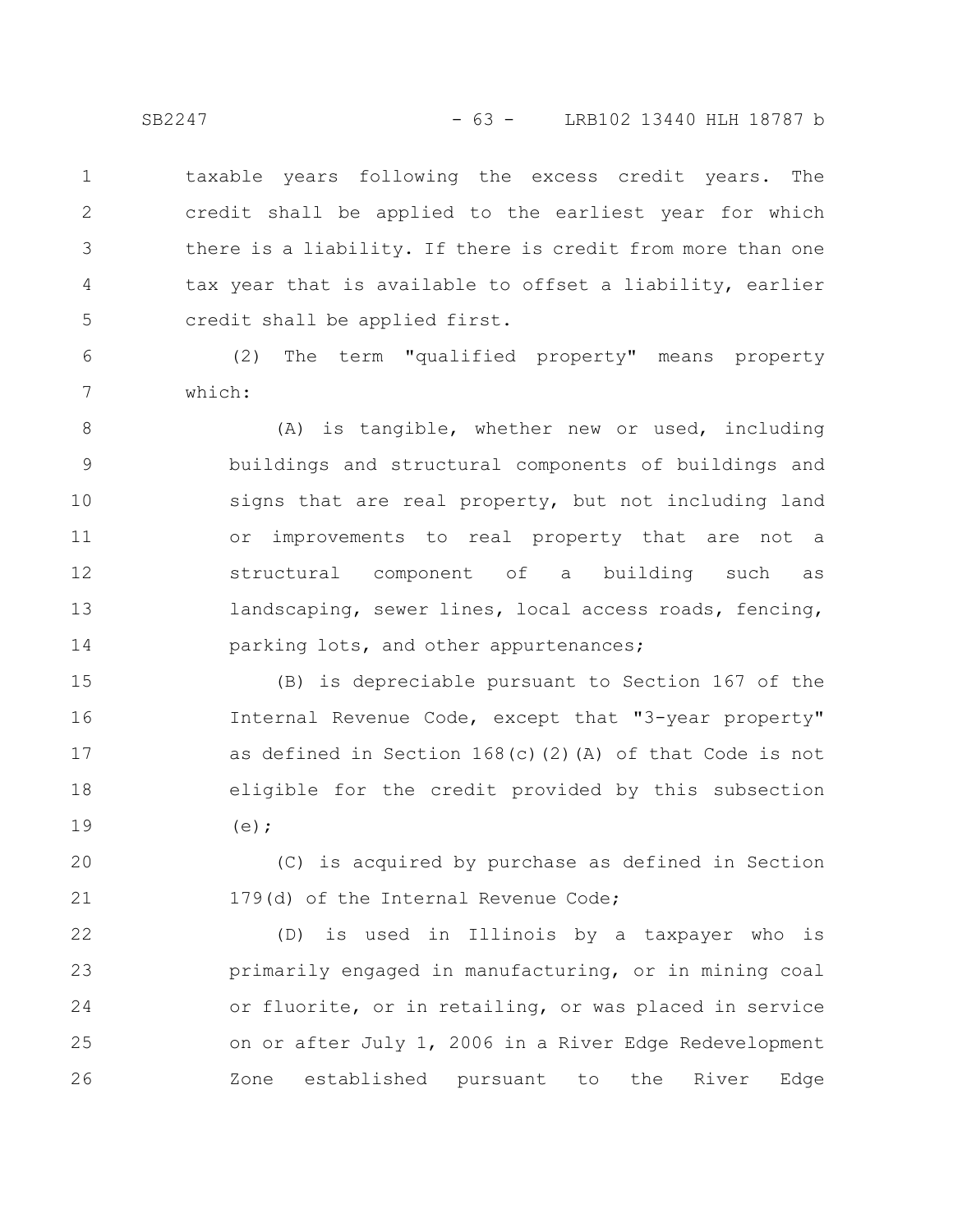1

Redevelopment Zone Act; and

(E) has not previously been used in Illinois in such a manner and by such a person as would qualify for the credit provided by this subsection (e) or subsection (f). 2 3 4 5

(3) For purposes of this subsection (e), "manufacturing" means the material staging and production of tangible personal property by procedures commonly regarded as manufacturing, processing, fabrication, or assembling which changes some existing material into new shapes, new qualities, or new combinations. For purposes of this subsection (e) the term "mining" shall have the same meaning as the term "mining" in Section 613(c) of the Internal Revenue Code. For purposes of this subsection (e), the term "retailing" means the sale of tangible personal property for use or consumption and not for resale, or services rendered in conjunction with the sale of tangible personal property for use or consumption and not for resale. For purposes of this subsection (e), "tangible personal property" has the same meaning as when that term is used in the Retailers' Occupation Tax Act, and, for taxable years ending after December 31, 2008, does not include the generation, transmission, or distribution of electricity. 6 7 8 9 10 11 12 13 14 15 16 17 18 19 20 21 22 23 24

(4) The basis of qualified property shall be the basis used to compute the depreciation deduction for federal 25 26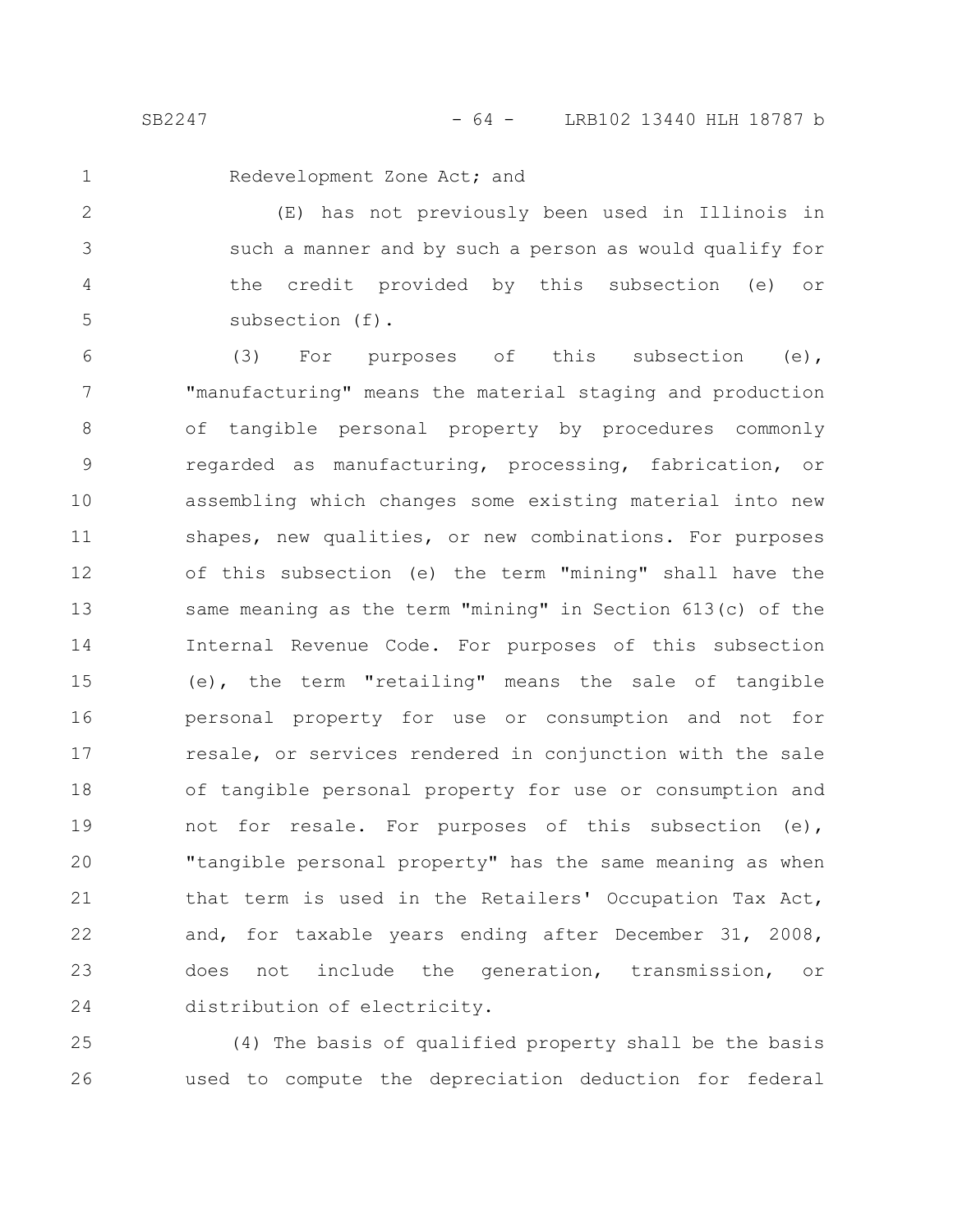income tax purposes. 1

(5) If the basis of the property for federal income tax depreciation purposes is increased after it has been placed in service in Illinois by the taxpayer, the amount of such increase shall be deemed property placed in service on the date of such increase in basis. 2 3 4 5 6

(6) The term "placed in service" shall have the same meaning as under Section 46 of the Internal Revenue Code. 7 8

(7) If during any taxable year, any property ceases to be qualified property in the hands of the taxpayer within 48 months after being placed in service, or the situs of any qualified property is moved outside Illinois within 48 months after being placed in service, the Personal Property Tax Replacement Income Tax for such taxable year shall be increased. Such increase shall be determined by (i) recomputing the investment credit which would have been allowed for the year in which credit for such property was originally allowed by eliminating such property from such computation and, (ii) subtracting such recomputed credit from the amount of credit previously allowed. For the purposes of this paragraph (7), a reduction of the basis of qualified property resulting from a redetermination of the purchase price shall be deemed a disposition of qualified property to the extent of such reduction. 9 10 11 12 13 14 15 16 17 18 19 20 21 22 23 24 25

26

(8) Unless the investment credit is extended by law,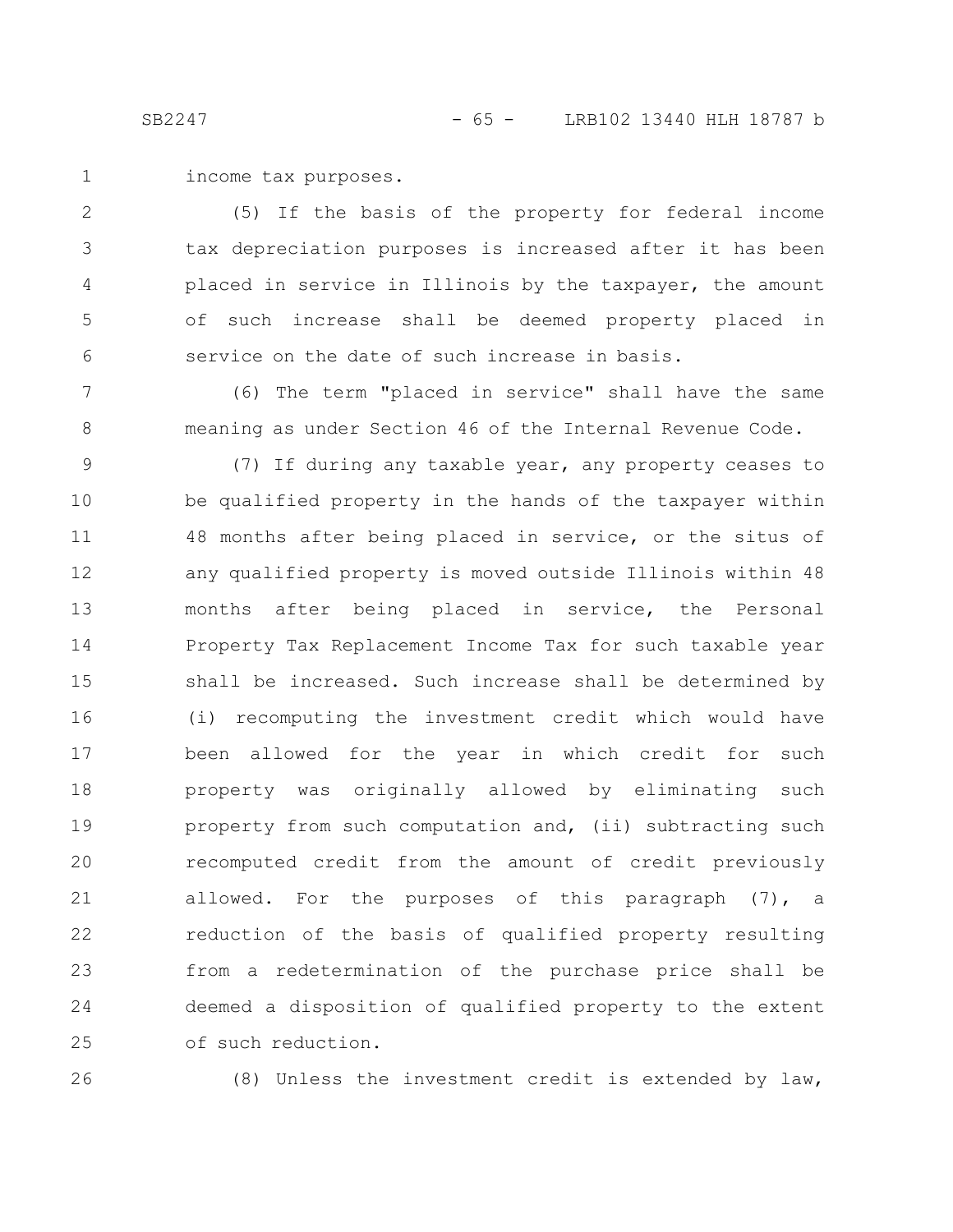the basis of qualified property shall not include costs incurred after December 31, 2018, except for costs incurred pursuant to a binding contract entered into on or before December 31, 2018. 1 2 3 4

(9) Each taxable year ending before December 31, 2000, a partnership may elect to pass through to its partners the credits to which the partnership is entitled under this subsection (e) for the taxable year. A partner may use the credit allocated to him or her under this paragraph only against the tax imposed in subsections (c) and (d) of this Section. If the partnership makes that election, those credits shall be allocated among the partners in the partnership in accordance with the rules set forth in Section 704(b) of the Internal Revenue Code, and the rules promulgated under that Section, and the allocated amount of the credits shall be allowed to the partners for that taxable year. The partnership shall make this election on its Personal Property Tax Replacement Income Tax return for that taxable year. The election to pass through the credits shall be irrevocable. 5 6 7 8 9 10 11 12 13 14 15 16 17 18 19 20

For taxable years ending on or after December 31, 2000, a partner that qualifies its partnership for a subtraction under subparagraph (I) of paragraph (2) of subsection (d) of Section 203 or a shareholder that qualifies a Subchapter S corporation for a subtraction under subparagraph (S) of paragraph (2) of subsection (b) 21 22 23 24 25 26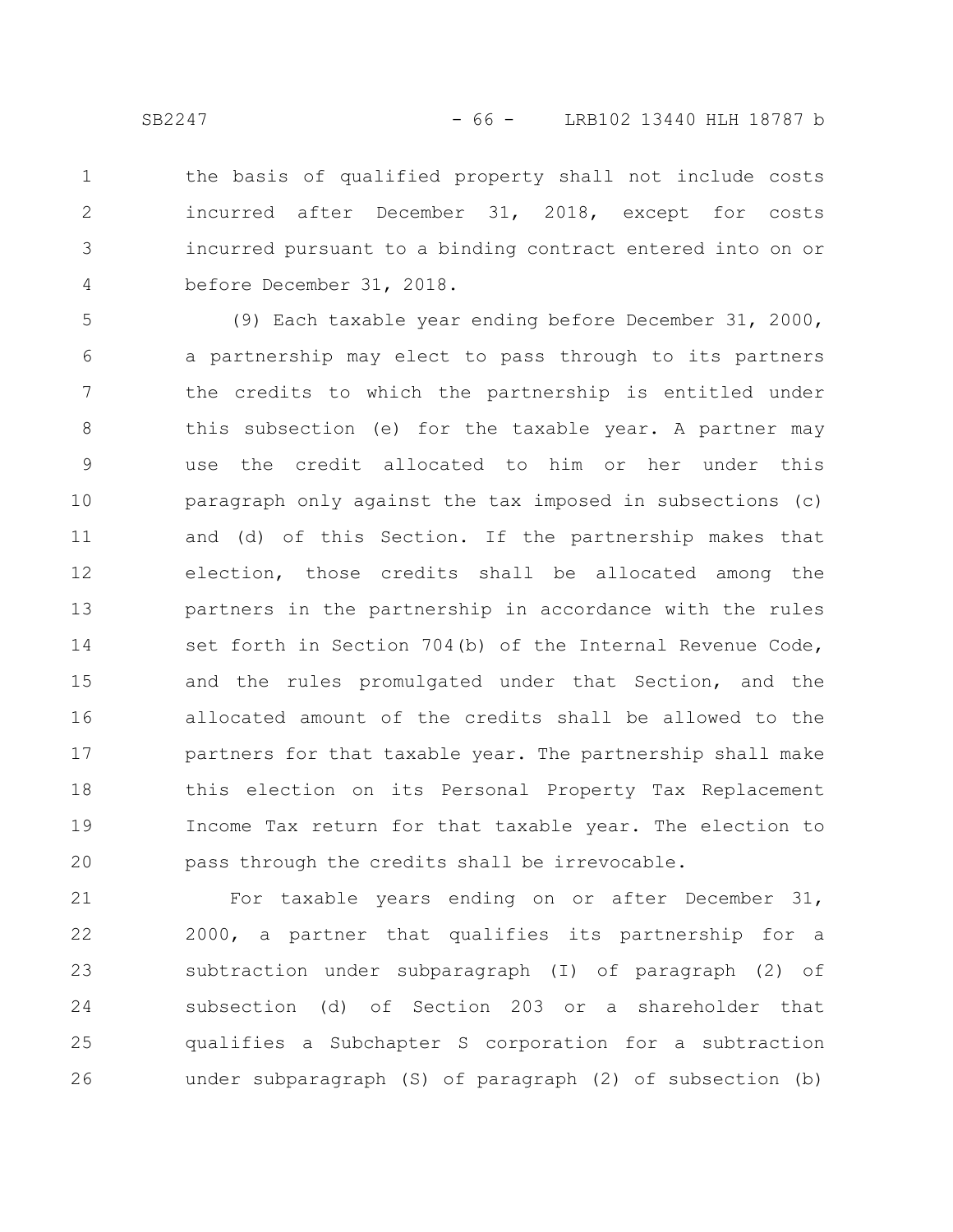SB2247 - 67 - LRB102 13440 HLH 18787 b

of Section 203 shall be allowed a credit under this subsection (e) equal to its share of the credit earned under this subsection (e) during the taxable year by the partnership or Subchapter S corporation, determined in accordance with the determination of income and distributive share of income under Sections 702 and 704 and Subchapter S of the Internal Revenue Code. This paragraph is exempt from the provisions of Section 250. 1 2 3 4 5 6 7 8

(f) Investment credit; Enterprise Zone; River Edge Redevelopment Zone. 9 10

(1) A taxpayer shall be allowed a credit against the tax imposed by subsections (a) and (b) of this Section for investment in qualified property which is placed in service in an Enterprise Zone created pursuant to the Illinois Enterprise Zone Act or, for property placed in service on or after July 1, 2006, a River Edge Redevelopment Zone established pursuant to the River Edge Redevelopment Zone Act. For partners, shareholders of Subchapter S corporations, and owners of limited liability companies, if the liability company is treated as a partnership for purposes of federal and State income taxation, there shall be allowed a credit under this subsection (f) to be determined in accordance with the determination of income and distributive share of income under Sections 702 and 704 and Subchapter S of the Internal Revenue Code. The credit shall be .5% of the 11 12 13 14 15 16 17 18 19 20 21 22 23 24 25 26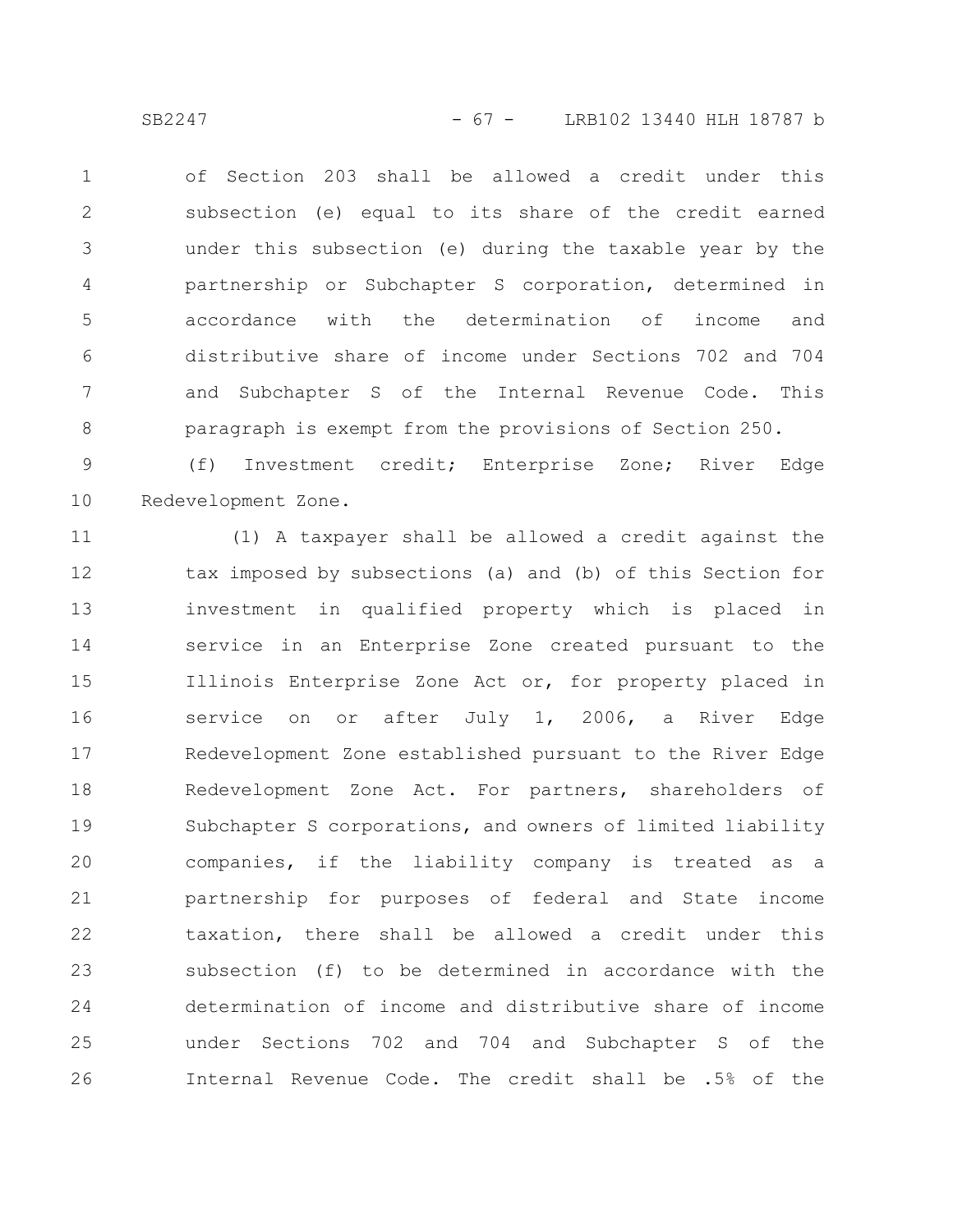basis for such property. The credit shall be available only in the taxable year in which the property is placed in service in the Enterprise Zone or River Edge Redevelopment Zone and shall not be allowed to the extent that it would reduce a taxpayer's liability for the tax imposed by subsections (a) and (b) of this Section to below zero. For tax years ending on or after December 31, 1985, the credit shall be allowed for the tax year in which the property is placed in service, or, if the amount of the credit exceeds the tax liability for that year, whether it exceeds the original liability or the liability as later amended, such excess may be carried forward and applied to the tax liability of the 5 taxable years following the excess credit year. The credit shall be applied to the earliest year for which there is a liability. If there is credit from more than one tax year that is available to offset a liability, the credit accruing first in time shall be applied first. 1 2 3 4 5 6 7 8 9 10 11 12 13 14 15 16 17 18

19

20

21

(2) The term qualified property means property which:

(A) is tangible, whether new or used, including buildings and structural components of buildings;

(B) is depreciable pursuant to Section 167 of the Internal Revenue Code, except that "3-year property" as defined in Section 168(c)(2)(A) of that Code is not eligible for the credit provided by this subsection  $(f);$ 22 23 24 25 26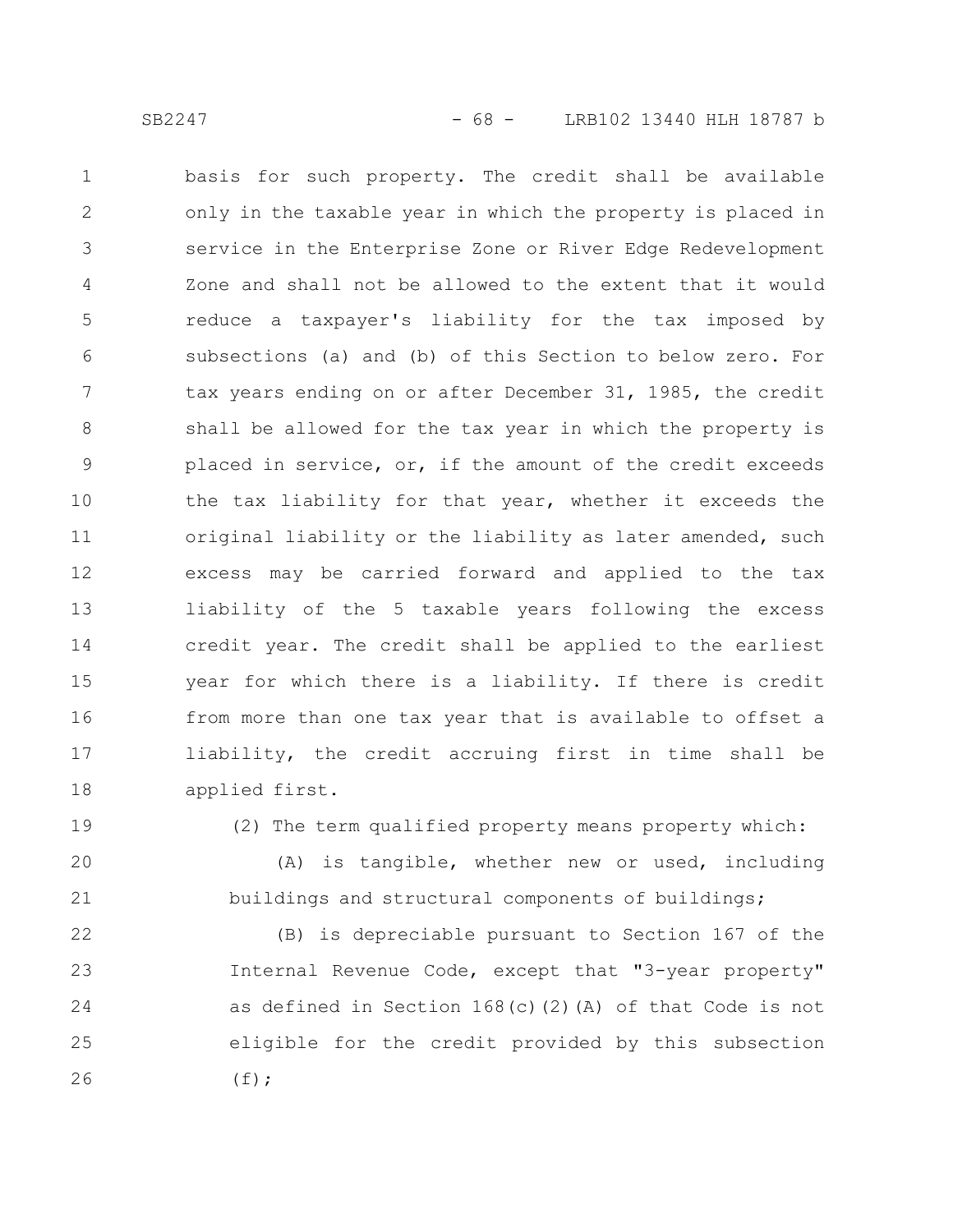(C) is acquired by purchase as defined in Section 179(d) of the Internal Revenue Code; 1 2

(D) is used in the Enterprise Zone or River Edge Redevelopment Zone by the taxpayer; and 3 4

(E) has not been previously used in Illinois in such a manner and by such a person as would qualify for the credit provided by this subsection (f) or subsection (e). 5 6 7 8

(3) The basis of qualified property shall be the basis used to compute the depreciation deduction for federal income tax purposes. 9 10 11

(4) If the basis of the property for federal income tax depreciation purposes is increased after it has been placed in service in the Enterprise Zone or River Edge Redevelopment Zone by the taxpayer, the amount of such increase shall be deemed property placed in service on the date of such increase in basis. 12 13 14 15 16 17

(5) The term "placed in service" shall have the same meaning as under Section 46 of the Internal Revenue Code. 18 19

(6) If during any taxable year, any property ceases to be qualified property in the hands of the taxpayer within 48 months after being placed in service, or the situs of any qualified property is moved outside the Enterprise Zone or River Edge Redevelopment Zone within 48 months after being placed in service, the tax imposed under subsections (a) and (b) of this Section for such taxable 20 21 22 23 24 25 26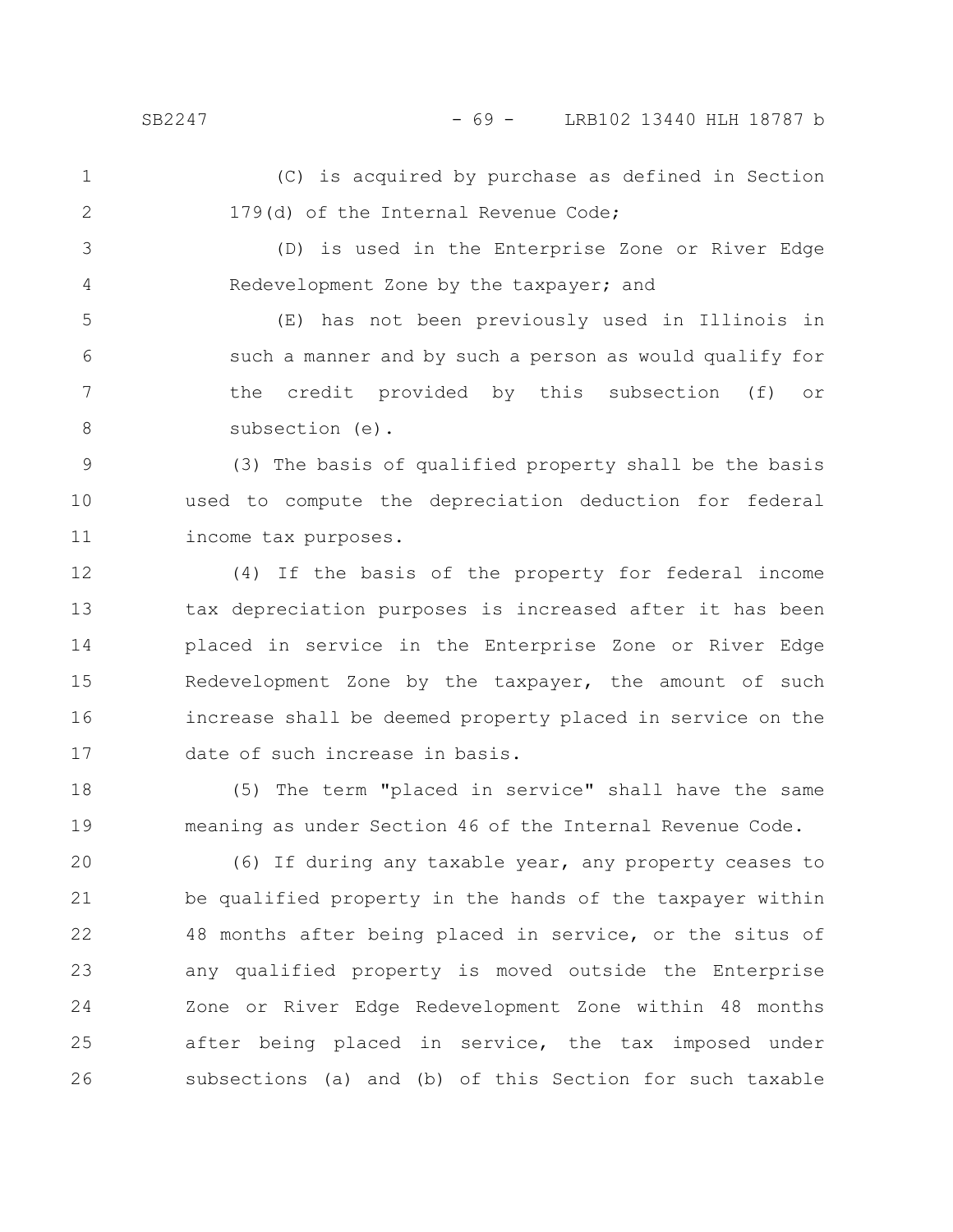year shall be increased. Such increase shall be determined by (i) recomputing the investment credit which would have been allowed for the year in which credit for such property was originally allowed by eliminating such property from such computation, and (ii) subtracting such recomputed credit from the amount of credit previously allowed. For the purposes of this paragraph (6), a reduction of the basis of qualified property resulting from a redetermination of the purchase price shall be deemed a disposition of qualified property to the extent of such reduction. 1 2 3 4 5 6 7 8 9 10 11

(7) There shall be allowed an additional credit equal to 0.5% of the basis of qualified property placed in service during the taxable year in a River Edge Redevelopment Zone, provided such property is placed in service on or after July 1, 2006, and the taxpayer's base employment within Illinois has increased by 1% or more over the preceding year as determined by the taxpayer's employment records filed with the Illinois Department of Employment Security. Taxpayers who are new to Illinois shall be deemed to have met the 1% growth in base employment for the first year in which they file employment records with the Illinois Department of Employment Security. If, in any year, the increase in base employment within Illinois over the preceding year is less than 1%, the additional credit shall be limited to that 12 13 14 15 16 17 18 19 20 21 22 23 24 25 26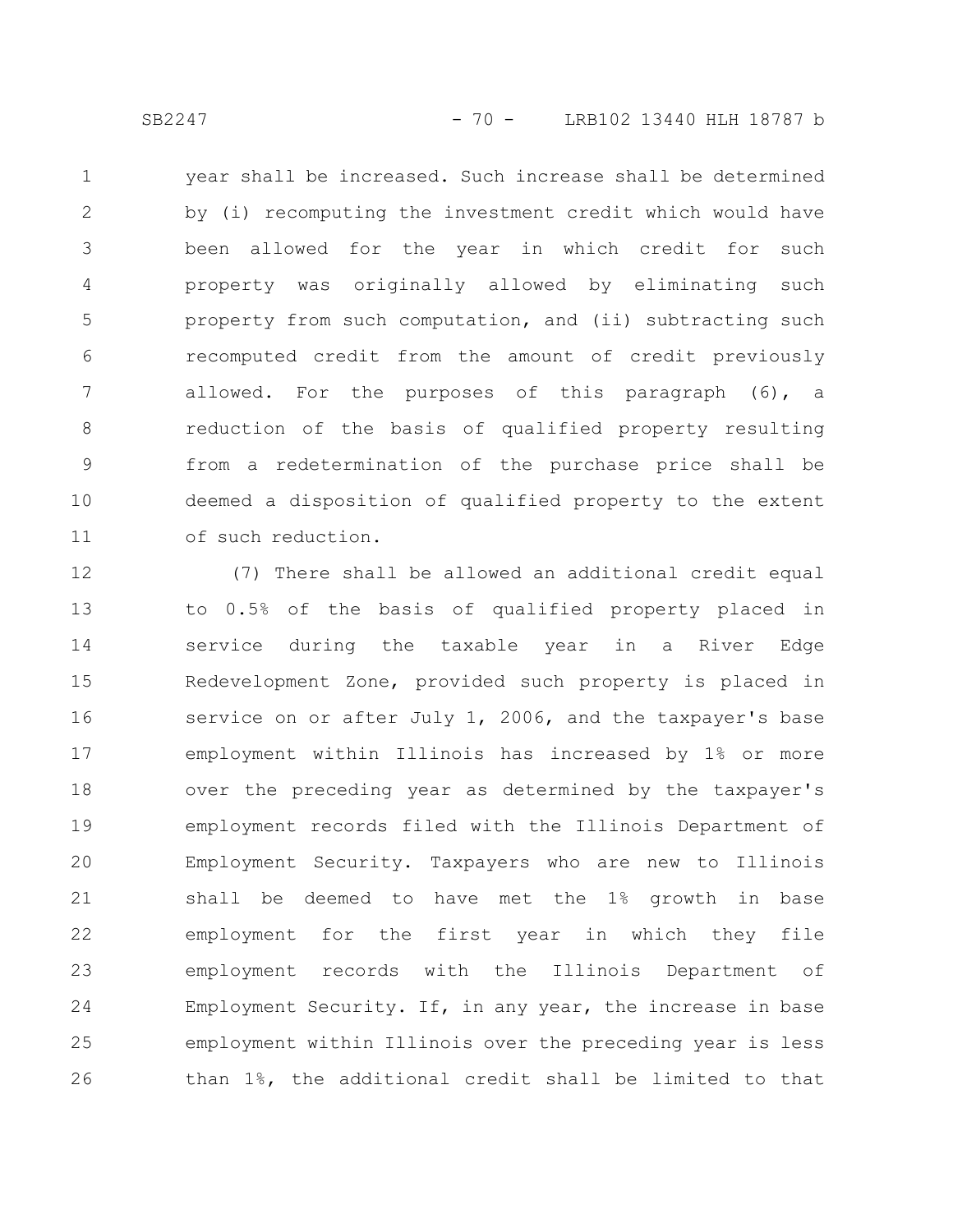percentage times a fraction, the numerator of which is 0.5% and the denominator of which is 1%, but shall not exceed 0.5%. 1 2 3

(8) For taxable years beginning on or after January 1, 2021, there shall be allowed an Enterprise Zone construction jobs credit against the taxes imposed under subsections (a) and (b) of this Section as provided in Section 13 of the Illinois Enterprise Zone Act. 4 5 6 7 8

The credit or credits may not reduce the taxpayer's liability to less than zero. If the amount of the credit or credits exceeds the taxpayer's liability, the excess may be carried forward and applied against the taxpayer's liability in succeeding calendar years in the same manner provided under paragraph (4) of Section 211 of this Act. The credit or credits shall be applied to the earliest year for which there is a tax liability. If there are credits from more than one taxable year that are available to offset a liability, the earlier credit shall be applied first. 9 10 11 12 13 14 15 16 17 18 19

For partners, shareholders of Subchapter S corporations, and owners of limited liability companies, if the liability company is treated as a partnership for the purposes of federal and State income taxation, there shall be allowed a credit under this Section to be determined in accordance with the determination of income and distributive share of income under Sections 702 and 20 21 22 23 24 25 26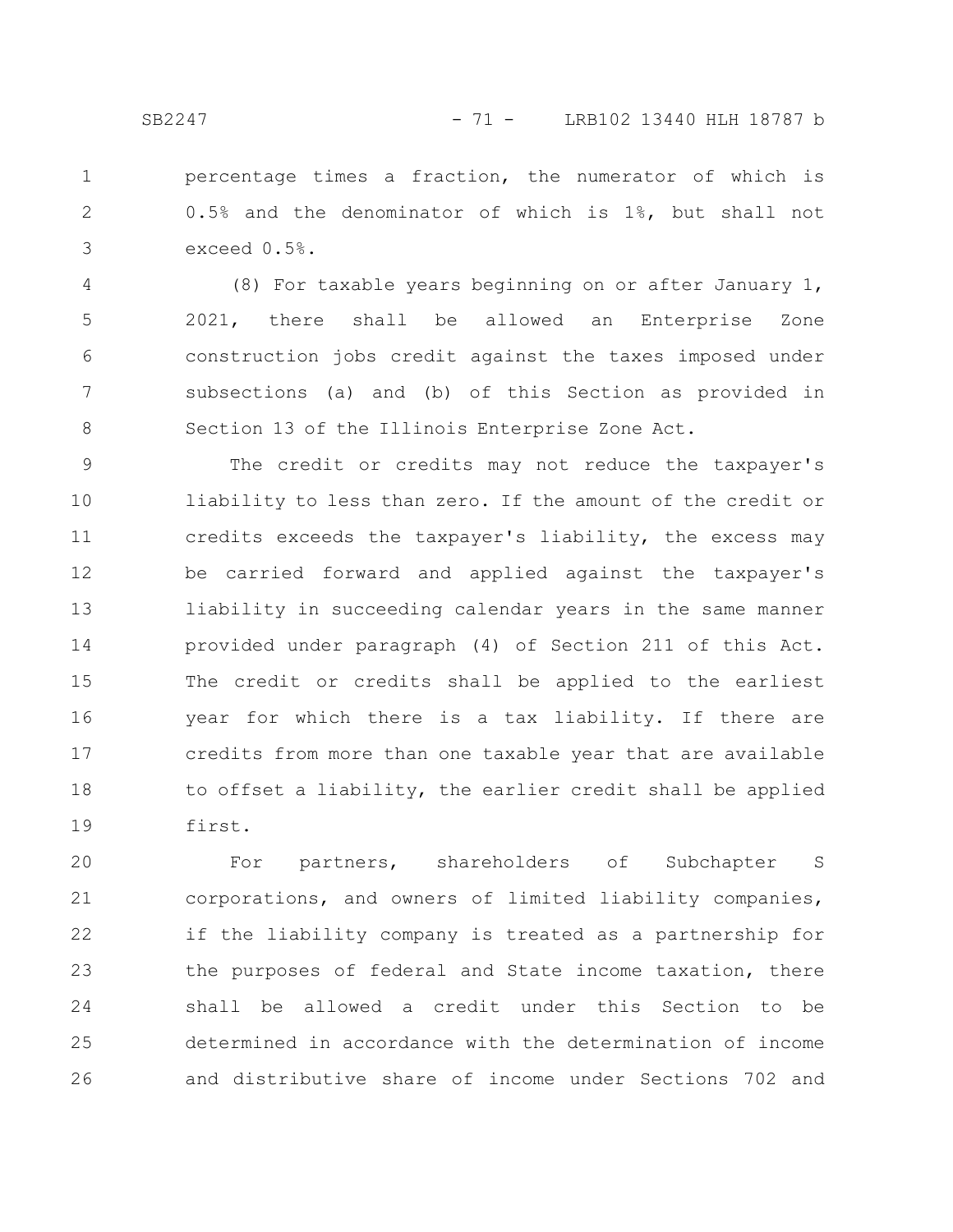1

704 and Subchapter S of the Internal Revenue Code.

The total aggregate amount of credits awarded under the Blue Collar Jobs Act (Article 20 of Public Act 101-9 this amendatory Act of the 101st General Assembly) shall not exceed \$20,000,000 in any State fiscal year. 2 3 4 5

This paragraph (8) is exempt from the provisions of Section 250. 6 7

(g) (Blank).

9

8

(h) Investment credit; High Impact Business.

(1) Subject to subsections (b) and (b-5) of Section 5.5 of the Illinois Enterprise Zone Act, a taxpayer shall be allowed a credit against the tax imposed by subsections (a) and (b) of this Section for investment in qualified property which is placed in service by a Department of Commerce and Economic Opportunity designated High Impact Business. The credit shall be .5% of the basis for such property. The credit shall not be available (i) until the minimum investments in qualified property set forth in subdivision (a)(3)(A) of Section 5.5 of the Illinois Enterprise Zone Act have been satisfied or (ii) until the time authorized in subsection (b-5) of the Illinois Enterprise Zone Act for entities designated as High Impact Businesses under subdivisions (a)(3)(B), (a)(3)(C), and (a)(3)(D) of Section 5.5 of the Illinois Enterprise Zone Act, and shall not be allowed to the extent that it would reduce a taxpayer's liability for the tax imposed by 10 11 12 13 14 15 16 17 18 19 20 21 22 23 24 25 26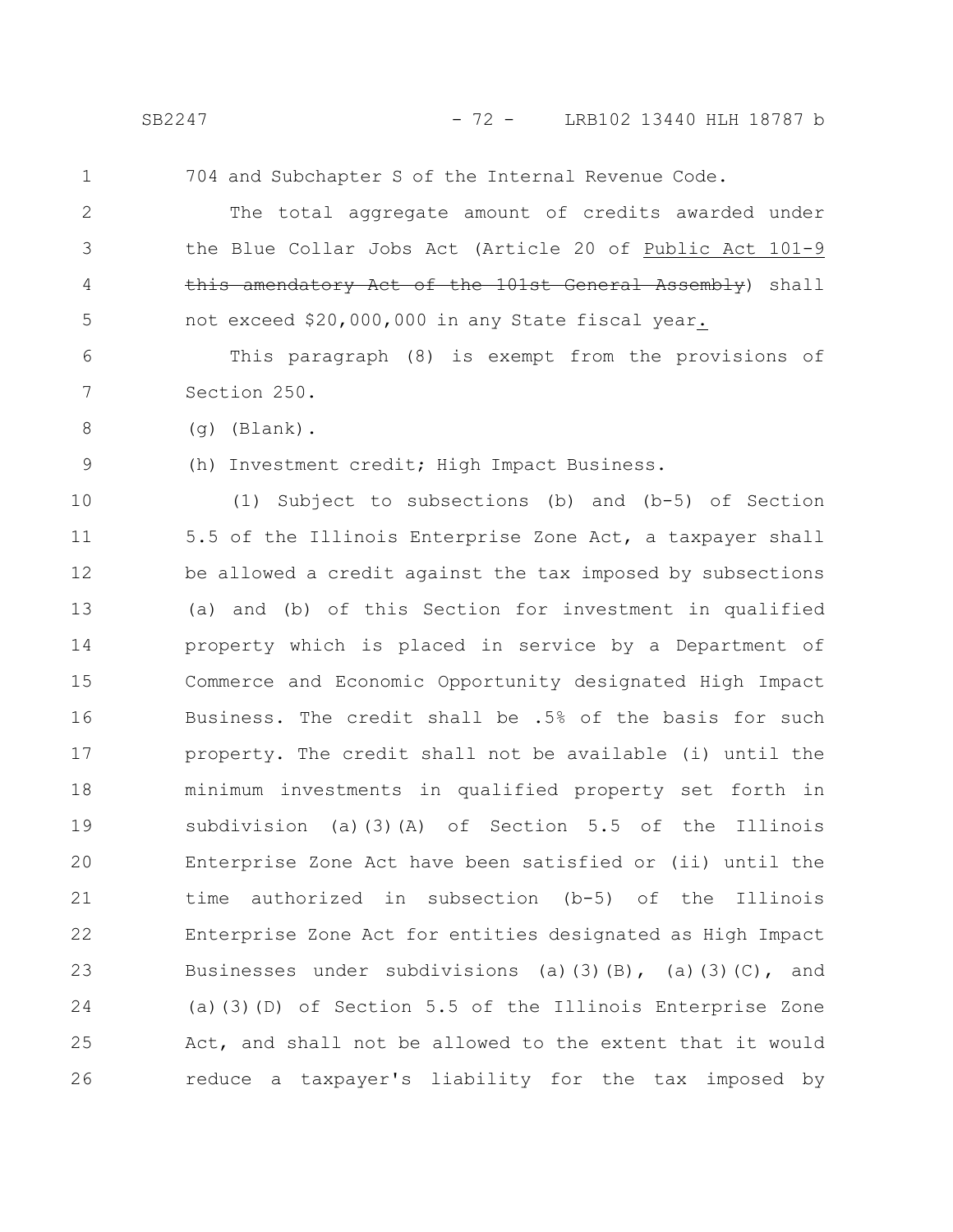subsections (a) and (b) of this Section to below zero. The credit applicable to such investments shall be taken in the taxable year in which such investments have been completed. The credit for additional investments beyond the minimum investment by a designated high impact business authorized under subdivision (a)(3)(A) of Section 5.5 of the Illinois Enterprise Zone Act shall be available only in the taxable year in which the property is placed in service and shall not be allowed to the extent that it would reduce a taxpayer's liability for the tax imposed by subsections (a) and (b) of this Section to below zero. For tax years ending on or after December 31, 1987, the credit shall be allowed for the tax year in which the property is placed in service, or, if the amount of the credit exceeds the tax liability for that year, whether it exceeds the original liability or the liability as later amended, such excess may be carried forward and applied to the tax liability of the 5 taxable years following the excess credit year. The credit shall be applied to the earliest year for which there is a liability. If there is credit from more than one tax year that is available to offset a liability, the credit accruing first in time shall be applied first. 1 2 3 4 5 6 7 8 9 10 11 12 13 14 15 16 17 18 19 20 21 22 23

Changes made in this subdivision (h)(1) by Public Act 88-670 restore changes made by Public Act 85-1182 and reflect existing law. 24 25 26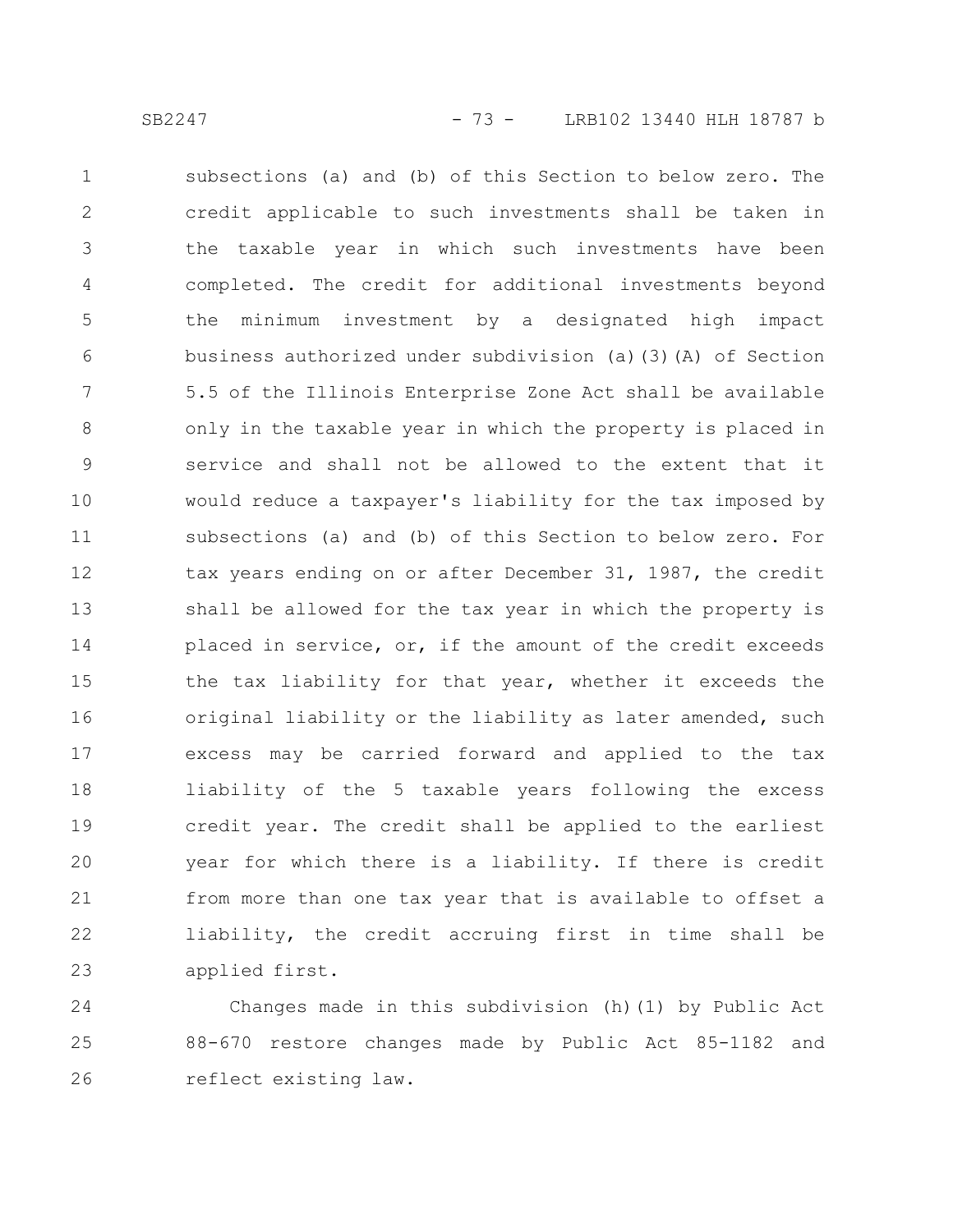(2) The term qualified property means property which:

2

1

3

(A) is tangible, whether new or used, including buildings and structural components of buildings;

(B) is depreciable pursuant to Section 167 of the Internal Revenue Code, except that "3-year property" as defined in Section 168(c)(2)(A) of that Code is not eligible for the credit provided by this subsection  $(h)$ : 4 5 6 7 8

(C) is acquired by purchase as defined in Section 179(d) of the Internal Revenue Code; and 9 10

(D) is not eligible for the Enterprise Zone Investment Credit provided by subsection (f) of this Section. 11 12 13

(3) The basis of qualified property shall be the basis used to compute the depreciation deduction for federal income tax purposes. 14 15 16

(4) If the basis of the property for federal income tax depreciation purposes is increased after it has been placed in service in a federally designated Foreign Trade Zone or Sub-Zone located in Illinois by the taxpayer, the amount of such increase shall be deemed property placed in service on the date of such increase in basis. 17 18 19 20 21 22

(5) The term "placed in service" shall have the same meaning as under Section 46 of the Internal Revenue Code. 23 24

(6) If during any taxable year ending on or before December 31, 1996, any property ceases to be qualified 25 26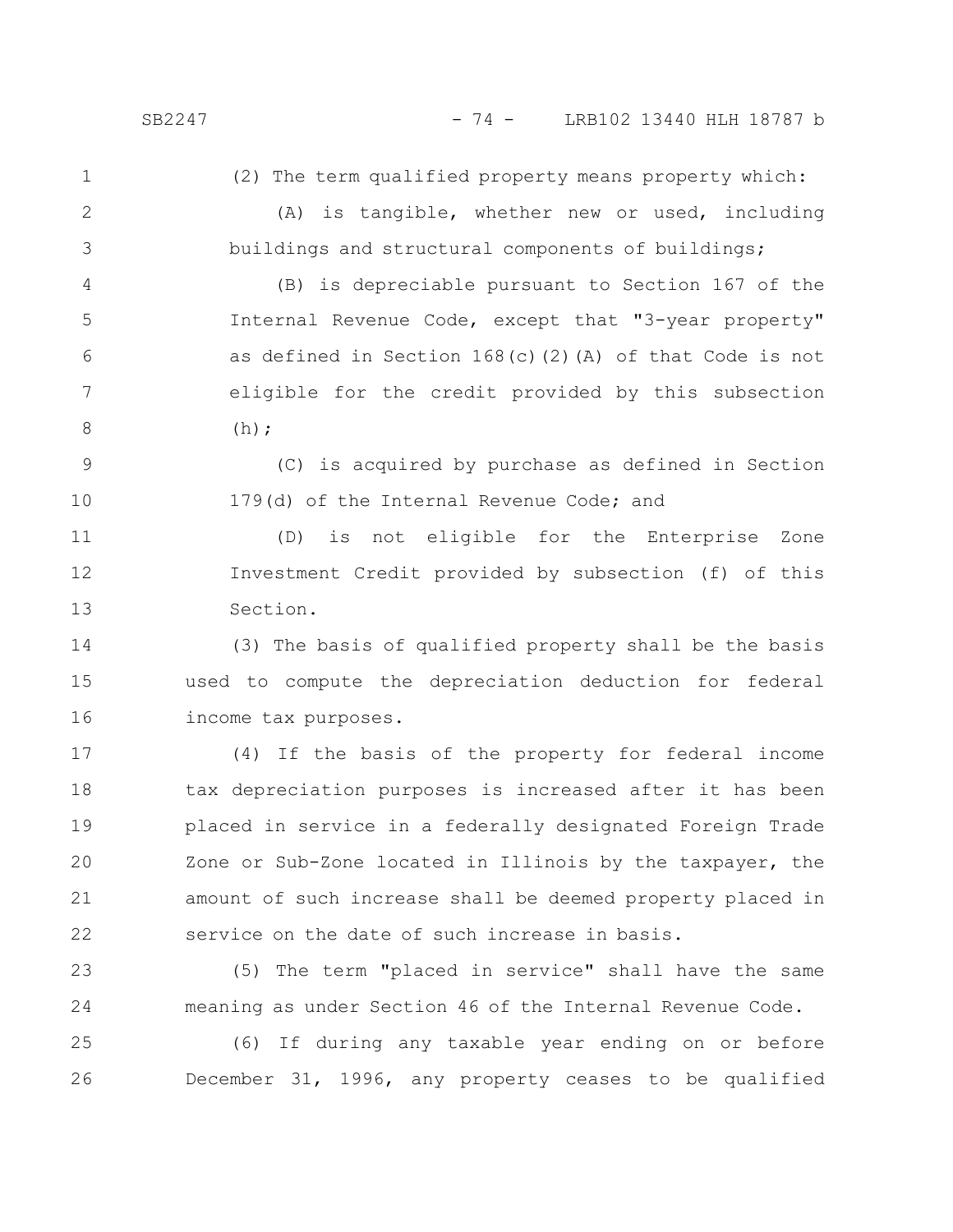property in the hands of the taxpayer within 48 months after being placed in service, or the situs of any qualified property is moved outside Illinois within 48 months after being placed in service, the tax imposed under subsections (a) and (b) of this Section for such taxable year shall be increased. Such increase shall be determined by (i) recomputing the investment credit which would have been allowed for the year in which credit for such property was originally allowed by eliminating such property from such computation, and (ii) subtracting such recomputed credit from the amount of credit previously allowed. For the purposes of this paragraph (6), a reduction of the basis of qualified property resulting from a redetermination of the purchase price shall be deemed a disposition of qualified property to the extent of such reduction. 1 2 3 4 5 6 7 8 9 10 11 12 13 14 15 16

(7) Beginning with tax years ending after December 31, 1996, if a taxpayer qualifies for the credit under this subsection (h) and thereby is granted a tax abatement and the taxpayer relocates its entire facility in violation of the explicit terms and length of the contract under Section 18-183 of the Property Tax Code, the tax imposed under subsections (a) and (b) of this Section shall be increased for the taxable year in which the taxpayer relocated its facility by an amount equal to the amount of credit received by the taxpayer under this subsection (h). 17 18 19 20 21 22 23 24 25 26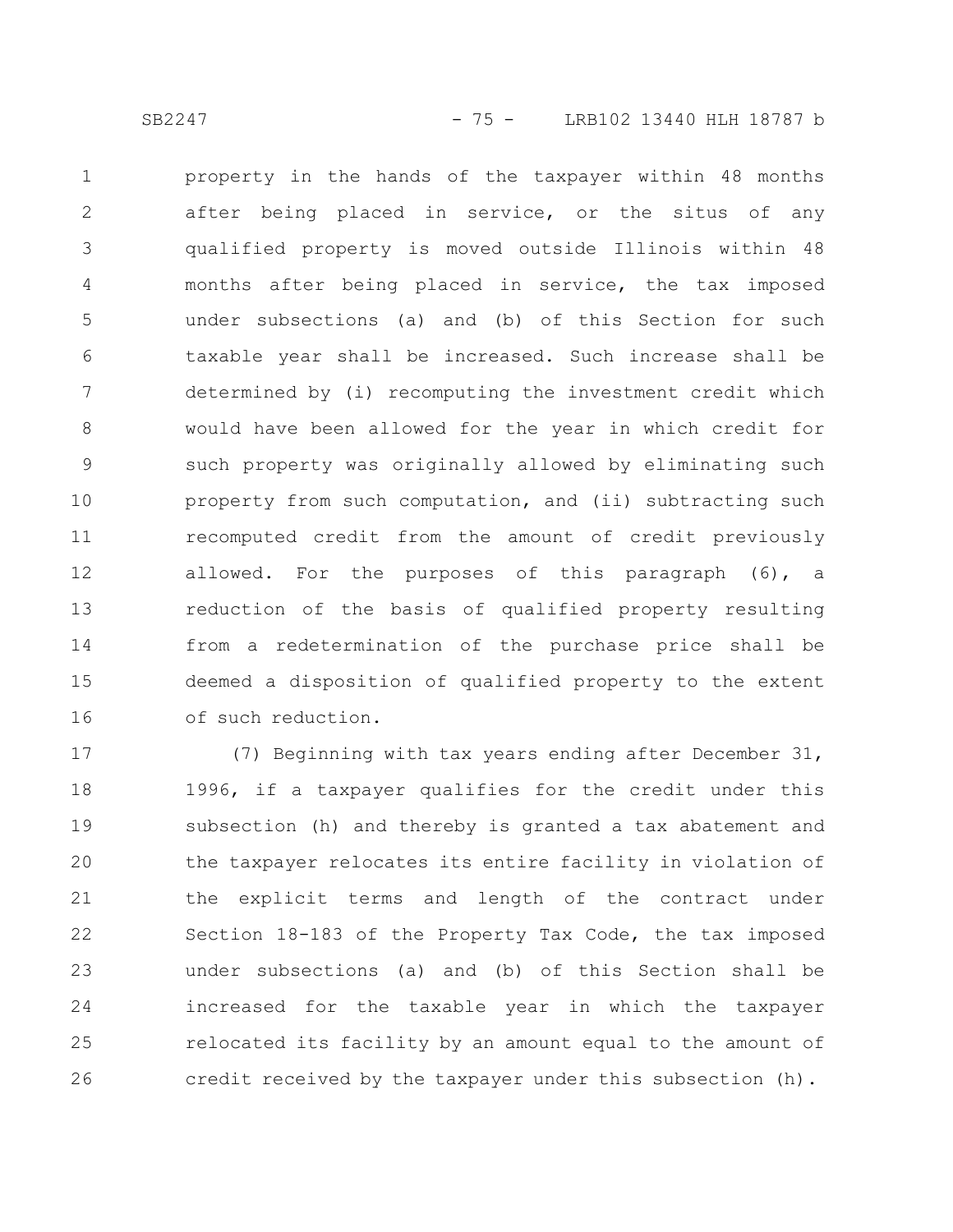SB2247 - 76 - LRB102 13440 HLH 18787 b

(h-5) High Impact Business construction constructions jobs credit. For taxable years beginning on or after January 1, 2021, there shall also be allowed a High Impact Business construction jobs credit against the tax imposed under subsections (a) and (b) of this Section as provided in subsections (i) and (i) of Section 5.5 of the Illinois Enterprise Zone Act. 1 2 3 4 5 6 7

The credit or credits may not reduce the taxpayer's liability to less than zero. If the amount of the credit or credits exceeds the taxpayer's liability, the excess may be carried forward and applied against the taxpayer's liability in succeeding calendar years in the manner provided under paragraph (4) of Section 211 of this Act. The credit or credits shall be applied to the earliest year for which there is a tax liability. If there are credits from more than one taxable year that are available to offset a liability, the earlier credit shall be applied first. 8 9 10 11 12 13 14 15 16 17

For partners, shareholders of Subchapter S corporations, and owners of limited liability companies, if the liability company is treated as a partnership for the purposes of federal and State income taxation, there shall be allowed a credit under this Section to be determined in accordance with the determination of income and distributive share of income under Sections 702 and 704 and Subchapter S of the Internal Revenue Code. 18 19 20 21 22 23 24 25

26

The total aggregate amount of credits awarded under the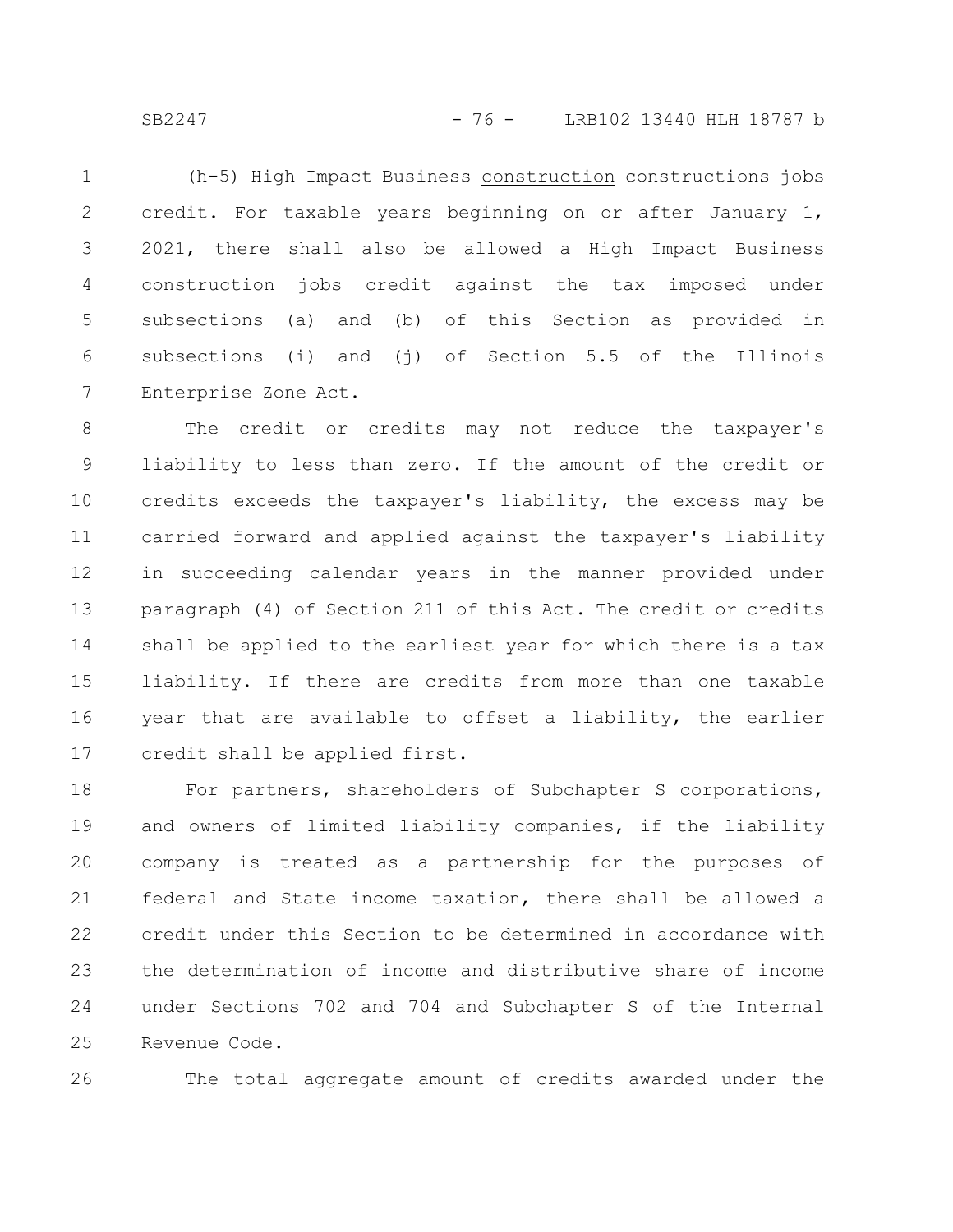Blue Collar Jobs Act (Article 20 of Public Act 101-9 this amendatory Act of the 101st General Assembly) shall not exceed \$20,000,000 in any State fiscal year. 1 2 3

This subsection (h-5) is exempt from the provisions of Section 250. 4 5

(i) Credit for Personal Property Tax Replacement Income Tax. For tax years ending prior to December 31, 2003, a credit shall be allowed against the tax imposed by subsections (a) and (b) of this Section for the tax imposed by subsections (c) and (d) of this Section. This credit shall be computed by multiplying the tax imposed by subsections (c) and (d) of this Section by a fraction, the numerator of which is base income allocable to Illinois and the denominator of which is Illinois base income, and further multiplying the product by the tax rate imposed by subsections (a) and (b) of this Section. 6 7 8 9 10 11 12 13 14 15

Any credit earned on or after December 31, 1986 under this subsection which is unused in the year the credit is computed because it exceeds the tax liability imposed by subsections (a) and (b) for that year (whether it exceeds the original liability or the liability as later amended) may be carried forward and applied to the tax liability imposed by subsections (a) and (b) of the 5 taxable years following the excess credit year, provided that no credit may be carried forward to any year ending on or after December 31, 2003. This credit shall be applied first to the earliest year for which there is a liability. If there is a credit under this 16 17 18 19 20 21 22 23 24 25 26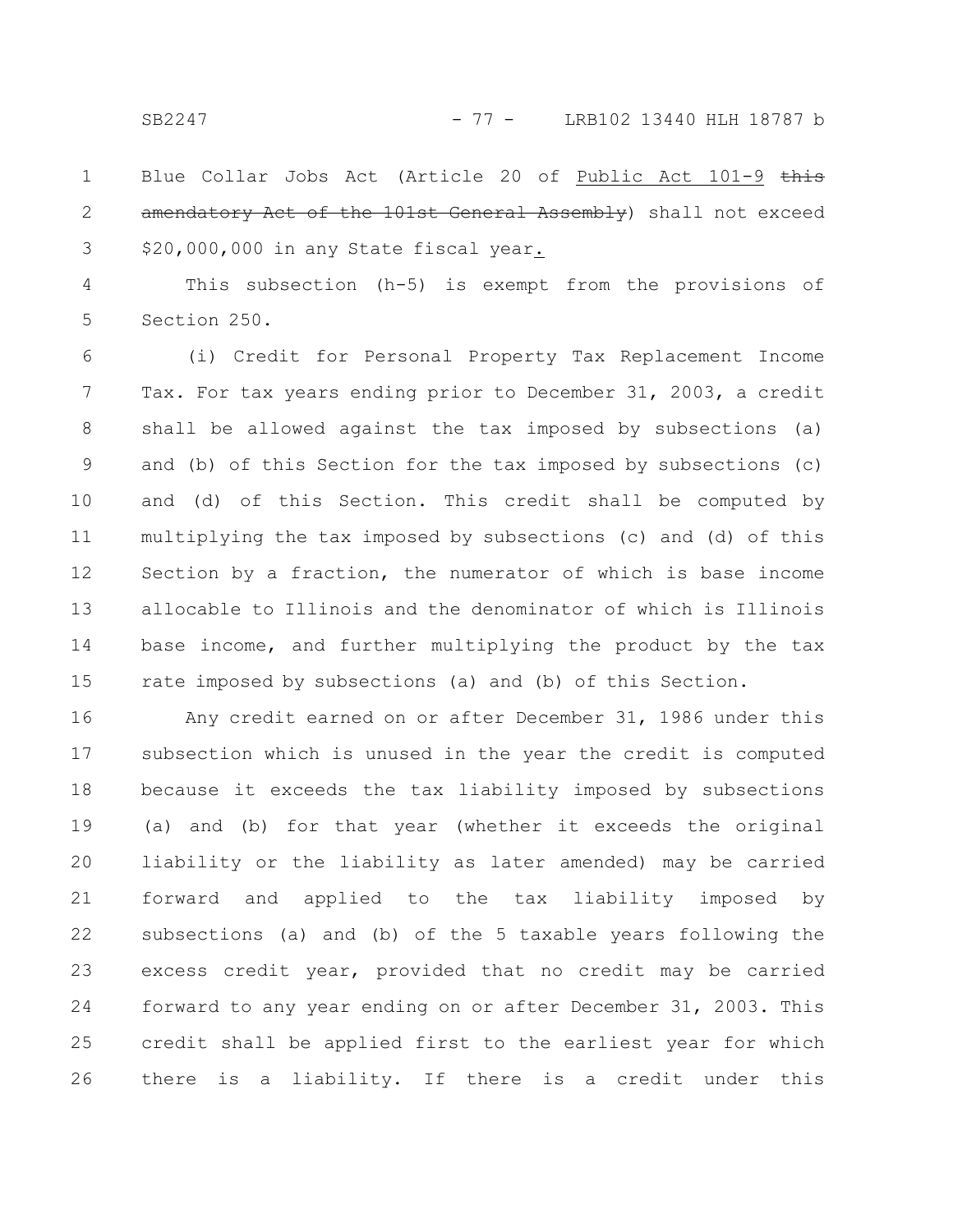subsection from more than one tax year that is available to offset a liability the earliest credit arising under this subsection shall be applied first. 1 2 3

If, during any taxable year ending on or after December 31, 1986, the tax imposed by subsections (c) and (d) of this Section for which a taxpayer has claimed a credit under this subsection (i) is reduced, the amount of credit for such tax shall also be reduced. Such reduction shall be determined by recomputing the credit to take into account the reduced tax imposed by subsections (c) and (d). If any portion of the reduced amount of credit has been carried to a different taxable year, an amended return shall be filed for such taxable year to reduce the amount of credit claimed. 4 5 6 7 8 9 10 11 12 13

(j) Training expense credit. Beginning with tax years ending on or after December 31, 1986 and prior to December 31, 2003, a taxpayer shall be allowed a credit against the tax imposed by subsections (a) and (b) under this Section for all amounts paid or accrued, on behalf of all persons employed by the taxpayer in Illinois or Illinois residents employed outside of Illinois by a taxpayer, for educational or vocational training in semi-technical or technical fields or semi-skilled or skilled fields, which were deducted from gross income in the computation of taxable income. The credit against the tax imposed by subsections (a) and (b) shall be 1.6% of such training expenses. For partners, shareholders of subchapter S corporations, and owners of limited liability 14 15 16 17 18 19 20 21 22 23 24 25 26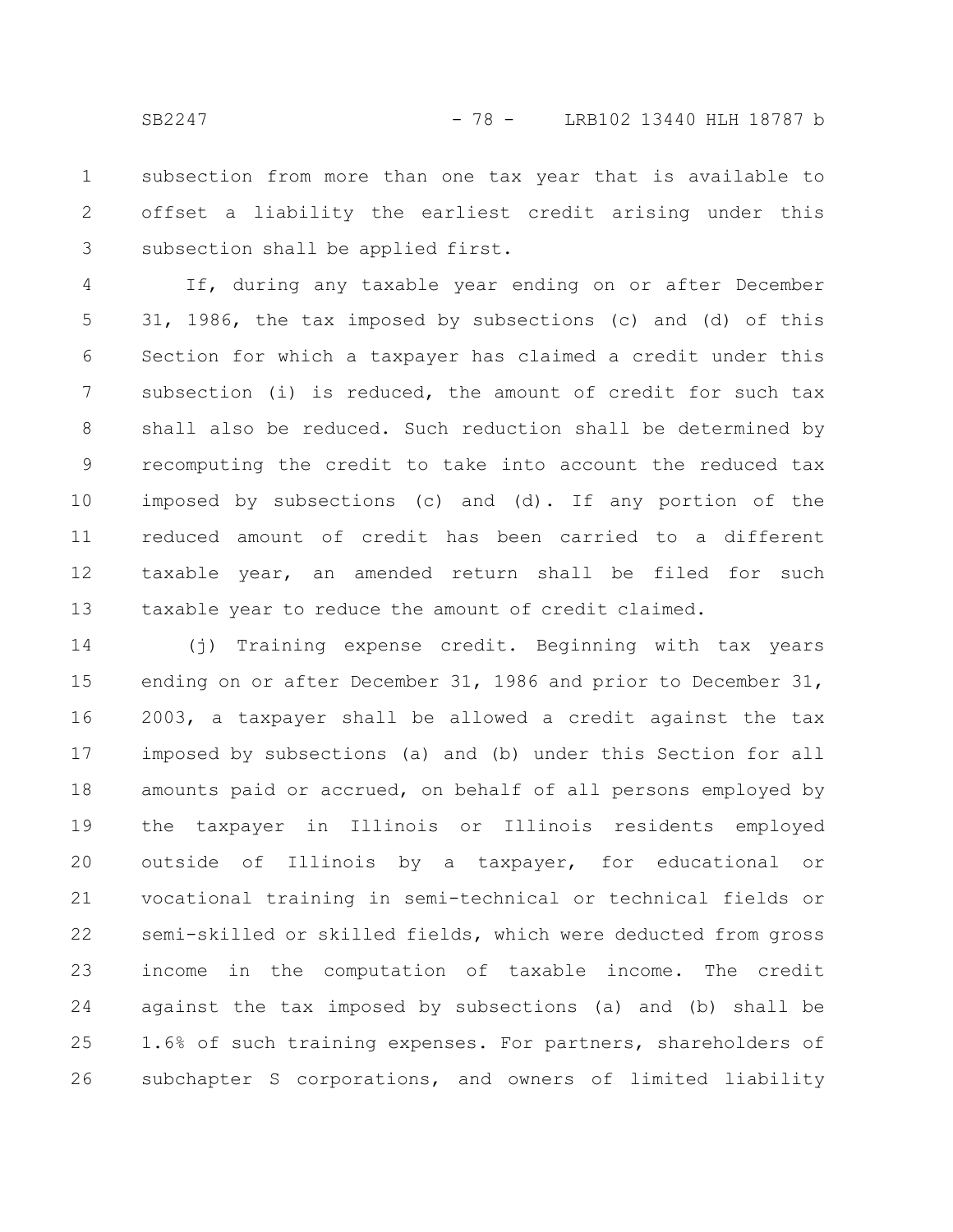companies, if the liability company is treated as a partnership for purposes of federal and State income taxation, there shall be allowed a credit under this subsection (j) to be determined in accordance with the determination of income and distributive share of income under Sections 702 and 704 and subchapter S of the Internal Revenue Code. 1 2 3 4 5 6

Any credit allowed under this subsection which is unused in the year the credit is earned may be carried forward to each of the 5 taxable years following the year for which the credit is first computed until it is used. This credit shall be applied first to the earliest year for which there is a liability. If there is a credit under this subsection from more than one tax year that is available to offset a liability, the earliest credit arising under this subsection shall be applied first. No carryforward credit may be claimed in any tax year ending on or after December 31, 2003. 7 8 9 10 11 12 13 14 15 16

(k) Research and development credit. For tax years ending after July 1, 1990 and prior to December 31, 2003, and beginning again for tax years ending on or after December 31, 2004, and ending prior to January 1, 2027, a taxpayer shall be allowed a credit against the tax imposed by subsections (a) and (b) of this Section for increasing research activities in this State. The credit allowed against the tax imposed by subsections (a) and (b) shall be equal to 6 1/2% of the qualifying expenditures for increasing research activities in this State. For partners, shareholders of subchapter S 17 18 19 20 21 22 23 24 25 26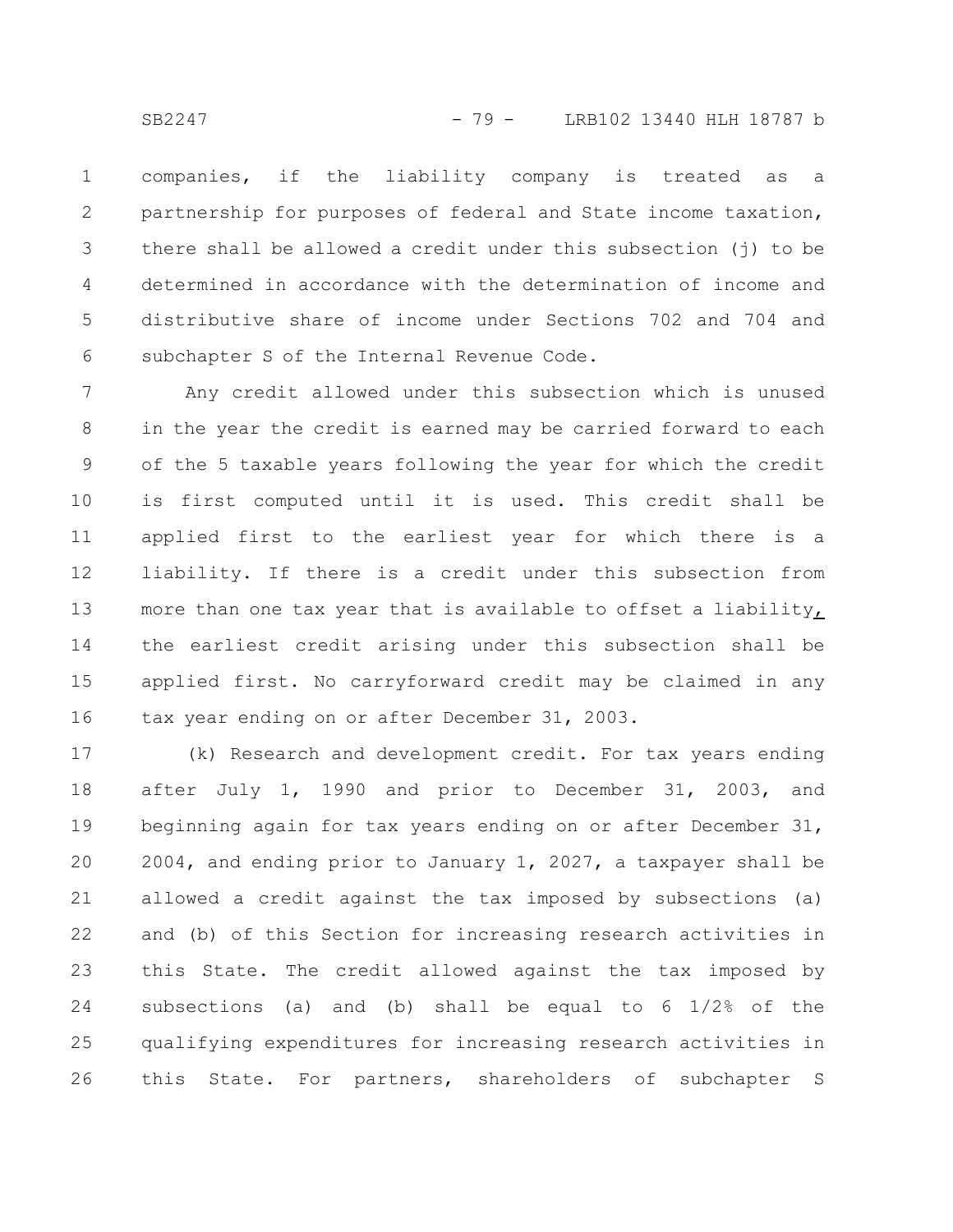corporations, and owners of limited liability companies, if the liability company is treated as a partnership for purposes of federal and State income taxation, there shall be allowed a credit under this subsection to be determined in accordance with the determination of income and distributive share of income under Sections 702 and 704 and subchapter S of the Internal Revenue Code. 1 2 3 4 5 6 7

For purposes of this subsection, "qualifying expenditures" means the qualifying expenditures as defined for the federal credit for increasing research activities which would be allowable under Section 41 of the Internal Revenue Code and which are conducted in this State, "qualifying expenditures for increasing research activities in this State" means the excess of qualifying expenditures for the taxable year in which incurred over qualifying expenditures for the base period, "qualifying expenditures for the base period" means the average of the qualifying expenditures for each year in the base period, and "base period" means the 3 taxable years immediately preceding the taxable year for which the determination is being made. 8 9 10 11 12 13 14 15 16 17 18 19 20

Any credit in excess of the tax liability for the taxable year may be carried forward. A taxpayer may elect to have the unused credit shown on its final completed return carried over as a credit against the tax liability for the following 5 taxable years or until it has been fully used, whichever occurs first; provided that no credit earned in a tax year 21 22 23 24 25 26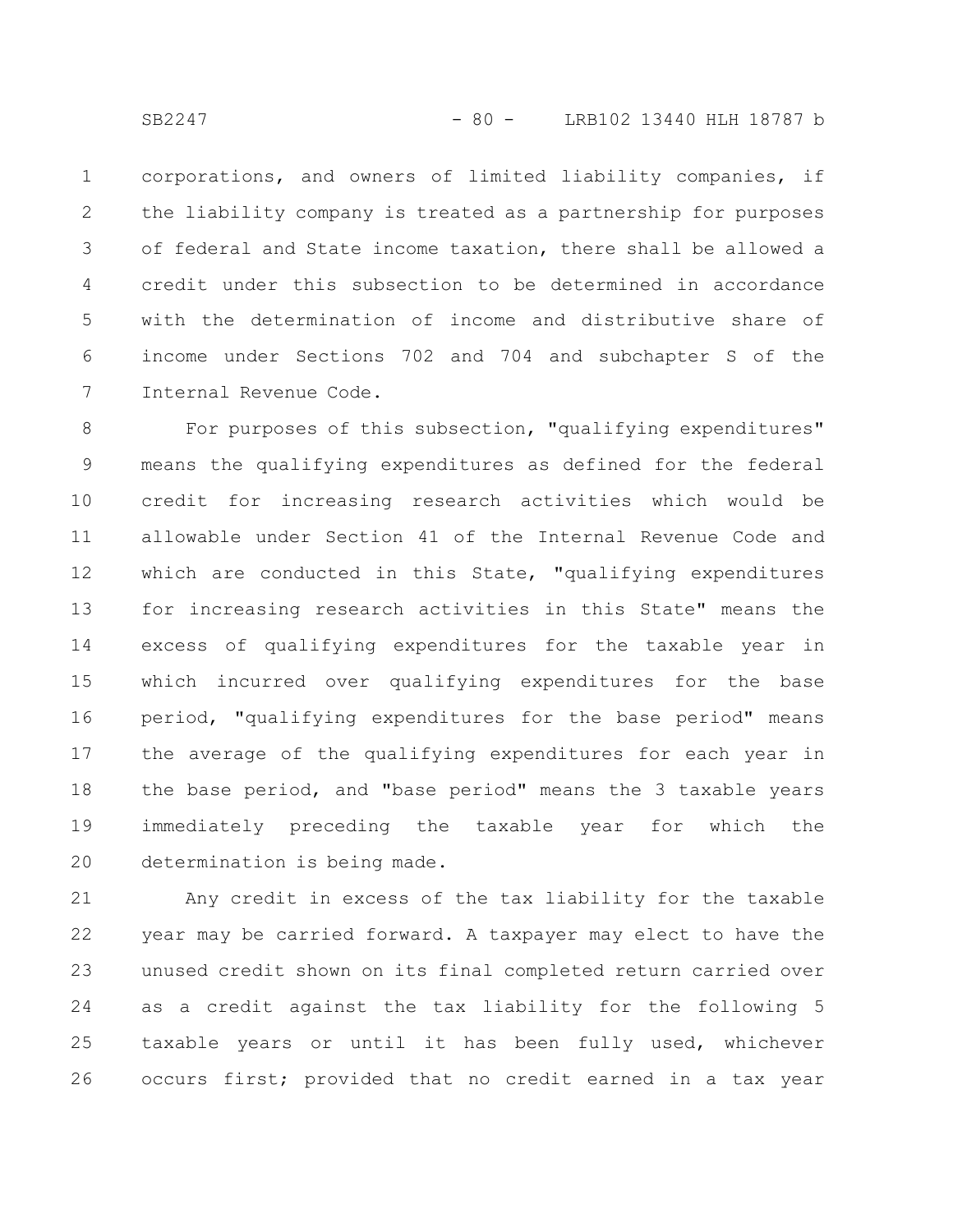ending prior to December 31, 2003 may be carried forward to any year ending on or after December 31, 2003. 1 2

If an unused credit is carried forward to a given year from 2 or more earlier years, that credit arising in the earliest year will be applied first against the tax liability for the given year. If a tax liability for the given year still remains, the credit from the next earliest year will then be applied, and so on, until all credits have been used or no tax liability for the given year remains. Any remaining unused credit or credits then will be carried forward to the next following year in which a tax liability is incurred, except that no credit can be carried forward to a year which is more than 5 years after the year in which the expense for which the credit is given was incurred. 3 4 5 6 7 8 9 10 11 12 13 14

No inference shall be drawn from Public Act 91-644 this amendatory Act of the 91st General Assembly in construing this Section for taxable years beginning before January 1, 1999. 15 16 17

It is the intent of the General Assembly that the research and development credit under this subsection (k) shall apply continuously for all tax years ending on or after December 31, 2004 and ending prior to January 1, 2027, including, but not limited to, the period beginning on January 1, 2016 and ending on July 6, 2017 (the effective date of Public Act 100-22)  $\frac{1}{2}$ amendatory Act of the 100th General Assembly. All actions taken in reliance on the continuation of the credit under this subsection (k) by any taxpayer are hereby validated. 18 19 20 21 22 23 24 25 26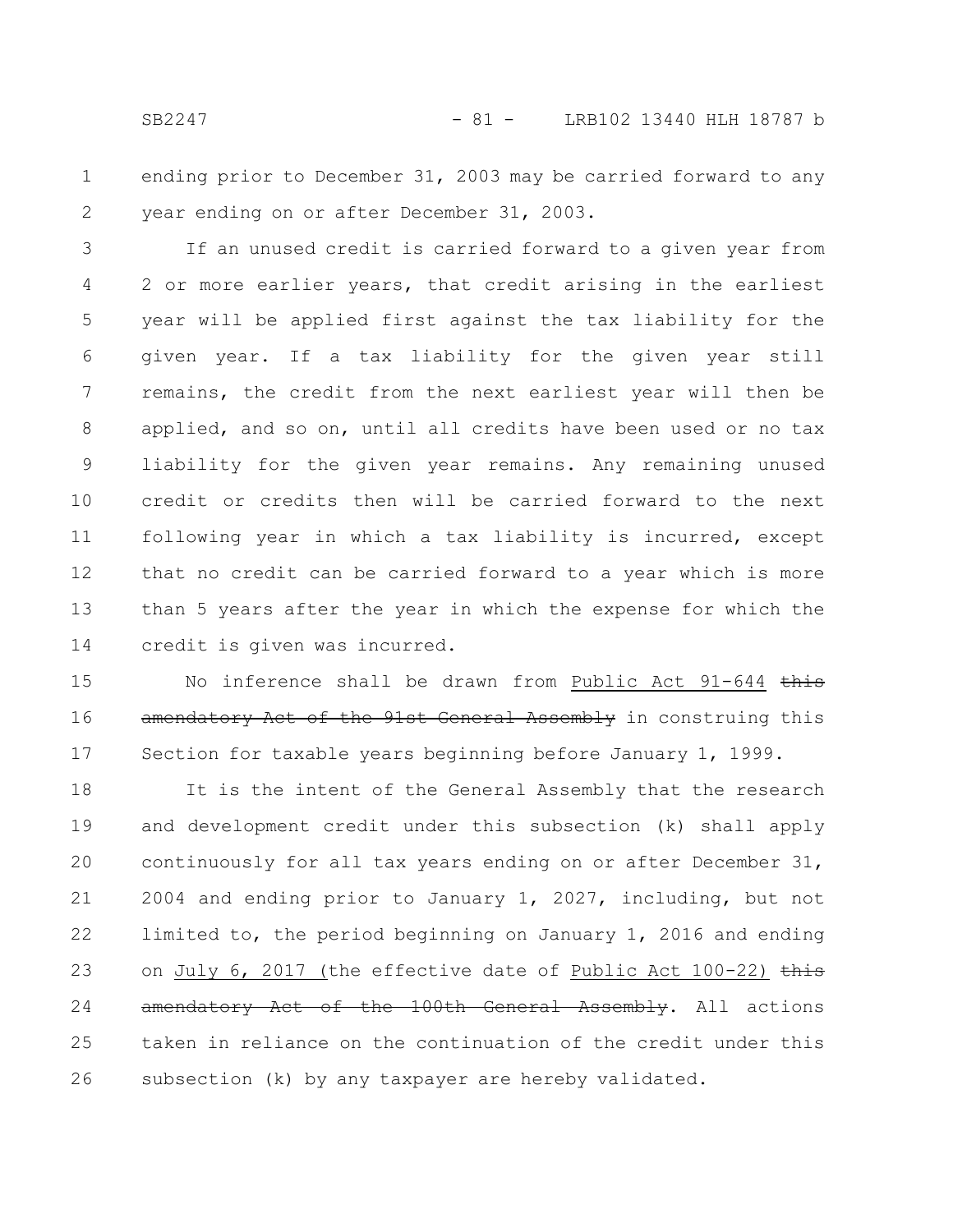SB2247 - 82 - LRB102 13440 HLH 18787 b

1

(l) Environmental Remediation Tax Credit.

(i) For tax years ending after December 31, 1997 and on or before December 31, 2001, a taxpayer shall be allowed a credit against the tax imposed by subsections (a) and (b) of this Section for certain amounts paid for unreimbursed eligible remediation costs, as specified in this subsection. For purposes of this Section, "unreimbursed eligible remediation costs" means costs approved by the Illinois Environmental Protection Agency ("Agency") under Section 58.14 of the Environmental Protection Act that were paid in performing environmental remediation at a site for which a No Further Remediation Letter was issued by the Agency and recorded under Section 58.10 of the Environmental Protection Act. The credit must be claimed for the taxable year in which Agency approval of the eligible remediation costs is granted. The credit is not available to any taxpayer if the taxpayer or any related party caused or contributed to, in any material respect, a release of regulated substances on, in, or under the site that was identified and addressed by the remedial action pursuant to the Site Remediation Program of the Environmental Protection Act. After the Pollution Control Board rules are adopted pursuant to the Illinois Administrative Procedure Act for the administration and enforcement of Section 58.9 of the Environmental Protection Act, determinations as to credit availability 2 3 4 5 6 7 8 9 10 11 12 13 14 15 16 17 18 19 20 21 22 23 24 25 26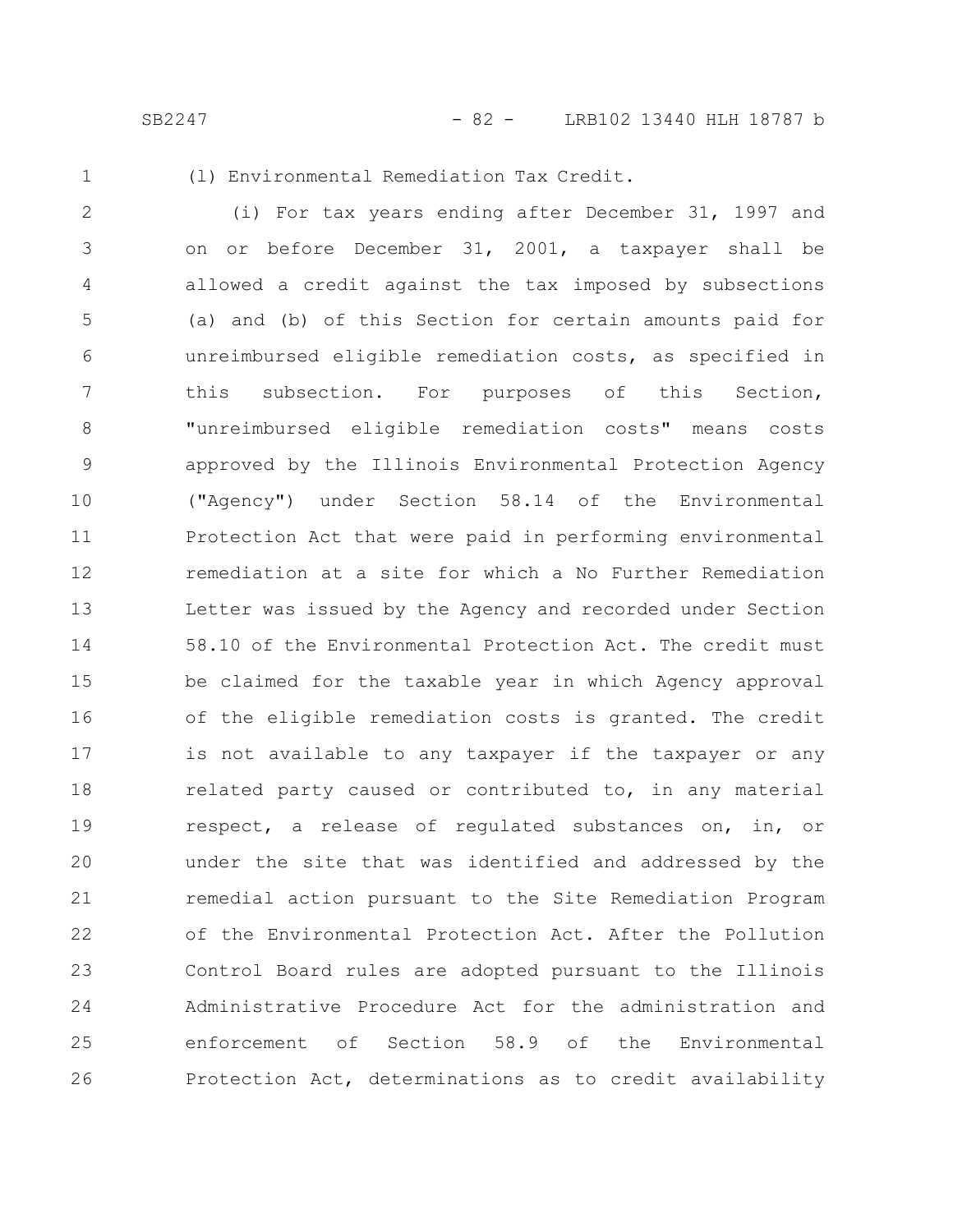for purposes of this Section shall be made consistent with those rules. For purposes of this Section, "taxpayer" includes a person whose tax attributes the taxpayer has succeeded to under Section 381 of the Internal Revenue Code and "related party" includes the persons disallowed a deduction for losses by paragraphs  $(b)$ ,  $(c)$ , and  $(f)$  (1) of Section 267 of the Internal Revenue Code by virtue of being a related taxpayer, as well as any of its partners. The credit allowed against the tax imposed by subsections (a) and (b) shall be equal to 25% of the unreimbursed eligible remediation costs in excess of \$100,000 per site, except that the \$100,000 threshold shall not apply to any site contained in an enterprise zone as determined by the Department of Commerce and Community Affairs (now Department of Commerce and Economic Opportunity). The total credit allowed shall not exceed \$40,000 per year with a maximum total of \$150,000 per site. For partners and shareholders of subchapter S corporations, there shall be allowed a credit under this subsection to be determined in accordance with the determination of income and distributive share of income under Sections 702 and 704 and subchapter S of the Internal Revenue Code. 1 2 3 4 5 6 7 8 9 10 11 12 13 14 15 16 17 18 19 20 21 22

(ii) A credit allowed under this subsection that is unused in the year the credit is earned may be carried forward to each of the 5 taxable years following the year for which the credit is first earned until it is used. The 23 24 25 26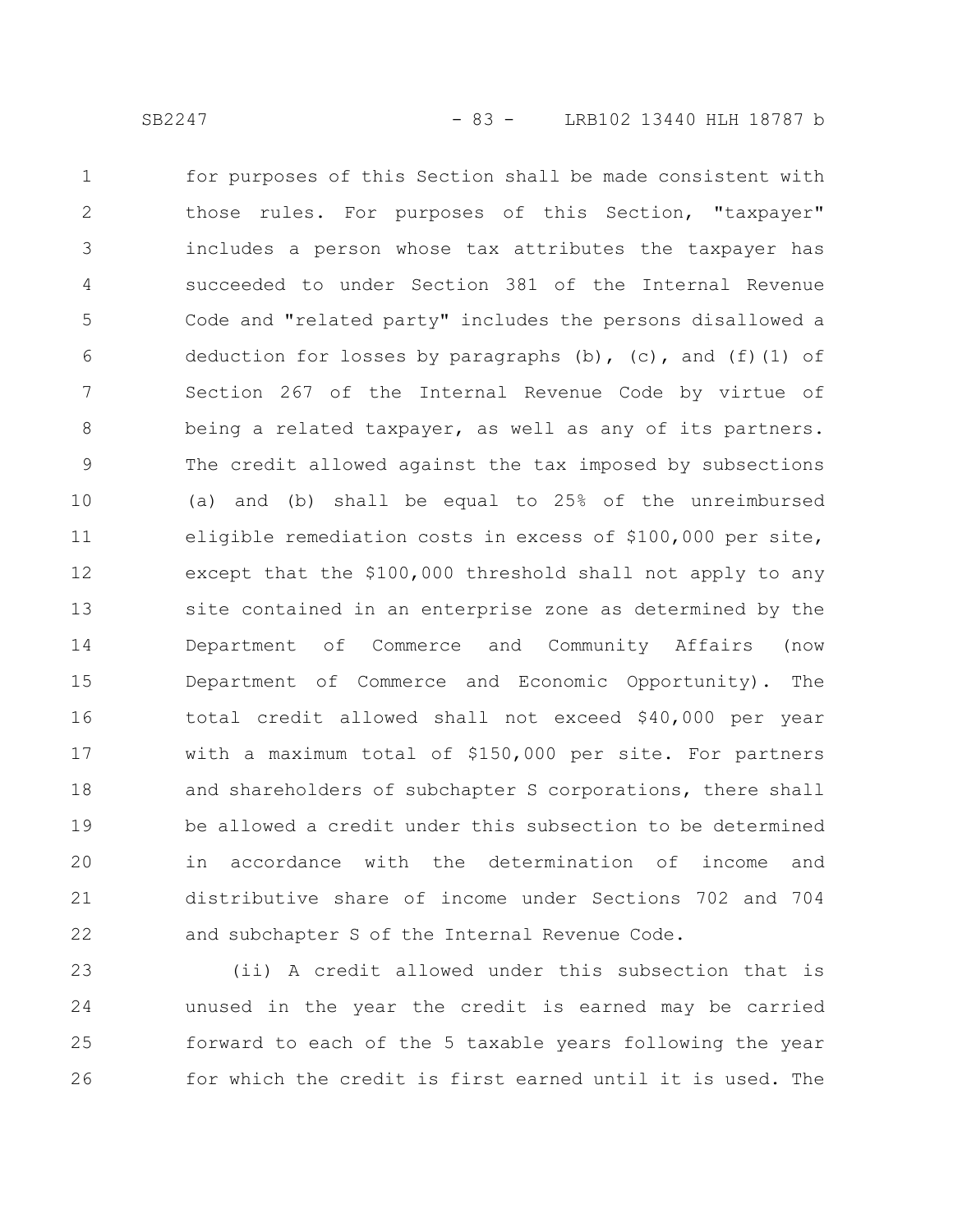term "unused credit" does not include any amounts of unreimbursed eligible remediation costs in excess of the maximum credit per site authorized under paragraph (i). This credit shall be applied first to the earliest year for which there is a liability. If there is a credit under this subsection from more than one tax year that is available to offset a liability, the earliest credit arising under this subsection shall be applied first. A credit allowed under this subsection may be sold to a buyer as part of a sale of all or part of the remediation site for which the credit was granted. The purchaser of a remediation site and the tax credit shall succeed to the unused credit and remaining carry-forward period of the seller. To perfect the transfer, the assignor shall record the transfer in the chain of title for the site and provide written notice to the Director of the Illinois Department of Revenue of the assignor's intent to sell the remediation site and the amount of the tax credit to be transferred as a portion of the sale. In no event may a credit be transferred to any taxpayer if the taxpayer or a related party would not be eligible under the provisions of subsection (i). 1 2 3 4 5 6 7 8 9 10 11 12 13 14 15 16 17 18 19 20 21 22

(iii) For purposes of this Section, the term "site" shall have the same meaning as under Section 58.2 of the Environmental Protection Act. 23 24 25

(m) Education expense credit. Beginning with tax years 26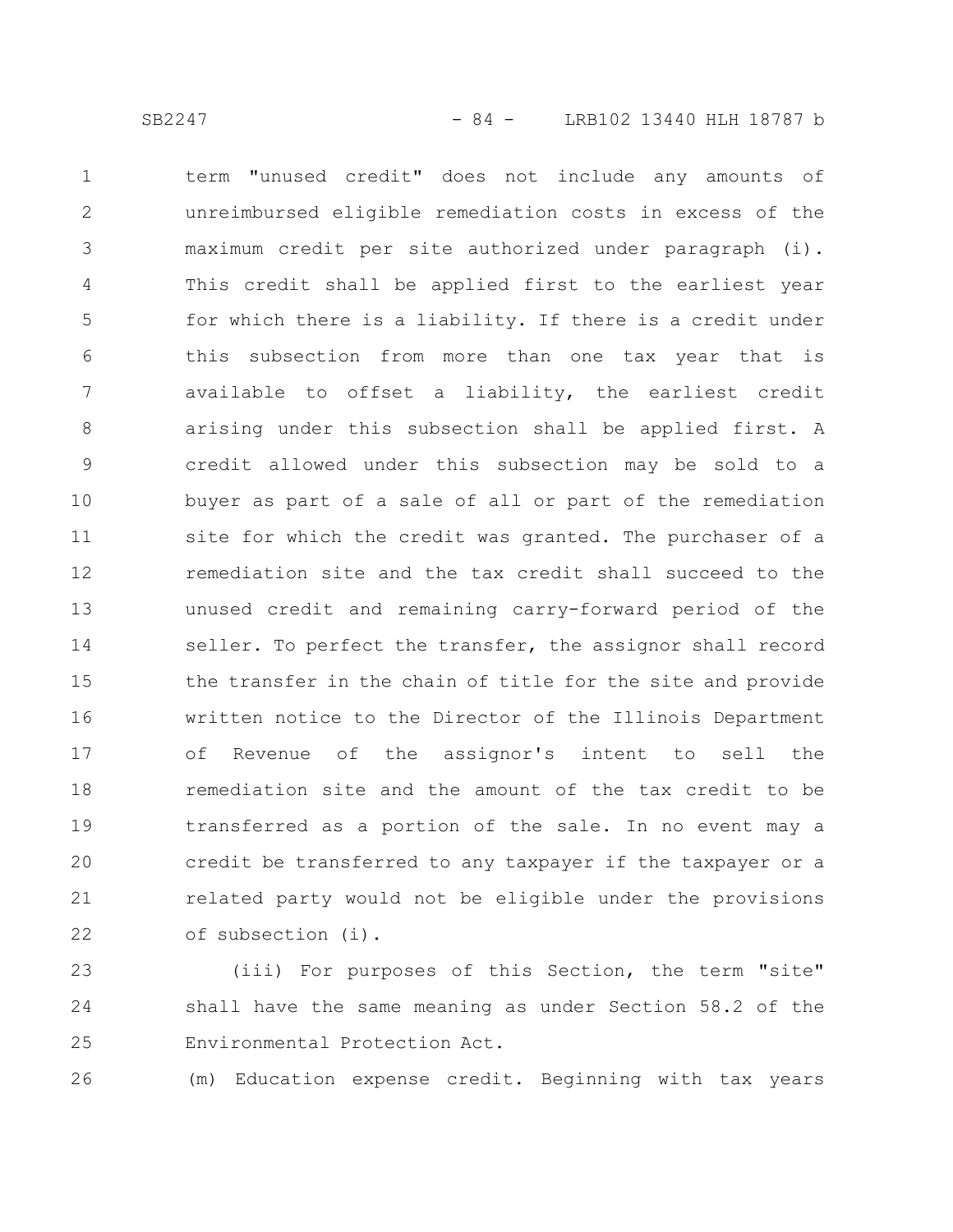ending after December 31, 1999, a taxpayer who is the custodian of one or more qualifying pupils shall be allowed a credit against the tax imposed by subsections (a) and (b) of this Section for qualified education expenses incurred on behalf of the qualifying pupils. The credit shall be equal to 25% of qualified education expenses, but in no event may the total credit under this subsection claimed by a family that is the custodian of qualifying pupils exceed (i) \$500 for tax years ending prior to December 31, 2017, and (ii) \$750 for tax years ending on or after December 31, 2017. In no event shall a credit under this subsection reduce the taxpayer's liability under this Act to less than zero. Notwithstanding any other provision of law, for taxable years beginning on or after January 1, 2017, no taxpayer may claim a credit under this subsection (m) if the taxpayer's adjusted gross income for the taxable year exceeds (i) \$500,000, in the case of spouses filing a joint federal tax return or (ii) \$250,000, in the case of all other taxpayers. This subsection is exempt from the provisions of Section 250 of this Act. 1 2 3 4 5 6 7 8 9 10 11 12 13 14 15 16 17 18 19

20

For purposes of this subsection:

"Qualifying pupils" means individuals who (i) are residents of the State of Illinois, (ii) are under the age of 21 at the close of the school year for which a credit is sought, and (iii) during the school year for which a credit is sought were full-time pupils enrolled in a kindergarten through twelfth grade education program at any school, as 21 22 23 24 25 26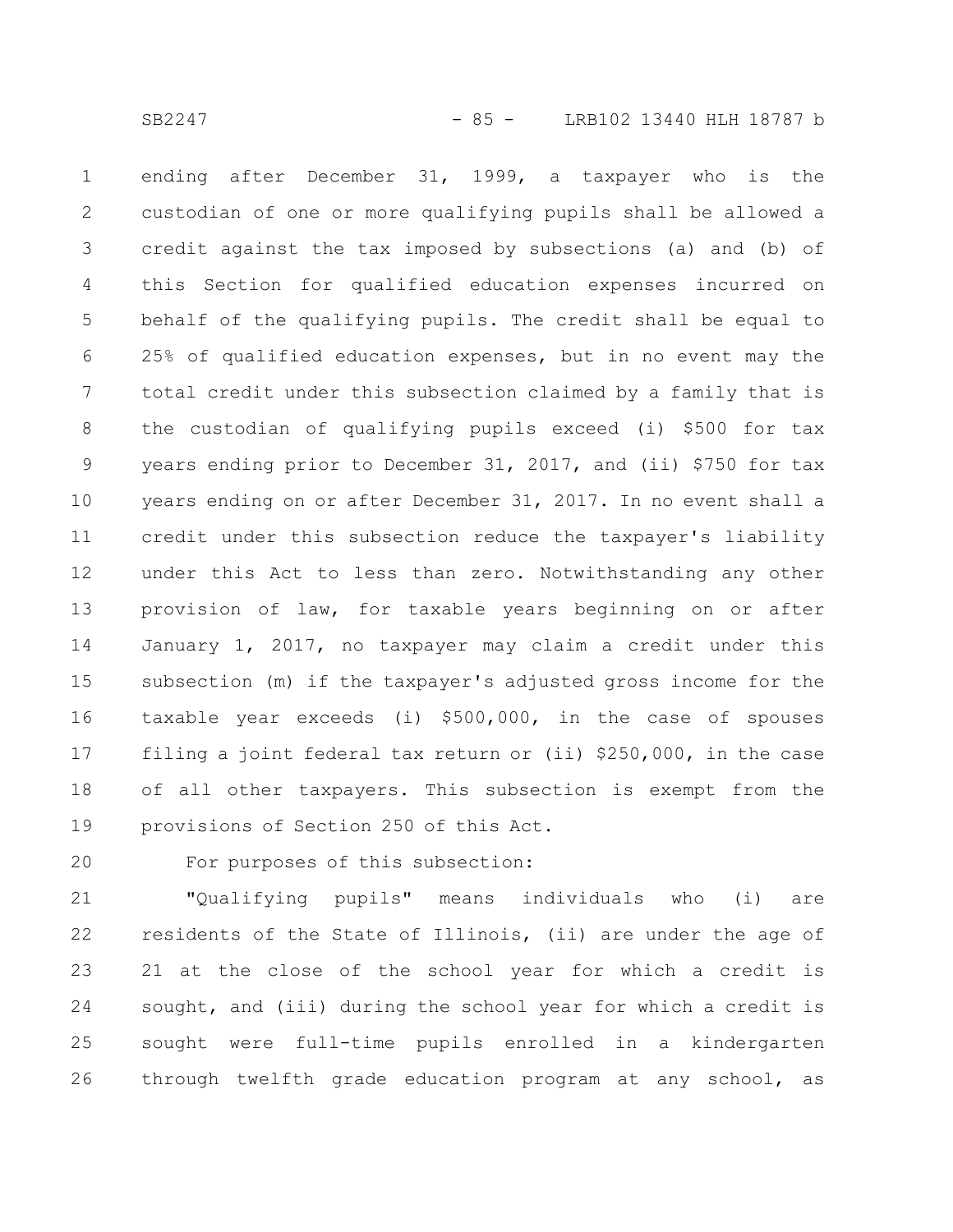SB2247 - 86 - LRB102 13440 HLH 18787 b

defined in this subsection. 1

"Qualified education expense" means the amount incurred on behalf of a qualifying pupil in excess of \$250 for tuition, book fees, and lab fees at the school in which the pupil is enrolled during the regular school year. 2 3 4 5

"School" means any public or nonpublic elementary or secondary school in Illinois that is in compliance with Title VI of the Civil Rights Act of 1964 and attendance at which satisfies the requirements of Section 26-1 of the School Code, except that nothing shall be construed to require a child to attend any particular public or nonpublic school to qualify for the credit under this Section. 6 7 8 9 10 11 12

"Custodian" means, with respect to qualifying pupils, an Illinois resident who is a parent, the parents, a legal guardian, or the legal guardians of the qualifying pupils. 13 14 15

(n) River Edge Redevelopment Zone site remediation tax credit. 16 17

(i) For tax years ending on or after December 31, 2006, a taxpayer shall be allowed a credit against the tax imposed by subsections (a) and (b) of this Section for certain amounts paid for unreimbursed eligible remediation costs, as specified in this subsection. For purposes of this Section, "unreimbursed eligible remediation costs" means costs approved by the Illinois Environmental Protection Agency ("Agency") under Section 58.14a of the Environmental Protection Act that were paid in performing 18 19 20 21 22 23 24 25 26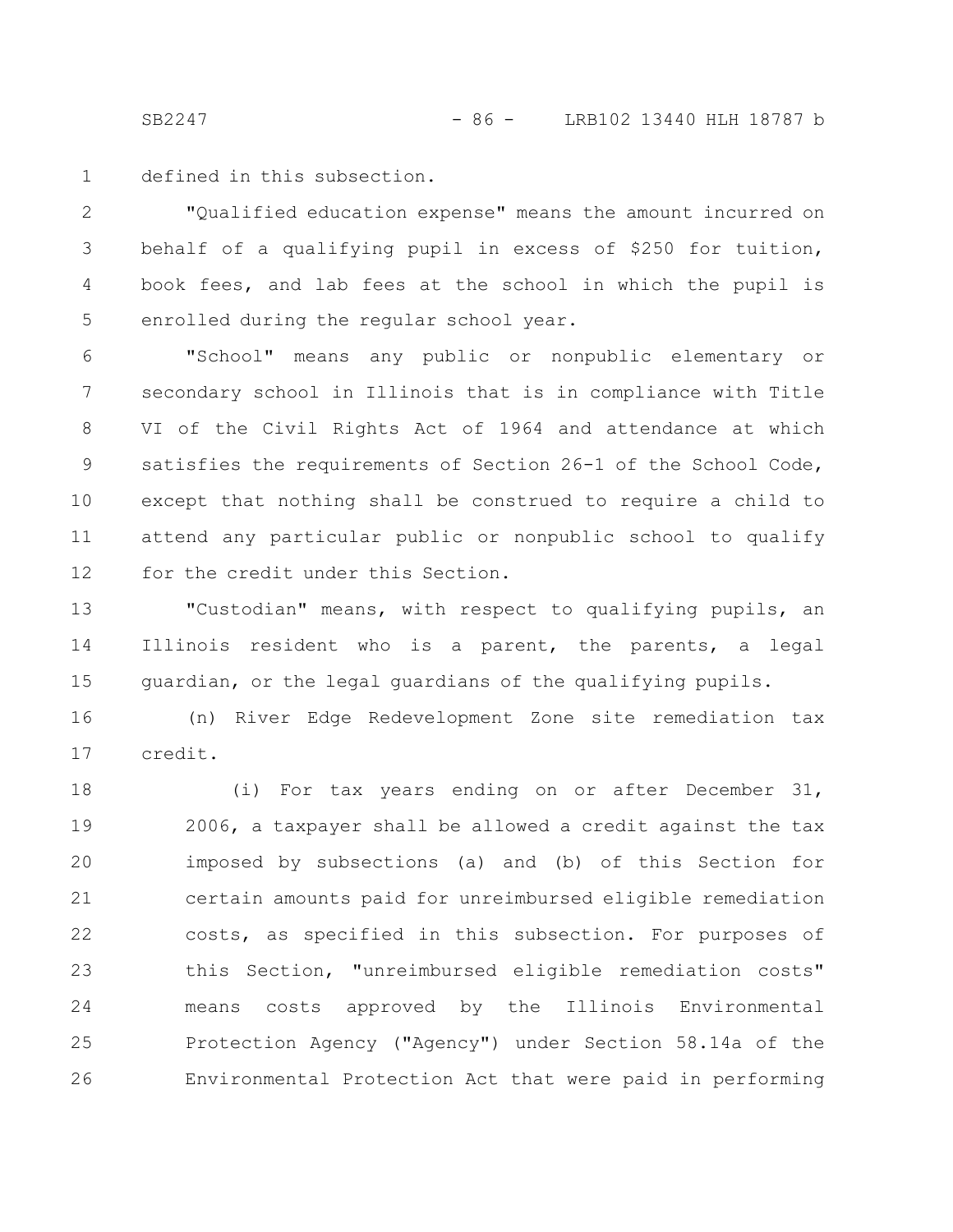environmental remediation at a site within a River Edge Redevelopment Zone for which a No Further Remediation Letter was issued by the Agency and recorded under Section 58.10 of the Environmental Protection Act. The credit must be claimed for the taxable year in which Agency approval of the eligible remediation costs is granted. The credit is not available to any taxpayer if the taxpayer or any related party caused or contributed to, in any material respect, a release of regulated substances on, in, or under the site that was identified and addressed by the remedial action pursuant to the Site Remediation Program of the Environmental Protection Act. Determinations as to credit availability for purposes of this Section shall be made consistent with rules adopted by the Pollution Control Board pursuant to the Illinois Administrative Procedure Act for the administration and enforcement of Section 58.9 of the Environmental Protection Act. For purposes of this Section, "taxpayer" includes a person whose tax attributes the taxpayer has succeeded to under Section 381 of the Internal Revenue Code and "related party" includes the persons disallowed a deduction for losses by paragraphs (b), (c), and (f)(1) of Section 267 of the Internal Revenue Code by virtue of being a related taxpayer, as well as any of its partners. The credit allowed against the tax imposed by subsections (a) and (b) shall be equal to 25% of the unreimbursed eligible 1 2 3 4 5 6 7 8 9 10 11 12 13 14 15 16 17 18 19 20 21 22 23 24 25 26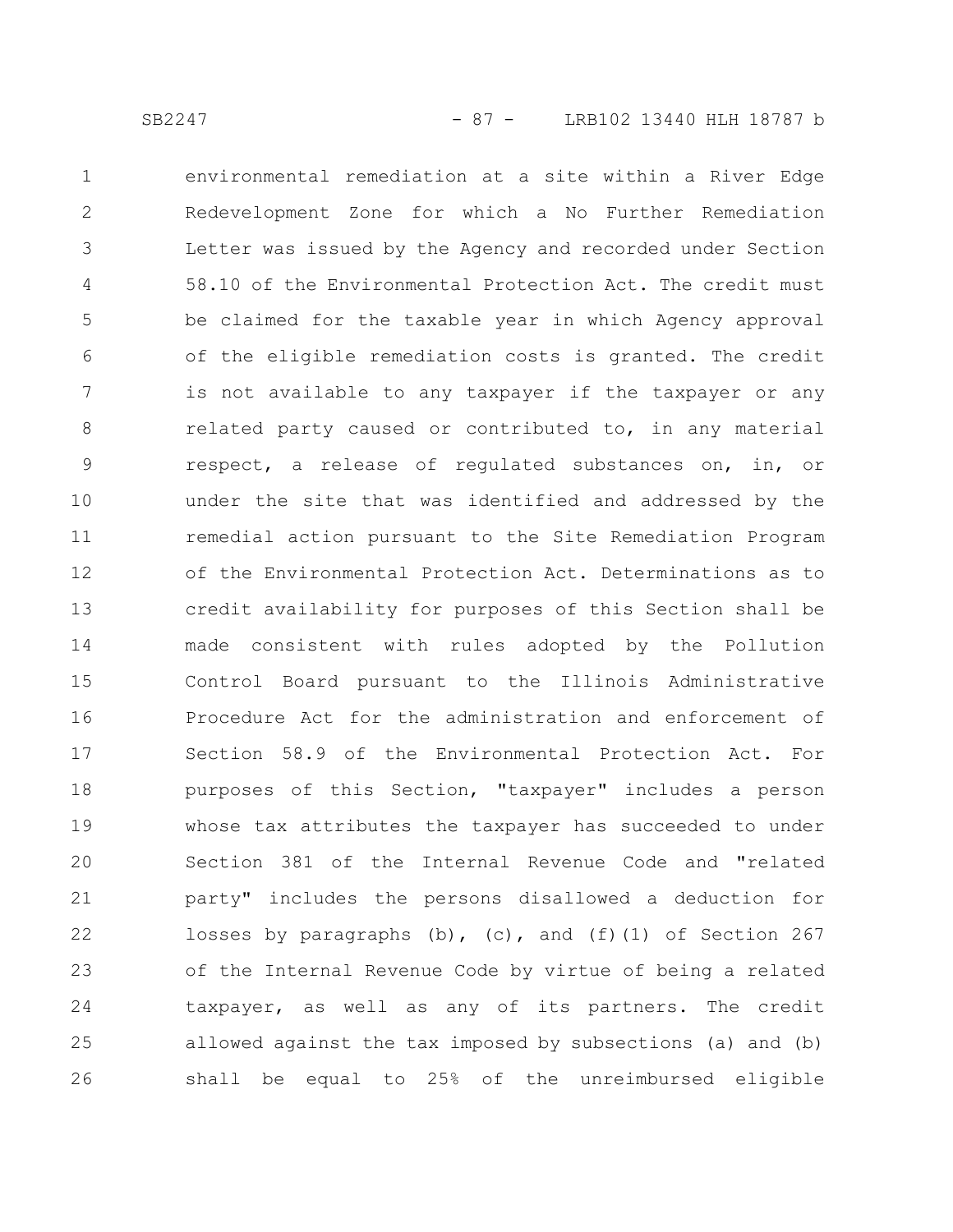1

remediation costs in excess of \$100,000 per site.

(ii) A credit allowed under this subsection that is unused in the year the credit is earned may be carried forward to each of the 5 taxable years following the year for which the credit is first earned until it is used. This credit shall be applied first to the earliest year for which there is a liability. If there is a credit under this subsection from more than one tax year that is available to offset a liability, the earliest credit arising under this subsection shall be applied first. A credit allowed under this subsection may be sold to a buyer as part of a sale of all or part of the remediation site for which the credit was granted. The purchaser of a remediation site and the tax credit shall succeed to the unused credit and remaining carry-forward period of the seller. To perfect the transfer, the assignor shall record the transfer in the chain of title for the site and provide written notice to the Director of the Illinois Department of Revenue of the assignor's intent to sell the remediation site and the amount of the tax credit to be transferred as a portion of the sale. In no event may a credit be transferred to any taxpayer if the taxpayer or a related party would not be eligible under the provisions of subsection (i). 2 3 4 5 6 7 8 9 10 11 12 13 14 15 16 17 18 19 20 21 22 23

(iii) For purposes of this Section, the term "site" shall have the same meaning as under Section 58.2 of the Environmental Protection Act. 24 25 26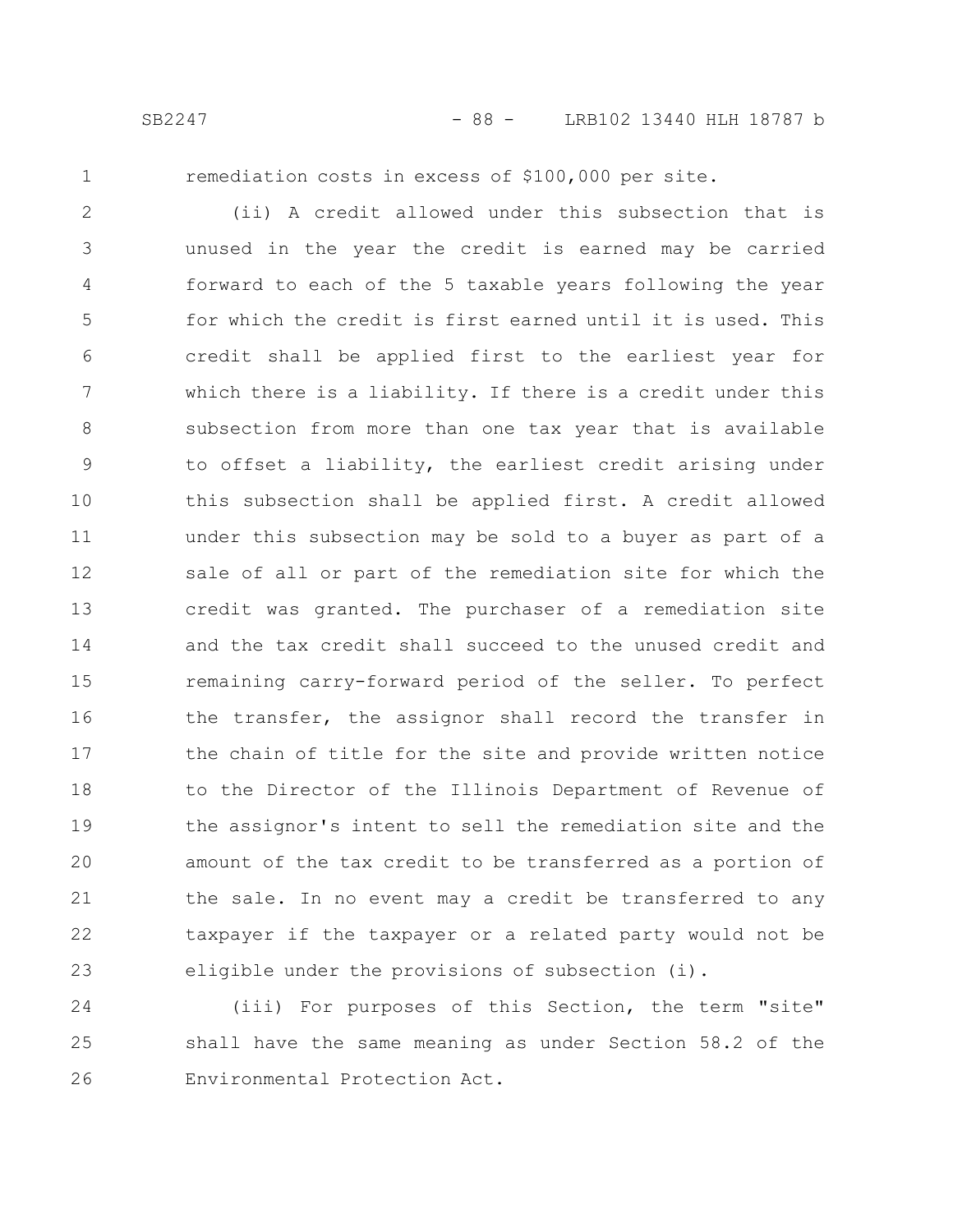SB2247 - 89 - LRB102 13440 HLH 18787 b

(o) For each of taxable years during the Compassionate Use of Medical Cannabis Program, a surcharge is imposed on all taxpayers on income arising from the sale or exchange of capital assets, depreciable business property, real property used in the trade or business, and Section 197 intangibles of an organization registrant under the Compassionate Use of Medical Cannabis Program Act. The amount of the surcharge is equal to the amount of federal income tax liability for the taxable year attributable to those sales and exchanges. The surcharge imposed does not apply if: 1 2 3 4 5 6 7 8 9 10

(1) the medical cannabis cultivation center registration, medical cannabis dispensary registration, or the property of a registration is transferred as a result of any of the following: 11 12 13 14

(A) bankruptcy, a receivership, or a debt adjustment initiated by or against the initial registration or the substantial owners of the initial registration; 15 16 17 18

(B) cancellation, revocation, or termination of any registration by the Illinois Department of Public Health; 19 20 21

(C) a determination by the Illinois Department of Public Health that transfer of the registration is in the best interests of Illinois qualifying patients as defined by the Compassionate Use of Medical Cannabis Program Act; 22 23 24 25 26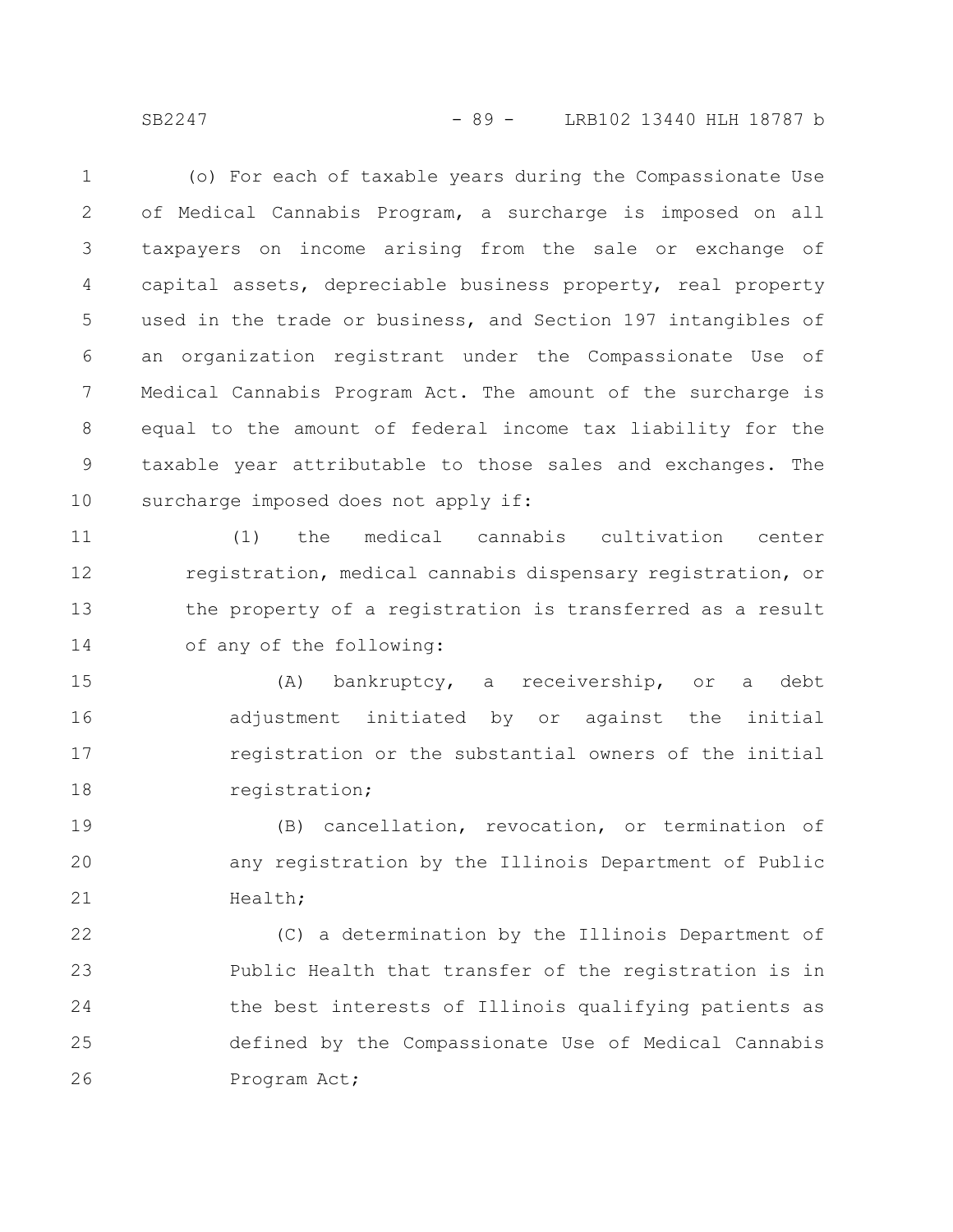(D) the death of an owner of the equity interest in a registrant; 1 2

(E) the acquisition of a controlling interest in the stock or substantially all of the assets of a publicly traded company; 3 4 5

(F) a transfer by a parent company to a wholly owned subsidiary; or 6 7

(G) the transfer or sale to or by one person to another person where both persons were initial owners of the registration when the registration was issued; or 8 9 10 11

(2) the cannabis cultivation center registration, medical cannabis dispensary registration, or the controlling interest in a registrant's property is transferred in a transaction to lineal descendants in which no gain or loss is recognized or as a result of a transaction in accordance with Section 351 of the Internal Revenue Code in which no gain or loss is recognized. 12 13 14 15 16 17 18

(p) A taxpayer shall be allowed an annual credit against the tax imposed by subsections (a) and (b) of this Section of an amount equal to 15% of the cost of equipment and materials incorporated into or used in the business of providing broadband services in a county in the State with a population of fewer than 40,000 people or a township in the State with a population density of less than 50 households per square mile in a county with a population of less than 300,000 people 19 20 21 22 23 24 25 26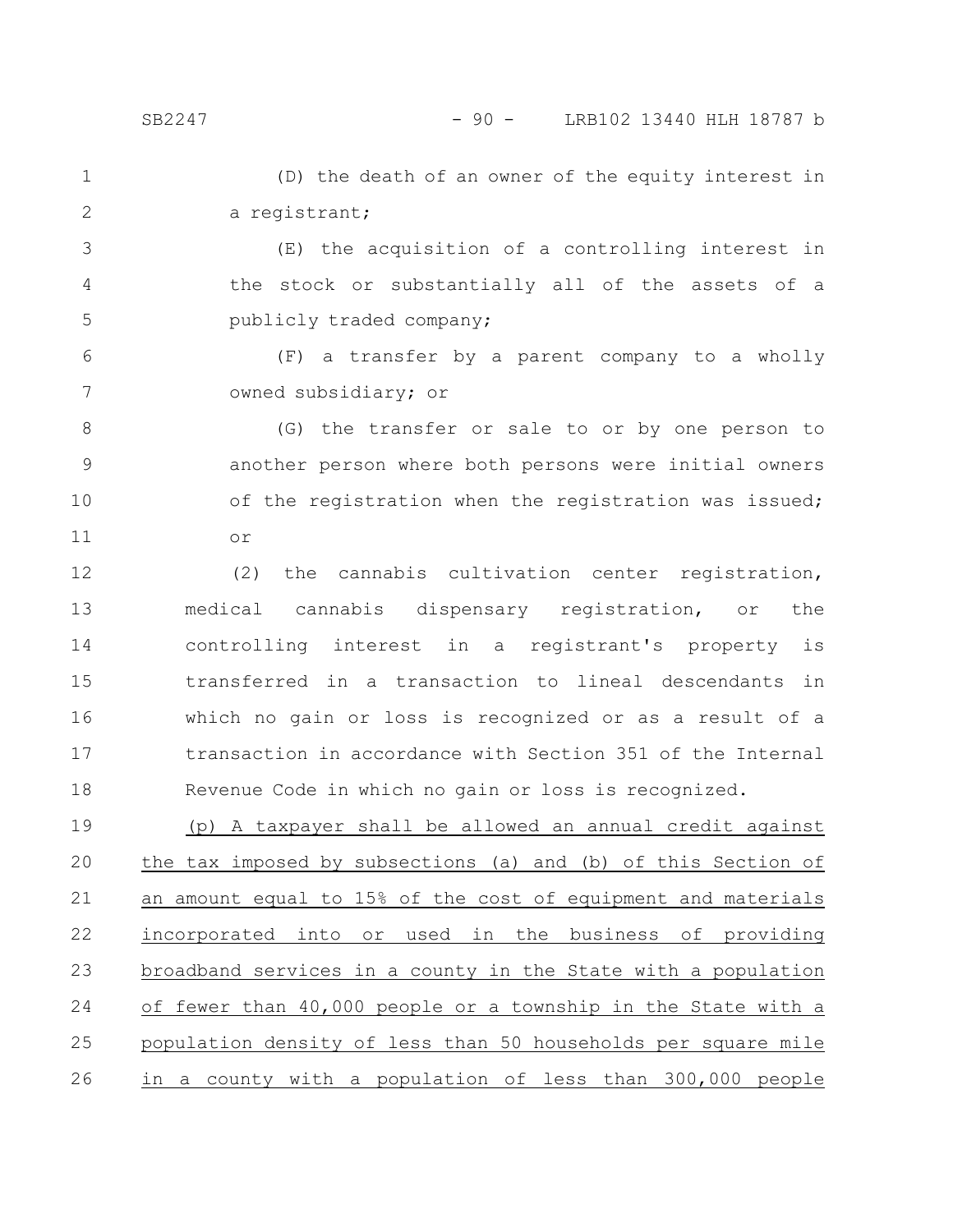| $\mathbf{1}$    | during that year. For partners, shareholders of Subchapter S   |
|-----------------|----------------------------------------------------------------|
| $\mathbf{2}$    | corporations, and owners of limited liability companies, if    |
| $\mathfrak{Z}$  | the liability company is treated as a partnership for purposes |
| $\overline{4}$  | of federal and State income taxation, there shall be allowed a |
| 5               | credit under this subsection (f) to be determined in           |
| 6               | accordance with the determination of income and distributive   |
| $7\phantom{.0}$ | share of income under Sections 702 and 704 and Subchapter S of |
| $8\,$           | Internal Revenue Code. Such annual credits shall be<br>the     |
| $\mathsf 9$     | commencing with the taxable year in which such<br>allowed      |
| 10              | property is placed in service and continue for 9 consecutive   |
| 11              | years thereafter. The aggregate credit established by the      |
| 12              | subsection taken<br>in any one tax year shall not reduce       |
| 13              | taxpayer's tax liability under subsections (a) and (b) of this |
| 14              | Subsection by more than 50%; provided, however, that any tax   |
| 15              | credit claimed under this subsection but not used in any       |
| 16              | taxable year may be carried forward for 10 consecutive years   |
| 17              | from the close of the tax year in which the credits were       |
| 18              | earned. The maximum aggregate amount of credits that may be    |
| 19              | claimed under this subsection shall not exceed the original    |
| 20              | investment made by the taxpayer in the qualifying equipment.   |
| 21              | For purposes this subsection: (i) "broadband service"          |
| 22              | means a service provided by wireline or wireless means capable |
| 23              | of delivering high-speed internet access at speeds of at least |
| 24              | 25 megabits per second of download speed and 3 megabits per    |
| 25              | second of upload speed; and (ii) "equipment, and materials     |
| 26              | incorporated into or used in the business of providing         |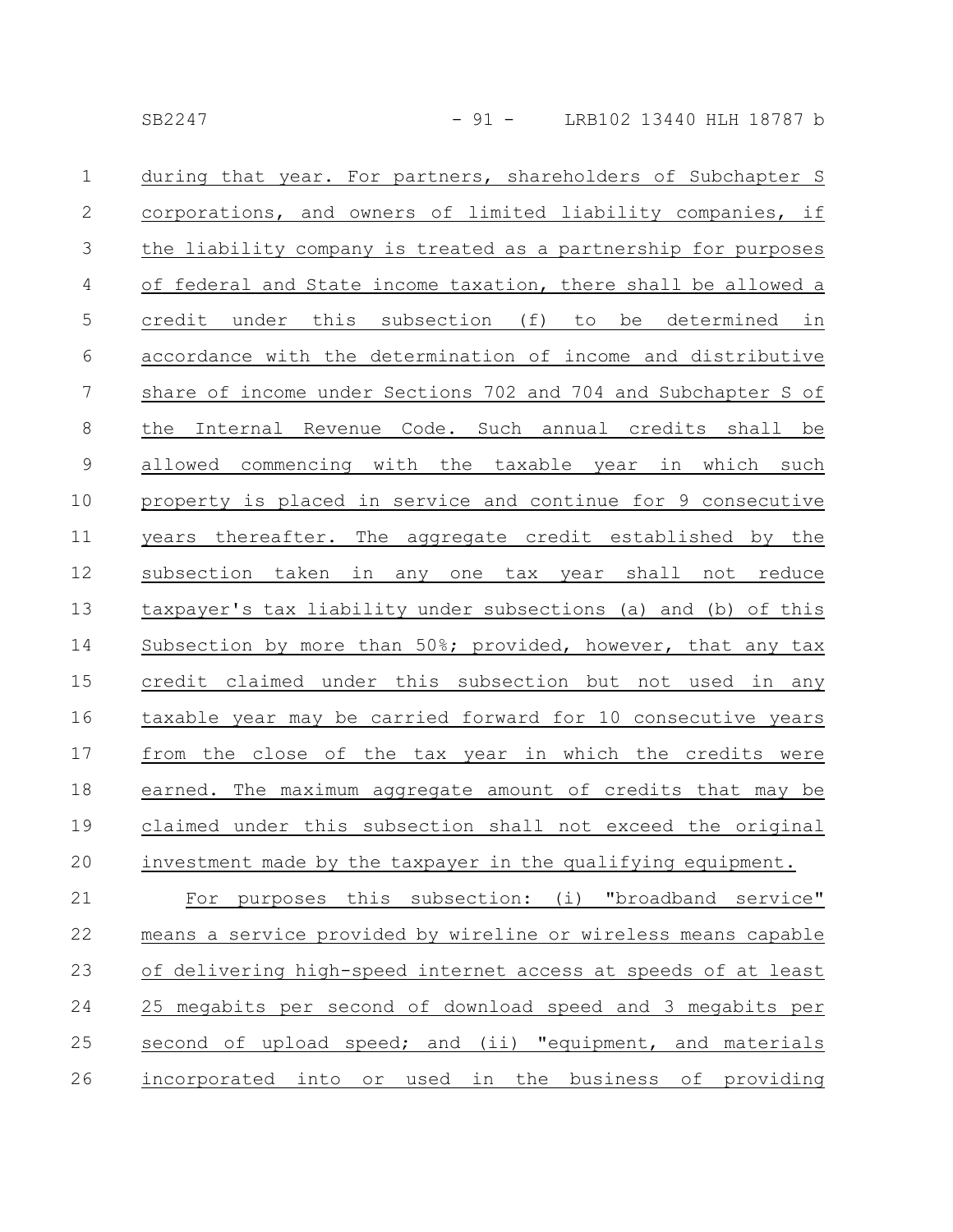SB2247 - 92 - LRB102 13440 HLH 18787 b

broadband services", means all equipment and materials machinery, software, or other tangible personal property deployed in Illinois on or after January 1, 2022 that is used in whole or in part in producing, broadcasting, distributing, sending, receiving, storing, transmitting, retransmitting, amplifying, switching, or routing broadband services, including the monitoring, testing, maintaining, enabling, or facilitating of such equipment, machinery, software, or other infrastructure. Such property includes, but is not limited to, wires, cables including fiber optic cables, antennas, poles, switches, routers, amplifiers, rectifiers, repeaters, receivers, multiplexers, duplexers, transmitters, power equipment, backup power equipment, diagnostic equipment, storage devices, modems, and other general central office equipment, such as channel cards, frames, and cabinets. 1 2 3 4 5 6 7 8 9 10 11 12 13 14 15

The credit under this subsection (p) does not apply for property placed in service after December 31, 2026. (Source: P.A. 100-22, eff. 7-6-17; 101-8, see Section 99 for effective date; 101-9, eff. 6-5-19; 101-31, eff. 6-28-19; 101-207, eff. 8-2-19; 101-363, eff. 8-9-19; revised 11-18-20.) 16 17 18 19 20

- Section 10. The Use Tax Act is amended by changing Sections 2 and 3-5 as follows: 21 22
- (35 ILCS 105/2) (from Ch. 120, par. 439.2) 23
- Sec. 2. Definitions. 24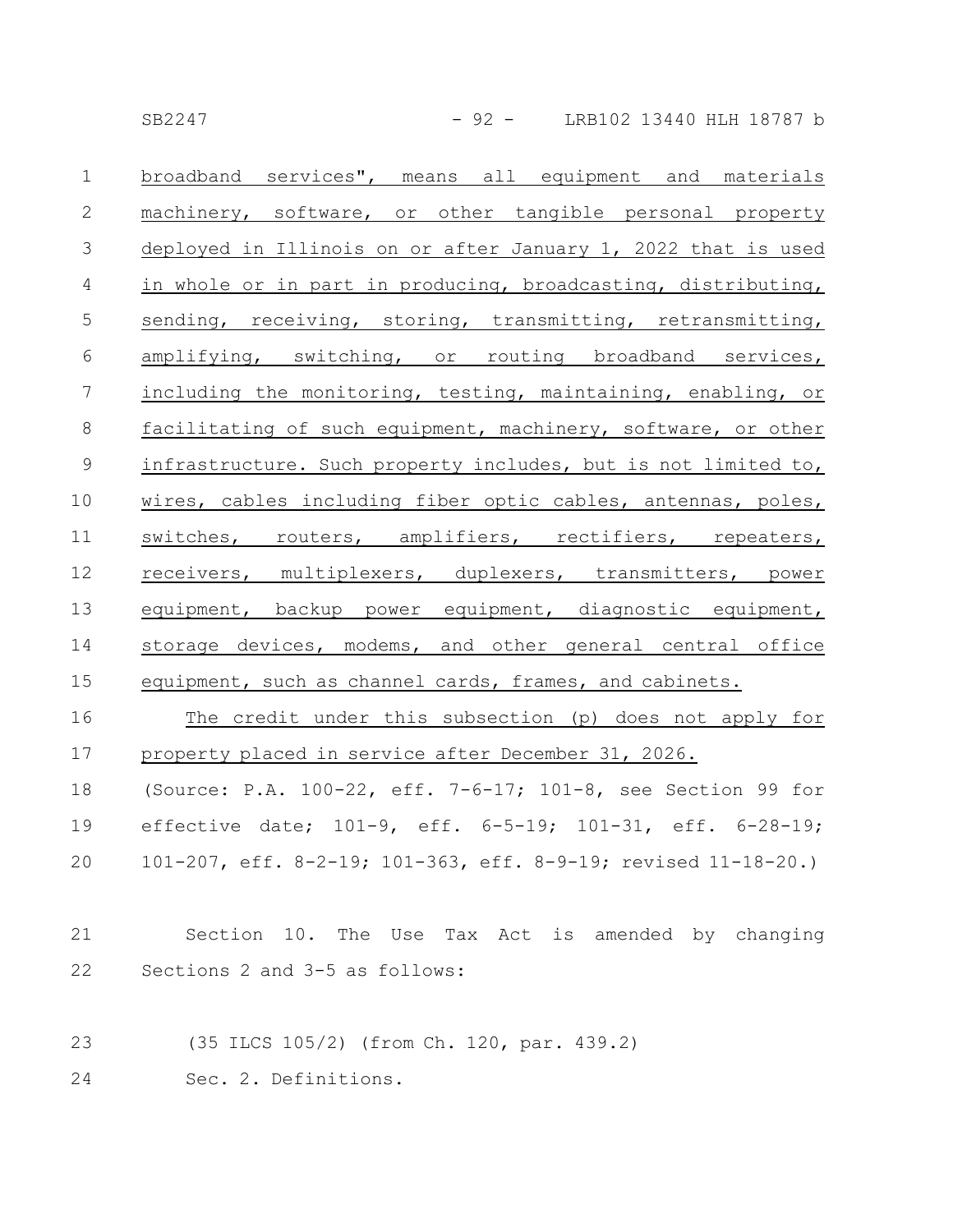| $1 \qquad \qquad$ | "Broadband service" means a service provided by wireline          |
|-------------------|-------------------------------------------------------------------|
|                   | 2 or wireless means capable of delivering high-speed internet     |
|                   | 3 access at speeds of at least 25 megabits per second of download |
|                   | 4 speed and 3 megabits per second of upload speed.                |

"Use" means the exercise by any person of any right or power over tangible personal property incident to the ownership of that property, except that it does not include the sale of such property in any form as tangible personal property in the regular course of business to the extent that such property is not first subjected to a use for which it was purchased, and does not include the use of such property by its owner for demonstration purposes: Provided that the property purchased is deemed to be purchased for the purpose of resale, despite first being used, to the extent to which it is resold as an ingredient of an intentionally produced product or by-product of manufacturing. "Use" does not mean the demonstration use or interim use of tangible personal property by a retailer before he sells that tangible personal property. For watercraft or aircraft, if the period of demonstration use or interim use by the retailer exceeds 18 months, the retailer shall pay on the retailers' original cost price the tax imposed by this Act, and no credit for that tax is permitted if the watercraft or aircraft is subsequently sold by the retailer. "Use" does not mean the physical incorporation of tangible personal property, to the extent not first subjected to a use for which it was purchased, as an ingredient or 5 6 7 8 9 10 11 12 13 14 15 16 17 18 19 20 21 22 23 24 25 26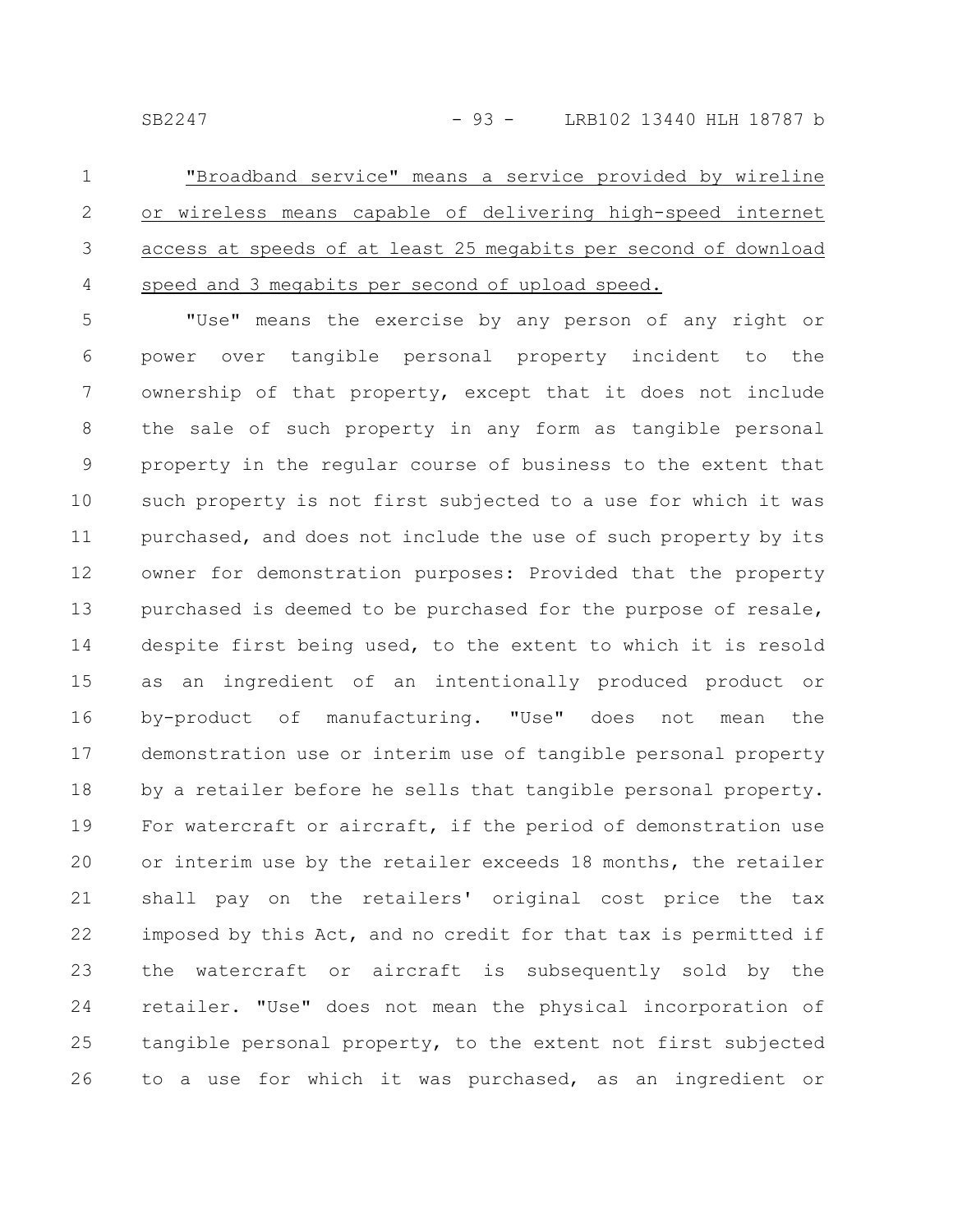constituent, into other tangible personal property (a) which is sold in the regular course of business or (b) which the person incorporating such ingredient or constituent therein has undertaken at the time of such purchase to cause to be transported in interstate commerce to destinations outside the State of Illinois: Provided that the property purchased is deemed to be purchased for the purpose of resale, despite first being used, to the extent to which it is resold as an ingredient of an intentionally produced product or by-product of manufacturing. 1 2 3 4 5 6 7 8 9 10

"Watercraft" means a Class 2, Class 3, or Class 4 watercraft as defined in Section 3-2 of the Boat Registration and Safety Act, a personal watercraft, or any boat equipped with an inboard motor. 11 12 13 14

"Purchase at retail" means the acquisition of the ownership of or title to tangible personal property through a sale at retail. 15 16 17

"Purchaser" means anyone who, through a sale at retail, acquires the ownership of tangible personal property for a valuable consideration. 18 19 20

"Sale at retail" means any transfer of the ownership of or title to tangible personal property to a purchaser, for the purpose of use, and not for the purpose of resale in any form as tangible personal property to the extent not first subjected to a use for which it was purchased, for a valuable consideration: Provided that the property purchased is deemed 21 22 23 24 25 26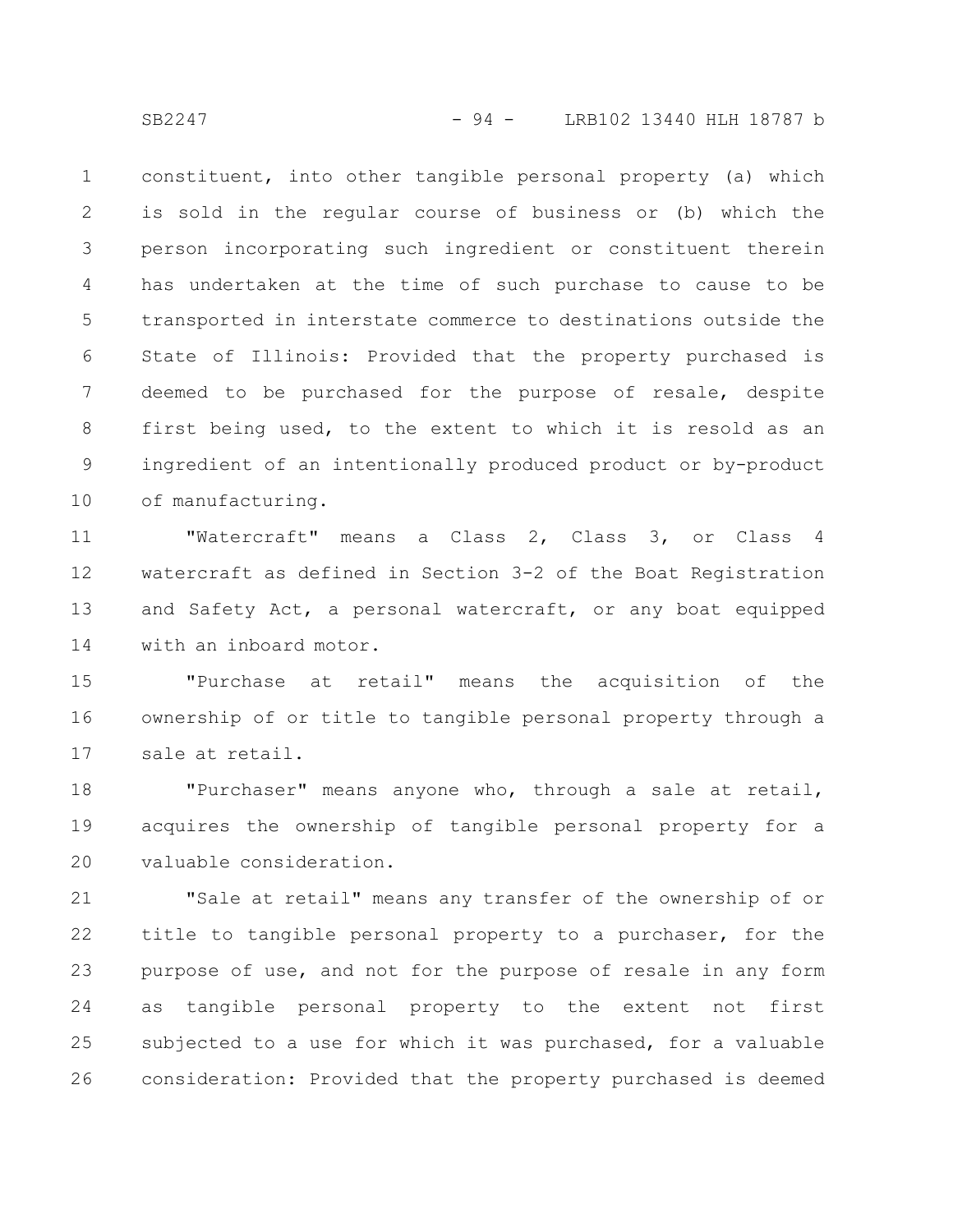SB2247 - 95 - LRB102 13440 HLH 18787 b

to be purchased for the purpose of resale, despite first being used, to the extent to which it is resold as an ingredient of an intentionally produced product or by-product of manufacturing. For this purpose, slag produced as an incident to manufacturing pig iron or steel and sold is considered to be an intentionally produced by-product of manufacturing. "Sale at retail" includes any such transfer made for resale unless made in compliance with Section 2c of the Retailers' Occupation Tax Act, as incorporated by reference into Section 12 of this Act. Transactions whereby the possession of the property is transferred but the seller retains the title as security for payment of the selling price are sales. 1 2 3 4 5 6 7 8 9 10 11 12

"Sale at retail" shall also be construed to include any Illinois florist's sales transaction in which the purchase order is received in Illinois by a florist and the sale is for use or consumption, but the Illinois florist has a florist in another state deliver the property to the purchaser or the purchaser's donee in such other state. 13 14 15 16 17 18

Nonreusable tangible personal property that is used by persons engaged in the business of operating a restaurant, cafeteria, or drive-in is a sale for resale when it is transferred to customers in the ordinary course of business as part of the sale of food or beverages and is used to deliver, package, or consume food or beverages, regardless of where consumption of the food or beverages occurs. Examples of those items include, but are not limited to nonreusable, paper and 19 20 21 22 23 24 25 26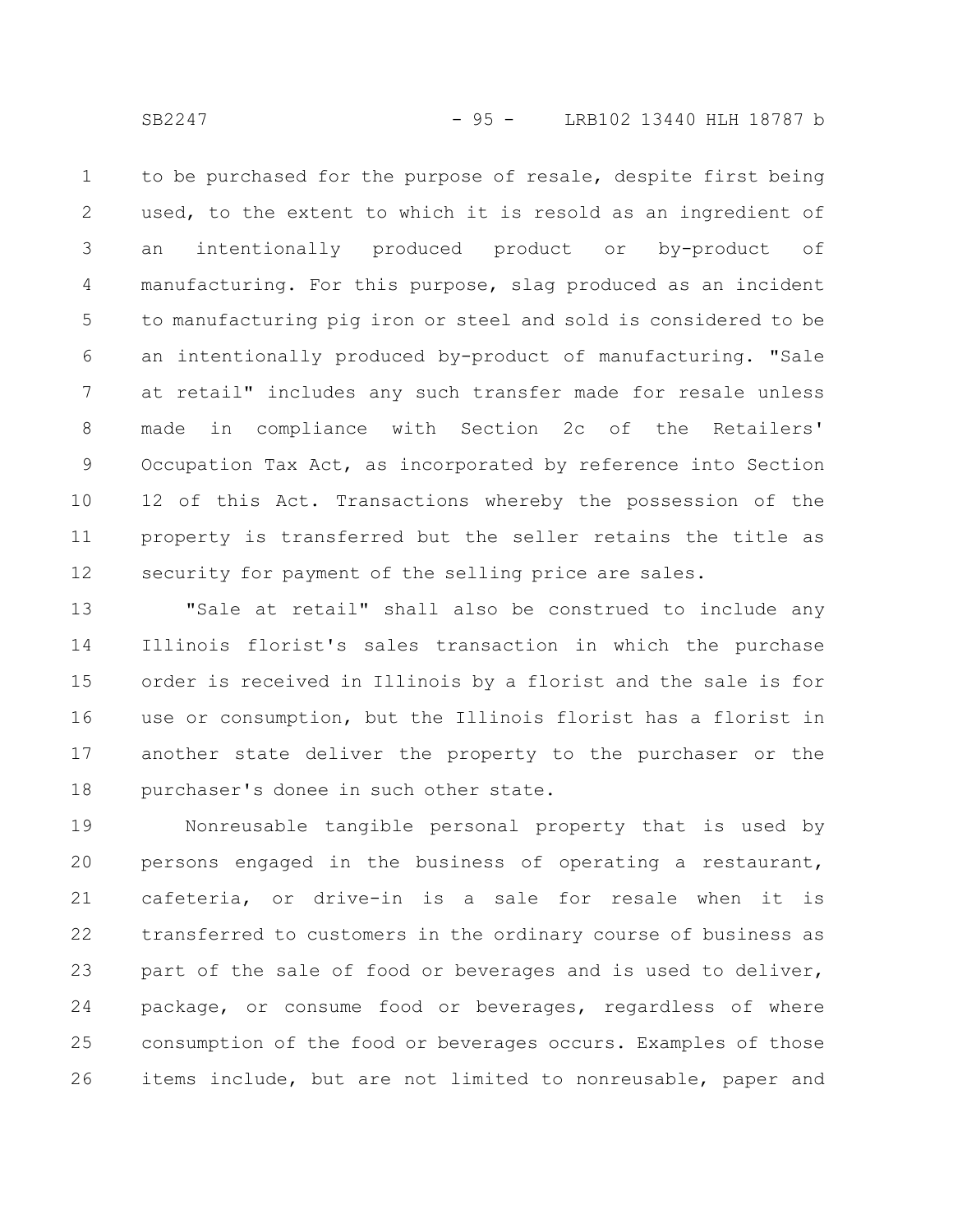plastic cups, plates, baskets, boxes, sleeves, buckets or other containers, utensils, straws, placemats, napkins, doggie bags, and wrapping or packaging materials that are transferred to customers as part of the sale of food or beverages in the ordinary course of business. 1 2 3 4 5

The purchase, employment and transfer of such tangible personal property as newsprint and ink for the primary purpose of conveying news (with or without other information) is not a purchase, use or sale of tangible personal property. 6 7 8 9

"Selling price" means the consideration for a sale valued in money whether received in money or otherwise, including cash, credits, property other than as hereinafter provided, and services, but, prior to January 1, 2020, not including the value of or credit given for traded-in tangible personal property where the item that is traded-in is of like kind and character as that which is being sold; beginning January 1, 2020, "selling price" includes the portion of the value of or credit given for traded-in motor vehicles of the First Division as defined in Section 1-146 of the Illinois Vehicle Code of like kind and character as that which is being sold that exceeds \$10,000. "Selling price" shall be determined without any deduction on account of the cost of the property sold, the cost of materials used, labor or service cost or any other expense whatsoever, but does not include interest or finance charges which appear as separate items on the bill of sale or sales contract nor charges that are added to prices by 10 11 12 13 14 15 16 17 18 19 20 21 22 23 24 25 26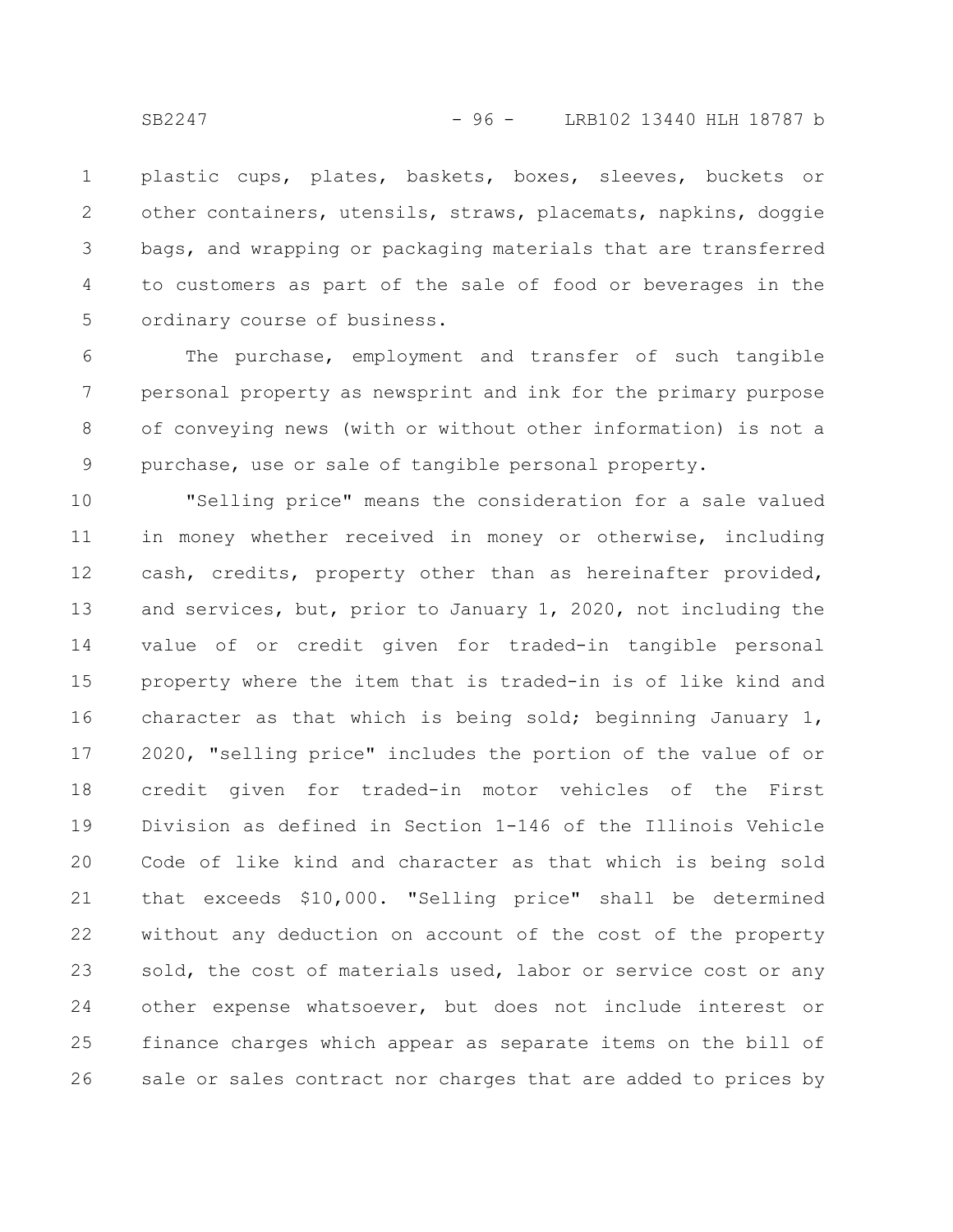sellers on account of the seller's tax liability under the Retailers' Occupation Tax Act, or on account of the seller's duty to collect, from the purchaser, the tax that is imposed by this Act, or, except as otherwise provided with respect to any cigarette tax imposed by a home rule unit, on account of the seller's tax liability under any local occupation tax administered by the Department, or, except as otherwise provided with respect to any cigarette tax imposed by a home rule unit on account of the seller's duty to collect, from the purchasers, the tax that is imposed under any local use tax administered by the Department. Effective December 1, 1985, "selling price" shall include charges that are added to prices by sellers on account of the seller's tax liability under the Cigarette Tax Act, on account of the seller's duty to collect, from the purchaser, the tax imposed under the Cigarette Use Tax Act, and on account of the seller's duty to collect, from the purchaser, any cigarette tax imposed by a home rule unit. 1 2 3 4 5 6 7 8 9 10 11 12 13 14 15 16 17

Notwithstanding any law to the contrary, for any motor vehicle, as defined in Section 1-146 of the Vehicle Code, that is sold on or after January 1, 2015 for the purpose of leasing the vehicle for a defined period that is longer than one year and (1) is a motor vehicle of the second division that: (A) is a self-contained motor vehicle designed or permanently converted to provide living quarters for recreational, camping, or travel use, with direct walk through access to the living quarters from the driver's seat; (B) is of the van 18 19 20 21 22 23 24 25 26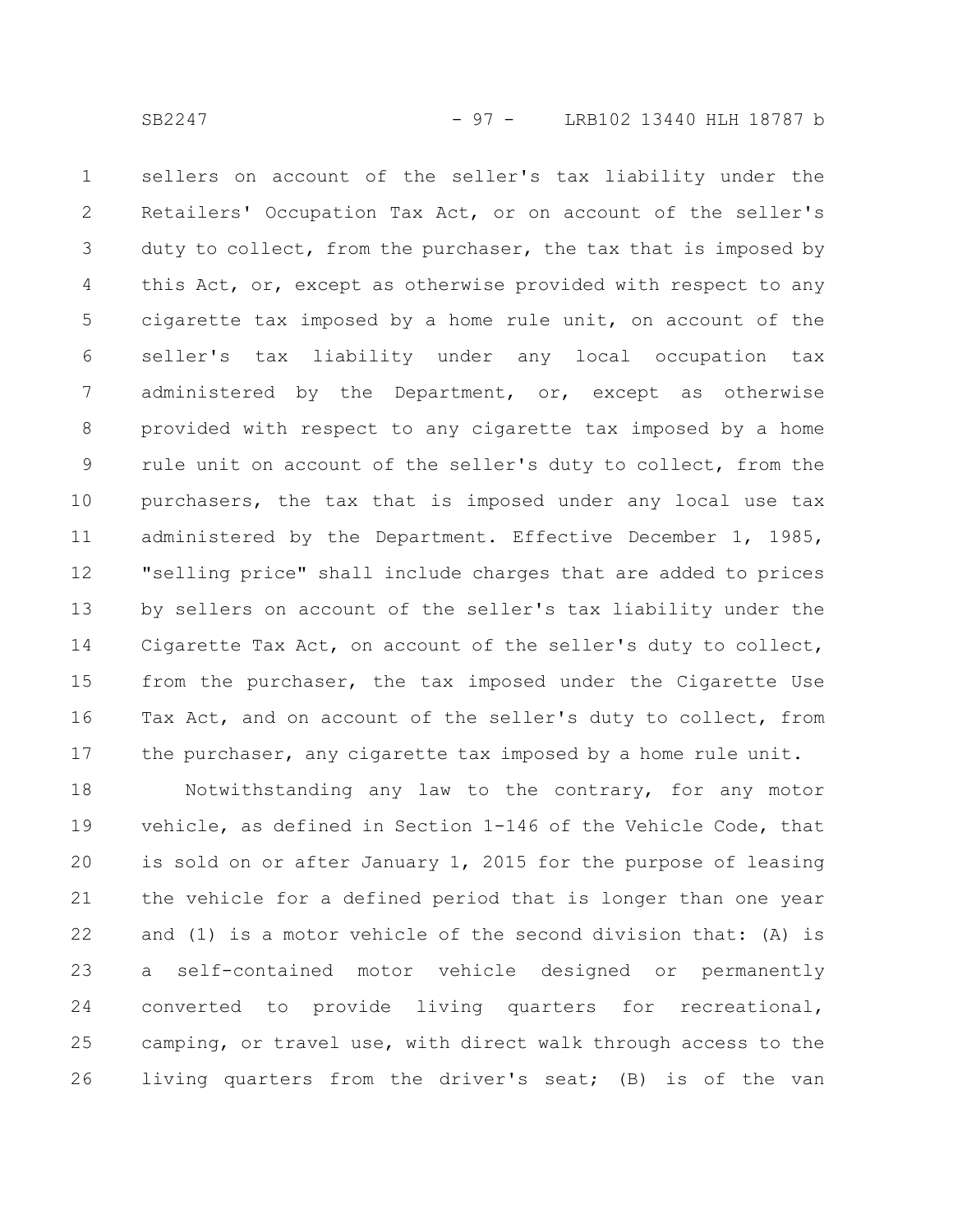configuration designed for the transportation of not less than 7 nor more than 16 passengers; or (C) has a gross vehicle weight rating of 8,000 pounds or less or (2) is a motor vehicle of the first division, "selling price" or "amount of sale" means the consideration received by the lessor pursuant to the lease contract, including amounts due at lease signing and all monthly or other regular payments charged over the term of the lease. Also included in the selling price is any amount received by the lessor from the lessee for the leased vehicle that is not calculated at the time the lease is executed, including, but not limited to, excess mileage charges and charges for excess wear and tear. For sales that occur in Illinois, with respect to any amount received by the lessor from the lessee for the leased vehicle that is not calculated at the time the lease is executed, the lessor who purchased the motor vehicle does not incur the tax imposed by the Use Tax Act on those amounts, and the retailer who makes the retail sale of the motor vehicle to the lessor is not required to collect the tax imposed by this Act or to pay the tax imposed by the Retailers' Occupation Tax Act on those amounts. However, the lessor who purchased the motor vehicle assumes the liability for reporting and paying the tax on those amounts directly to the Department in the same form (Illinois Retailers' Occupation Tax, and local retailers' occupation taxes, if applicable) in which the retailer would have reported and paid such tax if the retailer had accounted for the tax to the 1 2 3 4 5 6 7 8 9 10 11 12 13 14 15 16 17 18 19 20 21 22 23 24 25 26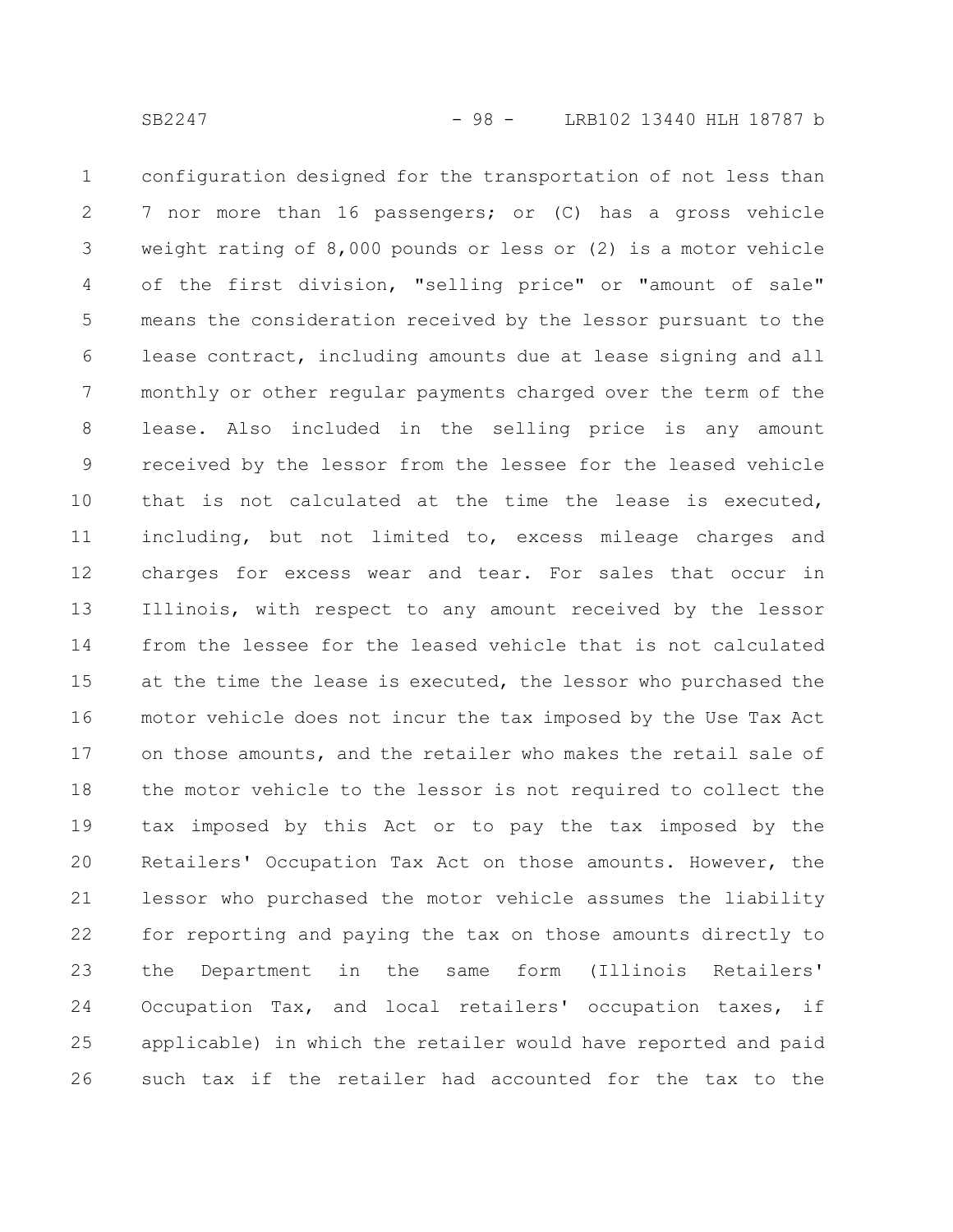Department. For amounts received by the lessor from the lessee that are not calculated at the time the lease is executed, the lessor must file the return and pay the tax to the Department by the due date otherwise required by this Act for returns other than transaction returns. If the retailer is entitled under this Act to a discount for collecting and remitting the tax imposed under this Act to the Department with respect to the sale of the motor vehicle to the lessor, then the right to the discount provided in this Act shall be transferred to the lessor with respect to the tax paid by the lessor for any amount received by the lessor from the lessee for the leased vehicle that is not calculated at the time the lease is executed; provided that the discount is only allowed if the return is timely filed and for amounts timely paid. The "selling price" of a motor vehicle that is sold on or after January 1, 2015 for the purpose of leasing for a defined period of longer than one year shall not be reduced by the value of or credit given for traded-in tangible personal property owned by the lessor, nor shall it be reduced by the value of or credit given for traded-in tangible personal property owned by the lessee, regardless of whether the trade-in value thereof is assigned by the lessee to the lessor. In the case of a motor vehicle that is sold for the purpose of leasing for a defined period of longer than one year, the sale occurs at the time of the delivery of the vehicle, regardless of the due date of any lease payments. A lessor who incurs a Retailers' Occupation 1 2 3 4 5 6 7 8 9 10 11 12 13 14 15 16 17 18 19 20 21 22 23 24 25 26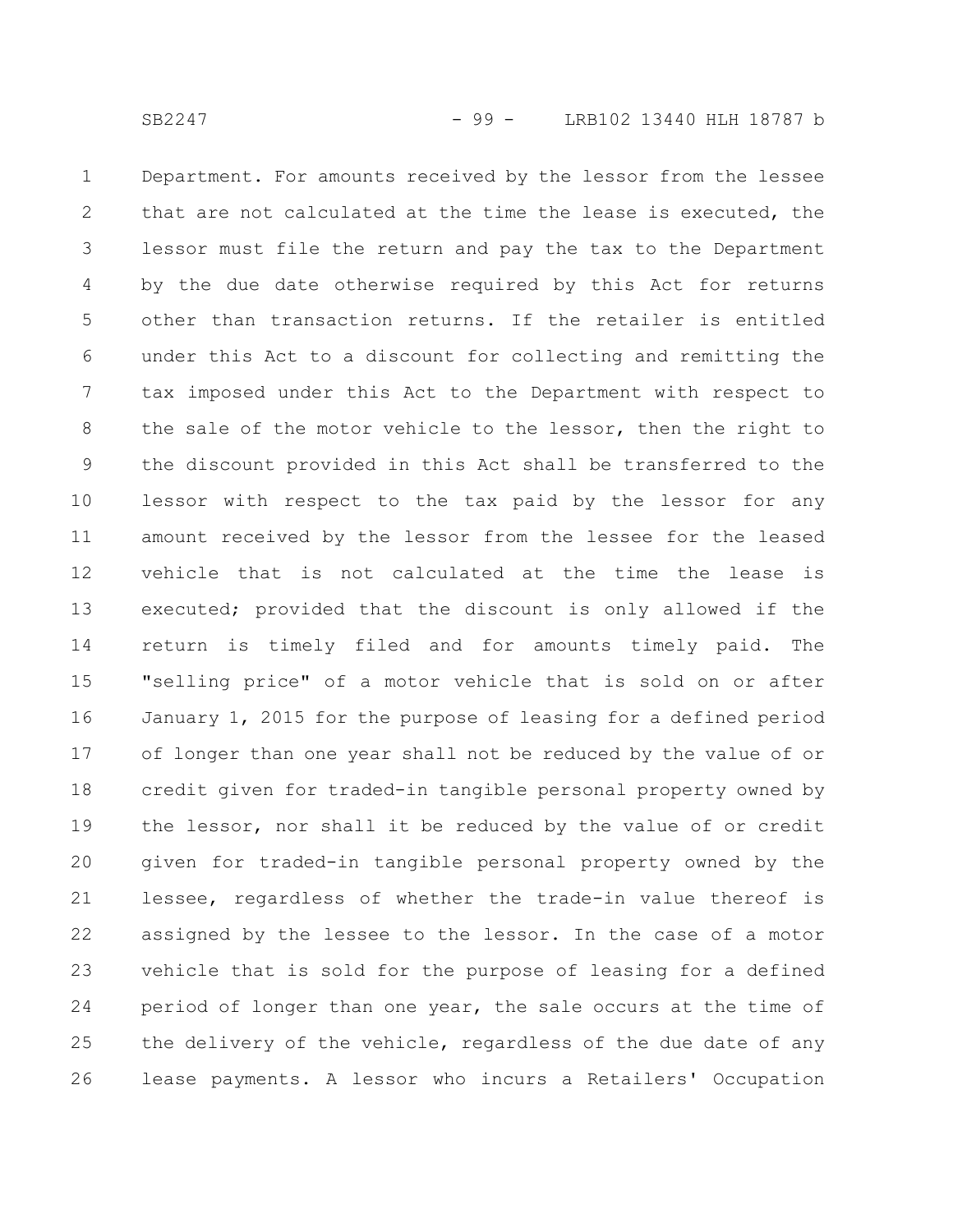Tax liability on the sale of a motor vehicle coming off lease may not take a credit against that liability for the Use Tax the lessor paid upon the purchase of the motor vehicle (or for any tax the lessor paid with respect to any amount received by the lessor from the lessee for the leased vehicle that was not calculated at the time the lease was executed) if the selling price of the motor vehicle at the time of purchase was calculated using the definition of "selling price" as defined in this paragraph. Notwithstanding any other provision of this Act to the contrary, lessors shall file all returns and make all payments required under this paragraph to the Department by electronic means in the manner and form as required by the Department. This paragraph does not apply to leases of motor vehicles for which, at the time the lease is entered into, the term of the lease is not a defined period, including leases with a defined initial period with the option to continue the lease on a month-to-month or other basis beyond the initial defined period. 1 2 3 4 5 6 7 8 9 10 11 12 13 14 15 16 17 18

The phrase "like kind and character" shall be liberally construed (including but not limited to any form of motor vehicle for any form of motor vehicle, or any kind of farm or agricultural implement for any other kind of farm or agricultural implement), while not including a kind of item which, if sold at retail by that retailer, would be exempt from retailers' occupation tax and use tax as an isolated or occasional sale. 19 20 21 22 23 24 25 26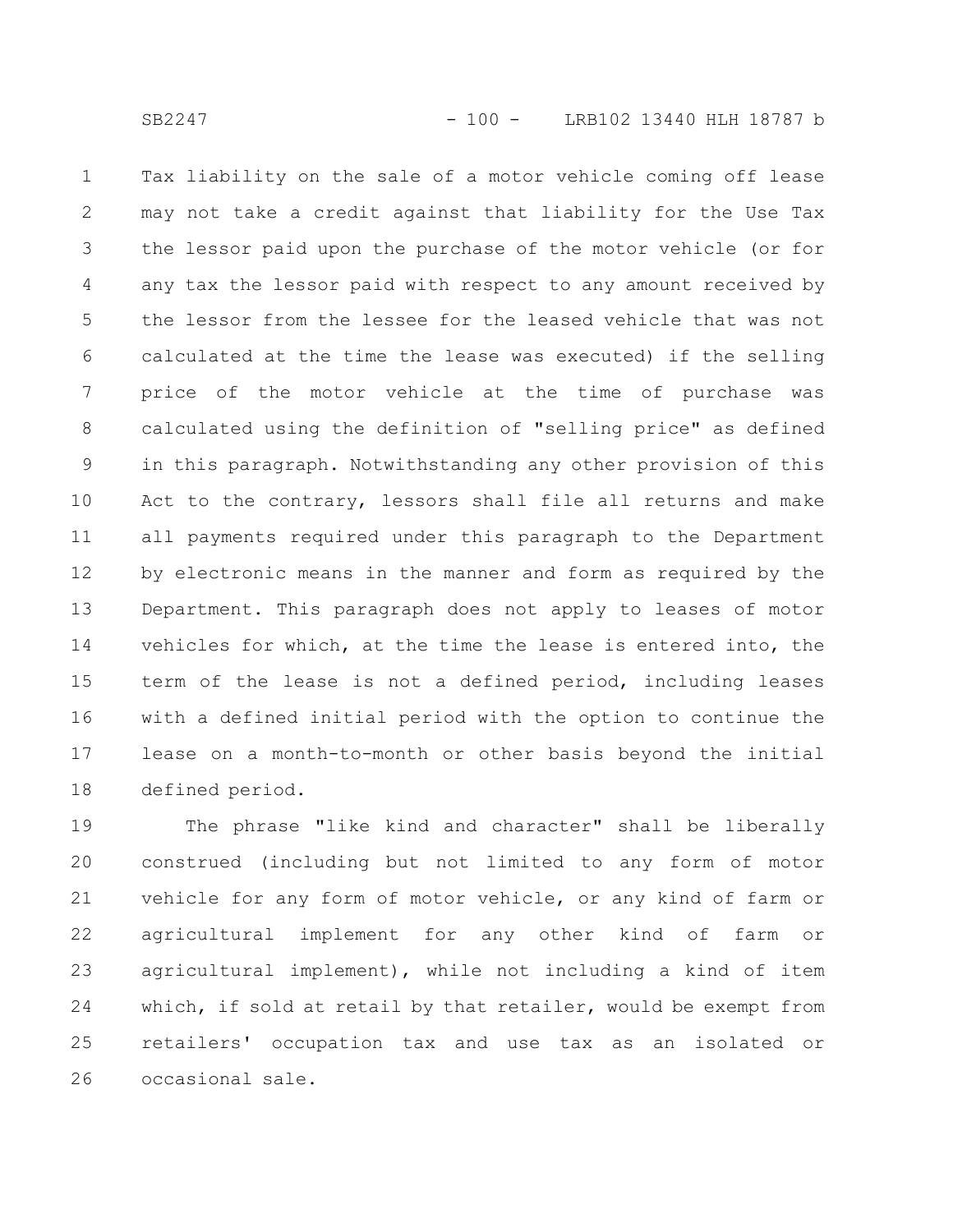1

"Department" means the Department of Revenue.

"Person" means any natural individual, firm, partnership, association, joint stock company, joint adventure, public or private corporation, limited liability company, or a receiver, executor, trustee, guardian or other representative appointed by order of any court. 2 3 4 5 6

"Retailer" means and includes every person engaged in the business of making sales at retail as defined in this Section. 7 8

A person who holds himself or herself out as being engaged (or who habitually engages) in selling tangible personal property at retail is a retailer hereunder with respect to such sales (and not primarily in a service occupation) notwithstanding the fact that such person designs and produces such tangible personal property on special order for the purchaser and in such a way as to render the property of value only to such purchaser, if such tangible personal property so produced on special order serves substantially the same function as stock or standard items of tangible personal property that are sold at retail. 9 10 11 12 13 14 15 16 17 18 19

A person whose activities are organized and conducted primarily as a not-for-profit service enterprise, and who engages in selling tangible personal property at retail (whether to the public or merely to members and their guests) is a retailer with respect to such transactions, excepting only a person organized and operated exclusively for charitable, religious or educational purposes either (1), to 20 21 22 23 24 25 26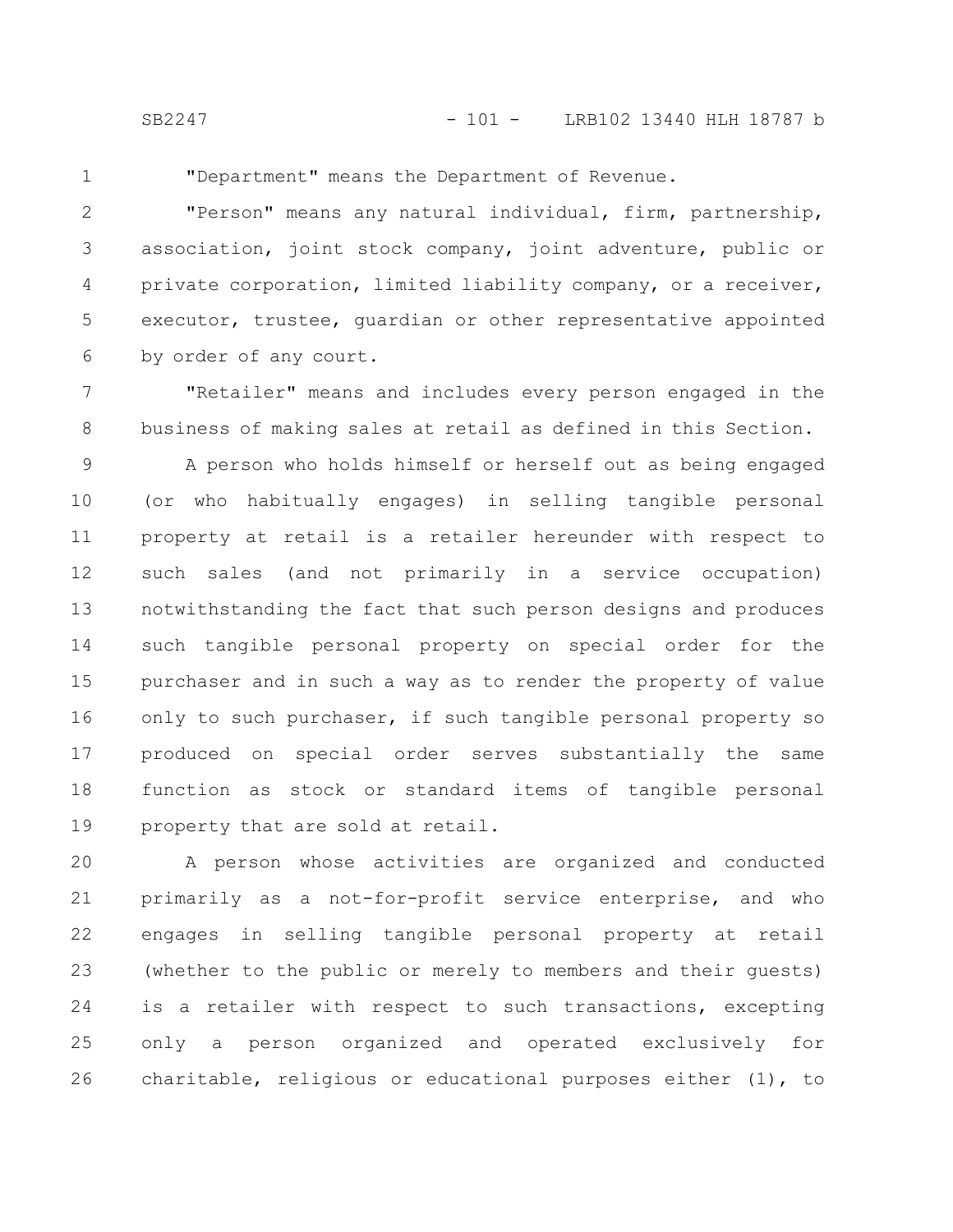SB2247 - 102 - LRB102 13440 HLH 18787 b

the extent of sales by such person to its members, students, patients or inmates of tangible personal property to be used primarily for the purposes of such person, or (2), to the extent of sales by such person of tangible personal property which is not sold or offered for sale by persons organized for profit. The selling of school books and school supplies by schools at retail to students is not "primarily for the purposes of" the school which does such selling. This paragraph does not apply to nor subject to taxation occasional dinners, social or similar activities of a person organized and operated exclusively for charitable, religious or educational purposes, whether or not such activities are open to the public. 1 2 3 4 5 6 7 8 9 10 11 12 13

A person who is the recipient of a grant or contract under Title VII of the Older Americans Act of 1965 (P.L. 92-258) and serves meals to participants in the federal Nutrition Program for the Elderly in return for contributions established in amount by the individual participant pursuant to a schedule of suggested fees as provided for in the federal Act is not a retailer under this Act with respect to such transactions. 14 15 16 17 18 19 20

Persons who engage in the business of transferring tangible personal property upon the redemption of trading stamps are retailers hereunder when engaged in such business. 21 22 23

The isolated or occasional sale of tangible personal property at retail by a person who does not hold himself out as being engaged (or who does not habitually engage) in selling 24 25 26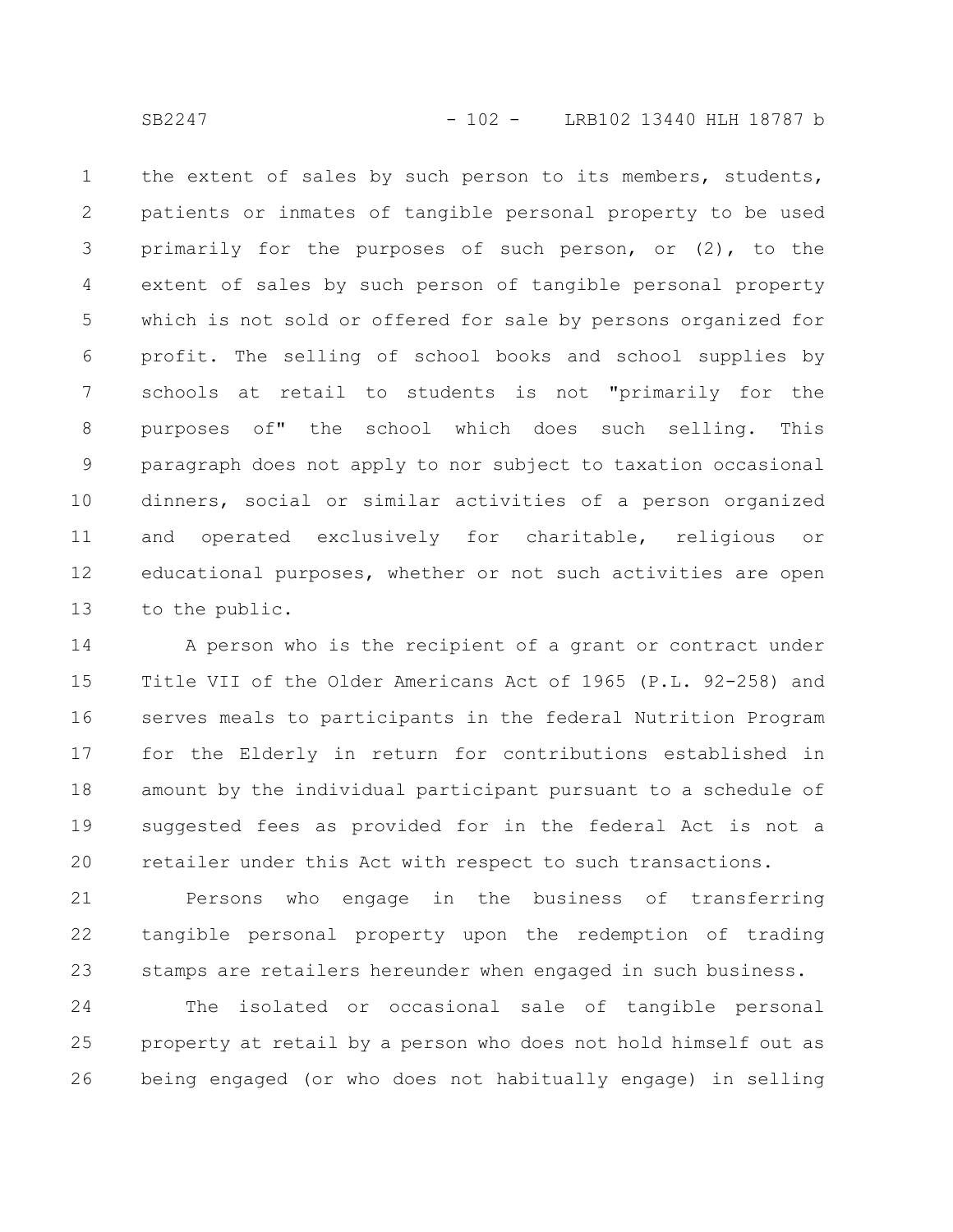such tangible personal property at retail or a sale through a bulk vending machine does not make such person a retailer hereunder. However, any person who is engaged in a business which is not subject to the tax imposed by the Retailers' Occupation Tax Act because of involving the sale of or a contract to sell real estate or a construction contract to improve real estate, but who, in the course of conducting such business, transfers tangible personal property to users or consumers in the finished form in which it was purchased, and which does not become real estate, under any provision of a construction contract or real estate sale or real estate sales agreement entered into with some other person arising out of or because of such nontaxable business, is a retailer to the extent of the value of the tangible personal property so transferred. If, in such transaction, a separate charge is made for the tangible personal property so transferred, the value of such property, for the purposes of this Act, is the amount so separately charged, but not less than the cost of such property to the transferor; if no separate charge is made, the value of such property, for the purposes of this Act, is the cost to the transferor of such tangible personal property. 1 2 3 4 5 6 7 8 9 10 11 12 13 14 15 16 17 18 19 20 21 22

"Retailer maintaining a place of business in this State", or any like term, means and includes any of the following retailers: 23 24 25

26

(1) A retailer having or maintaining within this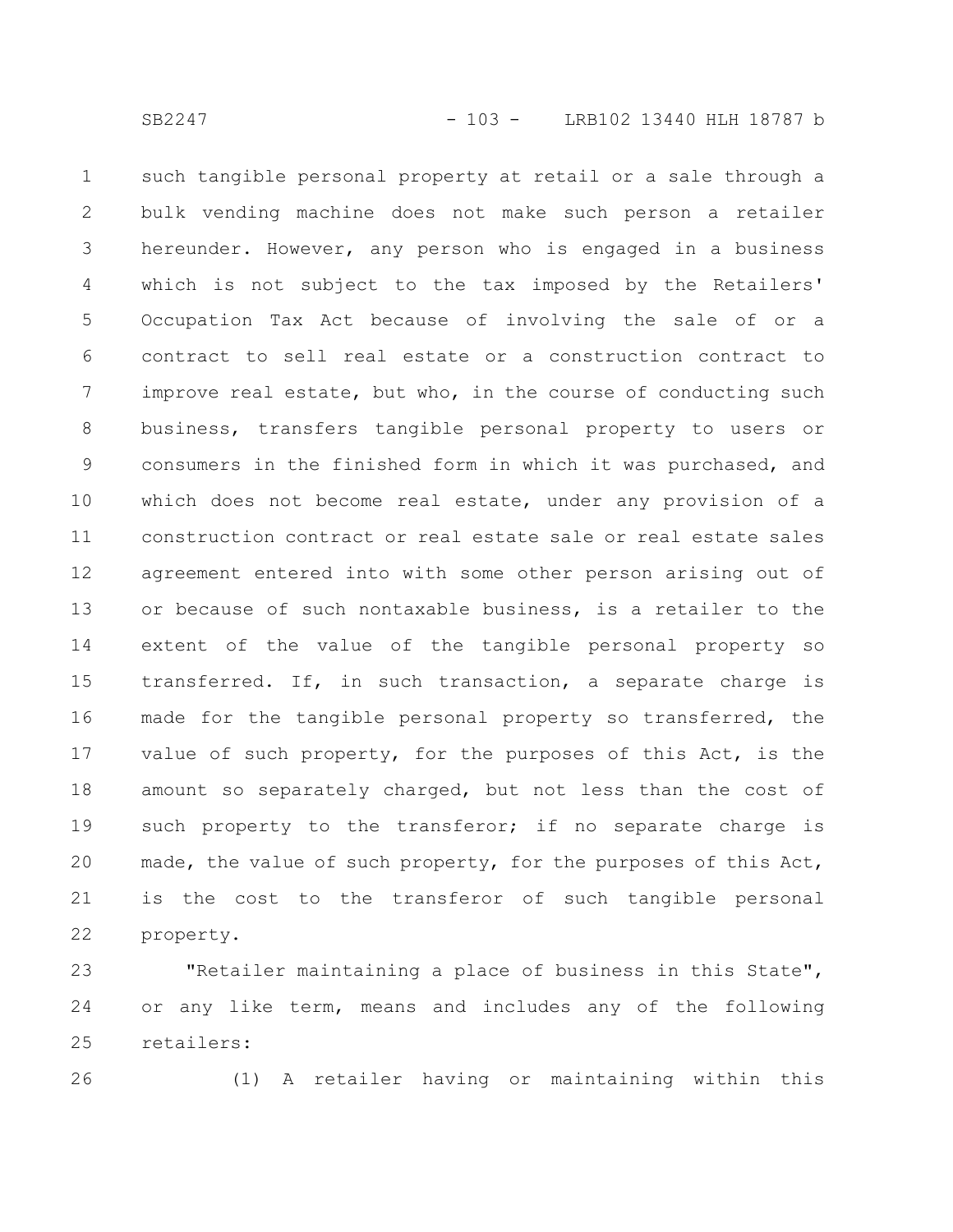State, directly or by a subsidiary, an office, distribution house, sales house, warehouse or other place of business, or any agent or other representative operating within this State under the authority of the retailer or its subsidiary, irrespective of whether such place of business or agent or other representative is located here permanently or temporarily, or whether such retailer or subsidiary is licensed to do business in this State. However, the ownership of property that is located at the premises of a printer with which the retailer has contracted for printing and that consists of the final printed product, property that becomes a part of the final printed product, or copy from which the printed product is produced shall not result in the retailer being deemed to have or maintain an office, distribution house, sales house, warehouse, or other place of business within this State. 1 2 3 4 5 6 7 8 9 10 11 12 13 14 15 16 17

(1.1) A retailer having a contract with a person located in this State under which the person, for a commission or other consideration based upon the sale of tangible personal property by the retailer, directly or indirectly refers potential customers to the retailer by providing to the potential customers a promotional code or other mechanism that allows the retailer to track purchases referred by such persons. Examples of mechanisms that allow the retailer to track purchases referred by 18 19 20 21 22 23 24 25 26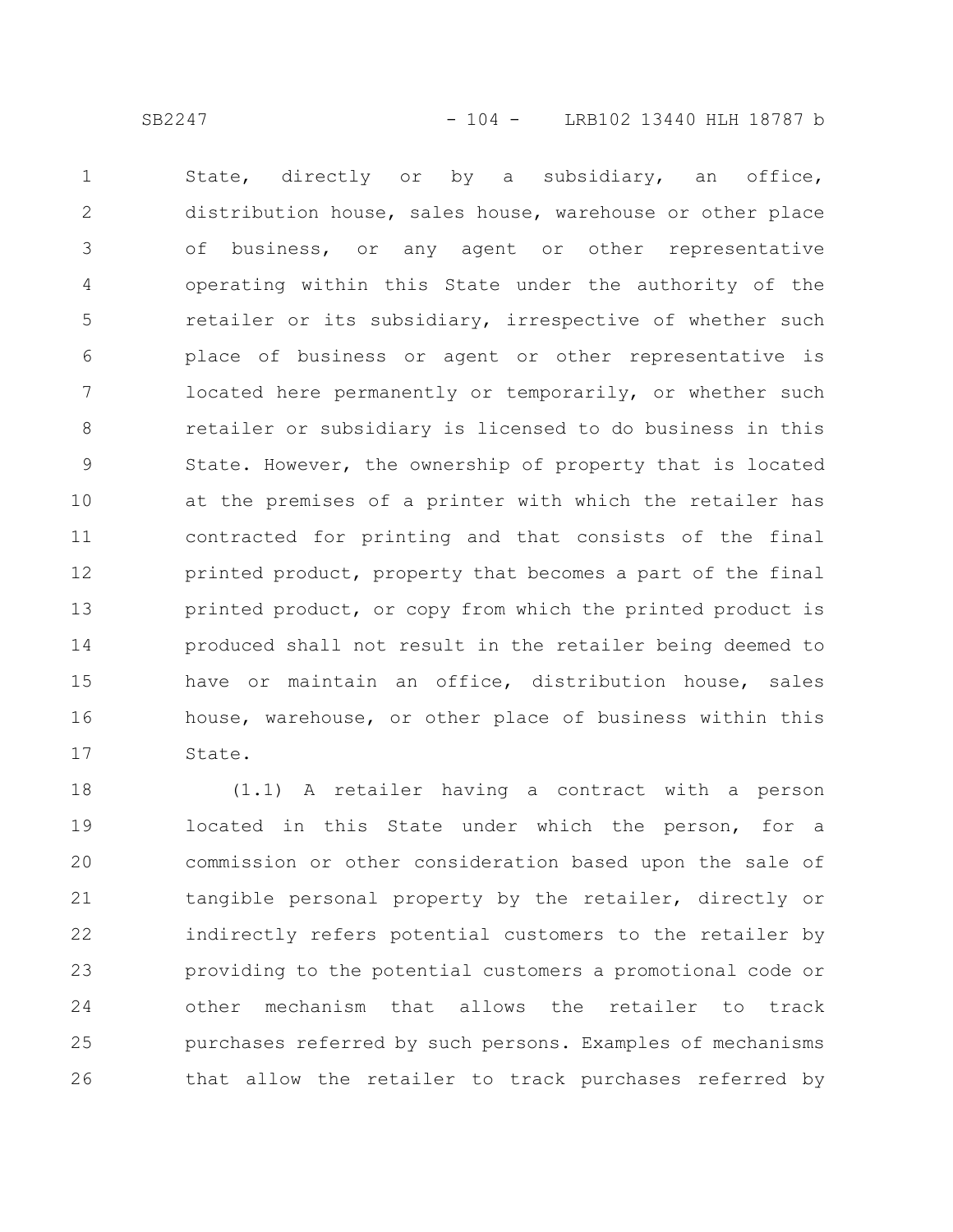such persons include but are not limited to the use of a link on the person's Internet website, promotional codes distributed through the person's hand-delivered or mailed material, and promotional codes distributed by the person through radio or other broadcast media. The provisions of this paragraph (1.1) shall apply only if the cumulative gross receipts from sales of tangible personal property by the retailer to customers who are referred to the retailer by all persons in this State under such contracts exceed \$10,000 during the preceding 4 quarterly periods ending on the last day of March, June, September, and December. A retailer meeting the requirements of this paragraph (1.1) shall be presumed to be maintaining a place of business in this State but may rebut this presumption by submitting proof that the referrals or other activities pursued within this State by such persons were not sufficient to meet the nexus standards of the United States Constitution during the preceding 4 quarterly periods. 1 2 3 4 5 6 7 8 9 10 11 12 13 14 15 16 17 18

(1.2) Beginning July 1, 2011, a retailer having a contract with a person located in this State under which: 19 20

(A) the retailer sells the same or substantially similar line of products as the person located in this State and does so using an identical or substantially similar name, trade name, or trademark as the person located in this State; and 21 22 23 24 25

26

(B) the retailer provides a commission or other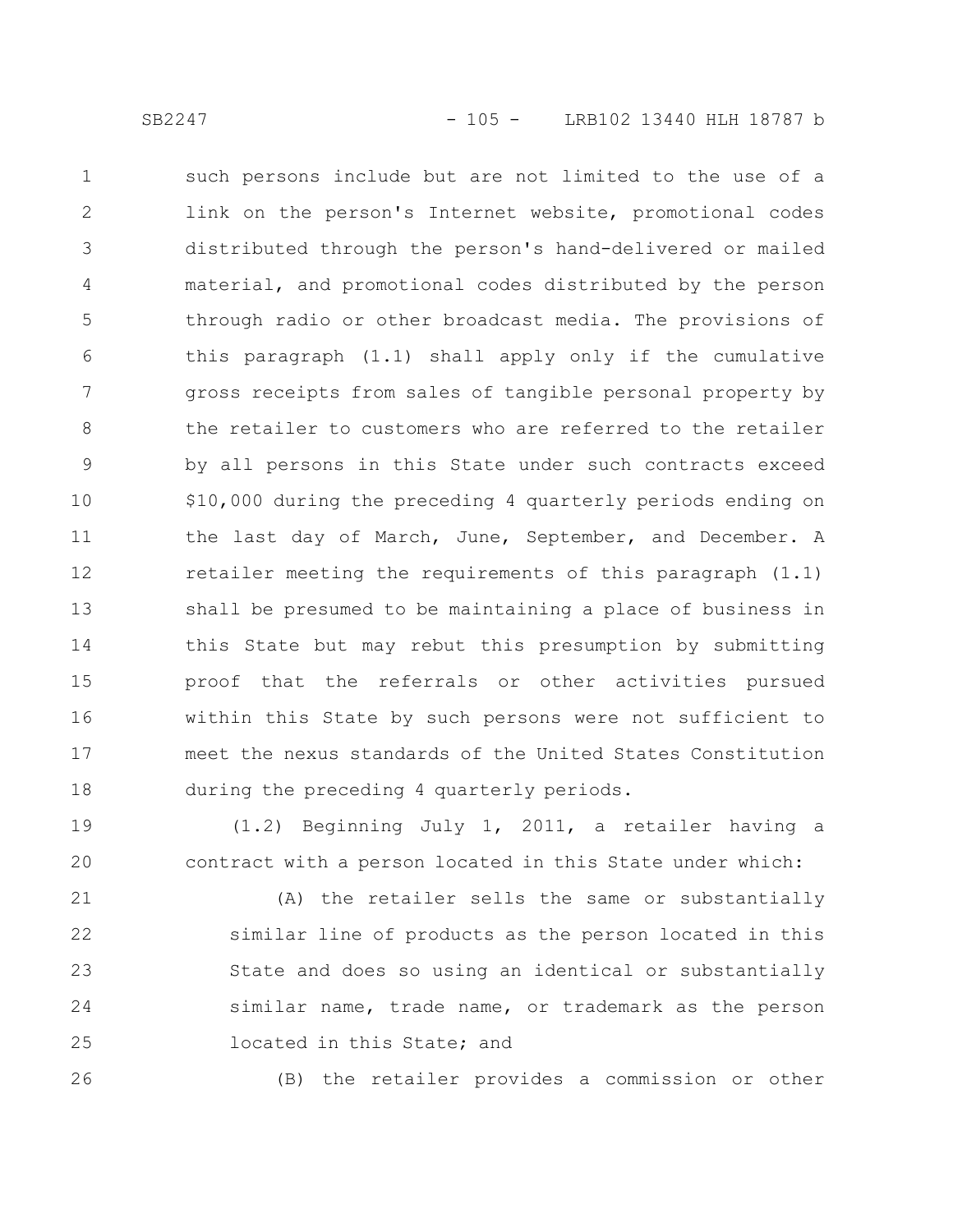consideration to the person located in this State based upon the sale of tangible personal property by the retailer. 1 2 3

The provisions of this paragraph (1.2) shall apply only if the cumulative gross receipts from sales of tangible personal property by the retailer to customers in this State under all such contracts exceed \$10,000 during the preceding 4 quarterly periods ending on the last day of March, June, September, and December. 4 5 6 7 8 9

(2) (Blank).

10

- (3) (Blank). 11
- (4) (Blank). 12
- (5) (Blank). 13
- (6) (Blank). 14
- (7) (Blank). 15
- (8) (Blank). 16

(9) Beginning October 1, 2018, a retailer making sales of tangible personal property to purchasers in Illinois from outside of Illinois if: 17 18 19

(A) the cumulative gross receipts from sales of tangible personal property to purchasers in Illinois are \$100,000 or more; or 20 21 22

(B) the retailer enters into 200 or more separate transactions for the sale of tangible personal property to purchasers in Illinois. 23 24 25

The retailer shall determine on a quarterly basis, 26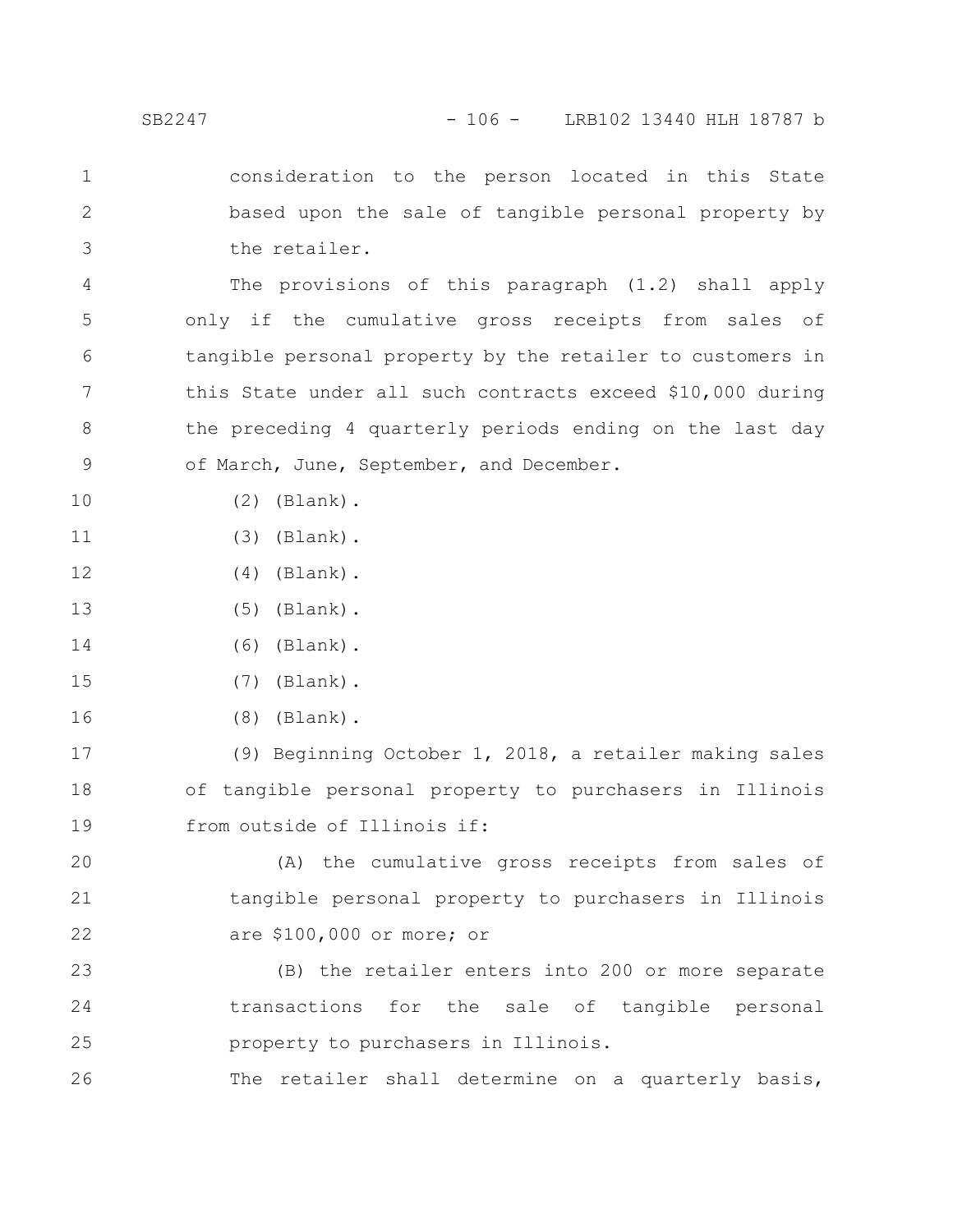ending on the last day of March, June, September, and December, whether he or she meets the criteria of either subparagraph (A) or (B) of this paragraph (9) for the preceding 12-month period. If the retailer meets the threshold of either subparagraph (A) or (B) for a 12-month period, he or she is considered a retailer maintaining a place of business in this State and is required to collect and remit the tax imposed under this Act and file returns for one year. At the end of that one-year period, the retailer shall determine whether he or she met the threshold of either subparagraph (A) or (B) during the preceding 12-month period. If the retailer met the criteria in either subparagraph (A) or (B) for the preceding 12-month period, he or she is considered a retailer maintaining a place of business in this State and is required to collect and remit the tax imposed under this Act and file returns for the subsequent year. If at the end of a one-year period a retailer that was required to collect and remit the tax imposed under this Act determines that he or she did not meet the threshold in either subparagraph (A) or (B) during the preceding 12-month period, the retailer shall subsequently determine on a quarterly basis, ending on the last day of March, June, September, and December, whether he or she meets the threshold of either subparagraph (A) or (B) for the preceding 12-month period. 1 2 3 4 5 6 7 8 9 10 11 12 13 14 15 16 17 18 19 20 21 22 23 24 25 26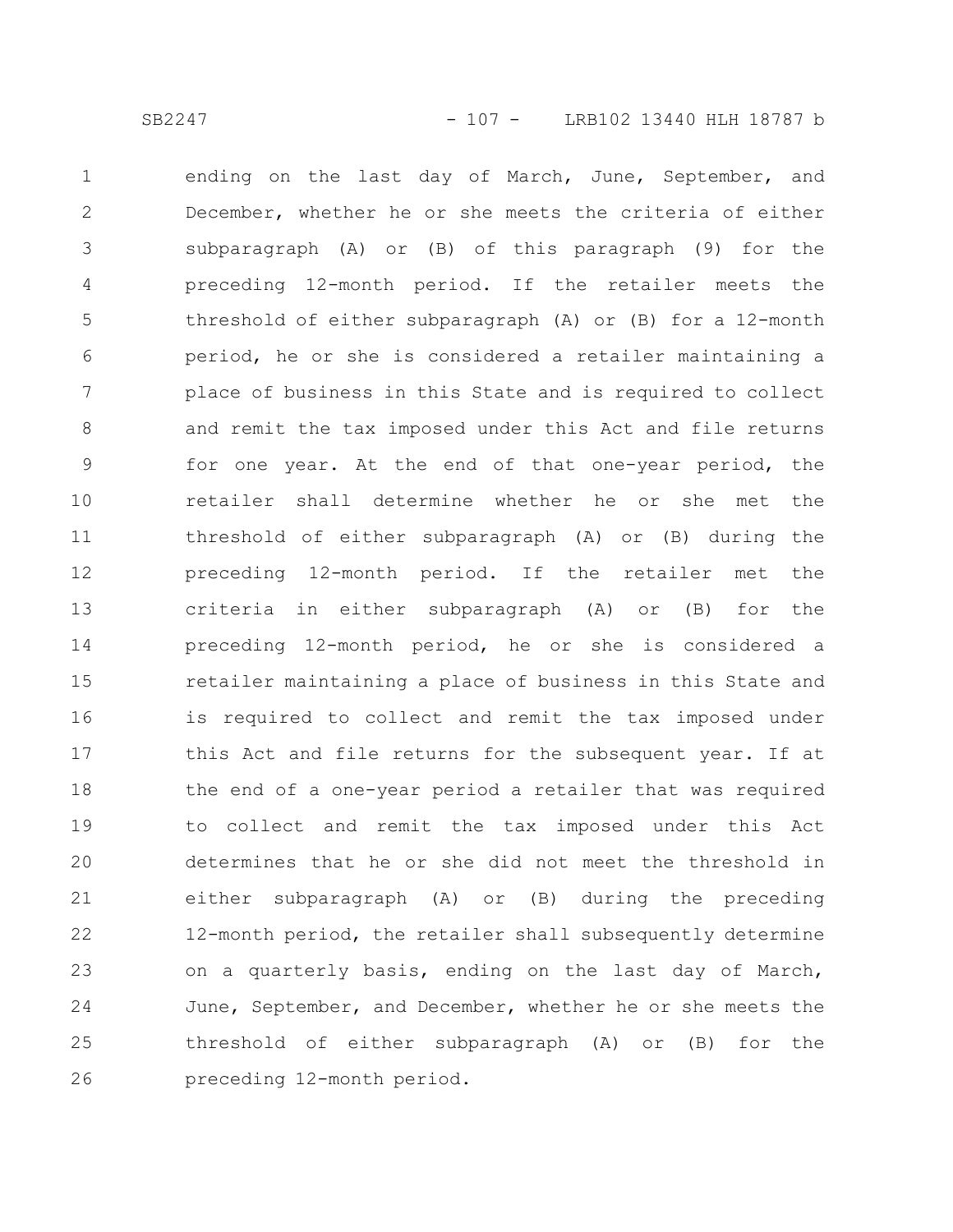Beginning January 1, 2020, neither the gross receipts from nor the number of separate transactions for sales of tangible personal property to purchasers in Illinois that a retailer makes through a marketplace facilitator and for which the retailer has received a certification from the marketplace facilitator pursuant to Section 2d of this Act shall be included for purposes of determining whether he or she has met the thresholds of this paragraph (9). 1 2 3 4 5 6 7 8

(10) Beginning January 1, 2020, a marketplace facilitator that meets a threshold set forth in subsection (b) of Section 2d of this Act. 9 10 11

"Bulk vending machine" means a vending machine, containing unsorted confections, nuts, toys, or other items designed primarily to be used or played with by children which, when a coin or coins of a denomination not larger than \$0.50 are inserted, are dispensed in equal portions, at random and without selection by the customer. 12 13 14 15 16 17

(Source: P.A. 100-587, eff. 6-4-18; 101-9, eff. 6-5-19; 101-31, eff. 1-1-20; 101-604, eff. 1-1-20.) 18 19

(35 ILCS 105/3-5) 20

Sec. 3-5. Exemptions. Use of the following tangible personal property is exempt from the tax imposed by this Act: 21 22

(1) Personal property purchased from a corporation, society, association, foundation, institution, or organization, other than a limited liability company, that is 23 24 25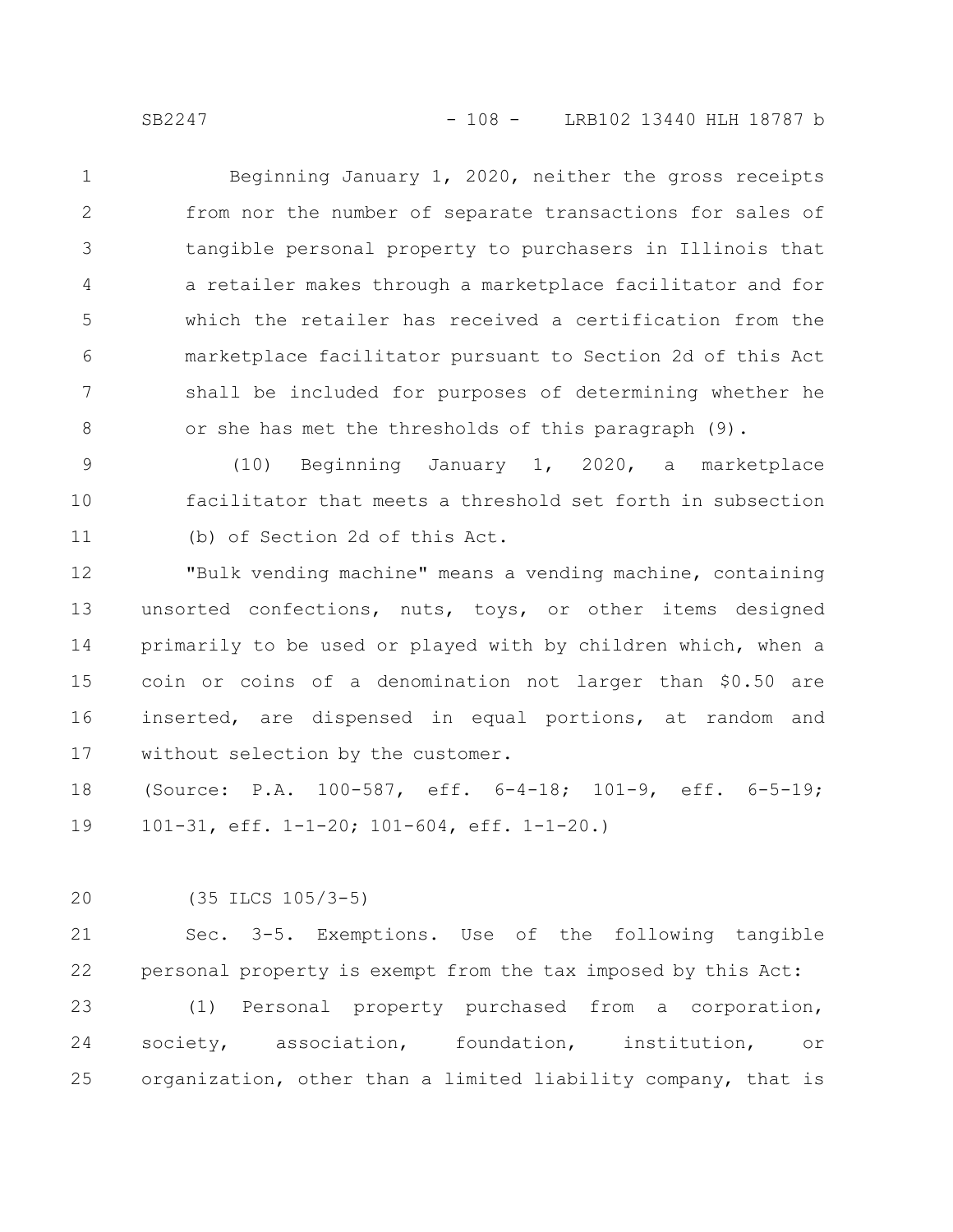organized and operated as a not-for-profit service enterprise for the benefit of persons 65 years of age or older if the personal property was not purchased by the enterprise for the purpose of resale by the enterprise. 1 2 3 4

(2) Personal property purchased by a not-for-profit Illinois county fair association for use in conducting, operating, or promoting the county fair. 5 6 7

(3) Personal property purchased by a not-for-profit arts or cultural organization that establishes, by proof required by the Department by rule, that it has received an exemption under Section 501(c)(3) of the Internal Revenue Code and that is organized and operated primarily for the presentation or support of arts or cultural programming, activities, or services. These organizations include, but are not limited to, music and dramatic arts organizations such as symphony orchestras and theatrical groups, arts and cultural service organizations, local arts councils, visual arts organizations, and media arts organizations. On and after July 1, 2001 (the effective date of Public Act 92-35), however, an entity otherwise eligible for this exemption shall not make tax-free purchases unless it has an active identification number issued by the Department. 8 9 10 11 12 13 14 15 16 17 18 19 20 21 22

(4) Personal property purchased by a governmental body, by a corporation, society, association, foundation, or institution organized and operated exclusively for charitable, religious, or educational purposes, or by a not-for-profit 23 24 25 26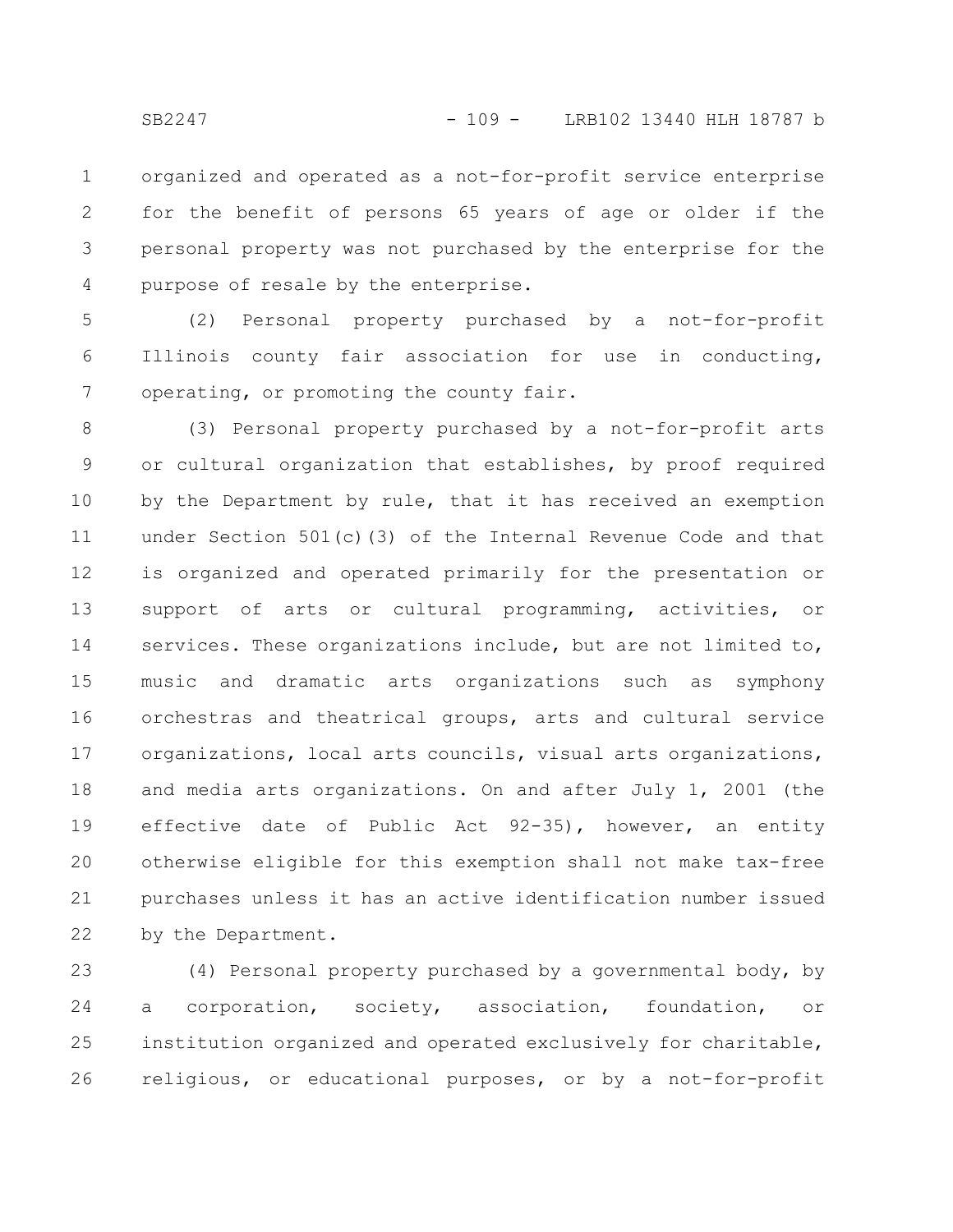corporation, society, association, foundation, institution, or organization that has no compensated officers or employees and that is organized and operated primarily for the recreation of persons 55 years of age or older. A limited liability company may qualify for the exemption under this paragraph only if the limited liability company is organized and operated exclusively for educational purposes. On and after July 1, 1987, however, no entity otherwise eligible for this exemption shall make tax-free purchases unless it has an active exemption identification number issued by the Department. 1 2 3 4 5 6 7 8 9 10

(5) Until July 1, 2003, a passenger car that is a replacement vehicle to the extent that the purchase price of the car is subject to the Replacement Vehicle Tax. 11 12 13

(6) Until July 1, 2003 and beginning again on September 1, 2004 through August 30, 2014, graphic arts machinery and equipment, including repair and replacement parts, both new and used, and including that manufactured on special order, certified by the purchaser to be used primarily for graphic arts production, and including machinery and equipment purchased for lease. Equipment includes chemicals or chemicals acting as catalysts but only if the chemicals or chemicals acting as catalysts effect a direct and immediate change upon a graphic arts product. Beginning on July 1, 2017, graphic arts machinery and equipment is included in the manufacturing and assembling machinery and equipment exemption under paragraph (18). 14 15 16 17 18 19 20 21 22 23 24 25 26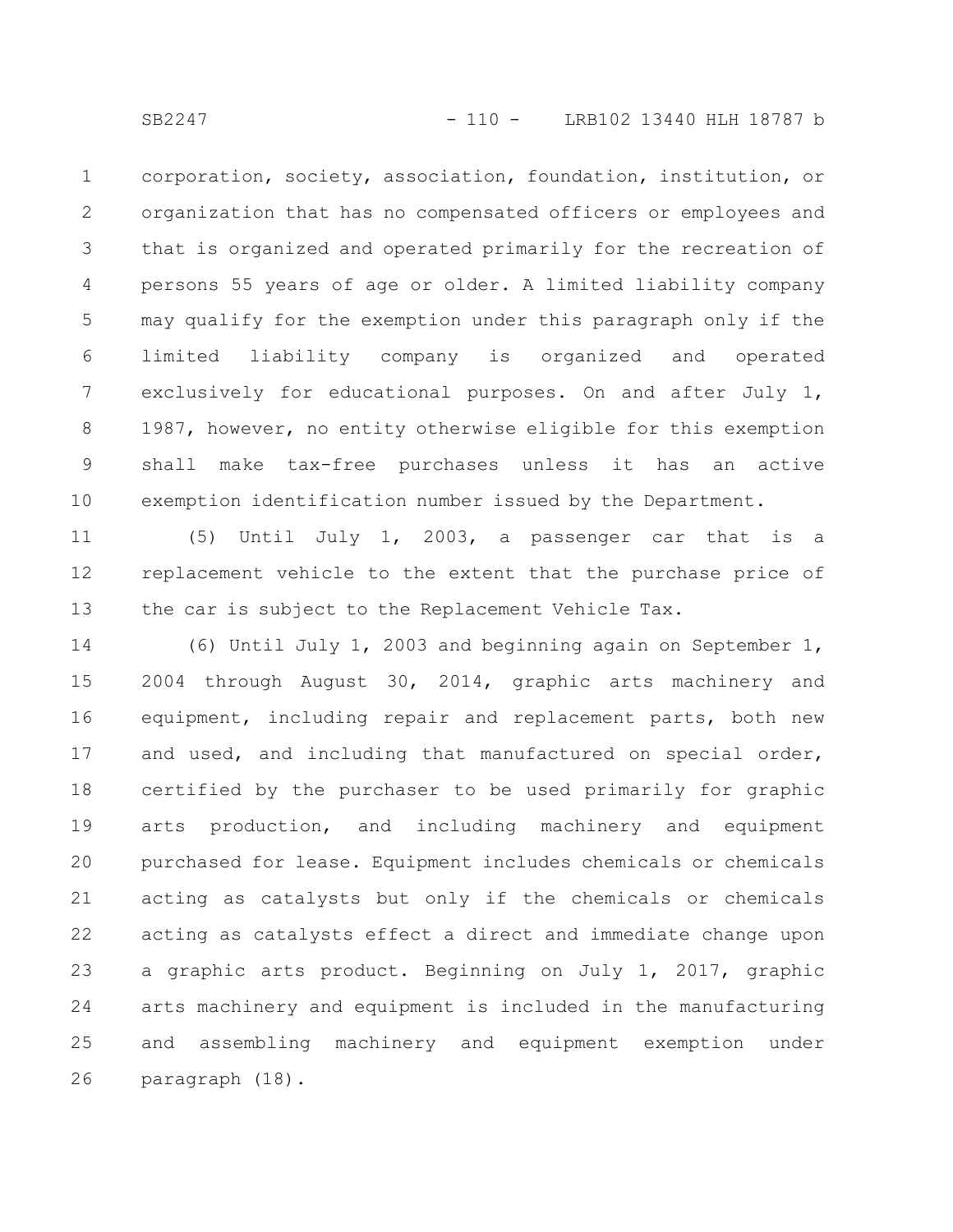(7) Farm chemicals. 1

(8) Legal tender, currency, medallions, or gold or silver coinage issued by the State of Illinois, the government of the United States of America, or the government of any foreign country, and bullion. 2 3 4 5

(9) Personal property purchased from a teacher-sponsored student organization affiliated with an elementary or secondary school located in Illinois. 6 7 8

(10) A motor vehicle that is used for automobile renting, as defined in the Automobile Renting Occupation and Use Tax Act. 9 10 11

(11) Farm machinery and equipment, both new and used, including that manufactured on special order, certified by the purchaser to be used primarily for production agriculture or State or federal agricultural programs, including individual replacement parts for the machinery and equipment, including machinery and equipment purchased for lease, and including implements of husbandry defined in Section 1-130 of the Illinois Vehicle Code, farm machinery and agricultural chemical and fertilizer spreaders, and nurse wagons required to be registered under Section 3-809 of the Illinois Vehicle Code, but excluding other motor vehicles required to be registered under the Illinois Vehicle Code. Horticultural polyhouses or hoop houses used for propagating, growing, or overwintering plants shall be considered farm machinery and equipment under this item (11). Agricultural chemical tender 12 13 14 15 16 17 18 19 20 21 22 23 24 25 26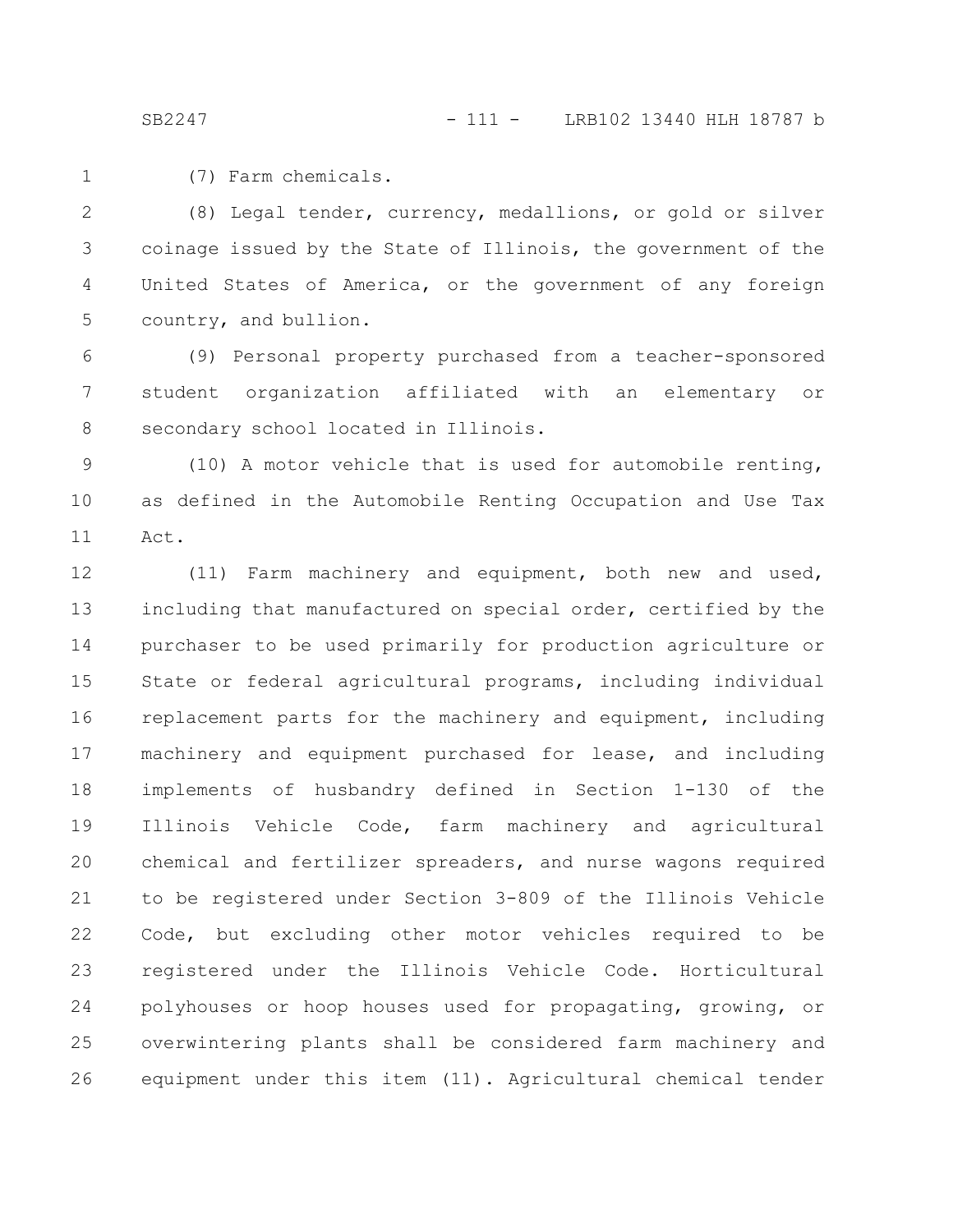tanks and dry boxes shall include units sold separately from a motor vehicle required to be licensed and units sold mounted on a motor vehicle required to be licensed if the selling price of the tender is separately stated. 1 2 3 4

Farm machinery and equipment shall include precision farming equipment that is installed or purchased to be installed on farm machinery and equipment including, but not limited to, tractors, harvesters, sprayers, planters, seeders, or spreaders. Precision farming equipment includes, but is not limited to, soil testing sensors, computers, monitors, software, global positioning and mapping systems, and other such equipment. 5 6 7 8 9 10 11 12

Farm machinery and equipment also includes computers, sensors, software, and related equipment used primarily in the computer-assisted operation of production agriculture facilities, equipment, and activities such as, but not limited to, the collection, monitoring, and correlation of animal and crop data for the purpose of formulating animal diets and agricultural chemicals. This item (11) is exempt from the provisions of Section 3-90. 13 14 15 16 17 18 19 20

(12) Until June 30, 2013, fuel and petroleum products sold to or used by an air common carrier, certified by the carrier to be used for consumption, shipment, or storage in the conduct of its business as an air common carrier, for a flight destined for or returning from a location or locations outside the United States without regard to previous or subsequent 21 22 23 24 25 26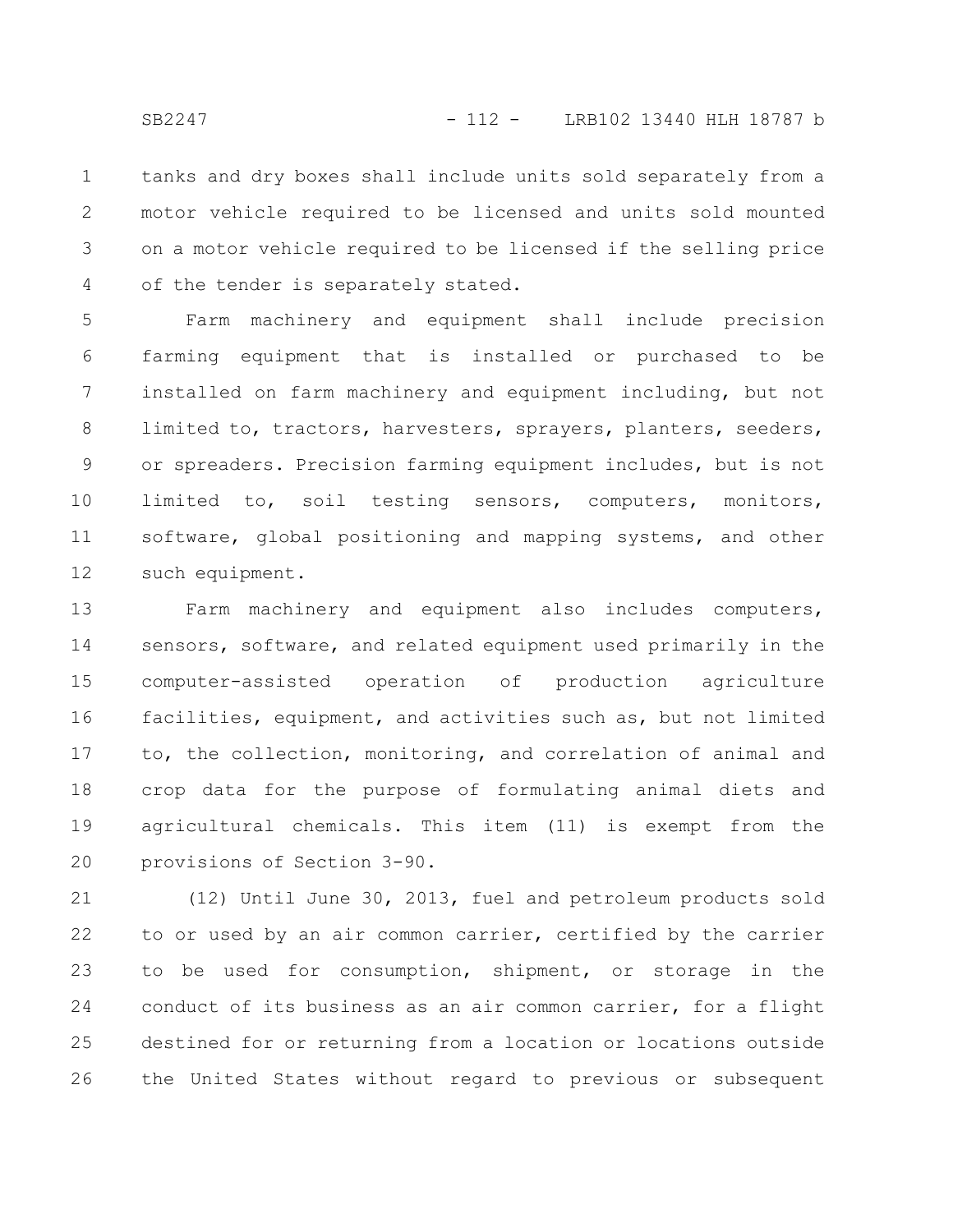domestic stopovers. 1

Beginning July 1, 2013, fuel and petroleum products sold to or used by an air carrier, certified by the carrier to be used for consumption, shipment, or storage in the conduct of its business as an air common carrier, for a flight that (i) is engaged in foreign trade or is engaged in trade between the United States and any of its possessions and (ii) transports at least one individual or package for hire from the city of origination to the city of final destination on the same aircraft, without regard to a change in the flight number of that aircraft. 2 3 4 5 6 7 8 9 10 11

(13) Proceeds of mandatory service charges separately stated on customers' bills for the purchase and consumption of food and beverages purchased at retail from a retailer, to the extent that the proceeds of the service charge are in fact turned over as tips or as a substitute for tips to the employees who participate directly in preparing, serving, hosting or cleaning up the food or beverage function with respect to which the service charge is imposed. 12 13 14 15 16 17 18 19

(14) Until July 1, 2003, oil field exploration, drilling, and production equipment, including (i) rigs and parts of rigs, rotary rigs, cable tool rigs, and workover rigs, (ii) pipe and tubular goods, including casing and drill strings, (iii) pumps and pump-jack units, (iv) storage tanks and flow lines, (v) any individual replacement part for oil field exploration, drilling, and production equipment, and (vi) 20 21 22 23 24 25 26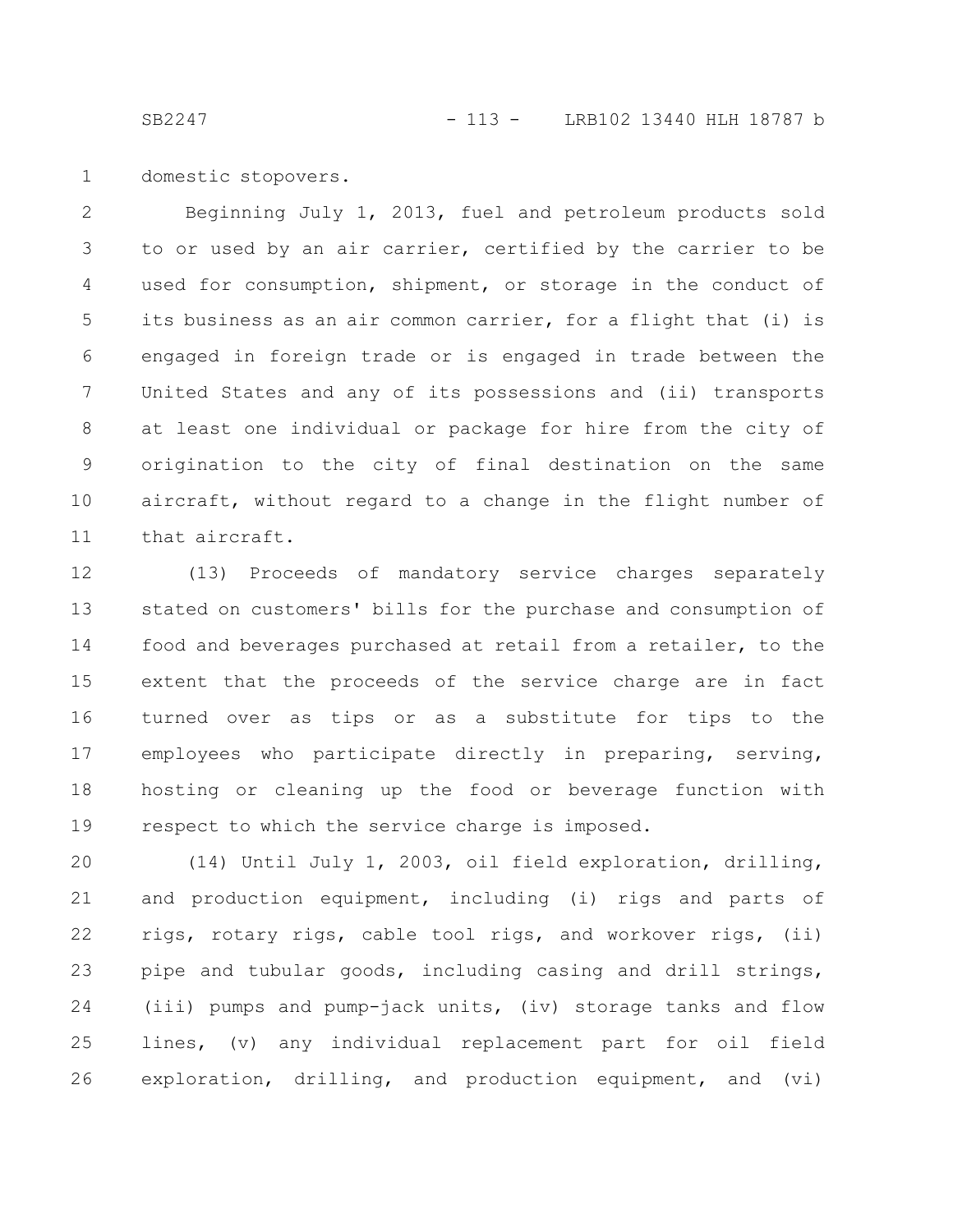machinery and equipment purchased for lease; but excluding motor vehicles required to be registered under the Illinois Vehicle Code. 1 2 3

(15) Photoprocessing machinery and equipment, including repair and replacement parts, both new and used, including that manufactured on special order, certified by the purchaser to be used primarily for photoprocessing, and including photoprocessing machinery and equipment purchased for lease. 4 5 6 7 8

(16) Until July 1, 2023, coal and aggregate exploration, mining, off-highway hauling, processing, maintenance, and reclamation equipment, including replacement parts and equipment, and including equipment purchased for lease, but excluding motor vehicles required to be registered under the Illinois Vehicle Code. The changes made to this Section by Public Act 97-767 apply on and after July 1, 2003, but no claim for credit or refund is allowed on or after August 16, 2013 (the effective date of Public Act 98-456) for such taxes paid during the period beginning July 1, 2003 and ending on August 16, 2013 (the effective date of Public Act 98-456). 9 10 11 12 13 14 15 16 17 18 19

(17) Until July 1, 2003, distillation machinery and equipment, sold as a unit or kit, assembled or installed by the retailer, certified by the user to be used only for the production of ethyl alcohol that will be used for consumption as motor fuel or as a component of motor fuel for the personal use of the user, and not subject to sale or resale. 20 21 22 23 24 25

(18) Manufacturing and assembling machinery and equipment 26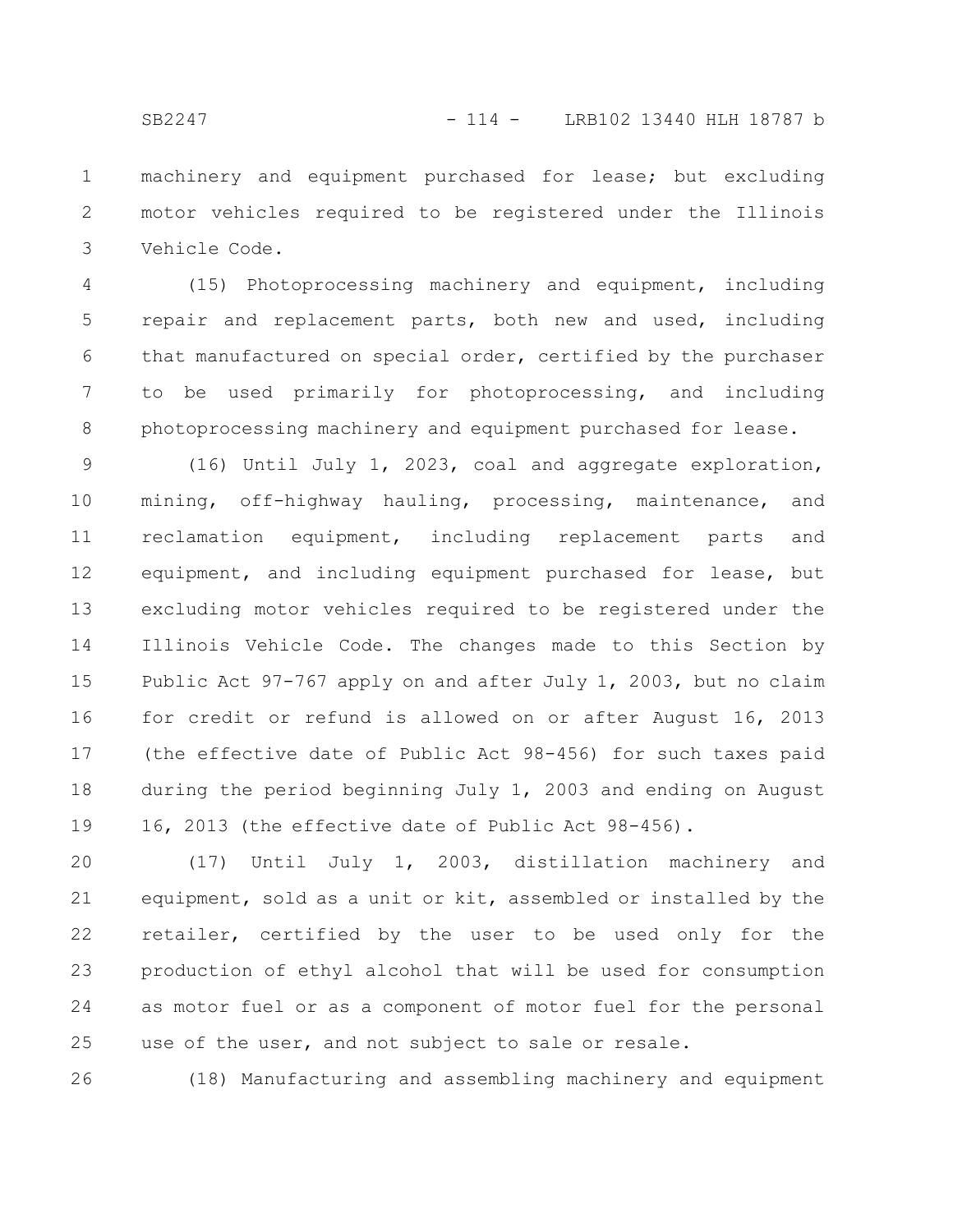used primarily in the process of manufacturing or assembling tangible personal property for wholesale or retail sale or lease, whether that sale or lease is made directly by the manufacturer or by some other person, whether the materials used in the process are owned by the manufacturer or some other person, or whether that sale or lease is made apart from or as an incident to the seller's engaging in the service occupation of producing machines, tools, dies, jigs, patterns, gauges, or other similar items of no commercial value on special order for a particular purchaser. The exemption provided by this paragraph (18) includes production related tangible personal property, as defined in Section 3-50, purchased on or after July 1, 2019. The exemption provided by this paragraph (18) does not include machinery and equipment used in (i) the generation of electricity for wholesale or retail sale; (ii) the generation or treatment of natural or artificial gas for wholesale or retail sale that is delivered to customers through pipes, pipelines, or mains; or (iii) the treatment of water for wholesale or retail sale that is delivered to customers through pipes, pipelines, or mains. The provisions of Public Act 98-583 are declaratory of existing law as to the meaning and scope of this exemption. Beginning on July 1, 2017, the exemption provided by this paragraph (18) includes, but is not limited to, graphic arts machinery and equipment, as defined in paragraph (6) of this Section. 1 2 3 4 5 6 7 8 9 10 11 12 13 14 15 16 17 18 19 20 21 22 23 24 25

(19) Personal property delivered to a purchaser or 26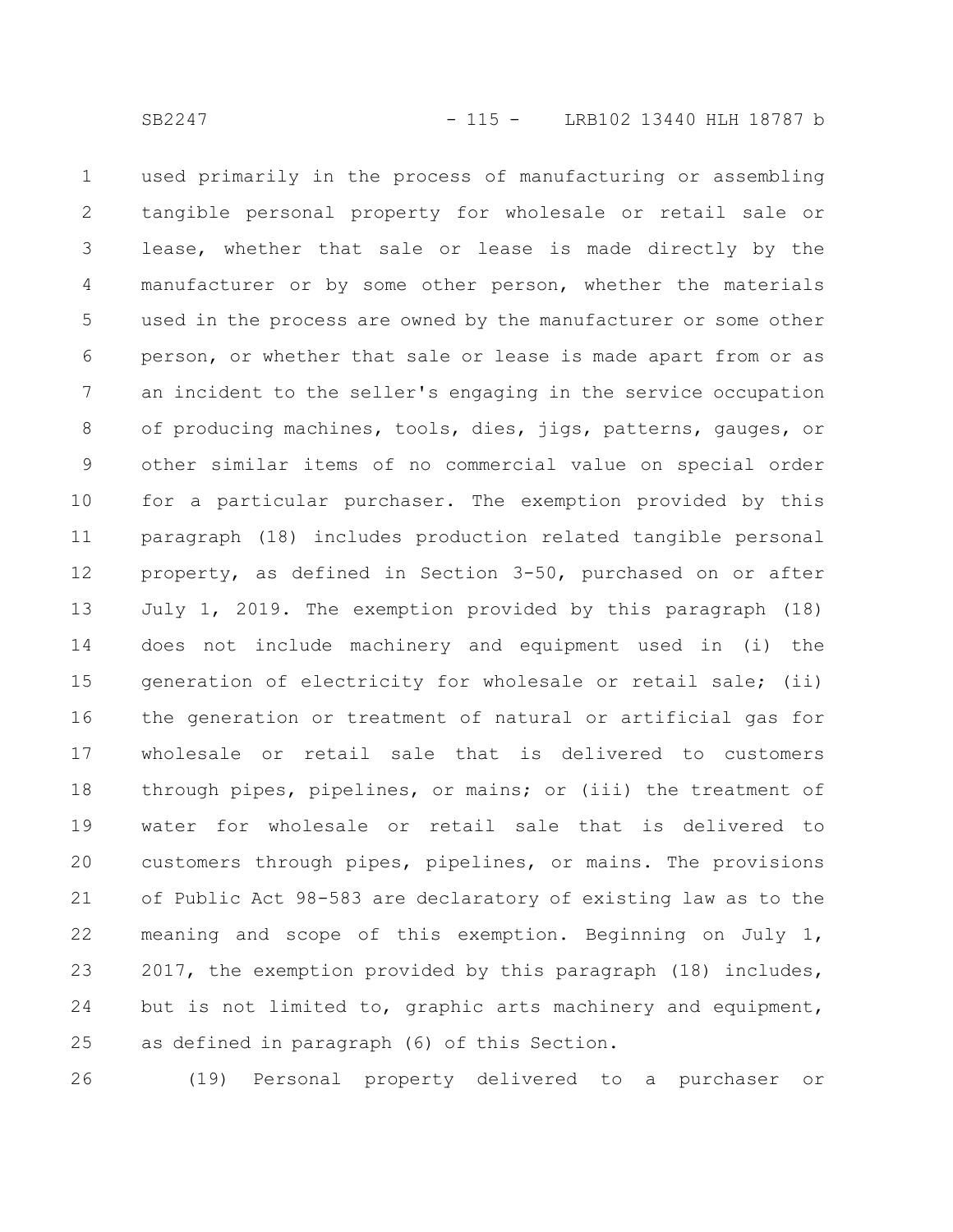purchaser's donee inside Illinois when the purchase order for that personal property was received by a florist located outside Illinois who has a florist located inside Illinois deliver the personal property. 1 2 3 4

(20) Semen used for artificial insemination of livestock for direct agricultural production. 5 6

(21) Horses, or interests in horses, registered with and meeting the requirements of any of the Arabian Horse Club Registry of America, Appaloosa Horse Club, American Quarter Horse Association, United States Trotting Association, or Jockey Club, as appropriate, used for purposes of breeding or racing for prizes. This item (21) is exempt from the provisions of Section 3-90, and the exemption provided for under this item (21) applies for all periods beginning May 30, 1995, but no claim for credit or refund is allowed on or after January 1, 2008 for such taxes paid during the period beginning May 30, 2000 and ending on January 1, 2008. 7 8 9 10 11 12 13 14 15 16 17

(22) Computers and communications equipment utilized for any hospital purpose and equipment used in the diagnosis, analysis, or treatment of hospital patients purchased by a lessor who leases the equipment, under a lease of one year or longer executed or in effect at the time the lessor would otherwise be subject to the tax imposed by this Act, to a hospital that has been issued an active tax exemption identification number by the Department under Section 1g of the Retailers' Occupation Tax Act. If the equipment is leased 18 19 20 21 22 23 24 25 26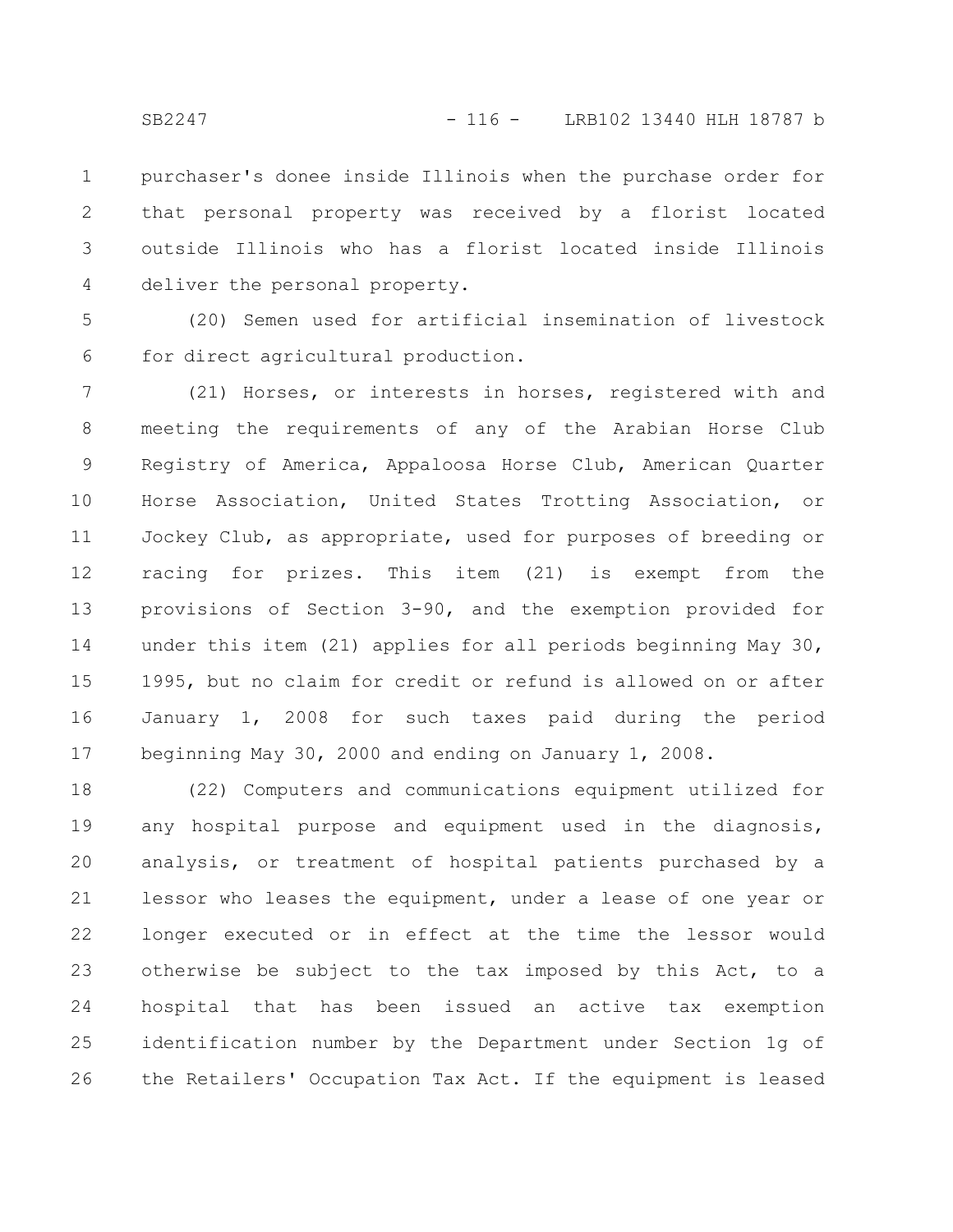in a manner that does not qualify for this exemption or is used in any other non-exempt manner, the lessor shall be liable for the tax imposed under this Act or the Service Use Tax Act, as the case may be, based on the fair market value of the property at the time the non-qualifying use occurs. No lessor shall collect or attempt to collect an amount (however designated) that purports to reimburse that lessor for the tax imposed by this Act or the Service Use Tax Act, as the case may be, if the tax has not been paid by the lessor. If a lessor improperly collects any such amount from the lessee, the lessee shall have a legal right to claim a refund of that amount from the lessor. If, however, that amount is not refunded to the lessee for any reason, the lessor is liable to pay that amount to the Department. 1 2 3 4 5 6 7 8 9 10 11 12 13 14

(23) Personal property purchased by a lessor who leases the property, under a lease of one year or longer executed or in effect at the time the lessor would otherwise be subject to the tax imposed by this Act, to a governmental body that has been issued an active sales tax exemption identification number by the Department under Section 1g of the Retailers' Occupation Tax Act. If the property is leased in a manner that does not qualify for this exemption or used in any other non-exempt manner, the lessor shall be liable for the tax imposed under this Act or the Service Use Tax Act, as the case may be, based on the fair market value of the property at the time the non-qualifying use occurs. No lessor shall collect or 15 16 17 18 19 20 21 22 23 24 25 26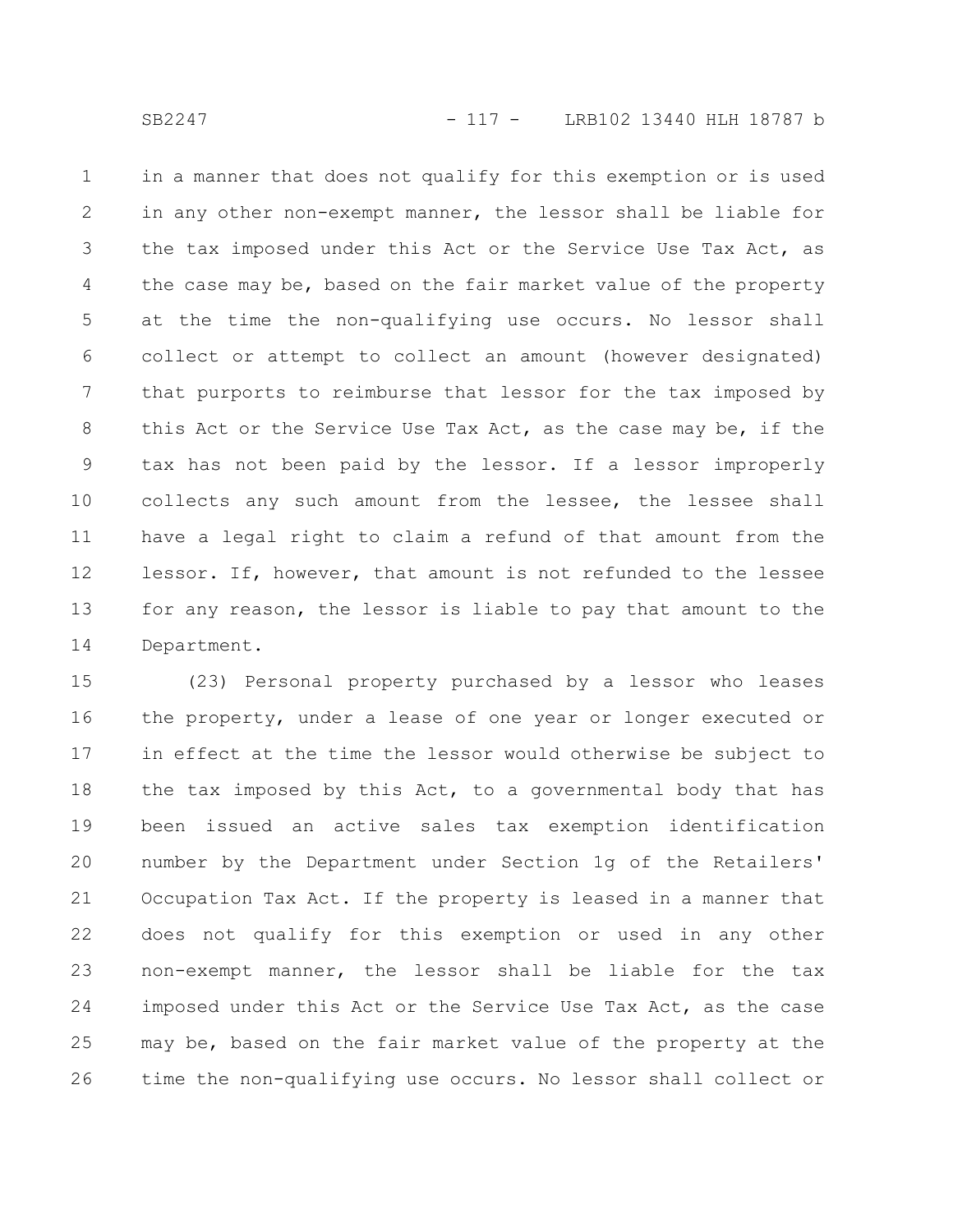attempt to collect an amount (however designated) that purports to reimburse that lessor for the tax imposed by this Act or the Service Use Tax Act, as the case may be, if the tax has not been paid by the lessor. If a lessor improperly collects any such amount from the lessee, the lessee shall have a legal right to claim a refund of that amount from the lessor. If, however, that amount is not refunded to the lessee for any reason, the lessor is liable to pay that amount to the Department. 1 2 3 4 5 6 7 8 9

(24) Beginning with taxable years ending on or after December 31, 1995 and ending with taxable years ending on or before December 31, 2004, personal property that is donated for disaster relief to be used in a State or federally declared disaster area in Illinois or bordering Illinois by a manufacturer or retailer that is registered in this State to a corporation, society, association, foundation, or institution that has been issued a sales tax exemption identification number by the Department that assists victims of the disaster who reside within the declared disaster area. 10 11 12 13 14 15 16 17 18 19

(25) Beginning with taxable years ending on or after December 31, 1995 and ending with taxable years ending on or before December 31, 2004, personal property that is used in the performance of infrastructure repairs in this State, including but not limited to municipal roads and streets, access roads, bridges, sidewalks, waste disposal systems, water and sewer line extensions, water distribution and 20 21 22 23 24 25 26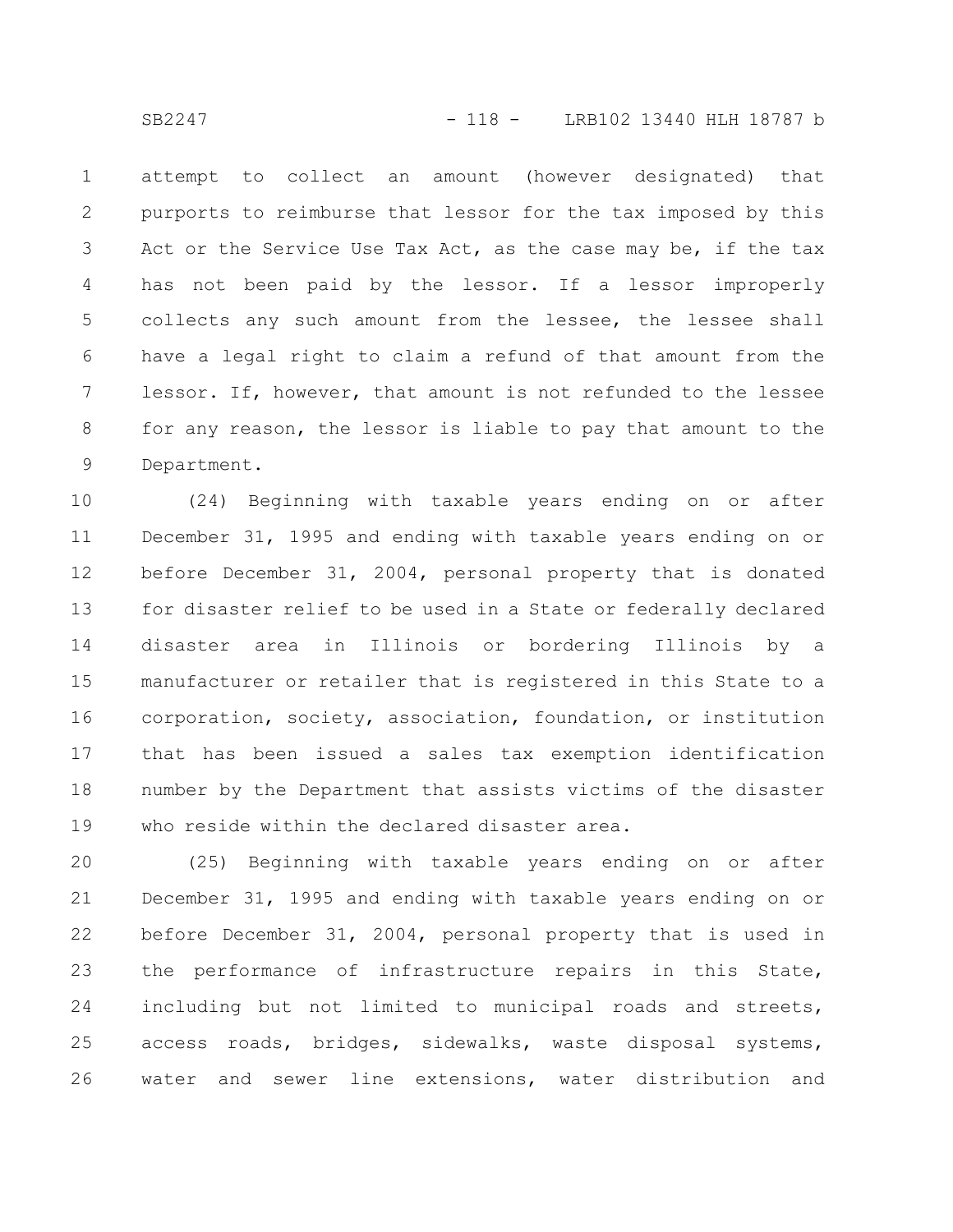purification facilities, storm water drainage and retention facilities, and sewage treatment facilities, resulting from a State or federally declared disaster in Illinois or bordering Illinois when such repairs are initiated on facilities located in the declared disaster area within 6 months after the disaster. 1 2 3 4 5 6

(26) Beginning July 1, 1999, game or game birds purchased at a "game breeding and hunting preserve area" as that term is used in the Wildlife Code. This paragraph is exempt from the provisions of Section 3-90. 7 8 9 10

(27) A motor vehicle, as that term is defined in Section 1-146 of the Illinois Vehicle Code, that is donated to a corporation, limited liability company, society, association, foundation, or institution that is determined by the Department to be organized and operated exclusively for educational purposes. For purposes of this exemption, "a corporation, limited liability company, society, association, foundation, or institution organized and operated exclusively for educational purposes" means all tax-supported public schools, private schools that offer systematic instruction in useful branches of learning by methods common to public schools and that compare favorably in their scope and intensity with the course of study presented in tax-supported schools, and vocational or technical schools or institutes organized and operated exclusively to provide a course of study of not less than 6 weeks duration and designed to prepare 11 12 13 14 15 16 17 18 19 20 21 22 23 24 25 26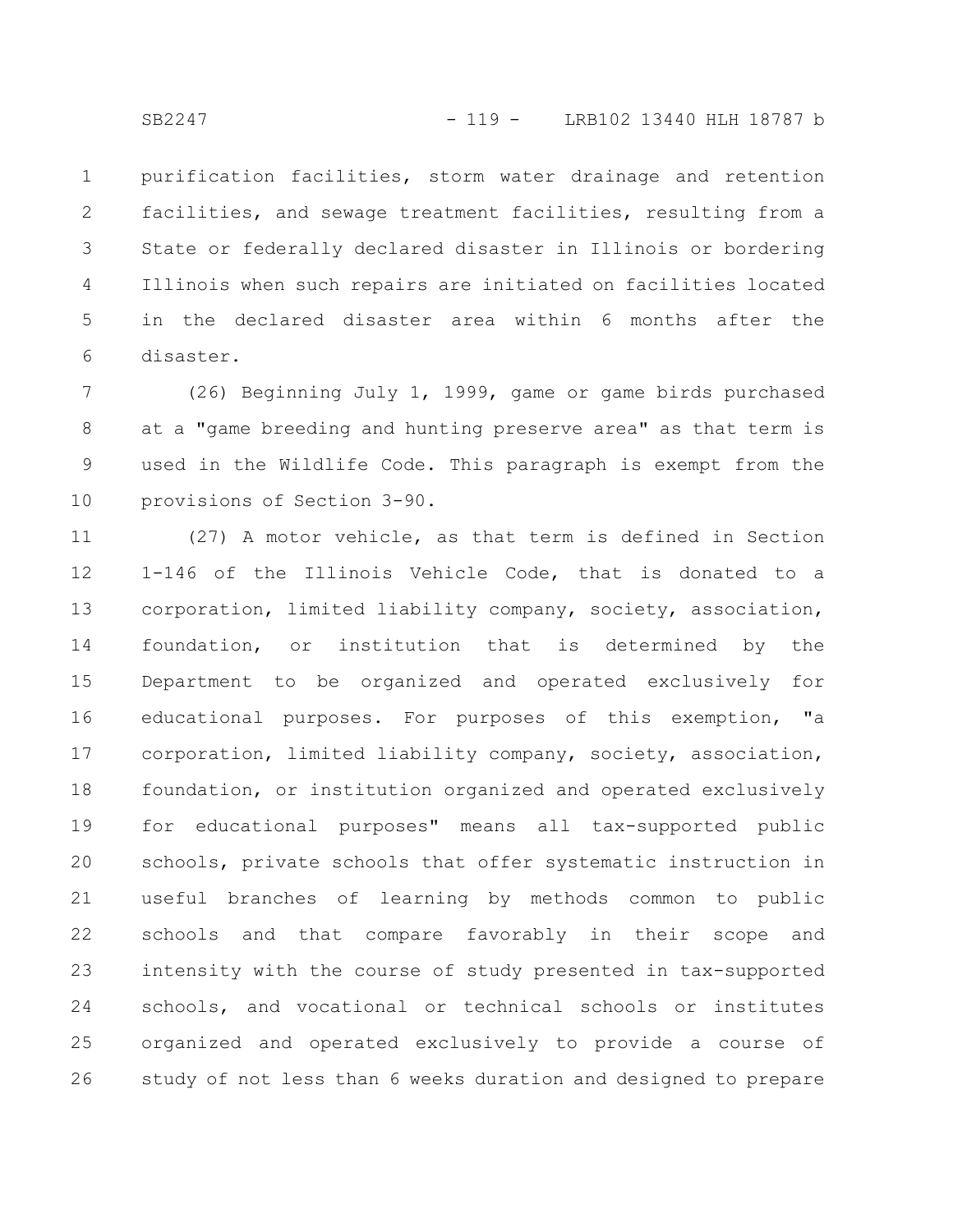individuals to follow a trade or to pursue a manual, technical, mechanical, industrial, business, or commercial occupation. 1 2 3

(28) Beginning January 1, 2000, personal property, including food, purchased through fundraising events for the benefit of a public or private elementary or secondary school, a group of those schools, or one or more school districts if the events are sponsored by an entity recognized by the school district that consists primarily of volunteers and includes parents and teachers of the school children. This paragraph does not apply to fundraising events (i) for the benefit of private home instruction or (ii) for which the fundraising entity purchases the personal property sold at the events from another individual or entity that sold the property for the purpose of resale by the fundraising entity and that profits from the sale to the fundraising entity. This paragraph is exempt from the provisions of Section 3-90. 4 5 6 7 8 9 10 11 12 13 14 15 16 17

(29) Beginning January 1, 2000 and through December 31, 2001, new or used automatic vending machines that prepare and serve hot food and beverages, including coffee, soup, and other items, and replacement parts for these machines. Beginning January 1, 2002 and through June 30, 2003, machines and parts for machines used in commercial, coin-operated amusement and vending business if a use or occupation tax is paid on the gross receipts derived from the use of the commercial, coin-operated amusement and vending machines. This 18 19 20 21 22 23 24 25 26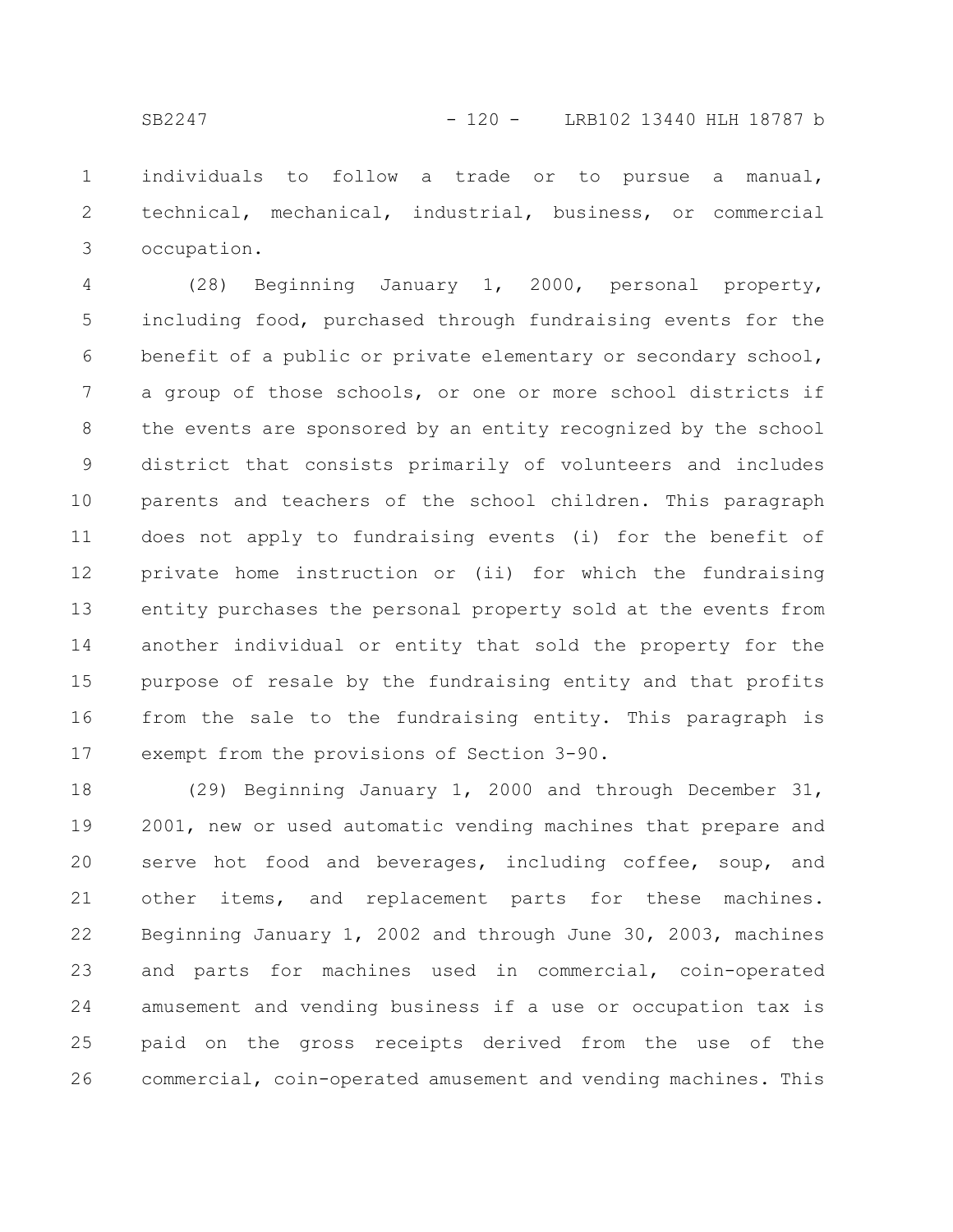1

paragraph is exempt from the provisions of Section 3-90.

(30) Beginning January 1, 2001 and through June 30, 2016, food for human consumption that is to be consumed off the premises where it is sold (other than alcoholic beverages, soft drinks, and food that has been prepared for immediate consumption) and prescription and nonprescription medicines, drugs, medical appliances, and insulin, urine testing materials, syringes, and needles used by diabetics, for human use, when purchased for use by a person receiving medical assistance under Article V of the Illinois Public Aid Code who resides in a licensed long-term care facility, as defined in the Nursing Home Care Act, or in a licensed facility as defined in the ID/DD Community Care Act, the MC/DD Act, or the Specialized Mental Health Rehabilitation Act of 2013. 2 3 4 5 6 7 8 9 10 11 12 13 14

(31) Beginning on August 2, 2001 (the effective date of Public Act 92-227), computers and communications equipment utilized for any hospital purpose and equipment used in the diagnosis, analysis, or treatment of hospital patients purchased by a lessor who leases the equipment, under a lease of one year or longer executed or in effect at the time the lessor would otherwise be subject to the tax imposed by this Act, to a hospital that has been issued an active tax exemption identification number by the Department under Section 1g of the Retailers' Occupation Tax Act. If the equipment is leased in a manner that does not qualify for this exemption or is used in any other nonexempt manner, the lessor shall be liable for 15 16 17 18 19 20 21 22 23 24 25 26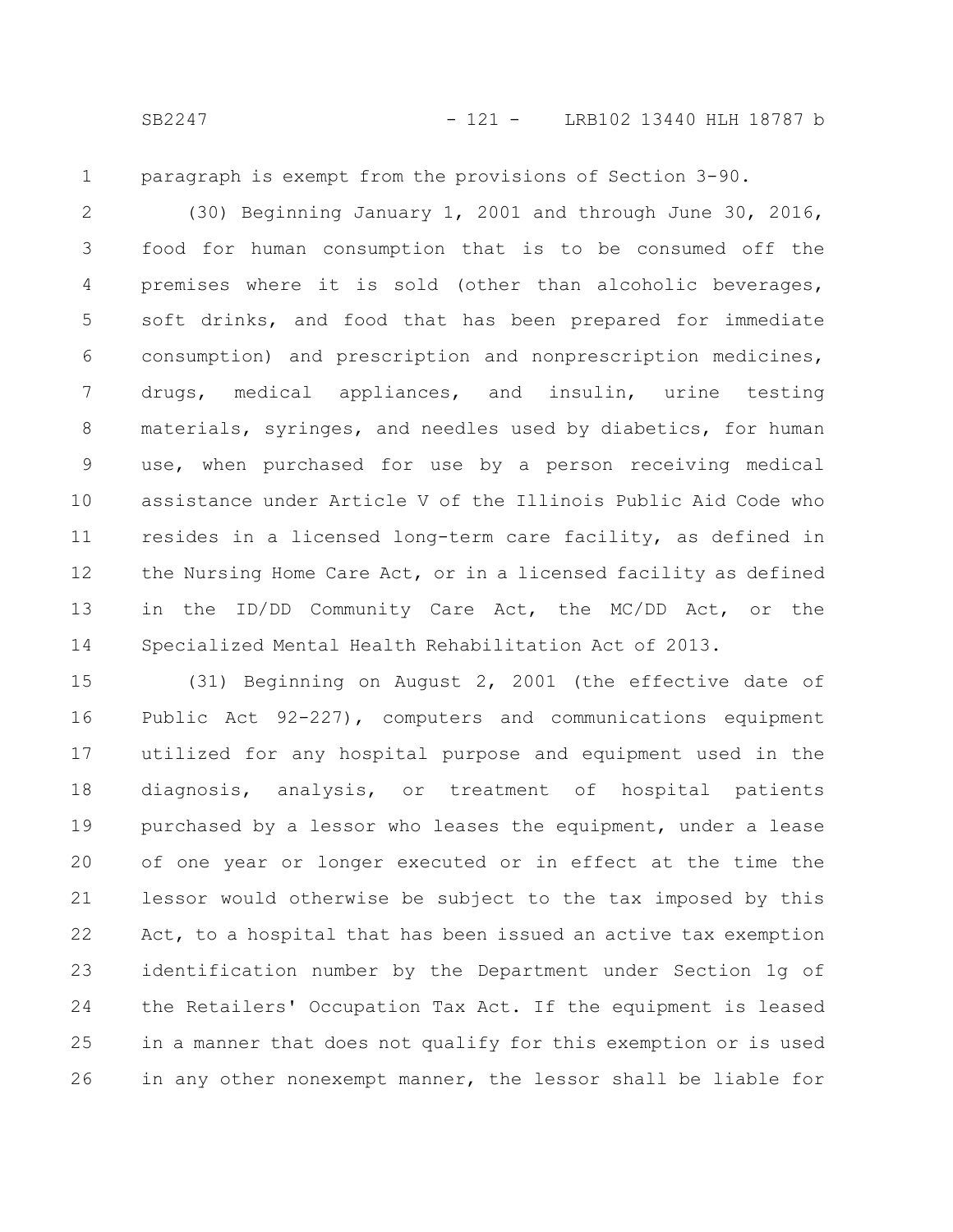the tax imposed under this Act or the Service Use Tax Act, as the case may be, based on the fair market value of the property at the time the nonqualifying use occurs. No lessor shall collect or attempt to collect an amount (however designated) that purports to reimburse that lessor for the tax imposed by this Act or the Service Use Tax Act, as the case may be, if the tax has not been paid by the lessor. If a lessor improperly collects any such amount from the lessee, the lessee shall have a legal right to claim a refund of that amount from the lessor. If, however, that amount is not refunded to the lessee for any reason, the lessor is liable to pay that amount to the Department. This paragraph is exempt from the provisions of Section 3-90. 1 2 3 4 5 6 7 8 9 10 11 12 13

(32) Beginning on August 2, 2001 (the effective date of Public Act 92-227), personal property purchased by a lessor who leases the property, under a lease of one year or longer executed or in effect at the time the lessor would otherwise be subject to the tax imposed by this Act, to a governmental body that has been issued an active sales tax exemption identification number by the Department under Section 1g of the Retailers' Occupation Tax Act. If the property is leased in a manner that does not qualify for this exemption or used in any other nonexempt manner, the lessor shall be liable for the tax imposed under this Act or the Service Use Tax Act, as the case may be, based on the fair market value of the property at the time the nonqualifying use occurs. No lessor shall collect 14 15 16 17 18 19 20 21 22 23 24 25 26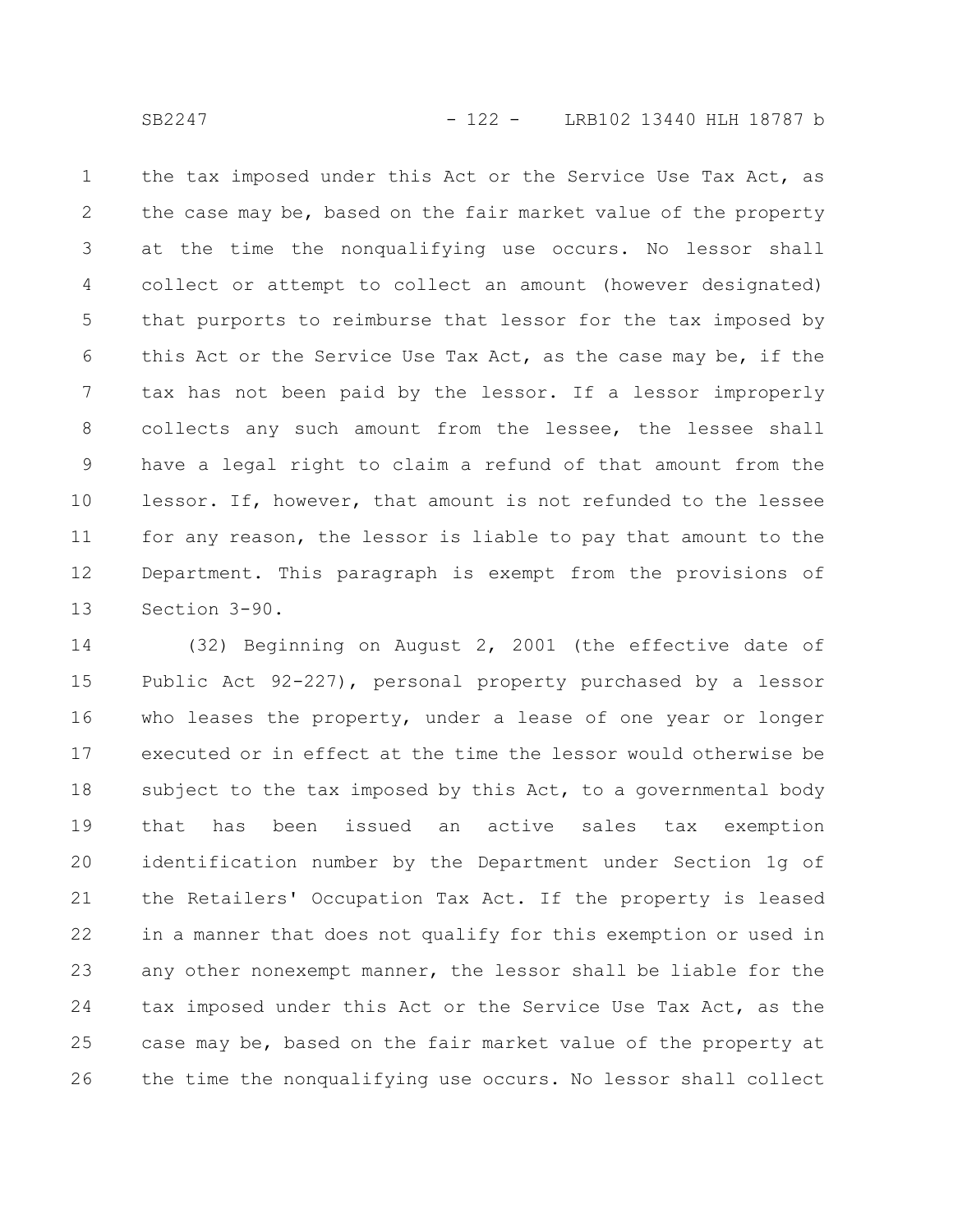or attempt to collect an amount (however designated) that purports to reimburse that lessor for the tax imposed by this Act or the Service Use Tax Act, as the case may be, if the tax has not been paid by the lessor. If a lessor improperly collects any such amount from the lessee, the lessee shall have a legal right to claim a refund of that amount from the lessor. If, however, that amount is not refunded to the lessee for any reason, the lessor is liable to pay that amount to the Department. This paragraph is exempt from the provisions of Section 3-90. 1 2 3 4 5 6 7 8 9 10

(33) On and after July 1, 2003 and through June 30, 2004, the use in this State of motor vehicles of the second division with a gross vehicle weight in excess of 8,000 pounds and that are subject to the commercial distribution fee imposed under Section 3-815.1 of the Illinois Vehicle Code. Beginning on July 1, 2004 and through June 30, 2005, the use in this State of motor vehicles of the second division: (i) with a gross vehicle weight rating in excess of 8,000 pounds; (ii) that are subject to the commercial distribution fee imposed under Section 3-815.1 of the Illinois Vehicle Code; and (iii) that are primarily used for commercial purposes. Through June 30, 2005, this exemption applies to repair and replacement parts added after the initial purchase of such a motor vehicle if that motor vehicle is used in a manner that would qualify for the rolling stock exemption otherwise provided for in this Act. For purposes of this paragraph, the term "used for 11 12 13 14 15 16 17 18 19 20 21 22 23 24 25 26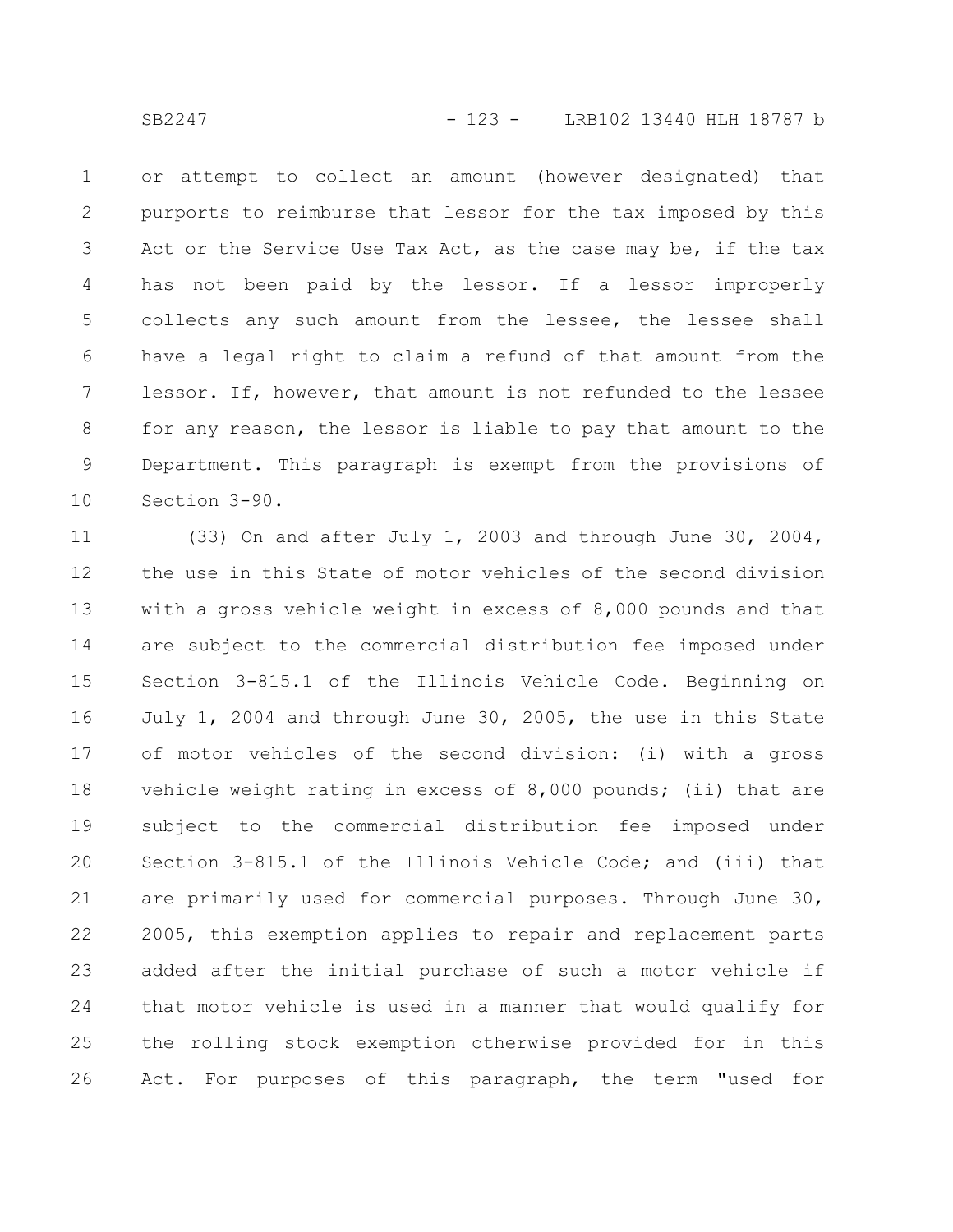commercial purposes" means the transportation of persons or property in furtherance of any commercial or industrial enterprise, whether for-hire or not. 1 2 3

(34) Beginning January 1, 2008, tangible personal property used in the construction or maintenance of a community water supply, as defined under Section 3.145 of the Environmental Protection Act, that is operated by a not-for-profit corporation that holds a valid water supply permit issued under Title IV of the Environmental Protection Act. This paragraph is exempt from the provisions of Section 3-90. 4 5 6 7 8 9 10

(35) Beginning January 1, 2010 and continuing through December 31, 2024, materials, parts, equipment, components, and furnishings incorporated into or upon an aircraft as part of the modification, refurbishment, completion, replacement, repair, or maintenance of the aircraft. This exemption includes consumable supplies used in the modification, refurbishment, completion, replacement, repair, and maintenance of aircraft, but excludes any materials, parts, equipment, components, and consumable supplies used in the modification, replacement, repair, and maintenance of aircraft engines or power plants, whether such engines or power plants are installed or uninstalled upon any such aircraft. "Consumable supplies" include, but are not limited to, adhesive, tape, sandpaper, general purpose lubricants, cleaning solution, latex gloves, and protective films. This exemption applies only to the use of qualifying tangible 11 12 13 14 15 16 17 18 19 20 21 22 23 24 25 26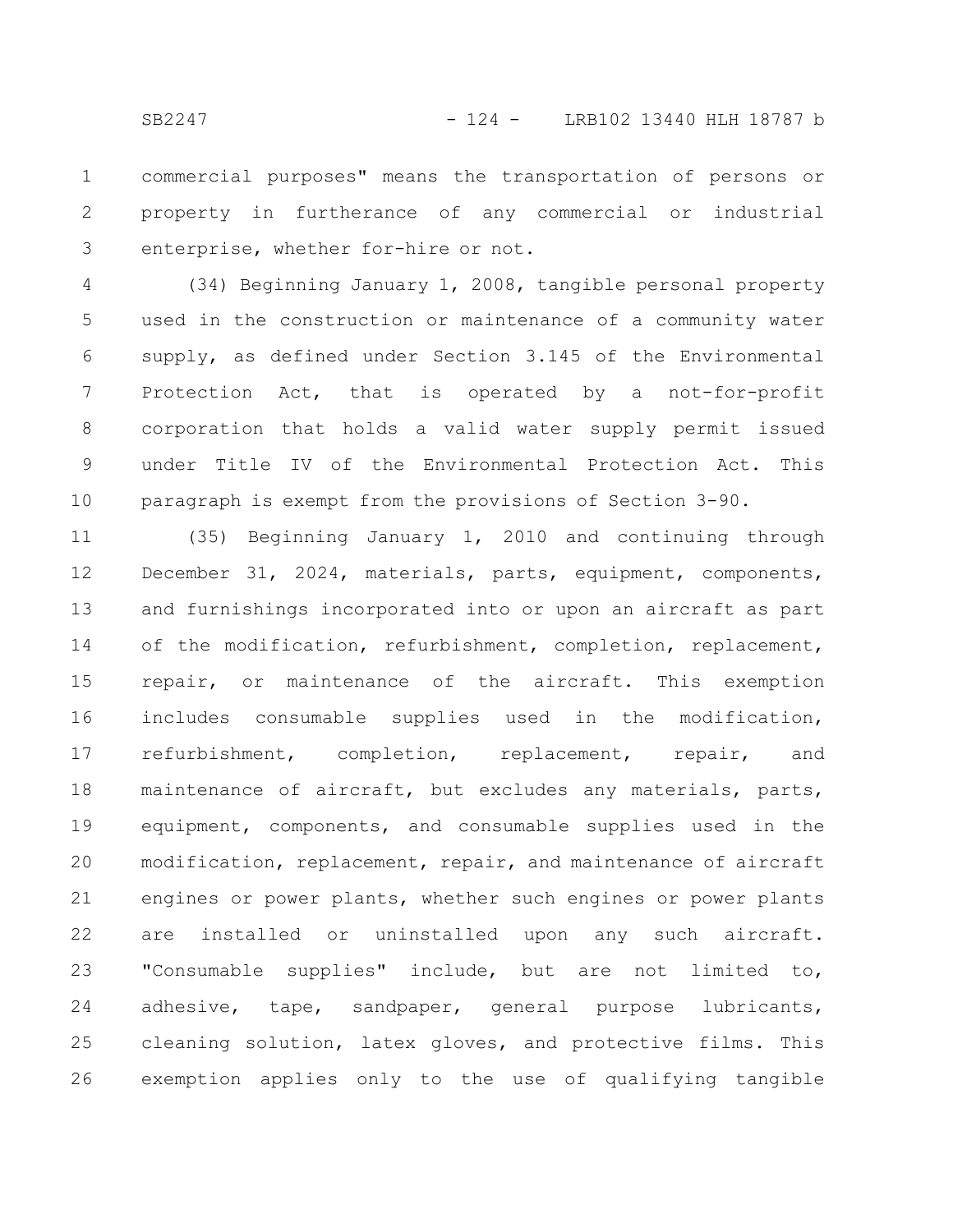personal property by persons who modify, refurbish, complete, repair, replace, or maintain aircraft and who (i) hold an Air Agency Certificate and are empowered to operate an approved repair station by the Federal Aviation Administration, (ii) have a Class IV Rating, and (iii) conduct operations in accordance with Part 145 of the Federal Aviation Regulations. The exemption does not include aircraft operated by a commercial air carrier providing scheduled passenger air service pursuant to authority issued under Part 121 or Part 129 of the Federal Aviation Regulations. The changes made to this paragraph (35) by Public Act 98-534 are declarative of existing law. It is the intent of the General Assembly that the exemption under this paragraph (35) applies continuously from January 1, 2010 through December 31, 2024; however, no claim for credit or refund is allowed for taxes paid as a result of the disallowance of this exemption on or after January 1, 2015 and prior to the effective date of this amendatory Act of the 101st General Assembly. 1 2 3 4 5 6 7 8 9 10 11 12 13 14 15 16 17 18

(36) Tangible personal property purchased by a public-facilities corporation, as described in Section 11-65-10 of the Illinois Municipal Code, for purposes of constructing or furnishing a municipal convention hall, but only if the legal title to the municipal convention hall is transferred to the municipality without any further consideration by or on behalf of the municipality at the time of the completion of the municipal convention hall or upon the 19 20 21 22 23 24 25 26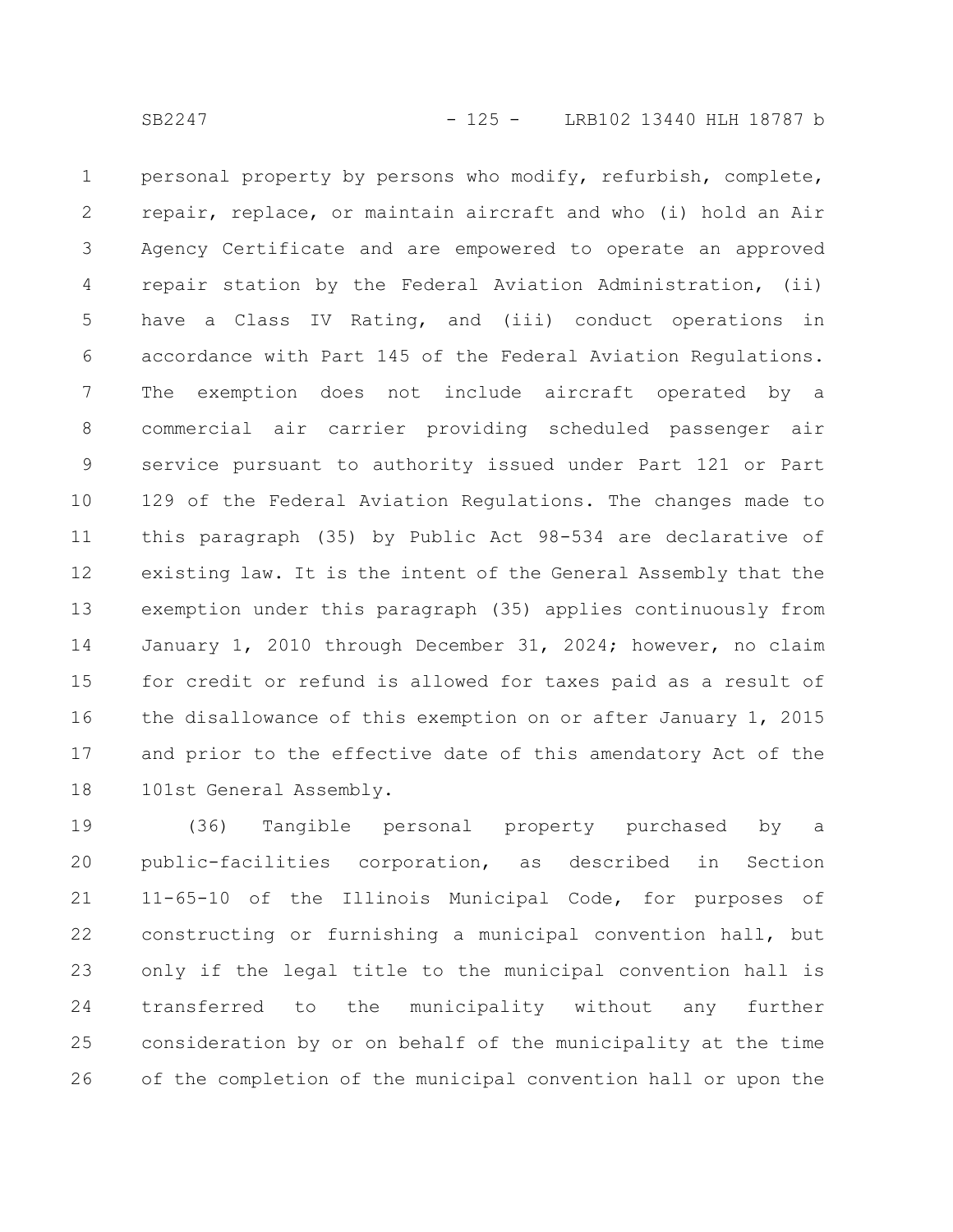retirement or redemption of any bonds or other debt instruments issued by the public-facilities corporation in connection with the development of the municipal convention hall. This exemption includes existing public-facilities corporations as provided in Section 11-65-25 of the Illinois Municipal Code. This paragraph is exempt from the provisions of Section 3-90. 1 2 3 4 5 6 7

(37) Beginning January 1, 2017, menstrual pads, tampons, and menstrual cups. 8 9

(38) Merchandise that is subject to the Rental Purchase Agreement Occupation and Use Tax. The purchaser must certify that the item is purchased to be rented subject to a rental purchase agreement, as defined in the Rental Purchase Agreement Act, and provide proof of registration under the Rental Purchase Agreement Occupation and Use Tax Act. This paragraph is exempt from the provisions of Section 3-90. 10 11 12 13 14 15 16

(39) Tangible personal property purchased by a purchaser who is exempt from the tax imposed by this Act by operation of federal law. This paragraph is exempt from the provisions of Section 3-90. 17 18 19 20

(40) Qualified tangible personal property used in the construction or operation of a data center that has been granted a certificate of exemption by the Department of Commerce and Economic Opportunity, whether that tangible personal property is purchased by the owner, operator, or tenant of the data center or by a contractor or subcontractor 21 22 23 24 25 26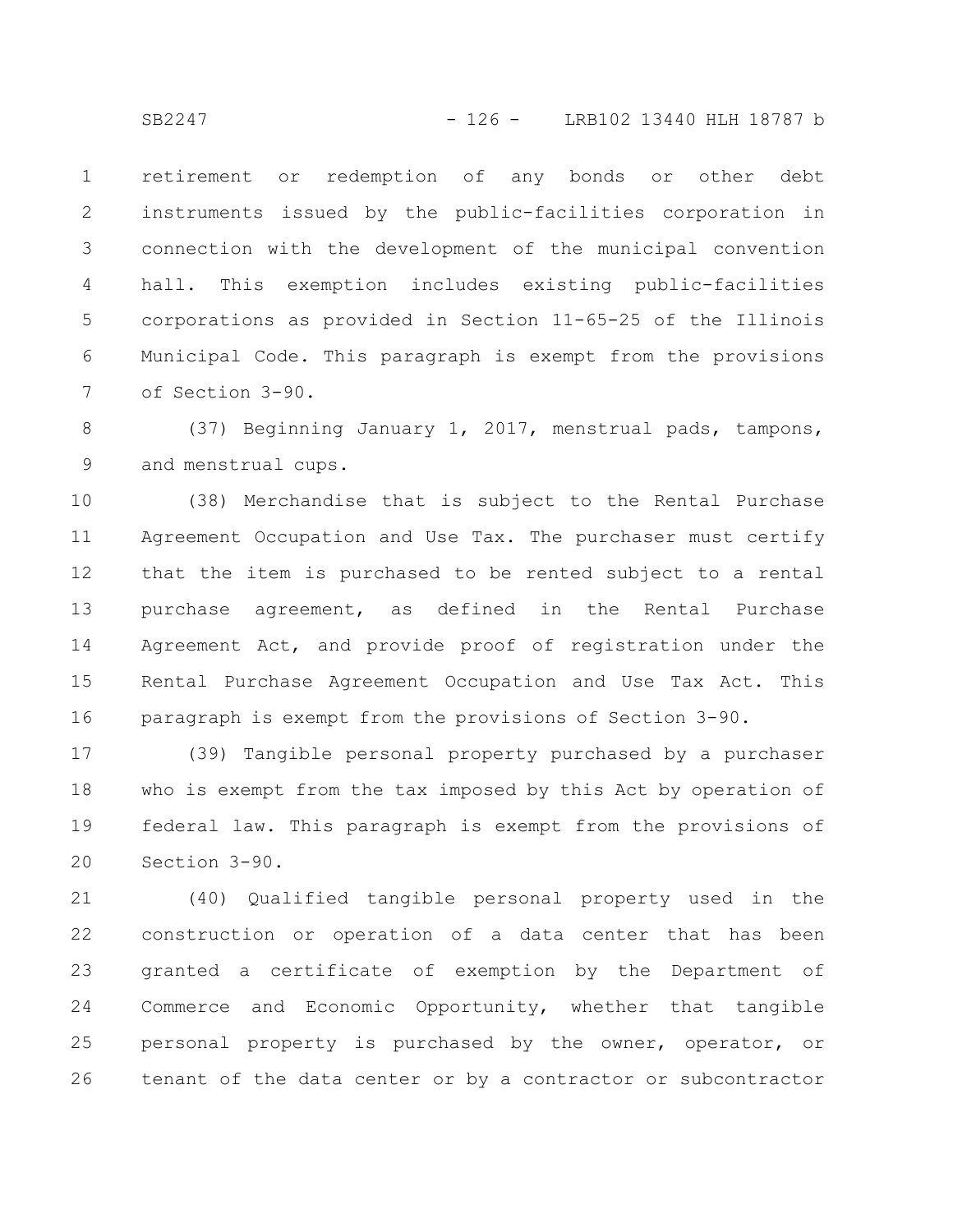of the owner, operator, or tenant. Data centers that would have qualified for a certificate of exemption prior to January 1, 2020 had Public Act 101-31 been in effect may apply for and obtain an exemption for subsequent purchases of computer equipment or enabling software purchased or leased to upgrade, supplement, or replace computer equipment or enabling software purchased or leased in the original investment that would have qualified. 1 2 3 4 5 6 7 8

The Department of Commerce and Economic Opportunity shall grant a certificate of exemption under this item (40) to qualified data centers as defined by Section 605-1025 of the Department of Commerce and Economic Opportunity Law of the Civil Administrative Code of Illinois. 9 10 11 12 13

For the purposes of this item (40): 14

"Data center" means a building or a series of buildings rehabilitated or constructed to house working servers in one physical location or multiple sites within the State of Illinois. 15 16 17 18

"Qualified tangible personal property" means: electrical systems and equipment; climate control and chilling equipment and systems; mechanical systems and equipment; monitoring and secure systems; emergency generators; hardware; computers; servers; data storage devices; network connectivity equipment; racks; cabinets; telecommunications cabling infrastructure; raised floor systems; peripheral components or systems; software; 19 20 21 22 23 24 25 26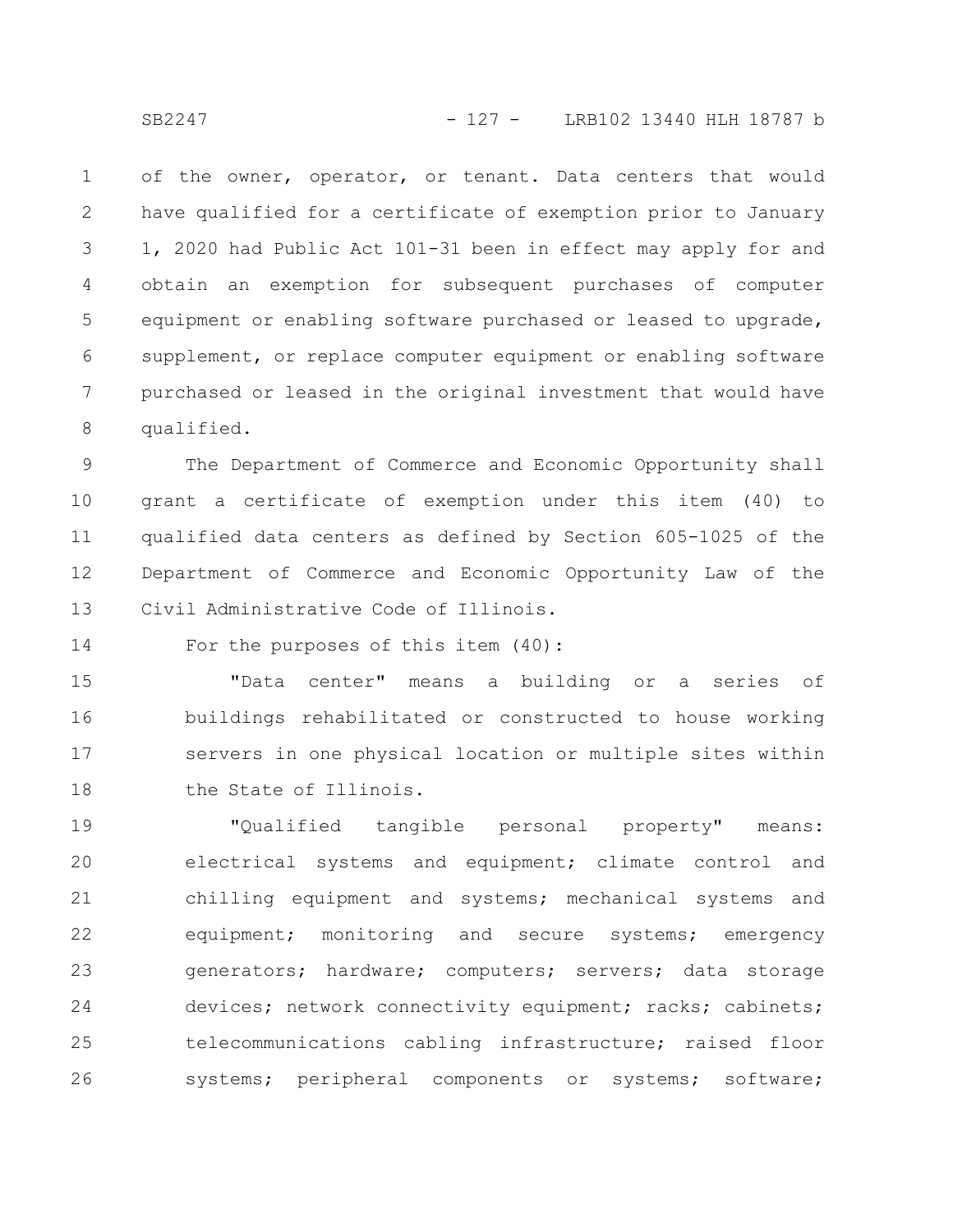mechanical, electrical, or plumbing systems; battery systems; cooling systems and towers; temperature control systems; other cabling; and other data center infrastructure equipment and systems necessary to operate qualified tangible personal property, including fixtures; and component parts of any of the foregoing, including installation, maintenance, repair, refurbishment, and replacement of qualified tangible personal property to generate, transform, transmit, distribute, or manage electricity necessary to operate qualified tangible personal property; and all other tangible personal property that is essential to the operations of a computer data center. The term "qualified tangible personal property" also includes building materials physically incorporated in to the qualifying data center. To document the exemption allowed under this Section, the retailer must obtain from the purchaser a copy of the certificate of eligibility issued by the Department of Commerce and Economic Opportunity. 1 2 3 4 5 6 7 8 9 10 11 12 13 14 15 16 17 18 19

This item (40) is exempt from the provisions of Section  $3 - 90.$ 20 21

(41) Until December 31, 2025, equipment and material deployed after January 1, 2021 in a county in the State with a population of fewer than 40,000 people or a township in the State with a population density of less than 50 households per square mile in a county with a population of less than 300,000 22 23 24 25 26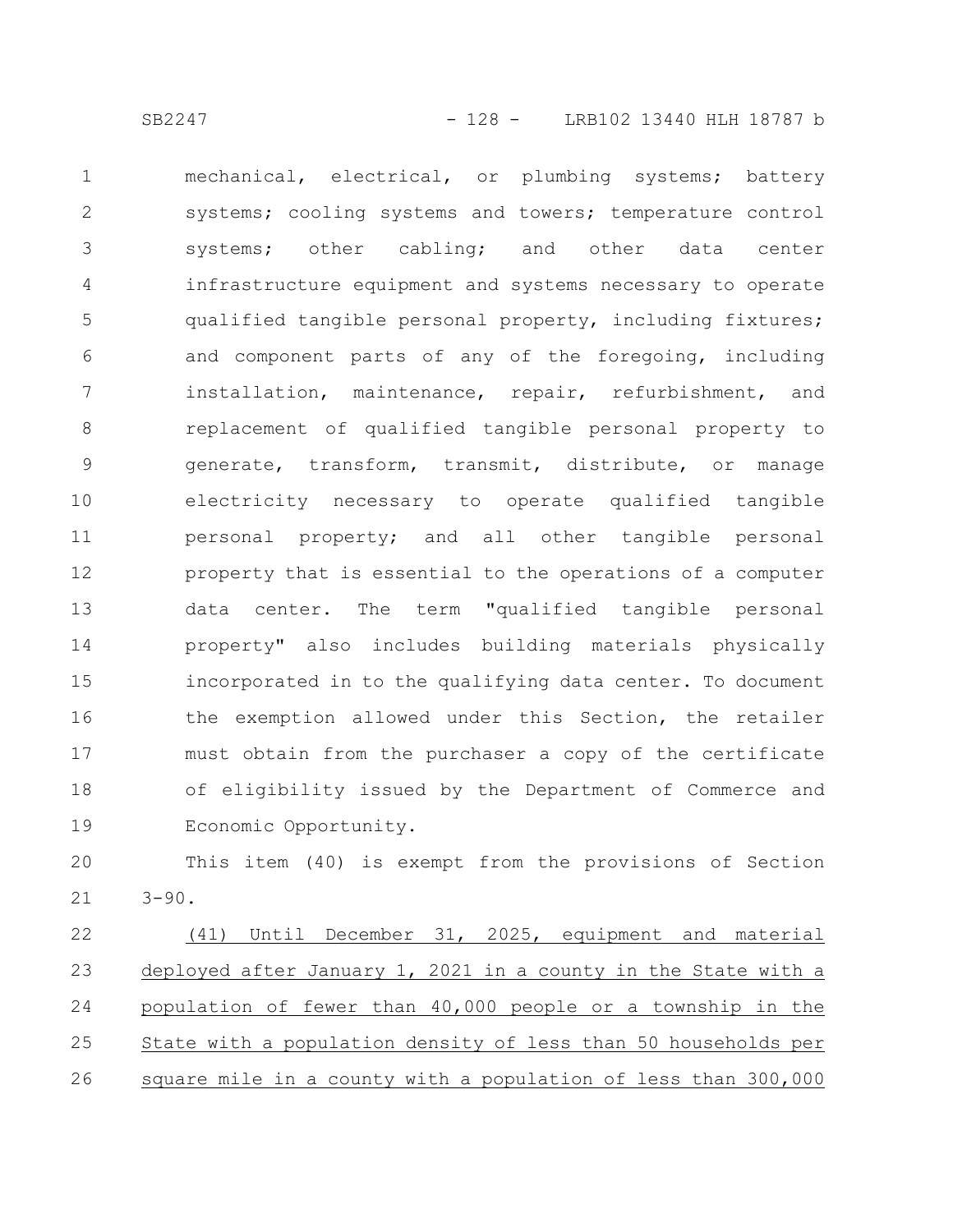| $\mathbf{1}$    | people during that year that is incorporated into or used in                     |
|-----------------|----------------------------------------------------------------------------------|
| $\mathbf{2}$    | the business of providing broadband services, including all                      |
| $\mathfrak{Z}$  | equipment and material, machinery, software, or other tangible                   |
| $\overline{4}$  | personal property that is used in whole or in part in                            |
| $\mathsf S$     | producing, broadcasting, distributing, sending, receiving,                       |
| 6               | storing, transmitting, retransmitting, amplifying, switching,                    |
| $7\phantom{.0}$ | or routing broadband services, including the monitoring,                         |
| $8\,$           | testing, maintaining, enabling, or facilitating of such                          |
| $\mathsf 9$     | equipment, machinery, software, or other infrastructure. Such                    |
| 10              | property includes, but is not limited to, wires, cables                          |
| 11              | including fiber optic cables, antennas, poles, switches,                         |
| 12              | routers, amplifiers, rectifiers, repeaters, receivers,                           |
| 13              | multiplexers, duplexers, transmitters, power equipment, backup                   |
| 14              | power equipment, diagnostic equipment, storage devices,                          |
| 15              | modems, and other general central office equipment, such as                      |
| 16              | channel cards, frames, and cabinets.                                             |
| 17              | (Source: P.A. 100-22, eff. 7-6-17; 100-437, eff. 1-1-18;                         |
| 18              | 100-594, eff. 6-29-18; 100-863, eff. 8-14-18; 100-1171, eff.                     |
| 19              | $1-4-19$ ; $101-9$ , eff. $6-5-19$ ; $101-31$ , eff. $6-28-19$ ; $101-81$ , eff. |
| 20              | 7-12-19; 101-629, eff. 2-5-20.)                                                  |
|                 |                                                                                  |
| 21              | Section 15. The Service Use Tax Act is amended by changing                       |
| 22              | Sections 2 and 3-5 as follows:                                                   |
|                 |                                                                                  |
| 23              | (35 ILCS 110/2) (from Ch. 120, par. 439.32)                                      |
| 24              | Sec. 2. Definitions. In this Act:                                                |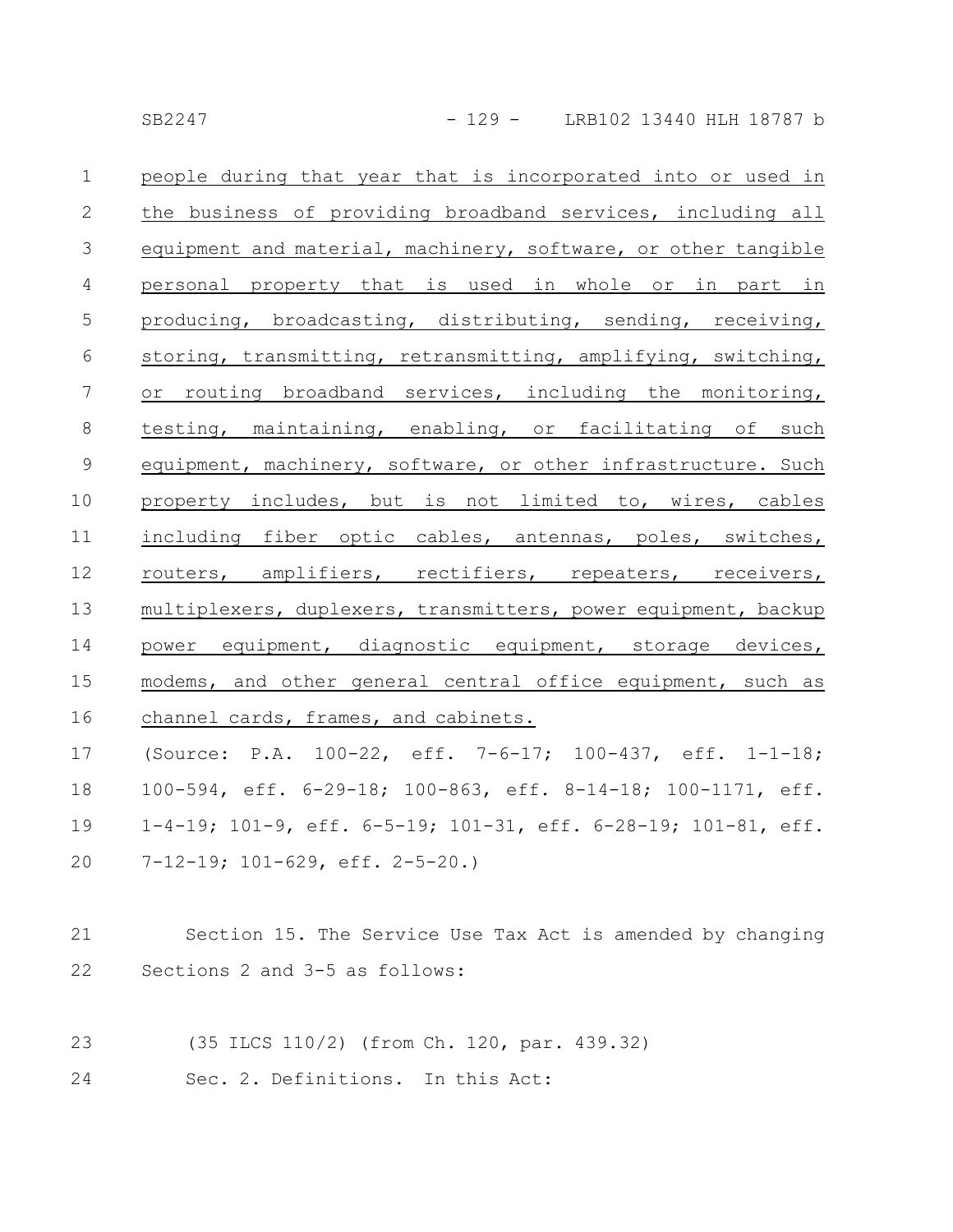"Broadband service" means a service provided by wireline or wireless means capable of delivering high-speed internet access at speeds of at least 25 megabits per second of download speed and 3 megabits per second of upload speed. 1 2 3 4

"Use" means the exercise by any person of any right or power over tangible personal property incident to the ownership of that property, but does not include the sale or use for demonstration by him of that property in any form as tangible personal property in the regular course of business. "Use" does not mean the interim use of tangible personal property nor the physical incorporation of tangible personal property, as an ingredient or constituent, into other tangible personal property, (a) which is sold in the regular course of business or (b) which the person incorporating such ingredient or constituent therein has undertaken at the time of such purchase to cause to be transported in interstate commerce to destinations outside the State of Illinois. 5 6 7 8 9 10 11 12 13 14 15 16 17

"Purchased from a serviceman" means the acquisition of the ownership of, or title to, tangible personal property through a sale of service. 18 19 20

"Purchaser" means any person who, through a sale of service, acquires the ownership of, or title to, any tangible personal property. 21 22 23

"Cost price" means the consideration paid by the serviceman for a purchase valued in money, whether paid in money or otherwise, including cash, credits and services, and 24 25 26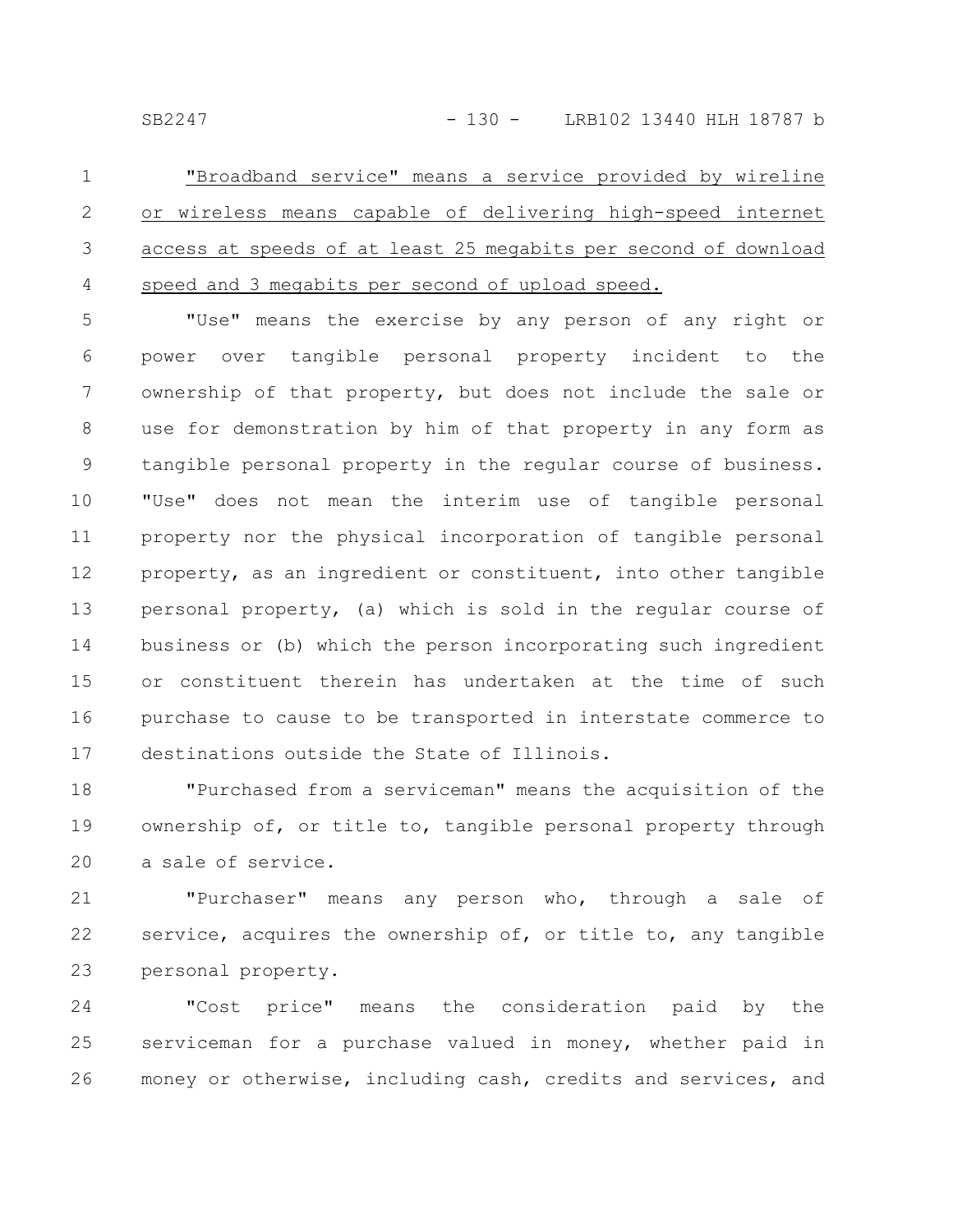shall be determined without any deduction on account of the supplier's cost of the property sold or on account of any other expense incurred by the supplier. When a serviceman contracts out part or all of the services required in his sale of service, it shall be presumed that the cost price to the serviceman of the property transferred to him or her by his or her subcontractor is equal to 50% of the subcontractor's charges to the serviceman in the absence of proof of the consideration paid by the subcontractor for the purchase of such property. 1 2 3 4 5 6 7 8 9 10

"Selling price" means the consideration for a sale valued in money whether received in money or otherwise, including cash, credits and service, and shall be determined without any deduction on account of the serviceman's cost of the property sold, the cost of materials used, labor or service cost or any other expense whatsoever, but does not include interest or finance charges which appear as separate items on the bill of sale or sales contract nor charges that are added to prices by sellers on account of the seller's duty to collect, from the purchaser, the tax that is imposed by this Act. 11 12 13 14 15 16 17 18 19 20

"Department" means the Department of Revenue.

"Person" means any natural individual, firm, partnership, association, joint stock company, joint venture, public or private corporation, limited liability company, and any receiver, executor, trustee, guardian or other representative appointed by order of any court. 22 23 24 25 26

21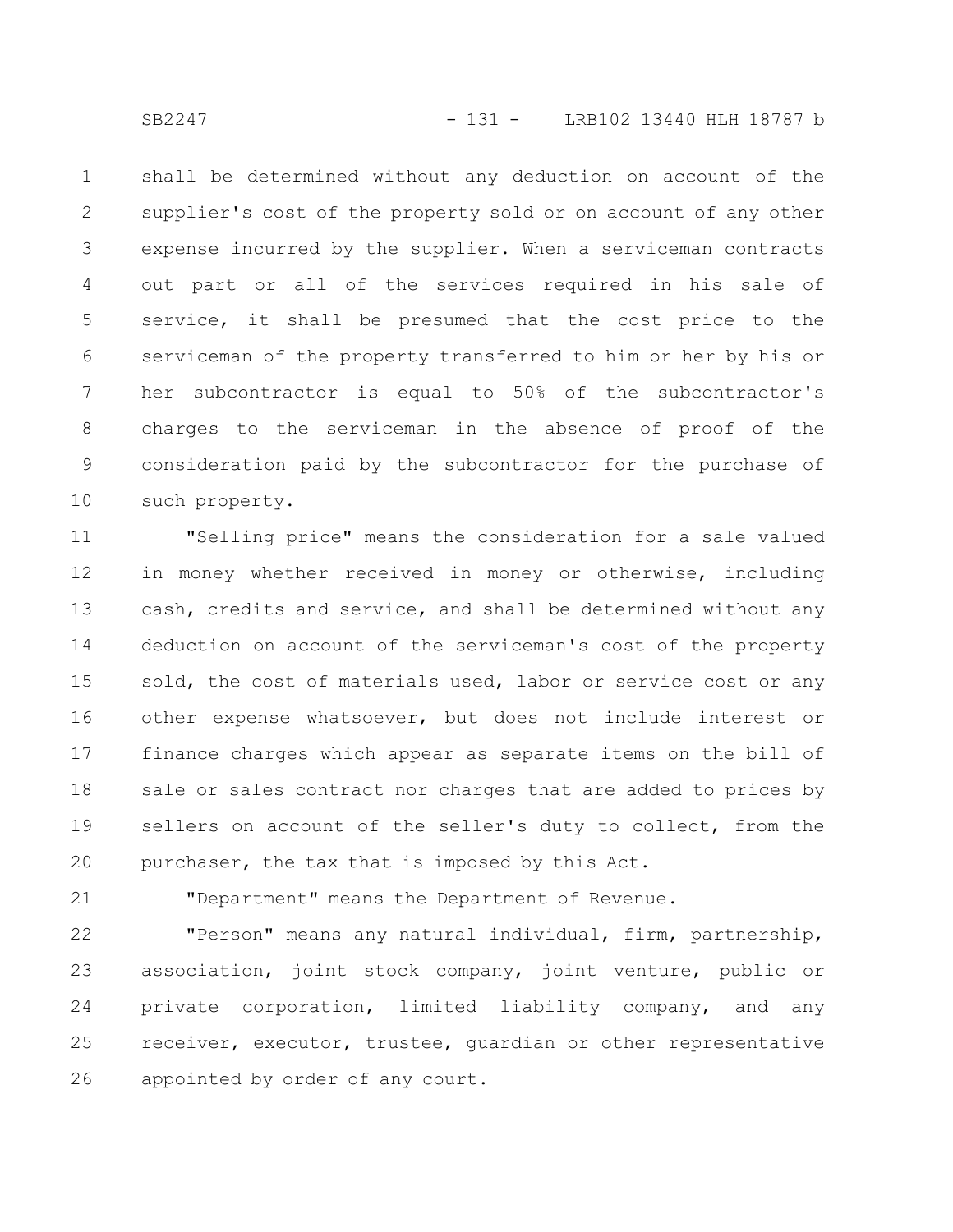1

"Sale of service" means any transaction except:

(1) a retail sale of tangible personal property taxable under the Retailers' Occupation Tax Act or under the Use Tax Act. 2 3 4

(2) a sale of tangible personal property for the purpose of resale made in compliance with Section 2c of the Retailers' Occupation Tax Act. 5 6 7

(3) except as hereinafter provided, a sale or transfer of tangible personal property as an incident to the rendering of service for or by any governmental body, or for or by any corporation, society, association, foundation or institution organized and operated exclusively for charitable, religious or educational purposes or any not-for-profit corporation, society, association, foundation, institution or organization which has no compensated officers or employees and which is organized and operated primarily for the recreation of persons 55 years of age or older. A limited liability company may qualify for the exemption under this paragraph only if the limited liability company is organized and operated exclusively for educational purposes. 8 9 10 11 12 13 14 15 16 17 18 19 20 21

22

(4) (blank).

(4a) a sale or transfer of tangible personal property as an incident to the rendering of service for owners, lessors, or shippers of tangible personal property which is utilized by interstate carriers for hire for use as 23 24 25 26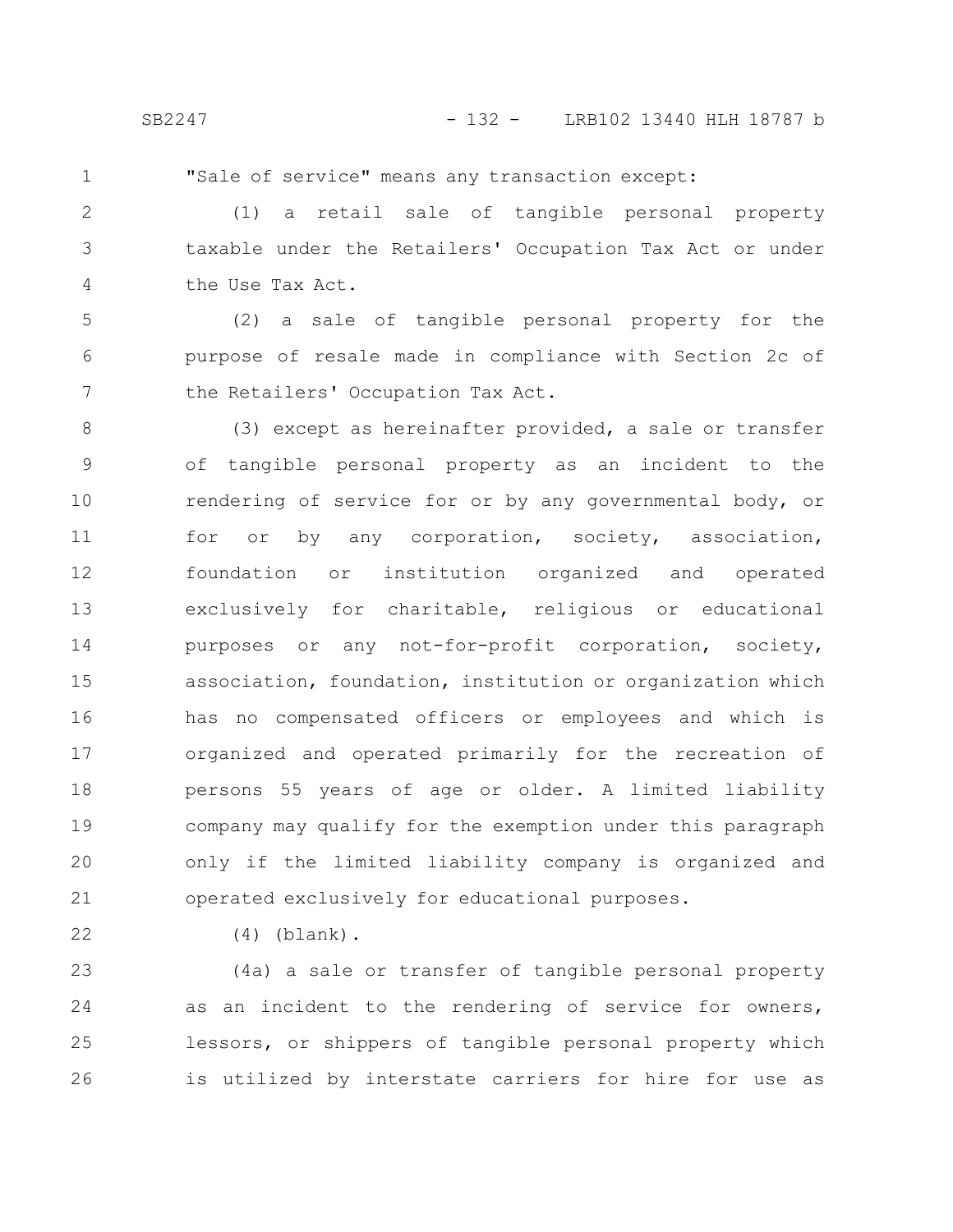rolling stock moving in interstate commerce so long as so used by interstate carriers for hire, and equipment operated by a telecommunications provider, licensed as a common carrier by the Federal Communications Commission, which is permanently installed in or affixed to aircraft moving in interstate commerce. 1 2 3 4 5 6

(4a-5) on and after July 1, 2003 and through June 30, 2004, a sale or transfer of a motor vehicle of the second division with a gross vehicle weight in excess of 8,000 pounds as an incident to the rendering of service if that motor vehicle is subject to the commercial distribution fee imposed under Section 3-815.1 of the Illinois Vehicle Code. Beginning on July 1, 2004 and through June 30, 2005, the use in this State of motor vehicles of the second division: (i) with a gross vehicle weight rating in excess of 8,000 pounds; (ii) that are subject to the commercial distribution fee imposed under Section 3-815.1 of the Illinois Vehicle Code; and (iii) that are primarily used for commercial purposes. Through June 30, 2005, this exemption applies to repair and replacement parts added after the initial purchase of such a motor vehicle if that motor vehicle is used in a manner that would qualify for the rolling stock exemption otherwise provided for in this Act. For purposes of this paragraph, "used for commercial purposes" means the transportation of persons or property in furtherance of any commercial or industrial enterprise 7 8 9 10 11 12 13 14 15 16 17 18 19 20 21 22 23 24 25 26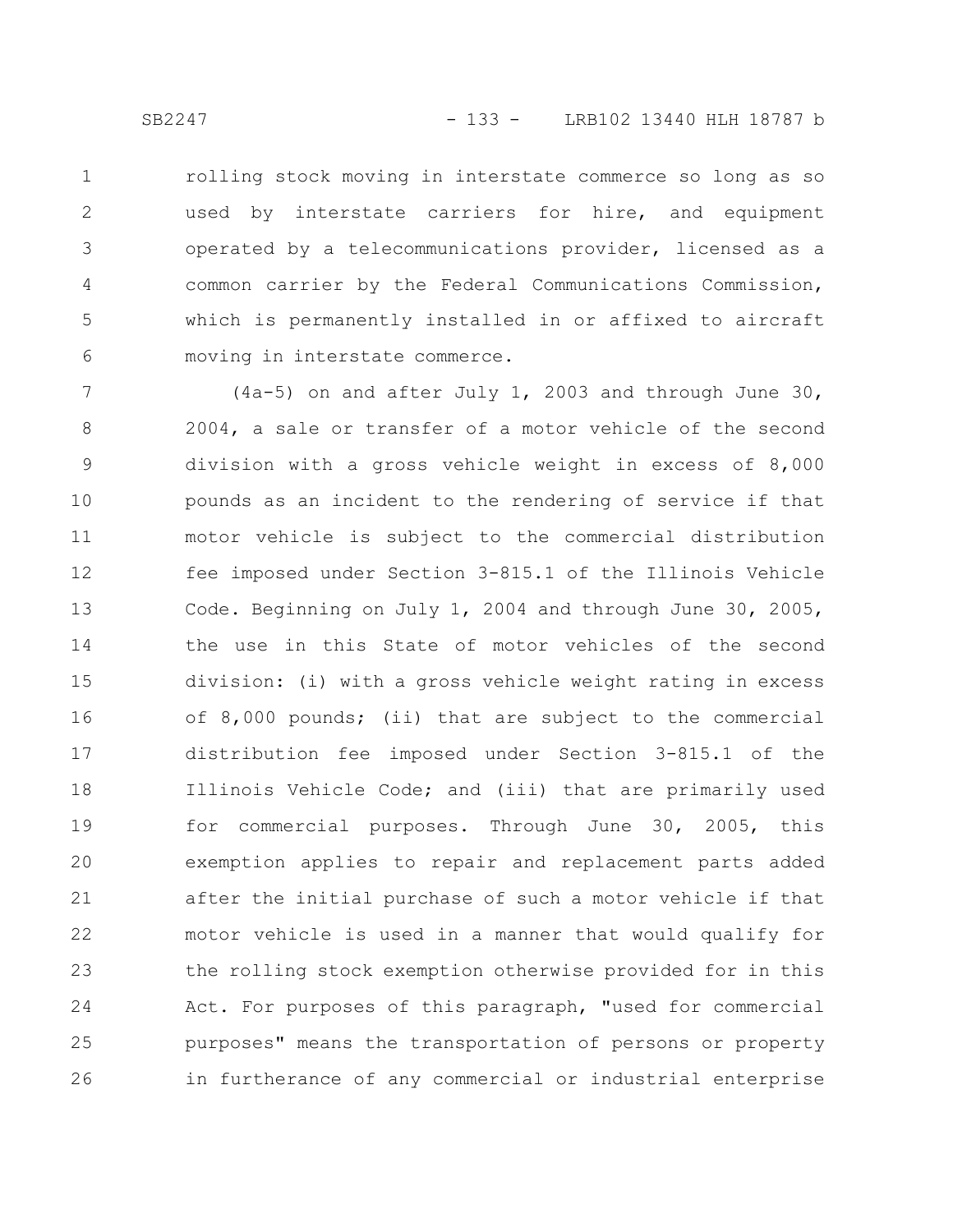whether for-hire or not. 1

(5) a sale or transfer of machinery and equipment used primarily in the process of the manufacturing or assembling, either in an existing, an expanded or a new manufacturing facility, of tangible personal property for wholesale or retail sale or lease, whether such sale or lease is made directly by the manufacturer or by some other person, whether the materials used in the process are owned by the manufacturer or some other person, or whether such sale or lease is made apart from or as an incident to the seller's engaging in a service occupation and the applicable tax is a Service Use Tax or Service Occupation Tax, rather than Use Tax or Retailers' Occupation Tax. The exemption provided by this paragraph (5) includes production related tangible personal property, as defined in Section 3-50 of the Use Tax Act, purchased on or after July 1, 2019. The exemption provided by this paragraph (5) does not include machinery and equipment used in (i) the generation of electricity for wholesale or retail sale; (ii) the generation or treatment of natural or artificial gas for wholesale or retail sale that is delivered to customers through pipes, pipelines, or mains; or (iii) the treatment of water for wholesale or retail sale that is delivered to customers through pipes, pipelines, or mains. The provisions of Public Act 98-583 are declaratory of existing law as to the meaning and 2 3 4 5 6 7 8 9 10 11 12 13 14 15 16 17 18 19 20 21 22 23 24 25 26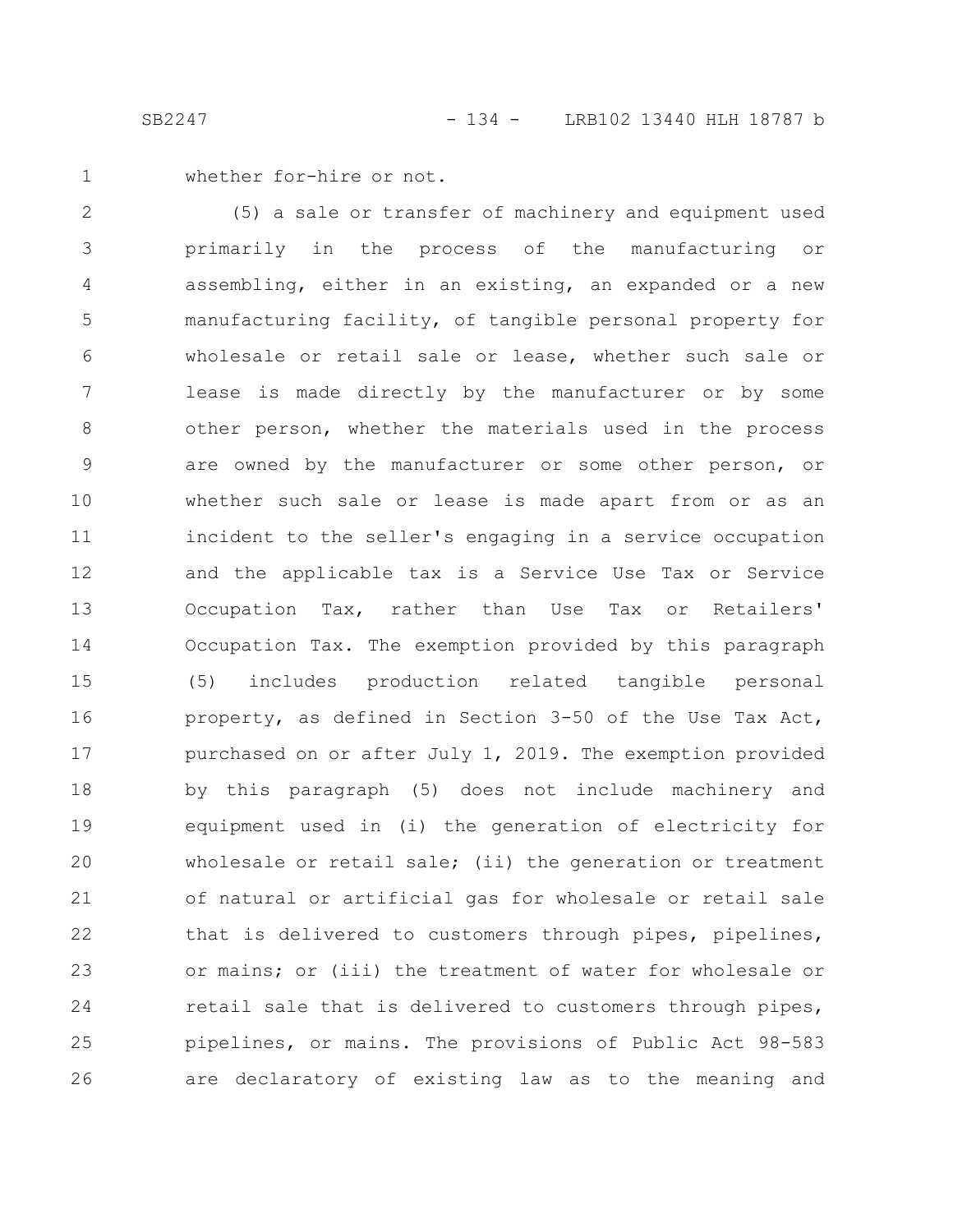scope of this exemption. The exemption under this paragraph (5) is exempt from the provisions of Section  $3 - 75.$ 1 2 3

(5a) the repairing, reconditioning or remodeling, for a common carrier by rail, of tangible personal property which belongs to such carrier for hire, and as to which such carrier receives the physical possession of the repaired, reconditioned or remodeled item of tangible personal property in Illinois, and which such carrier transports, or shares with another common carrier in the transportation of such property, out of Illinois on a standard uniform bill of lading showing the person who repaired, reconditioned or remodeled the property to a destination outside Illinois, for use outside Illinois. 4 5 6 7 8 9 10 11 12 13 14

(5b) a sale or transfer of tangible personal property which is produced by the seller thereof on special order in such a way as to have made the applicable tax the Service Occupation Tax or the Service Use Tax, rather than the Retailers' Occupation Tax or the Use Tax, for an interstate carrier by rail which receives the physical possession of such property in Illinois, and which transports such property, or shares with another common carrier in the transportation of such property, out of Illinois on a standard uniform bill of lading showing the seller of the property as the shipper or consignor of such property to a destination outside Illinois, for use 15 16 17 18 19 20 21 22 23 24 25 26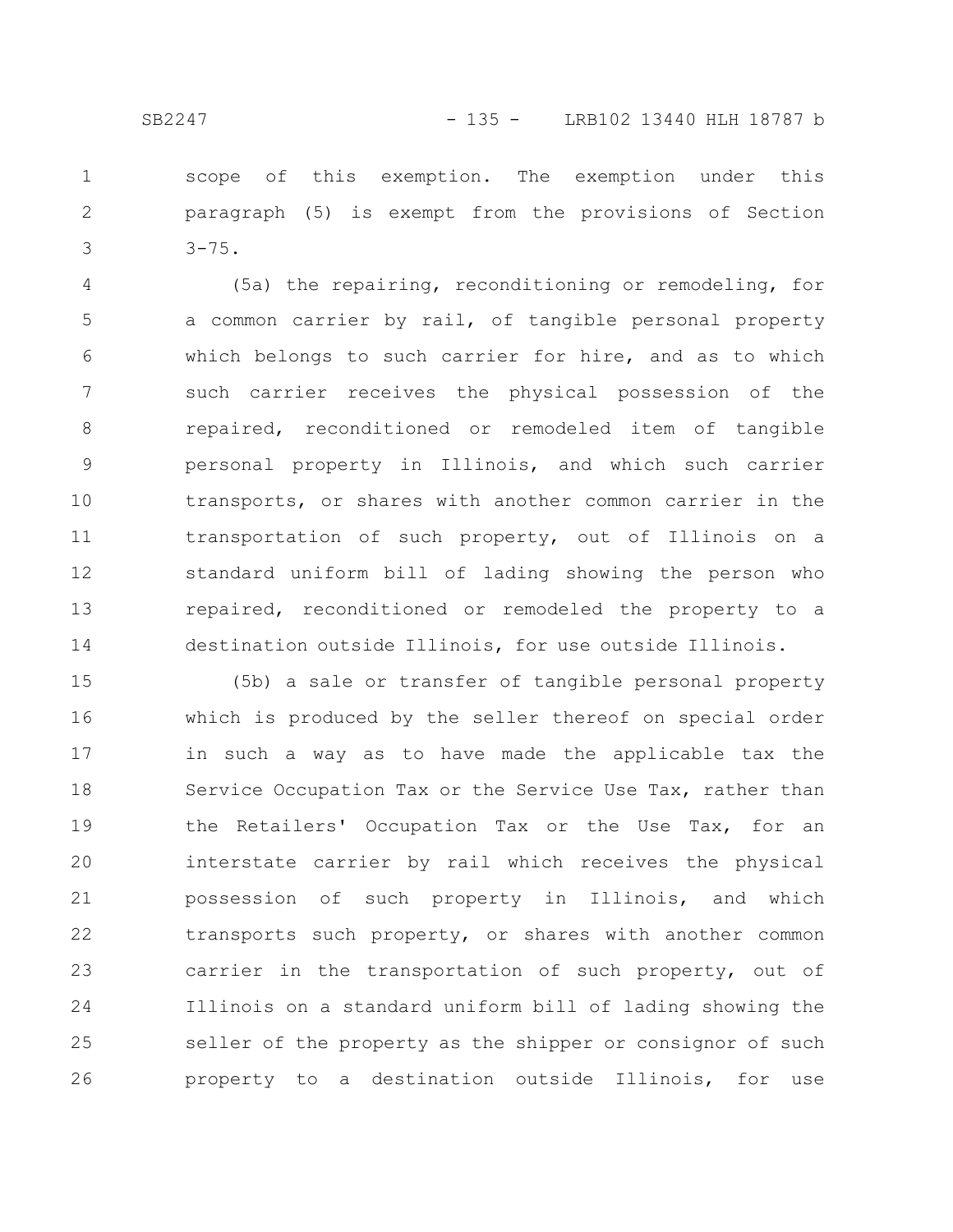outside Illinois. 1

(6) until July 1, 2003, a sale or transfer of distillation machinery and equipment, sold as a unit or kit and assembled or installed by the retailer, which machinery and equipment is certified by the user to be used only for the production of ethyl alcohol that will be used for consumption as motor fuel or as a component of motor fuel for the personal use of such user and not subject to sale or resale. 2 3 4 5 6 7 8 9

(7) at the election of any serviceman not required to be otherwise registered as a retailer under Section 2a of the Retailers' Occupation Tax Act, made for each fiscal year sales of service in which the aggregate annual cost price of tangible personal property transferred as an incident to the sales of service is less than 35%, or 75% in the case of servicemen transferring prescription drugs or servicemen engaged in graphic arts production, of the aggregate annual total gross receipts from all sales of service. The purchase of such tangible personal property by the serviceman shall be subject to tax under the Retailers' Occupation Tax Act and the Use Tax Act. However, if a primary serviceman who has made the election described in this paragraph subcontracts service work to a secondary serviceman who has also made the election described in this paragraph, the primary serviceman does not incur a Use Tax liability if the secondary serviceman 10 11 12 13 14 15 16 17 18 19 20 21 22 23 24 25 26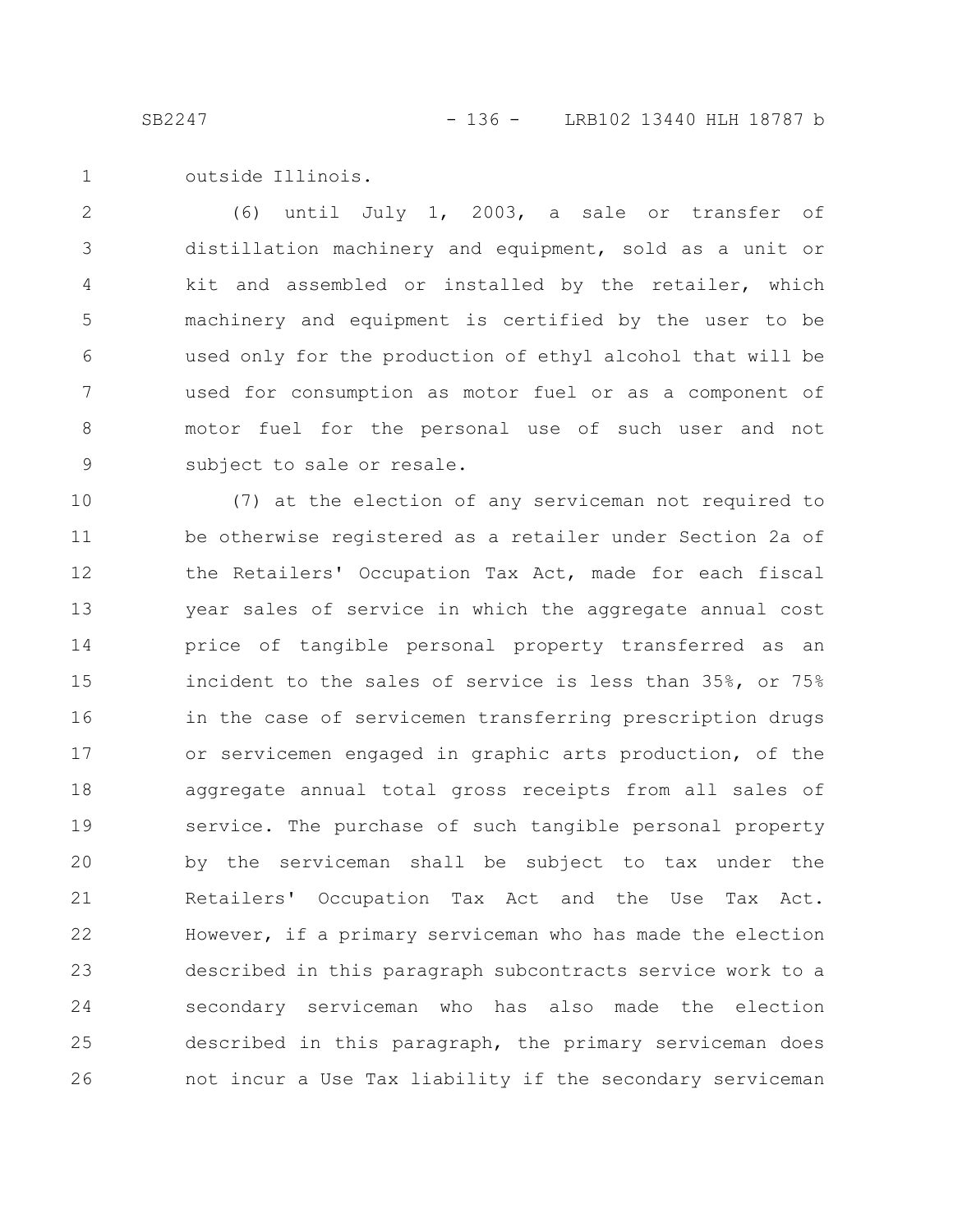(i) has paid or will pay Use Tax on his or her cost price of any tangible personal property transferred to the primary serviceman and (ii) certifies that fact in writing to the primary serviceman. 1 2 3 4

Tangible personal property transferred incident to the completion of a maintenance agreement is exempt from the tax imposed pursuant to this Act. 5 6 7

Exemption (5) also includes machinery and equipment used in the general maintenance or repair of such exempt machinery and equipment or for in-house manufacture of exempt machinery and equipment. On and after July 1, 2017, exemption (5) also includes graphic arts machinery and equipment, as defined in paragraph (5) of Section 3-5. The machinery and equipment exemption does not include machinery and equipment used in (i) the generation of electricity for wholesale or retail sale; (ii) the generation or treatment of natural or artificial gas for wholesale or retail sale that is delivered to customers through pipes, pipelines, or mains; or (iii) the treatment of water for wholesale or retail sale that is delivered to customers through pipes, pipelines, or mains. The provisions of Public Act 98-583 are declaratory of existing law as to the meaning and scope of this exemption. For the purposes of exemption (5), each of these terms shall have the following meanings: (1) "manufacturing process" shall mean the production of any article of tangible personal property, whether such article is a finished product or an article for 8 9 10 11 12 13 14 15 16 17 18 19 20 21 22 23 24 25 26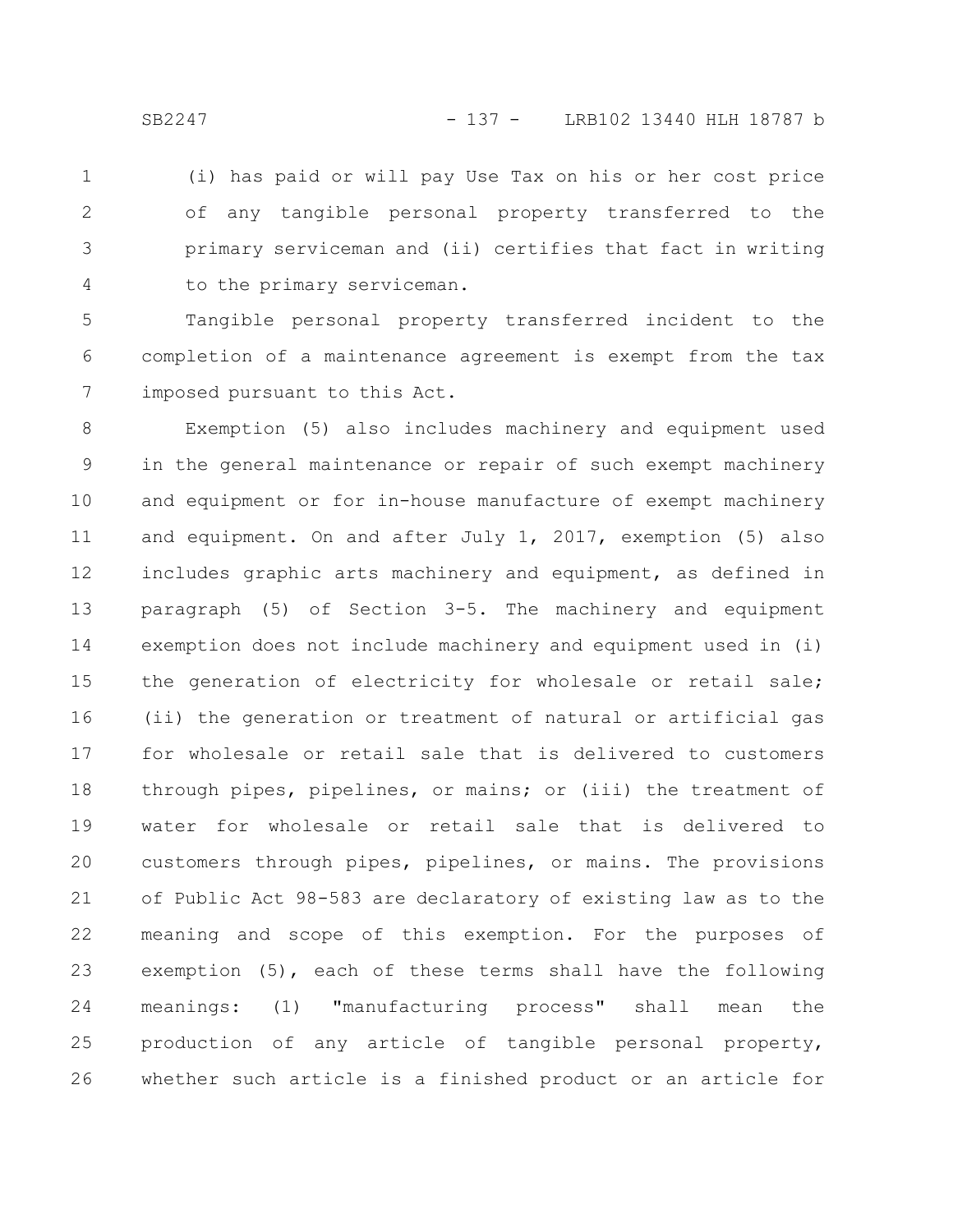use in the process of manufacturing or assembling a different article of tangible personal property, by procedures commonly regarded as manufacturing, processing, fabricating, or refining which changes some existing material or materials into a material with a different form, use or name. In relation to a recognized integrated business composed of a series of operations which collectively constitute manufacturing, or individually constitute manufacturing operations, the manufacturing process shall be deemed to commence with the first operation or stage of production in the series, and shall not be deemed to end until the completion of the final product in the last operation or stage of production in the series; and further, for purposes of exemption (5), photoprocessing is deemed to be a manufacturing process of tangible personal property for wholesale or retail sale; (2) "assembling process" shall mean the production of any article of tangible personal property, whether such article is a finished product or an article for use in the process of manufacturing or assembling a different article of tangible personal property, by the combination of existing materials in a manner commonly regarded as assembling which results in a material of a different form, use or name; (3) "machinery" shall mean major mechanical machines or major components of such machines contributing to a manufacturing or assembling process; and (4) "equipment" shall include any independent device or tool separate from any machinery but essential to an 1 2 3 4 5 6 7 8 9 10 11 12 13 14 15 16 17 18 19 20 21 22 23 24 25 26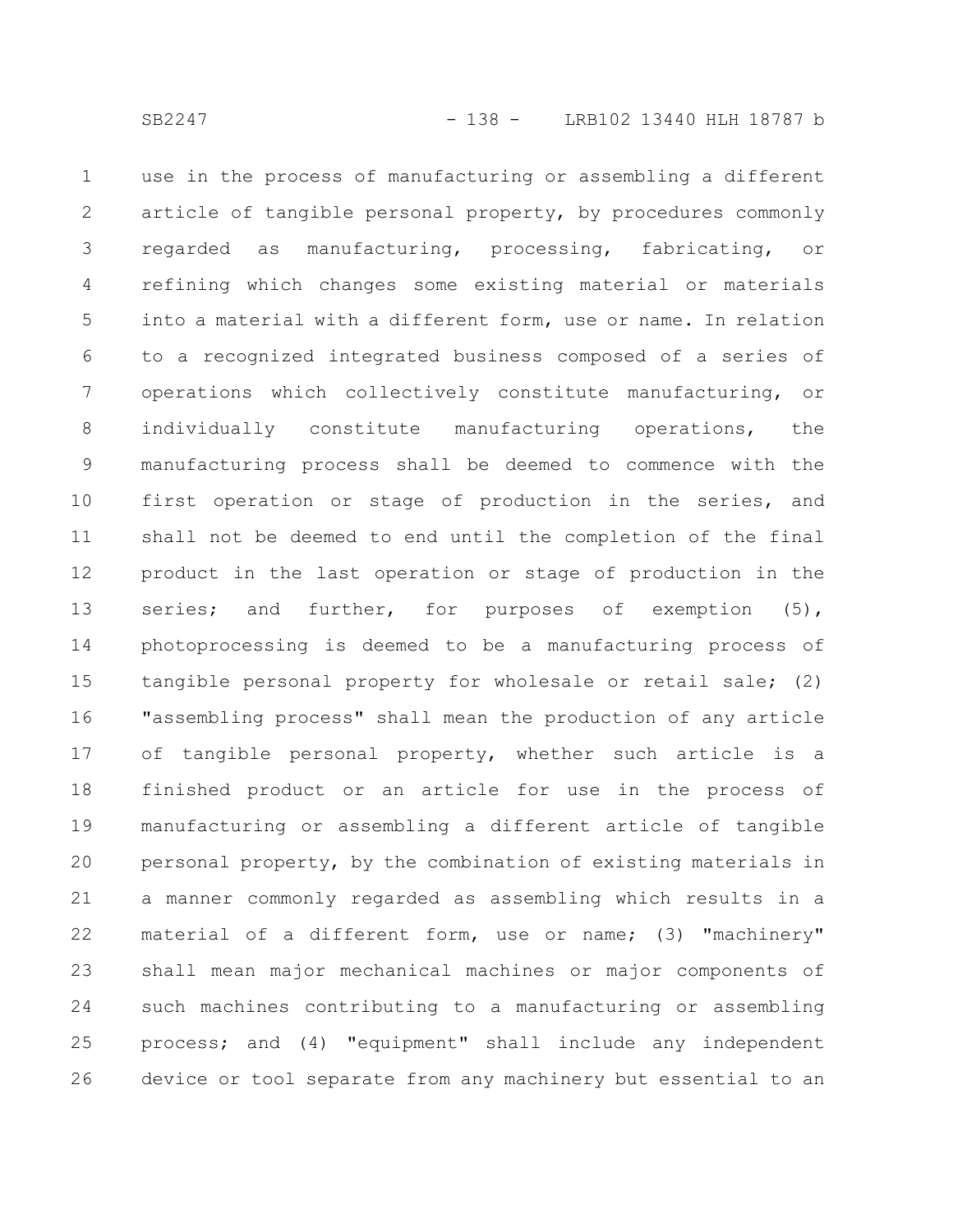integrated manufacturing or assembly process; including computers used primarily in a manufacturer's computer assisted design, computer assisted manufacturing (CAD/CAM) system; or any subunit or assembly comprising a component of any machinery or auxiliary, adjunct or attachment parts of machinery, such as tools, dies, jigs, fixtures, patterns and molds; or any parts which require periodic replacement in the course of normal operation; but shall not include hand tools. Equipment includes chemicals or chemicals acting as catalysts but only if the chemicals or chemicals acting as catalysts effect a direct and immediate change upon a product being manufactured or assembled for wholesale or retail sale or lease. The purchaser of such machinery and equipment who has an active resale registration number shall furnish such number to the seller at the time of purchase. The purchaser of such machinery and equipment and tools without an active resale registration number shall prepare a certificate of exemption stating facts establishing the exemption, which certificate shall be available to the Department for inspection or audit. The Department shall prescribe the form of the certificate. 1 2 3 4 5 6 7 8 9 10 11 12 13 14 15 16 17 18 19 20

Any informal rulings, opinions or letters issued by the Department in response to an inquiry or request for any opinion from any person regarding the coverage and applicability of exemption (5) to specific devices shall be published, maintained as a public record, and made available for public inspection and copying. If the informal ruling, 21 22 23 24 25 26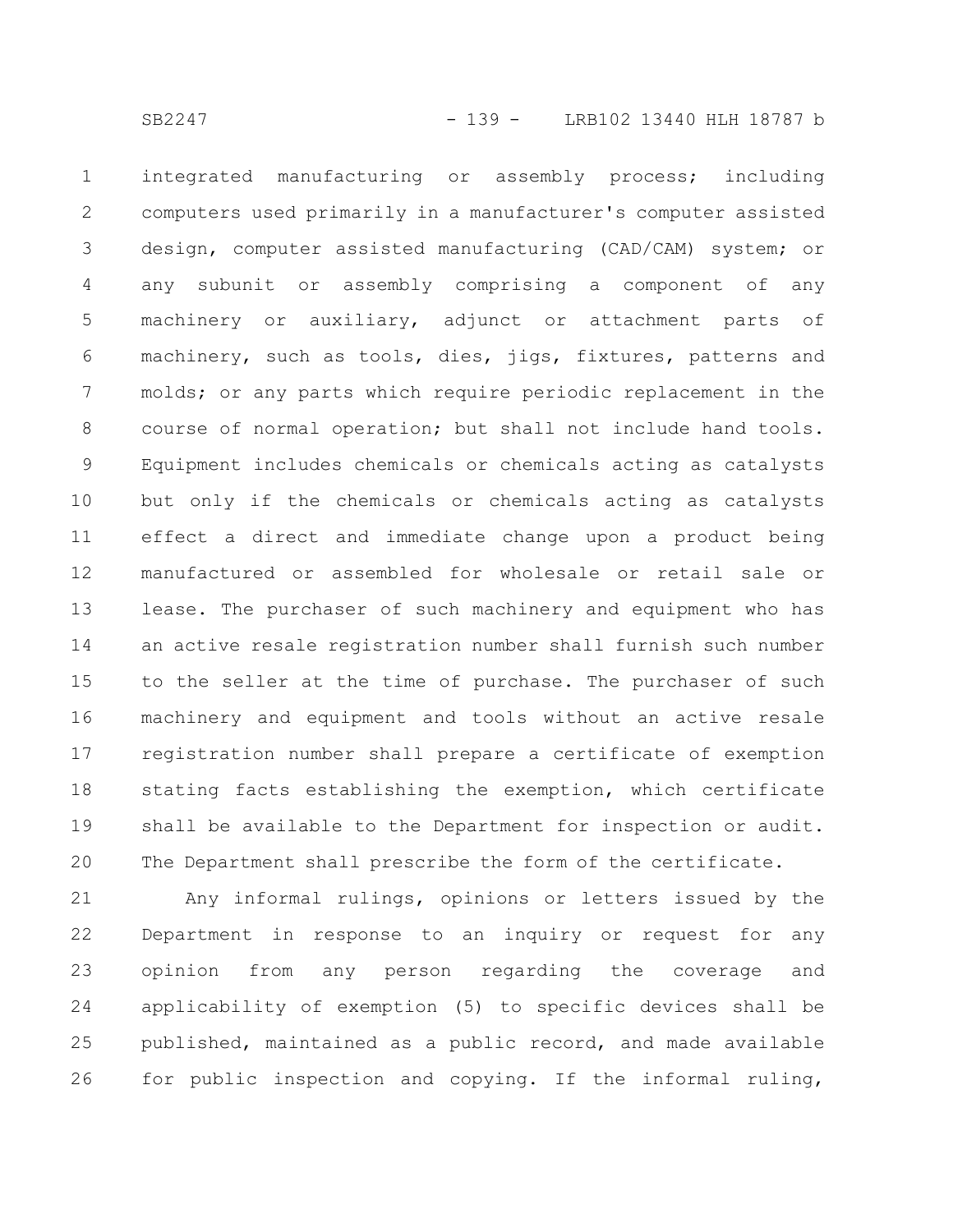opinion or letter contains trade secrets or other confidential information, where possible the Department shall delete such information prior to publication. Whenever such informal rulings, opinions, or letters contain any policy of general applicability, the Department shall formulate and adopt such policy as a rule in accordance with the provisions of the Illinois Administrative Procedure Act. 1 2 3 4 5 6 7

On and after July 1, 1987, no entity otherwise eligible under exemption (3) of this Section shall make tax-free purchases unless it has an active exemption identification number issued by the Department. 8 9 10 11

The purchase, employment and transfer of such tangible personal property as newsprint and ink for the primary purpose of conveying news (with or without other information) is not a purchase, use or sale of service or of tangible personal property within the meaning of this Act. 12 13 14 15 16

"Serviceman" means any person who is engaged in the occupation of making sales of service. 17 18

"Sale at retail" means "sale at retail" as defined in the Retailers' Occupation Tax Act. 19 20

"Supplier" means any person who makes sales of tangible personal property to servicemen for the purpose of resale as an incident to a sale of service. 21 22 23

"Serviceman maintaining a place of business in this State", or any like term, means and includes any serviceman: (1) having or maintaining within this State, directly 24 25 26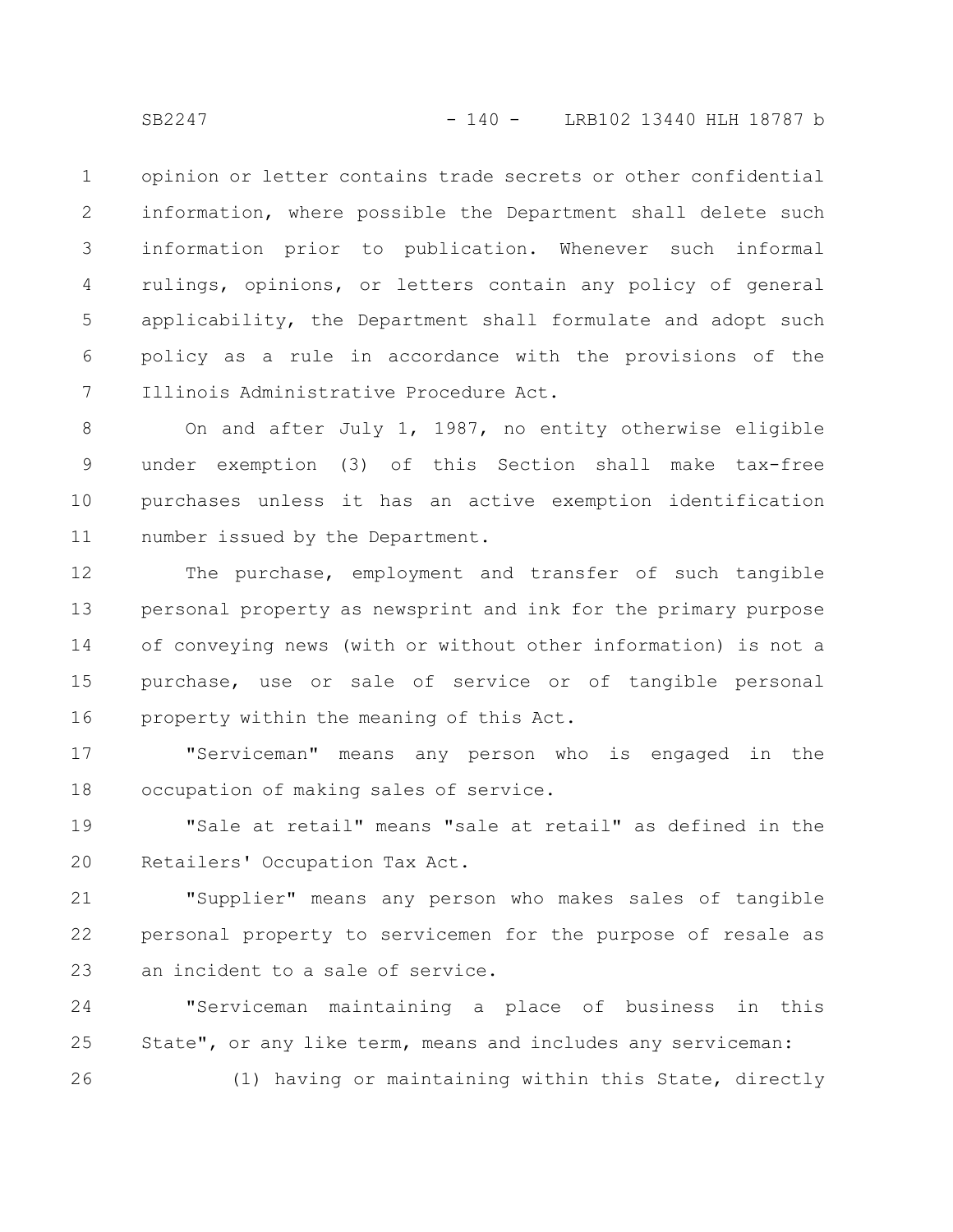or by a subsidiary, an office, distribution house, sales house, warehouse or other place of business, or any agent or other representative operating within this State under the authority of the serviceman or its subsidiary, irrespective of whether such place of business or agent or other representative is located here permanently or temporarily, or whether such serviceman or subsidiary is licensed to do business in this State; 1 2 3 4 5 6 7 8

(1.1) having a contract with a person located in this State under which the person, for a commission or other consideration based on the sale of service by the serviceman, directly or indirectly refers potential customers to the serviceman by providing to the potential customers a promotional code or other mechanism that allows the serviceman to track purchases referred by such persons. Examples of mechanisms that allow the serviceman to track purchases referred by such persons include but are not limited to the use of a link on the person's Internet website, promotional codes distributed through the person's hand-delivered or mailed material, and promotional codes distributed by the person through radio or other broadcast media. The provisions of this paragraph (1.1) shall apply only if the cumulative gross receipts from sales of service by the serviceman to customers who are referred to the serviceman by all persons in this State under such contracts exceed \$10,000 during the 9 10 11 12 13 14 15 16 17 18 19 20 21 22 23 24 25 26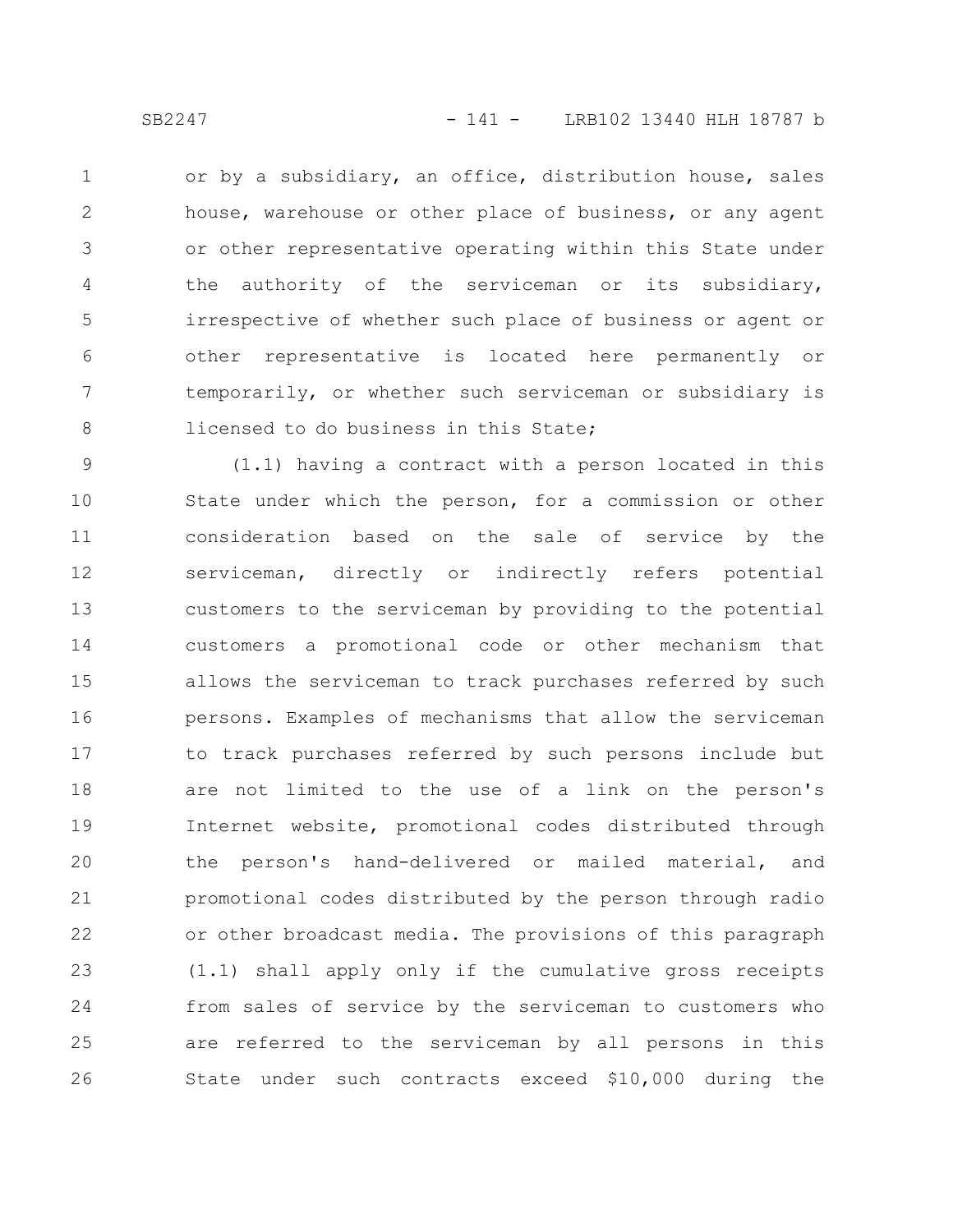preceding 4 quarterly periods ending on the last day of March, June, September, and December; a serviceman meeting the requirements of this paragraph (1.1) shall be presumed to be maintaining a place of business in this State but may rebut this presumption by submitting proof that the referrals or other activities pursued within this State by such persons were not sufficient to meet the nexus standards of the United States Constitution during the preceding 4 quarterly periods; 1 2 3 4 5 6 7 8 9

(1.2) beginning July 1, 2011, having a contract with a person located in this State under which: 10 11

(A) the serviceman sells the same or substantially similar line of services as the person located in this State and does so using an identical or substantially similar name, trade name, or trademark as the person located in this State; and 12 13 14 15 16

(B) the serviceman provides a commission or other consideration to the person located in this State based upon the sale of services by the serviceman. 17 18 19

The provisions of this paragraph (1.2) shall apply only if the cumulative gross receipts from sales of service by the serviceman to customers in this State under all such contracts exceed \$10,000 during the preceding 4 quarterly periods ending on the last day of March, June, September, and December; 20 21 22 23 24 25

26

(2) soliciting orders for tangible personal property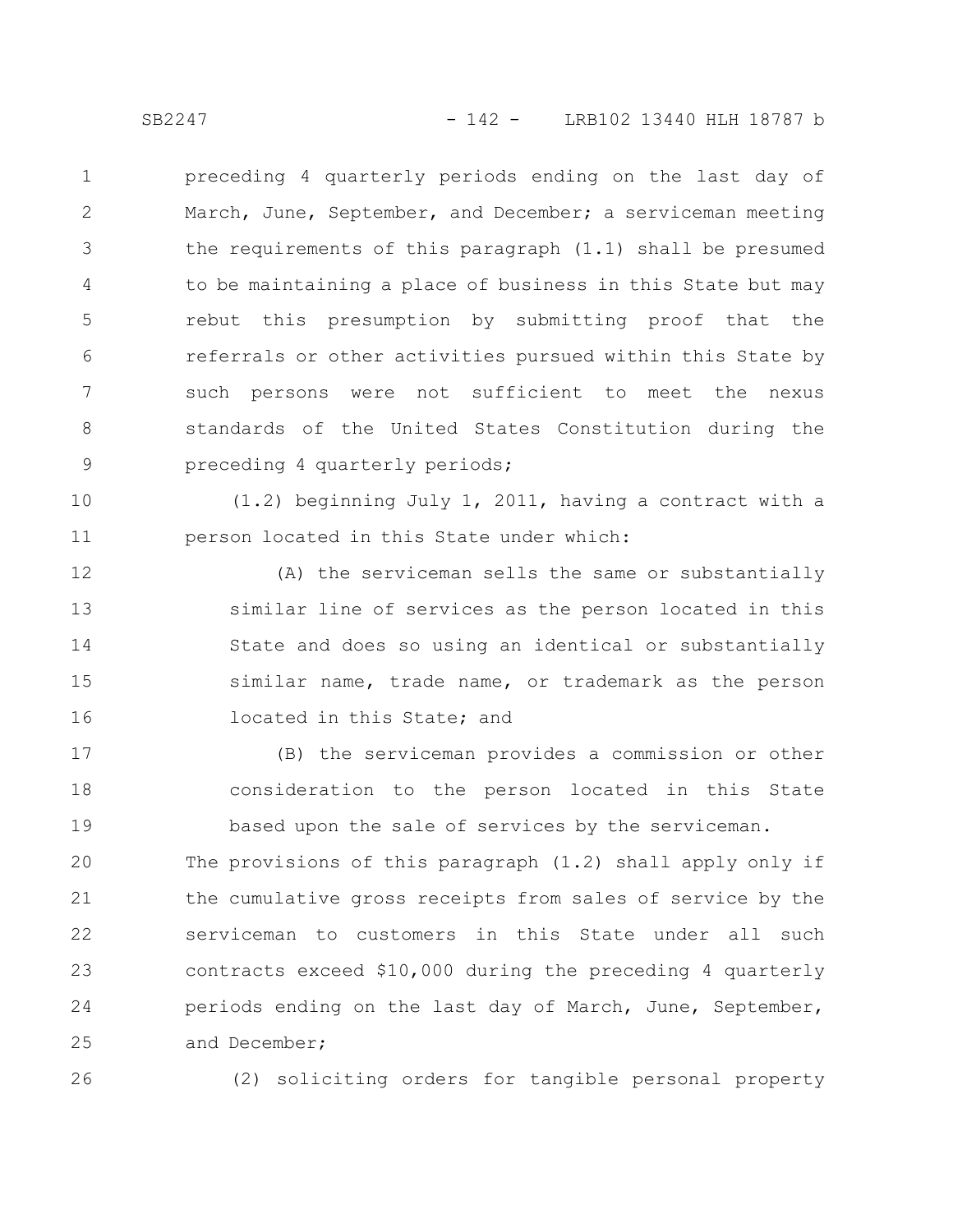by means of a telecommunication or television shopping system (which utilizes toll free numbers) which is intended by the retailer to be broadcast by cable television or other means of broadcasting, to consumers located in this State; 1 2 3 4 5

(3) pursuant to a contract with a broadcaster or publisher located in this State, soliciting orders for tangible personal property by means of advertising which is disseminated primarily to consumers located in this State and only secondarily to bordering jurisdictions; 6 7 8 9 10

(4) soliciting orders for tangible personal property by mail if the solicitations are substantial and recurring and if the retailer benefits from any banking, financing, debt collection, telecommunication, or marketing activities occurring in this State or benefits from the location in this State of authorized installation, servicing, or repair facilities; 11 12 13 14 15 16 17

(5) being owned or controlled by the same interests which own or control any retailer engaging in business in the same or similar line of business in this State; 18 19 20

(6) having a franchisee or licensee operating under its trade name if the franchisee or licensee is required to collect the tax under this Section; 21 22 23

(7) pursuant to a contract with a cable television operator located in this State, soliciting orders for tangible personal property by means of advertising which 24 25 26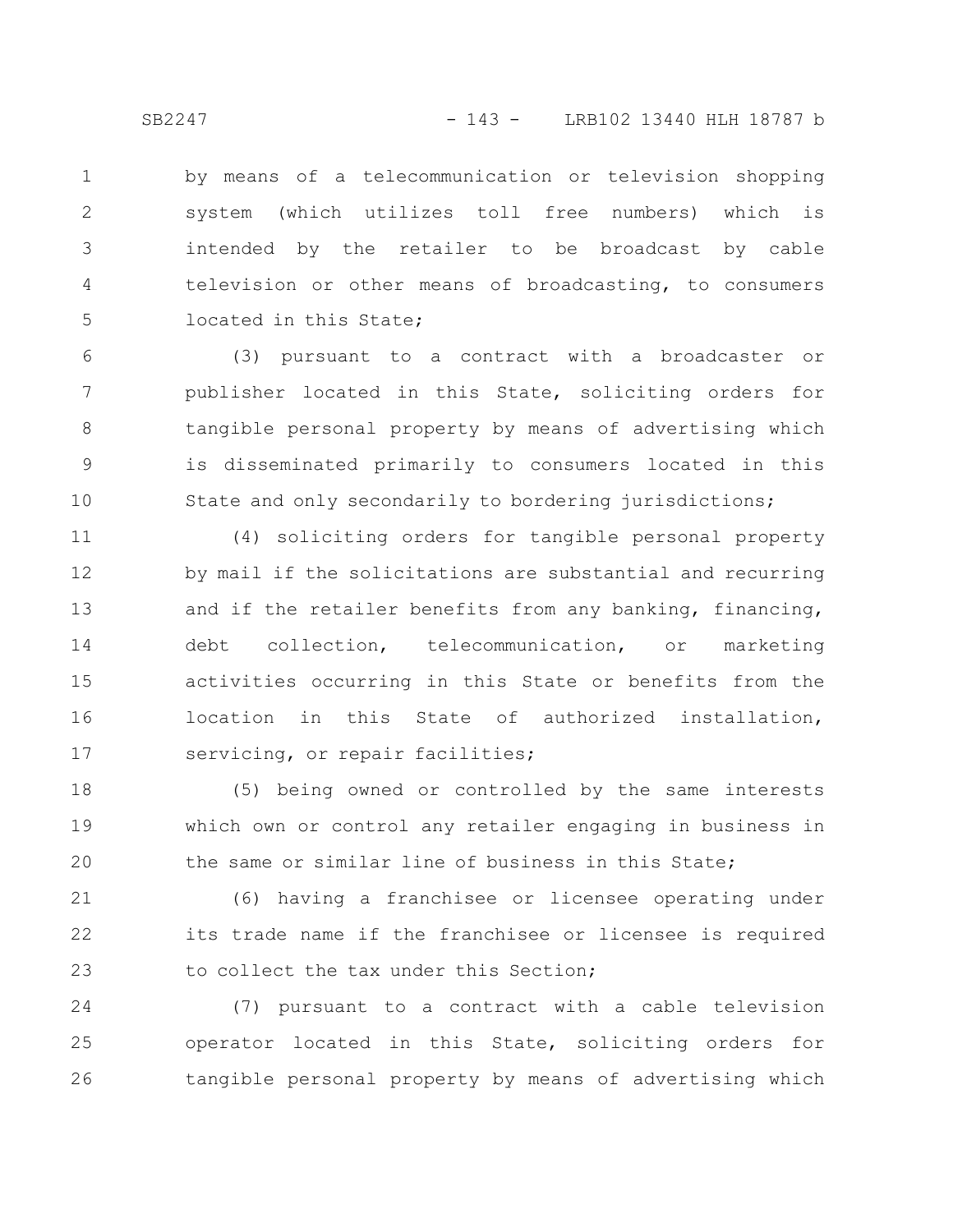SB2247 - 144 - LRB102 13440 HLH 18787 b

is transmitted or distributed over a cable television system in this State; 1 2

(8) engaging in activities in Illinois, which activities in the state in which the supply business engaging in such activities is located would constitute maintaining a place of business in that state; or 3 4 5 6

(9) beginning October 1, 2018, making sales of service to purchasers in Illinois from outside of Illinois if: 7 8

(A) the cumulative gross receipts from sales of service to purchasers in Illinois are \$100,000 or more; or 9 10 11

(B) the serviceman enters into 200 or more separate transactions for sales of service to purchasers in Illinois. 12 13 14

The serviceman shall determine on a quarterly basis, ending on the last day of March, June, September, and December, whether he or she meets the criteria of either subparagraph (A) or (B) of this paragraph (9) for the preceding 12-month period. If the serviceman meets the criteria of either subparagraph (A) or (B) for a 12-month period, he or she is considered a serviceman maintaining a place of business in this State and is required to collect and remit the tax imposed under this Act and file returns for one year. At the end of that one-year period, the serviceman shall determine whether the serviceman met the criteria of either subparagraph (A) or (B) during the 15 16 17 18 19 20 21 22 23 24 25 26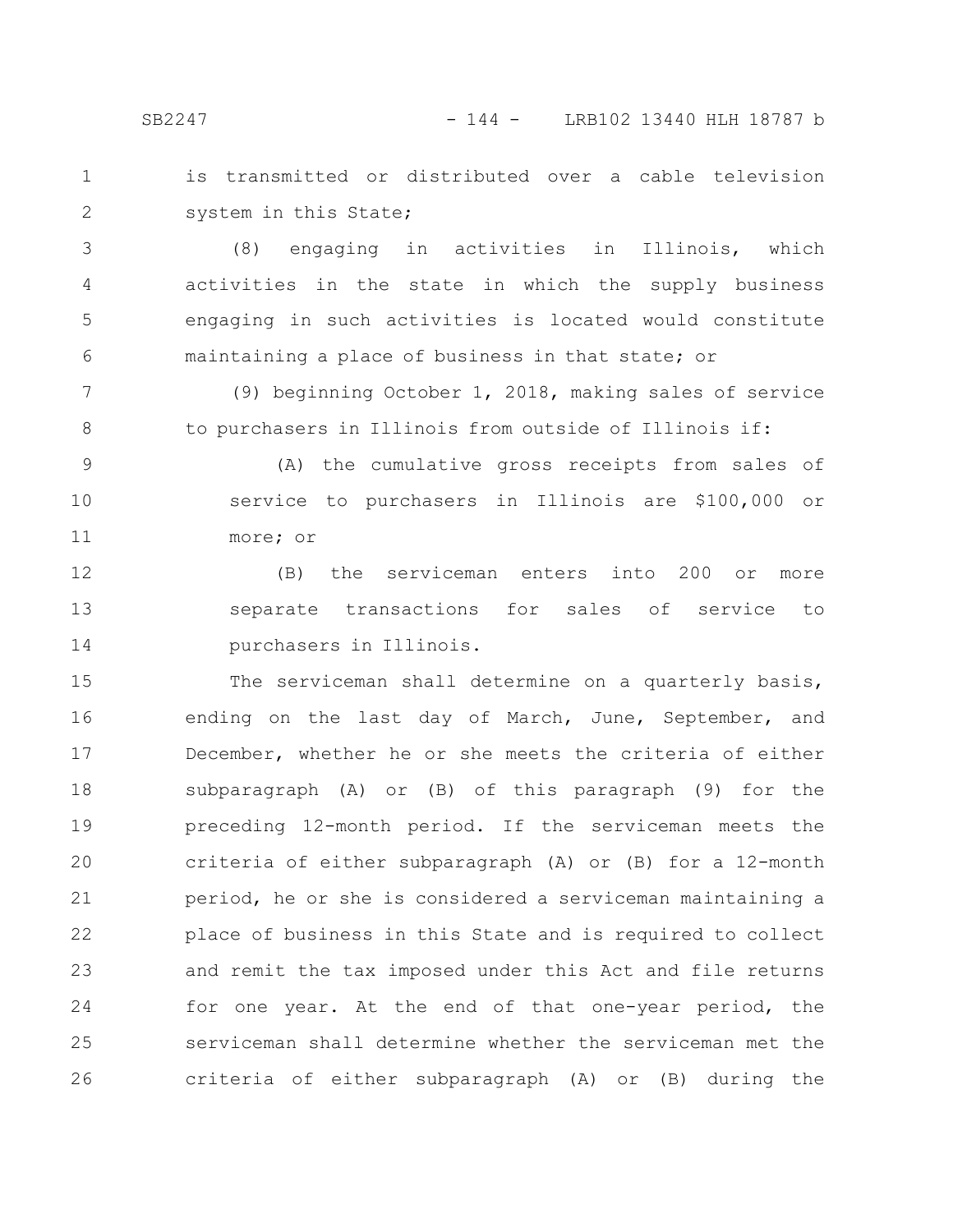preceding 12-month period. If the serviceman met the criteria in either subparagraph (A) or (B) for the preceding 12-month period, he or she is considered a serviceman maintaining a place of business in this State and is required to collect and remit the tax imposed under this Act and file returns for the subsequent year. If at the end of a one-year period a serviceman that was required to collect and remit the tax imposed under this Act determines that he or she did not meet the criteria in either subparagraph (A) or (B) during the preceding 12-month period, the serviceman subsequently shall determine on a quarterly basis, ending on the last day of March, June, September, and December, whether he or she meets the criteria of either subparagraph (A) or (B) for the preceding 12-month period. 1 2 3 4 5 6 7 8 9 10 11 12 13 14 15

Beginning January 1, 2020, neither the gross receipts from nor the number of separate transactions for sales of service to purchasers in Illinois that a serviceman makes through a marketplace facilitator and for which the serviceman has received a certification from the marketplace facilitator pursuant to Section 2d of this Act shall be included for purposes of determining whether he or she has met the thresholds of this paragraph (9). 16 17 18 19 20 21 22 23

(10) Beginning January 1, 2020, a marketplace facilitator, as defined in Section 2d of this Act. (Source: P.A. 100-22, eff. 7-6-17; 100-321, eff. 8-24-17; 24 25 26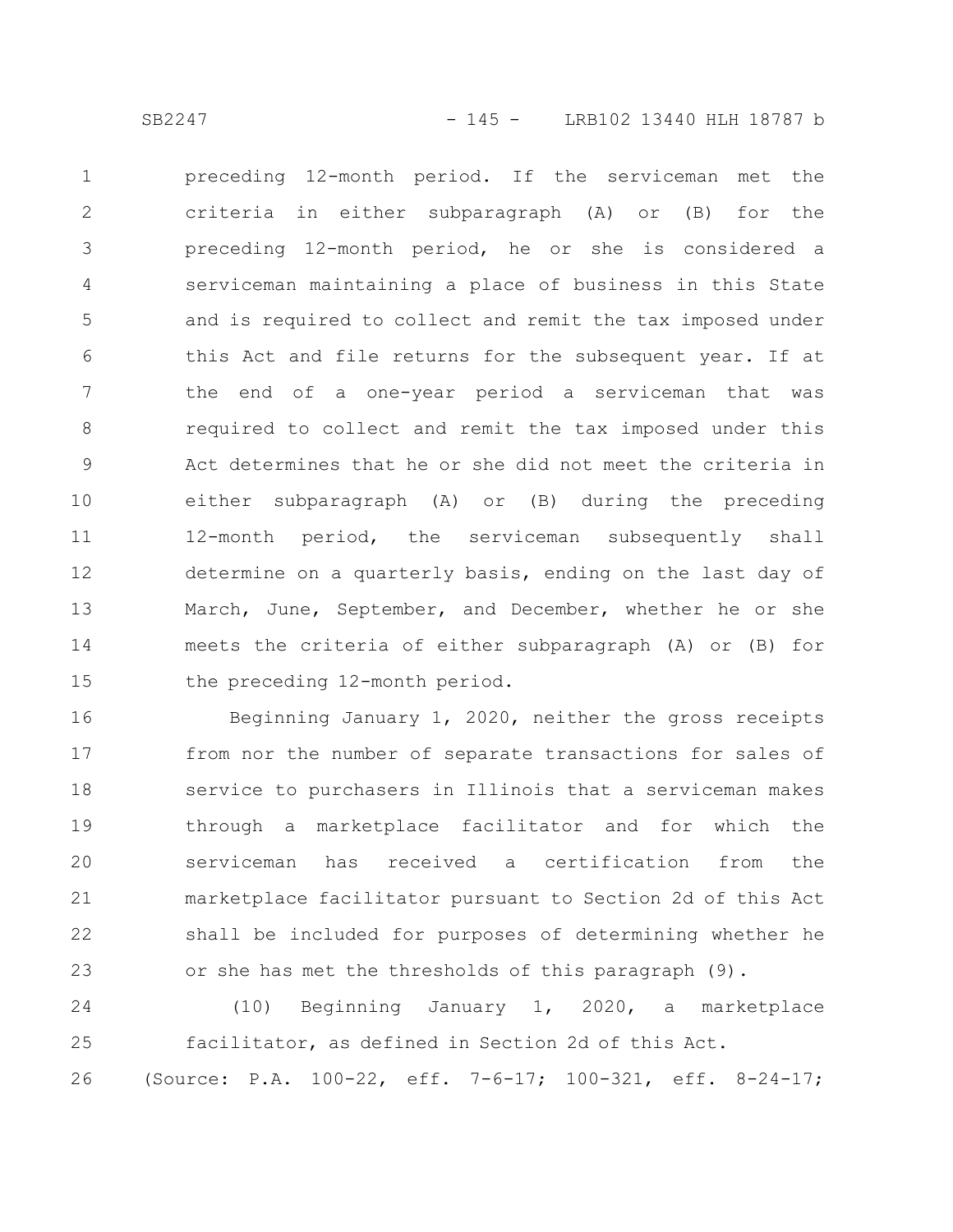SB2247 - 146 - LRB102 13440 HLH 18787 b

100-587, eff. 6-4-18; 100-863, eff. 8-14-18; 101-9, Article 10, Section 10-15, eff. 6-5-19; 101-9, Article 25, Section 25-10, eff. 6-5-19; 101-604, eff. 12-13-19.) 1 2 3

4

(35 ILCS 110/3-5)

Sec. 3-5. Exemptions. Use of the following tangible personal property is exempt from the tax imposed by this Act: 5 6

(1) Personal property purchased from a corporation, society, association, foundation, institution, or organization, other than a limited liability company, that is organized and operated as a not-for-profit service enterprise for the benefit of persons 65 years of age or older if the personal property was not purchased by the enterprise for the purpose of resale by the enterprise. 7 8 9 10 11 12 13

(2) Personal property purchased by a non-profit Illinois county fair association for use in conducting, operating, or promoting the county fair. 14 15 16

(3) Personal property purchased by a not-for-profit arts or cultural organization that establishes, by proof required by the Department by rule, that it has received an exemption under Section 501(c)(3) of the Internal Revenue Code and that is organized and operated primarily for the presentation or support of arts or cultural programming, activities, or services. These organizations include, but are not limited to, music and dramatic arts organizations such as symphony orchestras and theatrical groups, arts and cultural service 17 18 19 20 21 22 23 24 25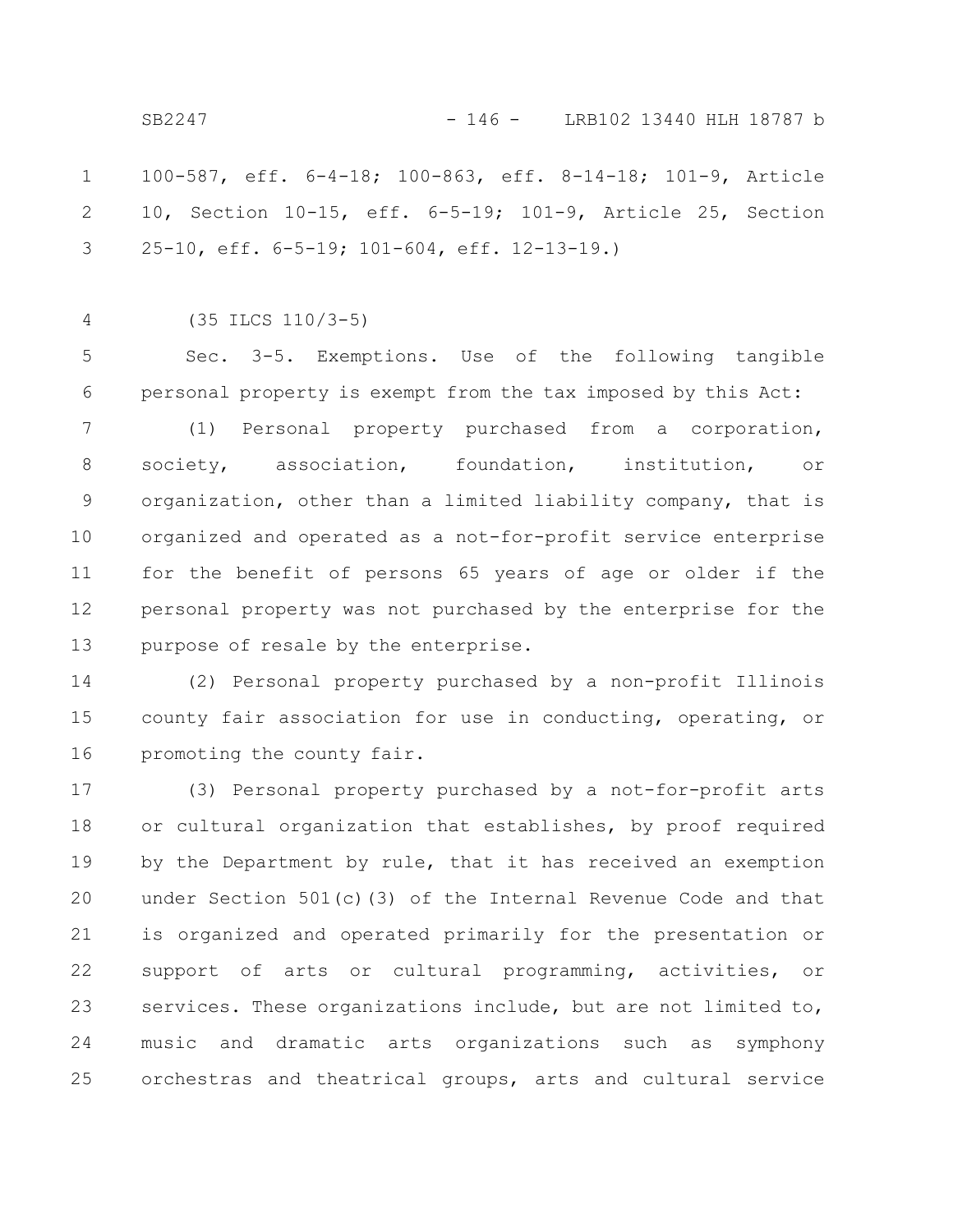organizations, local arts councils, visual arts organizations, and media arts organizations. On and after July 1, 2001 (the effective date of Public Act 92-35), however, an entity otherwise eligible for this exemption shall not make tax-free purchases unless it has an active identification number issued by the Department. 1 2 3 4 5 6

(4) Legal tender, currency, medallions, or gold or silver coinage issued by the State of Illinois, the government of the United States of America, or the government of any foreign country, and bullion. 7 8 9 10

(5) Until July 1, 2003 and beginning again on September 1, 2004 through August 30, 2014, graphic arts machinery and equipment, including repair and replacement parts, both new and used, and including that manufactured on special order or purchased for lease, certified by the purchaser to be used primarily for graphic arts production. Equipment includes chemicals or chemicals acting as catalysts but only if the chemicals or chemicals acting as catalysts effect a direct and immediate change upon a graphic arts product. Beginning on July 1, 2017, graphic arts machinery and equipment is included in the manufacturing and assembling machinery and equipment exemption under Section 2 of this Act. 11 12 13 14 15 16 17 18 19 20 21 22

(6) Personal property purchased from a teacher-sponsored student organization affiliated with an elementary or secondary school located in Illinois. 23 24 25

(7) Farm machinery and equipment, both new and used, 26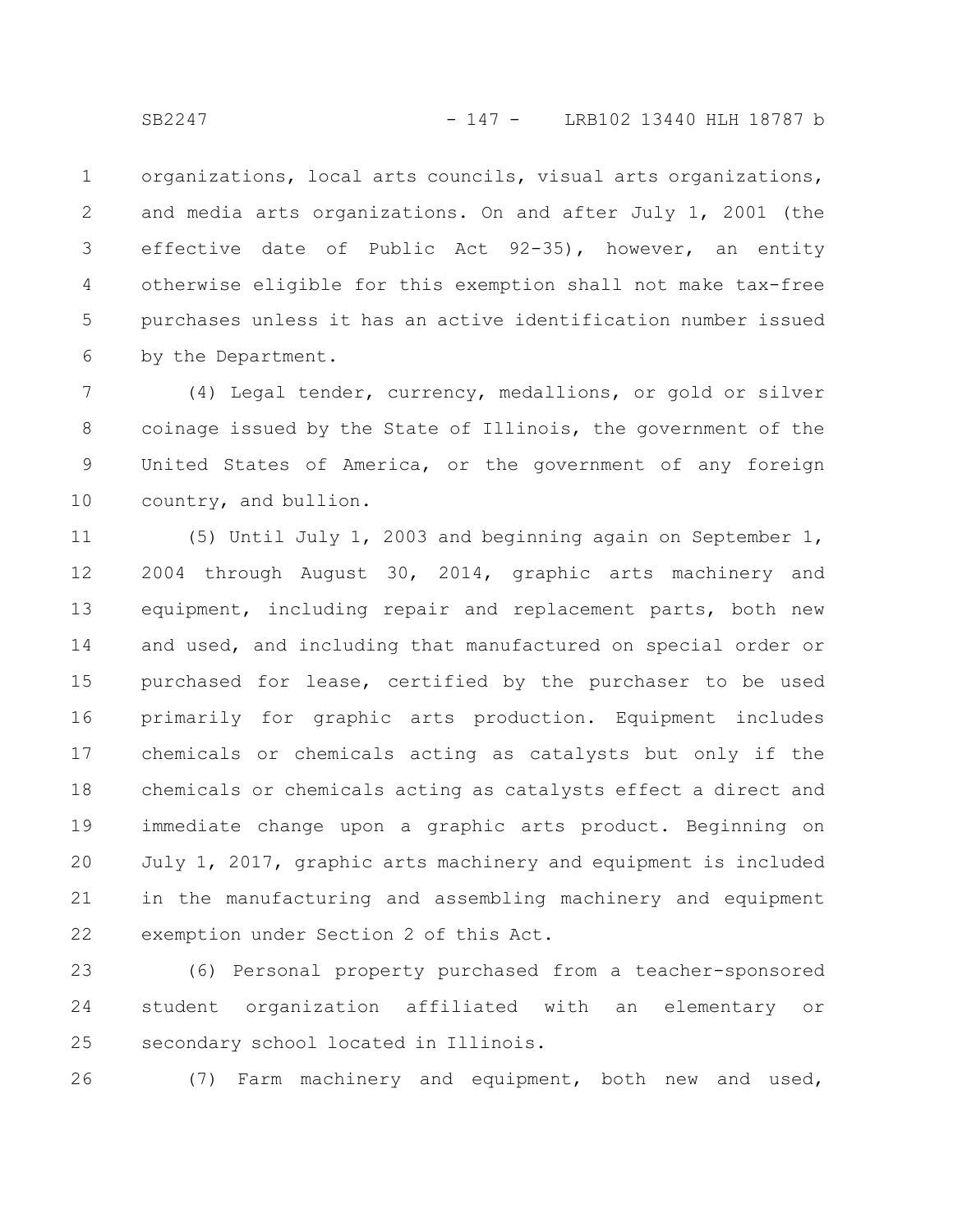including that manufactured on special order, certified by the purchaser to be used primarily for production agriculture or State or federal agricultural programs, including individual replacement parts for the machinery and equipment, including machinery and equipment purchased for lease, and including implements of husbandry defined in Section 1-130 of the Illinois Vehicle Code, farm machinery and agricultural chemical and fertilizer spreaders, and nurse wagons required to be registered under Section 3-809 of the Illinois Vehicle Code, but excluding other motor vehicles required to be registered under the Illinois Vehicle Code. Horticultural polyhouses or hoop houses used for propagating, growing, or overwintering plants shall be considered farm machinery and equipment under this item (7). Agricultural chemical tender tanks and dry boxes shall include units sold separately from a motor vehicle required to be licensed and units sold mounted on a motor vehicle required to be licensed if the selling price of the tender is separately stated. 1 2 3 4 5 6 7 8 9 10 11 12 13 14 15 16 17 18

Farm machinery and equipment shall include precision farming equipment that is installed or purchased to be installed on farm machinery and equipment including, but not limited to, tractors, harvesters, sprayers, planters, seeders, or spreaders. Precision farming equipment includes, but is not limited to, soil testing sensors, computers, monitors, software, global positioning and mapping systems, and other such equipment. 19 20 21 22 23 24 25 26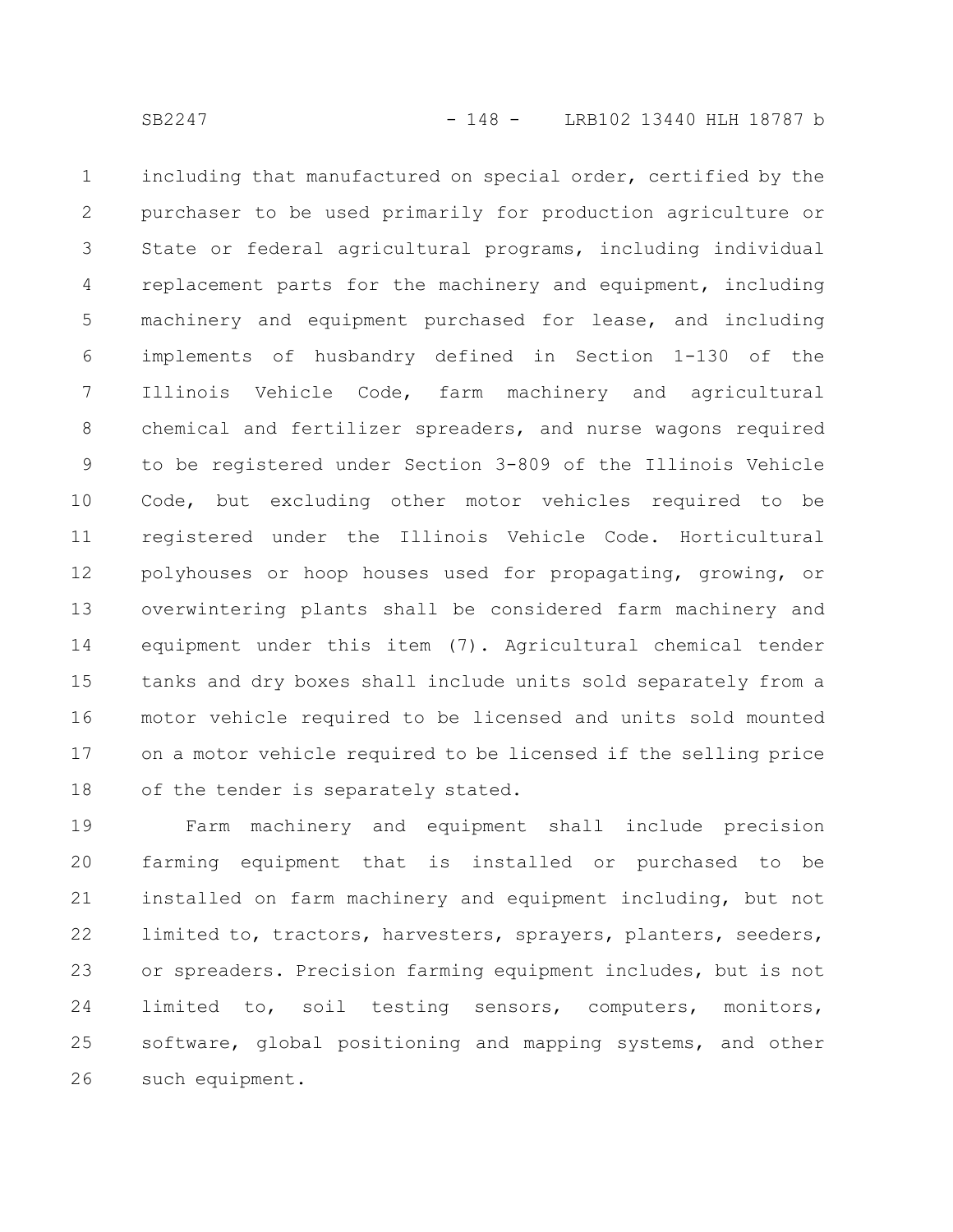Farm machinery and equipment also includes computers, sensors, software, and related equipment used primarily in the computer-assisted operation of production agriculture facilities, equipment, and activities such as, but not limited to, the collection, monitoring, and correlation of animal and crop data for the purpose of formulating animal diets and agricultural chemicals. This item (7) is exempt from the provisions of Section 3-75. 1 2 3 4 5 6 7 8

(8) Until June 30, 2013, fuel and petroleum products sold to or used by an air common carrier, certified by the carrier to be used for consumption, shipment, or storage in the conduct of its business as an air common carrier, for a flight destined for or returning from a location or locations outside the United States without regard to previous or subsequent domestic stopovers. 9 10 11 12 13 14 15

Beginning July 1, 2013, fuel and petroleum products sold to or used by an air carrier, certified by the carrier to be used for consumption, shipment, or storage in the conduct of its business as an air common carrier, for a flight that (i) is engaged in foreign trade or is engaged in trade between the United States and any of its possessions and (ii) transports at least one individual or package for hire from the city of origination to the city of final destination on the same aircraft, without regard to a change in the flight number of that aircraft. 16 17 18 19 20 21 22 23 24 25

26

(9) Proceeds of mandatory service charges separately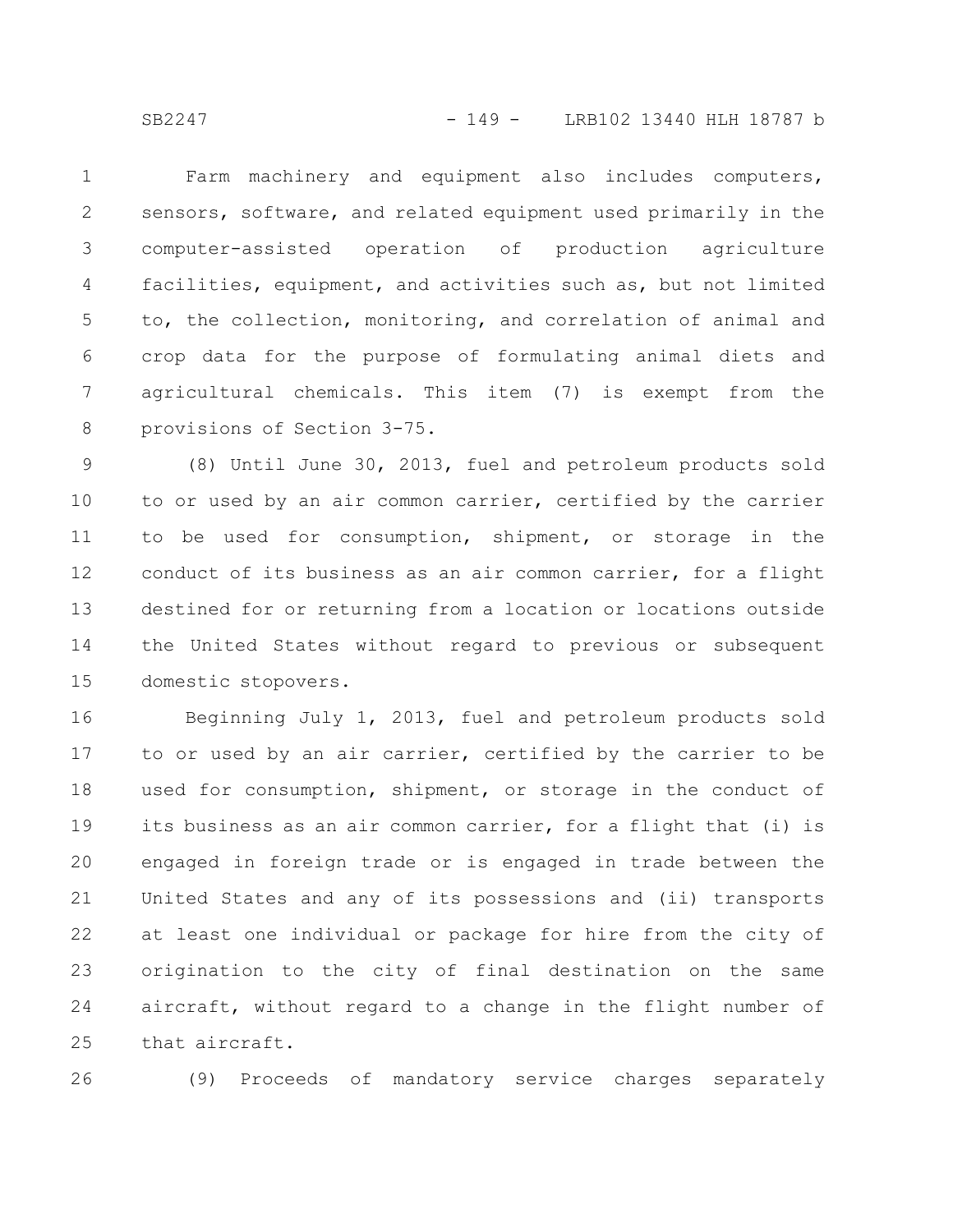stated on customers' bills for the purchase and consumption of food and beverages acquired as an incident to the purchase of a service from a serviceman, to the extent that the proceeds of the service charge are in fact turned over as tips or as a substitute for tips to the employees who participate directly in preparing, serving, hosting or cleaning up the food or beverage function with respect to which the service charge is imposed. 1 2 3 4 5 6 7 8

(10) Until July 1, 2003, oil field exploration, drilling, and production equipment, including (i) rigs and parts of rigs, rotary rigs, cable tool rigs, and workover rigs, (ii) pipe and tubular goods, including casing and drill strings, (iii) pumps and pump-jack units, (iv) storage tanks and flow lines, (v) any individual replacement part for oil field exploration, drilling, and production equipment, and (vi) machinery and equipment purchased for lease; but excluding motor vehicles required to be registered under the Illinois Vehicle Code. 9 10 11 12 13 14 15 16 17 18

(11) Proceeds from the sale of photoprocessing machinery and equipment, including repair and replacement parts, both new and used, including that manufactured on special order, certified by the purchaser to be used primarily for photoprocessing, and including photoprocessing machinery and equipment purchased for lease. 19 20 21 22 23 24

(12) Until July 1, 2023, coal and aggregate exploration, mining, off-highway hauling, processing, maintenance, and 25 26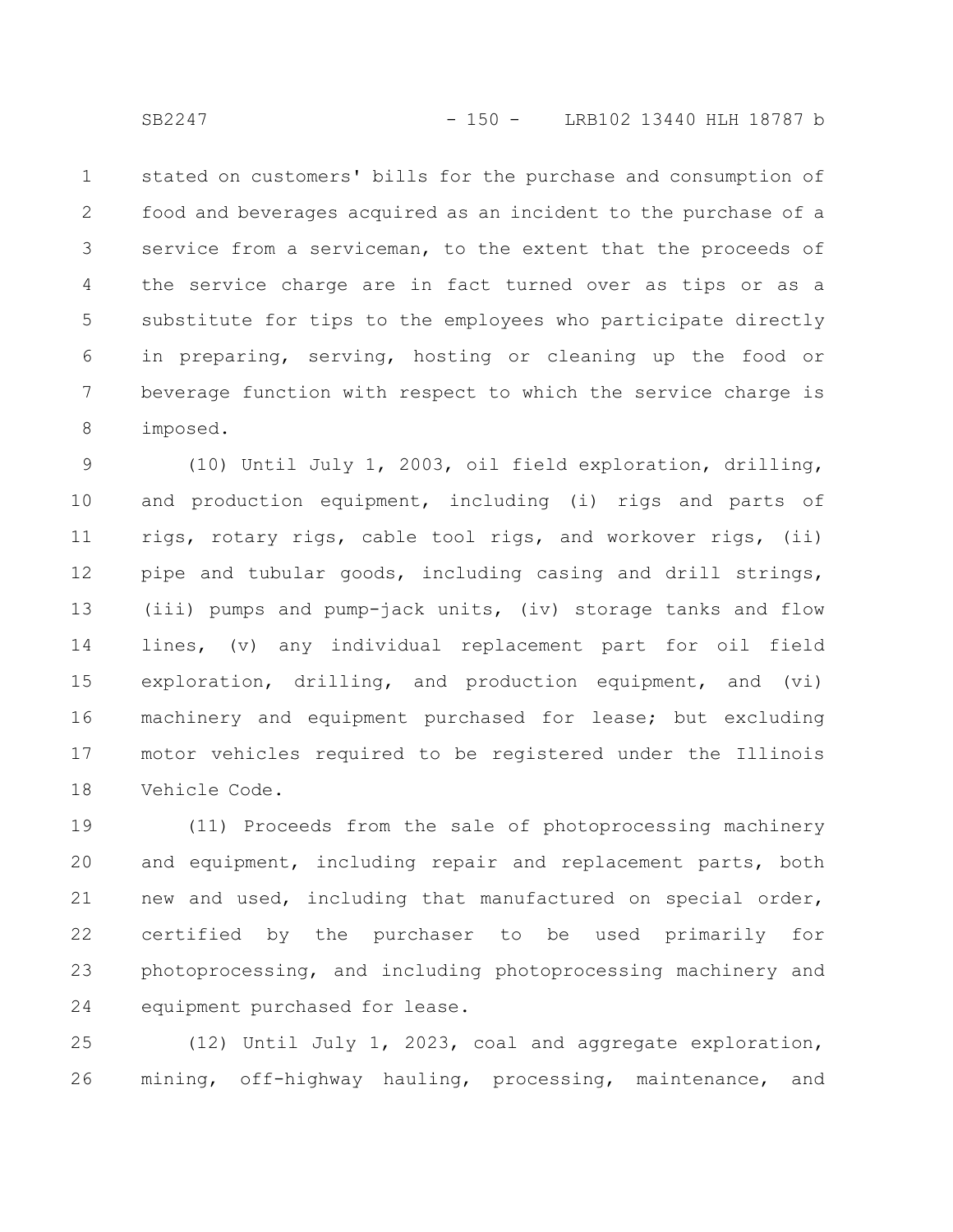reclamation equipment, including replacement parts and equipment, and including equipment purchased for lease, but excluding motor vehicles required to be registered under the Illinois Vehicle Code. The changes made to this Section by Public Act 97-767 apply on and after July 1, 2003, but no claim for credit or refund is allowed on or after August 16, 2013 (the effective date of Public Act 98-456) for such taxes paid during the period beginning July 1, 2003 and ending on August 16, 2013 (the effective date of Public Act 98-456). 1 2 3 4 5 6 7 8 9

(13) Semen used for artificial insemination of livestock for direct agricultural production. 10 11

(14) Horses, or interests in horses, registered with and meeting the requirements of any of the Arabian Horse Club Registry of America, Appaloosa Horse Club, American Quarter Horse Association, United States Trotting Association, or Jockey Club, as appropriate, used for purposes of breeding or racing for prizes. This item (14) is exempt from the provisions of Section 3-75, and the exemption provided for under this item (14) applies for all periods beginning May 30, 1995, but no claim for credit or refund is allowed on or after January 1, 2008 (the effective date of Public Act 95-88) for such taxes paid during the period beginning May 30, 2000 and ending on January 1, 2008 (the effective date of Public Act 95-88). 12 13 14 15 16 17 18 19 20 21 22 23 24

(15) Computers and communications equipment utilized for any hospital purpose and equipment used in the diagnosis, 25 26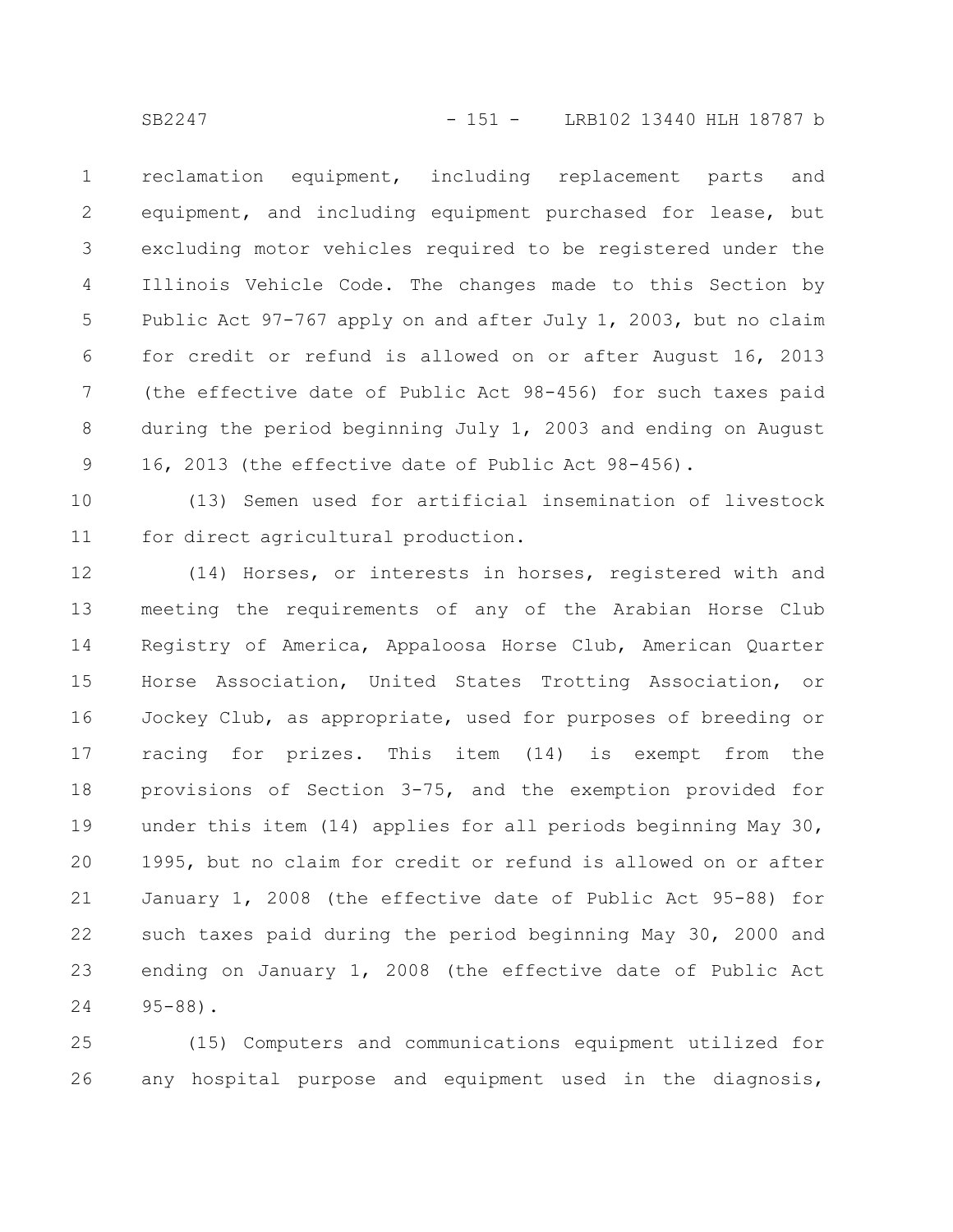analysis, or treatment of hospital patients purchased by a lessor who leases the equipment, under a lease of one year or longer executed or in effect at the time the lessor would otherwise be subject to the tax imposed by this Act, to a hospital that has been issued an active tax exemption identification number by the Department under Section 1g of the Retailers' Occupation Tax Act. If the equipment is leased in a manner that does not qualify for this exemption or is used in any other non-exempt manner, the lessor shall be liable for the tax imposed under this Act or the Use Tax Act, as the case may be, based on the fair market value of the property at the time the non-qualifying use occurs. No lessor shall collect or attempt to collect an amount (however designated) that purports to reimburse that lessor for the tax imposed by this Act or the Use Tax Act, as the case may be, if the tax has not been paid by the lessor. If a lessor improperly collects any such amount from the lessee, the lessee shall have a legal right to claim a refund of that amount from the lessor. If, however, that amount is not refunded to the lessee for any reason, the lessor is liable to pay that amount to the Department. 1 2 3 4 5 6 7 8 9 10 11 12 13 14 15 16 17 18 19 20 21

(16) Personal property purchased by a lessor who leases the property, under a lease of one year or longer executed or in effect at the time the lessor would otherwise be subject to the tax imposed by this Act, to a governmental body that has been issued an active tax exemption identification number by 22 23 24 25 26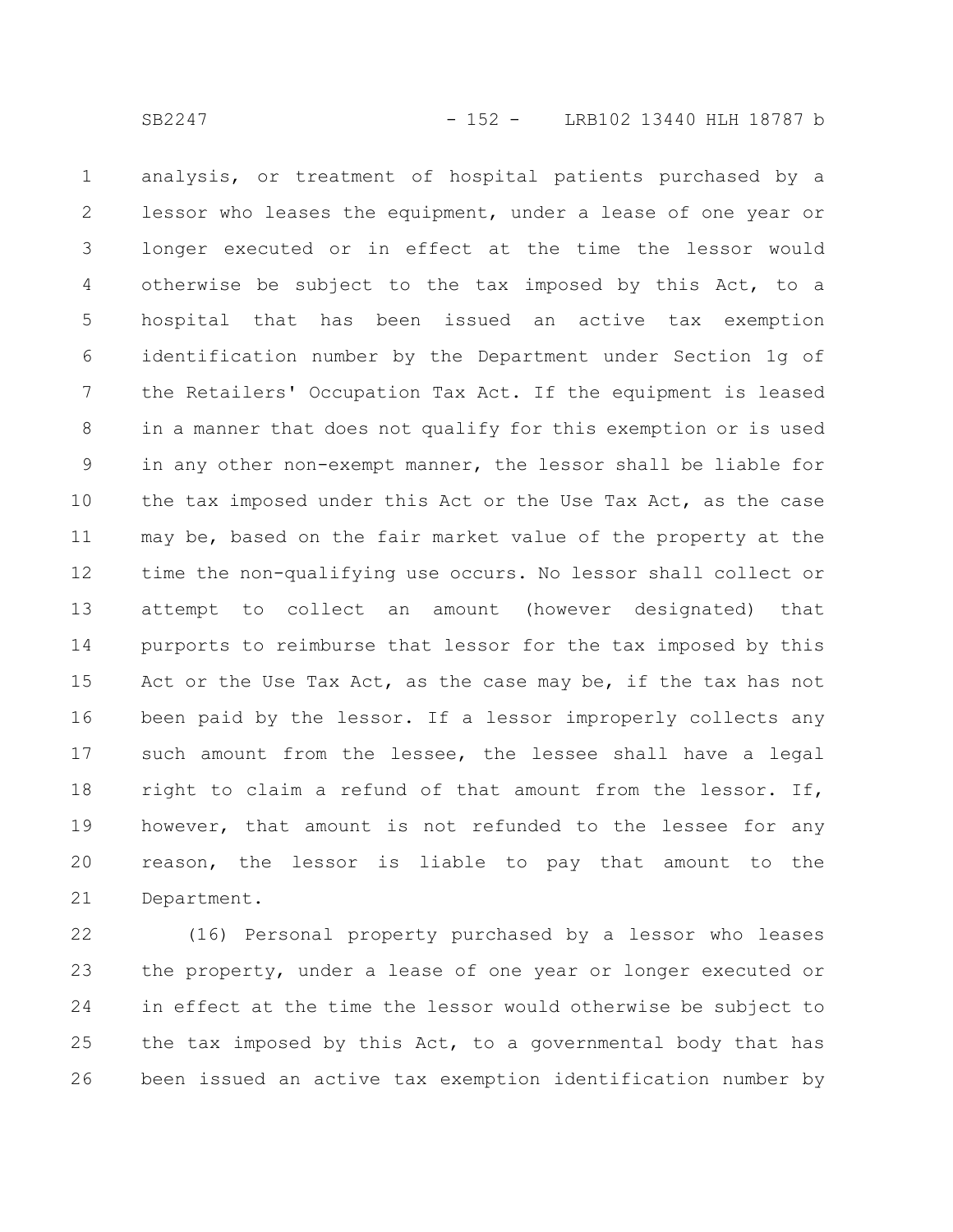the Department under Section 1g of the Retailers' Occupation Tax Act. If the property is leased in a manner that does not qualify for this exemption or is used in any other non-exempt manner, the lessor shall be liable for the tax imposed under this Act or the Use Tax Act, as the case may be, based on the fair market value of the property at the time the non-qualifying use occurs. No lessor shall collect or attempt to collect an amount (however designated) that purports to reimburse that lessor for the tax imposed by this Act or the Use Tax Act, as the case may be, if the tax has not been paid by the lessor. If a lessor improperly collects any such amount from the lessee, the lessee shall have a legal right to claim a refund of that amount from the lessor. If, however, that amount is not refunded to the lessee for any reason, the lessor is liable to pay that amount to the Department. 1 2 3 4 5 6 7 8 9 10 11 12 13 14 15

(17) Beginning with taxable years ending on or after December 31, 1995 and ending with taxable years ending on or before December 31, 2004, personal property that is donated for disaster relief to be used in a State or federally declared disaster area in Illinois or bordering Illinois by a manufacturer or retailer that is registered in this State to a corporation, society, association, foundation, or institution that has been issued a sales tax exemption identification number by the Department that assists victims of the disaster who reside within the declared disaster area. 16 17 18 19 20 21 22 23 24 25

(18) Beginning with taxable years ending on or after 26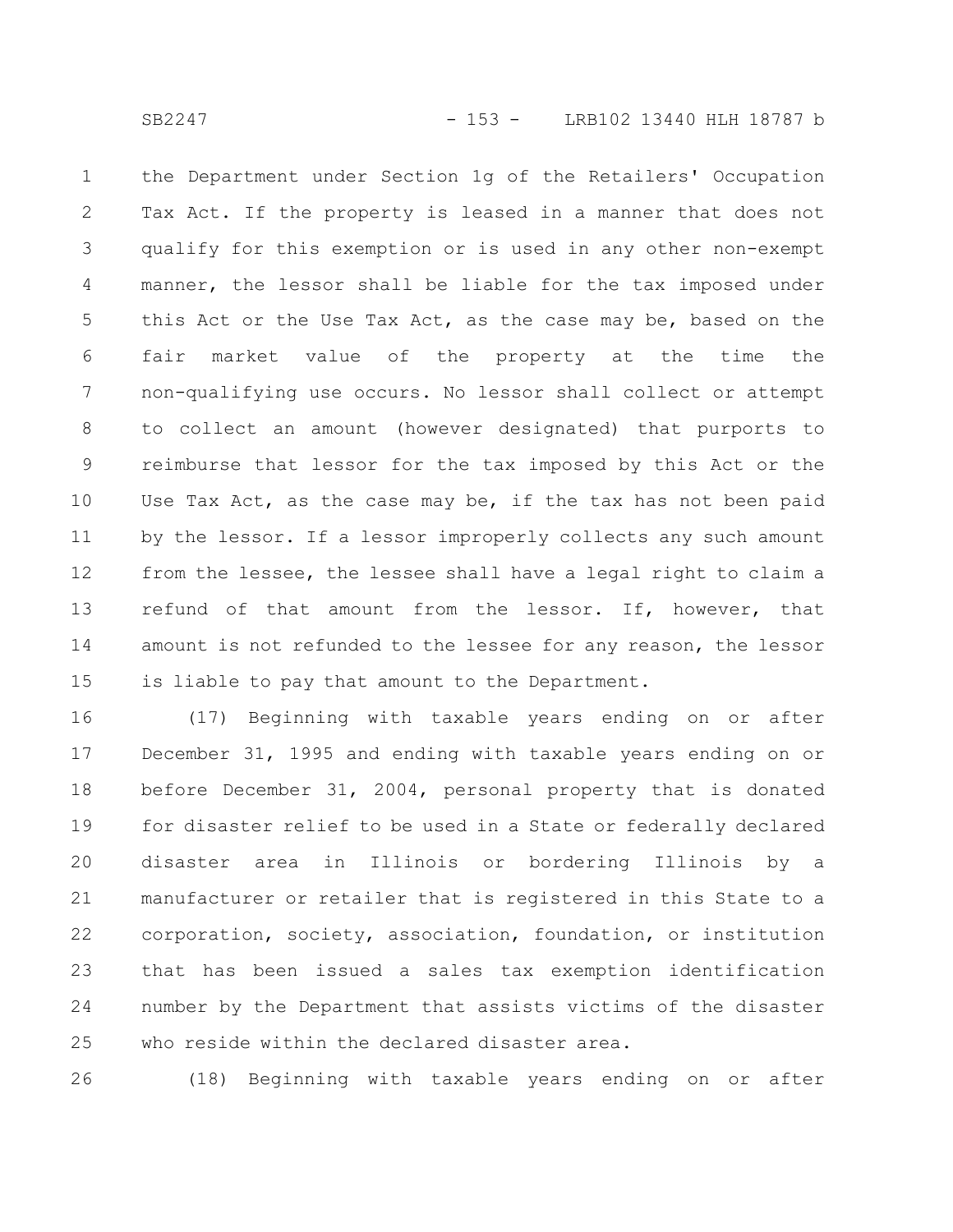December 31, 1995 and ending with taxable years ending on or before December 31, 2004, personal property that is used in the performance of infrastructure repairs in this State, including but not limited to municipal roads and streets, access roads, bridges, sidewalks, waste disposal systems, water and sewer line extensions, water distribution and purification facilities, storm water drainage and retention facilities, and sewage treatment facilities, resulting from a State or federally declared disaster in Illinois or bordering Illinois when such repairs are initiated on facilities located in the declared disaster area within 6 months after the disaster. 1 2 3 4 5 6 7 8 9 10 11 12

(19) Beginning July 1, 1999, game or game birds purchased at a "game breeding and hunting preserve area" as that term is used in the Wildlife Code. This paragraph is exempt from the provisions of Section 3-75. 13 14 15 16

(20) A motor vehicle, as that term is defined in Section 1-146 of the Illinois Vehicle Code, that is donated to a corporation, limited liability company, society, association, foundation, or institution that is determined by the Department to be organized and operated exclusively for educational purposes. For purposes of this exemption, "a corporation, limited liability company, society, association, foundation, or institution organized and operated exclusively for educational purposes" means all tax-supported public schools, private schools that offer systematic instruction in 17 18 19 20 21 22 23 24 25 26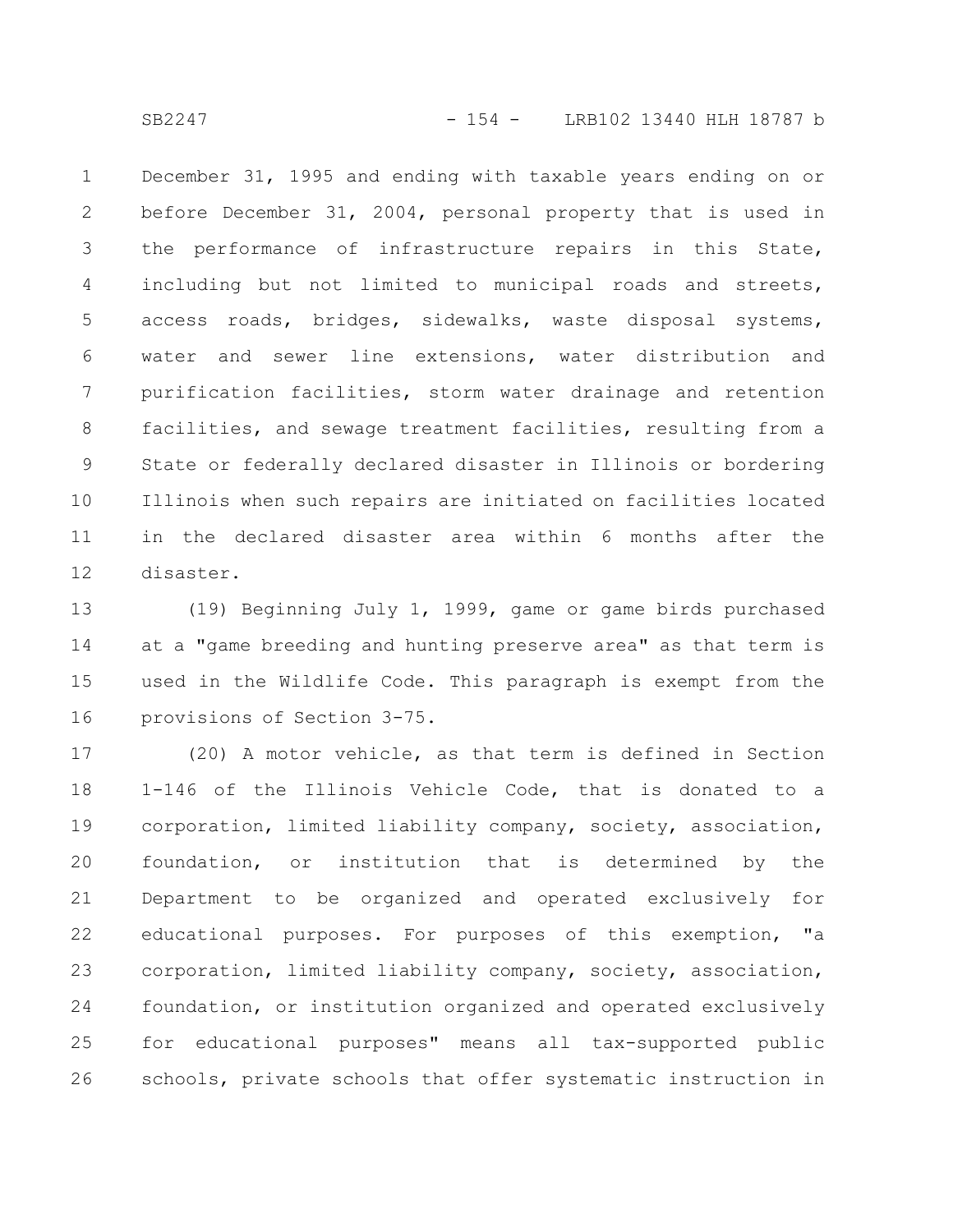useful branches of learning by methods common to public schools and that compare favorably in their scope and intensity with the course of study presented in tax-supported schools, and vocational or technical schools or institutes organized and operated exclusively to provide a course of study of not less than 6 weeks duration and designed to prepare individuals to follow a trade or to pursue a manual, technical, mechanical, industrial, business, or commercial occupation. 1 2 3 4 5 6 7 8 9

(21) Beginning January 1, 2000, personal property, including food, purchased through fundraising events for the benefit of a public or private elementary or secondary school, a group of those schools, or one or more school districts if the events are sponsored by an entity recognized by the school district that consists primarily of volunteers and includes parents and teachers of the school children. This paragraph does not apply to fundraising events (i) for the benefit of private home instruction or (ii) for which the fundraising entity purchases the personal property sold at the events from another individual or entity that sold the property for the purpose of resale by the fundraising entity and that profits from the sale to the fundraising entity. This paragraph is exempt from the provisions of Section 3-75. 10 11 12 13 14 15 16 17 18 19 20 21 22 23

(22) Beginning January 1, 2000 and through December 31, 2001, new or used automatic vending machines that prepare and serve hot food and beverages, including coffee, soup, and 24 25 26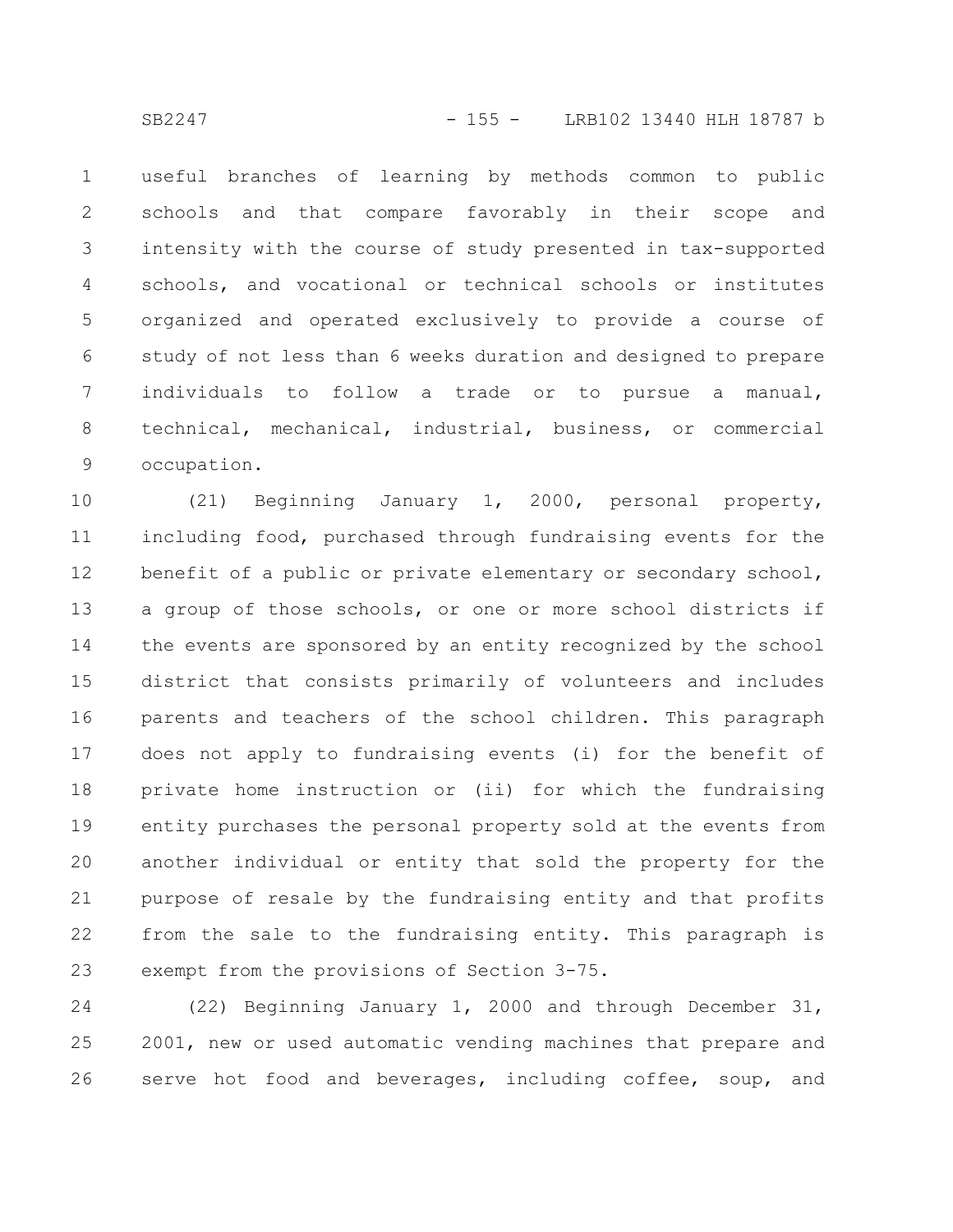other items, and replacement parts for these machines. Beginning January 1, 2002 and through June 30, 2003, machines and parts for machines used in commercial, coin-operated amusement and vending business if a use or occupation tax is paid on the gross receipts derived from the use of the commercial, coin-operated amusement and vending machines. This paragraph is exempt from the provisions of Section 3-75. 1 2 3 4 5 6 7

(23) Beginning August 23, 2001 and through June 30, 2016, food for human consumption that is to be consumed off the premises where it is sold (other than alcoholic beverages, soft drinks, and food that has been prepared for immediate consumption) and prescription and nonprescription medicines, drugs, medical appliances, and insulin, urine testing materials, syringes, and needles used by diabetics, for human use, when purchased for use by a person receiving medical assistance under Article V of the Illinois Public Aid Code who resides in a licensed long-term care facility, as defined in the Nursing Home Care Act, or in a licensed facility as defined in the ID/DD Community Care Act, the MC/DD Act, or the Specialized Mental Health Rehabilitation Act of 2013. 8 9 10 11 12 13 14 15 16 17 18 19 20

(24) Beginning on August 2, 2001 (the effective date of Public Act 92-227), computers and communications equipment utilized for any hospital purpose and equipment used in the diagnosis, analysis, or treatment of hospital patients purchased by a lessor who leases the equipment, under a lease of one year or longer executed or in effect at the time the 21 22 23 24 25 26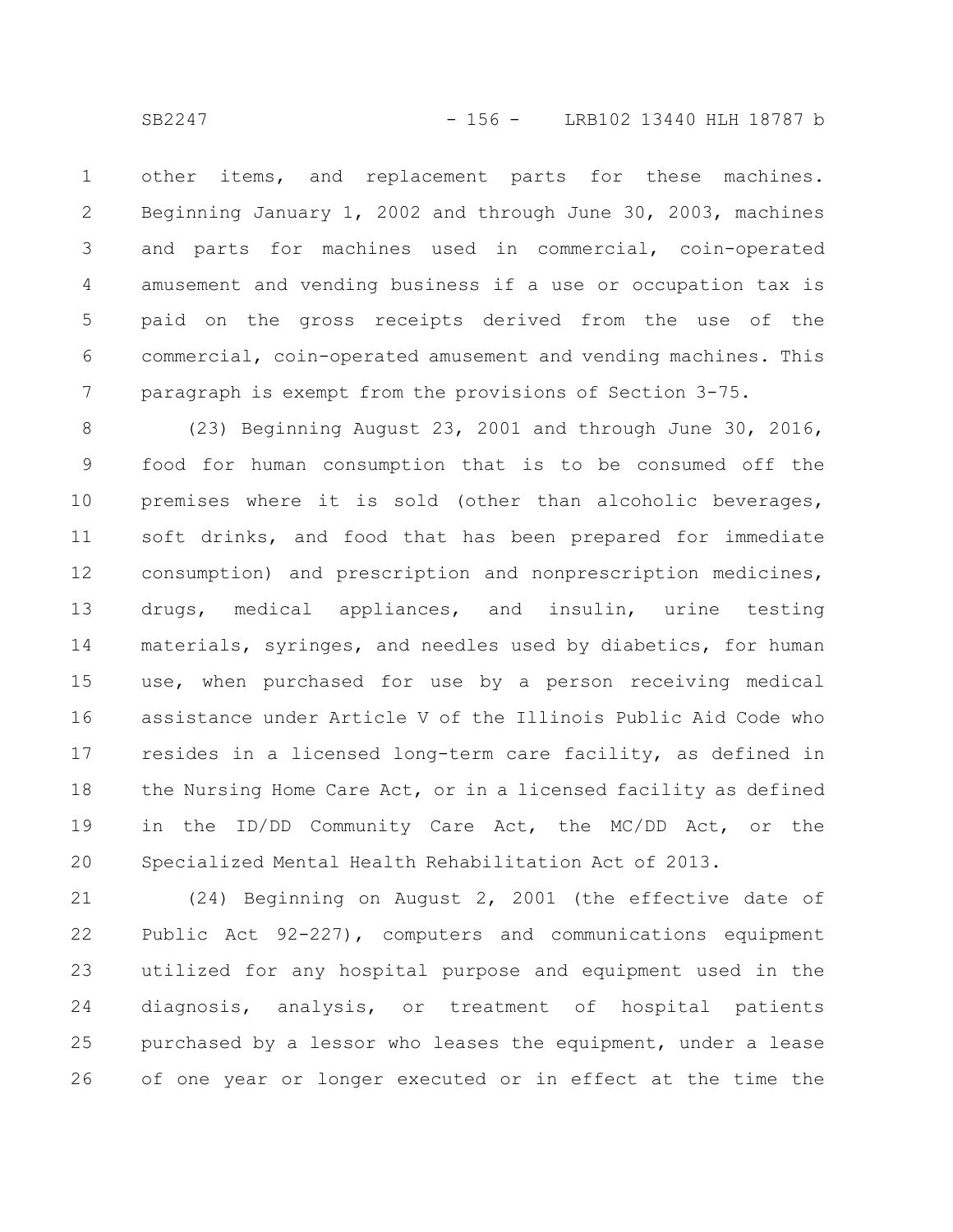lessor would otherwise be subject to the tax imposed by this Act, to a hospital that has been issued an active tax exemption identification number by the Department under Section 1g of the Retailers' Occupation Tax Act. If the equipment is leased in a manner that does not qualify for this exemption or is used in any other nonexempt manner, the lessor shall be liable for the tax imposed under this Act or the Use Tax Act, as the case may be, based on the fair market value of the property at the time the nonqualifying use occurs. No lessor shall collect or attempt to collect an amount (however designated) that purports to reimburse that lessor for the tax imposed by this Act or the Use Tax Act, as the case may be, if the tax has not been paid by the lessor. If a lessor improperly collects any such amount from the lessee, the lessee shall have a legal right to claim a refund of that amount from the lessor. If, however, that amount is not refunded to the lessee for any reason, the lessor is liable to pay that amount to the Department. This paragraph is exempt from the provisions of Section 3-75. 1 2 3 4 5 6 7 8 9 10 11 12 13 14 15 16 17 18 19

(25) Beginning on August 2, 2001 (the effective date of Public Act 92-227), personal property purchased by a lessor who leases the property, under a lease of one year or longer executed or in effect at the time the lessor would otherwise be subject to the tax imposed by this Act, to a governmental body that has been issued an active tax exemption identification number by the Department under Section 1g of the Retailers' 20 21 22 23 24 25 26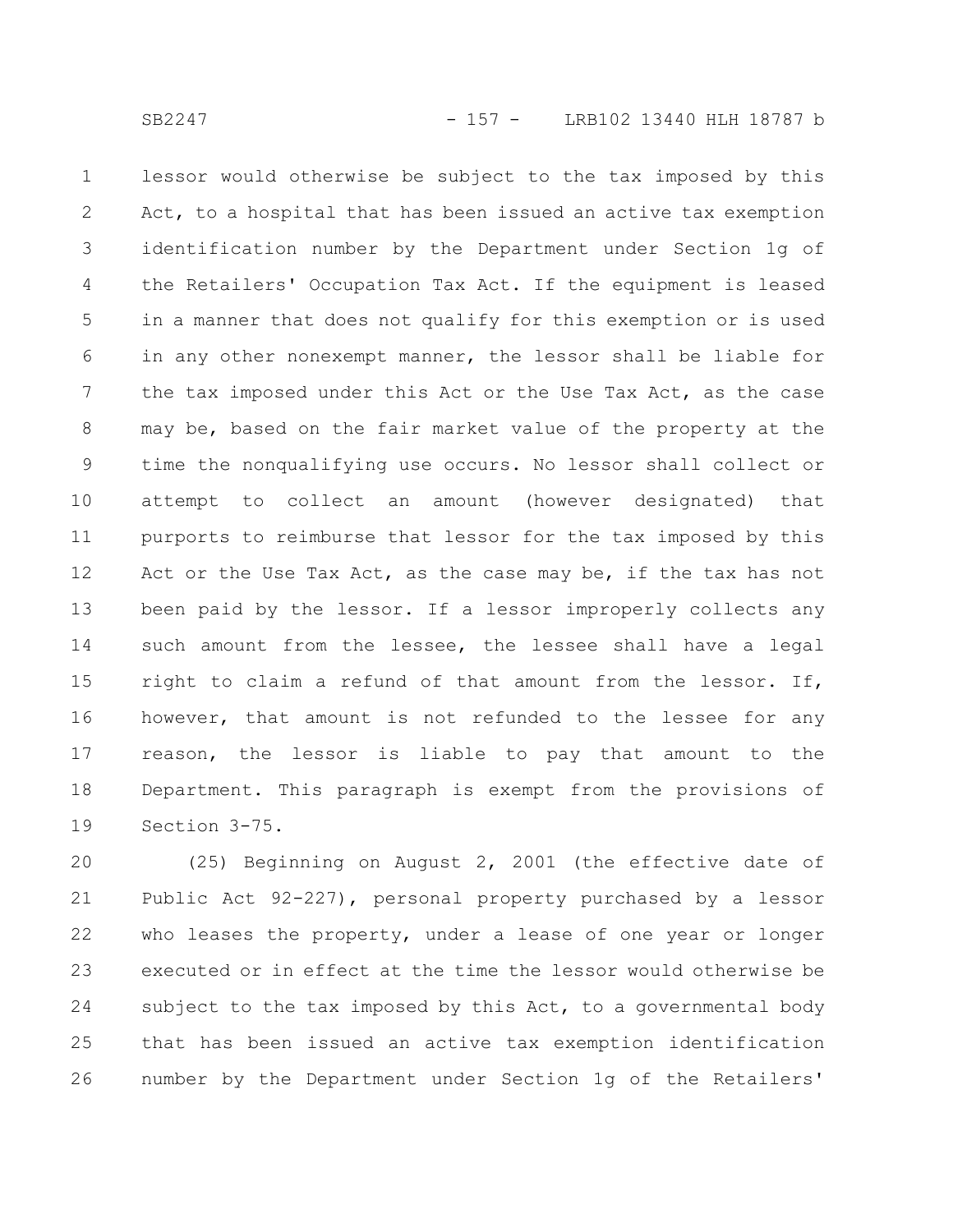Occupation Tax Act. If the property is leased in a manner that does not qualify for this exemption or is used in any other nonexempt manner, the lessor shall be liable for the tax imposed under this Act or the Use Tax Act, as the case may be, based on the fair market value of the property at the time the nonqualifying use occurs. No lessor shall collect or attempt to collect an amount (however designated) that purports to reimburse that lessor for the tax imposed by this Act or the Use Tax Act, as the case may be, if the tax has not been paid by the lessor. If a lessor improperly collects any such amount from the lessee, the lessee shall have a legal right to claim a refund of that amount from the lessor. If, however, that amount is not refunded to the lessee for any reason, the lessor is liable to pay that amount to the Department. This paragraph is exempt from the provisions of Section 3-75. 1 2 3 4 5 6 7 8 9 10 11 12 13 14 15

(26) Beginning January 1, 2008, tangible personal property used in the construction or maintenance of a community water supply, as defined under Section 3.145 of the Environmental Protection Act, that is operated by a not-for-profit corporation that holds a valid water supply permit issued under Title IV of the Environmental Protection Act. This paragraph is exempt from the provisions of Section 3-75. 16 17 18 19 20 21 22

(27) Beginning January 1, 2010 and continuing through December 31, 2024, materials, parts, equipment, components, and furnishings incorporated into or upon an aircraft as part of the modification, refurbishment, completion, replacement, 23 24 25 26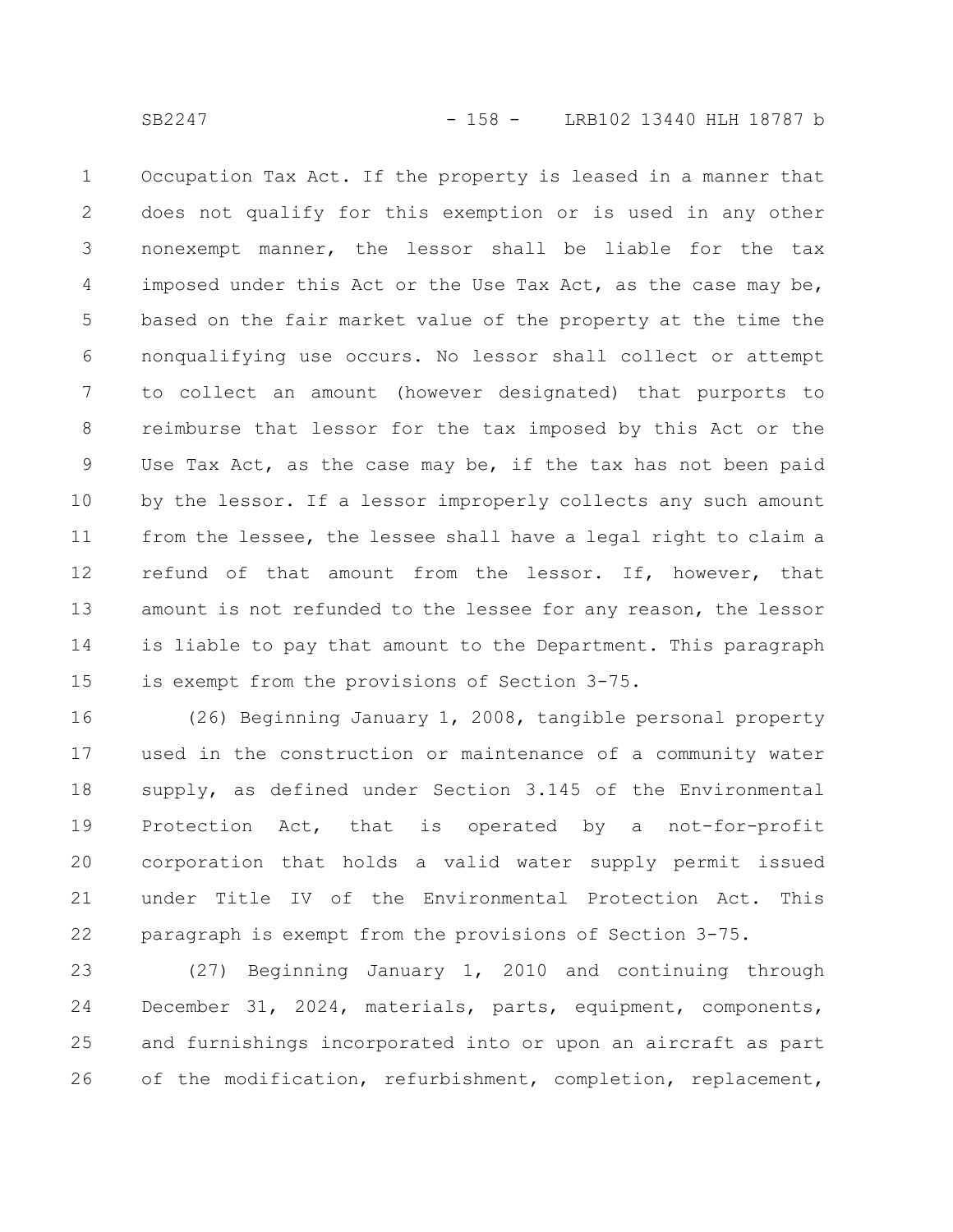repair, or maintenance of the aircraft. This exemption includes consumable supplies used in the modification, refurbishment, completion, replacement, repair, and maintenance of aircraft, but excludes any materials, parts, equipment, components, and consumable supplies used in the modification, replacement, repair, and maintenance of aircraft engines or power plants, whether such engines or power plants are installed or uninstalled upon any such aircraft. "Consumable supplies" include, but are not limited to, adhesive, tape, sandpaper, general purpose lubricants, cleaning solution, latex gloves, and protective films. This exemption applies only to the use of qualifying tangible personal property transferred incident to the modification, refurbishment, completion, replacement, repair, or maintenance of aircraft by persons who (i) hold an Air Agency Certificate and are empowered to operate an approved repair station by the Federal Aviation Administration, (ii) have a Class IV Rating, and (iii) conduct operations in accordance with Part 145 of the Federal Aviation Regulations. The exemption does not include aircraft operated by a commercial air carrier providing scheduled passenger air service pursuant to authority issued under Part 121 or Part 129 of the Federal Aviation Regulations. The changes made to this paragraph (27) by Public Act 98-534 are declarative of existing law. It is the intent of the General Assembly that the exemption under this paragraph (27) applies continuously from January 1, 2010 1 2 3 4 5 6 7 8 9 10 11 12 13 14 15 16 17 18 19 20 21 22 23 24 25 26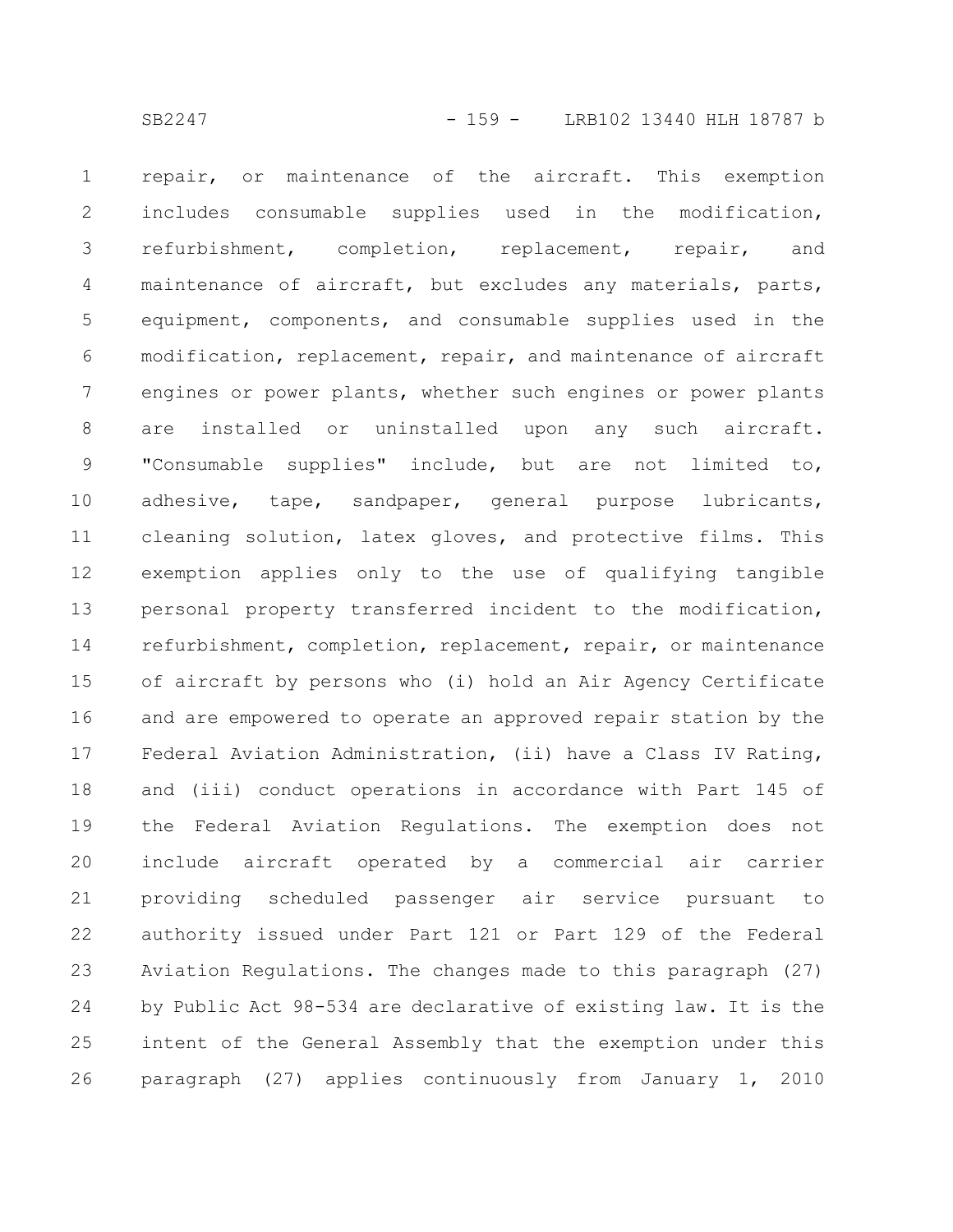through December 31, 2024; however, no claim for credit or refund is allowed for taxes paid as a result of the disallowance of this exemption on or after January 1, 2015 and prior to the effective date of this amendatory Act of the 101st General Assembly. 1 2 3 4 5

(28) Tangible personal property purchased by a public-facilities corporation, as described in Section 11-65-10 of the Illinois Municipal Code, for purposes of constructing or furnishing a municipal convention hall, but only if the legal title to the municipal convention hall is transferred to the municipality without any further consideration by or on behalf of the municipality at the time of the completion of the municipal convention hall or upon the retirement or redemption of any bonds or other debt instruments issued by the public-facilities corporation in connection with the development of the municipal convention hall. This exemption includes existing public-facilities corporations as provided in Section 11-65-25 of the Illinois Municipal Code. This paragraph is exempt from the provisions of Section 3-75. 6 7 8 9 10 11 12 13 14 15 16 17 18 19 20

(29) Beginning January 1, 2017, menstrual pads, tampons, and menstrual cups. 21 22

(30) Tangible personal property transferred to a purchaser who is exempt from the tax imposed by this Act by operation of federal law. This paragraph is exempt from the provisions of Section 3-75. 23 24 25 26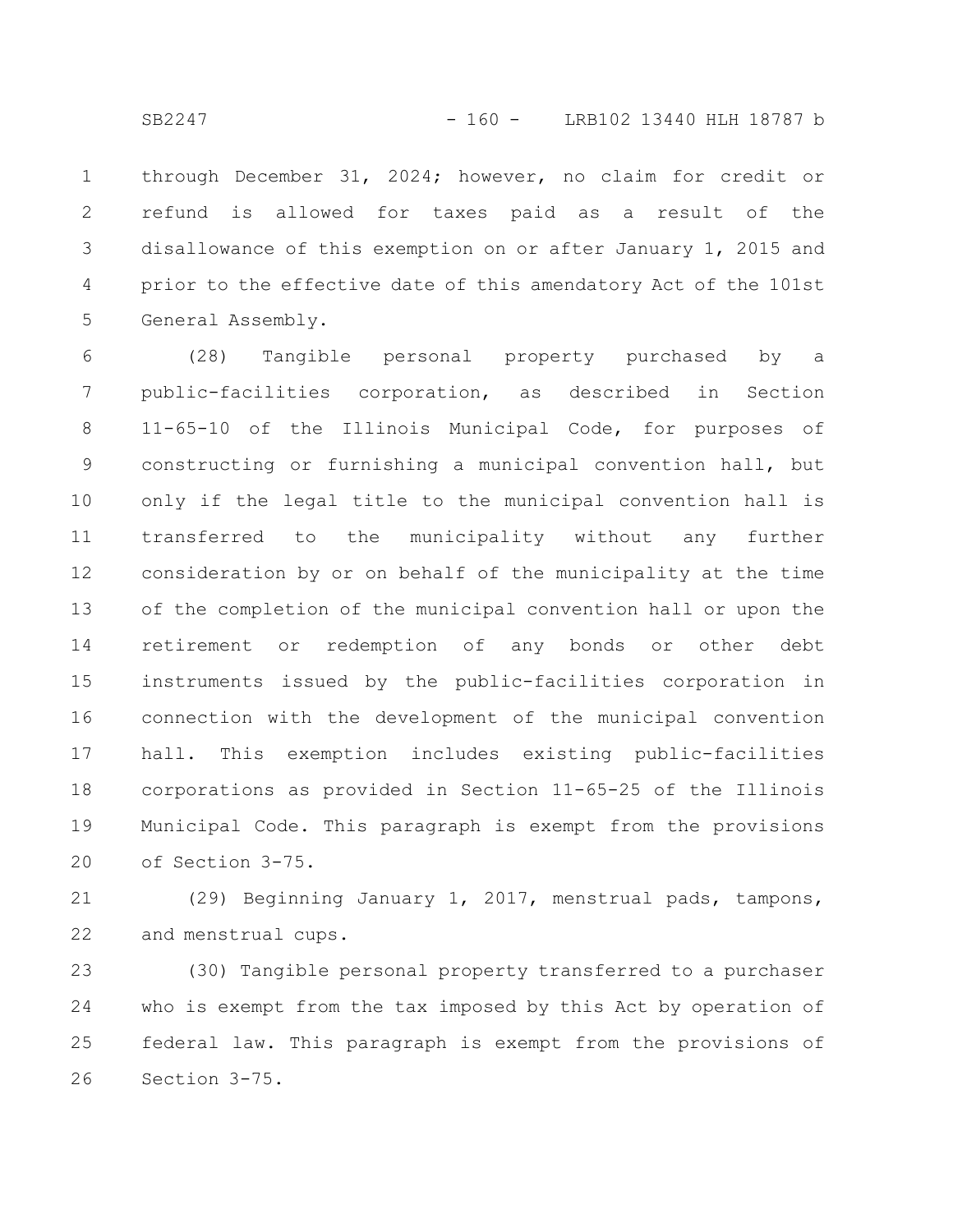SB2247 - 161 - LRB102 13440 HLH 18787 b

(31) Qualified tangible personal property used in the construction or operation of a data center that has been granted a certificate of exemption by the Department of Commerce and Economic Opportunity, whether that tangible personal property is purchased by the owner, operator, or tenant of the data center or by a contractor or subcontractor of the owner, operator, or tenant. Data centers that would have qualified for a certificate of exemption prior to January 1, 2020 had this amendatory Act of the 101st General Assembly been in effect, may apply for and obtain an exemption for subsequent purchases of computer equipment or enabling software purchased or leased to upgrade, supplement, or replace computer equipment or enabling software purchased or leased in the original investment that would have qualified. 1 2 3 4 5 6 7 8 9 10 11 12 13 14

The Department of Commerce and Economic Opportunity shall grant a certificate of exemption under this item (31) to qualified data centers as defined by Section 605-1025 of the Department of Commerce and Economic Opportunity Law of the Civil Administrative Code of Illinois. 15 16 17 18 19

For the purposes of this item (31): 20

"Data center" means a building or a series of buildings rehabilitated or constructed to house working servers in one physical location or multiple sites within the State of Illinois. 21 22 23 24

"Qualified tangible personal property" means: electrical systems and equipment; climate control and 25 26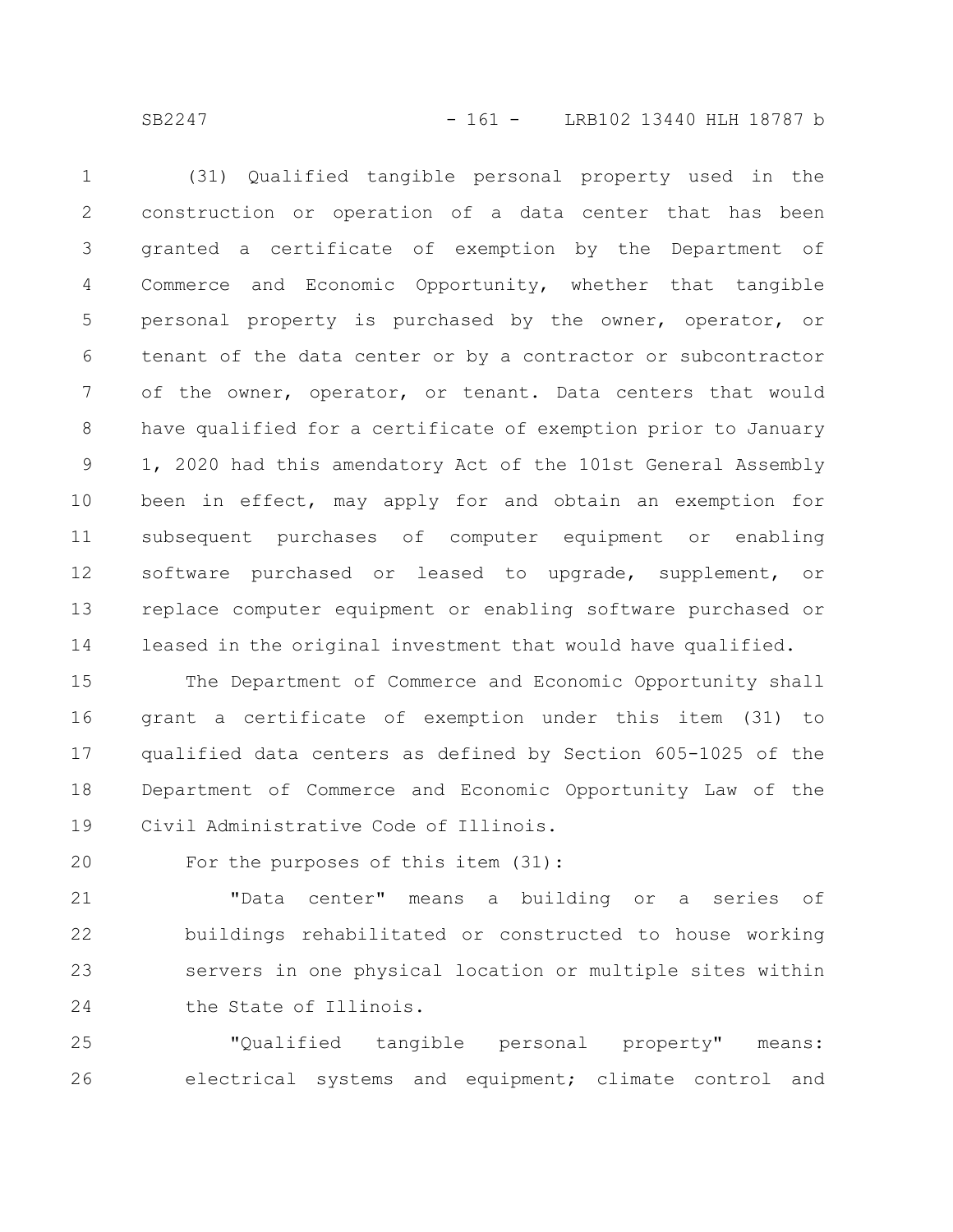chilling equipment and systems; mechanical systems and equipment; monitoring and secure systems; emergency generators; hardware; computers; servers; data storage devices; network connectivity equipment; racks; cabinets; telecommunications cabling infrastructure; raised floor systems; peripheral components or systems; software; mechanical, electrical, or plumbing systems; battery systems; cooling systems and towers; temperature control systems; other cabling; and other data center infrastructure equipment and systems necessary to operate qualified tangible personal property, including fixtures; and component parts of any of the foregoing, including installation, maintenance, repair, refurbishment, and replacement of qualified tangible personal property to generate, transform, transmit, distribute, or manage electricity necessary to operate qualified tangible personal property; and all other tangible personal property that is essential to the operations of a computer data center. The term "qualified tangible personal property" also includes building materials physically incorporated in to the qualifying data center. To document the exemption allowed under this Section, the retailer must obtain from the purchaser a copy of the certificate of eligibility issued by the Department of Commerce and Economic Opportunity. 1 2 3 4 5 6 7 8 9 10 11 12 13 14 15 16 17 18 19 20 21 22 23 24 25

26

This item (31) is exempt from the provisions of Section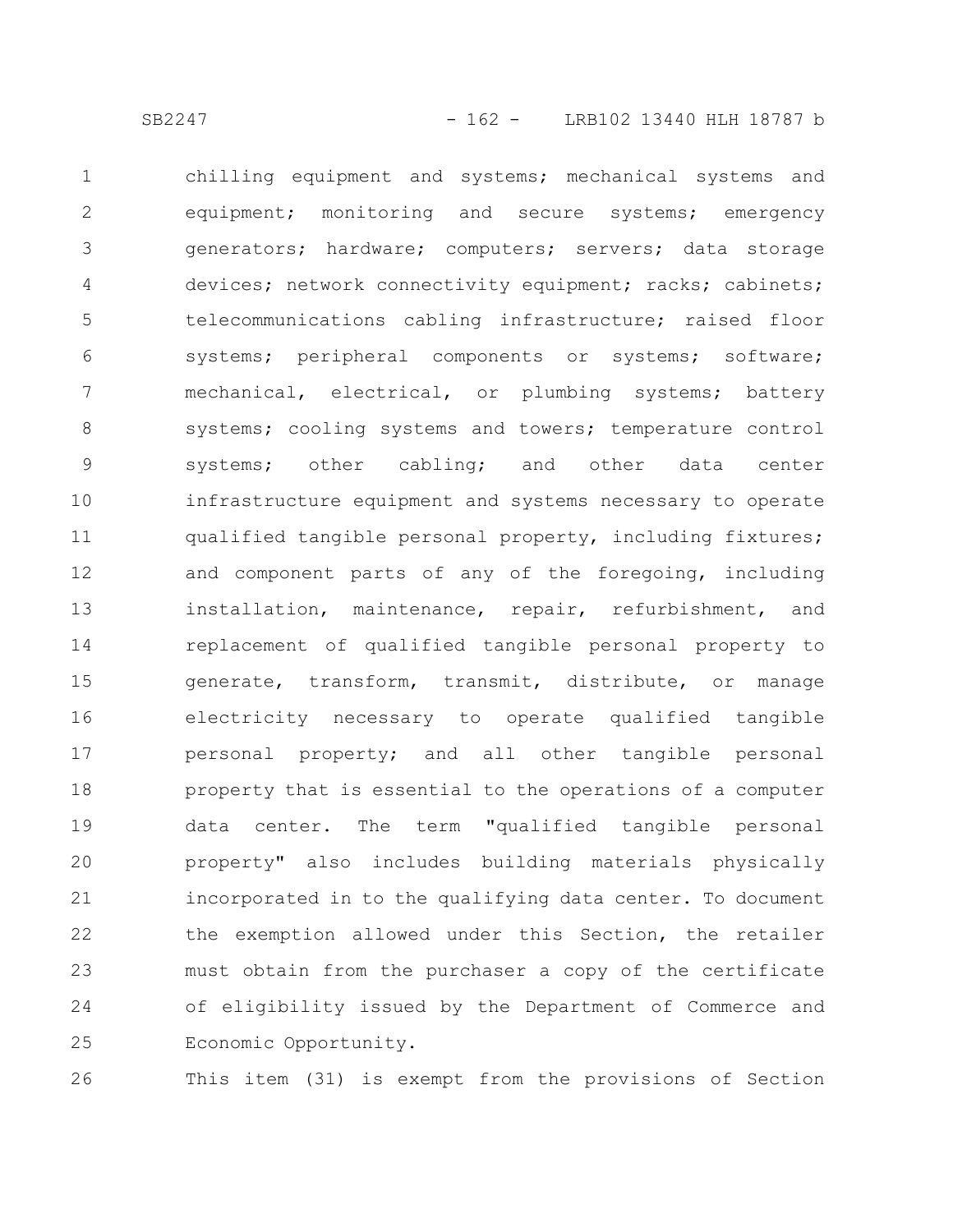SB2247 - 163 - LRB102 13440 HLH 18787 b

3-75. 1

| $\overline{2}$ | (32) Until December 31, 2025, equipment and material           |
|----------------|----------------------------------------------------------------|
| $\mathfrak{Z}$ | deployed on or after January 1, 2021 in a county in the State  |
| $\overline{4}$ | with a population of fewer than 40,000 people or a township in |
| $\mathsf S$    | the State with a population density of less than 50 households |
| $6\,$          | per square mile in a county with a population of less than     |
| $\overline{7}$ | 300,000 people that is incorporated into or used in the        |
| $\,8\,$        | business of providing broadband services, including all        |
| $\mathcal{G}$  | equipment and material, machinery, software, or other tangible |
| 10             | personal property that is used in whole or in part in          |
| 11             | producing, broadcasting, distributing, sending, receiving,     |
| 12             | storing, transmitting, retransmitting, amplifying, switching,  |
| 13             | or routing broadband services, including the monitoring,       |
| 14             | testing, maintaining, enabling, or facilitating of such        |
| 15             | equipment, machinery, software, or other infrastructure. Such  |
| 16             | property includes, but is not limited to, wires, cables        |
| 17             | including fiber optic cables, antennas, poles, switches,       |
| 18             | routers, amplifiers, rectifiers, repeaters, receivers,         |
| 19             | multiplexers, duplexers, transmitters, power equipment, backup |
| 20             | power equipment, diagnostic equipment, storage devices,        |
| 21             | modems, and other general central office equipment, such as    |
| 22             | channel cards, frames, and cabinets.                           |
| 23             | (Source: P.A. 100-22, eff. 7-6-17; 100-594, eff. 6-29-18;      |
| 24             | 100-1171, eff. 1-4-19; 101-31, eff. 6-28-19; 101-81, eff.      |
|                |                                                                |

7-12-19; 101-629, eff. 2-5-20.) 25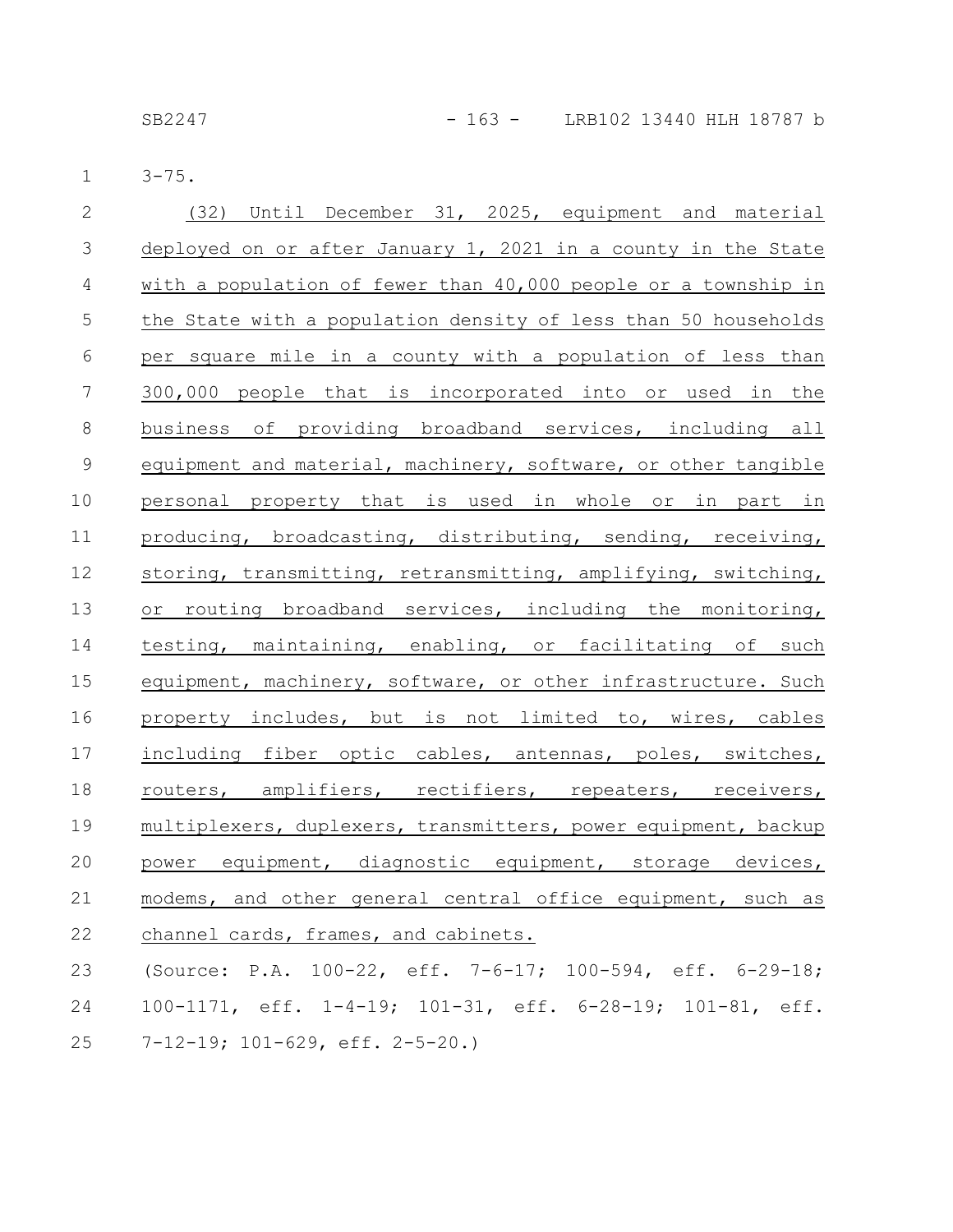25

Section 20. The Service Occupation Tax Act is amended by changing Sections 2 and 3-5 as follows: 1 2

(35 ILCS 115/2) (from Ch. 120, par. 439.102) 3

Sec. 2. In this Act: 4

"Broadband service" means a service provided by wireline or wireless means capable of delivering high-speed internet access at speeds of at least 25 megabits per second of download speed and 3 megabits per second of upload speed. 5 6 7 8

"Transfer" means any transfer of the title to property or of the ownership of property whether or not the transferor retains title as security for the payment of amounts due him from the transferee. 9 10 11 12

"Cost Price" means the consideration paid by the serviceman for a purchase valued in money, whether paid in money or otherwise, including cash, credits and services, and shall be determined without any deduction on account of the supplier's cost of the property sold or on account of any other expense incurred by the supplier. When a serviceman contracts out part or all of the services required in his sale of service, it shall be presumed that the cost price to the serviceman of the property transferred to him by his or her subcontractor is equal to 50% of the subcontractor's charges to the serviceman in the absence of proof of the consideration paid by the subcontractor for the purchase of such property. 13 14 15 16 17 18 19 20 21 22 23 24

"Department" means the Department of Revenue.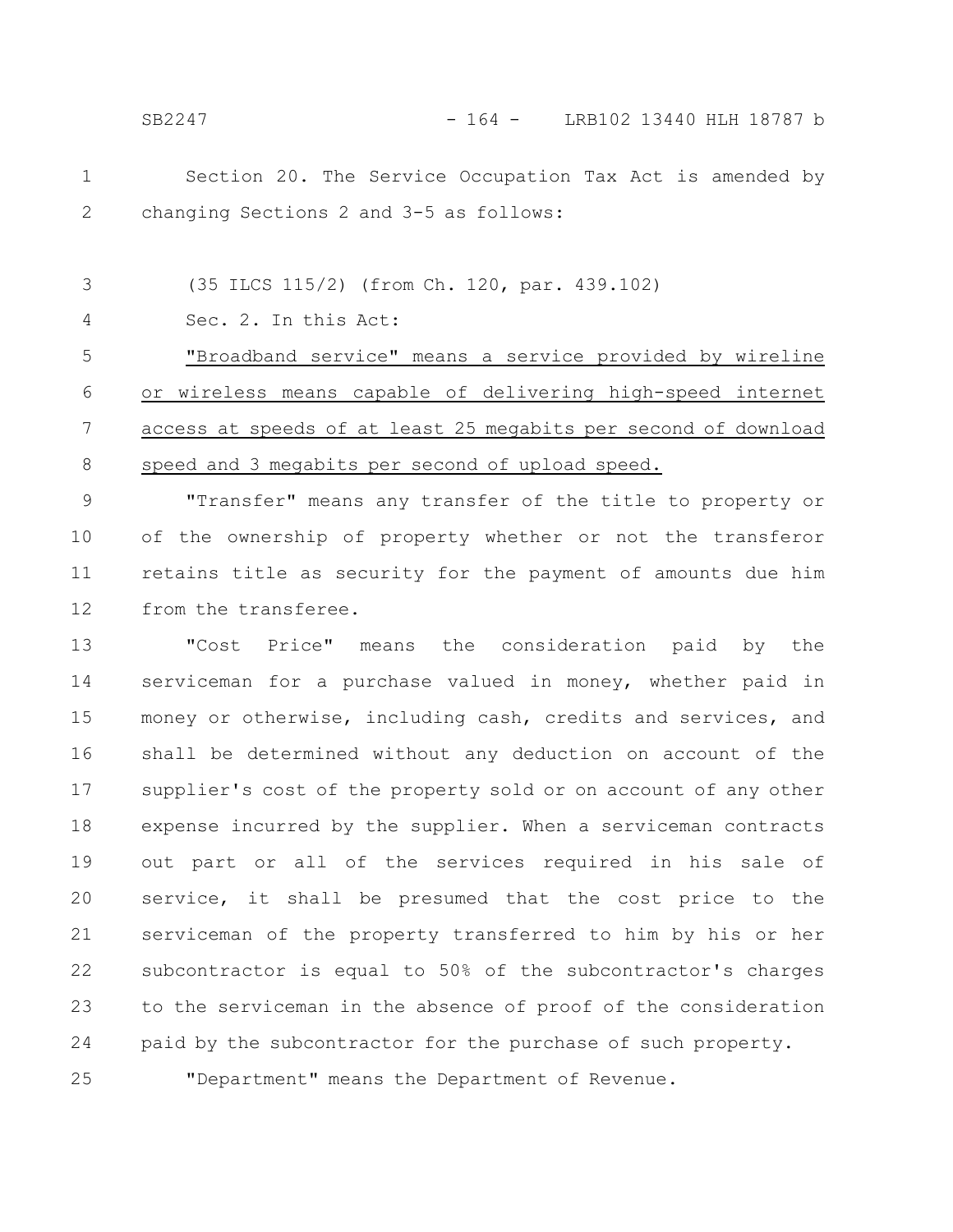"Person" means any natural individual, firm, partnership, association, joint stock company, joint venture, public or private corporation, limited liability company, and any receiver, executor, trustee, guardian or other representative appointed by order of any court. 1 2 3 4 5

"Sale of Service" means any transaction except:

(a) A retail sale of tangible personal property taxable under the Retailers' Occupation Tax Act or under the Use Tax Act. 7 8 9

(b) A sale of tangible personal property for the purpose of resale made in compliance with Section 2c of the Retailers' Occupation Tax Act. 10 11 12

(c) Except as hereinafter provided, a sale or transfer of tangible personal property as an incident to the rendering of service for or by any governmental body or for or by any corporation, society, association, foundation or institution organized and operated exclusively for charitable, religious or educational purposes or any not-for-profit corporation, society, association, foundation, institution or organization which has no compensated officers or employees and which is organized and operated primarily for the recreation of persons 55 years of age or older. A limited liability company may qualify for the exemption under this paragraph only if the limited liability company is organized and operated exclusively for educational purposes. 13 14 15 16 17 18 19 20 21 22 23 24 25

(d) (Blank). 26

6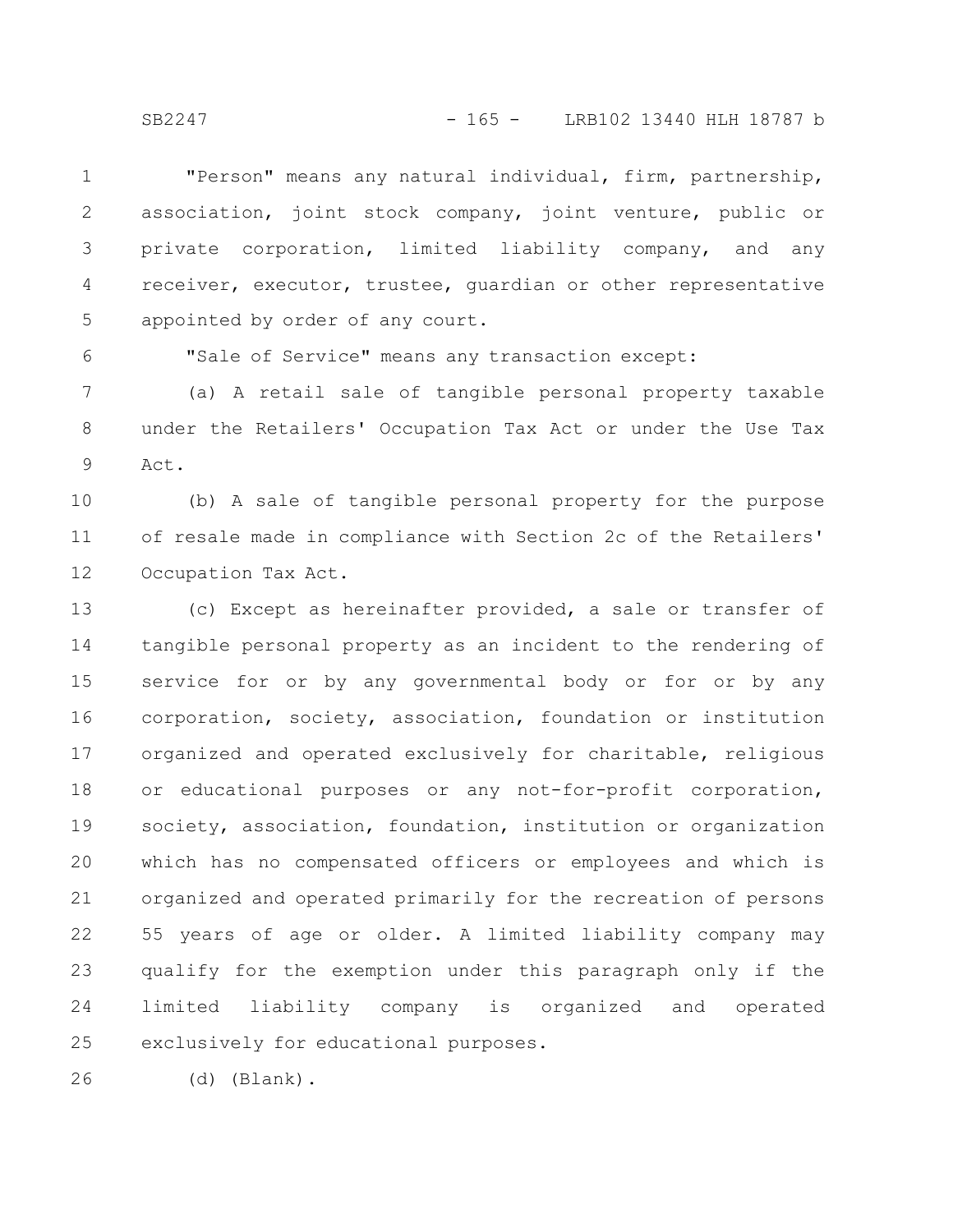SB2247 - 166 - LRB102 13440 HLH 18787 b

(d-1) A sale or transfer of tangible personal property as an incident to the rendering of service for owners, lessors or shippers of tangible personal property which is utilized by interstate carriers for hire for use as rolling stock moving in interstate commerce, and equipment operated by a telecommunications provider, licensed as a common carrier by the Federal Communications Commission, which is permanently installed in or affixed to aircraft moving in interstate commerce. 1 2 3 4 5 6 7 8 9

(d-1.1) On and after July 1, 2003 and through June 30, 2004, a sale or transfer of a motor vehicle of the second division with a gross vehicle weight in excess of 8,000 pounds as an incident to the rendering of service if that motor vehicle is subject to the commercial distribution fee imposed under Section 3-815.1 of the Illinois Vehicle Code. Beginning on July 1, 2004 and through June 30, 2005, the use in this State of motor vehicles of the second division: (i) with a gross vehicle weight rating in excess of 8,000 pounds; (ii) that are subject to the commercial distribution fee imposed under Section 3-815.1 of the Illinois Vehicle Code; and (iii) that are primarily used for commercial purposes. Through June 30, 2005, this exemption applies to repair and replacement parts added after the initial purchase of such a motor vehicle if that motor vehicle is used in a manner that would qualify for the rolling stock exemption otherwise provided for in this Act. For purposes of this paragraph, "used for commercial 10 11 12 13 14 15 16 17 18 19 20 21 22 23 24 25 26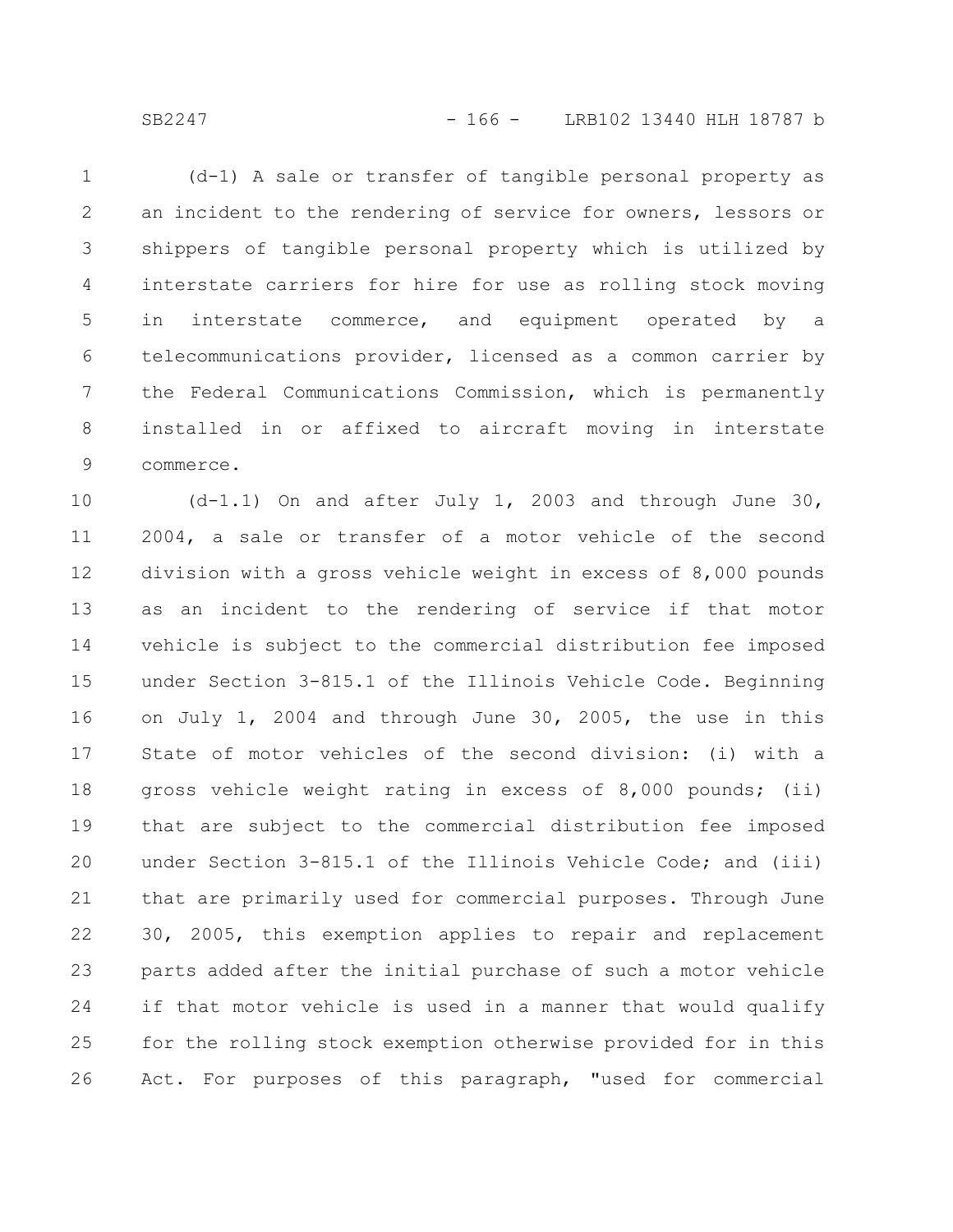purposes" means the transportation of persons or property in furtherance of any commercial or industrial enterprise whether for-hire or not. 1 2 3

(d-2) The repairing, reconditioning or remodeling, for a common carrier by rail, of tangible personal property which belongs to such carrier for hire, and as to which such carrier receives the physical possession of the repaired, reconditioned or remodeled item of tangible personal property in Illinois, and which such carrier transports, or shares with another common carrier in the transportation of such property, out of Illinois on a standard uniform bill of lading showing the person who repaired, reconditioned or remodeled the property as the shipper or consignor of such property to a destination outside Illinois, for use outside Illinois. 4 5 6 7 8 9 10 11 12 13 14

(d-3) A sale or transfer of tangible personal property which is produced by the seller thereof on special order in such a way as to have made the applicable tax the Service Occupation Tax or the Service Use Tax, rather than the Retailers' Occupation Tax or the Use Tax, for an interstate carrier by rail which receives the physical possession of such property in Illinois, and which transports such property, or shares with another common carrier in the transportation of such property, out of Illinois on a standard uniform bill of lading showing the seller of the property as the shipper or consignor of such property to a destination outside Illinois, for use outside Illinois. 15 16 17 18 19 20 21 22 23 24 25 26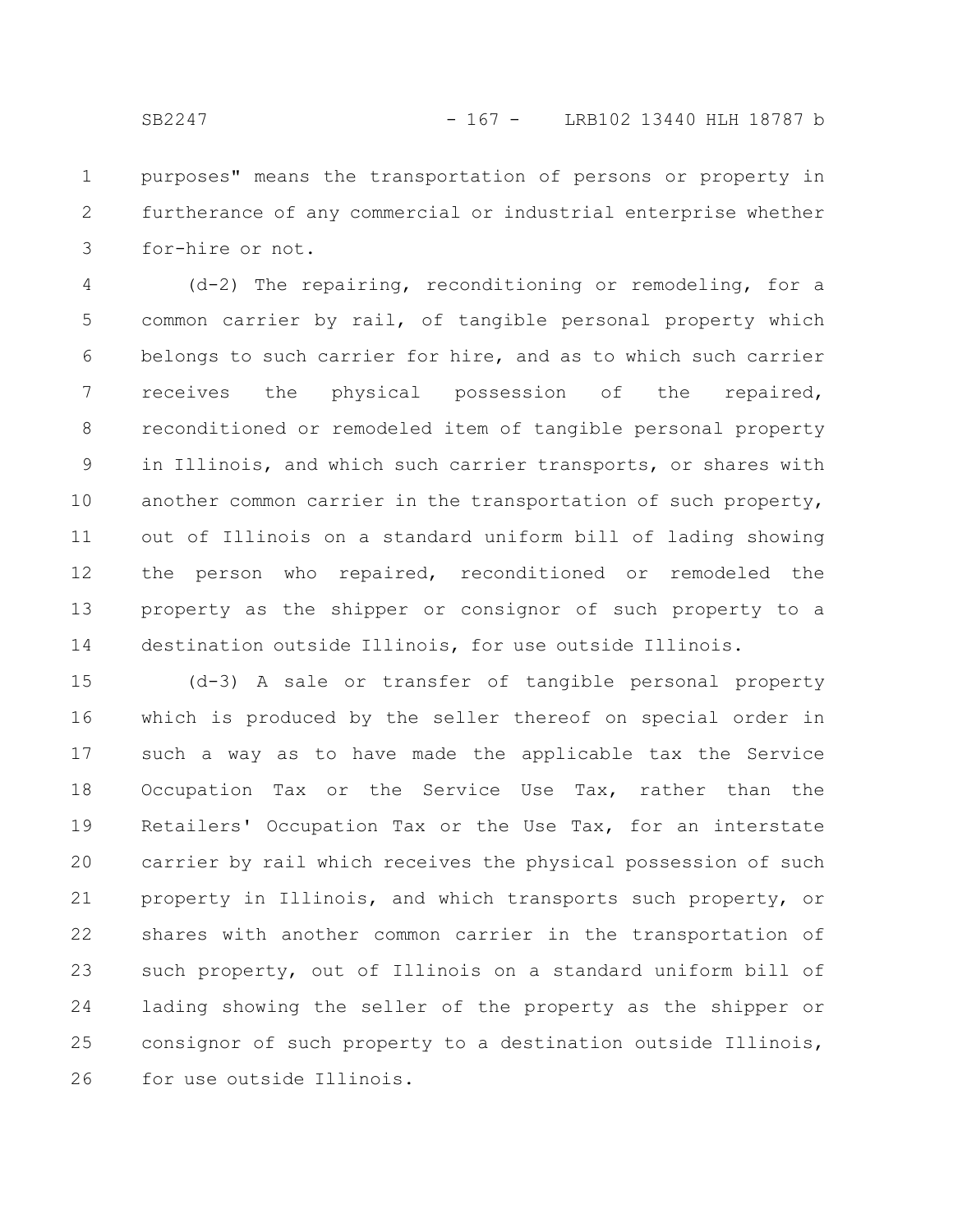SB2247 - 168 - LRB102 13440 HLH 18787 b

(d-4) Until January 1, 1997, a sale, by a registered serviceman paying tax under this Act to the Department, of special order printed materials delivered outside Illinois and which are not returned to this State, if delivery is made by the seller or agent of the seller, including an agent who causes the product to be delivered outside Illinois by a common carrier or the U.S. postal service. 1 2 3 4 5 6 7

(e) A sale or transfer of machinery and equipment used primarily in the process of the manufacturing or assembling, either in an existing, an expanded or a new manufacturing facility, of tangible personal property for wholesale or retail sale or lease, whether such sale or lease is made directly by the manufacturer or by some other person, whether the materials used in the process are owned by the manufacturer or some other person, or whether such sale or lease is made apart from or as an incident to the seller's engaging in a service occupation and the applicable tax is a Service Occupation Tax or Service Use Tax, rather than Retailers' Occupation Tax or Use Tax. The exemption provided by this paragraph (e) includes production related tangible personal property, as defined in Section 3-50 of the Use Tax Act, purchased on or after July 1, 2019. The exemption provided by this paragraph (e) does not include machinery and equipment used in (i) the generation of electricity for wholesale or retail sale; (ii) the generation or treatment of natural or artificial gas for wholesale or retail sale that is 8 9 10 11 12 13 14 15 16 17 18 19 20 21 22 23 24 25 26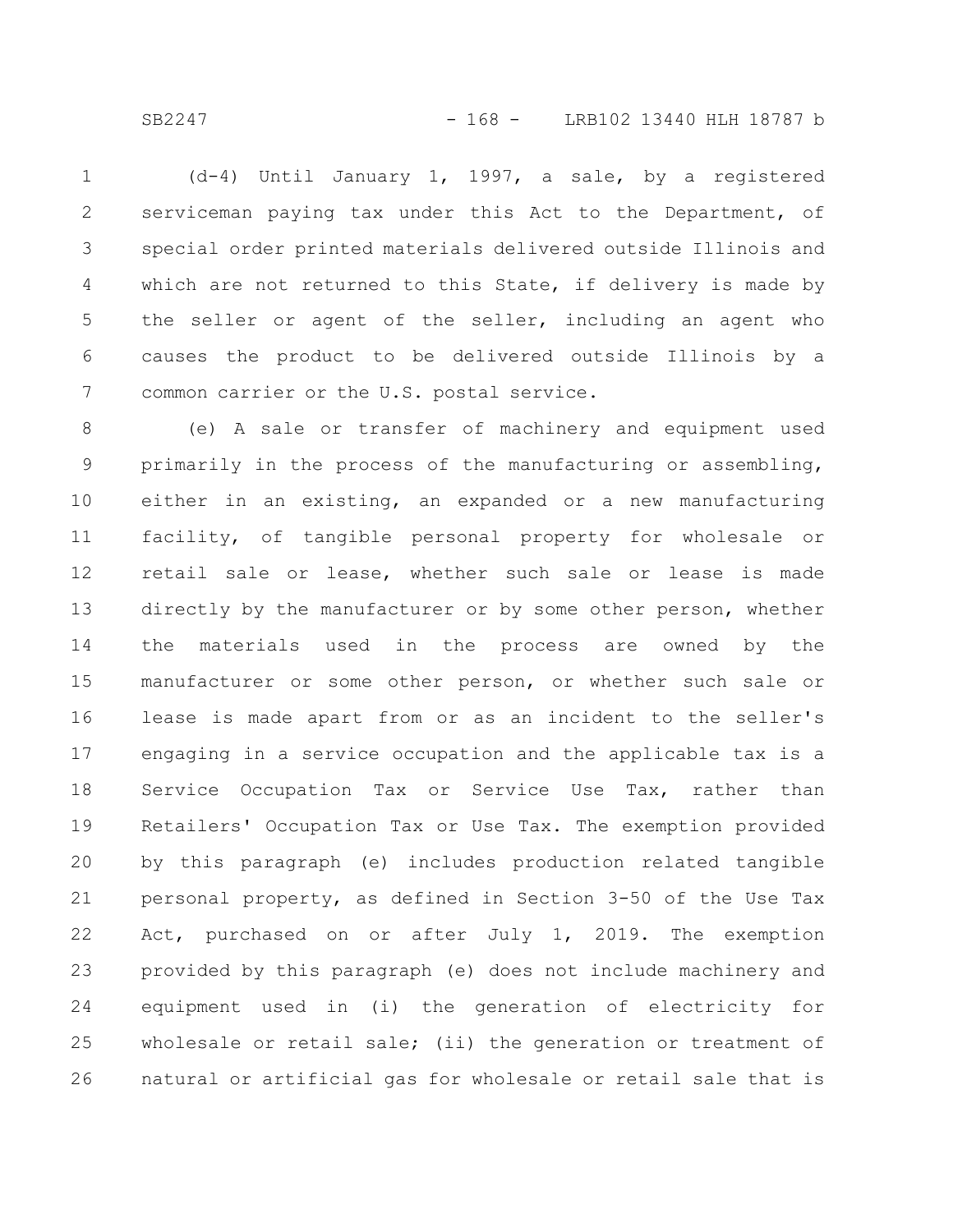delivered to customers through pipes, pipelines, or mains; or (iii) the treatment of water for wholesale or retail sale that is delivered to customers through pipes, pipelines, or mains. The provisions of Public Act 98-583 are declaratory of existing law as to the meaning and scope of this exemption. The exemption under this subsection (e) is exempt from the provisions of Section 3-75. 1 2 3 4 5 6 7

(f) Until July 1, 2003, the sale or transfer of distillation machinery and equipment, sold as a unit or kit and assembled or installed by the retailer, which machinery and equipment is certified by the user to be used only for the production of ethyl alcohol that will be used for consumption as motor fuel or as a component of motor fuel for the personal use of such user and not subject to sale or resale. 8 9 10 11 12 13 14

(g) At the election of any serviceman not required to be otherwise registered as a retailer under Section 2a of the Retailers' Occupation Tax Act, made for each fiscal year sales of service in which the aggregate annual cost price of tangible personal property transferred as an incident to the sales of service is less than 35% (75% in the case of servicemen transferring prescription drugs or servicemen engaged in graphic arts production) of the aggregate annual total gross receipts from all sales of service. The purchase of such tangible personal property by the serviceman shall be subject to tax under the Retailers' Occupation Tax Act and the Use Tax Act. However, if a primary serviceman who has made the 15 16 17 18 19 20 21 22 23 24 25 26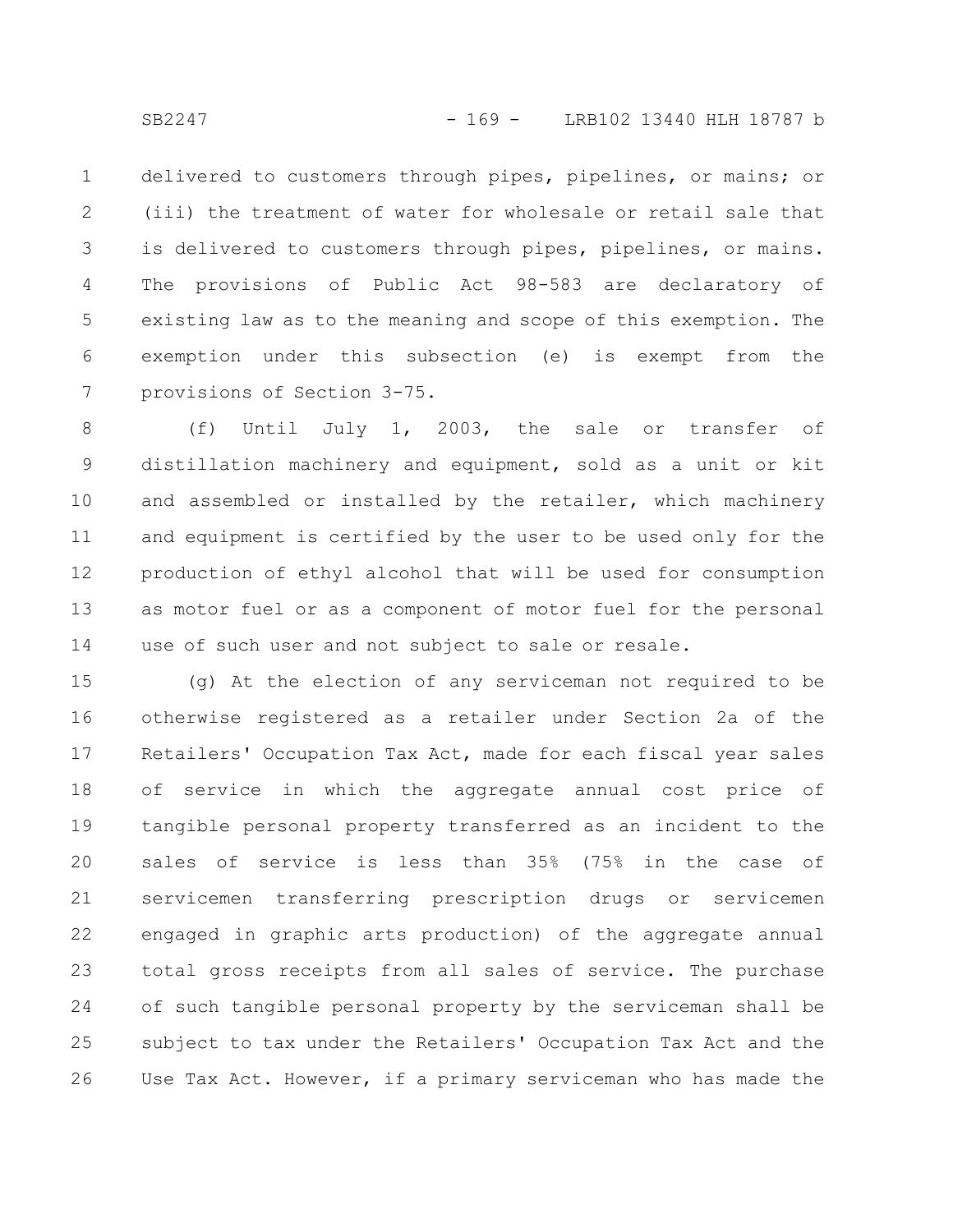election described in this paragraph subcontracts service work to a secondary serviceman who has also made the election described in this paragraph, the primary serviceman does not incur a Use Tax liability if the secondary serviceman (i) has paid or will pay Use Tax on his or her cost price of any tangible personal property transferred to the primary serviceman and (ii) certifies that fact in writing to the primary serviceman. 1 2 3 4 5 6 7 8

Tangible personal property transferred incident to the completion of a maintenance agreement is exempt from the tax imposed pursuant to this Act. 9 10 11

Exemption (e) also includes machinery and equipment used in the general maintenance or repair of such exempt machinery and equipment or for in-house manufacture of exempt machinery and equipment. On and after July 1, 2017, exemption (e) also includes graphic arts machinery and equipment, as defined in paragraph (5) of Section 3-5. The machinery and equipment exemption does not include machinery and equipment used in (i) the generation of electricity for wholesale or retail sale; (ii) the generation or treatment of natural or artificial gas for wholesale or retail sale that is delivered to customers through pipes, pipelines, or mains; or (iii) the treatment of water for wholesale or retail sale that is delivered to customers through pipes, pipelines, or mains. The provisions of Public Act 98-583 are declaratory of existing law as to the meaning and scope of this exemption. For the purposes of 12 13 14 15 16 17 18 19 20 21 22 23 24 25 26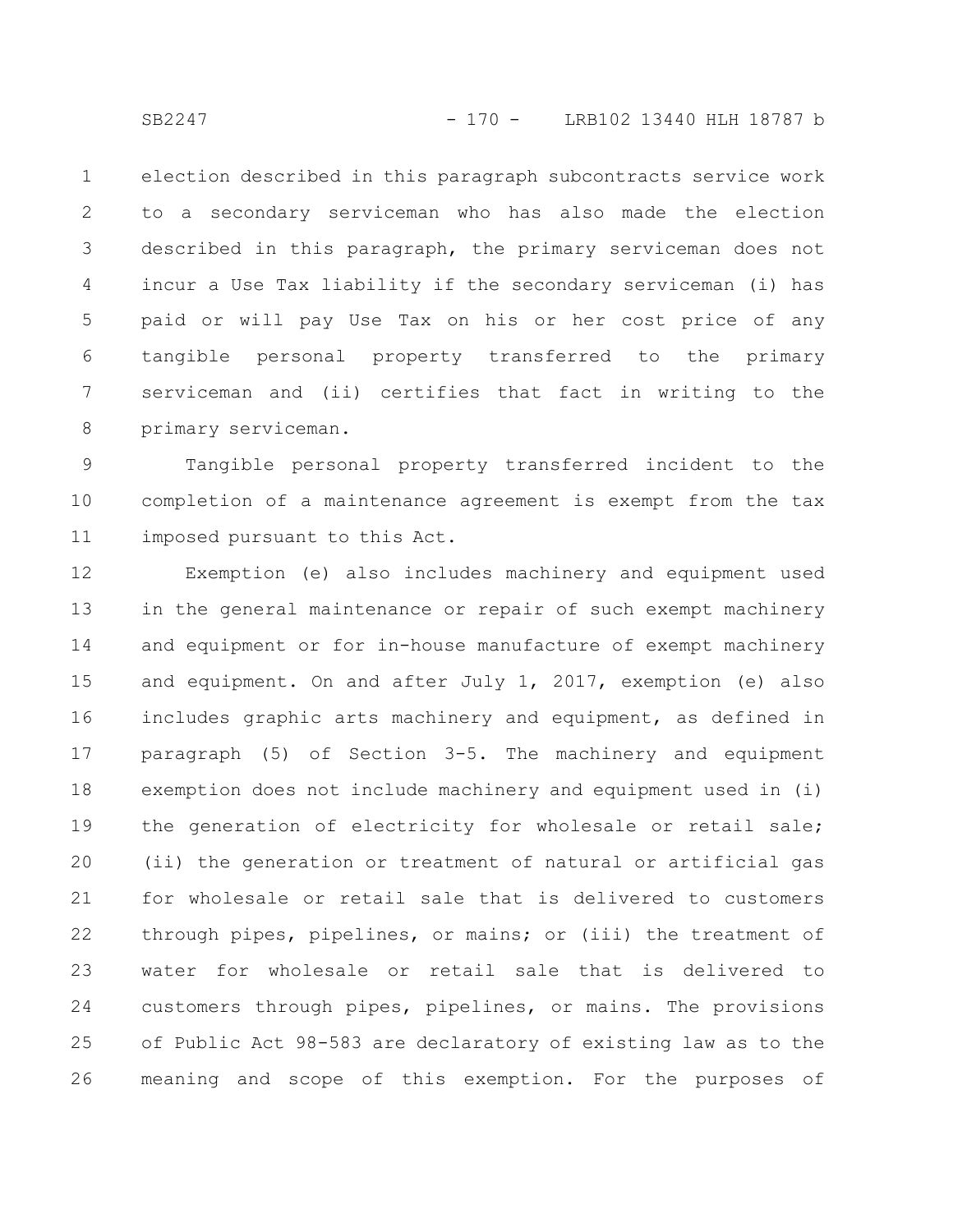exemption (e), each of these terms shall have the following meanings: (1) "manufacturing process" shall mean the production of any article of tangible personal property, whether such article is a finished product or an article for use in the process of manufacturing or assembling a different article of tangible personal property, by procedures commonly regarded as manufacturing, processing, fabricating, or refining which changes some existing material or materials into a material with a different form, use or name. In relation to a recognized integrated business composed of a series of operations which collectively constitute manufacturing, or individually constitute manufacturing operations, the manufacturing process shall be deemed to commence with the first operation or stage of production in the series, and shall not be deemed to end until the completion of the final product in the last operation or stage of production in the series; and further for purposes of exemption (e), photoprocessing is deemed to be a manufacturing process of tangible personal property for wholesale or retail sale; (2) "assembling process" shall mean the production of any article of tangible personal property, whether such article is a finished product or an article for use in the process of manufacturing or assembling a different article of tangible personal property, by the combination of existing materials in a manner commonly regarded as assembling which results in a material of a different form, use or name; (3) "machinery" 1 2 3 4 5 6 7 8 9 10 11 12 13 14 15 16 17 18 19 20 21 22 23 24 25 26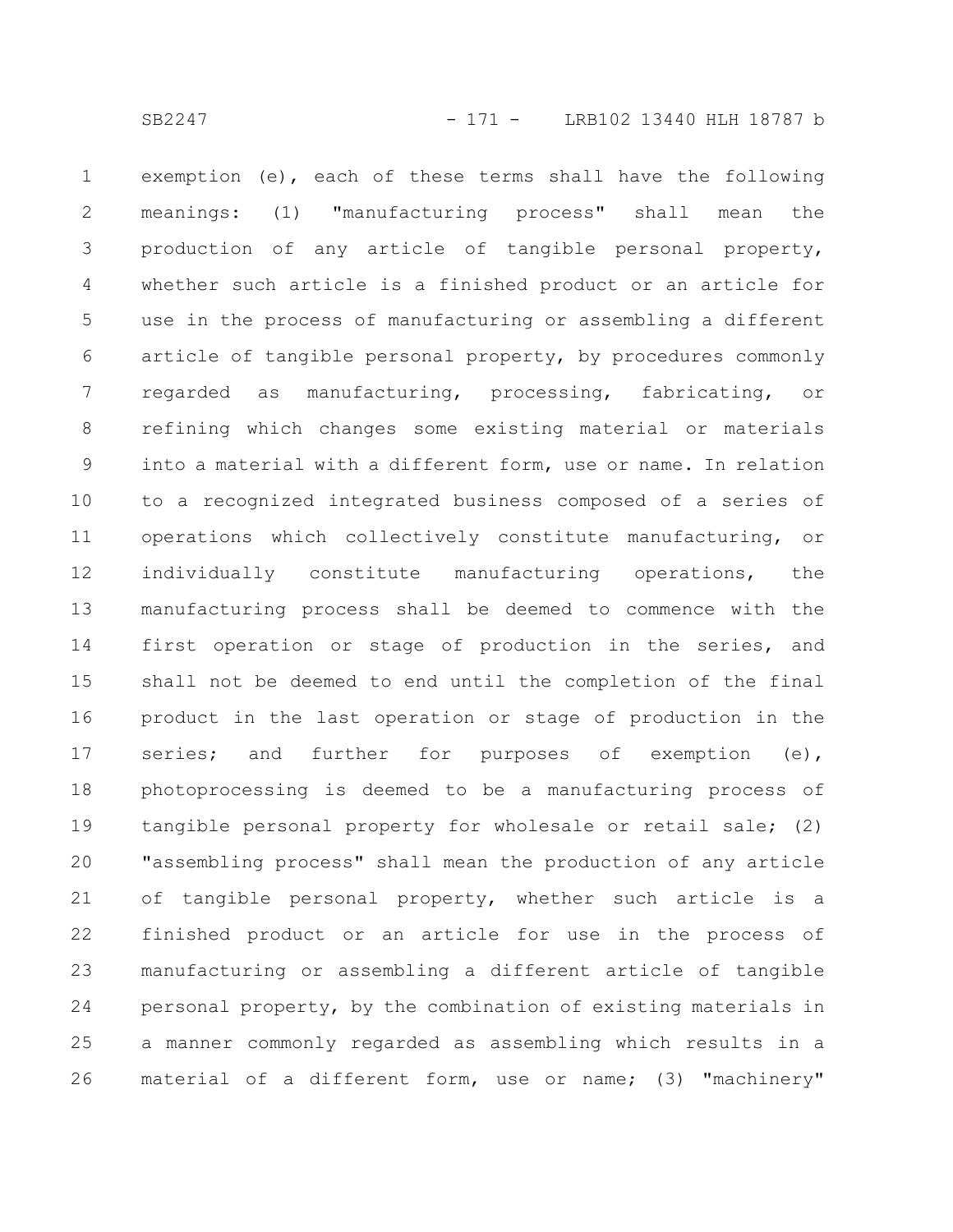shall mean major mechanical machines or major components of such machines contributing to a manufacturing or assembling process; and (4) "equipment" shall include any independent device or tool separate from any machinery but essential to an integrated manufacturing or assembly process; including computers used primarily in a manufacturer's computer assisted design, computer assisted manufacturing (CAD/CAM) system; or any subunit or assembly comprising a component of any machinery or auxiliary, adjunct or attachment parts of machinery, such as tools, dies, jigs, fixtures, patterns and molds; or any parts which require periodic replacement in the course of normal operation; but shall not include hand tools. Equipment includes chemicals or chemicals acting as catalysts but only if the chemicals or chemicals acting as catalysts effect a direct and immediate change upon a product being manufactured or assembled for wholesale or retail sale or lease. The purchaser of such machinery and equipment who has an active resale registration number shall furnish such number to the seller at the time of purchase. The purchaser of such machinery and equipment and tools without an active resale registration number shall furnish to the seller a certificate of exemption stating facts establishing the exemption, which certificate shall be available to the Department for inspection or audit. 1 2 3 4 5 6 7 8 9 10 11 12 13 14 15 16 17 18 19 20 21 22 23 24

Except as provided in Section 2d of this Act, the rolling stock exemption applies to rolling stock used by an interstate 25 26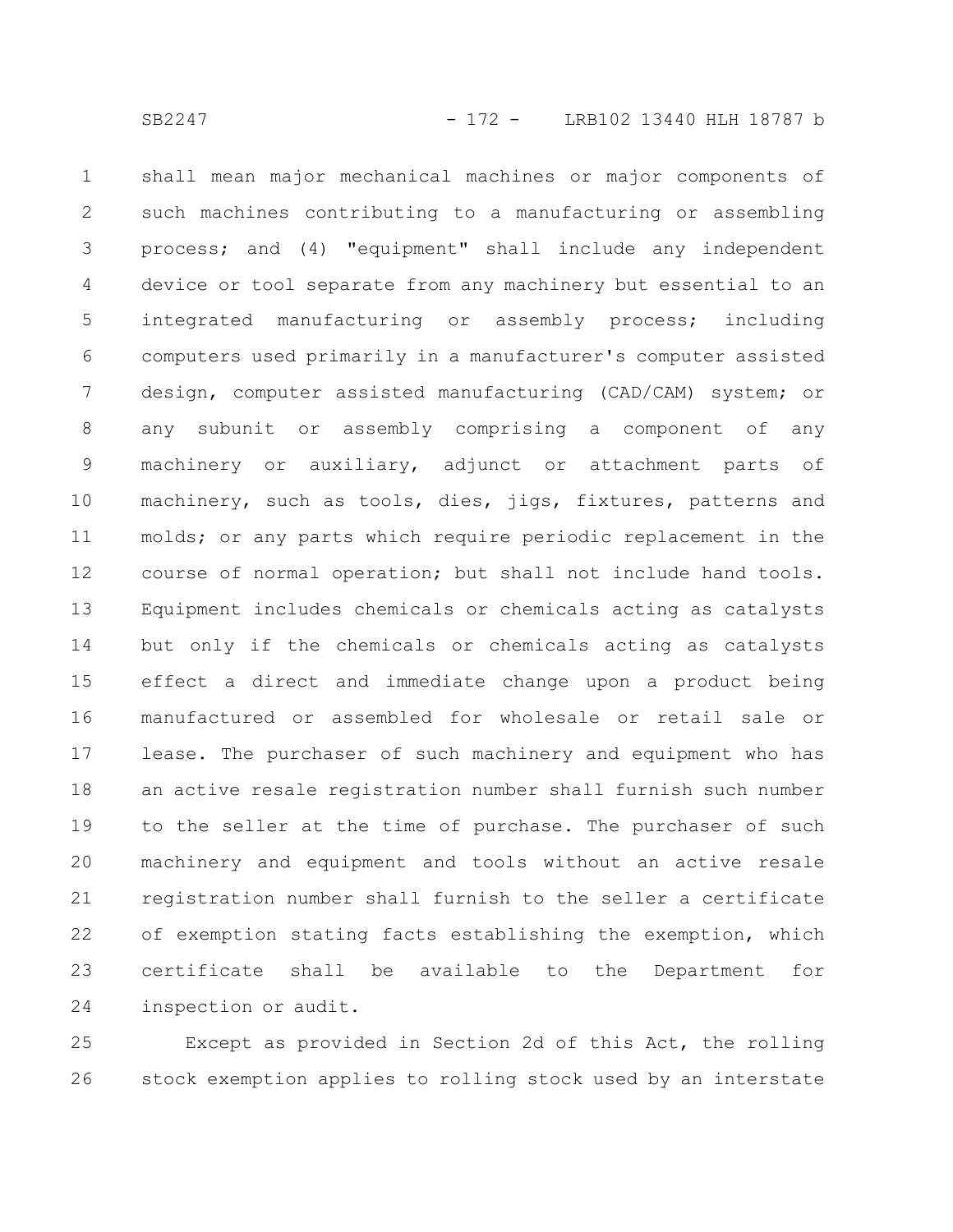carrier for hire, even just between points in Illinois, if such rolling stock transports, for hire, persons whose journeys or property whose shipments originate or terminate outside Illinois. 1 2 3 4

Any informal rulings, opinions or letters issued by the Department in response to an inquiry or request for any opinion from any person regarding the coverage and applicability of exemption (e) to specific devices shall be published, maintained as a public record, and made available for public inspection and copying. If the informal ruling, opinion or letter contains trade secrets or other confidential information, where possible the Department shall delete such information prior to publication. Whenever such informal rulings, opinions, or letters contain any policy of general applicability, the Department shall formulate and adopt such policy as a rule in accordance with the provisions of the Illinois Administrative Procedure Act. 5 6 7 8 9 10 11 12 13 14 15 16 17

On and after July 1, 1987, no entity otherwise eligible under exemption (c) of this Section shall make tax-free purchases unless it has an active exemption identification number issued by the Department. 18 19 20 21

"Serviceman" means any person who is engaged in the occupation of making sales of service. 22 23

"Sale at Retail" means "sale at retail" as defined in the Retailers' Occupation Tax Act. 24 25

"Supplier" means any person who makes sales of tangible 26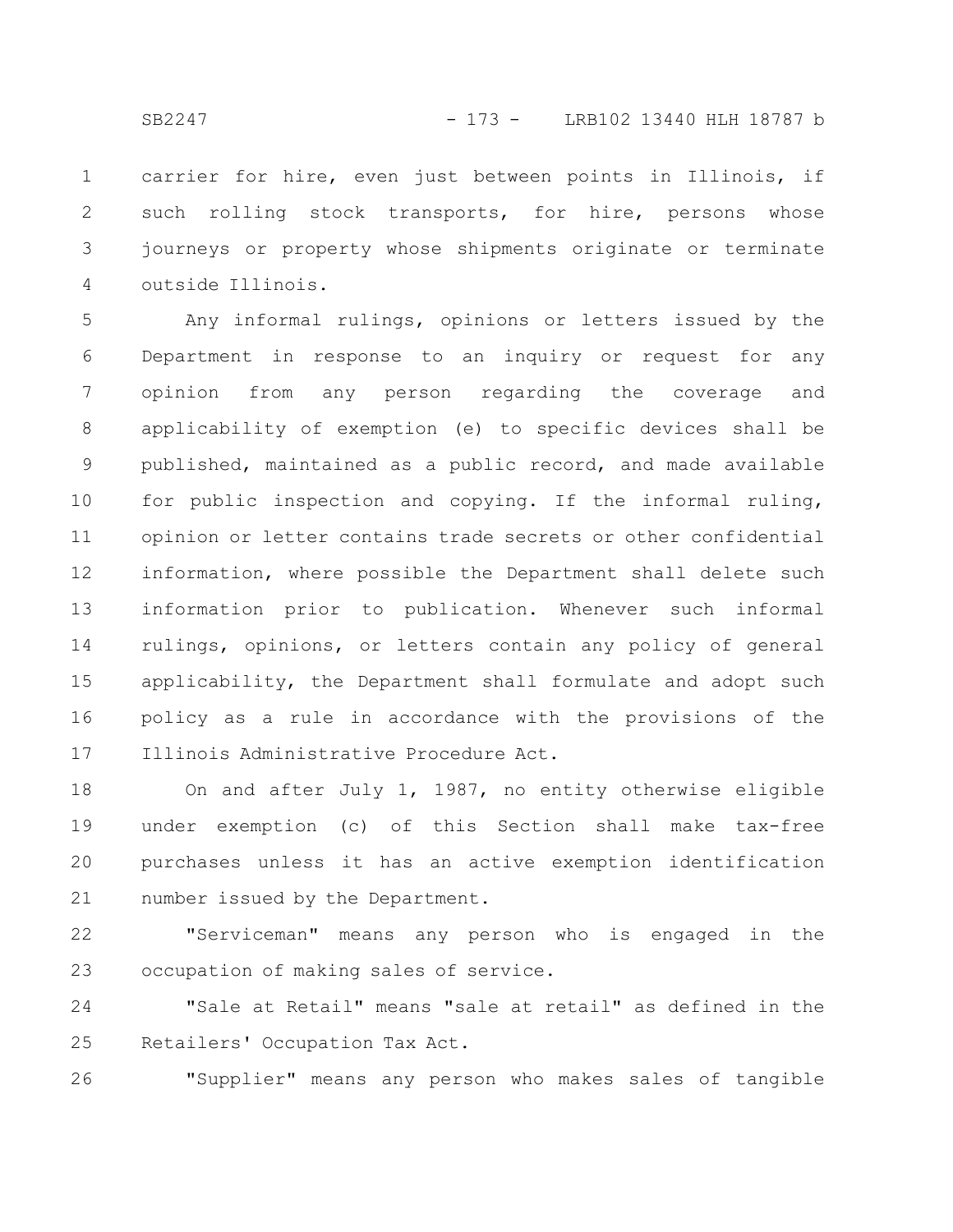SB2247 - 174 - LRB102 13440 HLH 18787 b

personal property to servicemen for the purpose of resale as an incident to a sale of service. 1 2

(Source: P.A. 100-22, eff. 7-6-17; 100-321, eff. 8-24-17; 100-863, eff. 8-14-18; 101-9, eff. 6-5-19; 101-604, eff.  $12 - 13 - 19.$ 3 4 5

6

(35 ILCS 115/3-5)

Sec. 3-5. Exemptions. The following tangible personal property is exempt from the tax imposed by this Act: 7 8

(1) Personal property sold by a corporation, society, association, foundation, institution, or organization, other than a limited liability company, that is organized and operated as a not-for-profit service enterprise for the benefit of persons 65 years of age or older if the personal property was not purchased by the enterprise for the purpose of resale by the enterprise. 9 10 11 12 13 14 15

(2) Personal property purchased by a not-for-profit Illinois county fair association for use in conducting, operating, or promoting the county fair. 16 17 18

(3) Personal property purchased by any not-for-profit arts or cultural organization that establishes, by proof required by the Department by rule, that it has received an exemption under Section 501(c)(3) of the Internal Revenue Code and that is organized and operated primarily for the presentation or support of arts or cultural programming, activities, or services. These organizations include, but are not limited to, 19 20 21 22 23 24 25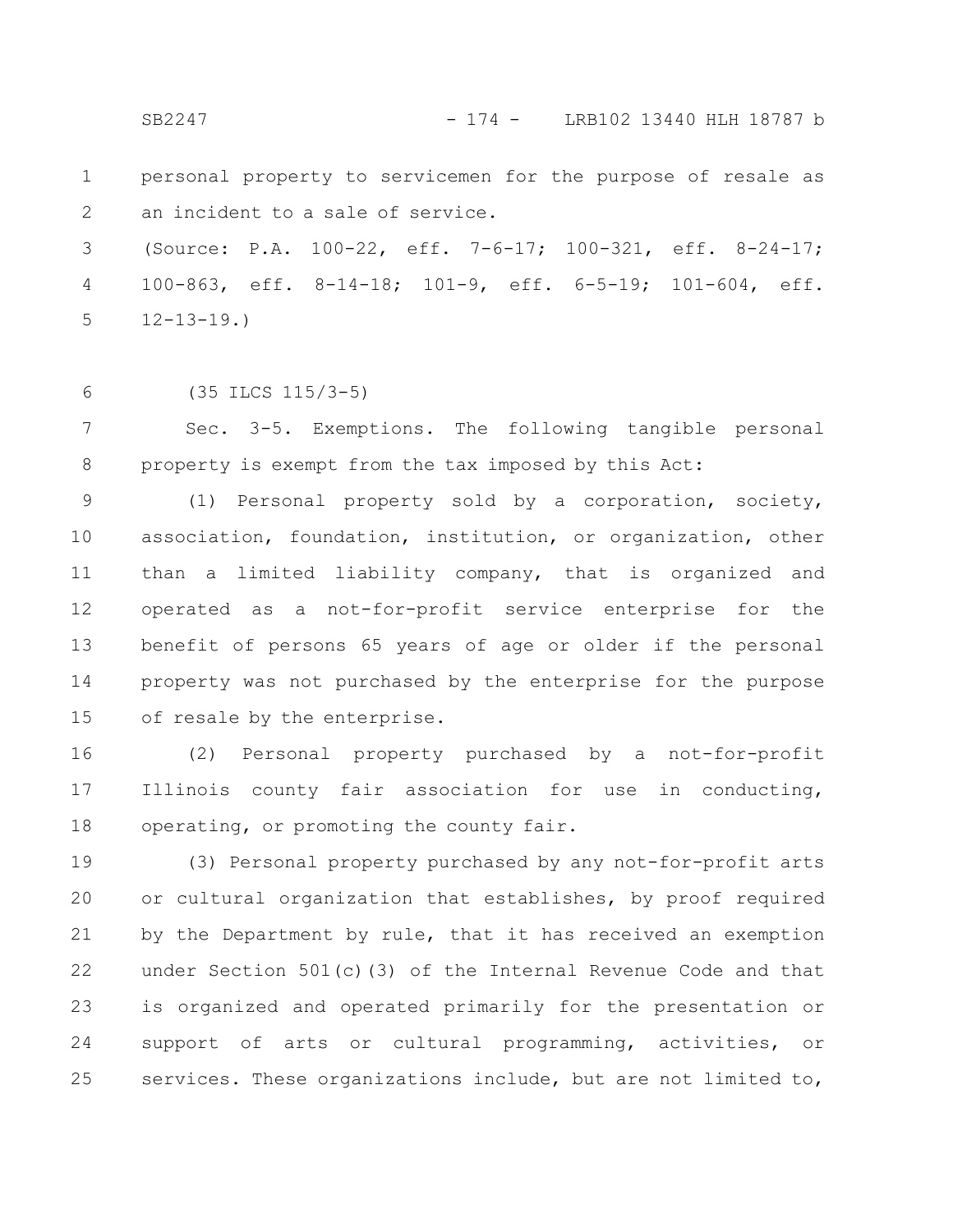music and dramatic arts organizations such as symphony orchestras and theatrical groups, arts and cultural service organizations, local arts councils, visual arts organizations, and media arts organizations. On and after July 1, 2001 (the effective date of Public Act 92-35), however, an entity otherwise eligible for this exemption shall not make tax-free purchases unless it has an active identification number issued by the Department. 1 2 3 4 5 6 7 8

(4) Legal tender, currency, medallions, or gold or silver coinage issued by the State of Illinois, the government of the United States of America, or the government of any foreign country, and bullion. 9 10 11 12

(5) Until July 1, 2003 and beginning again on September 1, 2004 through August 30, 2014, graphic arts machinery and equipment, including repair and replacement parts, both new and used, and including that manufactured on special order or purchased for lease, certified by the purchaser to be used primarily for graphic arts production. Equipment includes chemicals or chemicals acting as catalysts but only if the chemicals or chemicals acting as catalysts effect a direct and immediate change upon a graphic arts product. Beginning on July 1, 2017, graphic arts machinery and equipment is included in the manufacturing and assembling machinery and equipment exemption under Section 2 of this Act. 13 14 15 16 17 18 19 20 21 22 23 24

(6) Personal property sold by a teacher-sponsored student organization affiliated with an elementary or secondary school 25 26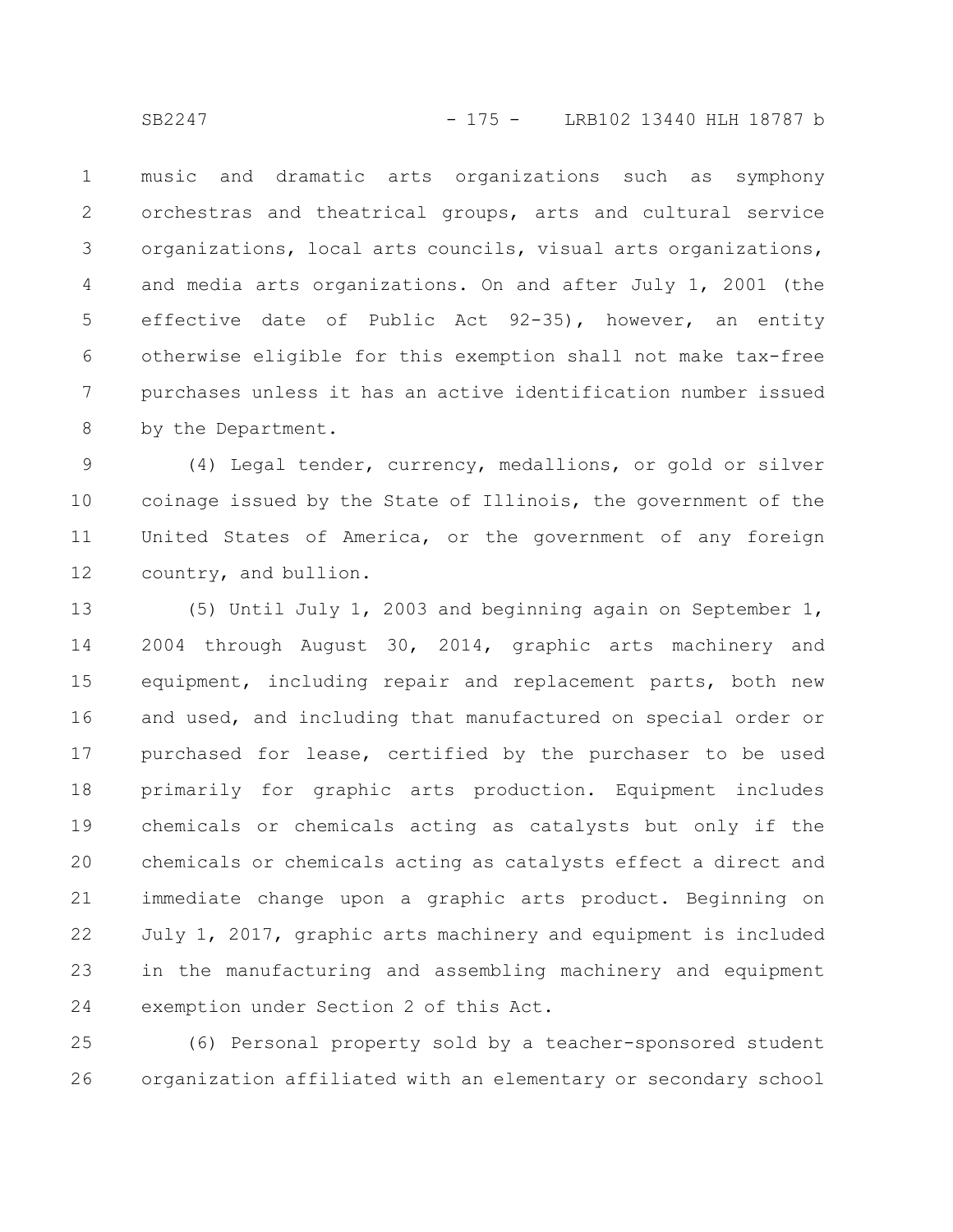located in Illinois. 1

(7) Farm machinery and equipment, both new and used, including that manufactured on special order, certified by the purchaser to be used primarily for production agriculture or State or federal agricultural programs, including individual replacement parts for the machinery and equipment, including machinery and equipment purchased for lease, and including implements of husbandry defined in Section 1-130 of the Illinois Vehicle Code, farm machinery and agricultural chemical and fertilizer spreaders, and nurse wagons required to be registered under Section 3-809 of the Illinois Vehicle Code, but excluding other motor vehicles required to be registered under the Illinois Vehicle Code. Horticultural polyhouses or hoop houses used for propagating, growing, or overwintering plants shall be considered farm machinery and equipment under this item (7). Agricultural chemical tender tanks and dry boxes shall include units sold separately from a motor vehicle required to be licensed and units sold mounted on a motor vehicle required to be licensed if the selling price of the tender is separately stated. 2 3 4 5 6 7 8 9 10 11 12 13 14 15 16 17 18 19 20

Farm machinery and equipment shall include precision farming equipment that is installed or purchased to be installed on farm machinery and equipment including, but not limited to, tractors, harvesters, sprayers, planters, seeders, or spreaders. Precision farming equipment includes, but is not limited to, soil testing sensors, computers, monitors, 21 22 23 24 25 26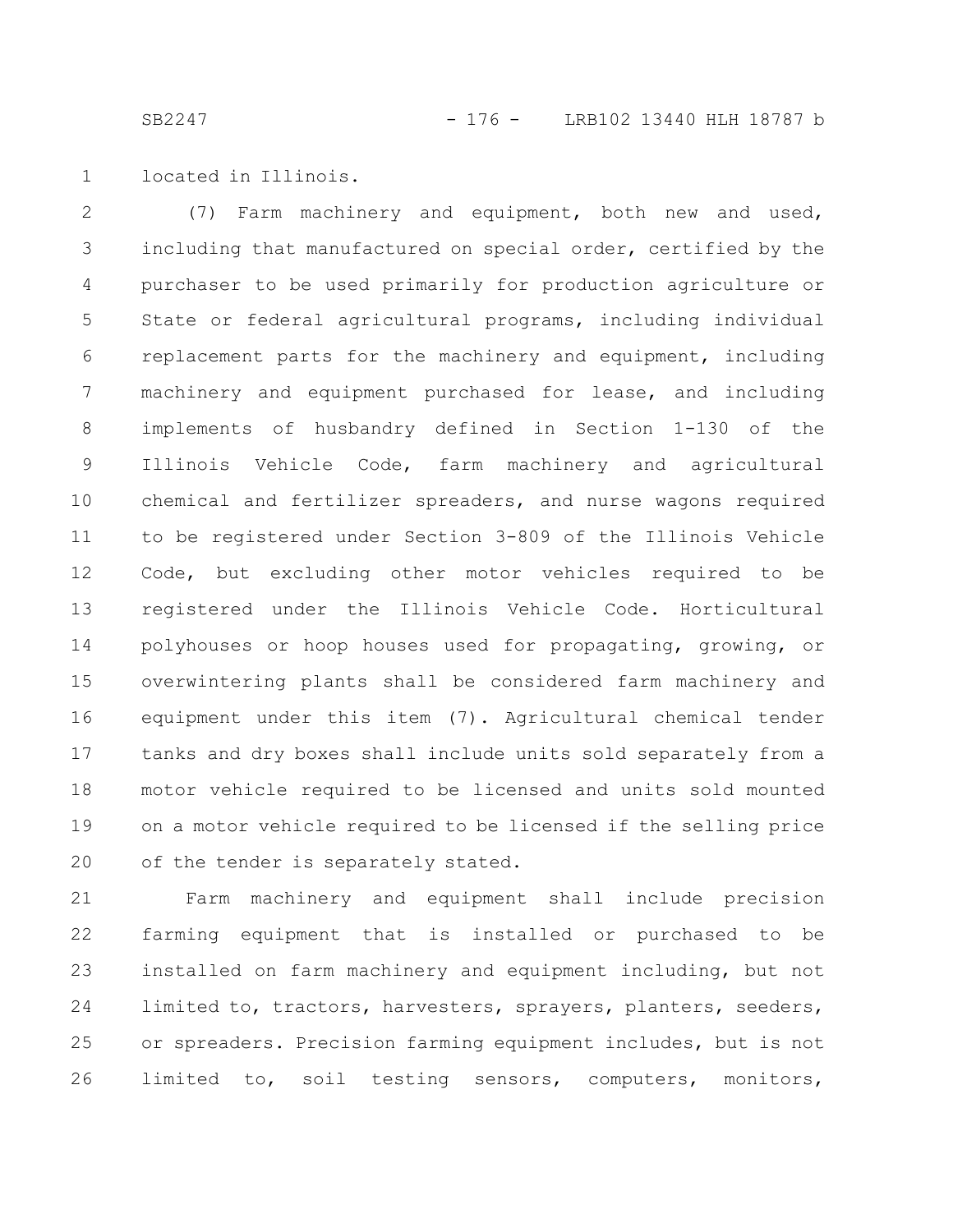software, global positioning and mapping systems, and other such equipment. 1 2

Farm machinery and equipment also includes computers, sensors, software, and related equipment used primarily in the computer-assisted operation of production agriculture facilities, equipment, and activities such as, but not limited to, the collection, monitoring, and correlation of animal and crop data for the purpose of formulating animal diets and agricultural chemicals. This item (7) is exempt from the provisions of Section 3-55. 3 4 5 6 7 8 9 10

(8) Until June 30, 2013, fuel and petroleum products sold to or used by an air common carrier, certified by the carrier to be used for consumption, shipment, or storage in the conduct of its business as an air common carrier, for a flight destined for or returning from a location or locations outside the United States without regard to previous or subsequent domestic stopovers. 11 12 13 14 15 16 17

Beginning July 1, 2013, fuel and petroleum products sold to or used by an air carrier, certified by the carrier to be used for consumption, shipment, or storage in the conduct of its business as an air common carrier, for a flight that (i) is engaged in foreign trade or is engaged in trade between the United States and any of its possessions and (ii) transports at least one individual or package for hire from the city of origination to the city of final destination on the same aircraft, without regard to a change in the flight number of 18 19 20 21 22 23 24 25 26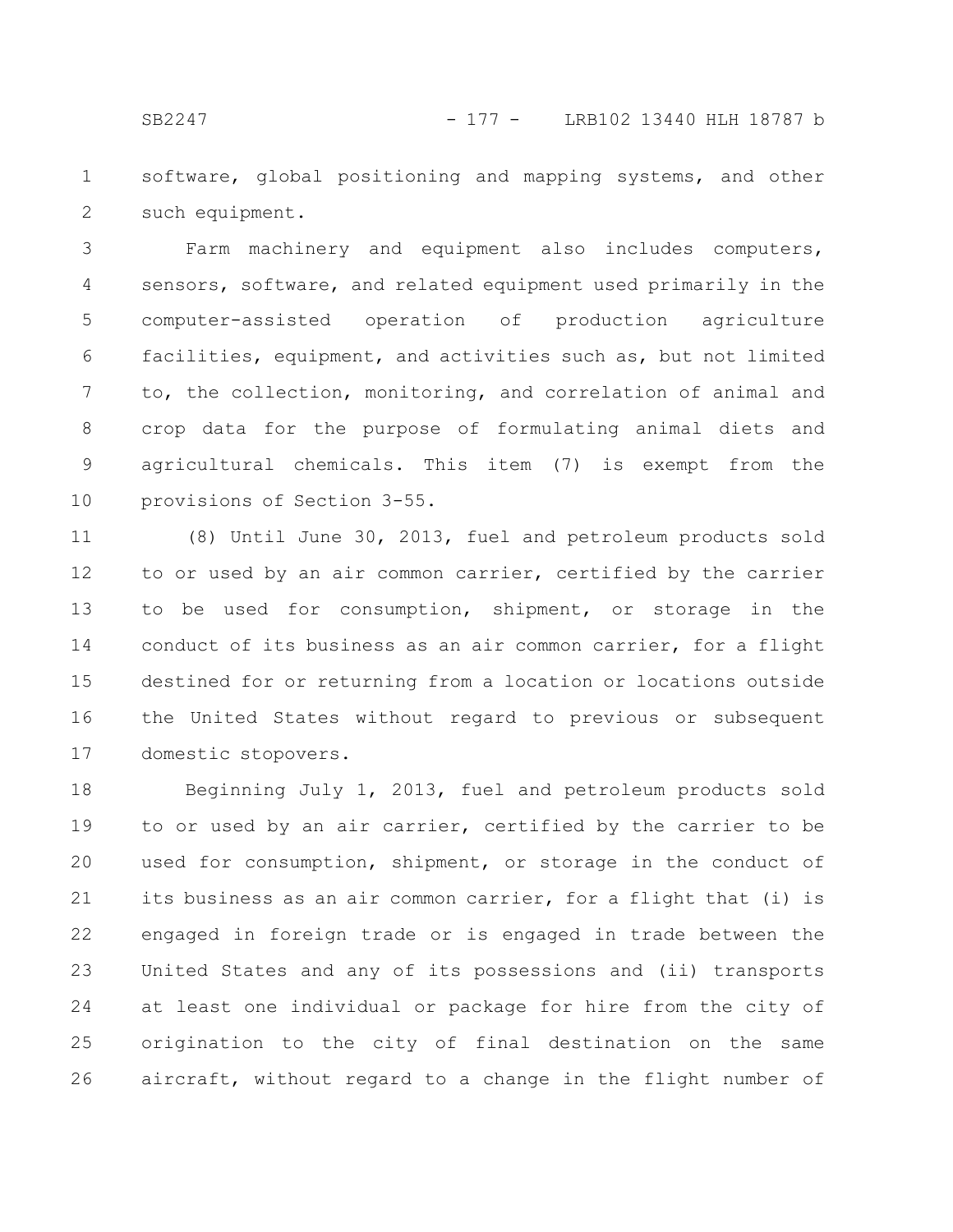SB2247 - 178 - LRB102 13440 HLH 18787 b

that aircraft. 1

(9) Proceeds of mandatory service charges separately stated on customers' bills for the purchase and consumption of food and beverages, to the extent that the proceeds of the service charge are in fact turned over as tips or as a substitute for tips to the employees who participate directly in preparing, serving, hosting or cleaning up the food or beverage function with respect to which the service charge is imposed. 2 3 4 5 6 7 8 9

(10) Until July 1, 2003, oil field exploration, drilling, and production equipment, including (i) rigs and parts of rigs, rotary rigs, cable tool rigs, and workover rigs, (ii) pipe and tubular goods, including casing and drill strings, (iii) pumps and pump-jack units, (iv) storage tanks and flow lines, (v) any individual replacement part for oil field exploration, drilling, and production equipment, and (vi) machinery and equipment purchased for lease; but excluding motor vehicles required to be registered under the Illinois Vehicle Code. 10 11 12 13 14 15 16 17 18 19

(11) Photoprocessing machinery and equipment, including repair and replacement parts, both new and used, including that manufactured on special order, certified by the purchaser to be used primarily for photoprocessing, and including photoprocessing machinery and equipment purchased for lease. 20 21 22 23 24

(12) Until July 1, 2023, coal and aggregate exploration, mining, off-highway hauling, processing, maintenance, and 25 26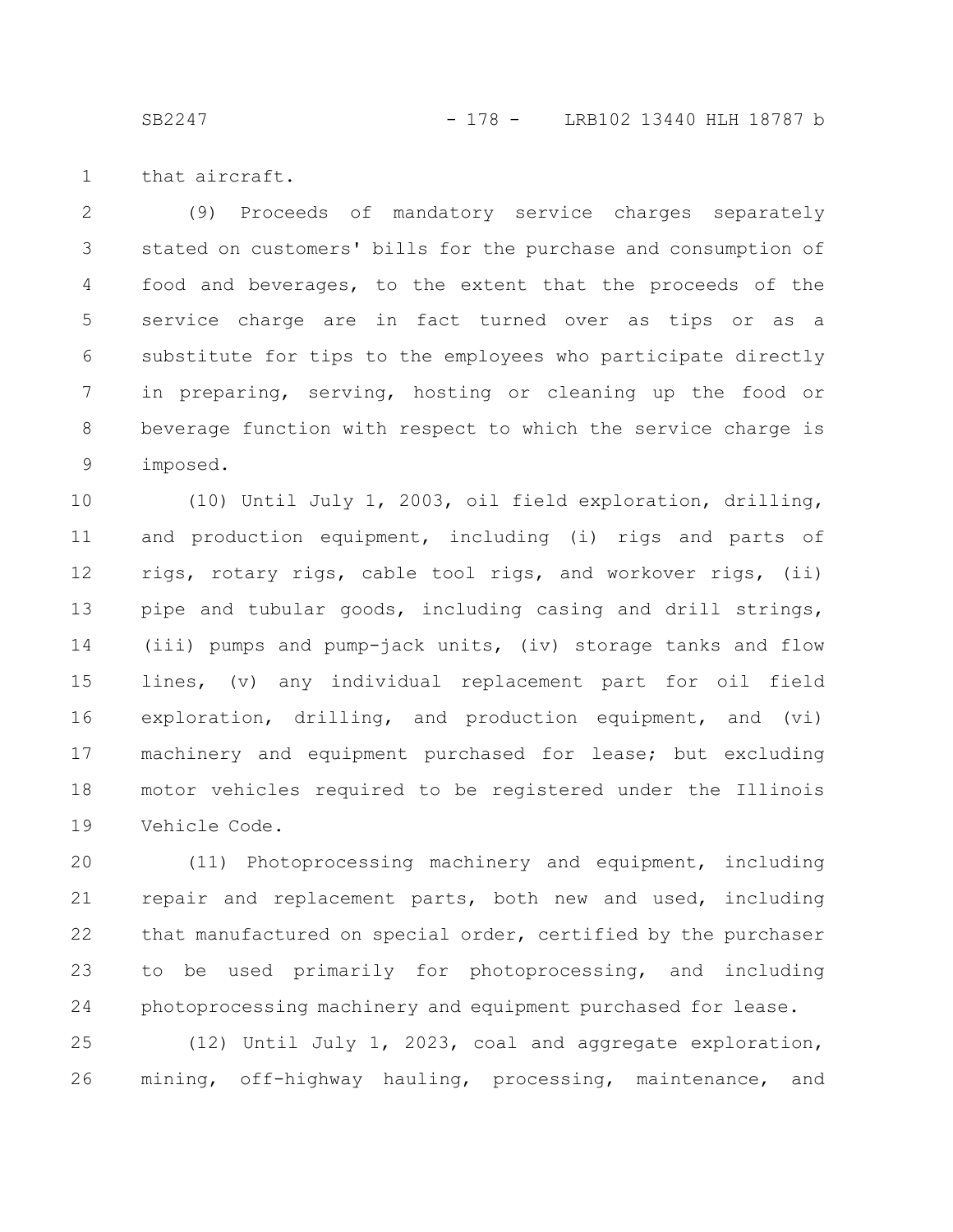reclamation equipment, including replacement parts and equipment, and including equipment purchased for lease, but excluding motor vehicles required to be registered under the Illinois Vehicle Code. The changes made to this Section by Public Act 97-767 apply on and after July 1, 2003, but no claim for credit or refund is allowed on or after August 16, 2013 (the effective date of Public Act 98-456) for such taxes paid during the period beginning July 1, 2003 and ending on August 16, 2013 (the effective date of Public Act 98-456). 1 2 3 4 5 6 7 8 9

(13) Beginning January 1, 1992 and through June 30, 2016, food for human consumption that is to be consumed off the premises where it is sold (other than alcoholic beverages, soft drinks and food that has been prepared for immediate consumption) and prescription and non-prescription medicines, drugs, medical appliances, and insulin, urine testing materials, syringes, and needles used by diabetics, for human use, when purchased for use by a person receiving medical assistance under Article V of the Illinois Public Aid Code who resides in a licensed long-term care facility, as defined in the Nursing Home Care Act, or in a licensed facility as defined in the ID/DD Community Care Act, the MC/DD Act, or the Specialized Mental Health Rehabilitation Act of 2013. 10 11 12 13 14 15 16 17 18 19 20 21 22

(14) Semen used for artificial insemination of livestock for direct agricultural production. 23 24

(15) Horses, or interests in horses, registered with and meeting the requirements of any of the Arabian Horse Club 25 26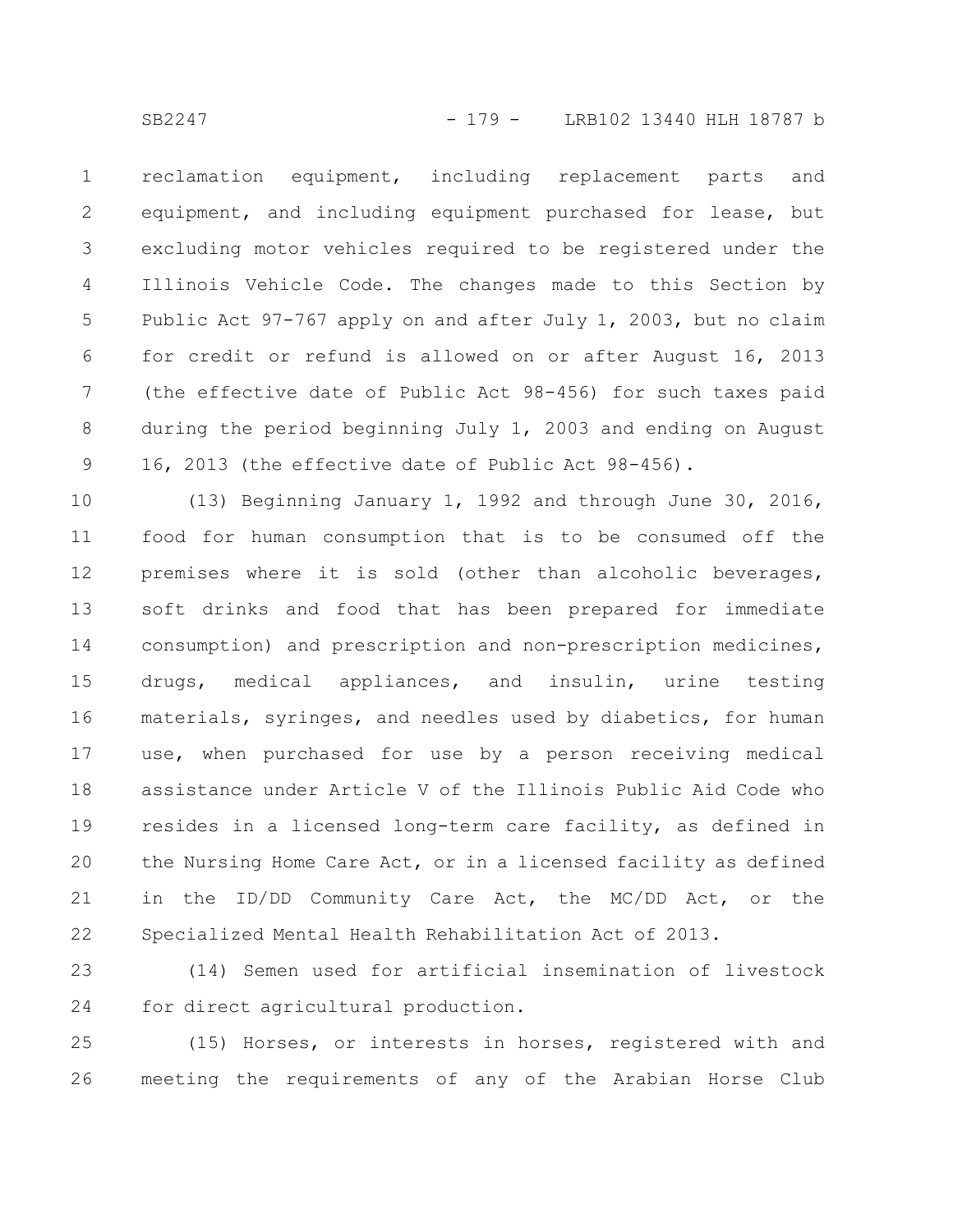Registry of America, Appaloosa Horse Club, American Quarter Horse Association, United States Trotting Association, or Jockey Club, as appropriate, used for purposes of breeding or racing for prizes. This item (15) is exempt from the provisions of Section 3-55, and the exemption provided for under this item (15) applies for all periods beginning May 30, 1995, but no claim for credit or refund is allowed on or after January 1, 2008 (the effective date of Public Act 95-88) for such taxes paid during the period beginning May 30, 2000 and ending on January 1, 2008 (the effective date of Public Act 95-88). 1 2 3 4 5 6 7 8 9 10 11

(16) Computers and communications equipment utilized for any hospital purpose and equipment used in the diagnosis, analysis, or treatment of hospital patients sold to a lessor who leases the equipment, under a lease of one year or longer executed or in effect at the time of the purchase, to a hospital that has been issued an active tax exemption identification number by the Department under Section 1g of the Retailers' Occupation Tax Act. 12 13 14 15 16 17 18 19

(17) Personal property sold to a lessor who leases the property, under a lease of one year or longer executed or in effect at the time of the purchase, to a governmental body that has been issued an active tax exemption identification number by the Department under Section 1g of the Retailers' Occupation Tax Act. 20 21 22 23 24 25

(18) Beginning with taxable years ending on or after 26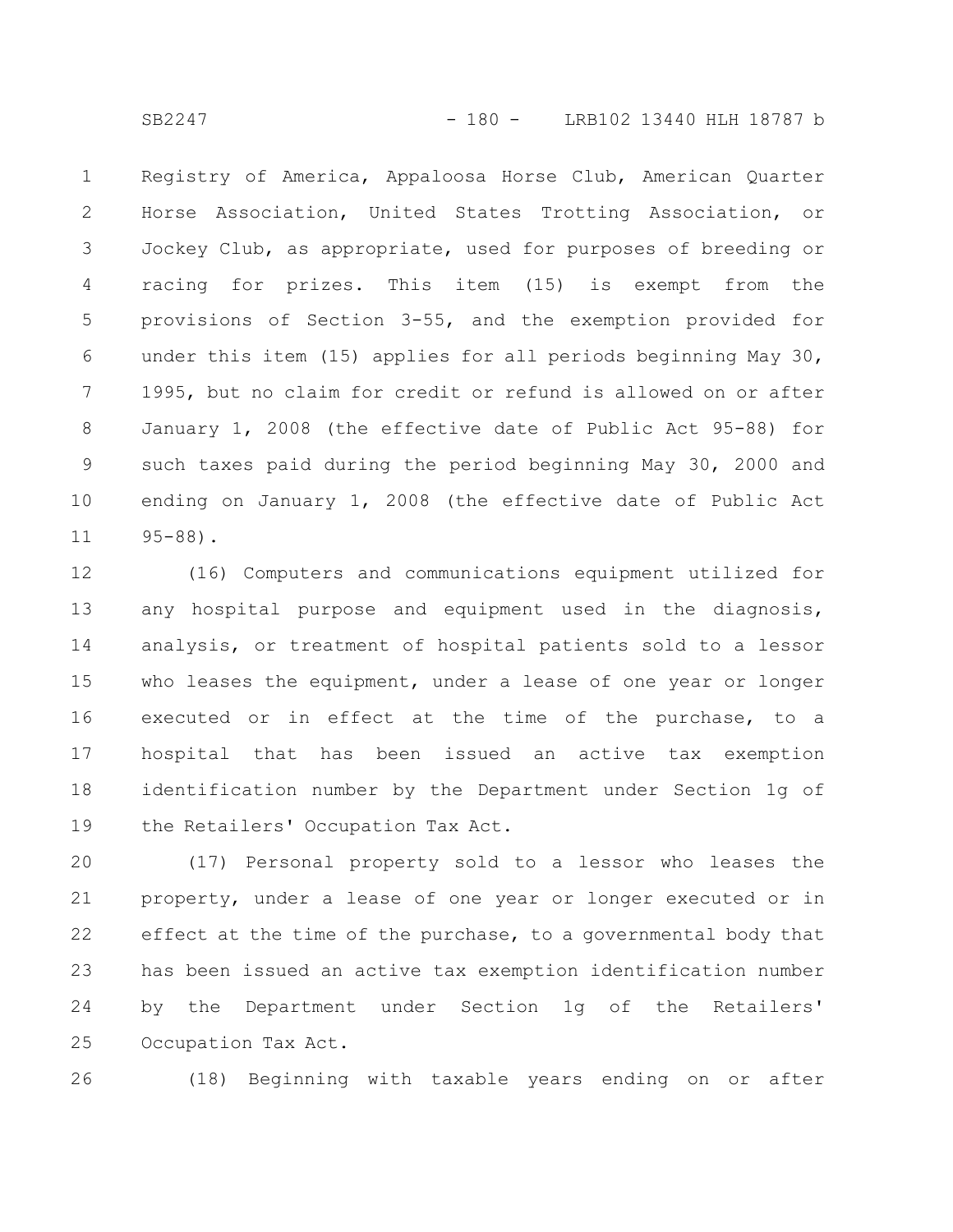December 31, 1995 and ending with taxable years ending on or before December 31, 2004, personal property that is donated for disaster relief to be used in a State or federally declared disaster area in Illinois or bordering Illinois by a manufacturer or retailer that is registered in this State to a corporation, society, association, foundation, or institution that has been issued a sales tax exemption identification number by the Department that assists victims of the disaster who reside within the declared disaster area. 1 2 3 4 5 6 7 8 9

(19) Beginning with taxable years ending on or after December 31, 1995 and ending with taxable years ending on or before December 31, 2004, personal property that is used in the performance of infrastructure repairs in this State, including but not limited to municipal roads and streets, access roads, bridges, sidewalks, waste disposal systems, water and sewer line extensions, water distribution and purification facilities, storm water drainage and retention facilities, and sewage treatment facilities, resulting from a State or federally declared disaster in Illinois or bordering Illinois when such repairs are initiated on facilities located in the declared disaster area within 6 months after the disaster. 10 11 12 13 14 15 16 17 18 19 20 21 22

(20) Beginning July 1, 1999, game or game birds sold at a "game breeding and hunting preserve area" as that term is used in the Wildlife Code. This paragraph is exempt from the provisions of Section 3-55. 23 24 25 26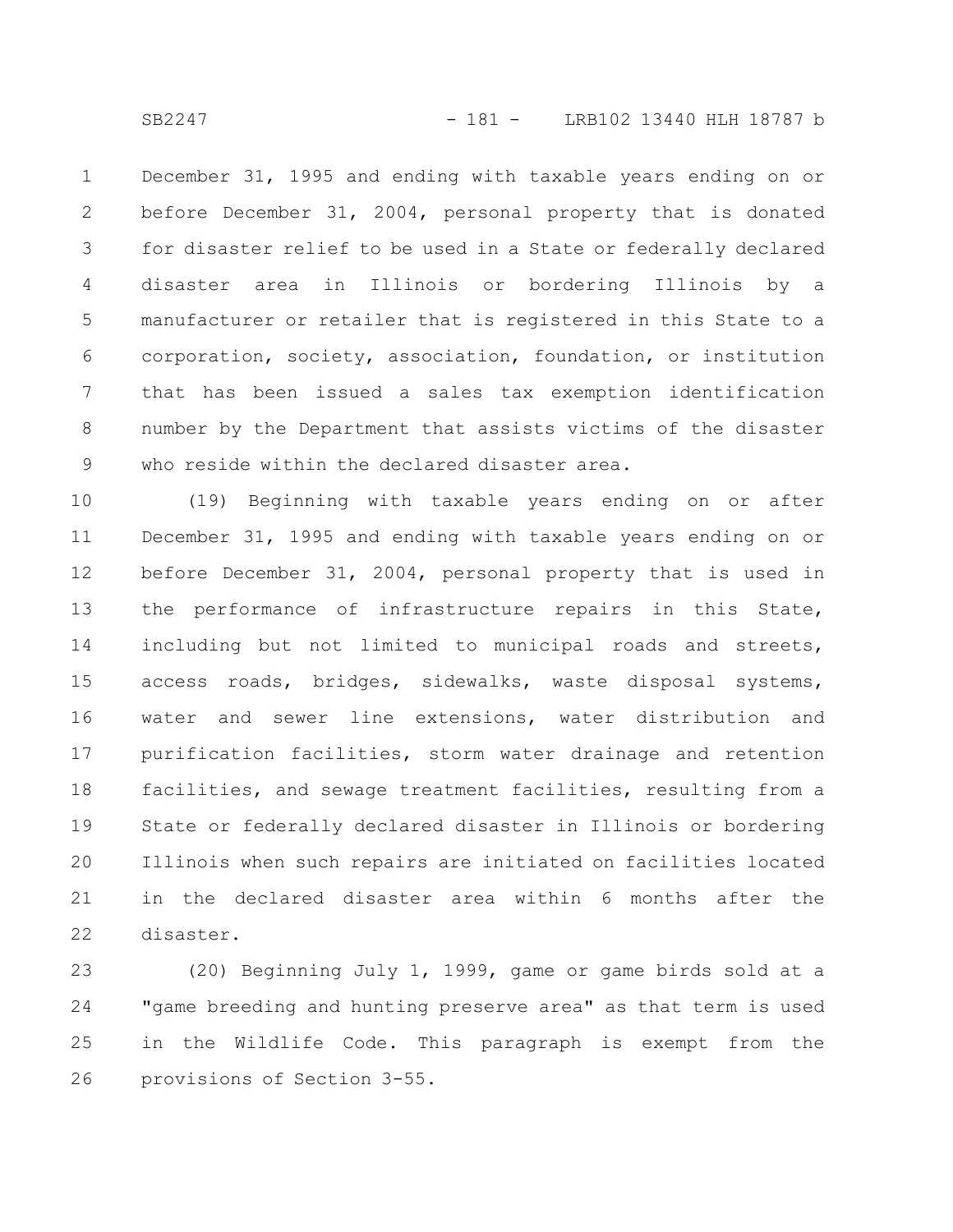SB2247 - 182 - LRB102 13440 HLH 18787 b

(21) A motor vehicle, as that term is defined in Section 1-146 of the Illinois Vehicle Code, that is donated to a corporation, limited liability company, society, association, foundation, or institution that is determined by the Department to be organized and operated exclusively for educational purposes. For purposes of this exemption, "a corporation, limited liability company, society, association, foundation, or institution organized and operated exclusively for educational purposes" means all tax-supported public schools, private schools that offer systematic instruction in useful branches of learning by methods common to public schools and that compare favorably in their scope and intensity with the course of study presented in tax-supported schools, and vocational or technical schools or institutes organized and operated exclusively to provide a course of study of not less than 6 weeks duration and designed to prepare individuals to follow a trade or to pursue a manual, technical, mechanical, industrial, business, or commercial occupation. 1 2 3 4 5 6 7 8 9 10 11 12 13 14 15 16 17 18 19

(22) Beginning January 1, 2000, personal property, including food, purchased through fundraising events for the benefit of a public or private elementary or secondary school, a group of those schools, or one or more school districts if the events are sponsored by an entity recognized by the school district that consists primarily of volunteers and includes parents and teachers of the school children. This paragraph 20 21 22 23 24 25 26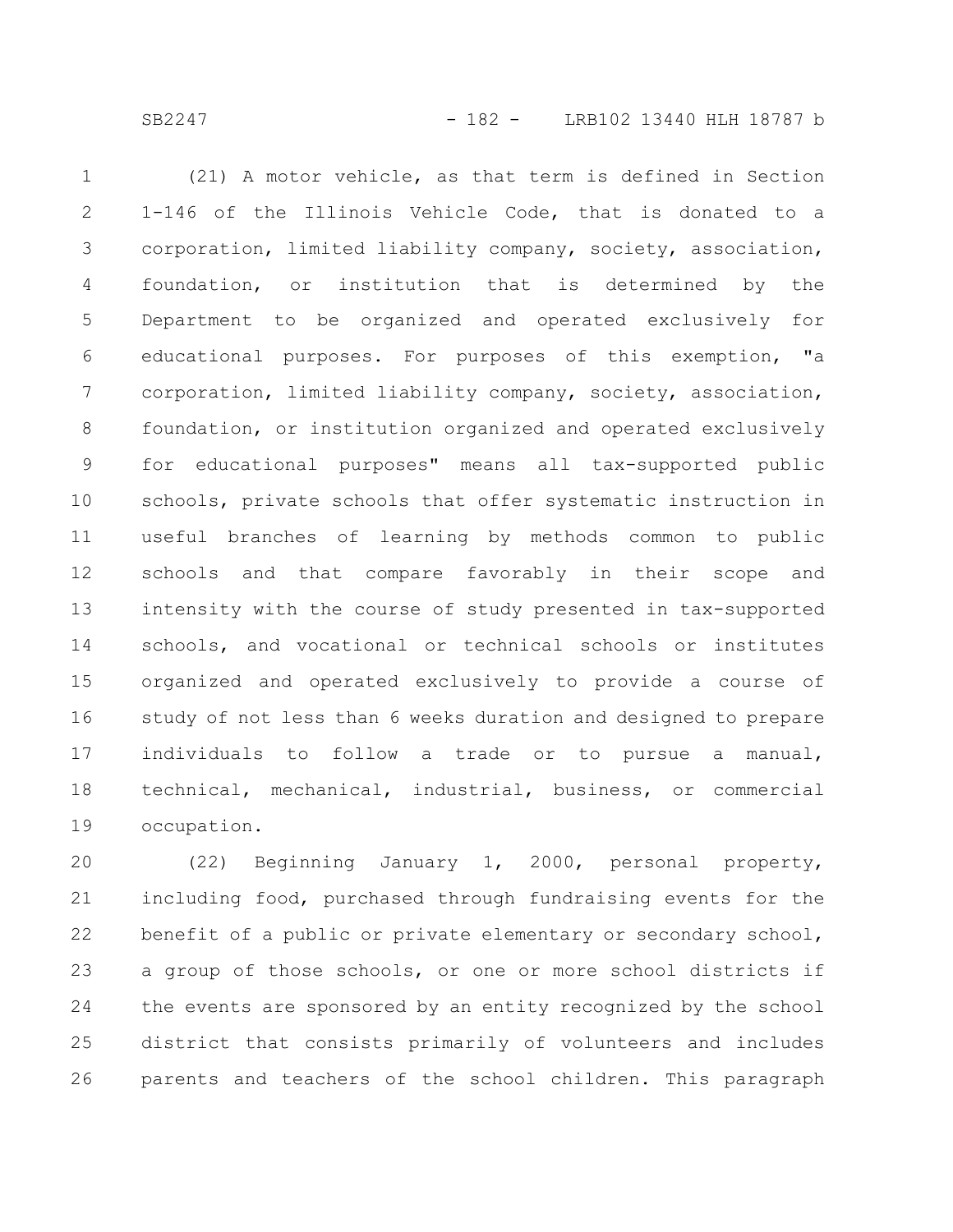does not apply to fundraising events (i) for the benefit of private home instruction or (ii) for which the fundraising entity purchases the personal property sold at the events from another individual or entity that sold the property for the purpose of resale by the fundraising entity and that profits from the sale to the fundraising entity. This paragraph is exempt from the provisions of Section 3-55. 1 2 3 4 5 6 7

(23) Beginning January 1, 2000 and through December 31, 2001, new or used automatic vending machines that prepare and serve hot food and beverages, including coffee, soup, and other items, and replacement parts for these machines. Beginning January 1, 2002 and through June 30, 2003, machines and parts for machines used in commercial, coin-operated amusement and vending business if a use or occupation tax is paid on the gross receipts derived from the use of the commercial, coin-operated amusement and vending machines. This paragraph is exempt from the provisions of Section 3-55. 8 9 10 11 12 13 14 15 16 17

(24) Beginning on August 2, 2001 (the effective date of Public Act 92-227), computers and communications equipment utilized for any hospital purpose and equipment used in the diagnosis, analysis, or treatment of hospital patients sold to a lessor who leases the equipment, under a lease of one year or longer executed or in effect at the time of the purchase, to a hospital that has been issued an active tax exemption identification number by the Department under Section 1g of the Retailers' Occupation Tax Act. This paragraph is exempt 18 19 20 21 22 23 24 25 26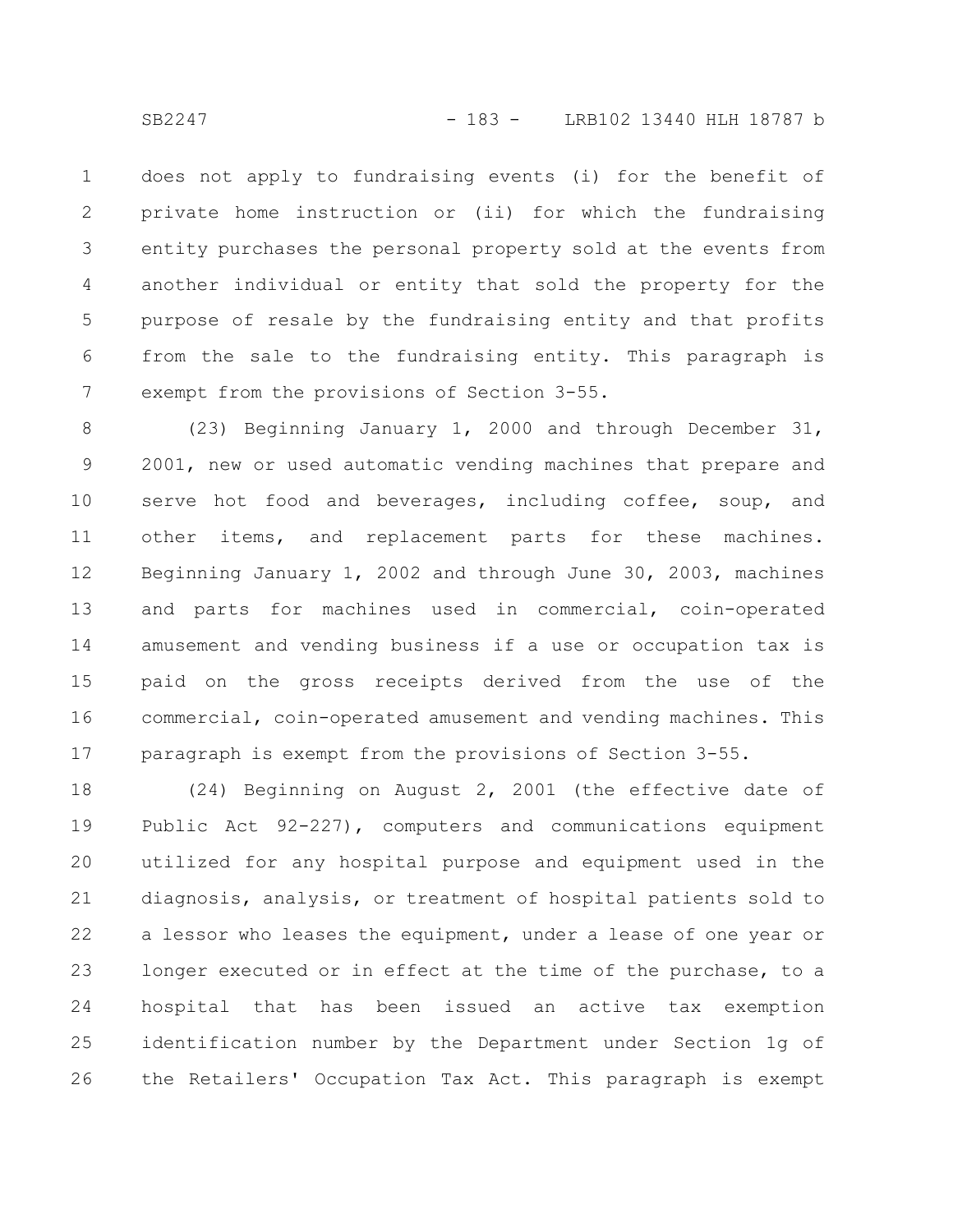SB2247 - 184 - LRB102 13440 HLH 18787 b

from the provisions of Section 3-55. 1

(25) Beginning on August 2, 2001 (the effective date of Public Act 92-227), personal property sold to a lessor who leases the property, under a lease of one year or longer executed or in effect at the time of the purchase, to a governmental body that has been issued an active tax exemption identification number by the Department under Section 1g of the Retailers' Occupation Tax Act. This paragraph is exempt from the provisions of Section 3-55. 2 3 4 5 6 7 8 9

(26) Beginning on January 1, 2002 and through June 30, 2016, tangible personal property purchased from an Illinois retailer by a taxpayer engaged in centralized purchasing activities in Illinois who will, upon receipt of the property in Illinois, temporarily store the property in Illinois (i) for the purpose of subsequently transporting it outside this State for use or consumption thereafter solely outside this State or (ii) for the purpose of being processed, fabricated, or manufactured into, attached to, or incorporated into other tangible personal property to be transported outside this State and thereafter used or consumed solely outside this State. The Director of Revenue shall, pursuant to rules adopted in accordance with the Illinois Administrative Procedure Act, issue a permit to any taxpayer in good standing with the Department who is eligible for the exemption under this paragraph (26). The permit issued under this paragraph (26) shall authorize the holder, to the extent and in the 10 11 12 13 14 15 16 17 18 19 20 21 22 23 24 25 26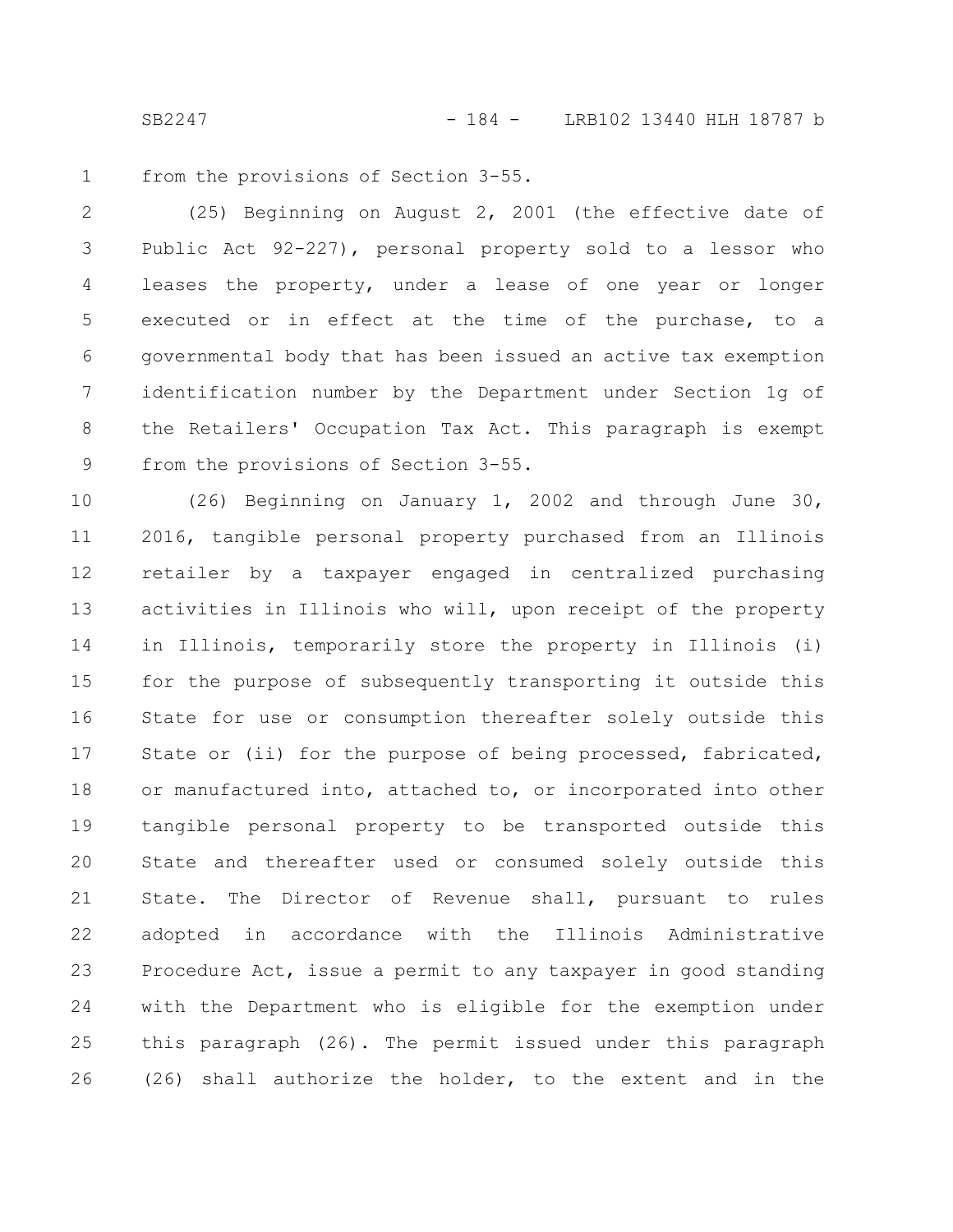manner specified in the rules adopted under this Act, to purchase tangible personal property from a retailer exempt from the taxes imposed by this Act. Taxpayers shall maintain all necessary books and records to substantiate the use and consumption of all such tangible personal property outside of the State of Illinois. 1 2 3 4 5 6

(27) Beginning January 1, 2008, tangible personal property used in the construction or maintenance of a community water supply, as defined under Section 3.145 of the Environmental Protection Act, that is operated by a not-for-profit corporation that holds a valid water supply permit issued under Title IV of the Environmental Protection Act. This paragraph is exempt from the provisions of Section 3-55. 7 8 9 10 11 12 13

(28) Tangible personal property sold to a public-facilities corporation, as described in Section 11-65-10 of the Illinois Municipal Code, for purposes of constructing or furnishing a municipal convention hall, but only if the legal title to the municipal convention hall is transferred to the municipality without any further consideration by or on behalf of the municipality at the time of the completion of the municipal convention hall or upon the retirement or redemption of any bonds or other debt instruments issued by the public-facilities corporation in connection with the development of the municipal convention hall. This exemption includes existing public-facilities corporations as provided in Section 11-65-25 of the Illinois 14 15 16 17 18 19 20 21 22 23 24 25 26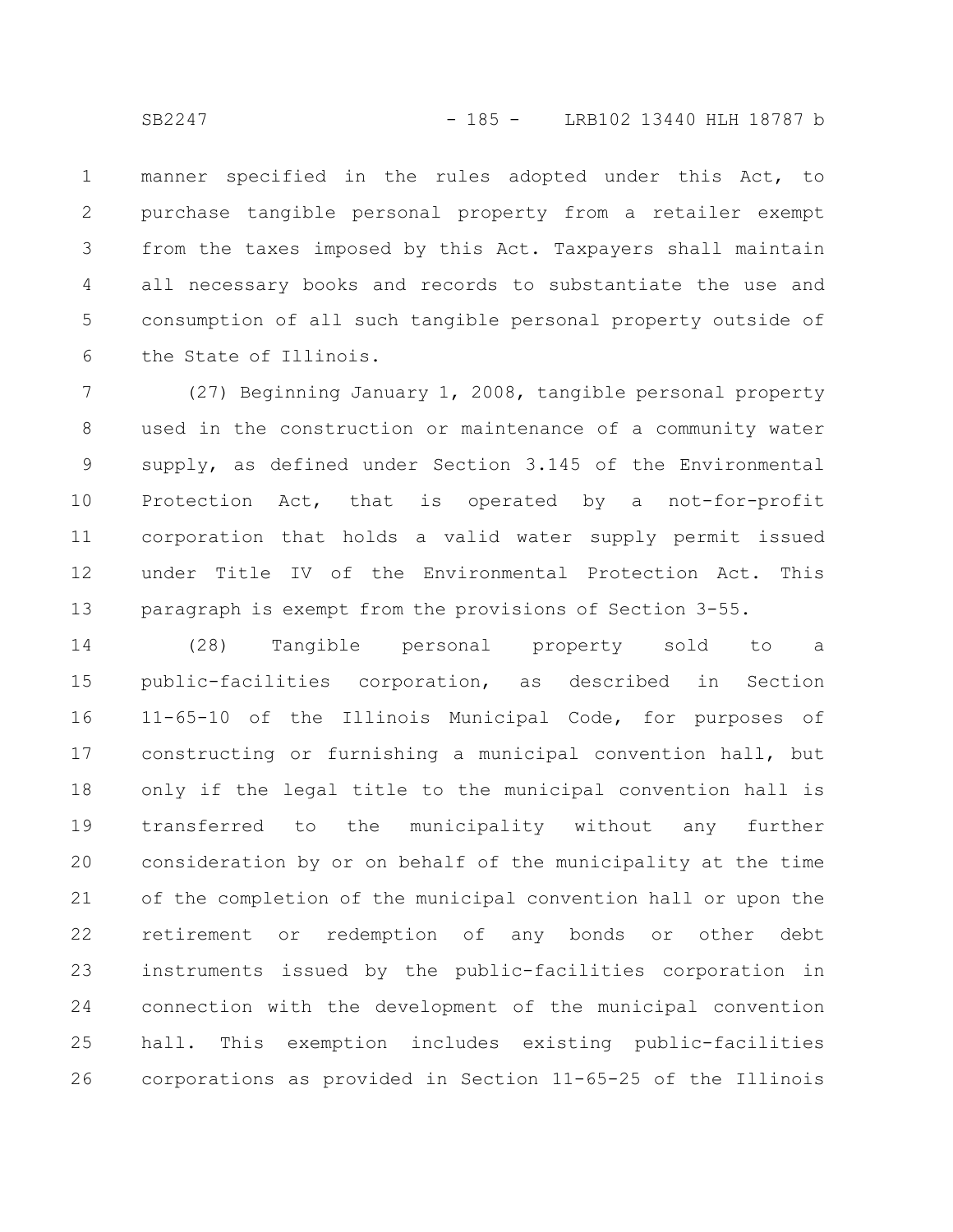Municipal Code. This paragraph is exempt from the provisions of Section 3-55. 1 2

(29) Beginning January 1, 2010 and continuing through December 31, 2024, materials, parts, equipment, components, and furnishings incorporated into or upon an aircraft as part of the modification, refurbishment, completion, replacement, repair, or maintenance of the aircraft. This exemption includes consumable supplies used in the modification, refurbishment, completion, replacement, repair, and maintenance of aircraft, but excludes any materials, parts, equipment, components, and consumable supplies used in the modification, replacement, repair, and maintenance of aircraft engines or power plants, whether such engines or power plants are installed or uninstalled upon any such aircraft. "Consumable supplies" include, but are not limited to, adhesive, tape, sandpaper, general purpose lubricants, cleaning solution, latex gloves, and protective films. This exemption applies only to the transfer of qualifying tangible personal property incident to the modification, refurbishment, completion, replacement, repair, or maintenance of an aircraft by persons who (i) hold an Air Agency Certificate and are empowered to operate an approved repair station by the Federal Aviation Administration, (ii) have a Class IV Rating, and (iii) conduct operations in accordance with Part 145 of the Federal Aviation Regulations. The exemption does not include aircraft operated by a commercial air carrier providing 3 4 5 6 7 8 9 10 11 12 13 14 15 16 17 18 19 20 21 22 23 24 25 26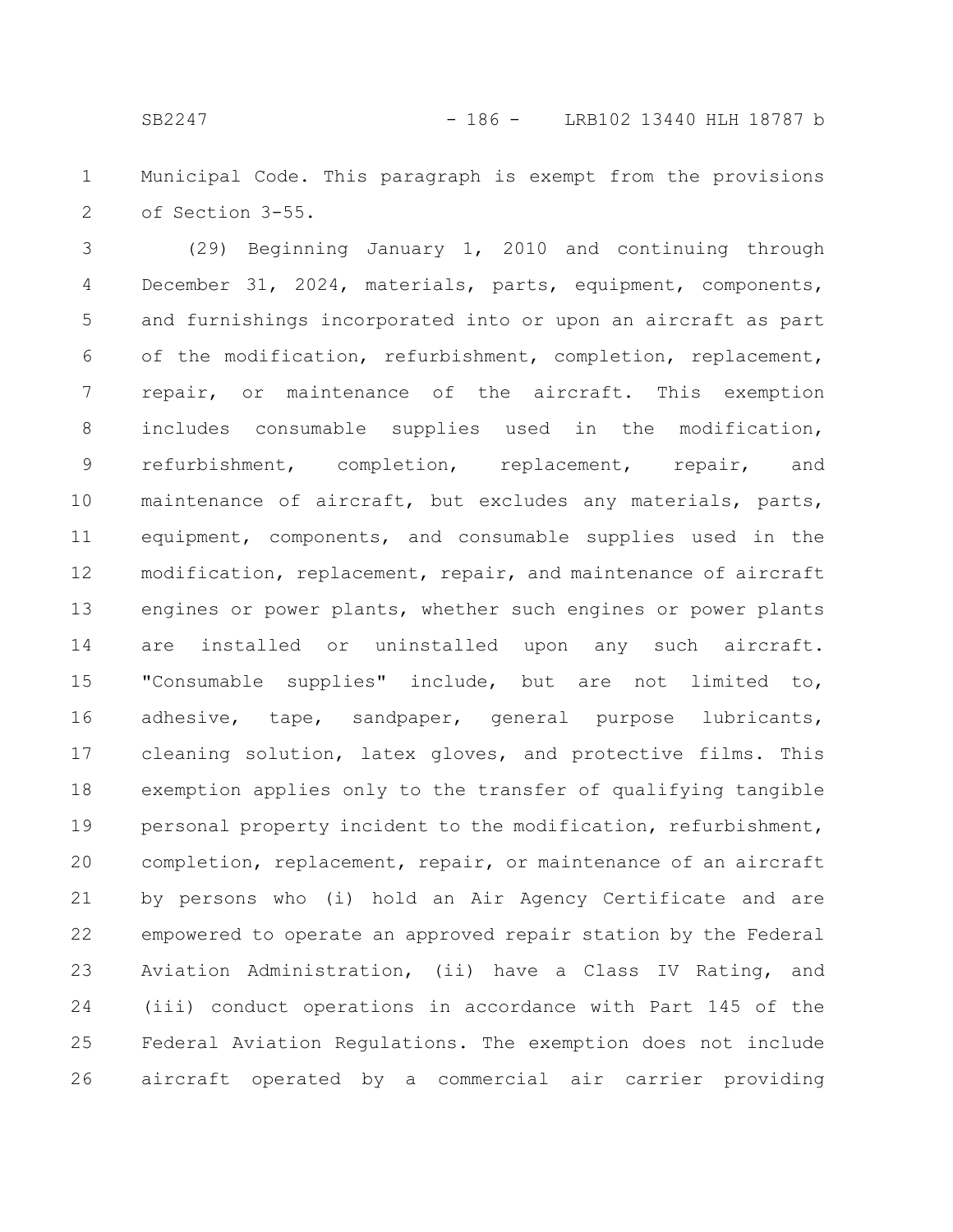scheduled passenger air service pursuant to authority issued under Part 121 or Part 129 of the Federal Aviation Regulations. The changes made to this paragraph (29) by Public Act 98-534 are declarative of existing law. It is the intent of the General Assembly that the exemption under this paragraph (29) applies continuously from January 1, 2010 through December 31, 2024; however, no claim for credit or refund is allowed for taxes paid as a result of the disallowance of this exemption on or after January 1, 2015 and prior to the effective date of this amendatory Act of the 101st General Assembly. 1 2 3 4 5 6 7 8 9 10 11

(30) Beginning January 1, 2017, menstrual pads, tampons, and menstrual cups. 12 13

(31) Tangible personal property transferred to a purchaser who is exempt from tax by operation of federal law. This paragraph is exempt from the provisions of Section 3-55. 14 15 16

(32) Qualified tangible personal property used in the construction or operation of a data center that has been granted a certificate of exemption by the Department of Commerce and Economic Opportunity, whether that tangible personal property is purchased by the owner, operator, or tenant of the data center or by a contractor or subcontractor of the owner, operator, or tenant. Data centers that would have qualified for a certificate of exemption prior to January 1, 2020 had this amendatory Act of the 101st General Assembly been in effect, may apply for and obtain an exemption for 17 18 19 20 21 22 23 24 25 26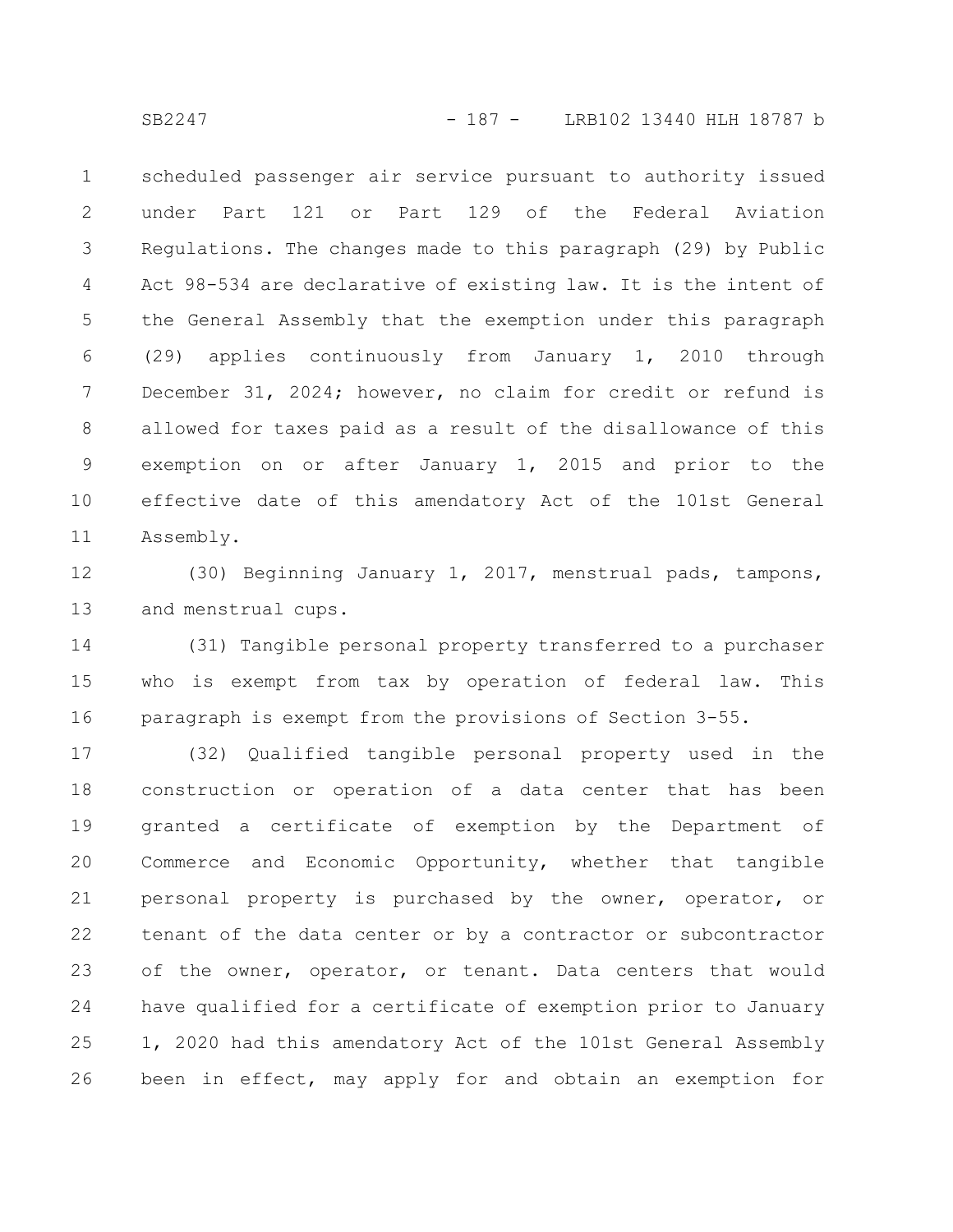subsequent purchases of computer equipment or enabling software purchased or leased to upgrade, supplement, or replace computer equipment or enabling software purchased or leased in the original investment that would have qualified. 1 2 3 4

The Department of Commerce and Economic Opportunity shall grant a certificate of exemption under this item (32) to qualified data centers as defined by Section 605-1025 of the Department of Commerce and Economic Opportunity Law of the Civil Administrative Code of Illinois. 5 6 7 8 9

10

For the purposes of this item (32):

"Data center" means a building or a series of buildings rehabilitated or constructed to house working servers in one physical location or multiple sites within the State of Illinois. 11 12 13 14

"Qualified tangible personal property" means: electrical systems and equipment; climate control and chilling equipment and systems; mechanical systems and equipment; monitoring and secure systems; emergency generators; hardware; computers; servers; data storage devices; network connectivity equipment; racks; cabinets; telecommunications cabling infrastructure; raised floor systems; peripheral components or systems; software; mechanical, electrical, or plumbing systems; battery systems; cooling systems and towers; temperature control systems; other cabling; and other data center infrastructure equipment and systems necessary to operate 15 16 17 18 19 20 21 22 23 24 25 26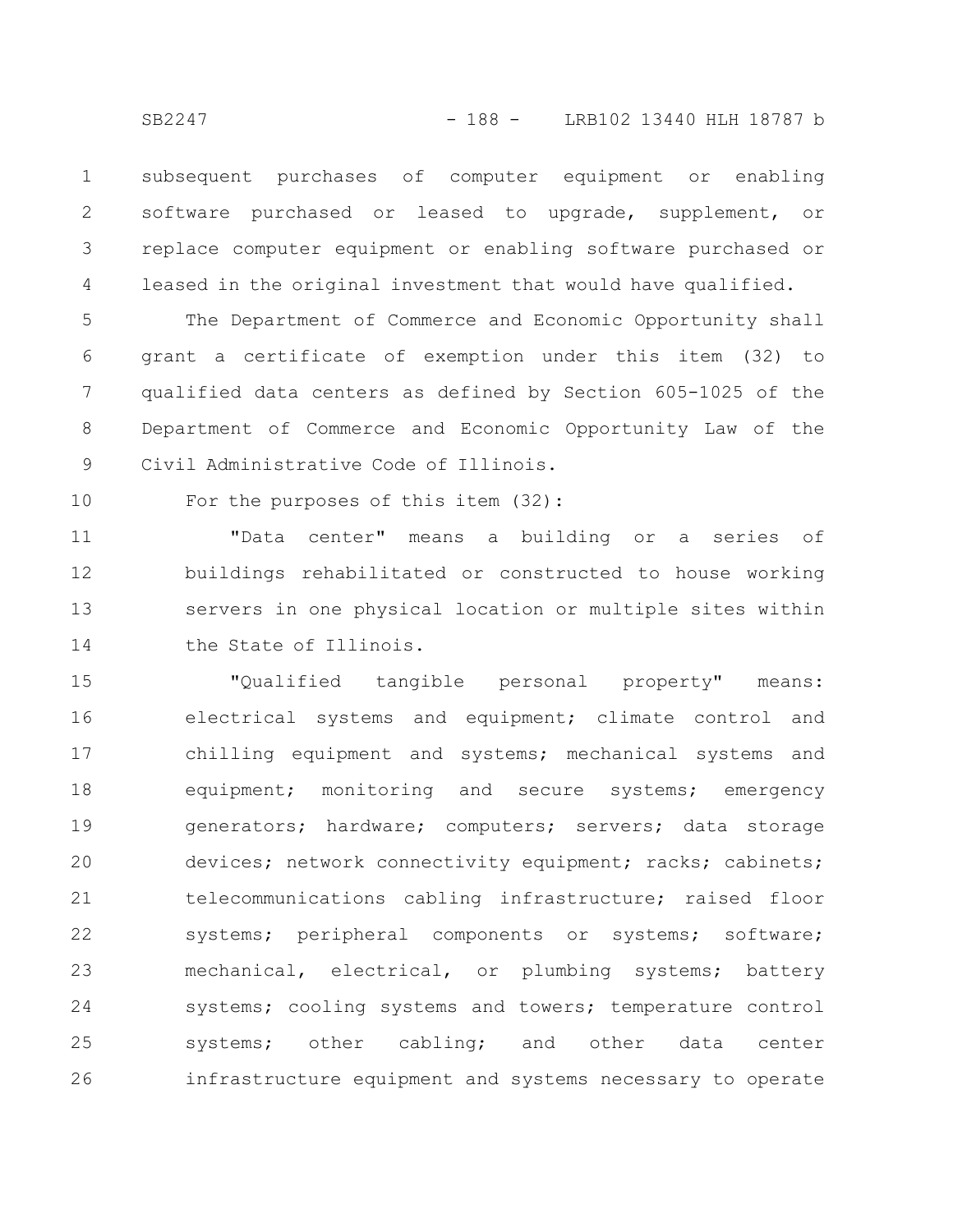qualified tangible personal property, including fixtures; and component parts of any of the foregoing, including installation, maintenance, repair, refurbishment, and replacement of qualified tangible personal property to generate, transform, transmit, distribute, or manage electricity necessary to operate qualified tangible personal property; and all other tangible personal property that is essential to the operations of a computer data center. The term "qualified tangible personal property" also includes building materials physically incorporated in to the qualifying data center. To document the exemption allowed under this Section, the retailer must obtain from the purchaser a copy of the certificate of eligibility issued by the Department of Commerce and Economic Opportunity. 1 2 3 4 5 6 7 8 9 10 11 12 13 14 15

This item (32) is exempt from the provisions of Section  $3 - 55$ . 16 17

(33) Until December 31, 2025, equipment and material deployed on or after January 1, 2021 in a county in the State with a population of fewer than 40,000 people or a township in the State with a population density of less than 50 households per square mile in a county with a population of less than 300,000 people that is incorporated into or used in the business of providing broadband services, including all equipment and material, machinery, software, or other tangible personal property that is used in whole or in part in 18 19 20 21 22 23 24 25 26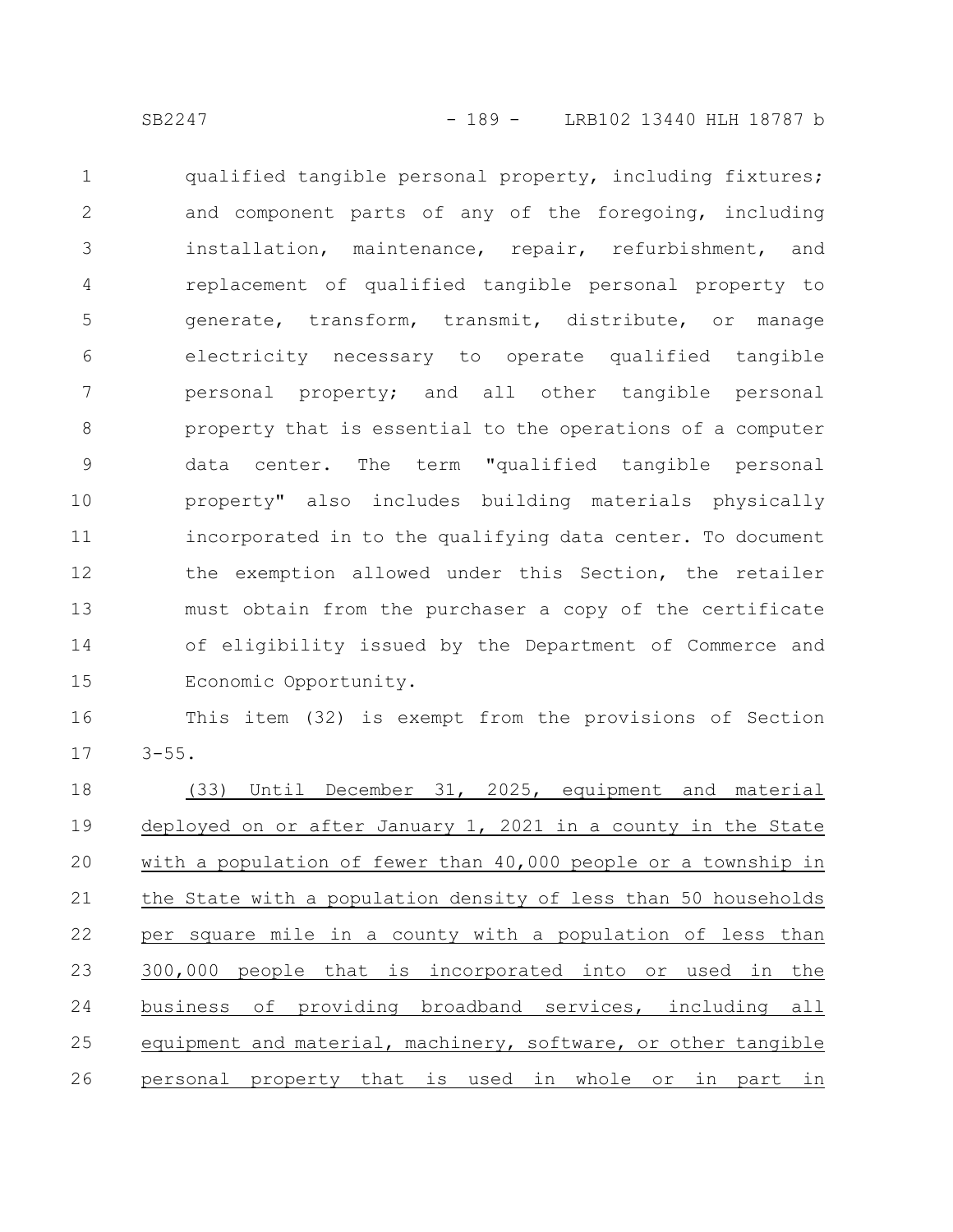producing, broadcasting, distributing, sending, receiving, storing, transmitting, retransmitting, amplifying, switching, or routing broadband services, including the monitoring, testing, maintaining, enabling, or facilitating of such equipment, machinery, software, or other infrastructure. Such property includes, but is not limited to, wires, cables including fiber optic cables, antennas, poles, switches, routers, amplifiers, rectifiers, repeaters, receivers, multiplexers, duplexers, transmitters, power equipment, backup power equipment, diagnostic equipment, storage devices, modems, and other general central office equipment, such as channel cards, frames, and cabinets. 1 2 3 4 5 6 7 8 9 10 11 12

(Source: P.A. 100-22, eff. 7-6-17; 100-594, eff. 6-29-18; 100-1171, eff. 1-4-19; 101-31, eff. 6-28-19; 101-81, eff. 7-12-19; 101-629, eff. 2-5-20.) 13 14 15

- Section 25. The Retailers' Occupation Tax Act is amended by changing Sections 1 and 2-5 as follows: 16 17
- (35 ILCS 120/1) (from Ch. 120, par. 440) Sec. 1. Definitions. As used in this Act: 18 19

"Broadband service" means a service provided by wireline or wireless means capable of delivering high-speed internet access at speeds of at least 25 megabits per second of download speed and 3 megabits per second of upload speed. 20 21 22 23

"Sale at retail" means any transfer of the ownership of or 24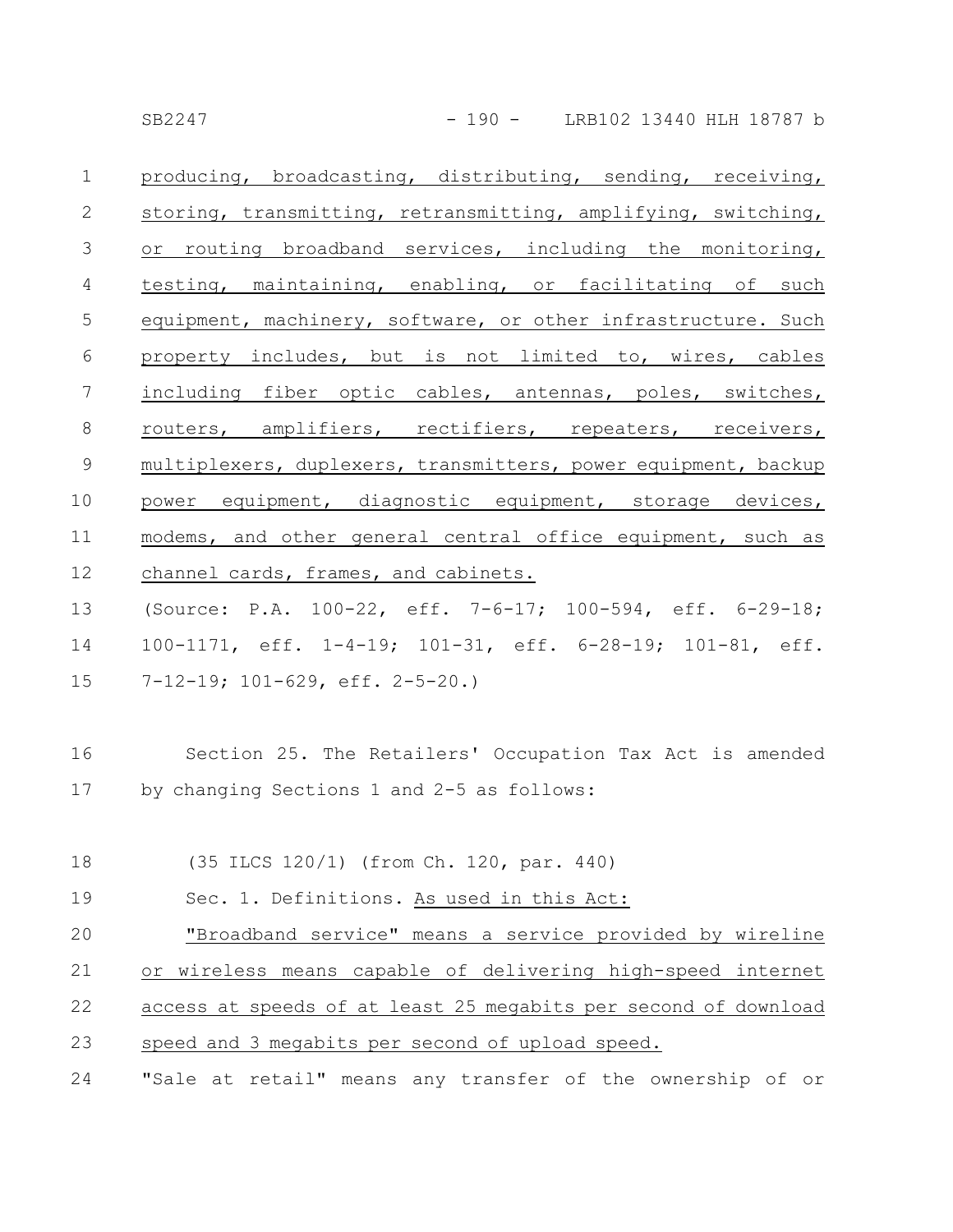title to tangible personal property to a purchaser, for the purpose of use or consumption, and not for the purpose of resale in any form as tangible personal property to the extent not first subjected to a use for which it was purchased, for a valuable consideration: Provided that the property purchased is deemed to be purchased for the purpose of resale, despite first being used, to the extent to which it is resold as an ingredient of an intentionally produced product or byproduct of manufacturing. For this purpose, slag produced as an incident to manufacturing pig iron or steel and sold is considered to be an intentionally produced byproduct of manufacturing. Transactions whereby the possession of the property is transferred but the seller retains the title as security for payment of the selling price shall be deemed to be sales. 1 2 3 4 5 6 7 8 9 10 11 12 13 14 15

"Sale at retail" shall be construed to include any transfer of the ownership of or title to tangible personal property to a purchaser, for use or consumption by any other person to whom such purchaser may transfer the tangible personal property without a valuable consideration, and to include any transfer, whether made for or without a valuable consideration, for resale in any form as tangible personal property unless made in compliance with Section 2c of this Act. 16 17 18 19 20 21 22 23 24

Sales of tangible personal property, which property, to the extent not first subjected to a use for which it was 25 26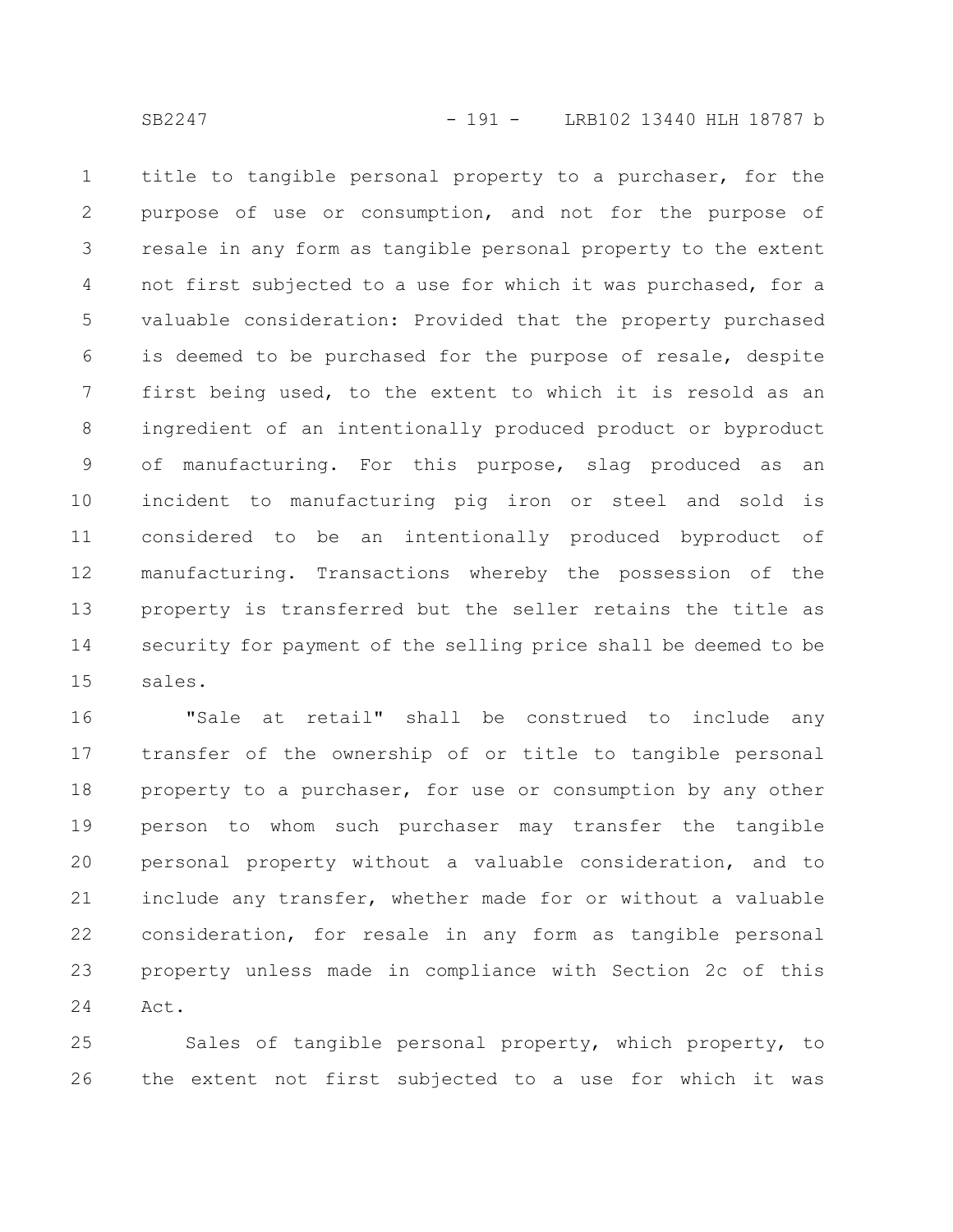purchased, as an ingredient or constituent, goes into and forms a part of tangible personal property subsequently the subject of a "Sale at retail", are not sales at retail as defined in this Act: Provided that the property purchased is deemed to be purchased for the purpose of resale, despite first being used, to the extent to which it is resold as an ingredient of an intentionally produced product or byproduct of manufacturing. 1 2 3 4 5 6 7 8

"Sale at retail" shall be construed to include any Illinois florist's sales transaction in which the purchase order is received in Illinois by a florist and the sale is for use or consumption, but the Illinois florist has a florist in another state deliver the property to the purchaser or the purchaser's donee in such other state. 9 10 11 12 13 14

Nonreusable tangible personal property that is used by persons engaged in the business of operating a restaurant, cafeteria, or drive-in is a sale for resale when it is transferred to customers in the ordinary course of business as part of the sale of food or beverages and is used to deliver, package, or consume food or beverages, regardless of where consumption of the food or beverages occurs. Examples of those items include, but are not limited to nonreusable, paper and plastic cups, plates, baskets, boxes, sleeves, buckets or other containers, utensils, straws, placemats, napkins, doggie bags, and wrapping or packaging materials that are transferred to customers as part of the sale of food or beverages in the 15 16 17 18 19 20 21 22 23 24 25 26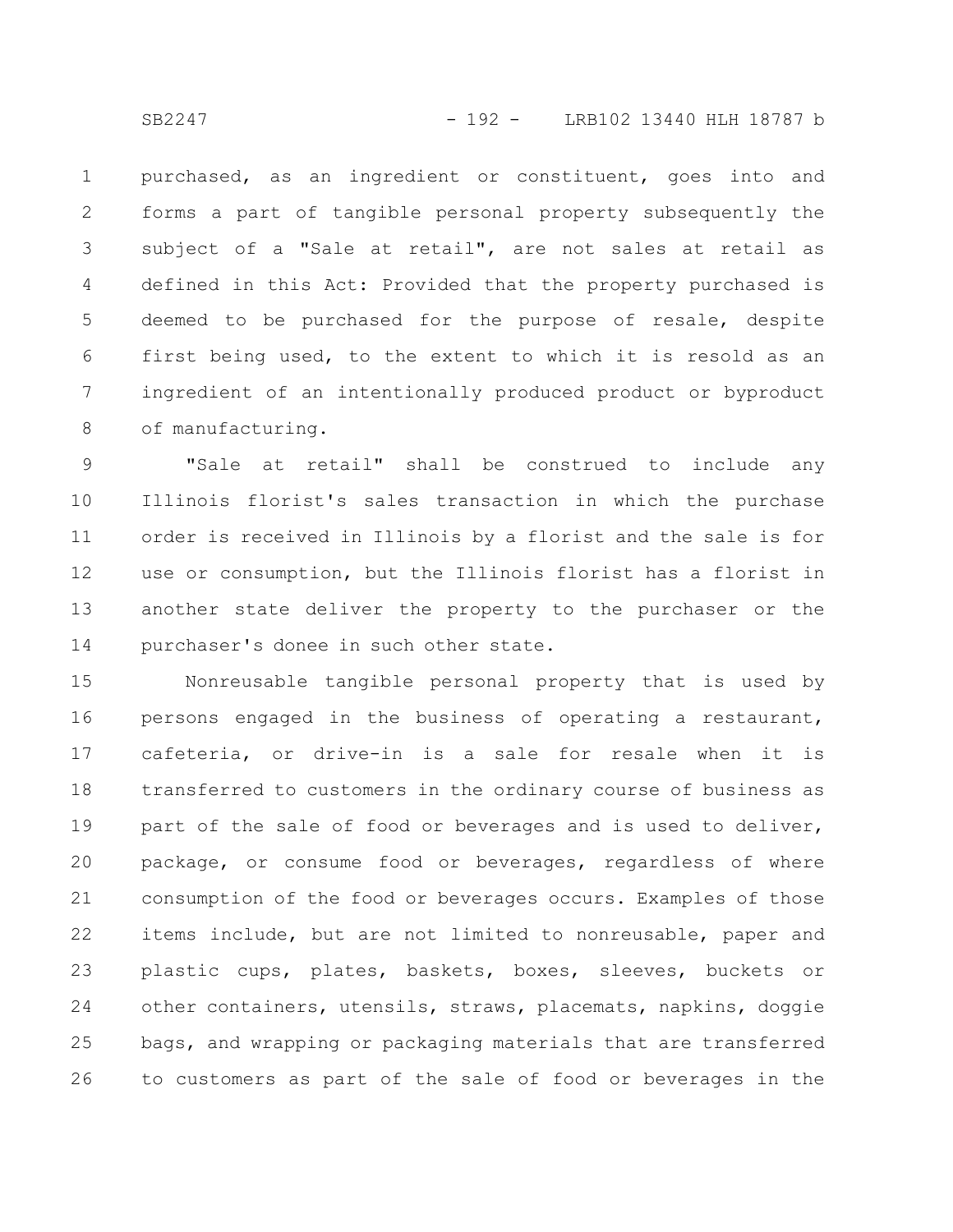ordinary course of business. 1

The purchase, employment and transfer of such tangible personal property as newsprint and ink for the primary purpose of conveying news (with or without other information) is not a purchase, use or sale of tangible personal property. 2 3 4 5

A person whose activities are organized and conducted primarily as a not-for-profit service enterprise, and who engages in selling tangible personal property at retail (whether to the public or merely to members and their guests) is engaged in the business of selling tangible personal property at retail with respect to such transactions, excepting only a person organized and operated exclusively for charitable, religious or educational purposes either (1), to the extent of sales by such person to its members, students, patients or inmates of tangible personal property to be used primarily for the purposes of such person, or (2), to the extent of sales by such person of tangible personal property which is not sold or offered for sale by persons organized for profit. The selling of school books and school supplies by schools at retail to students is not "primarily for the purposes of" the school which does such selling. The provisions of this paragraph shall not apply to nor subject to taxation occasional dinners, socials or similar activities of a person organized and operated exclusively for charitable, religious or educational purposes, whether or not such activities are open to the public. 6 7 8 9 10 11 12 13 14 15 16 17 18 19 20 21 22 23 24 25 26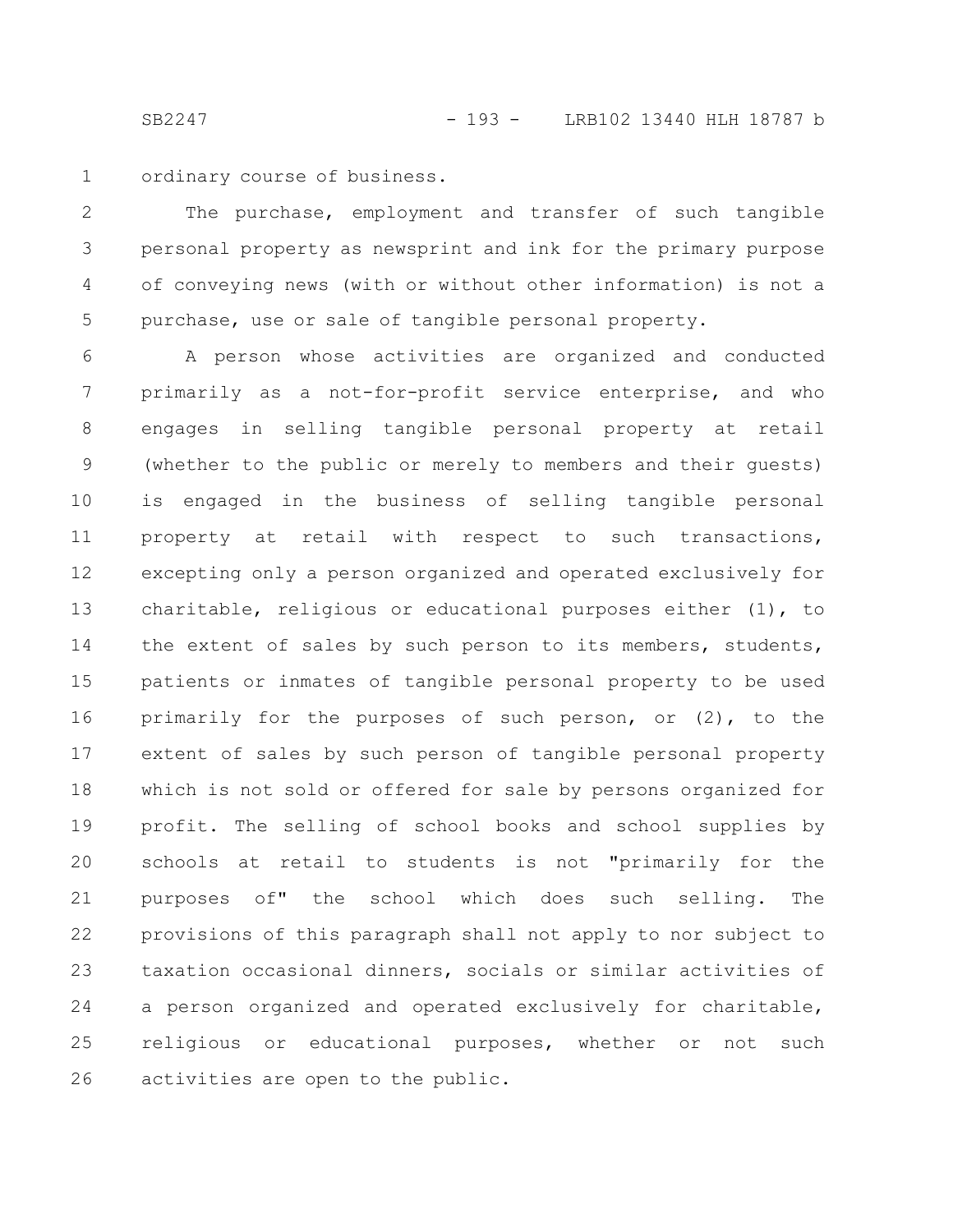SB2247 - 194 - LRB102 13440 HLH 18787 b

A person who is the recipient of a grant or contract under Title VII of the Older Americans Act of 1965 (P.L. 92-258) and serves meals to participants in the federal Nutrition Program for the Elderly in return for contributions established in amount by the individual participant pursuant to a schedule of suggested fees as provided for in the federal Act is not engaged in the business of selling tangible personal property at retail with respect to such transactions. 1 2 3 4 5 6 7 8

"Purchaser" means anyone who, through a sale at retail, acquires the ownership of or title to tangible personal property for a valuable consideration. 9 10 11

"Reseller of motor fuel" means any person engaged in the business of selling or delivering or transferring title of motor fuel to another person other than for use or consumption. No person shall act as a reseller of motor fuel within this State without first being registered as a reseller pursuant to Section 2c or a retailer pursuant to Section 2a. 12 13 14 15 16 17

"Selling price" or the "amount of sale" means the consideration for a sale valued in money whether received in money or otherwise, including cash, credits, property, other than as hereinafter provided, and services, but, prior to January 1, 2020, not including the value of or credit given for traded-in tangible personal property where the item that is traded-in is of like kind and character as that which is being sold; beginning January 1, 2020, "selling price" includes the portion of the value of or credit given for traded-in motor 18 19 20 21 22 23 24 25 26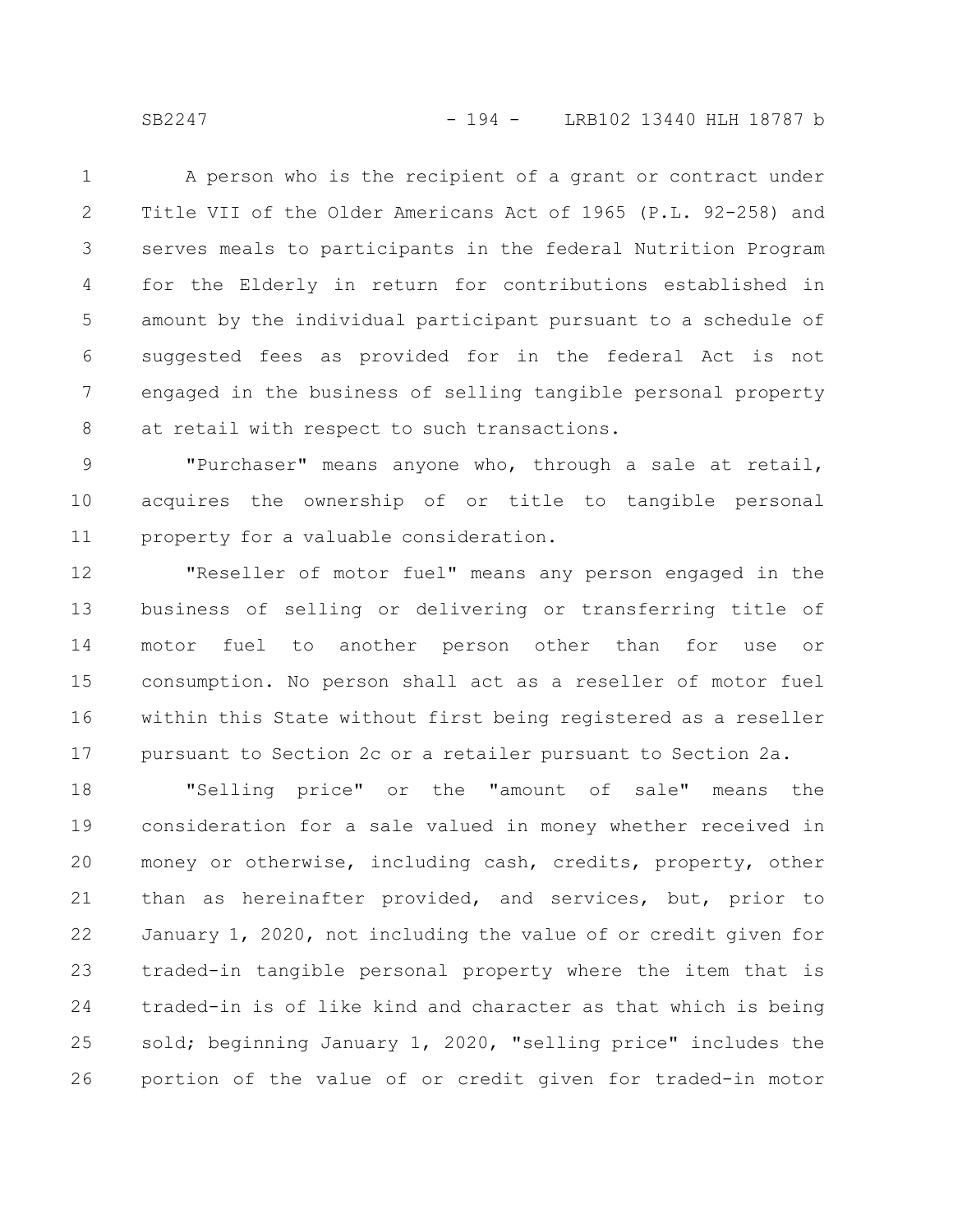vehicles of the First Division as defined in Section 1-146 of the Illinois Vehicle Code of like kind and character as that which is being sold that exceeds \$10,000. "Selling price" shall be determined without any deduction on account of the cost of the property sold, the cost of materials used, labor or service cost or any other expense whatsoever, but does not include charges that are added to prices by sellers on account of the seller's tax liability under this Act, or on account of the seller's duty to collect, from the purchaser, the tax that is imposed by the Use Tax Act, or, except as otherwise provided with respect to any cigarette tax imposed by a home rule unit, on account of the seller's tax liability under any local occupation tax administered by the Department, or, except as otherwise provided with respect to any cigarette tax imposed by a home rule unit on account of the seller's duty to collect, from the purchasers, the tax that is imposed under any local use tax administered by the Department. Effective December 1, 1985, "selling price" shall include charges that are added to prices by sellers on account of the seller's tax liability under the Cigarette Tax Act, on account of the sellers' duty to collect, from the purchaser, the tax imposed under the Cigarette Use Tax Act, and on account of the seller's duty to collect, from the purchaser, any cigarette tax imposed by a home rule unit. 1 2 3 4 5 6 7 8 9 10 11 12 13 14 15 16 17 18 19 20 21 22 23 24

Notwithstanding any law to the contrary, for any motor vehicle, as defined in Section 1-146 of the Vehicle Code, that 25 26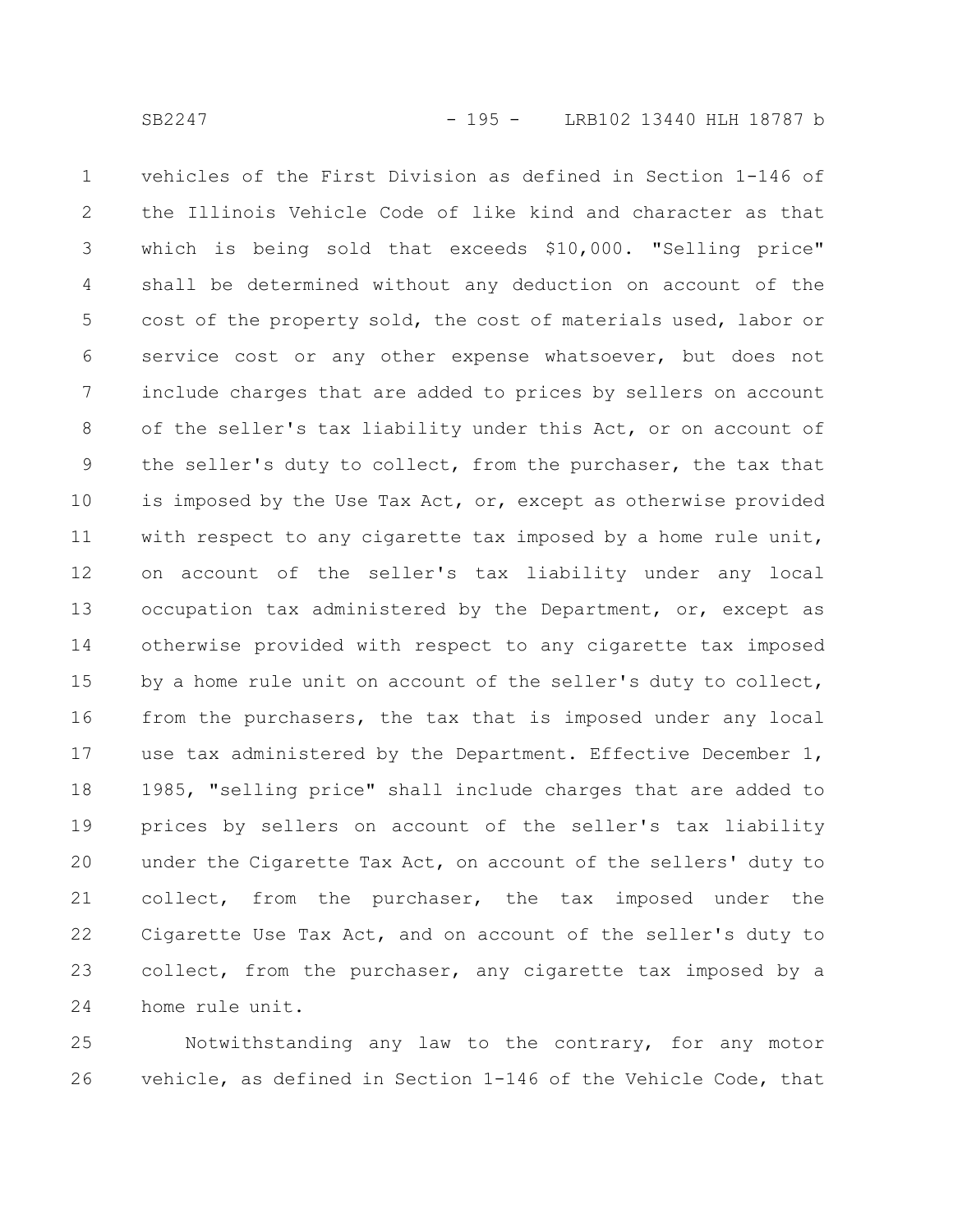is sold on or after January 1, 2015 for the purpose of leasing the vehicle for a defined period that is longer than one year and (1) is a motor vehicle of the second division that: (A) is a self-contained motor vehicle designed or permanently converted to provide living quarters for recreational, camping, or travel use, with direct walk through access to the living quarters from the driver's seat; (B) is of the van configuration designed for the transportation of not less than 7 nor more than 16 passengers; or (C) has a gross vehicle weight rating of 8,000 pounds or less or (2) is a motor vehicle of the first division, "selling price" or "amount of sale" means the consideration received by the lessor pursuant to the lease contract, including amounts due at lease signing and all monthly or other regular payments charged over the term of the lease. Also included in the selling price is any amount received by the lessor from the lessee for the leased vehicle that is not calculated at the time the lease is executed, including, but not limited to, excess mileage charges and charges for excess wear and tear. For sales that occur in Illinois, with respect to any amount received by the lessor from the lessee for the leased vehicle that is not calculated at the time the lease is executed, the lessor who purchased the motor vehicle does not incur the tax imposed by the Use Tax Act on those amounts, and the retailer who makes the retail sale of the motor vehicle to the lessor is not required to collect the tax imposed by the Use Tax Act or to pay the tax imposed by 1 2 3 4 5 6 7 8 9 10 11 12 13 14 15 16 17 18 19 20 21 22 23 24 25 26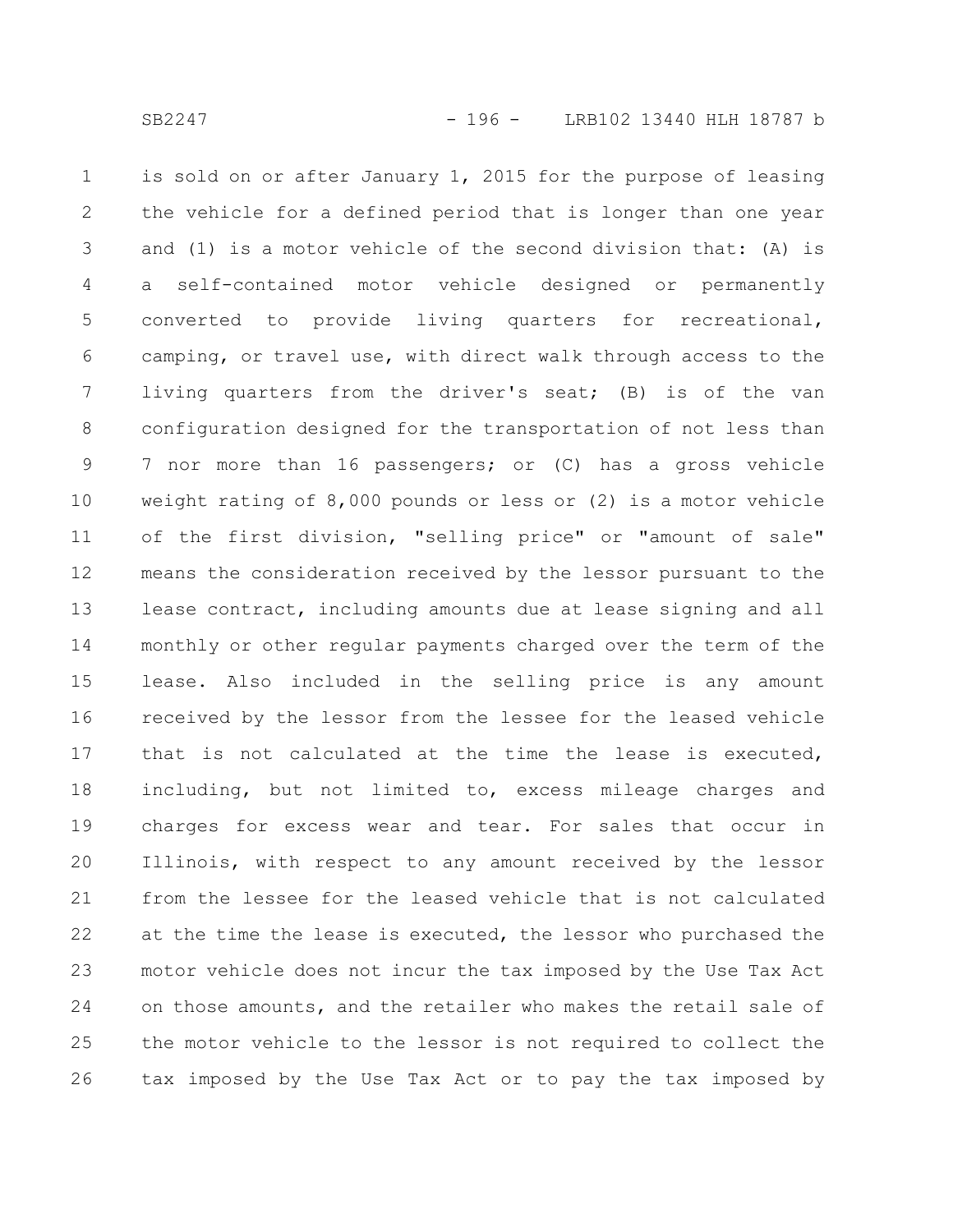this Act on those amounts. However, the lessor who purchased the motor vehicle assumes the liability for reporting and paying the tax on those amounts directly to the Department in the same form (Illinois Retailers' Occupation Tax, and local retailers' occupation taxes, if applicable) in which the retailer would have reported and paid such tax if the retailer had accounted for the tax to the Department. For amounts received by the lessor from the lessee that are not calculated at the time the lease is executed, the lessor must file the return and pay the tax to the Department by the due date otherwise required by this Act for returns other than transaction returns. If the retailer is entitled under this Act to a discount for collecting and remitting the tax imposed under this Act to the Department with respect to the sale of the motor vehicle to the lessor, then the right to the discount provided in this Act shall be transferred to the lessor with respect to the tax paid by the lessor for any amount received by the lessor from the lessee for the leased vehicle that is not calculated at the time the lease is executed; provided that the discount is only allowed if the return is timely filed and for amounts timely paid. The "selling price" of a motor vehicle that is sold on or after January 1, 2015 for the purpose of leasing for a defined period of longer than one year shall not be reduced by the value of or credit given for traded-in tangible personal property owned by the lessor, nor shall it be reduced by the value of or credit given for 1 2 3 4 5 6 7 8 9 10 11 12 13 14 15 16 17 18 19 20 21 22 23 24 25 26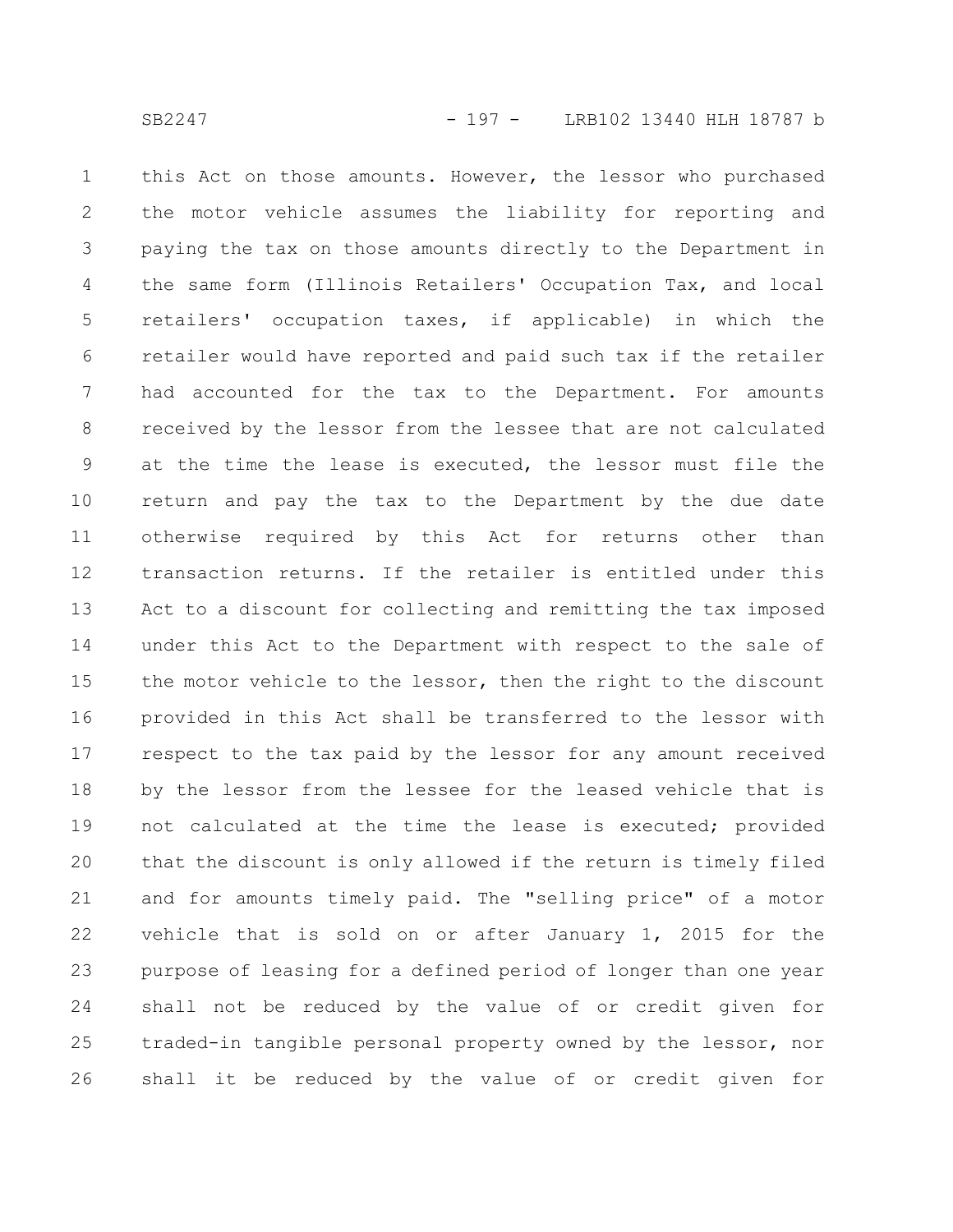traded-in tangible personal property owned by the lessee, regardless of whether the trade-in value thereof is assigned by the lessee to the lessor. In the case of a motor vehicle that is sold for the purpose of leasing for a defined period of longer than one year, the sale occurs at the time of the delivery of the vehicle, regardless of the due date of any lease payments. A lessor who incurs a Retailers' Occupation Tax liability on the sale of a motor vehicle coming off lease may not take a credit against that liability for the Use Tax the lessor paid upon the purchase of the motor vehicle (or for any tax the lessor paid with respect to any amount received by the lessor from the lessee for the leased vehicle that was not calculated at the time the lease was executed) if the selling price of the motor vehicle at the time of purchase was calculated using the definition of "selling price" as defined in this paragraph. Notwithstanding any other provision of this Act to the contrary, lessors shall file all returns and make all payments required under this paragraph to the Department by electronic means in the manner and form as required by the Department. This paragraph does not apply to leases of motor vehicles for which, at the time the lease is entered into, the term of the lease is not a defined period, including leases with a defined initial period with the option to continue the lease on a month-to-month or other basis beyond the initial defined period. 1 2 3 4 5 6 7 8 9 10 11 12 13 14 15 16 17 18 19 20 21 22 23 24 25

26

The phrase "like kind and character" shall be liberally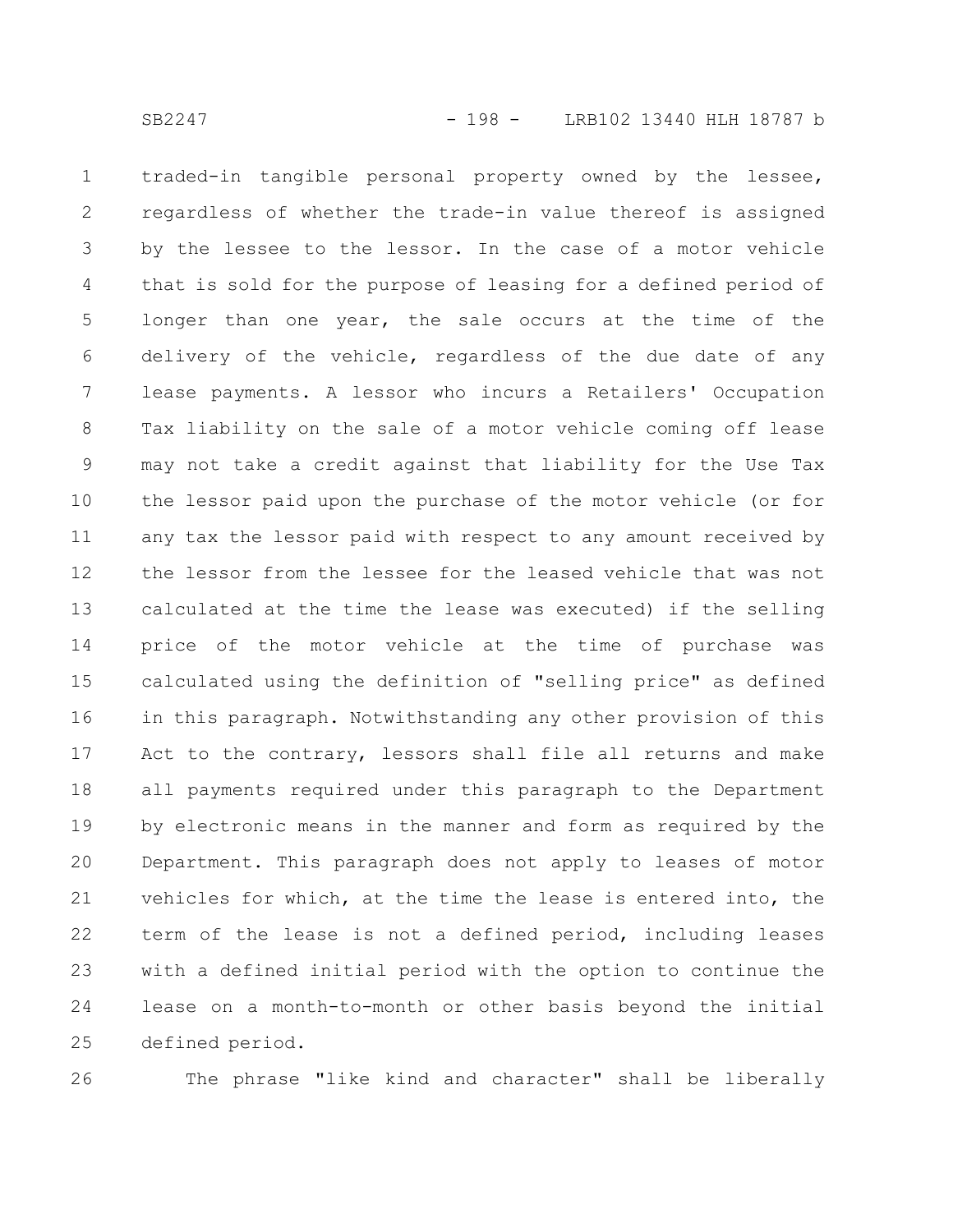construed (including but not limited to any form of motor vehicle for any form of motor vehicle, or any kind of farm or agricultural implement for any other kind of farm or agricultural implement), while not including a kind of item which, if sold at retail by that retailer, would be exempt from retailers' occupation tax and use tax as an isolated or occasional sale. 1 2 3 4 5 6 7

"Gross receipts" from the sales of tangible personal property at retail means the total selling price or the amount of such sales, as hereinbefore defined. In the case of charge and time sales, the amount thereof shall be included only as and when payments are received by the seller. Receipts or other consideration derived by a seller from the sale, transfer or assignment of accounts receivable to a wholly owned subsidiary will not be deemed payments prior to the time the purchaser makes payment on such accounts. 8 9 10 11 12 13 14 15 16

17

"Department" means the Department of Revenue.

"Person" means any natural individual, firm, partnership, association, joint stock company, joint adventure, public or private corporation, limited liability company, or a receiver, executor, trustee, guardian or other representative appointed by order of any court. 18 19 20 21 22

The isolated or occasional sale of tangible personal property at retail by a person who does not hold himself out as being engaged (or who does not habitually engage) in selling such tangible personal property at retail, or a sale through a 23 24 25 26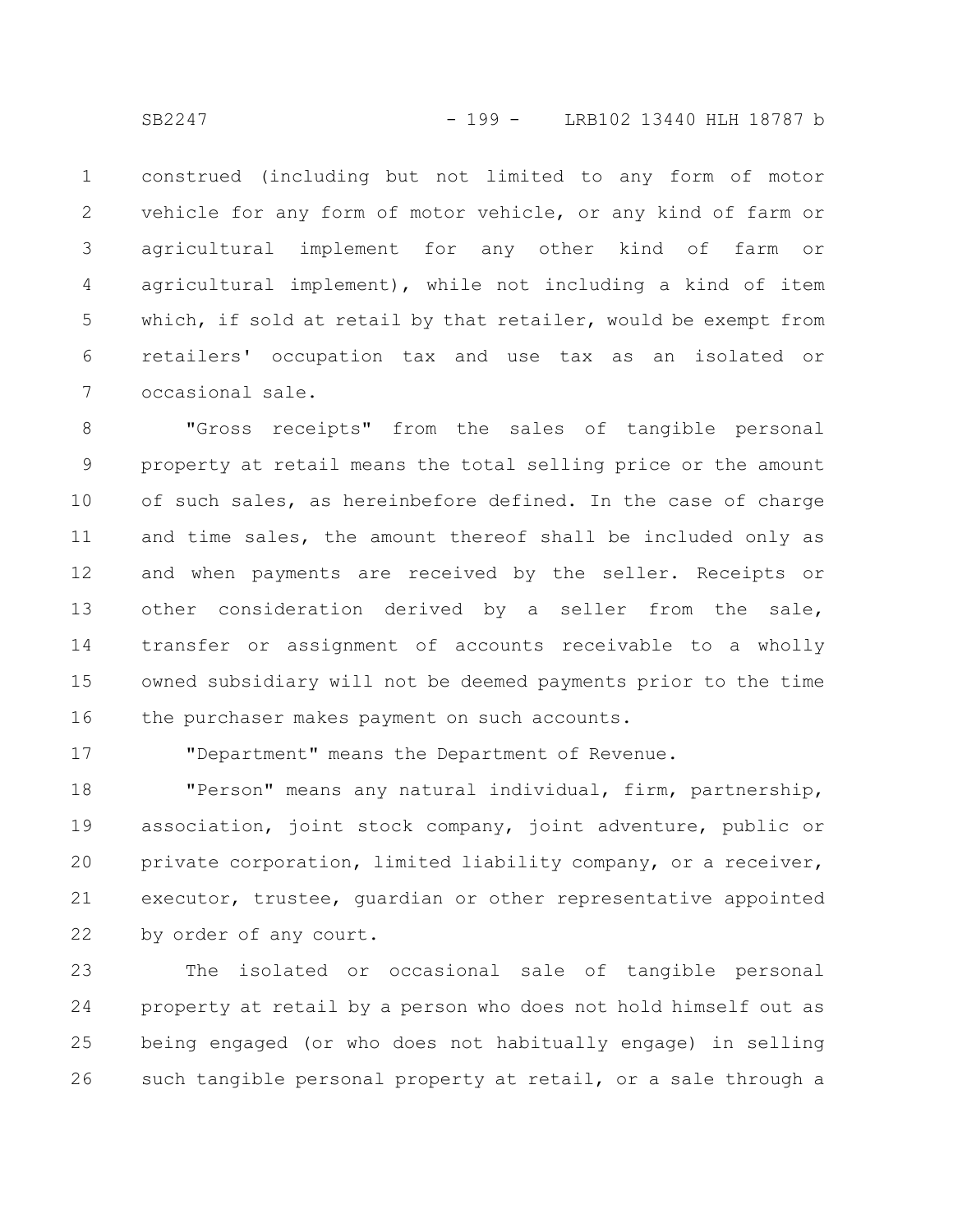bulk vending machine, does not constitute engaging in a business of selling such tangible personal property at retail within the meaning of this Act; provided that any person who is engaged in a business which is not subject to the tax imposed by this Act because of involving the sale of or a contract to sell real estate or a construction contract to improve real estate or a construction contract to engineer, install, and maintain an integrated system of products, but who, in the course of conducting such business, transfers tangible personal property to users or consumers in the finished form in which it was purchased, and which does not become real estate or was not engineered and installed, under any provision of a construction contract or real estate sale or real estate sales agreement entered into with some other person arising out of or because of such nontaxable business, is engaged in the business of selling tangible personal property at retail to the extent of the value of the tangible personal property so transferred. If, in such a transaction, a separate charge is made for the tangible personal property so transferred, the value of such property, for the purpose of this Act, shall be the amount so separately charged, but not less than the cost of such property to the transferor; if no separate charge is made, the value of such property, for the purposes of this Act, is the cost to the transferor of such tangible personal property. Construction contracts for the improvement of real estate consisting of engineering, 1 2 3 4 5 6 7 8 9 10 11 12 13 14 15 16 17 18 19 20 21 22 23 24 25 26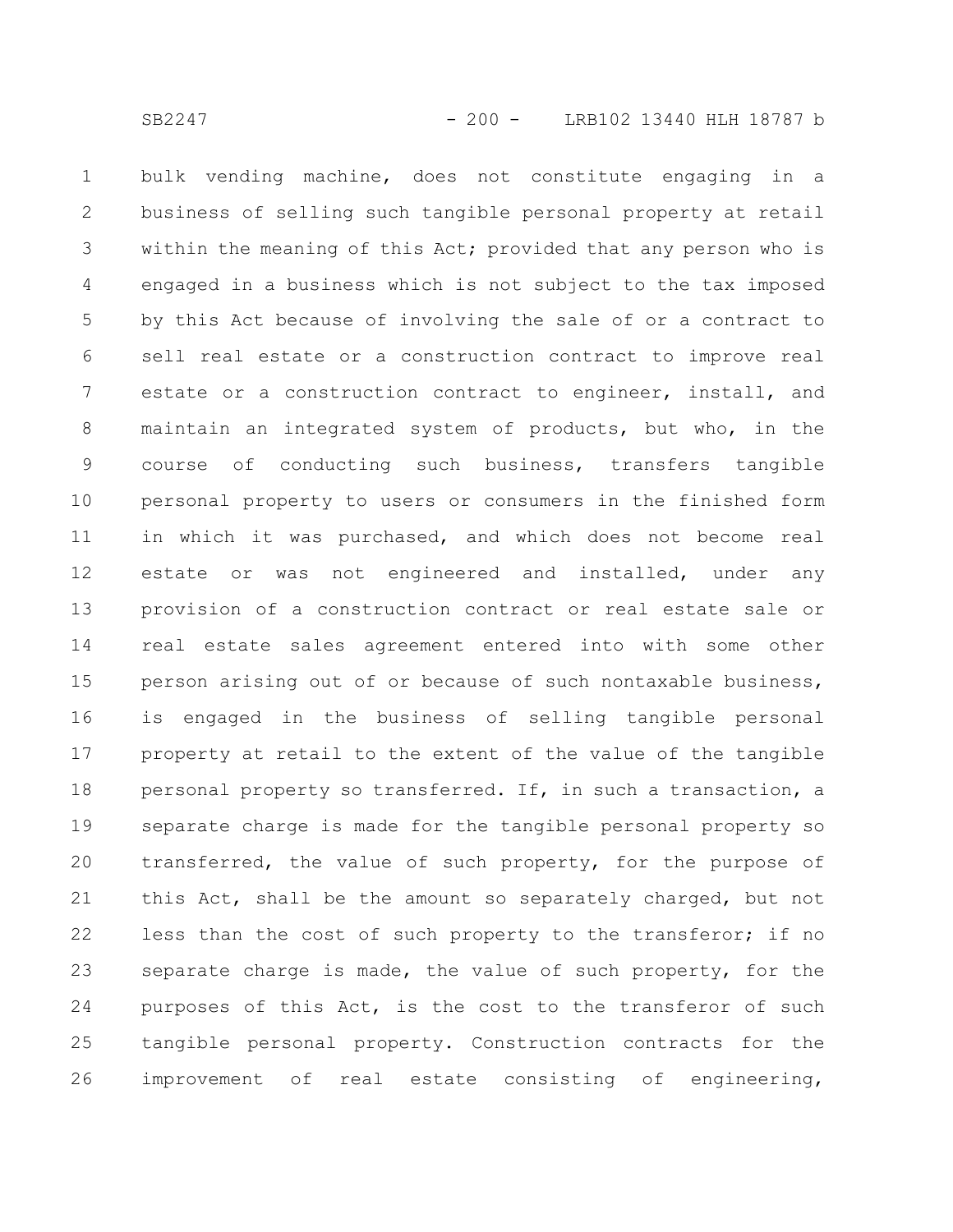installation, and maintenance of voice, data, video, security, and all telecommunication systems do not constitute engaging in a business of selling tangible personal property at retail within the meaning of this Act if they are sold at one specified contract price. 1 2 3 4 5

A person who holds himself or herself out as being engaged (or who habitually engages) in selling tangible personal property at retail is a person engaged in the business of selling tangible personal property at retail hereunder with respect to such sales (and not primarily in a service occupation) notwithstanding the fact that such person designs and produces such tangible personal property on special order for the purchaser and in such a way as to render the property of value only to such purchaser, if such tangible personal property so produced on special order serves substantially the same function as stock or standard items of tangible personal property that are sold at retail. 6 7 8 9 10 11 12 13 14 15 16 17

Persons who engage in the business of transferring tangible personal property upon the redemption of trading stamps are engaged in the business of selling such property at retail and shall be liable for and shall pay the tax imposed by this Act on the basis of the retail value of the property transferred upon redemption of such stamps. 18 19 20 21 22 23

"Bulk vending machine" means a vending machine, containing unsorted confections, nuts, toys, or other items designed primarily to be used or played with by children which, when a 24 25 26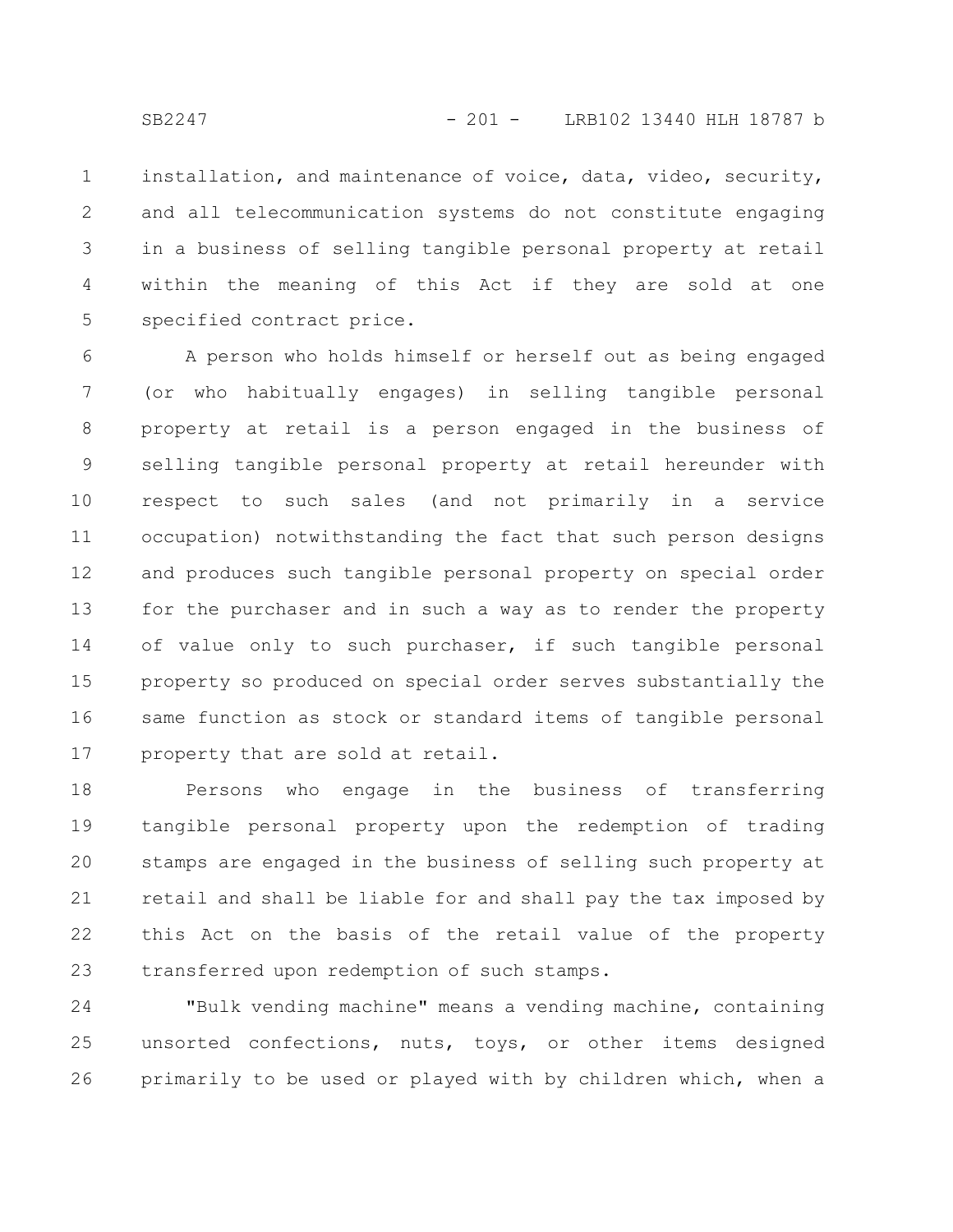coin or coins of a denomination not larger than \$0.50 are inserted, are dispensed in equal portions, at random and without selection by the customer. 1 2 3

"Remote retailer" means a retailer that does not maintain within this State, directly or by a subsidiary, an office, distribution house, sales house, warehouse or other place of business, or any agent or other representative operating within this State under the authority of the retailer or its subsidiary, irrespective of whether such place of business or agent is located here permanently or temporarily or whether such retailer or subsidiary is licensed to do business in this State. 4 5 6 7 8 9 10 11 12

"Marketplace" means a physical or electronic place, forum, platform, application, or other method by which a marketplace seller sells or offers to sell items. 13 14 15

"Marketplace facilitator" means a person who, pursuant to an agreement with an unrelated third-party marketplace seller, directly or indirectly through one or more affiliates facilitates a retail sale by an unrelated third party marketplace seller by: 16 17 18 19 20

(1) listing or advertising for sale by the marketplace seller in a marketplace, tangible personal property that is subject to tax under this Act; and 21 22 23

(2) either directly or indirectly, through agreements or arrangements with third parties, collecting payment from the customer and transmitting that payment to the 24 25 26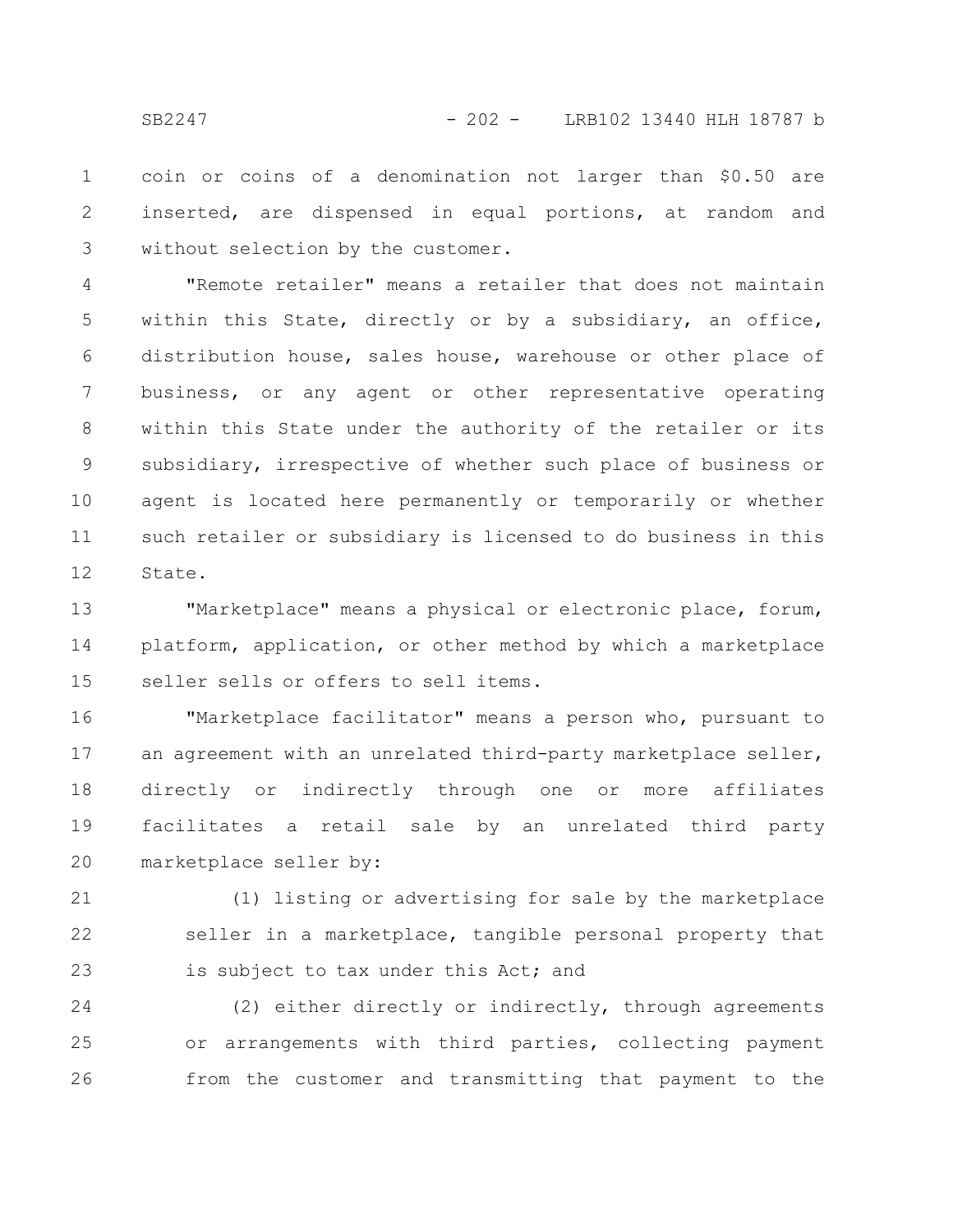marketplace seller regardless of whether the marketplace facilitator receives compensation or other consideration in exchange for its services. 1 2 3

A person who provides advertising services, including listing products for sale, is not considered a marketplace facilitator, so long as the advertising service platform or forum does not engage, directly or indirectly through one or more affiliated persons, in the activities described in paragraph (2) of this definition of "marketplace facilitator". 4 5 6 7 8 9

"Marketplace seller" means a person that makes sales through a marketplace operated by an unrelated third party marketplace facilitator. 10 11 12

(Source: P.A. 101-31, eff. 6-28-19; 101-604, eff. 1-1-20.) 13

(35 ILCS 120/2-5) 14

Sec. 2-5. Exemptions. Gross receipts from proceeds from the sale of the following tangible personal property are exempt from the tax imposed by this Act: 15 16 17

18

(1) Farm chemicals.

(2) Farm machinery and equipment, both new and used, including that manufactured on special order, certified by the purchaser to be used primarily for production agriculture or State or federal agricultural programs, including individual replacement parts for the machinery and equipment, including machinery and equipment purchased for lease, and including implements of husbandry defined 19 20 21 22 23 24 25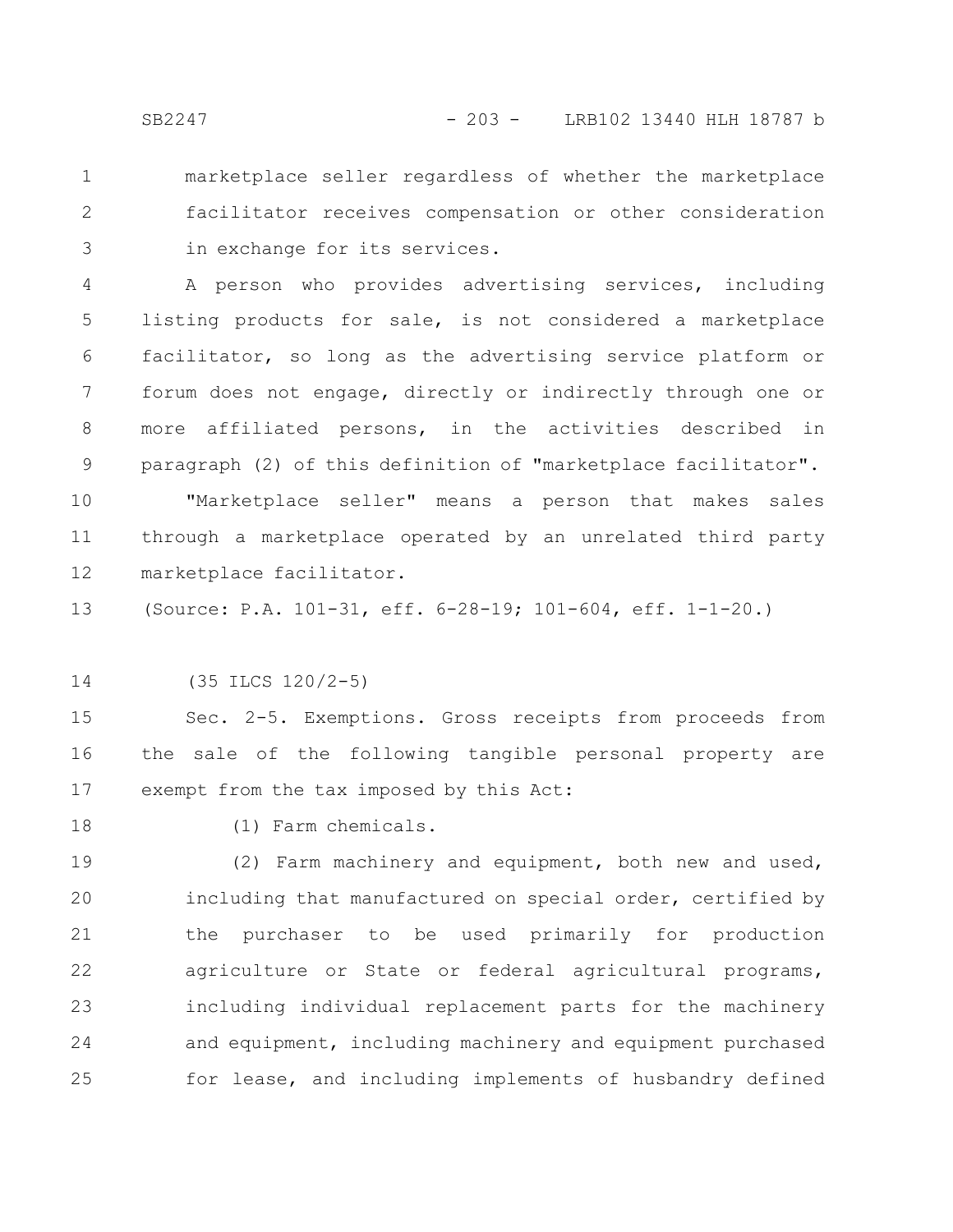SB2247 - 204 - LRB102 13440 HLH 18787 b

in Section 1-130 of the Illinois Vehicle Code, farm machinery and agricultural chemical and fertilizer spreaders, and nurse wagons required to be registered under Section 3-809 of the Illinois Vehicle Code, but excluding other motor vehicles required to be registered under the Illinois Vehicle Code. Horticultural polyhouses or hoop houses used for propagating, growing, or overwintering plants shall be considered farm machinery and equipment under this item (2). Agricultural chemical tender tanks and dry boxes shall include units sold separately from a motor vehicle required to be licensed and units sold mounted on a motor vehicle required to be licensed, if the selling price of the tender is separately stated. 1 2 3 4 5 6 7 8 9 10 11 12 13 14

Farm machinery and equipment shall include precision farming equipment that is installed or purchased to be installed on farm machinery and equipment including, but not limited to, tractors, harvesters, sprayers, planters, seeders, or spreaders. Precision farming equipment includes, but is not limited to, soil testing sensors, computers, monitors, software, global positioning and mapping systems, and other such equipment. 15 16 17 18 19 20 21 22

Farm machinery and equipment also includes computers, sensors, software, and related equipment used primarily in the computer-assisted operation of production agriculture facilities, equipment, and activities such as, but not 23 24 25 26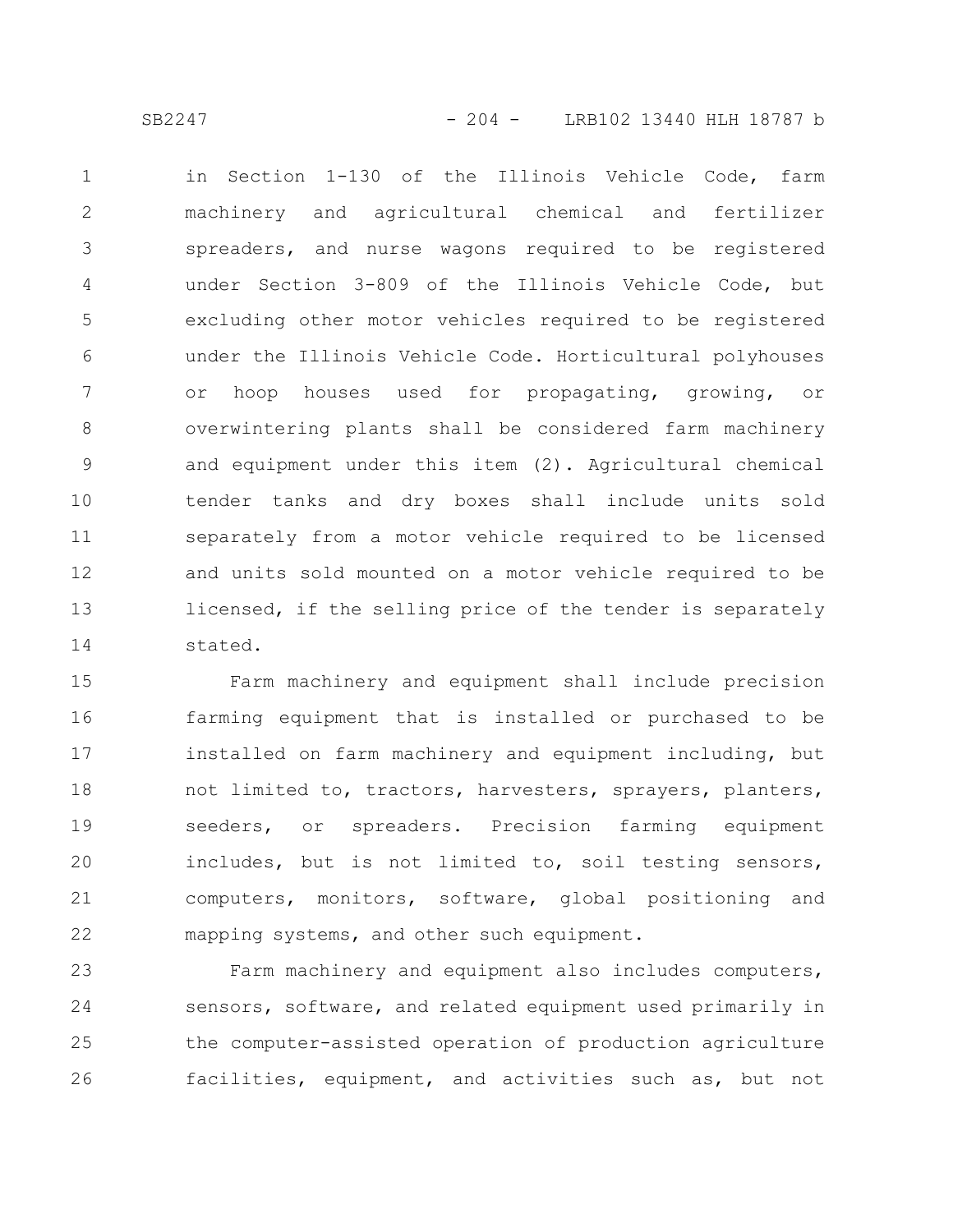limited to, the collection, monitoring, and correlation of animal and crop data for the purpose of formulating animal diets and agricultural chemicals. This item (2) is exempt from the provisions of Section 2-70. 1 2 3 4

(3) Until July 1, 2003, distillation machinery and equipment, sold as a unit or kit, assembled or installed by the retailer, certified by the user to be used only for the production of ethyl alcohol that will be used for consumption as motor fuel or as a component of motor fuel for the personal use of the user, and not subject to sale or resale. 5 6 7 8 9 10 11

(4) Until July 1, 2003 and beginning again September 1, 2004 through August 30, 2014, graphic arts machinery and equipment, including repair and replacement parts, both new and used, and including that manufactured on special order or purchased for lease, certified by the purchaser to be used primarily for graphic arts production. Equipment includes chemicals or chemicals acting as catalysts but only if the chemicals or chemicals acting as catalysts effect a direct and immediate change upon a graphic arts product. Beginning on July 1, 2017, graphic arts machinery and equipment is included in the manufacturing and assembling machinery and equipment exemption under paragraph (14). 12 13 14 15 16 17 18 19 20 21 22 23 24

(5) A motor vehicle that is used for automobile renting, as defined in the Automobile Renting Occupation 25 26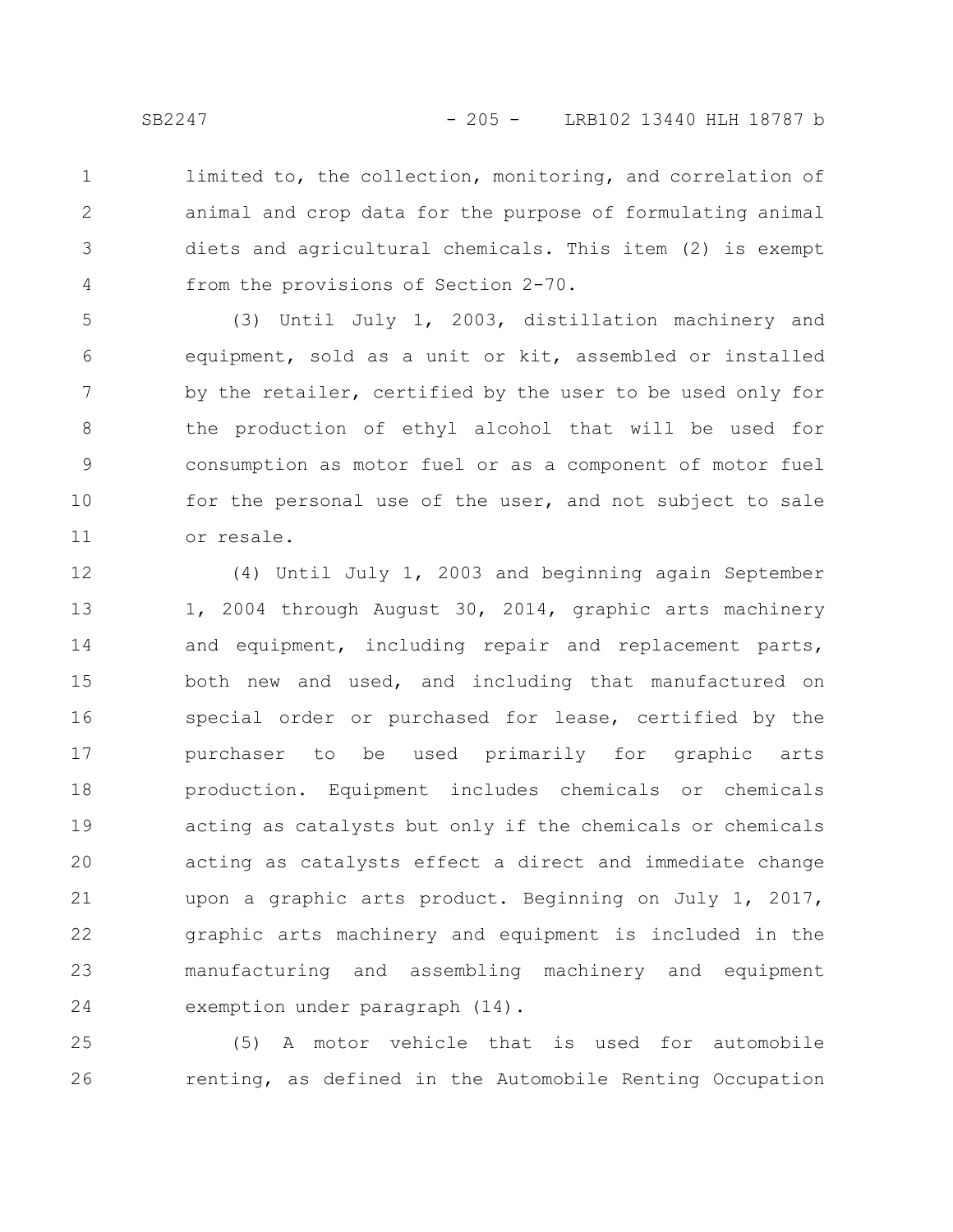and Use Tax Act. This paragraph is exempt from the provisions of Section 2-70. 1 2

(6) Personal property sold by a teacher-sponsored student organization affiliated with an elementary or secondary school located in Illinois. 3 4 5

(7) Until July 1, 2003, proceeds of that portion of the selling price of a passenger car the sale of which is subject to the Replacement Vehicle Tax. 6 7 8

(8) Personal property sold to an Illinois county fair association for use in conducting, operating, or promoting the county fair. 9 10 11

(9) Personal property sold to a not-for-profit arts or cultural organization that establishes, by proof required by the Department by rule, that it has received an exemption under Section 501(c)(3) of the Internal Revenue Code and that is organized and operated primarily for the presentation or support of arts or cultural programming, activities, or services. These organizations include, but are not limited to, music and dramatic arts organizations such as symphony orchestras and theatrical groups, arts and cultural service organizations, local arts councils, visual arts organizations, and media arts organizations. On and after July 1, 2001 (the effective date of Public Act 92-35), however, an entity otherwise eligible for this exemption shall not make tax-free purchases unless it has an active identification number issued by the Department. 12 13 14 15 16 17 18 19 20 21 22 23 24 25 26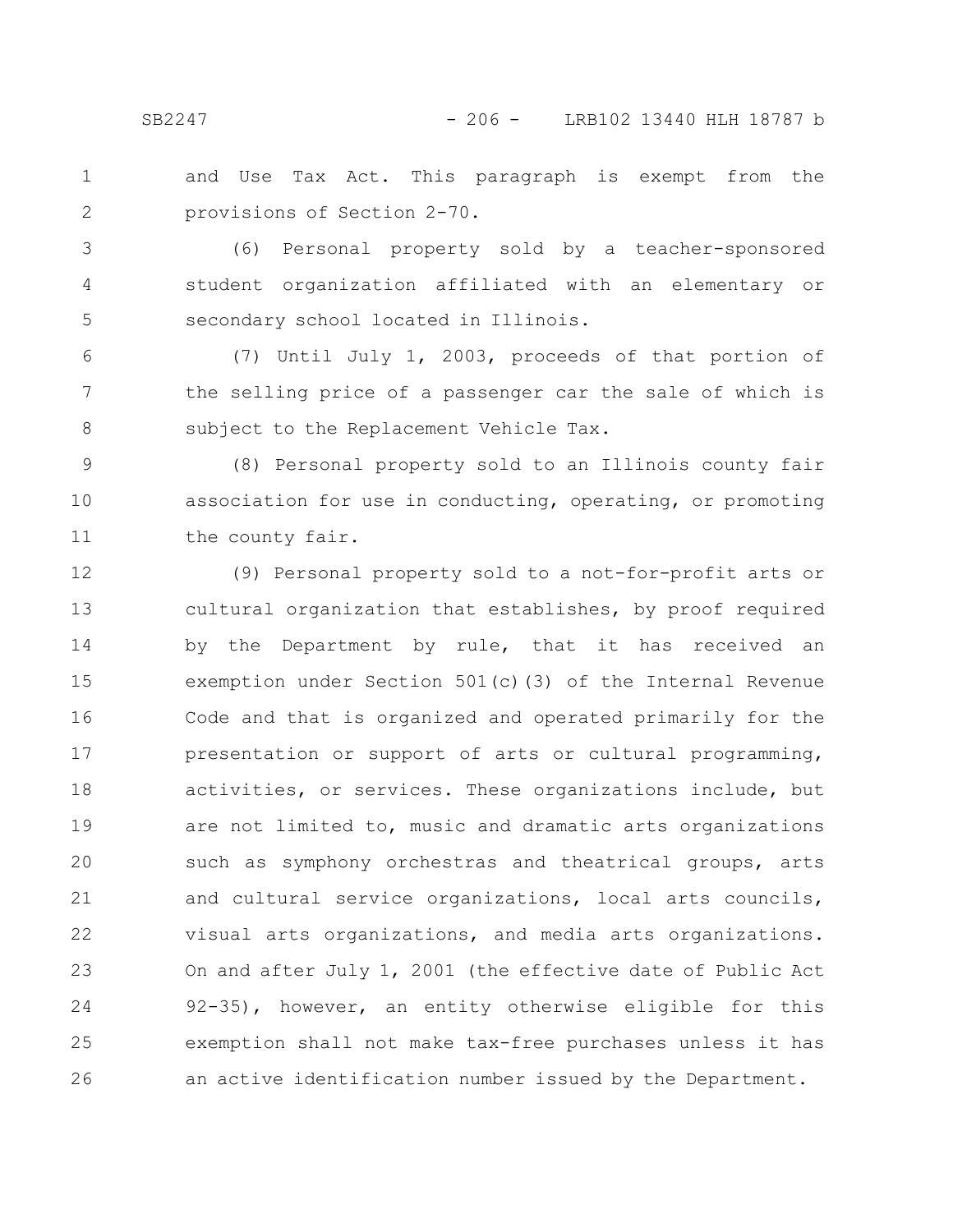SB2247 - 207 - LRB102 13440 HLH 18787 b

(10) Personal property sold by a corporation, society, association, foundation, institution, or organization, other than a limited liability company, that is organized and operated as a not-for-profit service enterprise for the benefit of persons 65 years of age or older if the personal property was not purchased by the enterprise for the purpose of resale by the enterprise. 1 2 3 4 5 6 7

(11) Personal property sold to a governmental body, to a corporation, society, association, foundation, or institution organized and operated exclusively for charitable, religious, or educational purposes, or to a not-for-profit corporation, society, association, foundation, institution, or organization that has no compensated officers or employees and that is organized and operated primarily for the recreation of persons 55 years of age or older. A limited liability company may qualify for the exemption under this paragraph only if the limited liability company is organized and operated exclusively for educational purposes. On and after July 1, 1987, however, no entity otherwise eligible for this exemption shall make tax-free purchases unless it has an active identification number issued by the Department. 8 9 10 11 12 13 14 15 16 17 18 19 20 21 22

23

(12) (Blank).

(12-5) On and after July 1, 2003 and through June 30, 2004, motor vehicles of the second division with a gross vehicle weight in excess of 8,000 pounds that are subject 24 25 26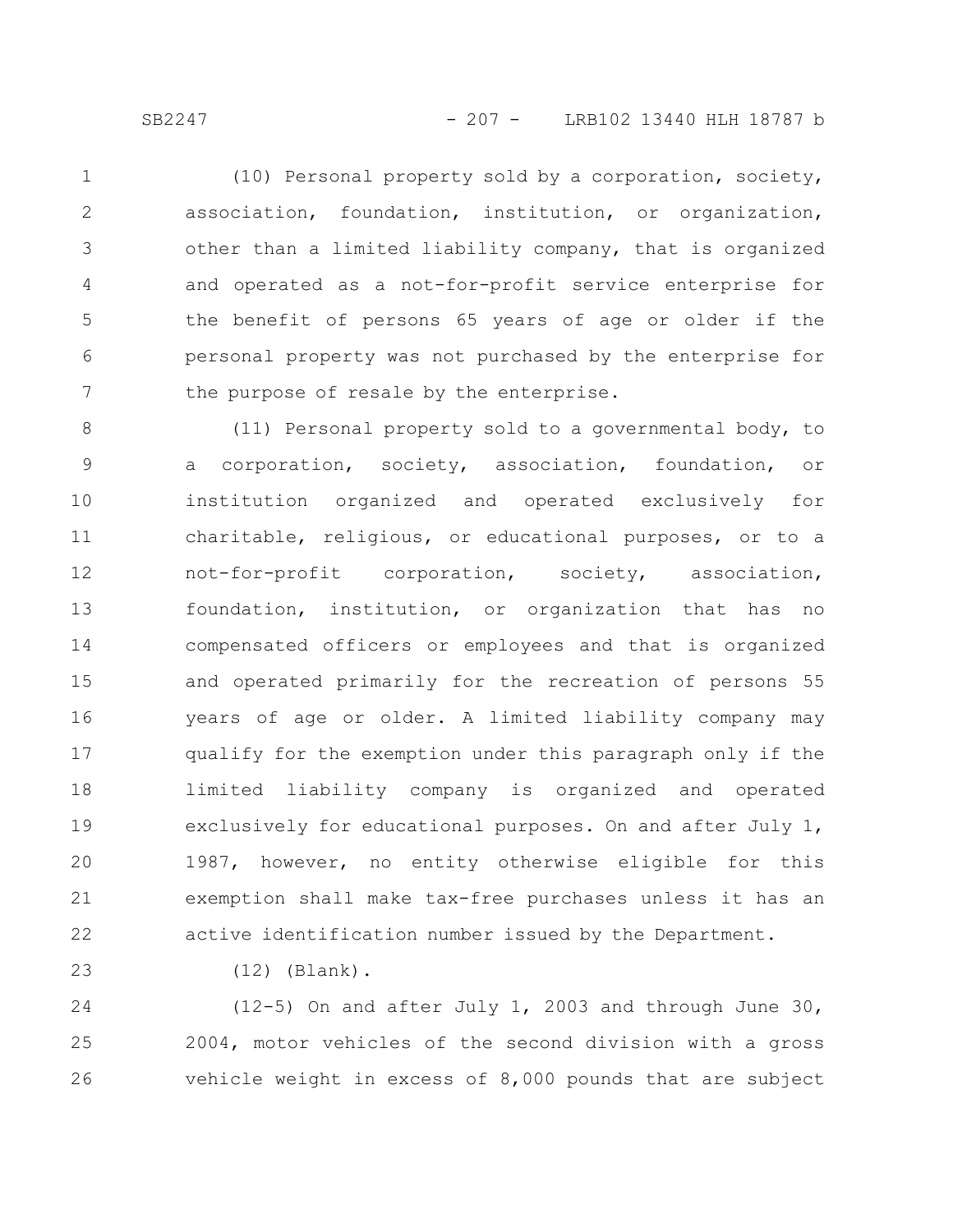to the commercial distribution fee imposed under Section 3-815.1 of the Illinois Vehicle Code. Beginning on July 1, 2004 and through June 30, 2005, the use in this State of motor vehicles of the second division: (i) with a gross vehicle weight rating in excess of 8,000 pounds; (ii) that are subject to the commercial distribution fee imposed under Section 3-815.1 of the Illinois Vehicle Code; and (iii) that are primarily used for commercial purposes. Through June 30, 2005, this exemption applies to repair and replacement parts added after the initial purchase of such a motor vehicle if that motor vehicle is used in a manner that would qualify for the rolling stock exemption otherwise provided for in this Act. For purposes of this paragraph, "used for commercial purposes" means the transportation of persons or property in furtherance of any commercial or industrial enterprise whether for-hire or not. 1 2 3 4 5 6 7 8 9 10 11 12 13 14 15 16 17

(13) Proceeds from sales to owners, lessors, or shippers of tangible personal property that is utilized by interstate carriers for hire for use as rolling stock moving in interstate commerce and equipment operated by a telecommunications provider, licensed as a common carrier by the Federal Communications Commission, which is permanently installed in or affixed to aircraft moving in interstate commerce. 18 19 20 21 22 23 24 25

26

(14) Machinery and equipment that will be used by the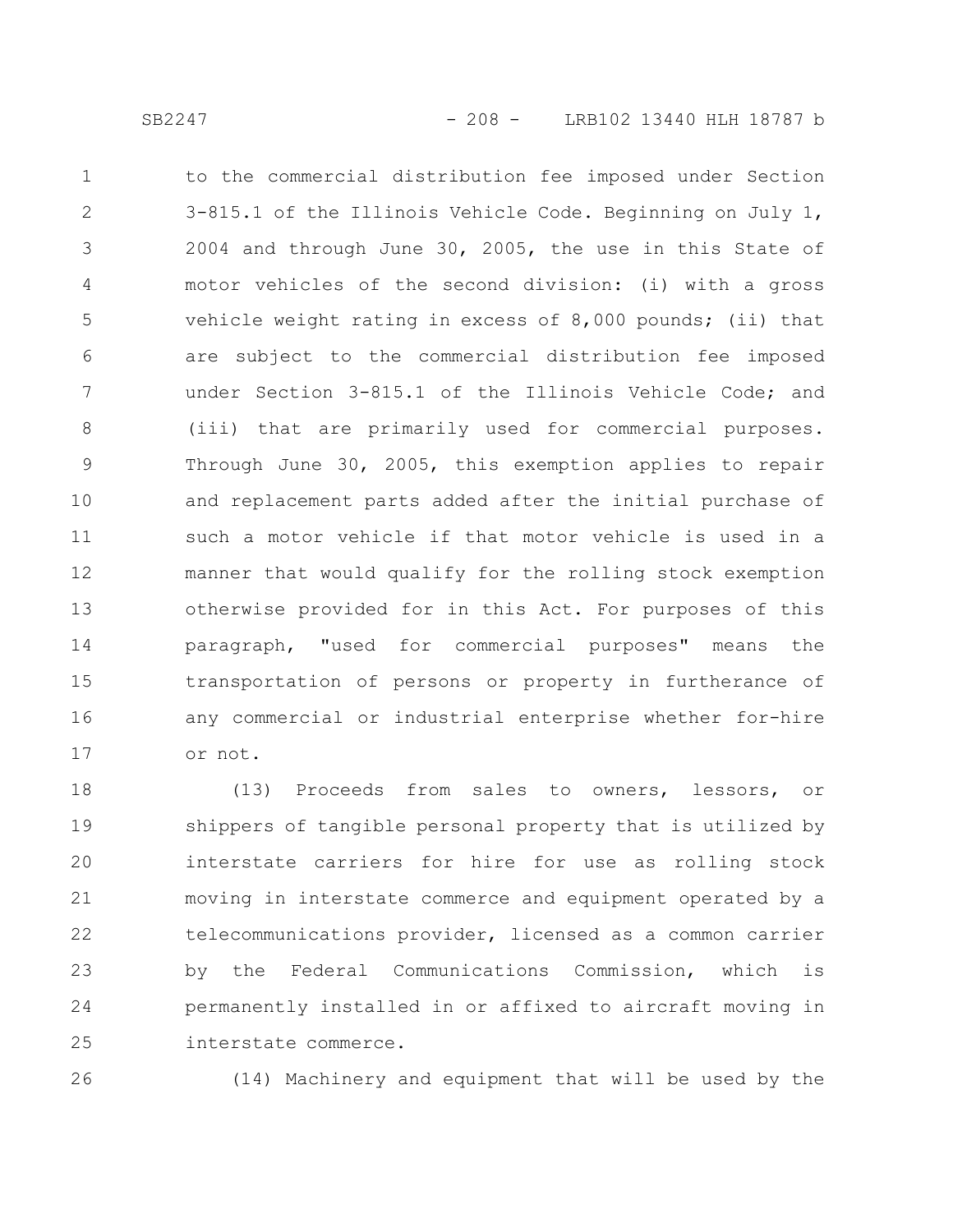purchaser, or a lessee of the purchaser, primarily in the process of manufacturing or assembling tangible personal property for wholesale or retail sale or lease, whether the sale or lease is made directly by the manufacturer or by some other person, whether the materials used in the process are owned by the manufacturer or some other person, or whether the sale or lease is made apart from or as an incident to the seller's engaging in the service occupation of producing machines, tools, dies, jigs, patterns, gauges, or other similar items of no commercial value on special order for a particular purchaser. The exemption provided by this paragraph (14) does not include machinery and equipment used in (i) the generation of electricity for wholesale or retail sale; (ii) the generation or treatment of natural or artificial gas for wholesale or retail sale that is delivered to customers through pipes, pipelines, or mains; or (iii) the treatment of water for wholesale or retail sale that is delivered to customers through pipes, pipelines, or mains. The provisions of Public Act 98-583 are declaratory of existing law as to the meaning and scope of this exemption. Beginning on July 1, 2017, the exemption provided by this paragraph (14) includes, but is not limited to, graphic arts machinery and equipment, as defined in paragraph (4) of this Section. 1 2 3 4 5 6 7 8 9 10 11 12 13 14 15 16 17 18 19 20 21 22 23 24 25

26

(15) Proceeds of mandatory service charges separately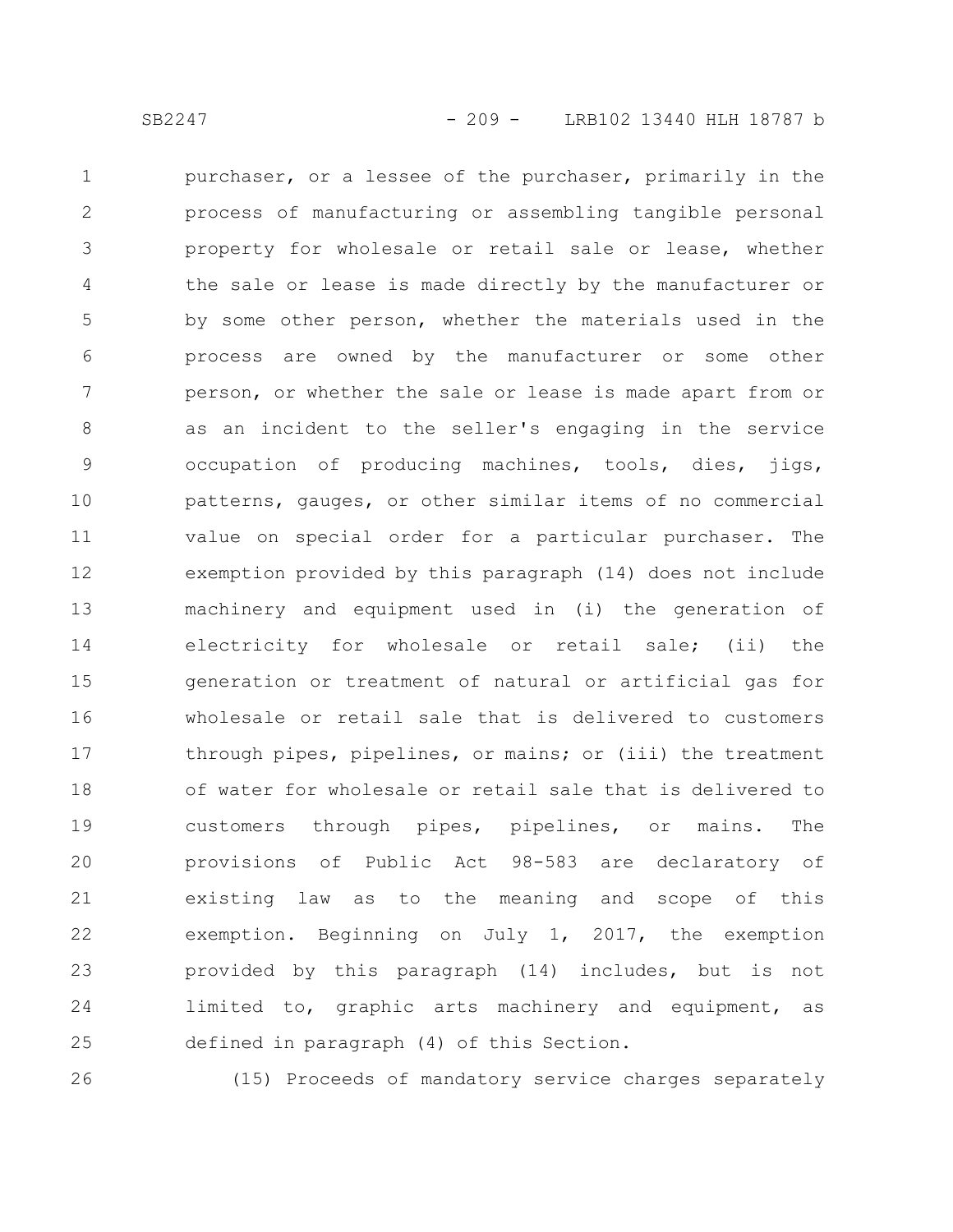stated on customers' bills for purchase and consumption of food and beverages, to the extent that the proceeds of the service charge are in fact turned over as tips or as a substitute for tips to the employees who participate directly in preparing, serving, hosting or cleaning up the food or beverage function with respect to which the service charge is imposed. 1 2 3 4 5 6 7

(16) Tangible personal property sold to a purchaser if the purchaser is exempt from use tax by operation of federal law. This paragraph is exempt from the provisions of Section 2-70. 8 9 10 11

(17) Tangible personal property sold to a common carrier by rail or motor that receives the physical possession of the property in Illinois and that transports the property, or shares with another common carrier in the transportation of the property, out of Illinois on a standard uniform bill of lading showing the seller of the property as the shipper or consignor of the property to a destination outside Illinois, for use outside Illinois. 12 13 14 15 16 17 18 19

(18) Legal tender, currency, medallions, or gold or silver coinage issued by the State of Illinois, the government of the United States of America, or the government of any foreign country, and bullion. 20 21 22 23

(19) Until July 1, 2003, oil field exploration, drilling, and production equipment, including (i) rigs and parts of rigs, rotary rigs, cable tool rigs, and workover 24 25 26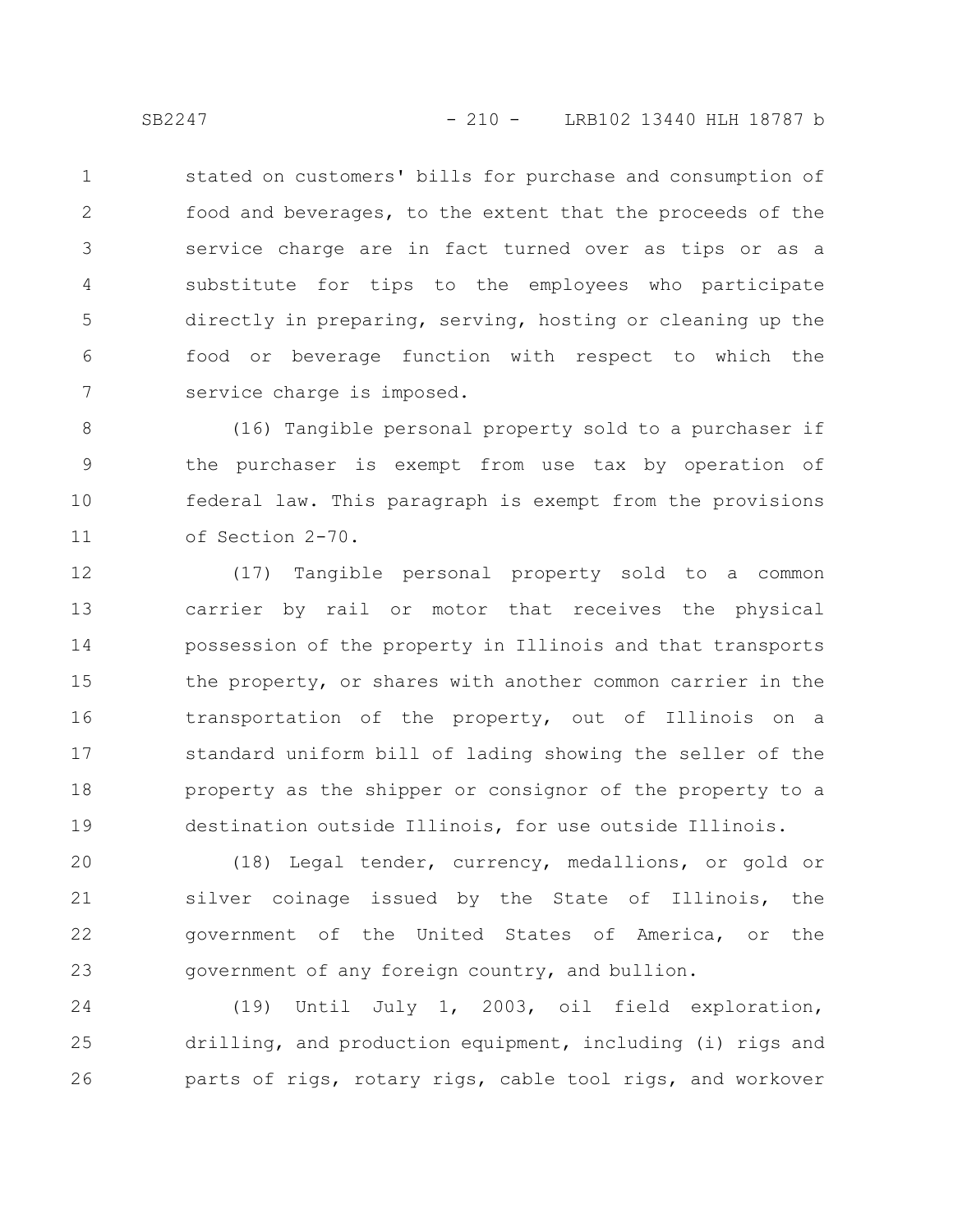rigs, (ii) pipe and tubular goods, including casing and drill strings, (iii) pumps and pump-jack units, (iv) storage tanks and flow lines, (v) any individual replacement part for oil field exploration, drilling, and production equipment, and (vi) machinery and equipment purchased for lease; but excluding motor vehicles required to be registered under the Illinois Vehicle Code. 1 2 3 4 5 6 7

(20) Photoprocessing machinery and equipment, including repair and replacement parts, both new and used, including that manufactured on special order, certified by the purchaser to be used primarily for photoprocessing, and including photoprocessing machinery and equipment purchased for lease. 8 9 10 11 12 13

(21) Until July 1, 2023, coal and aggregate exploration, mining, off-highway hauling, processing, maintenance, and reclamation equipment, including replacement parts and equipment, and including equipment purchased for lease, but excluding motor vehicles required to be registered under the Illinois Vehicle Code. The changes made to this Section by Public Act 97-767 apply on and after July 1, 2003, but no claim for credit or refund is allowed on or after August 16, 2013 (the effective date of Public Act 98-456) for such taxes paid during the period beginning July 1, 2003 and ending on August 16, 2013 (the effective date of Public Act 98-456). 14 15 16 17 18 19 20 21 22 23 24 25

26

(22) Until June 30, 2013, fuel and petroleum products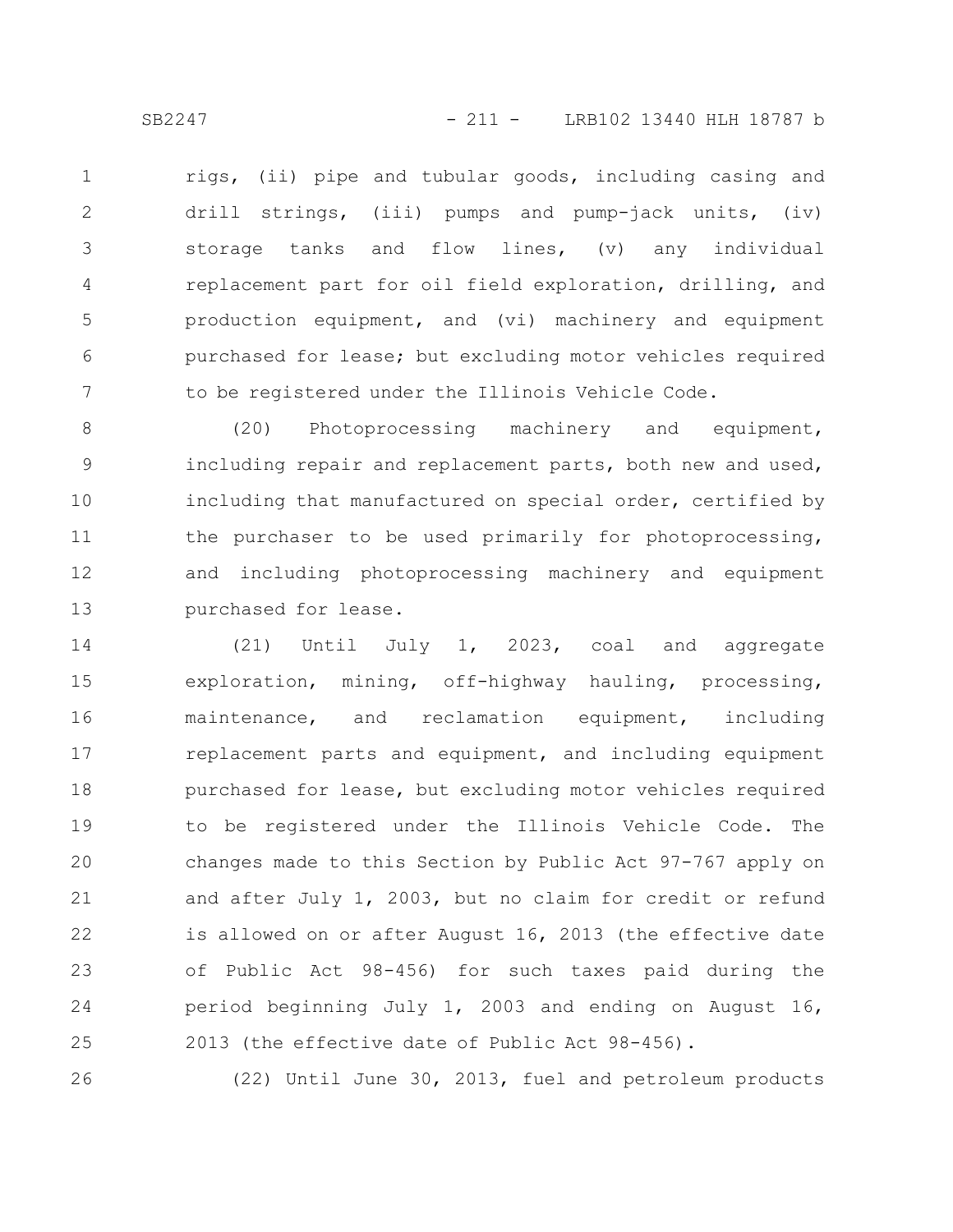sold to or used by an air carrier, certified by the carrier to be used for consumption, shipment, or storage in the conduct of its business as an air common carrier, for a flight destined for or returning from a location or locations outside the United States without regard to previous or subsequent domestic stopovers. 1 2 3 4 5 6

Beginning July 1, 2013, fuel and petroleum products sold to or used by an air carrier, certified by the carrier to be used for consumption, shipment, or storage in the conduct of its business as an air common carrier, for a flight that (i) is engaged in foreign trade or is engaged in trade between the United States and any of its possessions and (ii) transports at least one individual or package for hire from the city of origination to the city of final destination on the same aircraft, without regard to a change in the flight number of that aircraft. 7 8 9 10 11 12 13 14 15 16

(23) A transaction in which the purchase order is received by a florist who is located outside Illinois, but who has a florist located in Illinois deliver the property to the purchaser or the purchaser's donee in Illinois. 17 18 19 20

(24) Fuel consumed or used in the operation of ships, barges, or vessels that are used primarily in or for the transportation of property or the conveyance of persons for hire on rivers bordering on this State if the fuel is delivered by the seller to the purchaser's barge, ship, or vessel while it is afloat upon that bordering river. 21 22 23 24 25 26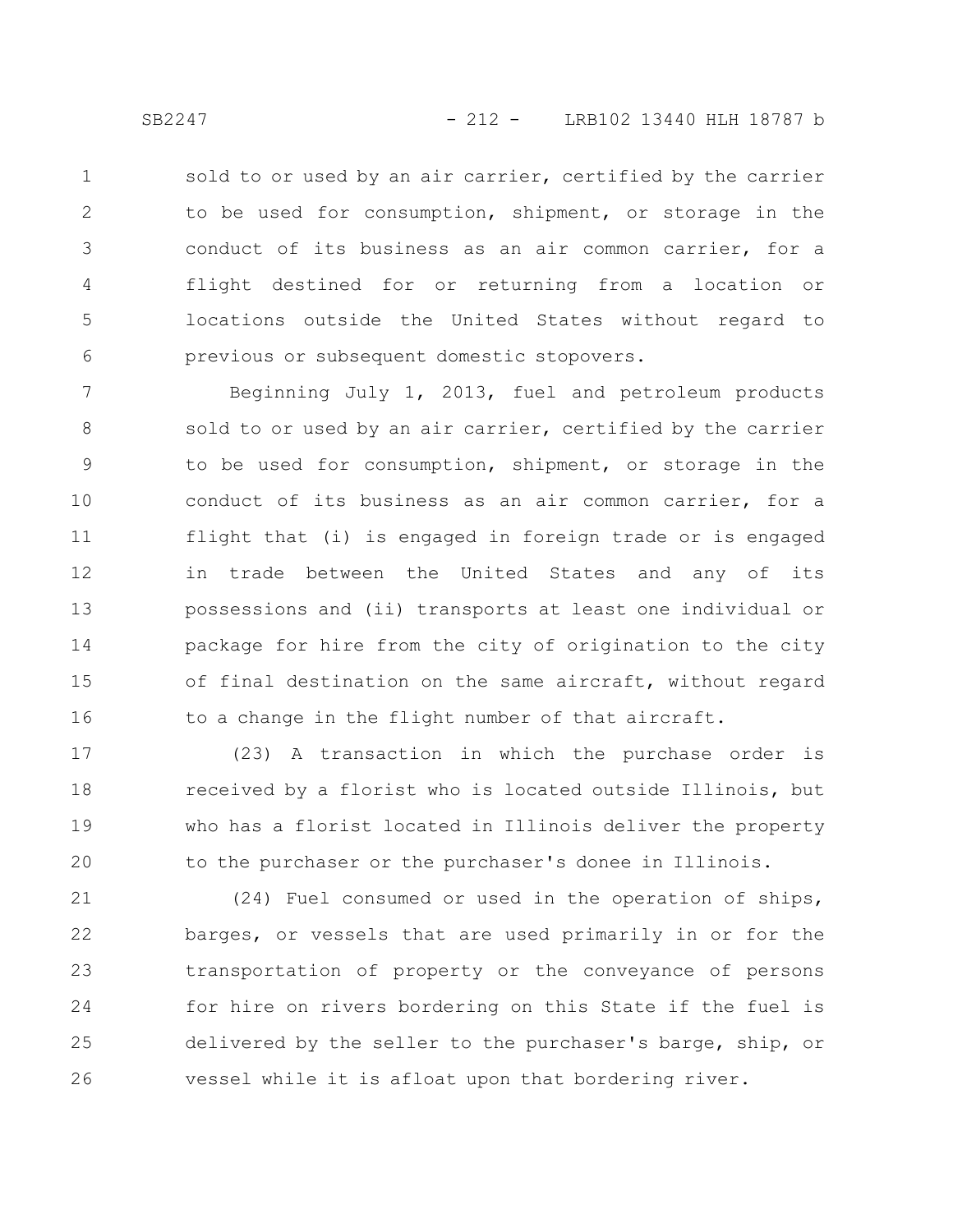SB2247 - 213 - LRB102 13440 HLH 18787 b

(25) Except as provided in item (25-5) of this Section, a motor vehicle sold in this State to a nonresident even though the motor vehicle is delivered to the nonresident in this State, if the motor vehicle is not to be titled in this State, and if a drive-away permit is issued to the motor vehicle as provided in Section 3-603 of the Illinois Vehicle Code or if the nonresident purchaser has vehicle registration plates to transfer to the motor vehicle upon returning to his or her home state. The issuance of the drive-away permit or having the out-of-state registration plates to be transferred is prima facie evidence that the motor vehicle will not be titled in this State. 1 2 3 4 5 6 7 8 9 10 11 12 13

(25-5) The exemption under item (25) does not apply if the state in which the motor vehicle will be titled does not allow a reciprocal exemption for a motor vehicle sold and delivered in that state to an Illinois resident but titled in Illinois. The tax collected under this Act on the sale of a motor vehicle in this State to a resident of another state that does not allow a reciprocal exemption shall be imposed at a rate equal to the state's rate of tax on taxable property in the state in which the purchaser is a resident, except that the tax shall not exceed the tax that would otherwise be imposed under this Act. At the time of the sale, the purchaser shall execute a statement, signed under penalty of perjury, of his or her intent to 14 15 16 17 18 19 20 21 22 23 24 25 26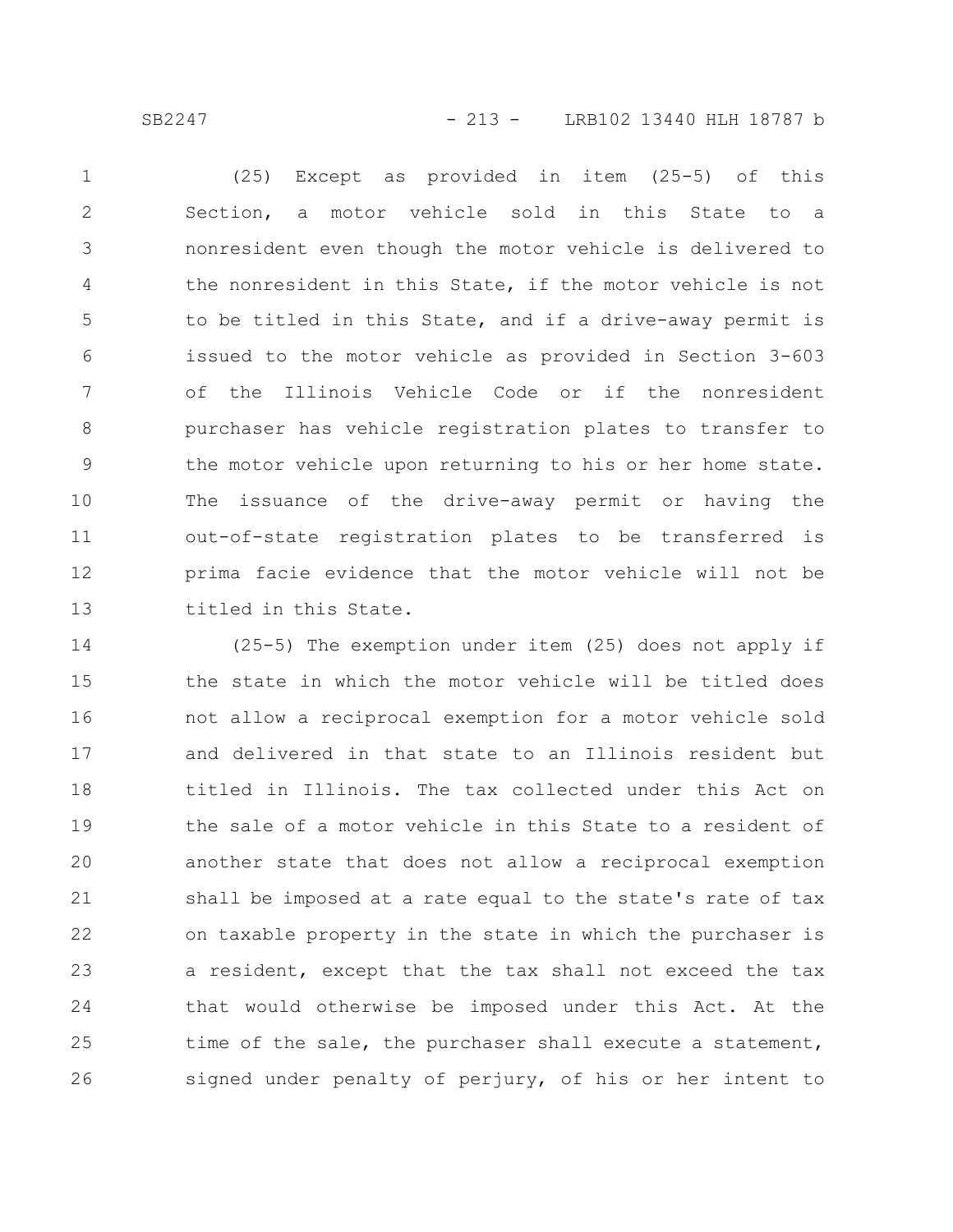title the vehicle in the state in which the purchaser is a resident within 30 days after the sale and of the fact of the payment to the State of Illinois of tax in an amount equivalent to the state's rate of tax on taxable property in his or her state of residence and shall submit the statement to the appropriate tax collection agency in his or her state of residence. In addition, the retailer must retain a signed copy of the statement in his or her records. Nothing in this item shall be construed to require the removal of the vehicle from this state following the filing of an intent to title the vehicle in the purchaser's state of residence if the purchaser titles the vehicle in his or her state of residence within 30 days after the date of sale. The tax collected under this Act in accordance with this item (25-5) shall be proportionately distributed as if the tax were collected at the 6.25% general rate imposed under this Act. 1 2 3 4 5 6 7 8 9 10 11 12 13 14 15 16 17

(25-7) Beginning on July 1, 2007, no tax is imposed under this Act on the sale of an aircraft, as defined in Section 3 of the Illinois Aeronautics Act, if all of the following conditions are met: 18 19 20 21

(1) the aircraft leaves this State within 15 days after the later of either the issuance of the final billing for the sale of the aircraft, or the authorized approval for return to service, completion of the maintenance record entry, and completion of the 22 23 24 25 26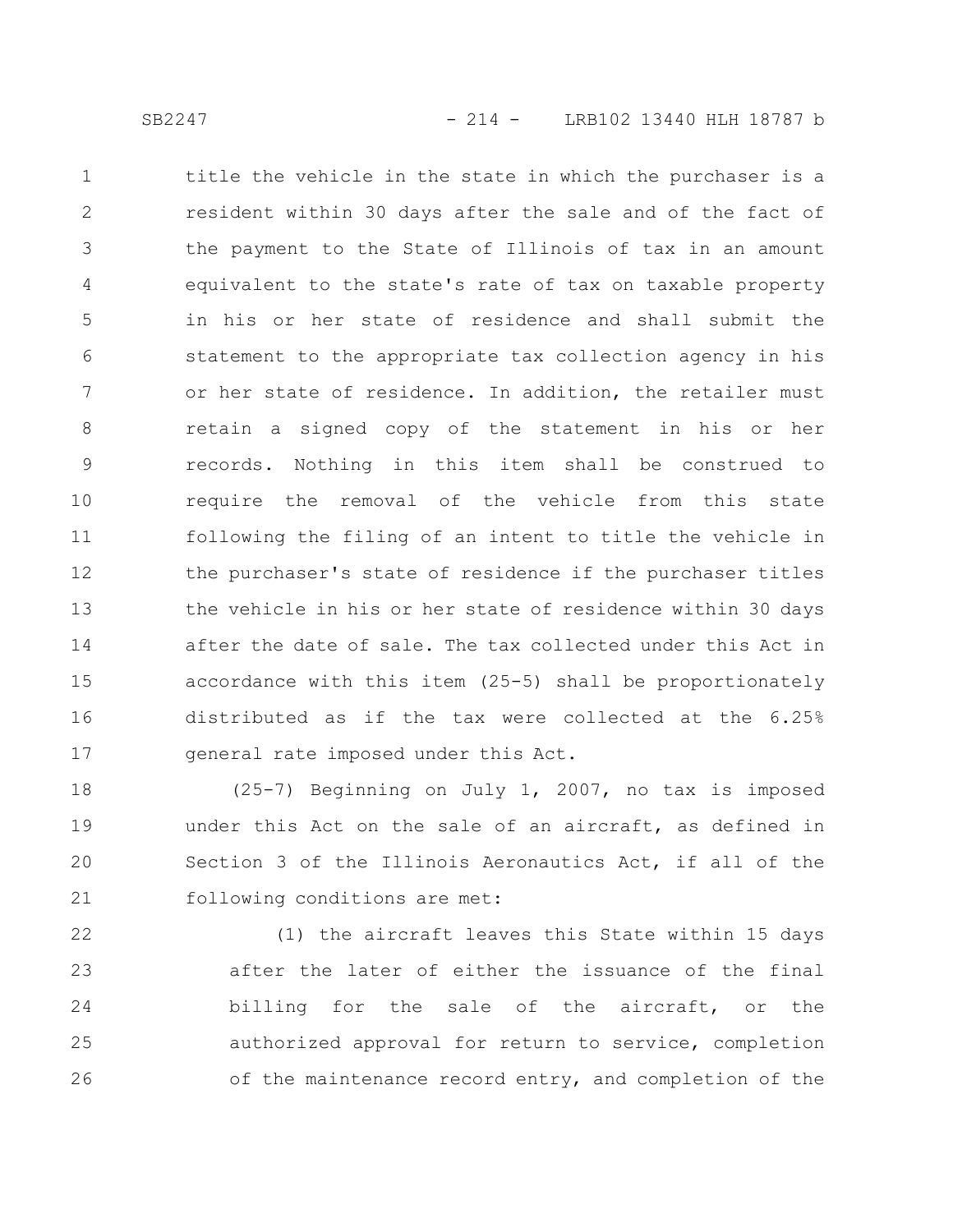test flight and ground test for inspection, as required by 14 C.F.R. 91.407; 1 2

3

4

(2) the aircraft is not based or registered in this State after the sale of the aircraft; and

(3) the seller retains in his or her books and records and provides to the Department a signed and dated certification from the purchaser, on a form prescribed by the Department, certifying that the requirements of this item (25-7) are met. The certificate must also include the name and address of the purchaser, the address of the location where the aircraft is to be titled or registered, the address of the primary physical location of the aircraft, and other information that the Department may reasonably require. 5 6 7 8 9 10 11 12 13 14 15

For purposes of this item (25-7): 16

"Based in this State" means hangared, stored, or otherwise used, excluding post-sale customizations as defined in this Section, for 10 or more days in each 12-month period immediately following the date of the sale of the aircraft. 17 18 19 20 21

"Registered in this State" means an aircraft registered with the Department of Transportation, Aeronautics Division, or titled or registered with the Federal Aviation Administration to an address located in this State. 22 23 24 25 26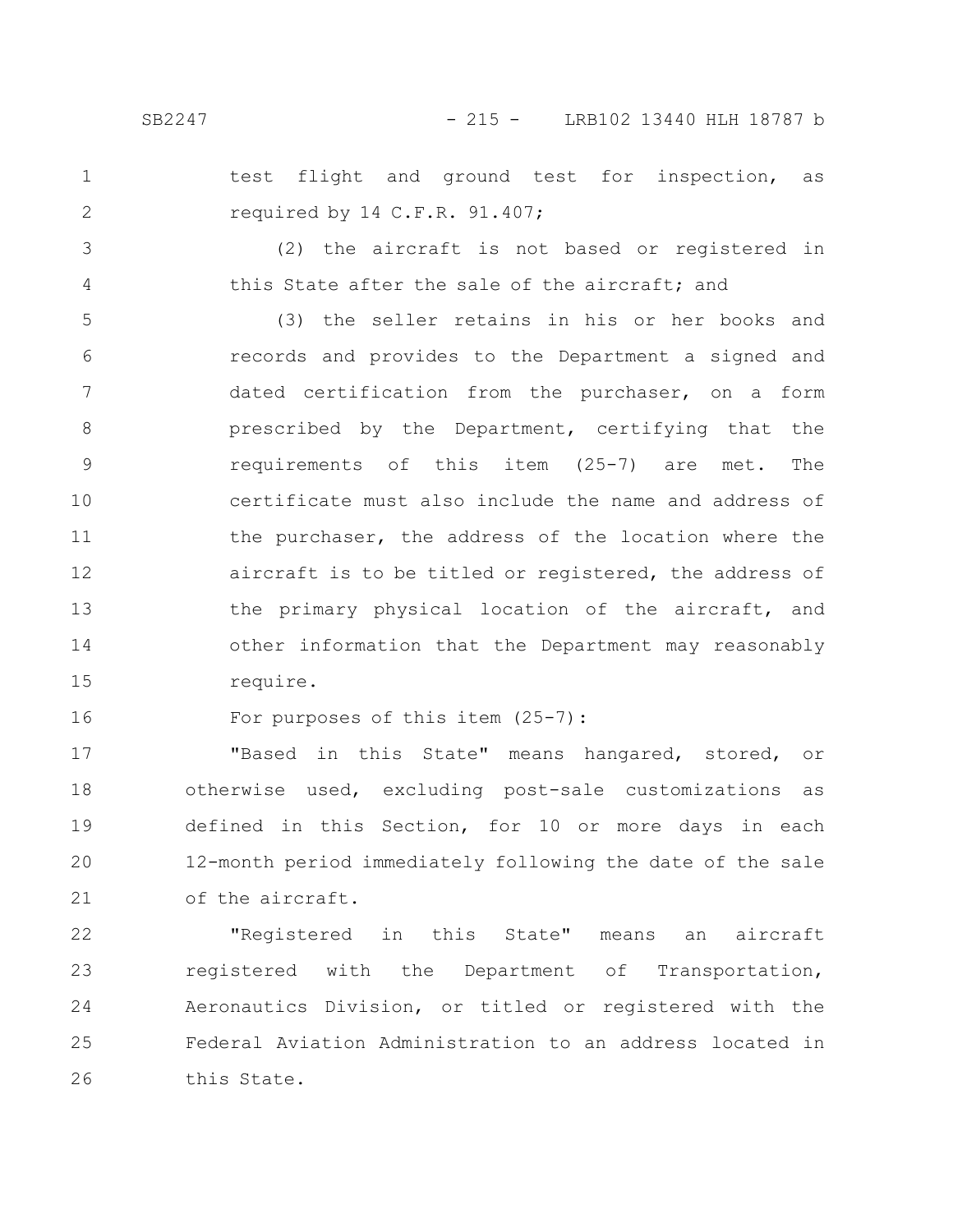This paragraph (25-7) is exempt from the provisions of Section 2-70. 1 2

3 4

(26) Semen used for artificial insemination of livestock for direct agricultural production.

(27) Horses, or interests in horses, registered with and meeting the requirements of any of the Arabian Horse Club Registry of America, Appaloosa Horse Club, American Quarter Horse Association, United States Trotting Association, or Jockey Club, as appropriate, used for purposes of breeding or racing for prizes. This item (27) is exempt from the provisions of Section 2-70, and the exemption provided for under this item (27) applies for all periods beginning May 30, 1995, but no claim for credit or refund is allowed on or after January 1, 2008 (the effective date of Public Act 95-88) for such taxes paid during the period beginning May 30, 2000 and ending on January 1, 2008 (the effective date of Public Act 95-88). 5 6 7 8 9 10 11 12 13 14 15 16 17 18

(28) Computers and communications equipment utilized for any hospital purpose and equipment used in the diagnosis, analysis, or treatment of hospital patients sold to a lessor who leases the equipment, under a lease of one year or longer executed or in effect at the time of the purchase, to a hospital that has been issued an active tax exemption identification number by the Department under Section 1g of this Act. 19 20 21 22 23 24 25 26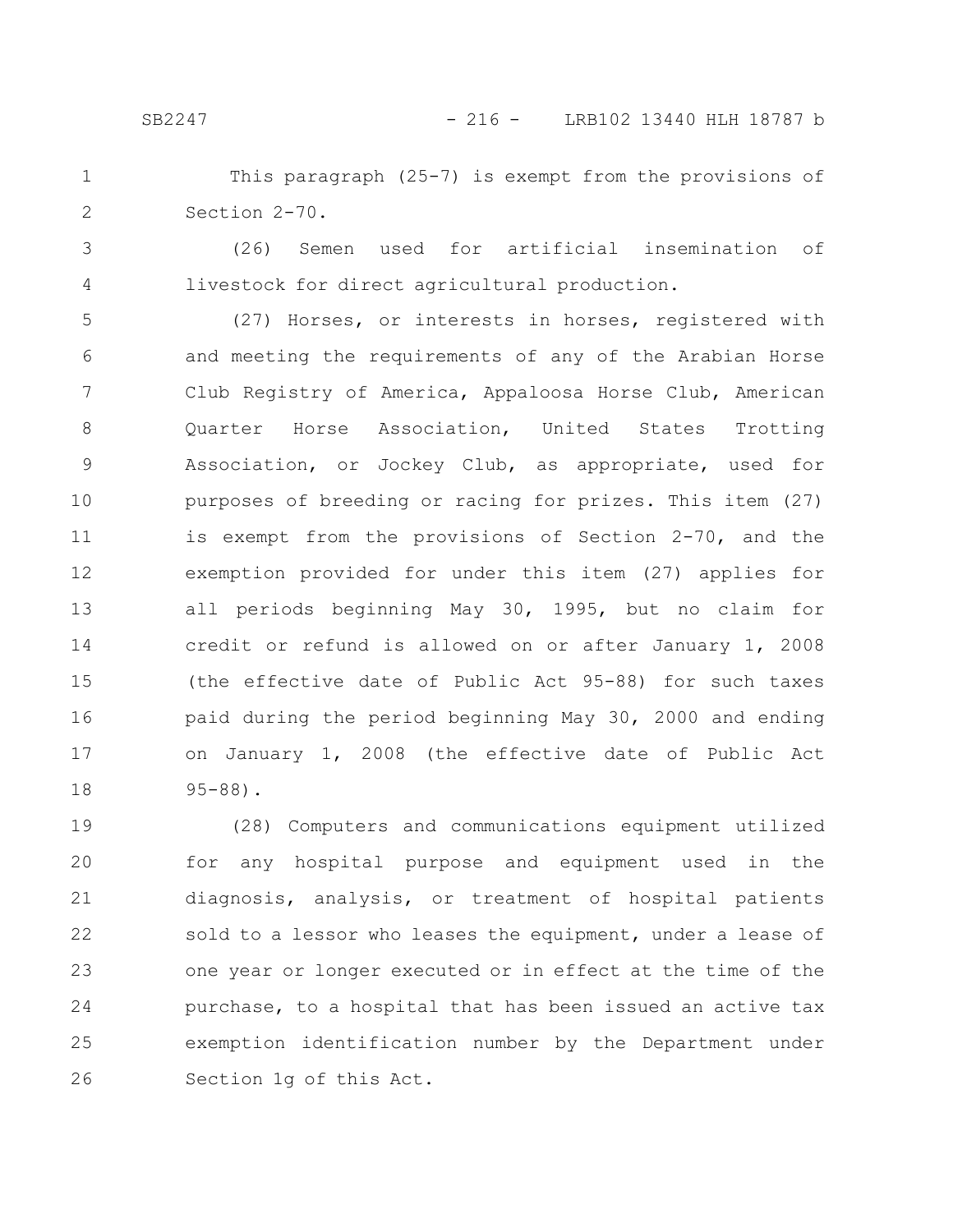(29) Personal property sold to a lessor who leases the property, under a lease of one year or longer executed or in effect at the time of the purchase, to a governmental body that has been issued an active tax exemption identification number by the Department under Section 1g of this Act. 1 2 3 4 5 6

(30) Beginning with taxable years ending on or after December 31, 1995 and ending with taxable years ending on or before December 31, 2004, personal property that is donated for disaster relief to be used in a State or federally declared disaster area in Illinois or bordering Illinois by a manufacturer or retailer that is registered in this State to a corporation, society, association, foundation, or institution that has been issued a sales tax exemption identification number by the Department that assists victims of the disaster who reside within the declared disaster area. 7 8 9 10 11 12 13 14 15 16 17

(31) Beginning with taxable years ending on or after December 31, 1995 and ending with taxable years ending on or before December 31, 2004, personal property that is used in the performance of infrastructure repairs in this State, including but not limited to municipal roads and streets, access roads, bridges, sidewalks, waste disposal systems, water and sewer line extensions, water distribution and purification facilities, storm water drainage and retention facilities, and sewage treatment 18 19 20 21 22 23 24 25 26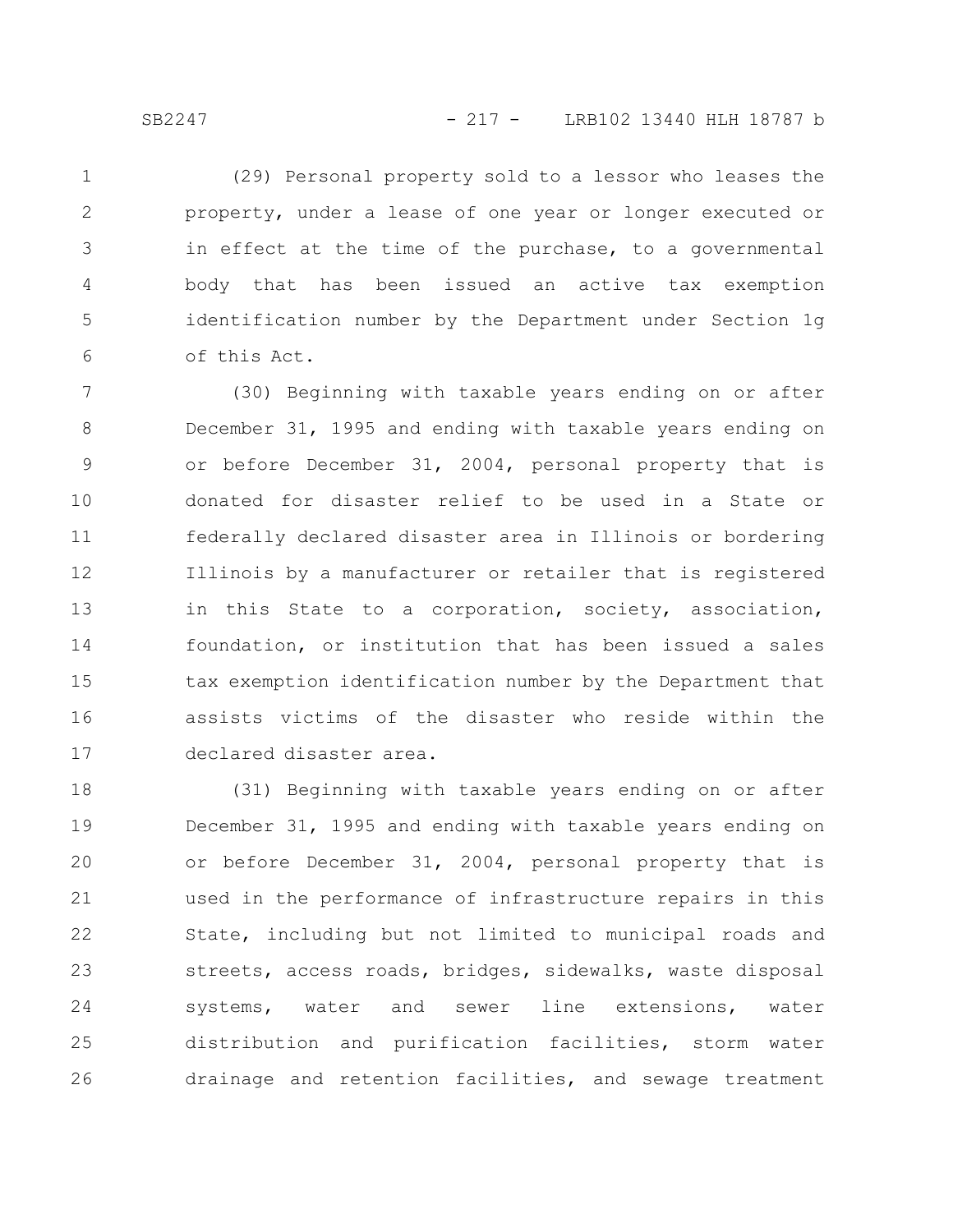1

2

3

4

facilities, resulting from a State or federally declared disaster in Illinois or bordering Illinois when such repairs are initiated on facilities located in the declared disaster area within 6 months after the disaster.

(32) Beginning July 1, 1999, game or game birds sold at a "game breeding and hunting preserve area" as that term is used in the Wildlife Code. This paragraph is exempt from the provisions of Section 2-70. 5 6 7 8

(33) A motor vehicle, as that term is defined in Section 1-146 of the Illinois Vehicle Code, that is donated to a corporation, limited liability company, society, association, foundation, or institution that is determined by the Department to be organized and operated exclusively for educational purposes. For purposes of this exemption, "a corporation, limited liability company, society, association, foundation, or institution organized and operated exclusively for educational purposes" means all tax-supported public schools, private schools that offer systematic instruction in useful branches of learning by methods common to public schools and that compare favorably in their scope and intensity with the course of study presented in tax-supported schools, and vocational or technical schools or institutes organized and operated exclusively to provide a course of study of not less than 6 weeks duration and designed to prepare individuals to follow a trade or to pursue a manual, 9 10 11 12 13 14 15 16 17 18 19 20 21 22 23 24 25 26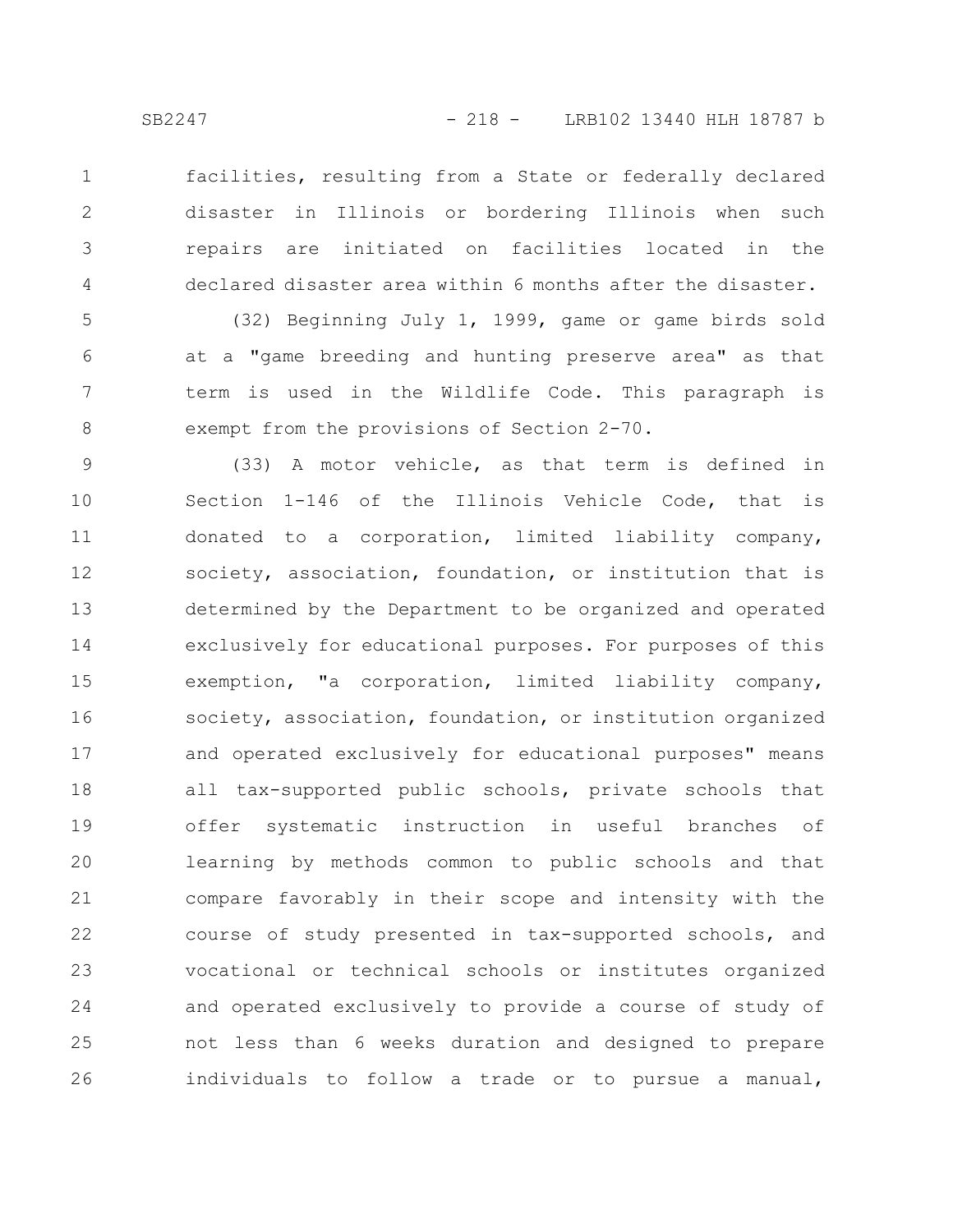1

2

technical, mechanical, industrial, business, or commercial occupation.

(34) Beginning January 1, 2000, personal property, including food, purchased through fundraising events for the benefit of a public or private elementary or secondary school, a group of those schools, or one or more school districts if the events are sponsored by an entity recognized by the school district that consists primarily of volunteers and includes parents and teachers of the school children. This paragraph does not apply to fundraising events (i) for the benefit of private home instruction or (ii) for which the fundraising entity purchases the personal property sold at the events from another individual or entity that sold the property for the purpose of resale by the fundraising entity and that profits from the sale to the fundraising entity. This paragraph is exempt from the provisions of Section 2-70. 3 4 5 6 7 8 9 10 11 12 13 14 15 16 17

(35) Beginning January 1, 2000 and through December 31, 2001, new or used automatic vending machines that prepare and serve hot food and beverages, including coffee, soup, and other items, and replacement parts for these machines. Beginning January 1, 2002 and through June 30, 2003, machines and parts for machines used in commercial, coin-operated amusement and vending business if a use or occupation tax is paid on the gross receipts derived from the use of the commercial, coin-operated 18 19 20 21 22 23 24 25 26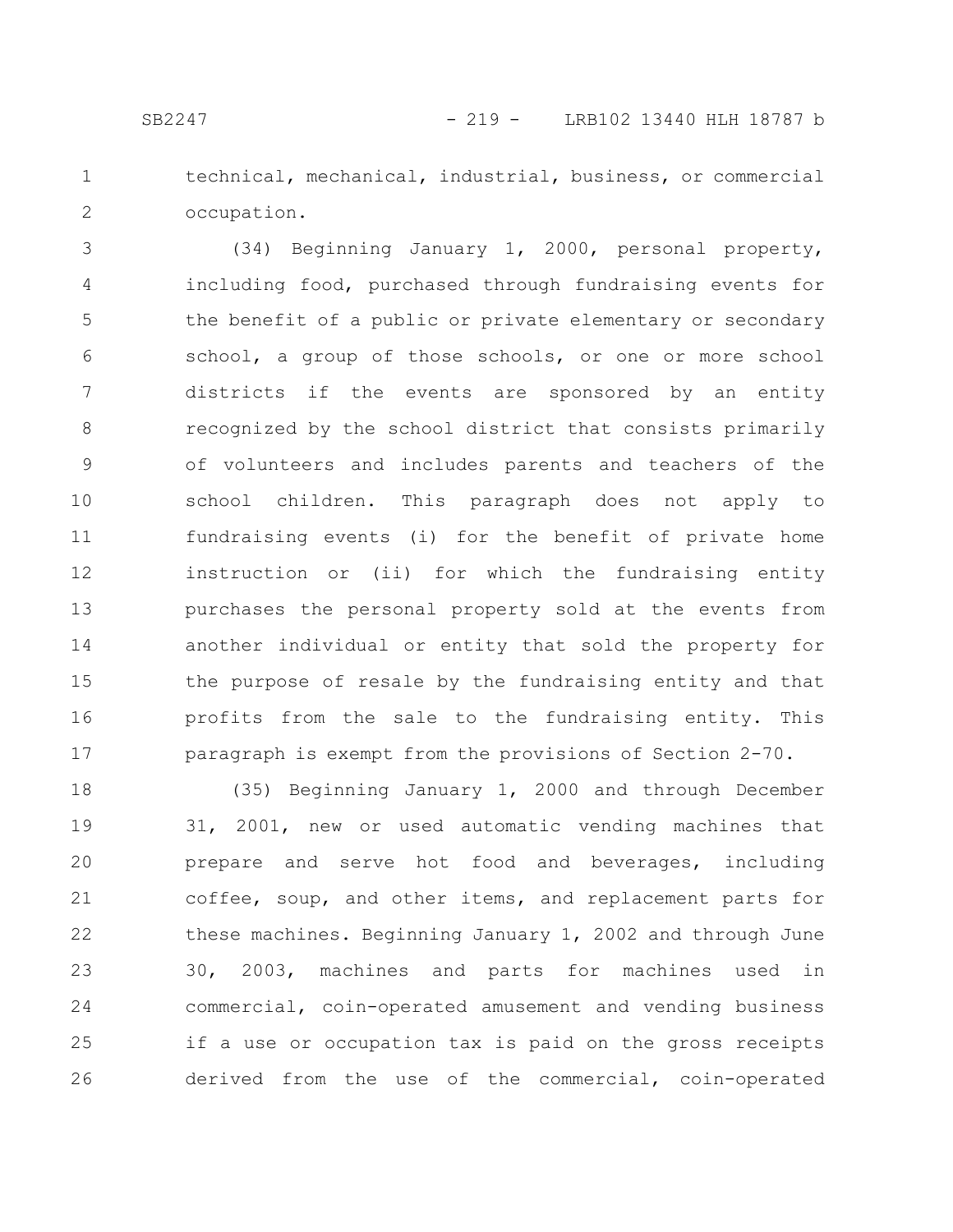- 
- 1 2

amusement and vending machines. This paragraph is exempt from the provisions of Section 2-70.

(35-5) Beginning August 23, 2001 and through June 30, 2016, food for human consumption that is to be consumed off the premises where it is sold (other than alcoholic beverages, soft drinks, and food that has been prepared for immediate consumption) and prescription and nonprescription medicines, drugs, medical appliances, and insulin, urine testing materials, syringes, and needles used by diabetics, for human use, when purchased for use by a person receiving medical assistance under Article V of the Illinois Public Aid Code who resides in a licensed long-term care facility, as defined in the Nursing Home Care Act, or a licensed facility as defined in the ID/DD Community Care Act, the MC/DD Act, or the Specialized Mental Health Rehabilitation Act of 2013. 3 4 5 6 7 8 9 10 11 12 13 14 15 16

(36) Beginning August 2, 2001, computers and communications equipment utilized for any hospital purpose and equipment used in the diagnosis, analysis, or treatment of hospital patients sold to a lessor who leases the equipment, under a lease of one year or longer executed or in effect at the time of the purchase, to a hospital that has been issued an active tax exemption identification number by the Department under Section 1g of this Act. This paragraph is exempt from the provisions of Section 2-70. 17 18 19 20 21 22 23 24 25 26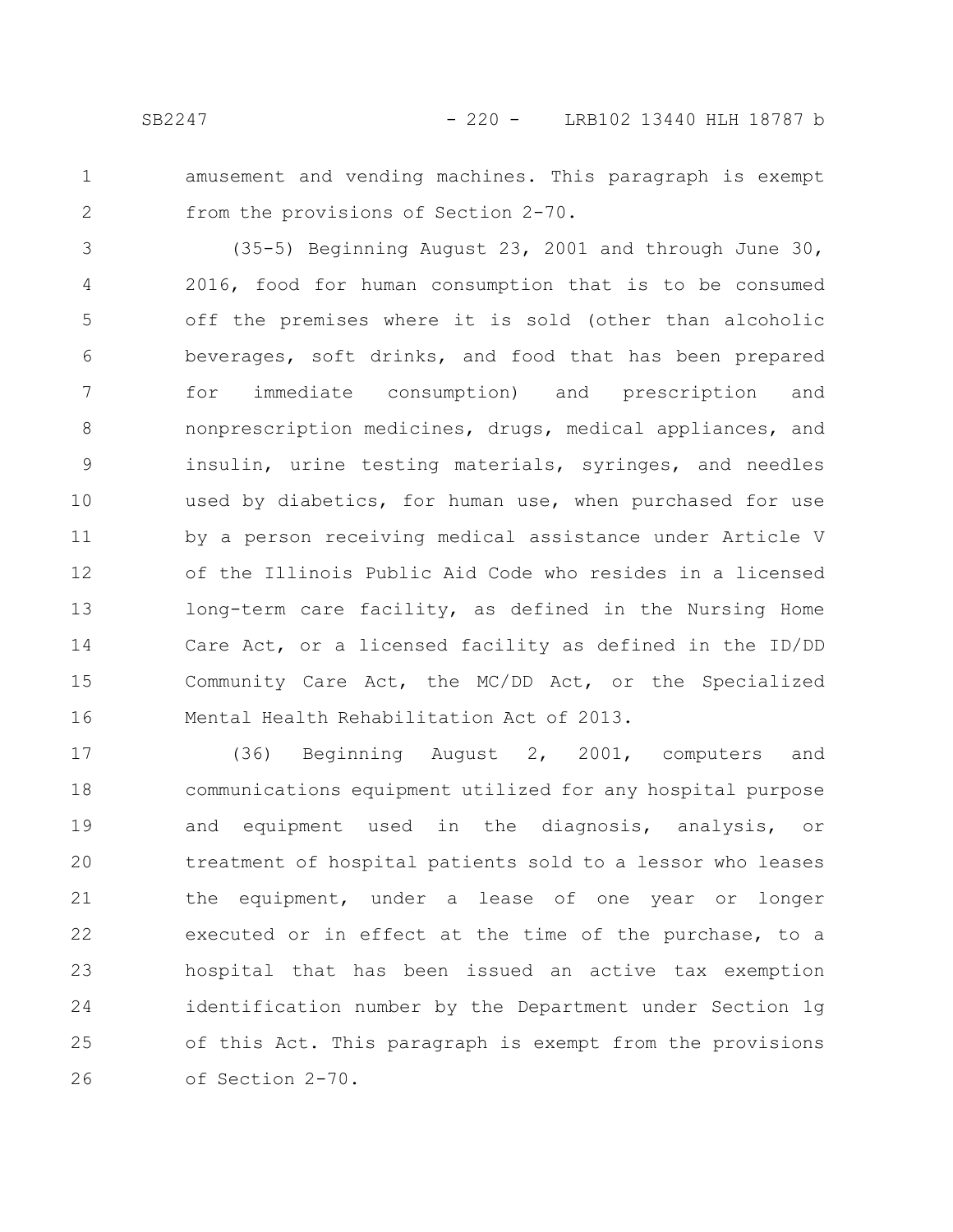(37) Beginning August 2, 2001, personal property sold to a lessor who leases the property, under a lease of one year or longer executed or in effect at the time of the purchase, to a governmental body that has been issued an active tax exemption identification number by the Department under Section 1g of this Act. This paragraph is exempt from the provisions of Section 2-70. 1 2 3 4 5 6 7

(38) Beginning on January 1, 2002 and through June 30, 2016, tangible personal property purchased from an Illinois retailer by a taxpayer engaged in centralized purchasing activities in Illinois who will, upon receipt of the property in Illinois, temporarily store the property in Illinois (i) for the purpose of subsequently transporting it outside this State for use or consumption thereafter solely outside this State or (ii) for the purpose of being processed, fabricated, or manufactured into, attached to, or incorporated into other tangible personal property to be transported outside this State and thereafter used or consumed solely outside this State. The Director of Revenue shall, pursuant to rules adopted in accordance with the Illinois Administrative Procedure Act, issue a permit to any taxpayer in good standing with the Department who is eligible for the exemption under this paragraph (38). The permit issued under this paragraph (38) shall authorize the holder, to the extent and in the manner specified in the rules adopted under this Act, to 8 9 10 11 12 13 14 15 16 17 18 19 20 21 22 23 24 25 26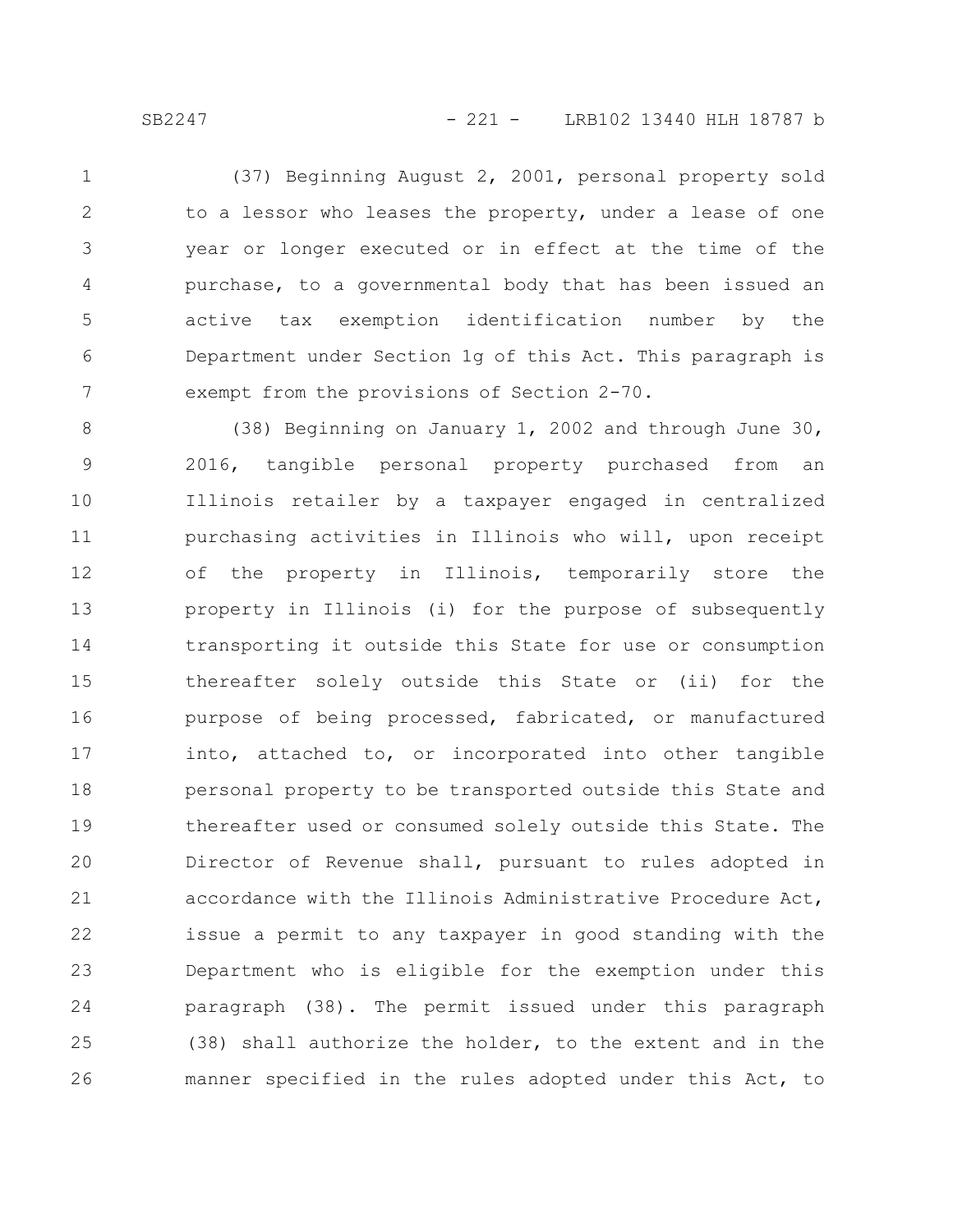purchase tangible personal property from a retailer exempt from the taxes imposed by this Act. Taxpayers shall maintain all necessary books and records to substantiate the use and consumption of all such tangible personal property outside of the State of Illinois. 1 2 3 4 5

(39) Beginning January 1, 2008, tangible personal property used in the construction or maintenance of a community water supply, as defined under Section 3.145 of the Environmental Protection Act, that is operated by a not-for-profit corporation that holds a valid water supply permit issued under Title IV of the Environmental Protection Act. This paragraph is exempt from the provisions of Section 2-70. 6 7 8 9 10 11 12 13

(40) Beginning January 1, 2010 and continuing through December 31, 2024, materials, parts, equipment, components, and furnishings incorporated into or upon an aircraft as part of the modification, refurbishment, completion, replacement, repair, or maintenance of the aircraft. This exemption includes consumable supplies used in the modification, refurbishment, completion, replacement, repair, and maintenance of aircraft, but excludes any materials, parts, equipment, components, and consumable supplies used in the modification, replacement, repair, and maintenance of aircraft engines or power plants, whether such engines or power plants are installed or uninstalled upon any such aircraft. "Consumable 14 15 16 17 18 19 20 21 22 23 24 25 26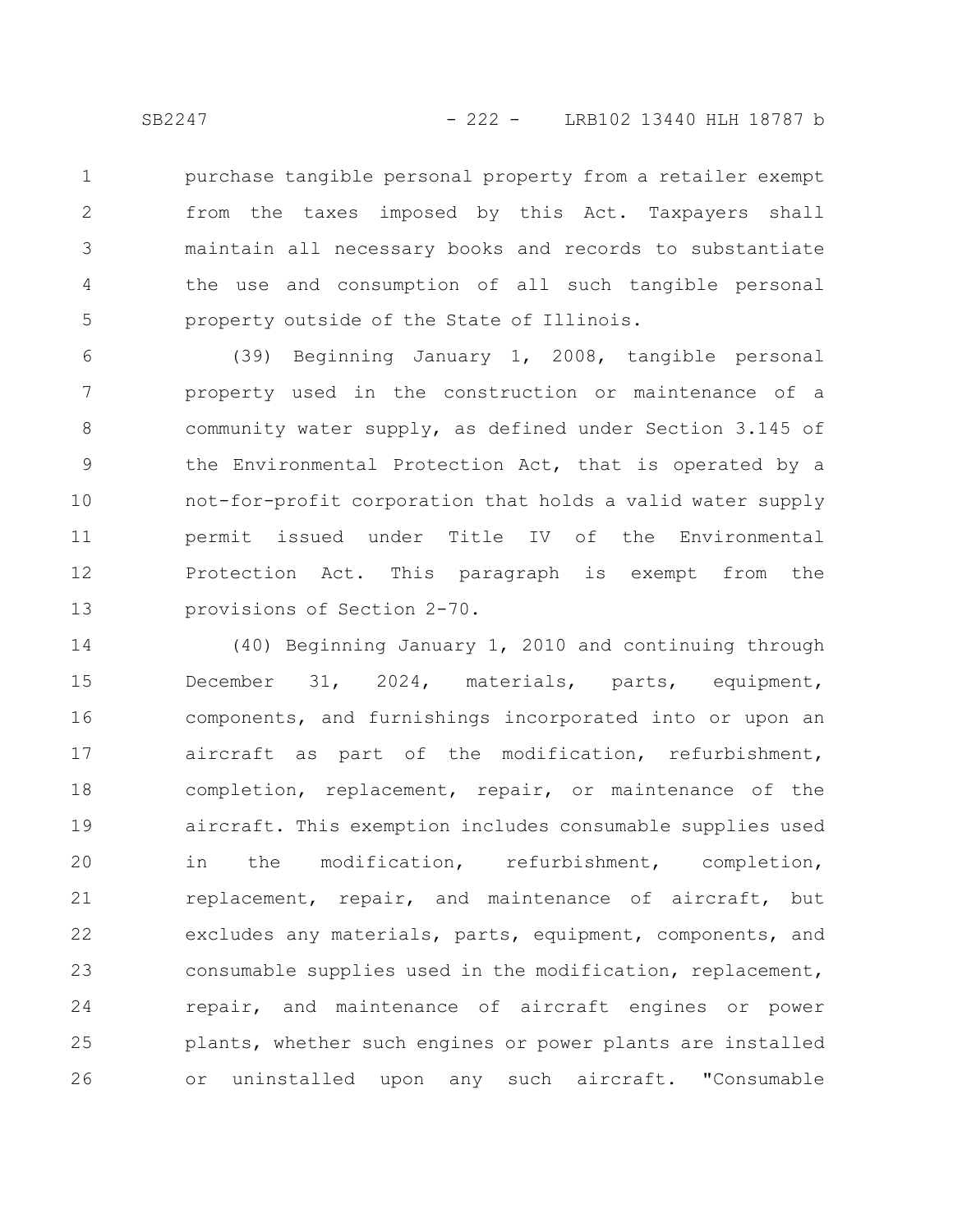supplies" include, but are not limited to, adhesive, tape, sandpaper, general purpose lubricants, cleaning solution, latex gloves, and protective films. This exemption applies only to the sale of qualifying tangible personal property to persons who modify, refurbish, complete, replace, or maintain an aircraft and who (i) hold an Air Agency Certificate and are empowered to operate an approved repair station by the Federal Aviation Administration, (ii) have a Class IV Rating, and (iii) conduct operations in accordance with Part 145 of the Federal Aviation Regulations. The exemption does not include aircraft operated by a commercial air carrier providing scheduled passenger air service pursuant to authority issued under Part 121 or Part 129 of the Federal Aviation Regulations. The changes made to this paragraph (40) by Public Act 98-534 are declarative of existing law. It is the intent of the General Assembly that the exemption under this paragraph (40) applies continuously from January 1, 2010 through December 31, 2024; however, no claim for credit or refund is allowed for taxes paid as a result of the disallowance of this exemption on or after January 1, 2015 and prior to the effective date of this amendatory Act of the 101st General Assembly. 1 2 3 4 5 6 7 8 9 10 11 12 13 14 15 16 17 18 19 20 21 22 23

(41) Tangible personal property sold to a public-facilities corporation, as described in Section 11-65-10 of the Illinois Municipal Code, for purposes of 24 25 26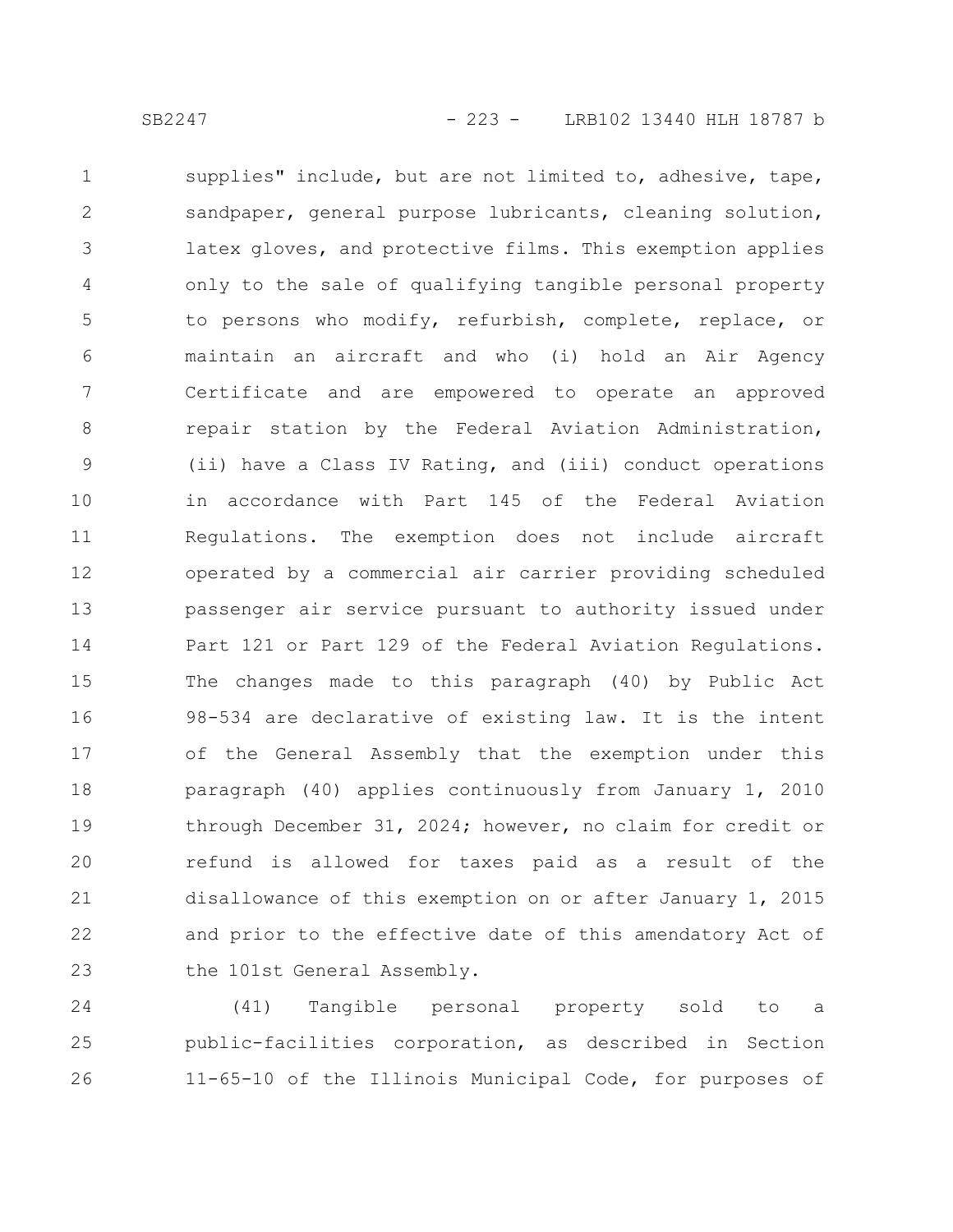constructing or furnishing a municipal convention hall, but only if the legal title to the municipal convention hall is transferred to the municipality without any further consideration by or on behalf of the municipality at the time of the completion of the municipal convention hall or upon the retirement or redemption of any bonds or other debt instruments issued by the public-facilities corporation in connection with the development of the municipal convention hall. This exemption includes existing public-facilities corporations as provided in Section 11-65-25 of the Illinois Municipal Code. This paragraph is exempt from the provisions of Section 2-70. 1 2 3 4 5 6 7 8 9 10 11 12

(42) Beginning January 1, 2017, menstrual pads, tampons, and menstrual cups. 13 14

(43) Merchandise that is subject to the Rental Purchase Agreement Occupation and Use Tax. The purchaser must certify that the item is purchased to be rented subject to a rental purchase agreement, as defined in the Rental Purchase Agreement Act, and provide proof of registration under the Rental Purchase Agreement Occupation and Use Tax Act. This paragraph is exempt from the provisions of Section 2-70. 15 16 17 18 19 20 21 22

(44) Qualified tangible personal property used in the construction or operation of a data center that has been granted a certificate of exemption by the Department of Commerce and Economic Opportunity, whether that tangible 23 24 25 26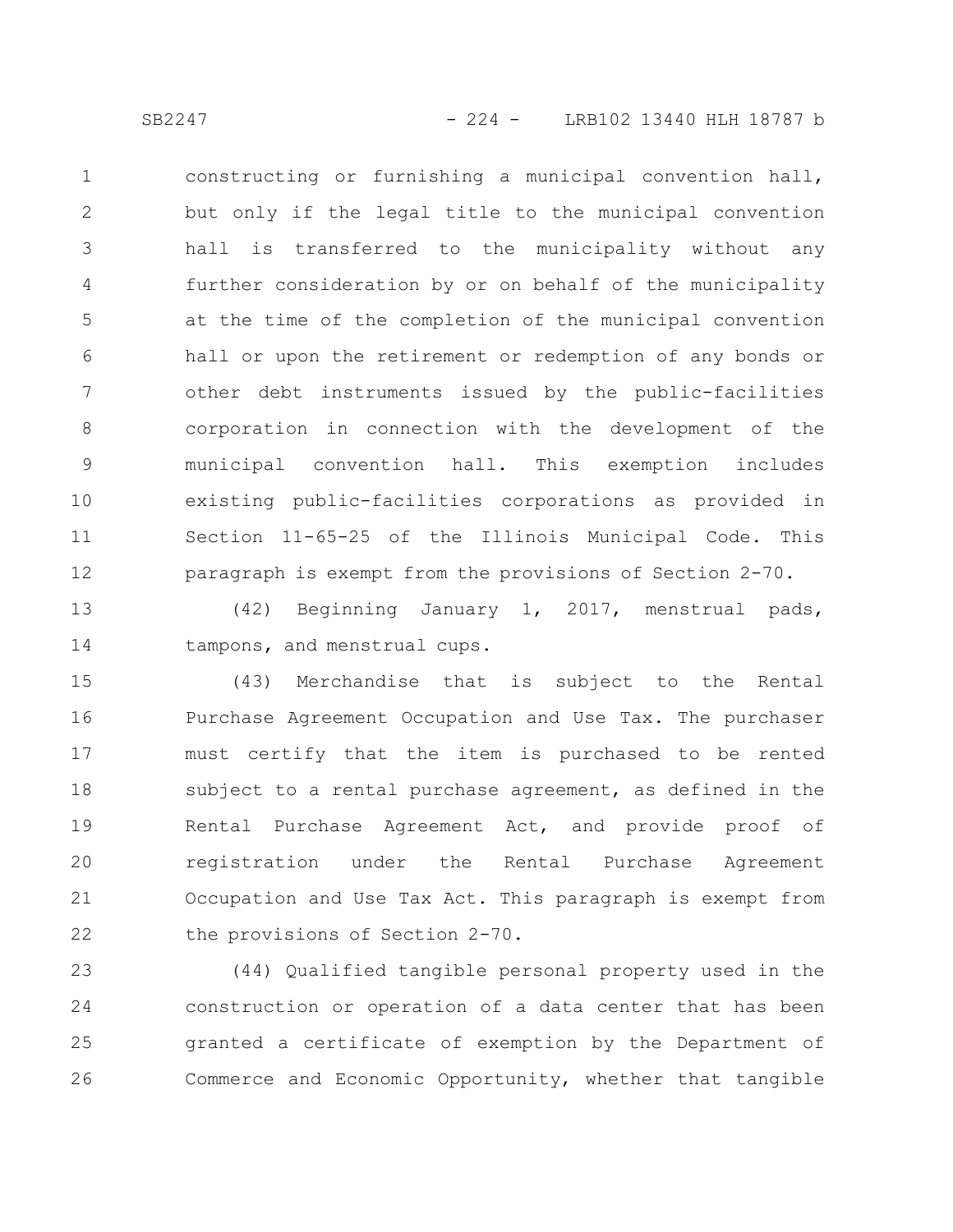personal property is purchased by the owner, operator, or tenant of the data center or by a contractor or subcontractor of the owner, operator, or tenant. Data centers that would have qualified for a certificate of exemption prior to January 1, 2020 had this amendatory Act of the 101st General Assembly been in effect, may apply for and obtain an exemption for subsequent purchases of computer equipment or enabling software purchased or leased to upgrade, supplement, or replace computer equipment or enabling software purchased or leased in the original investment that would have qualified. 1 2 3 4 5 6 7 8 9 10 11

The Department of Commerce and Economic Opportunity shall grant a certificate of exemption under this item (44) to qualified data centers as defined by Section 605-1025 of the Department of Commerce and Economic Opportunity Law of the Civil Administrative Code of Illinois. 12 13 14 15 16 17

18

For the purposes of this item (44):

"Data center" means a building or a series of buildings rehabilitated or constructed to house working servers in one physical location or multiple sites within the State of Illinois. 19 20 21 22

"Qualified tangible personal property" means: electrical systems and equipment; climate control and chilling equipment and systems; mechanical systems and equipment; monitoring and secure systems; emergency 23 24 25 26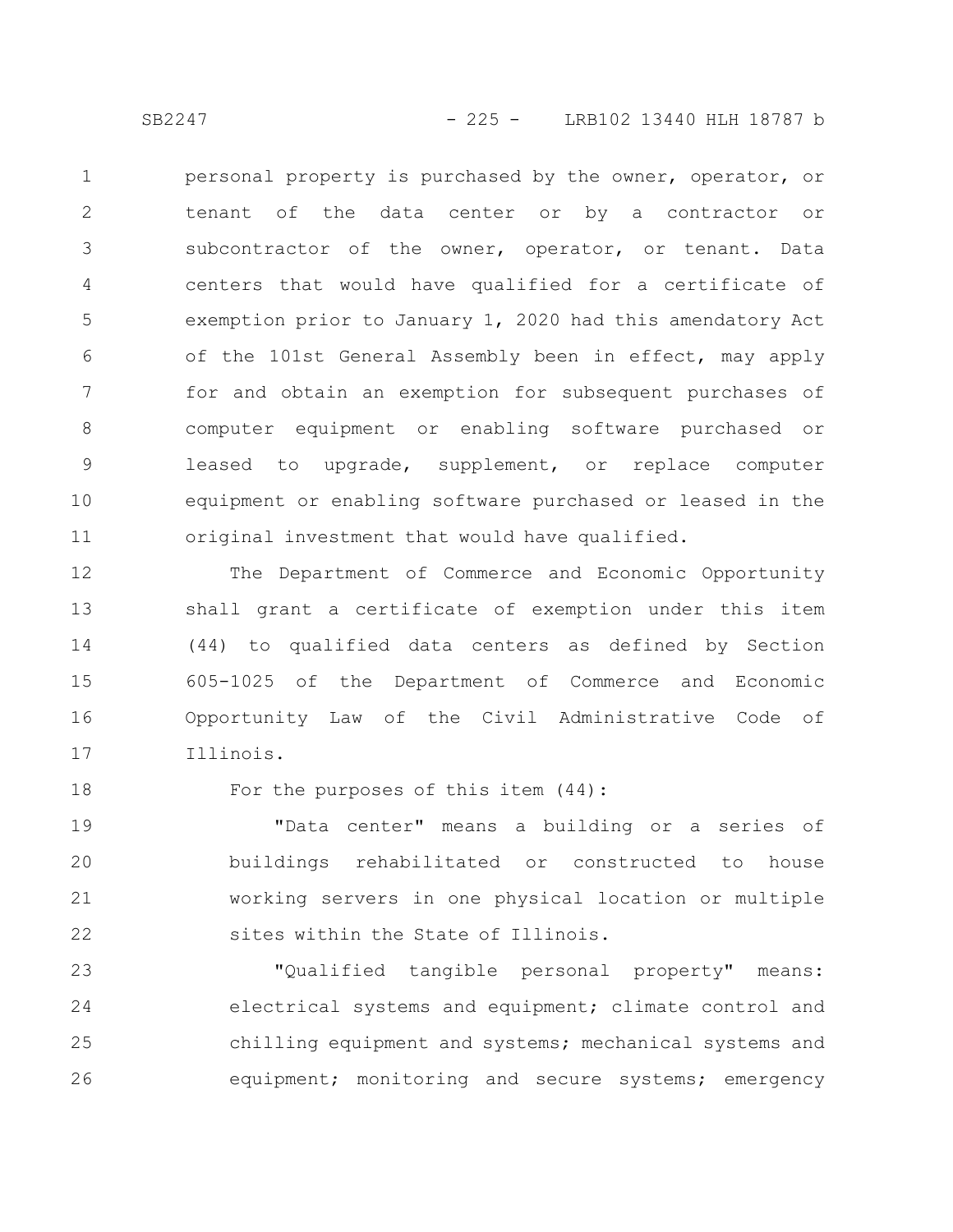generators; hardware; computers; servers; data storage devices; network connectivity equipment; racks; cabinets; telecommunications cabling infrastructure; raised floor systems; peripheral components or systems; software; mechanical, electrical, or plumbing systems; battery systems; cooling systems and towers; temperature control systems; other cabling; and other data center infrastructure equipment and systems necessary to operate qualified tangible personal property, including fixtures; and component parts of any of the foregoing, including installation, maintenance, repair, refurbishment, and replacement of qualified tangible personal property to generate, transform, transmit, distribute, or manage electricity necessary to operate qualified tangible personal property; and all other tangible personal property that is essential to the operations of a computer data center. The term "qualified tangible personal property" also includes building materials physically incorporated in to the qualifying data center. To document the exemption allowed under this Section, the retailer must obtain from the purchaser a copy of the certificate of eligibility issued by the Department of Commerce and Economic Opportunity. 1 2 3 4 5 6 7 8 9 10 11 12 13 14 15 16 17 18 19 20 21 22 23 24

This item (44) is exempt from the provisions of Section 2-70. 25 26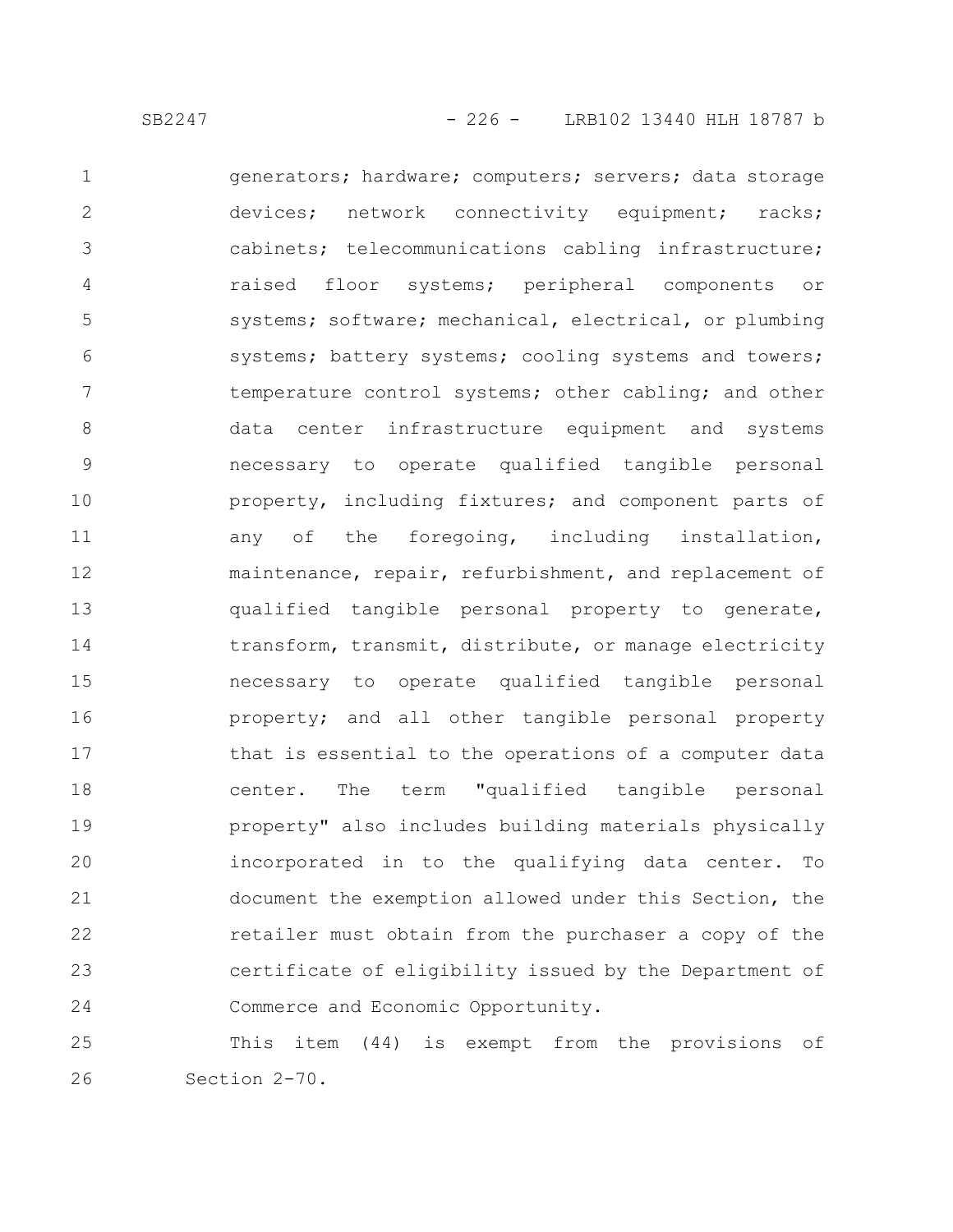SB2247 - 227 - LRB102 13440 HLH 18787 b

| $\mathbf 1$     | (45) Until December 31, 2025, equipment and material           |
|-----------------|----------------------------------------------------------------|
| $\mathbf{2}$    | deployed on or after January 1, 2021 in a county in the State  |
| $\mathcal{S}$   | with a population of fewer than 40,000 people or a township in |
| $\overline{4}$  | the State with a population density of less than 50 households |
| $\overline{5}$  | per square mile in a county with a population of less than     |
| $6\,$           | 300,000 people that is incorporated into or used in the        |
| $7\phantom{.0}$ | business of providing broadband services, including all        |
| 8               | equipment and material, machinery, software, or other tangible |
| $\mathcal{G}$   | personal property that is used in whole or in part in          |
| 10              | producing, broadcasting, distributing, sending, receiving,     |
| 11              | storing, transmitting, retransmitting, amplifying, switching,  |
| 12              | or routing broadband services, including the monitoring,       |
| 13              | testing, maintaining, enabling, or facilitating of such        |
| 14              | equipment, machinery, software, or other infrastructure. Such  |
| 15              | property includes, but is not limited to, wires, cables        |
| 16              | including fiber optic cables, antennas, poles, switches,       |
| 17              | routers, amplifiers, rectifiers, repeaters, receivers,         |
| 18              | multiplexers, duplexers, transmitters, power equipment, backup |
| 19              | power equipment, diagnostic equipment, storage devices,        |
| 20              | modems, and other general central office equipment, such as    |
| 21              | channel cards, frames, and cabinets.                           |
| 22              | (Source: P.A. 100-22, eff. 7-6-17; 100-321, eff. 8-24-17;      |
| 23              | 100-437, eff. 1-1-18; 100-594, eff. 6-29-18; 100-863, eff.     |
| 24              | 8-14-18; 100-1171, eff. 1-4-19; 101-31, eff. 6-28-19; 101-81,  |

eff. 7-12-19; 101-629, eff. 2-5-20.) 25